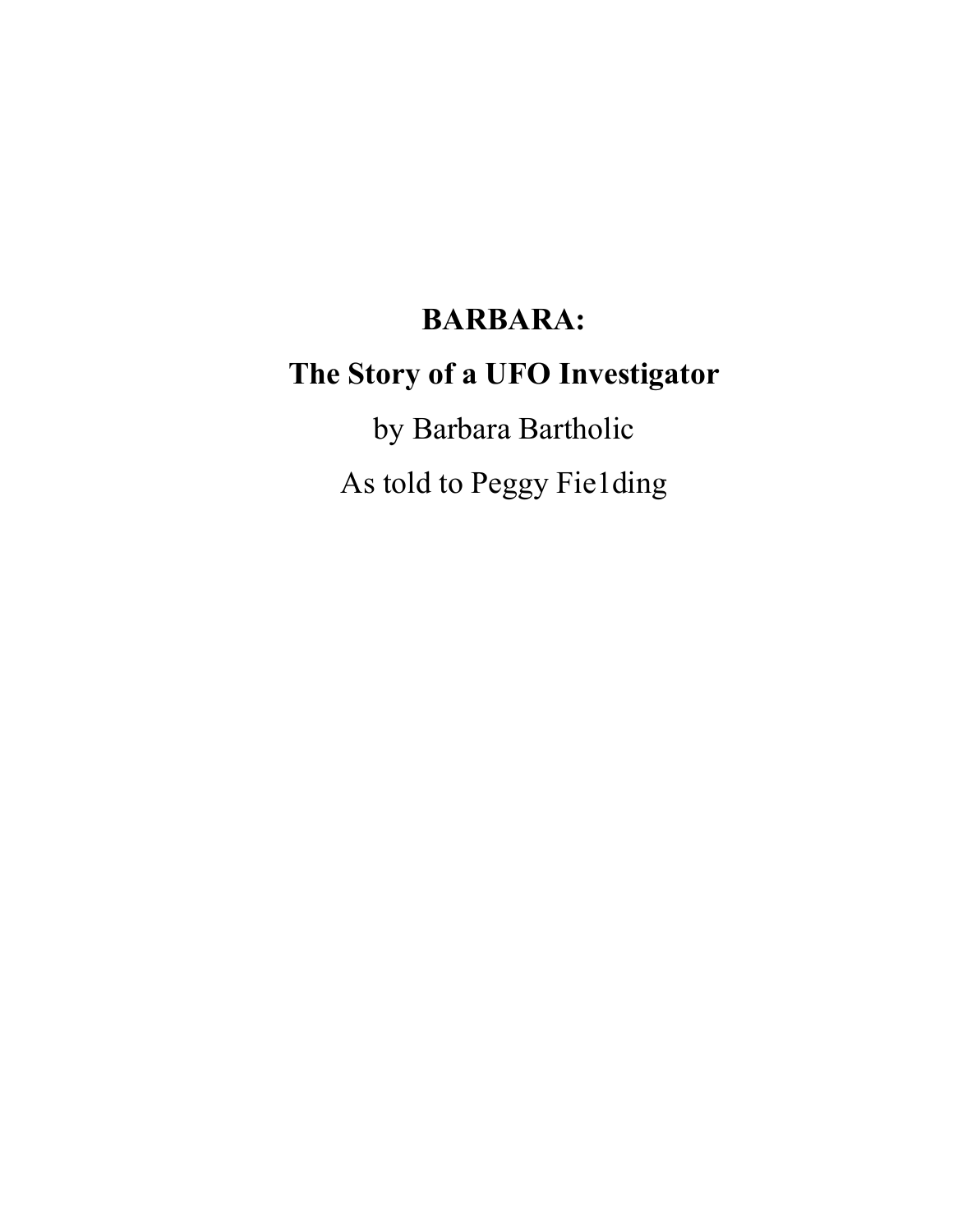An original publication of AWOC.COM, P O Box 2819, Denton, TX 76202

*Copyright © 2003, Peggy Fielding*, All rights reserved. No part of this publication may be reproduced, stored in a retrieval system, or transmitted in any form or by any means, electronic, mechanical, recording or otherwise, without the prior written permission of the author.

ISBN: 0-9707507-7-3

Revised: March 2004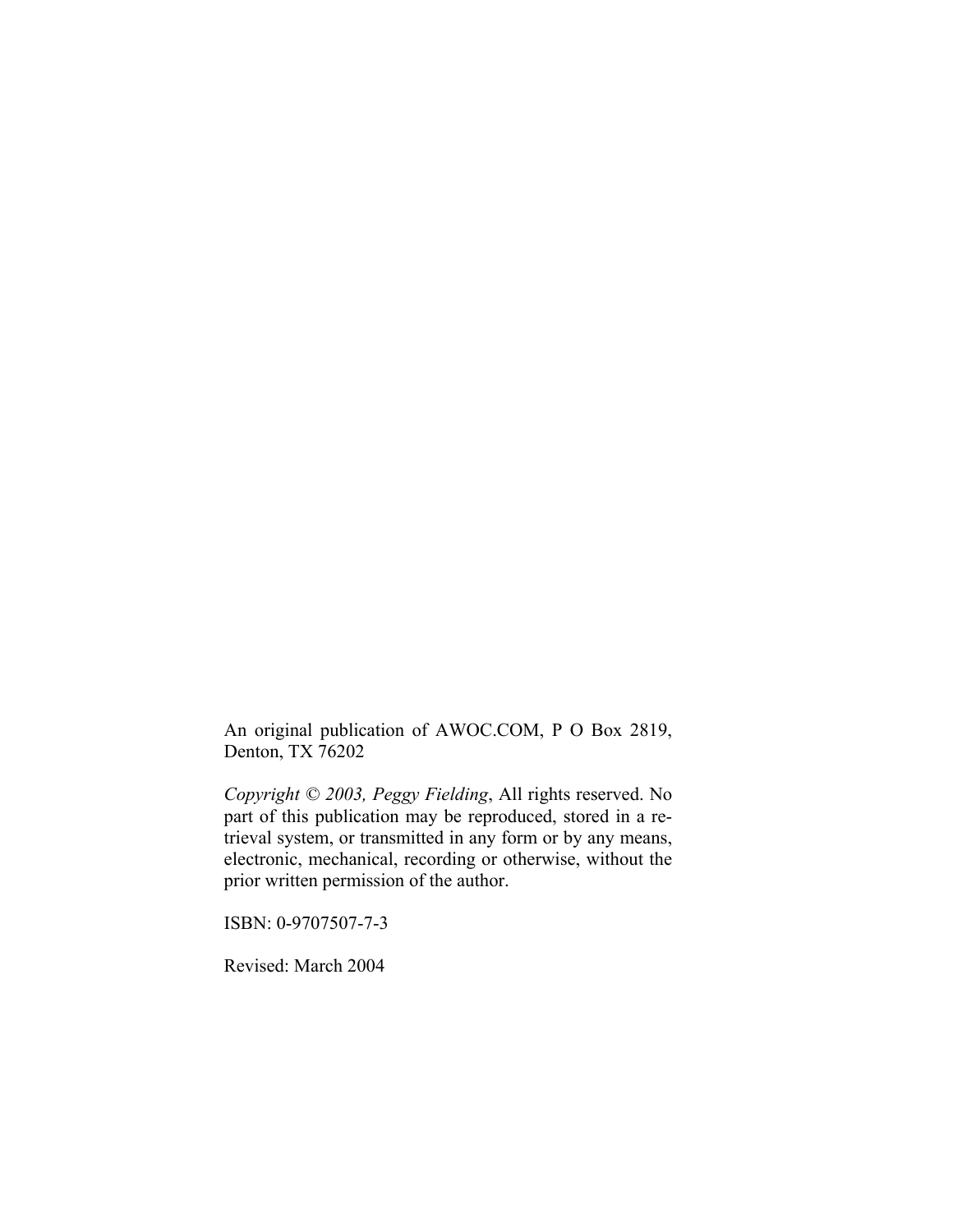## DEDICATION

For Bob Bartholic, who has allowed me to be who I am.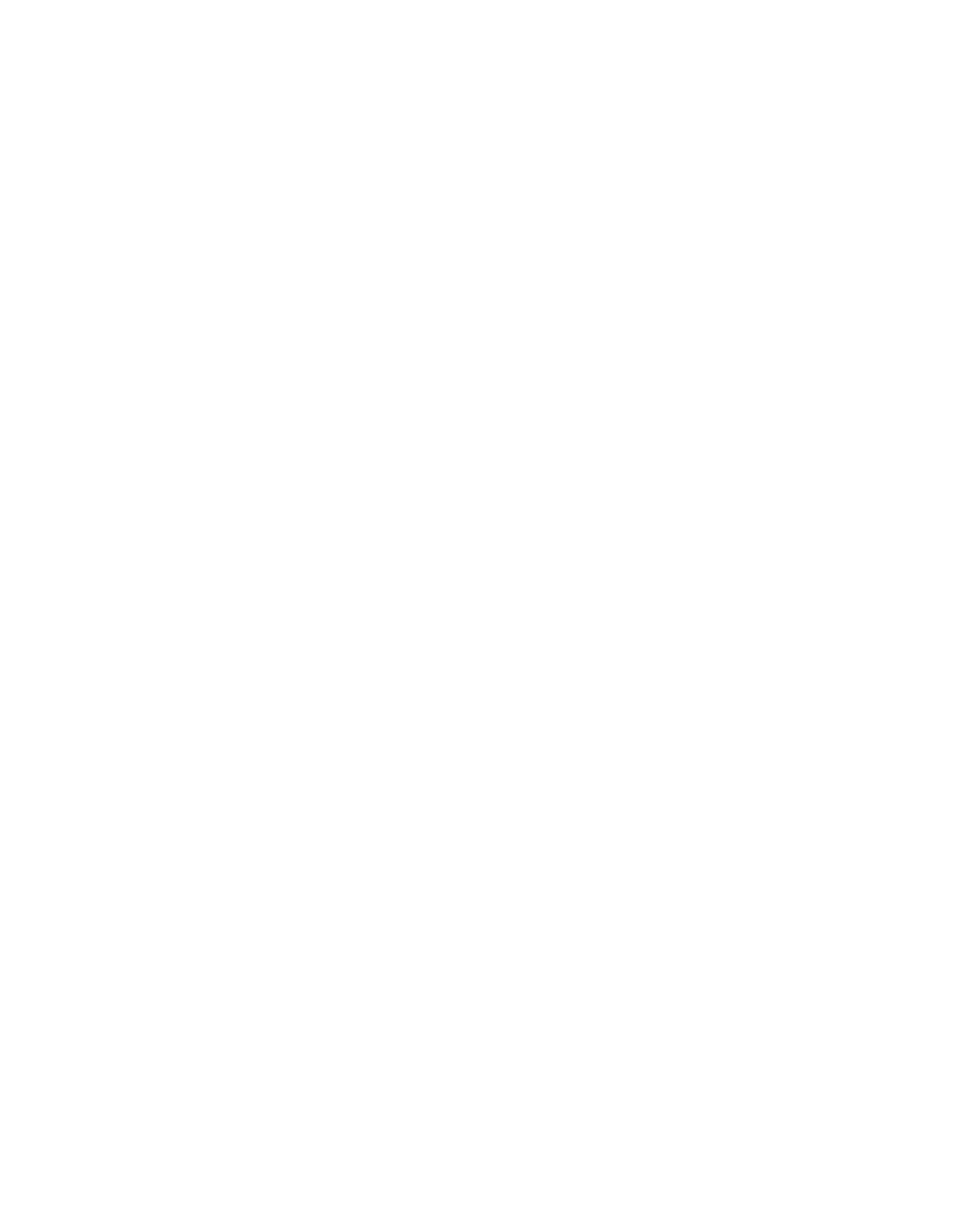### TABLE OF CONTENTS

| PAST AND PRESENT COME TOGETHER  60              |
|-------------------------------------------------|
|                                                 |
|                                                 |
|                                                 |
| PUNISHMENT FOR INVESTIGATING 101                |
| <b>CLOSE ENCOUNTERS OF A DIFFERENT KIND 116</b> |
| OTHER CASES: DROWNING IN PEOPLE 126             |
| MY OWN AND OTHER'S ABDUCTIONS AND WHAT          |
|                                                 |
|                                                 |
|                                                 |
|                                                 |
| SEARCH YOUR OWN LIFE; A QUIZ TO DETERMINE       |
| WHETHER YOU HAVE HAD THE UFO EXPERIENCE         |
|                                                 |
| LIFE PROCEEDS: HOW TO DEAL WITH YOUR UFO        |
|                                                 |
| WHAT IS IN STORE FOR THE U.S.A? 177             |
|                                                 |
|                                                 |
|                                                 |
|                                                 |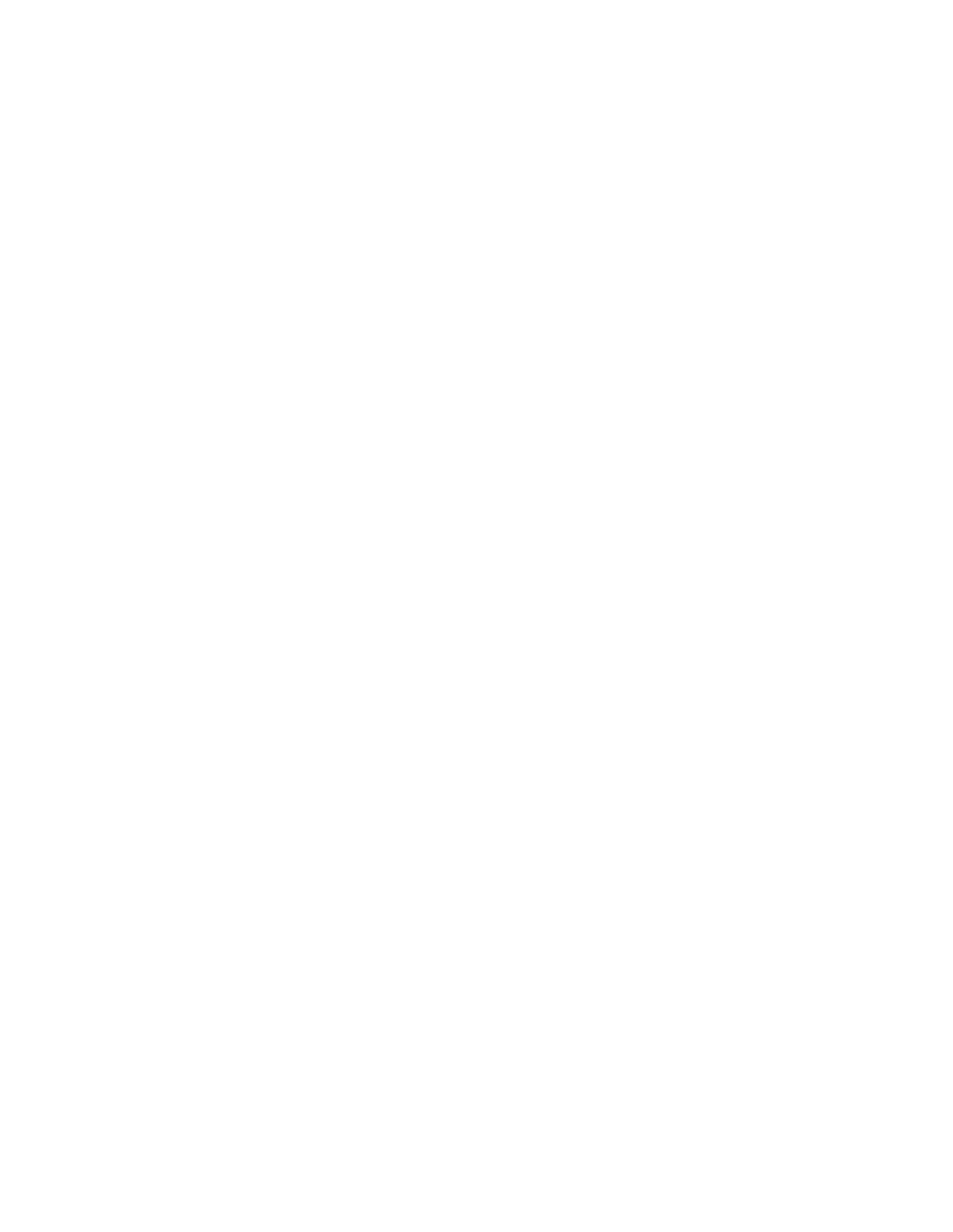#### FOREWORD

<span id="page-6-0"></span>When I was a kid growing up in the Ozarks, I lay in mountain meadows gazing up into the stars. I challenged my mind to probe the edges of infinity, a concept I still find impossible to comprehend. It seemed unlikely that there wouldn't be *something* out there other than God. Intelligent life, surely, with an urge as powerful as mine to contact others in the universe. I sometimes pleaded, when very young. for little beings to come down, land, and let me take a look at them. I was disappointed that none ever did.

Skeptics are likely to view with suspicion those among us who believe they have had correspondence with aliens. Who have been abducted, experimented on, taken for flights, or used rather like lab animals by superior intelligences. To the skeptical, what someone believes or, worse yet, feels must come subordinate to what he can see, touch, taste, smell and submit to the scientific rule. The vast majority of UFO sightings and abductions simply cannot pass this test.

However, like Barbara, I became a hypno-investigator. I learned hypnotism while on the police department to use as an aid to jogging the memories of witnesses. Having also possessed a long-time fascination with reincarnation and psychic phenomena. I was soon experimenting with willing subjects in the areas of pre-natal regression and previous life experiences. Although my evidence might not be liable to the scientific rule in any real sense. I soon came to believe in what the renowned psychic Edgar Cayce called "the startling possibility of reincarnation."

Some things you simply have to submit to raw logic without supporting evidence. Therefore, when it comes to UFO sightings, aliens and other related matters. I resort to what I call the "grain of sand" argument.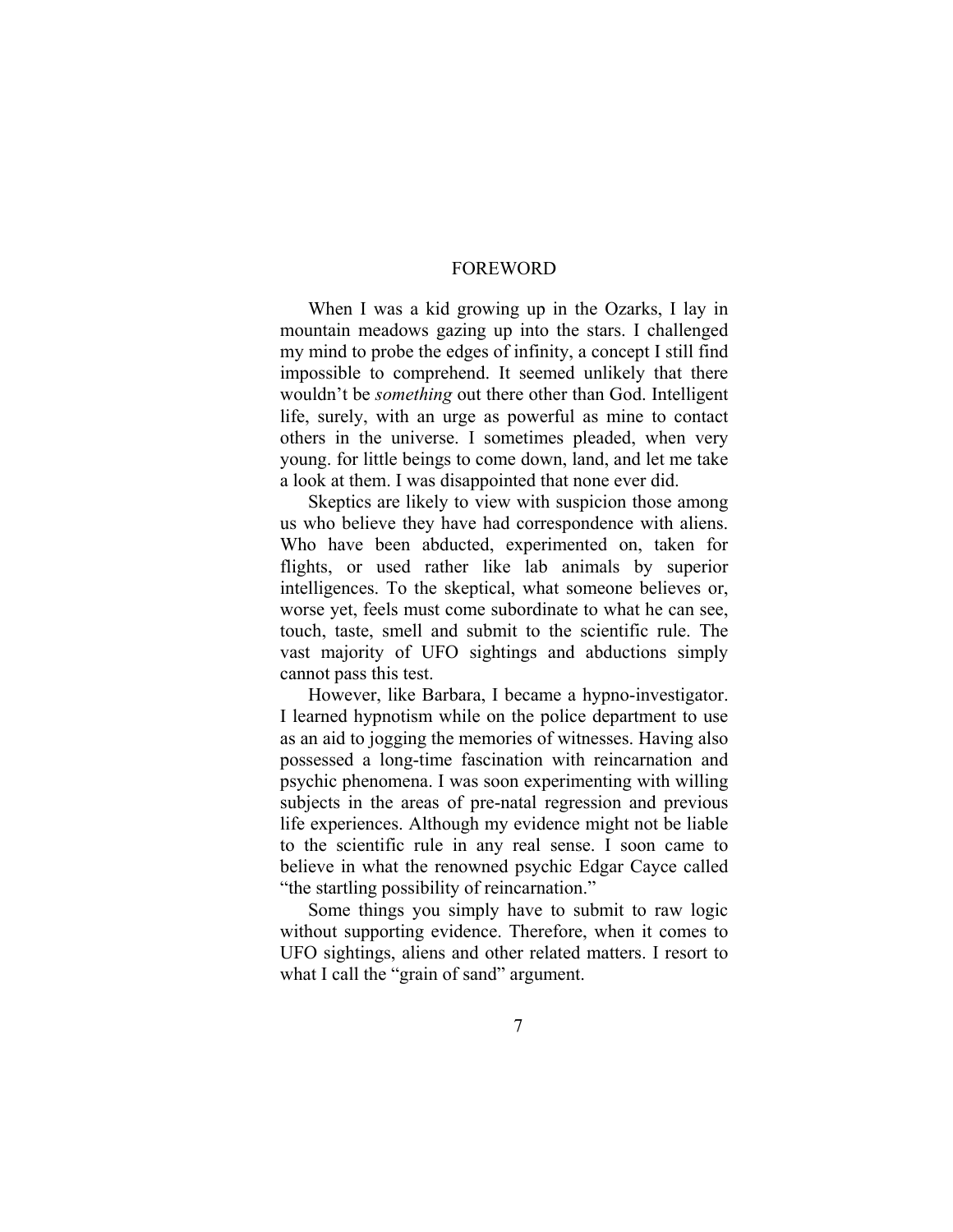Walk out onto a long stretch of sandy beach. How many individual grains of sand can you see? Trillions upon trillions. Pick up a single grain, look it over, drop it. Do you think you could ever find it again? More significantly, do you think the entire beach exists for the sole benefit of that one grain of sand?

Change the elements of the argument so that the one grain of sand becomes the earth. The beach becomes the universe of stars and planets. Are we humans SO presumptuous as to believe that the entire universe, infinity itself, was created solely for the benefit of this single grain of sand we call Earth?

*Charles W. Sasser, best-selling author of over 50 nonfiction books and novels.*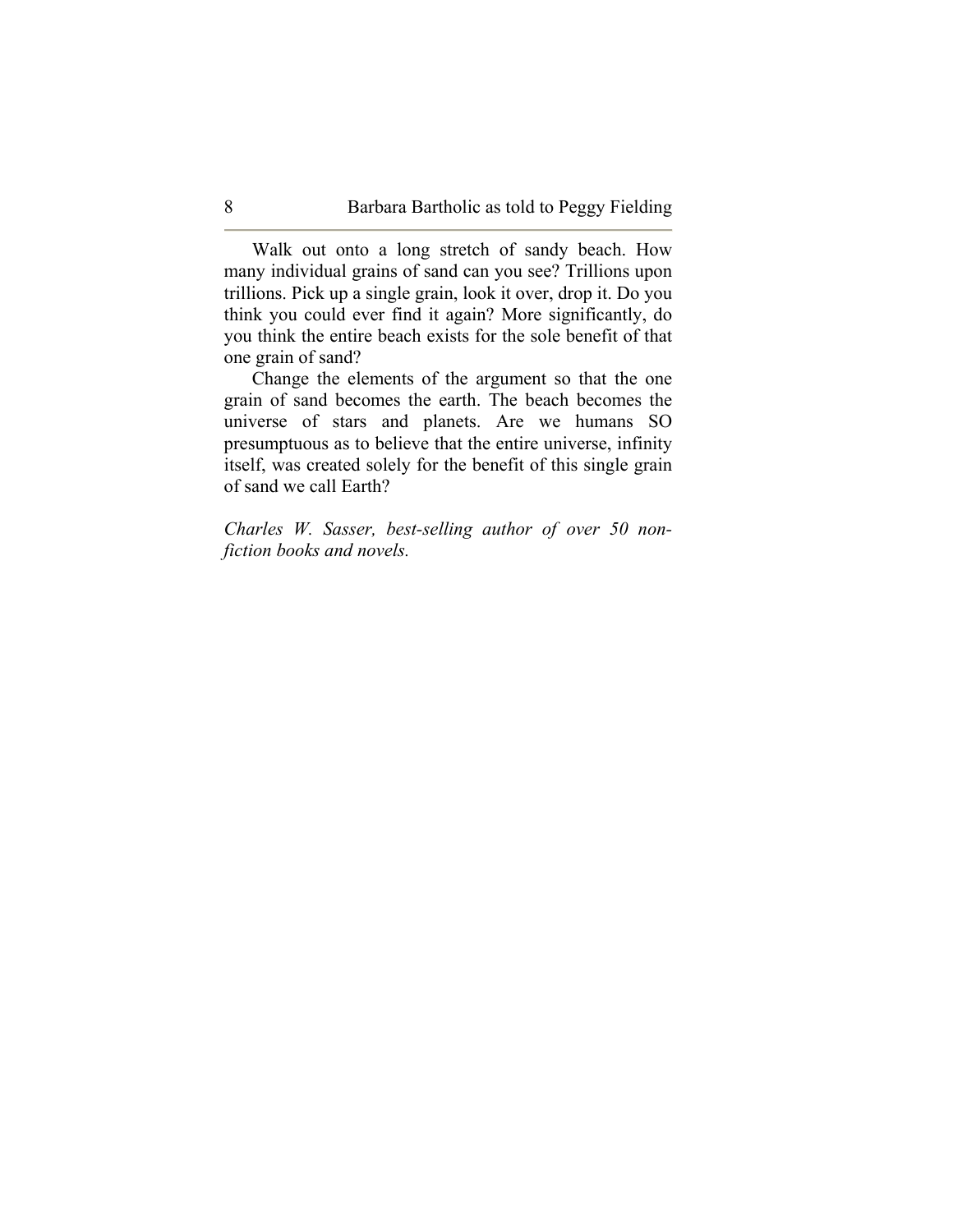#### INTRODUCTION

<span id="page-8-0"></span>In the early 1980's I had just returned from 21 years of living in countries outside the United States. Newly divorced, still mourning the lost marriage, and finding myself a stranger in my own country, I set about trying to make up a new life.

I resolved to accept any invitation which came my way simply because I desperately needed friends, as well as a way of making a living, and I certainly needed something to focus upon outside of myself.

A man whom I had only talked with a few times, invited me to a dinner party at his house. I accepted, of course. At his townhouse I found him still in the throes of preparing the meal. No other person graced his livingdining room space.

Oh, darn, I thought, or maybe it was, Oh, shoot. After all, I am an Okie. It was certainly one of those epithets. Anyway, I thought, most uncharitably as it turned out, that I'd been lured to his lair with promises of food, talk and friends and I'd been offered none of those things. I was sure I would get the food.

After all, he was madly chopping and slicing and stirfrying just about a foot or so away from where I perched on one of his barstools. I'd been a wife for 21 years so I didn't quite know how I would handle what I was sure would be offered me after the dinner.

Well, John D, let this stand as a public apology for my inner "darns" and "shoots." I answered the door because you had your hands full and I ushered two couples through the narrow hall to the long table you'd set up and in moments we were all sitting down to eat. Your promises, John, were fulfilled. All those folks became my friends. The beautiful, tall, blonde woman was the kicker, though. I, who had always been a thoroughly unregenerate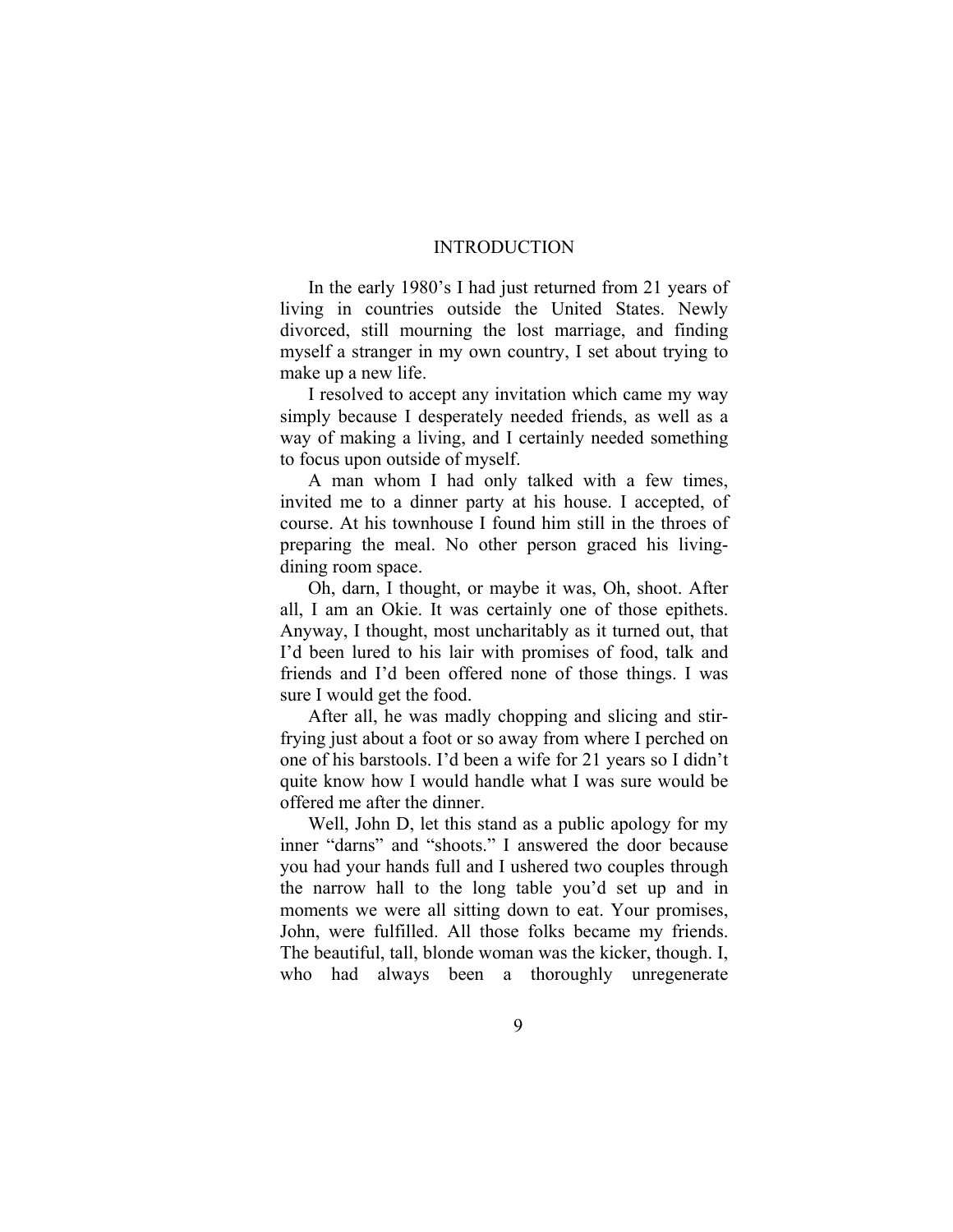heterosexual female, could not take my eyes off the woman at the other end of the table. I wanted her to talk and I wanted everyone else to shut up.

As it happened, that woman was Barbara Bartholic and she had my undying attention. I worried a little about myself but not much. I had always been so man crazy. What was it about this *woman* that attracted me so? I learned over the following years, that I was only one of a throng of people who felt the same way. It wasn't a sexual thing at all. It was just that Barbara Bartholic was Big, Beautiful and Beguiling and we all wanted to hear her tinkling laughter as well as her soft, slightly off center speech.

I tend to be straightforward and direct so during the meal I tried putting the woman through the third degree but she slithered right out of my clutches quite nicely, thank you. She threw out fascinating tidbits but never answered any of my pointed questions. She told me later that she was frightened to talk of her work to people she didn't know because she was afraid they "wouldn't understand." In other words she didn't want to be called *crazy* anymore if she could help it.

Our journey toward this book began that night. I have spent many days, weeks, months since then without Barbara's company because I became deeply involved in Tulsa's writers' community, and through my writing I've built myself a good life, but every once in awhile, I'd stop and wonder what was happening with my pal Barbara and when we met it was just as if we had never had those days, weeks, months of absence from each other. For a long time I congratulated myself that our relationship was a rare and special thing. Then I began to notice… everyone who came under Barbara's spell believed that very same thing about his or her relationship with the woman. She has the magic of making the worst clods among us think we are special even if we see her and speak to her for only a moment.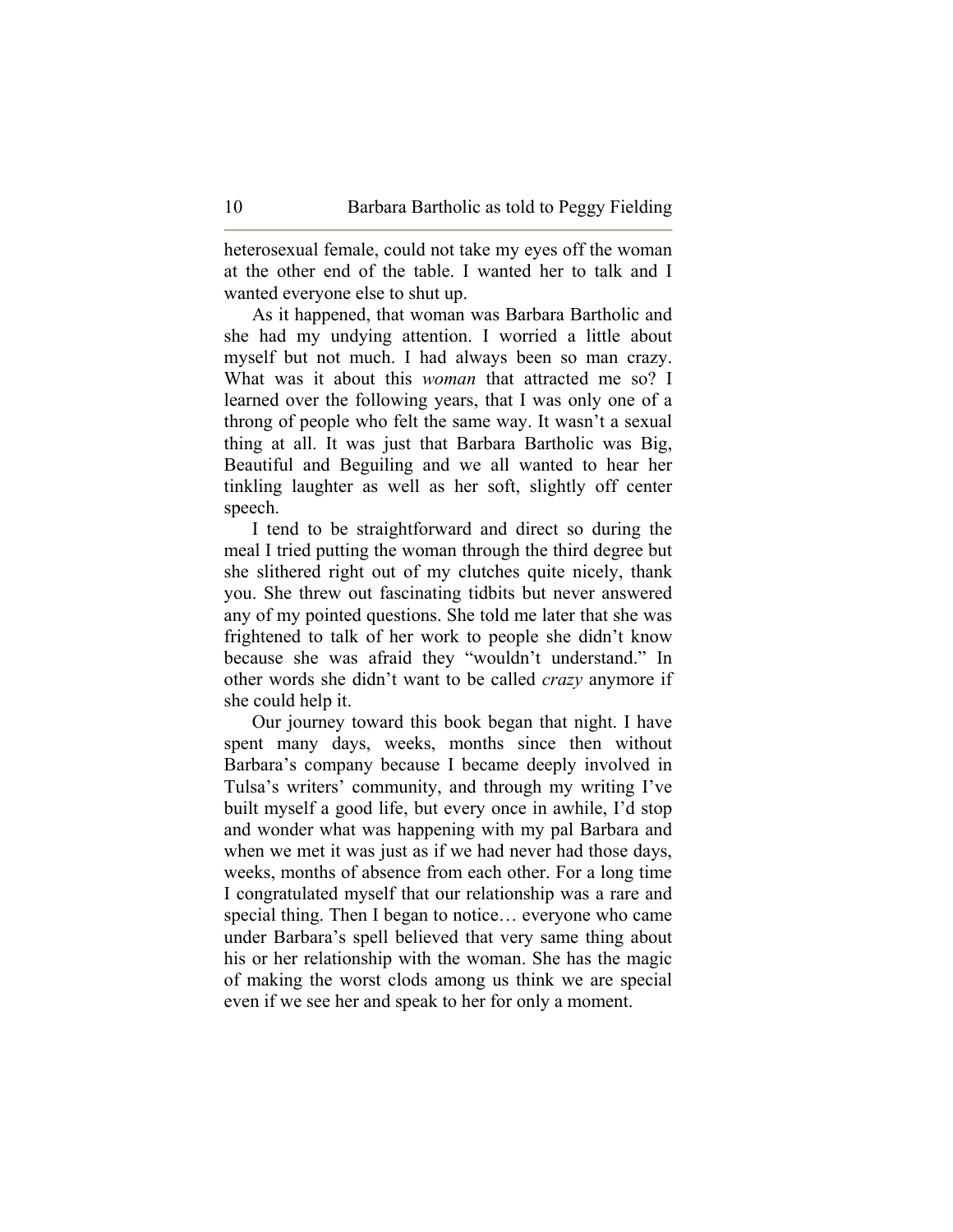That observation finally gave me some comprehension as to why the suffering abductees clung to her. And why each of them who consulted with her took away something from Barbara which Barbara gave them freely. (Some people may have donated something to her for her work, certainly *I* never saw any money changing hands.) She gave them ease and understanding and demanded nothing in return.

I have tried to follow Barbara's story as closely as possible but interviews and tapes sometimes leave something out or include something that wasn't really in, so I apologize in advance should there be any mistakes or foul-ups. I've known Barbara a long time and have attended many of her meetings. I have also taken suffering friends to her for regressions sessions, which were conducted without my presence, of course, so I tried to come as close as I could to Barbara's true story. I take full responsibility for any glitches that may appear anywhere in her book. She always gave everything to her UFO search and her help for abductees.

That's what she did for me, too, and I'm not even suffering. She tells me I'm probably an abductee myself but I won't admit to that. And she doesn't insist. Anyway, we're still friends and this is her story.

*Peggy Fielding May 2001*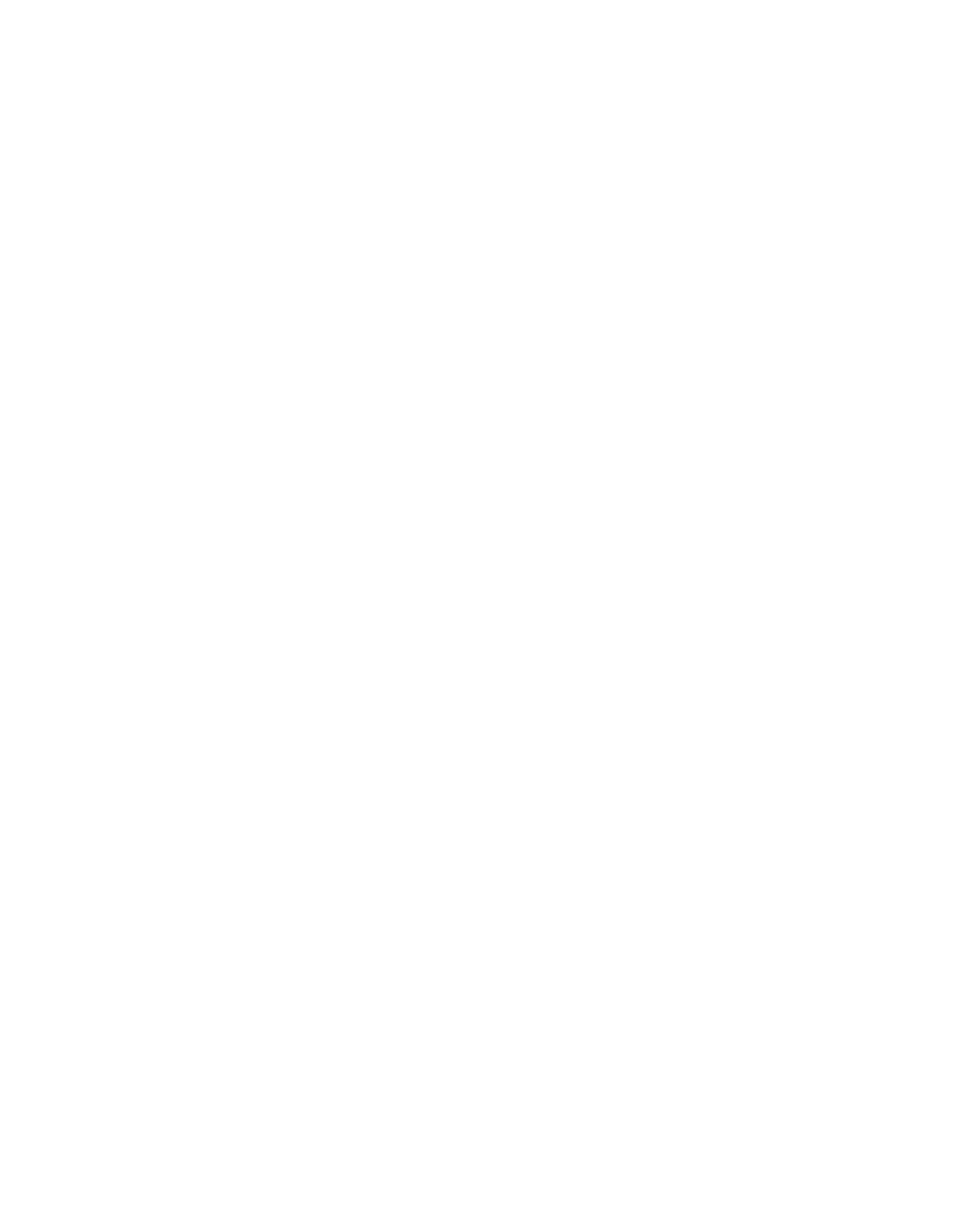#### Chapter 1

#### SHOCK

<span id="page-12-0"></span>I'd already been investigating UFO phenomena for a few years and had worked with a well-known European UFO scientist when I turned our family room and dining room into a meeting room. My husband, Bob Bartholic, and I began to host meetings in our home about once a month, sometimes oftener.

The people who attended were usually interested in UFOs or some other supernatural field. Usually I spoke, showed videos or introduced other speakers who'd agreed to enlighten us about their specialties.

One of our speakers had been a well-known teacher, hypnotherapist, Dr. Curtis Reeves, who'd traveled regularly across the country sharing his skill with medical doctors and osteopaths, teaching them the art of hypnosis as a useful tool in their treatment of patients. Dr. Reeves' skill fascinated me and I begged him to teach me what he knew. He agreed.

I'd begun my work with him and had progressed to being able to hypnotize a person under his supervision. I really looked forward to the day that I could hypnotize and treat people who'd had UFO experiences. Regressing clients to relive their abduction experience was my goal. Letting people relive a traumatic experience was one way of helping them heal.

For the few years I'd been looking into UFO sightings, cattle mutilations and suspected abductions, I'd always tried to calm the fears and worries that sometimes overwhelmed my clients. I did that by reassuring them that the aliens meant them no harm. Of course, the aliens sometimes did things that frightened or angered my clients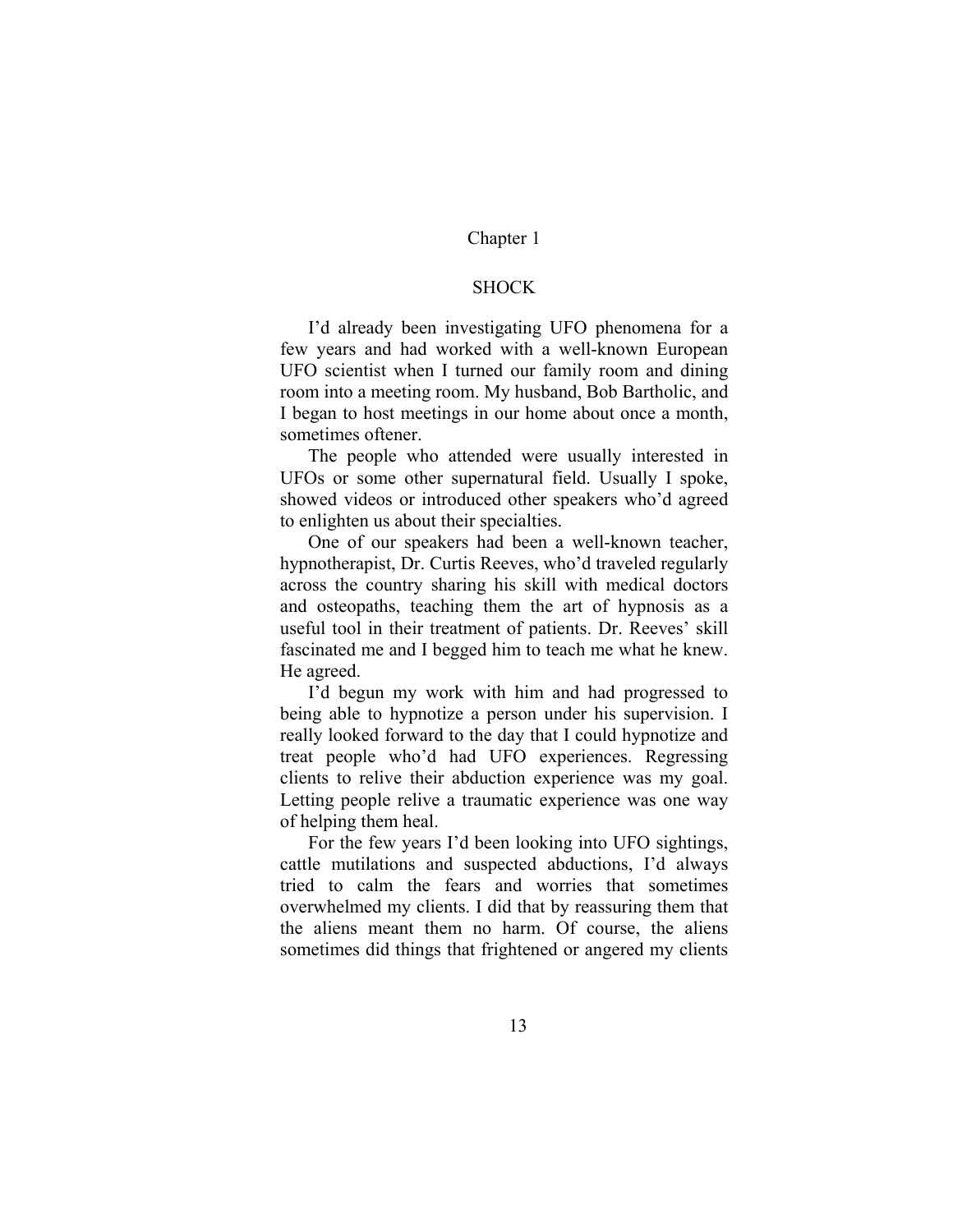but I assured my friends that the intruders weren't really bad, merely different from us.

During the meetings we held I *always* included the good news that the aliens appeared to be wishing us well, that they wanted only the best for us. Calm, interested, pleasant. That was always the face I endeavored to present to the gathered crowds.

At one of our monthly meetings in 1988, I was, just as usual, assuring the 26 people in attendance that the aliens meant us no harm.

"Of course, we suspect that the aliens are using us for experimentation but even so, most of us in the field agree that, in general, they mean well." I laughed lightly and let my gaze move across the small audience. "They are going to make our world better it seems. Several people who..."

A man, a doctor from Dallas, shouted something. I looked at him. He was someone I had just met. He had come with an older person, a person also unknown to me. He looked to be in his early twenties, wearing jeans and what I thought to be an expensive cashmere sweater. His black hair stood on end because he'd just run his fingers through the curly mass. He took off his glasses and spoke again.

"Lady, you don't know one damned thing about aliens."

"And you do?" This kind of thing had never happened in our meetings before. I glanced at our visiting speaker. He nodded and stood.

"I know what happened to me. You want to hear about that?" The Texan was already out of his chair and moving toward me.

"Well, if Mr. R. will take over for me, you and I can step into one of the other rooms where we can talk privately." I gestured toward my office and he followed me, a frown creasing his forehead. I couldn't understand why this man was so set on disrupting our meeting but I intended to find out. A glance back at the visiting speaker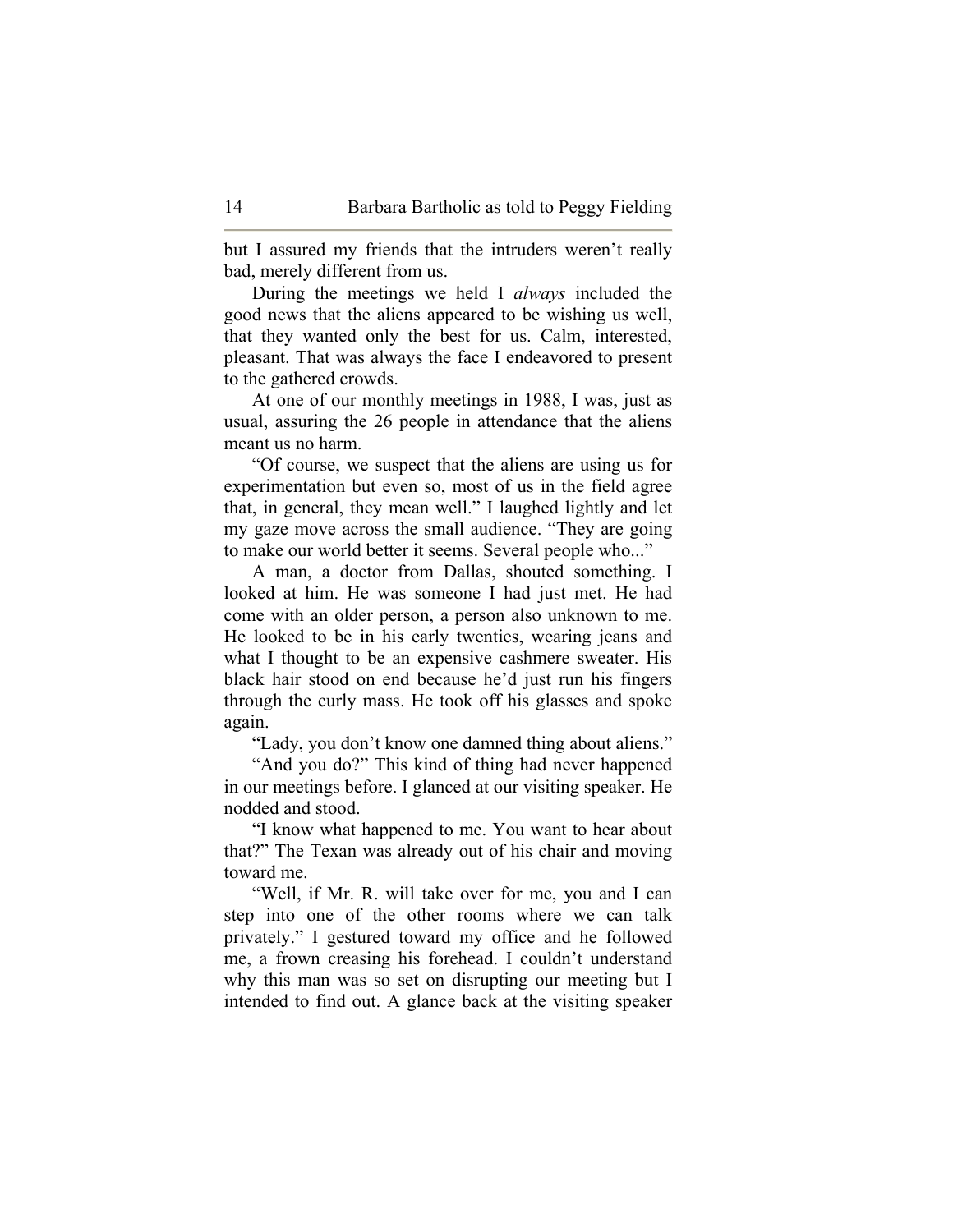moving to the front of the room assured me that our other truth seekers were in good hands.

Inside my office I turned to face the man who had interrupted my talk. My suspicion was that he wasn't a skeptic come to make life miserable for us "crazies" as some in the community called us. (I did not want to use the word "crazies" in this context but my co-author insisted. She swears that every time she has heard anyone talking about UFOs or about people who have had any dealing with UFOs, she has heard the word *crazies* or *loons* or something equivalent to those words either muttered or spoken loudly.) More likely, I suspected, the man who had interrupted was an innocent who had had some unexplainable experience for which he wanted an explanation.

Hesitant at first, then excited at the idea, I decided that if he asked I would try to regress this man using my new and hard-earned hypnotic skills. Fear and something else fluttered in my chest. What could we discover together?

"Well...?" I looked at him questioningly. *Let him do the talking* I reminded myself.

Again he ran his fingers through his black hair. He turned slightly away as if he were hesitant to confide in me. He remained silent for long moments.

"Do you believe you've had some sort of UFO experience?" I asked. Maybe he'd need a bit of drawing out. "Have you had some missing time?" No answer. "Do you think you've been abducted?"

"Think! Think! I damn well *know* I have been." Fingers through the hair again. "And it's driving me crazy." His haunted looking brown eyes turned toward me again. "I'm going nuts."

This man was no troublemaker. He was *in* trouble and he needed help. My help.

"What would you like me to do for you?"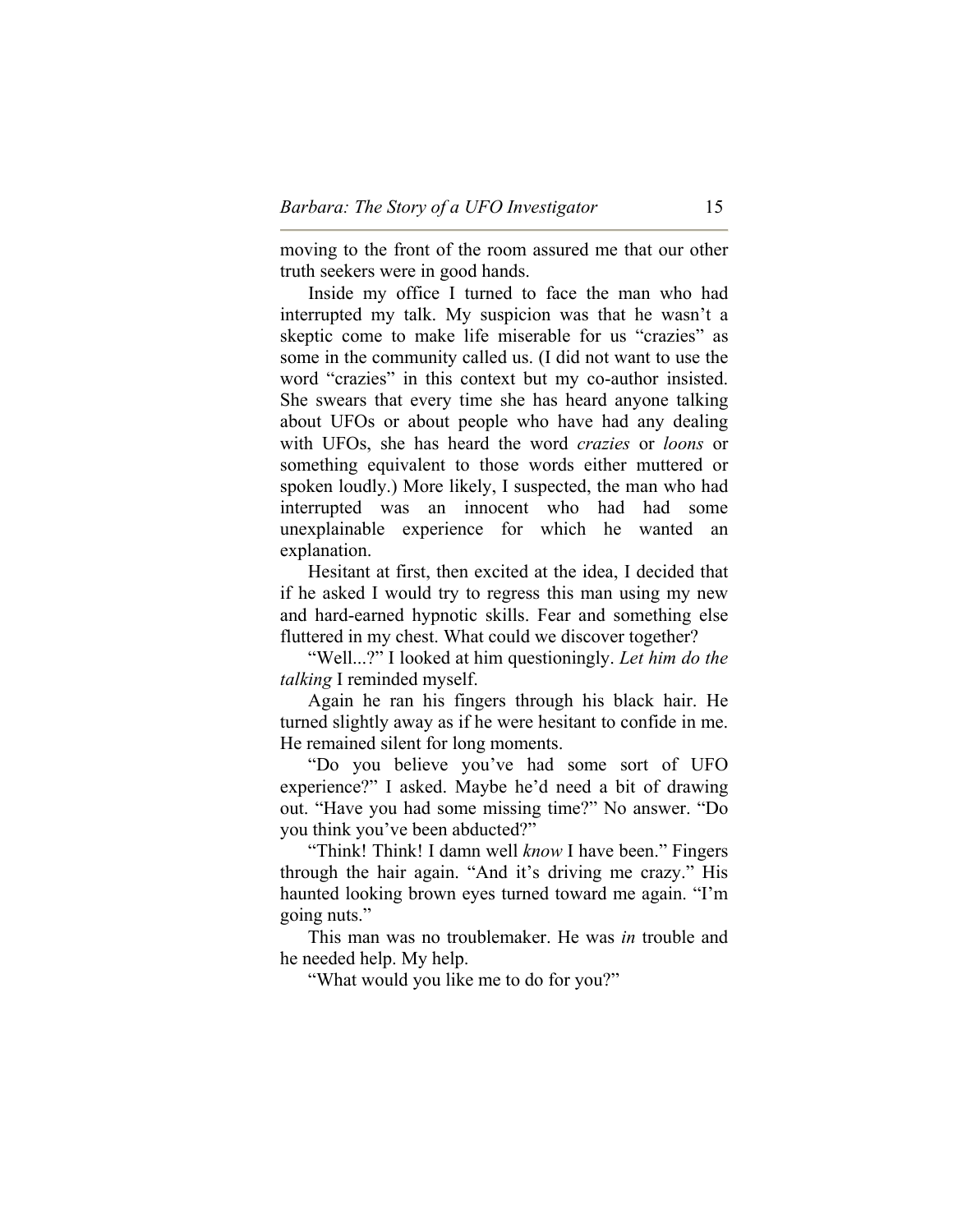"For one thing I'd like you to tell the truth about those guys. They aren't the guys in the white hats that you say they are. They're bad news through and through."

"You're talking about aliens, UFO entities?"

"You bet your booties."

I asked if he wanted me to try to hypnotically regress him to explore his experience. He rejected that idea out of hand.

"Why the hell would I want to relive what was the worst moment of my life?"

When I explained that he'd be comfortable and if not, he could be wakened at anytime, I must have said something that reassured him, because in minutes he was stretched out on a pallet I'd made out of the couch cushions and I plopped down to sit on the floor beside him. I'd checked the tape recorder and laid out paper and pencil. I pressed the record button on the machine and so we began our adventure together.

Much abbreviated, this is the story the young doctor began to relive; "My fiancée and I parked in a remote area. We both heard a noise and saw a strange light. We were so frightened that we drove off and arrived at home, still scared to death."

In essence that is all he and the young woman had remembered afterward. During the rest of the regression session there in my office, he remembered much, much more.

I learned that his fiancée had been raped repeatedly by the "beings" who had abducted them. Those beings he described were clearly not the benign outer space scientists who had only the best in mind for our earth. But that wasn't all.

Oh, no. To his horror, he had been strapped to a chair much like a reclining dental chair and subjected to repeated electric shock torture for the amusement of the gray aliens. He could hear their laughter every time his body jerked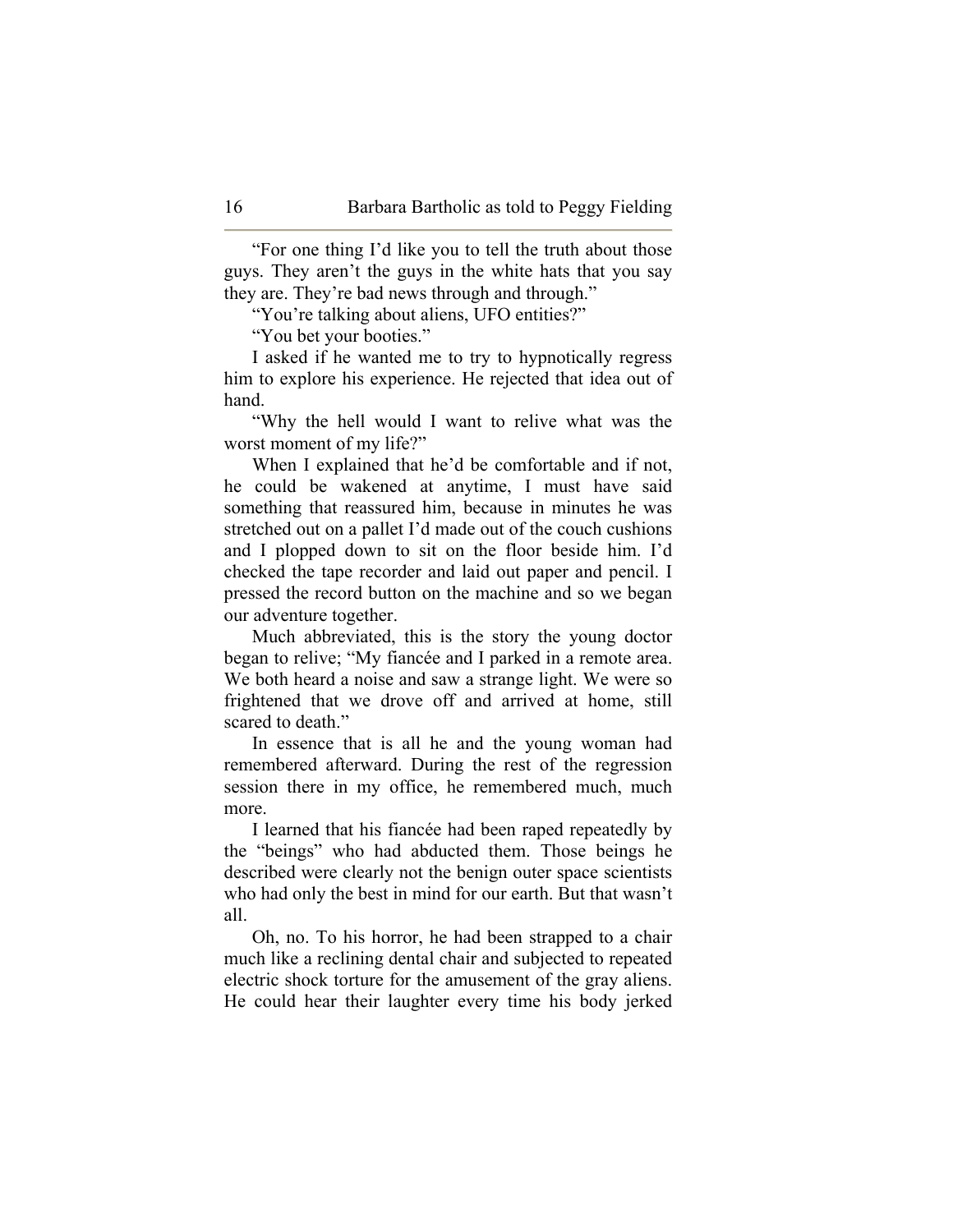with an electric jolt. What the man from Texas described, then drew, on several different sheets of paper, during our regression session, almost tore me apart. His drawings, made under hypnosis, shook me to my core. Even though I had never seen the dreadful being he drew, the picture triggered both fear and recognition within me on some deep unconscious level.

I knew I was, at last, looking the enemy square in the face. I also knew that although I had never seen these alien creatures so far as I knew I must have done so. I could not recall any experience with such creatures. Even so, I could not sleep the entire night after our talk. My new client's experiences had filled me with fear and recognition on some deep unconscious level. His recollections had traumatized me.

That moment is when I cracked the egg of all my preconceived notions of reality and UFO intruders. It was at that moment that I truly began to react fully in synch with my clients and with their experiences.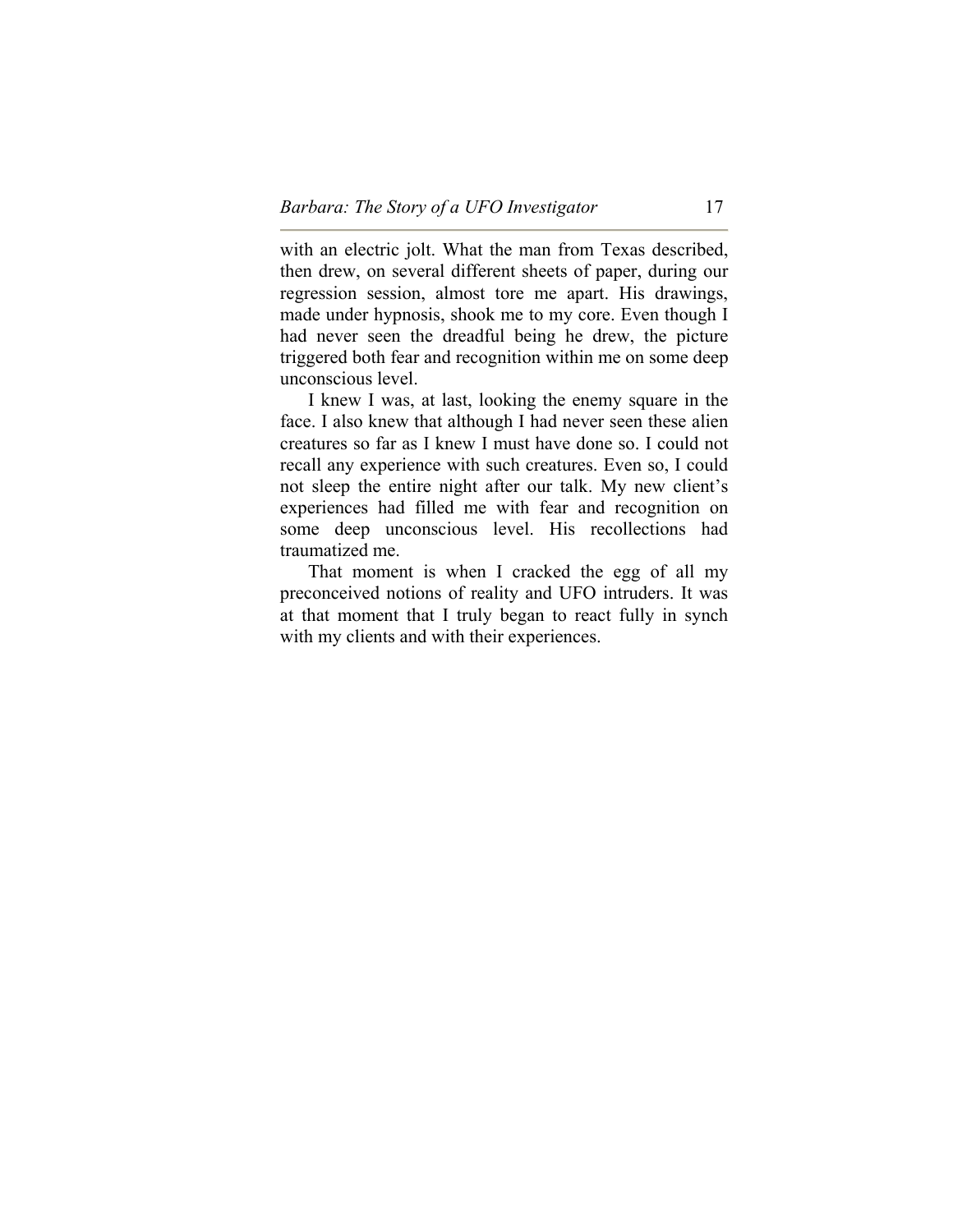#### Chapter 2

#### THE BABY IN THE BUBBLE

<span id="page-17-0"></span>The Missouri sky frothed. Clouds wrenched upward, then burst into horizontal columns as explosions of light dashed from one formation to the next. It was August, 1944.

This was a day just two months before 178,000 troops had pushed through the gray fog and landed on the coast of Europe, and one year before the sky over Japan burst into atomic chaos. But here, now, for most of the people of St. Louis, the churning atmosphere meant nothing more threatening than rain.

If anyone had paused to take more than a brief glance at the heavens they might have seen that these clouds were different. Different from the thunderheads that precipitate the air mass thunderstorms, which are so common to the summer skies of the Midwest. If anyone did pause and study the phenomenon, they left no record of their observations.

In Kirkwood, Missouri, just a few miles from St. Louis, I was the five year old girl who stood in her yard and gazed up at the fast changing cumulus. I knew that the strange clouds were the sign that the strangers were coming.

"Um hum." Better get ready, I thought. I giggled and ran inside, saying aloud to myself. "Dolly."

My mother, busy with dinner preparations, turned, I suppose, just in time to see me disappearing down the hallway.

"Where're you... ?"

"Attic." I called over my shoulder. I was in a hurry. I didn't want to have to explain. I was sure she knew I visited with those people sometimes.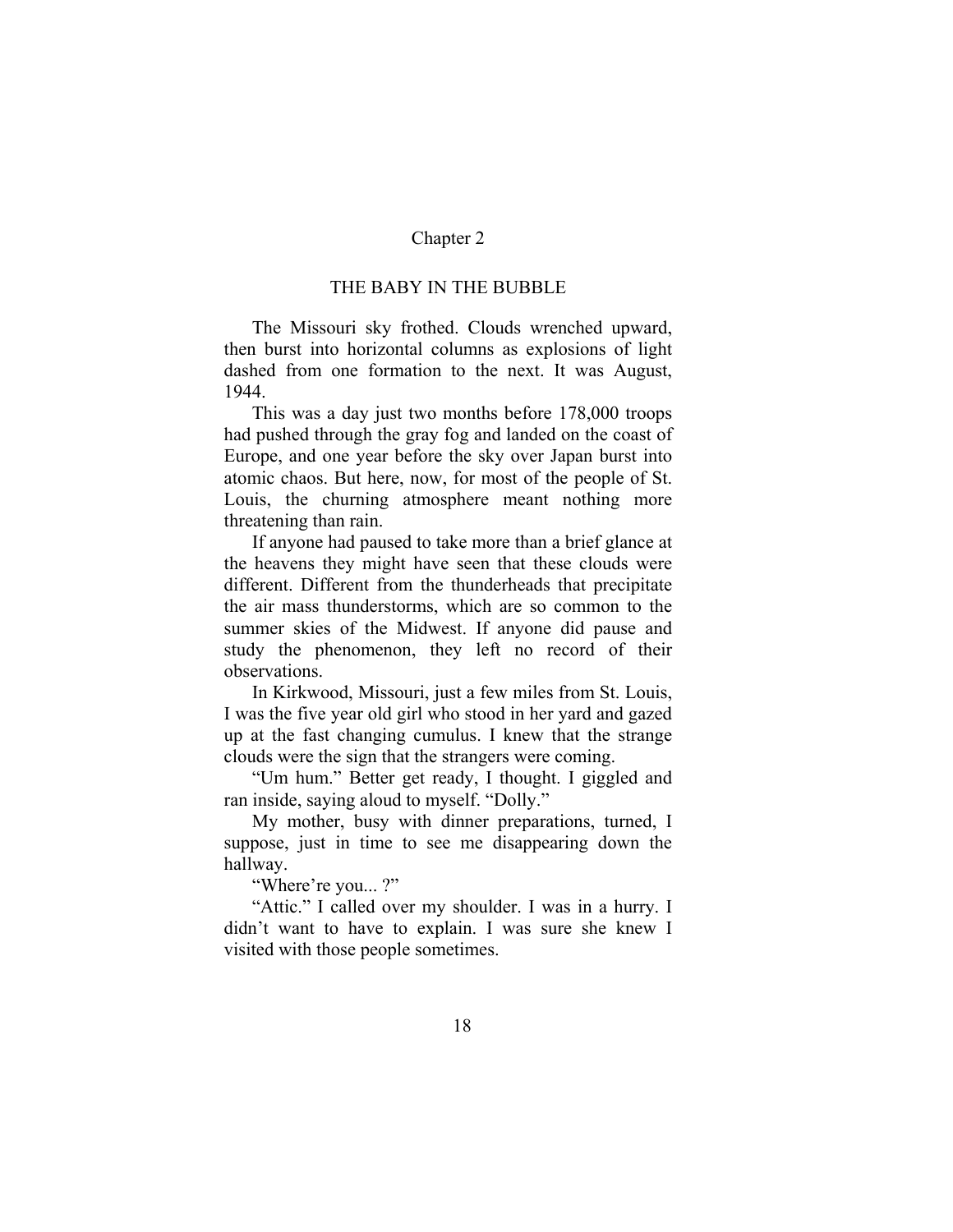"Well, slow down." Mom turned back to her partially peeled potato.

In the attic, I knelt on the rough floor, I clutched the doll and focused my gaze on the empty space in front of me as I'd been taught by them. I focused and concentrated on what was occupying the void between me and the sloped ceiling of the attic.

"Hello," I said.

I smiled and hugged my doll as I felt myself enveloped by the secure warmth. Like something was around me but I could still see through it. Like... like a bubble, I decided, not really a bubble, what enclosed me couldn't be seen and even though I could see clearly from inside the space but I wasn't sure I liked the feeling.

"Yes," I answered to the unspoken but inwardly heard communication. I remember the light tickling sensation that seemed to fill my stomach. "Yes, I'd like that."

I felt myself drawn. Drawn away from the familiar muskiness of the attic. I felt drawn to the clear air of glowing space. The earth seemed to fall away below me as I glanced about. I wasn't frightened. Although I could see everything below, I was inside something, something that protected me. My pretend bubble, I thought.

"Oh. My... what?" I groped for words to express my wonder.

The huge spheres came into my view. Suspended in the emptiness of the sky, were dull aluminum colored globes, the same color as my mother's old saucepan. The globe closest to me, almost blocked my view of other, more distant orbs.

"We store souls there." an unseen companion's voice echoed within my head.

"They live inside?" I turned and looked at the surrounding balls. Looked for windows. I really didn't want to leave my transparent bubble for their metallic looking ball with no windows. I wanted transparent walls or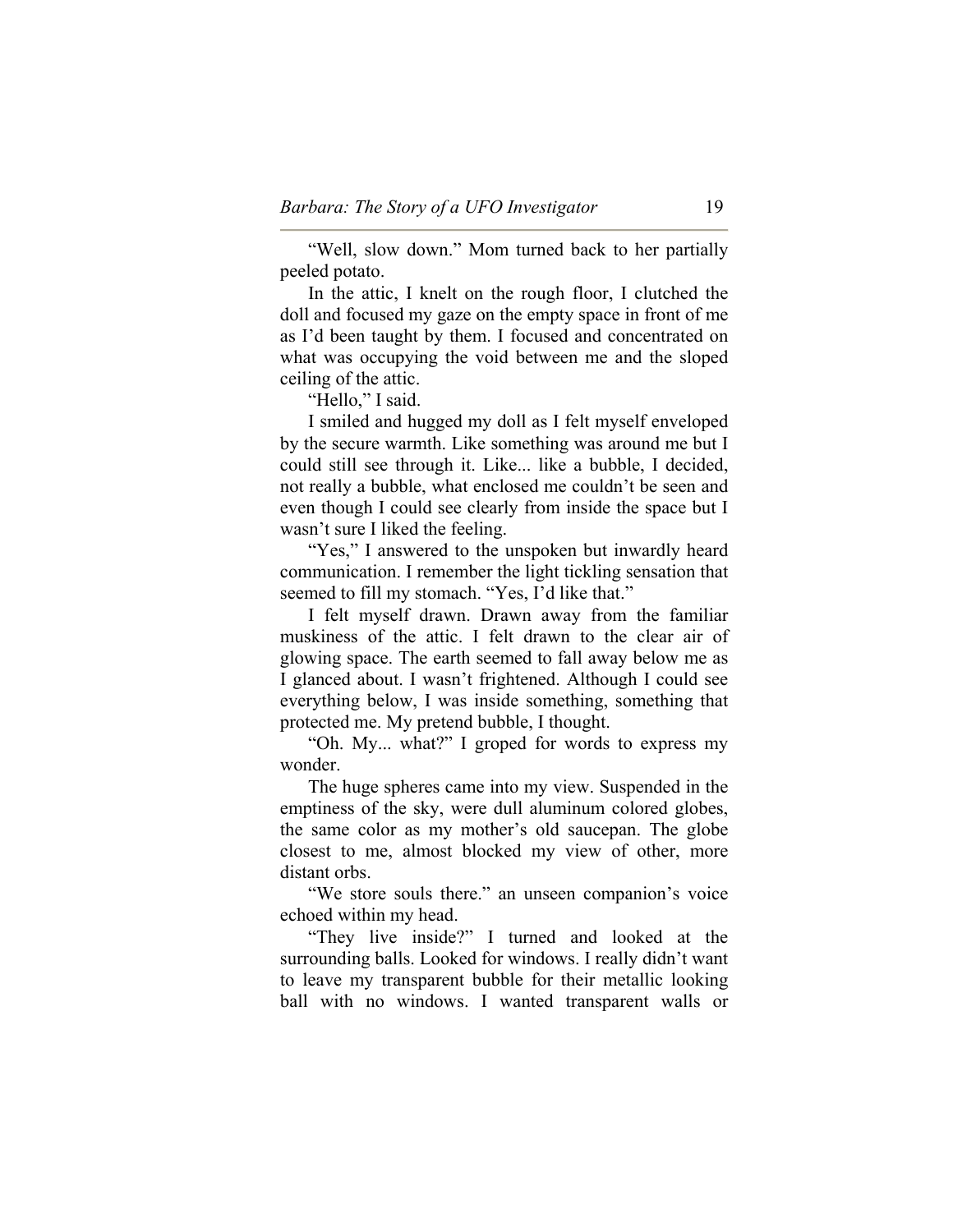windows, something to stare through to see inside, something for the people inside to look out of. But I couldn't see any visible openings.

"How ... how do they see out?" I turned and gazed into the deepening blues of space. "They can't see anything." I felt my companion's answered agreement.

"Nothing to look at anyway, little Barbara."

Again I felt drawn. Drawn, without sensation of movement. I felt as if I were still held in my bubble as I watched the dull sheen of the globes move away from me. I know I didn't feel afraid.

I looked down at my doll which I still hugged firmly to my chest. I'd thought that my friends looked a little like my dolly. That's why I liked to take her along when they came. A warm breeze caressed me and at that moment I felt the rough wood of the attic floor beneath my knees. They'd gone again. I looked upward and peered through the shafts of sunlight spearing the attic vents.

"Bye," I felt a tear trickle down my cheek as I tried to smile at the space above me. "I'll miss you." I whispered the words and hugged my dolly even closer to my heart. "Hope you come back."

It was several days before I finally let the visitors slip from my mind. I wondered and half hoped the strangers would return, but it seemed as if they wouldn't.

Too busy with that old war, I thought, like everyone else. They've forgotten me. So I tried to forget them and let the weeks grow to months and the months to a year. It was in May, 1945 that I heard my mother and father talk about the end of the war in Europe.

And it was in May, 1945 that the intruders returned.

That was the year I found myself again transported to a strange place in the bubble of light. When we went up that time I watched my mother come out into the yard to shake out a rug. Soon we were so far away I could no longer even see our house. During this visit they took me to the big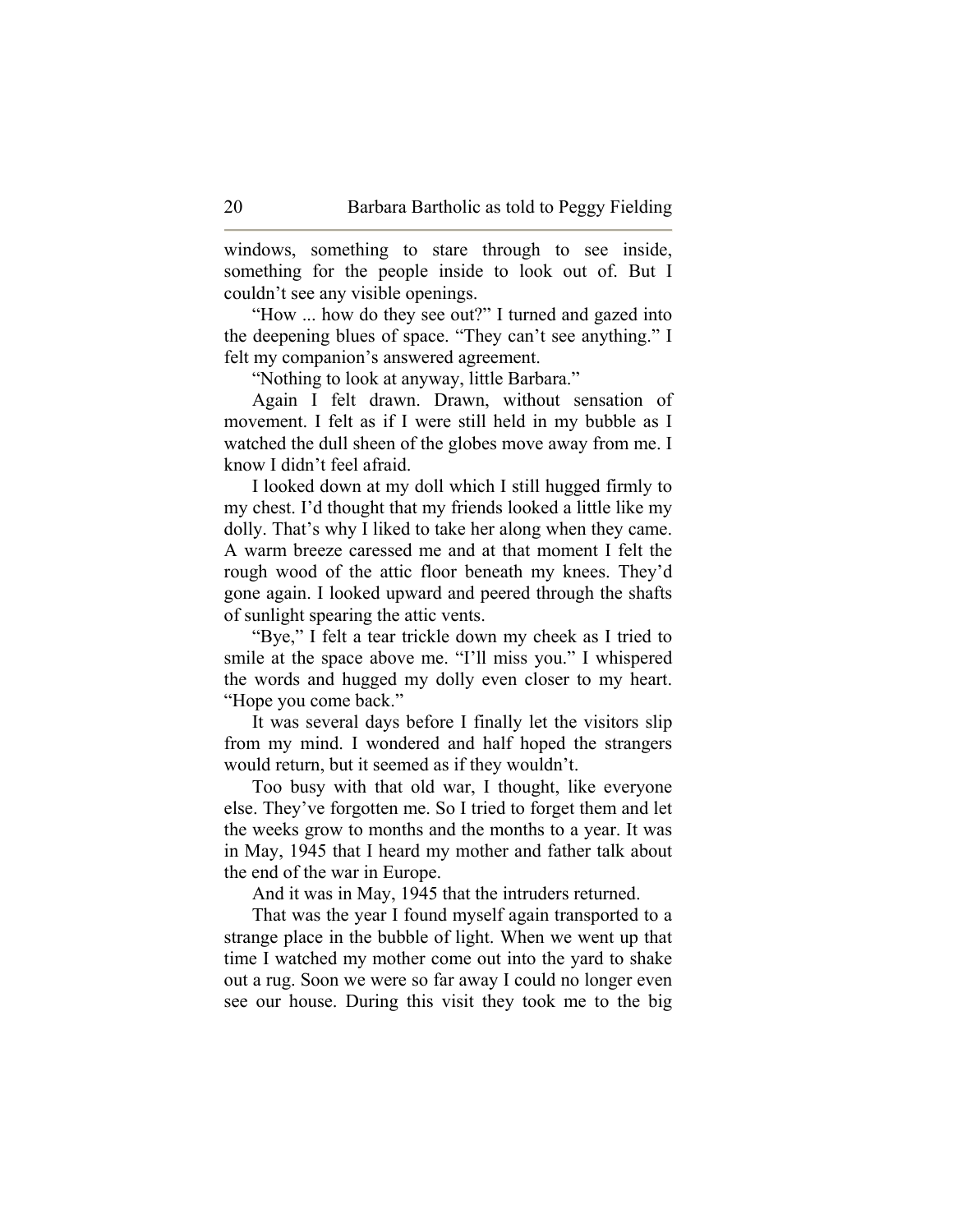round room. I was surrounded by the unseen visitors. I could hear their unspoken demands. I was just six but I knew what they were telling me to do wasn't right. I felt heat rising in my cheeks.

"But I don't want to take off my dress," I looked for the being who spoke to me but saw no one. "Not in here. Not in front of everyone. Mama says I should only take off my dress in my bedroom or in the bathroom. I'm not a baby anymore."

The words being spoken into my mind soothed me somewhat and in seconds, before I realized what had happened I stood dressed in only my white cotton panties. I looked down at myself and crossed my hands in front of my chest.

"Why are you doing this to me? I've been a good girl. This isn't fun."

Reassurance warmed my thoughts.

"Special light treatment."

"A very special nutrient light."

"Some of your people call it an ultra violet light."

The ultra violet light was so strong that my panties looked to be a bright glowing white. I stared at the shining beige walls, then at the huge eye-like openings which circled the room high on the walls. Now I understood that it was okay to be undressed.

"Is this your bathroom? It's all tile."

The aliens projected laughter into my mind.

"Not a bathroom. Think of it as a doctor's office. The doctor wants to help you."

"I don't like doctors."

"Then it's okay to call the room a bathroom. You can call your treatment a bath of light."

Something was handed to me. My hands closed around the object. It felt rubbery, with glass in it. I held it up.

"What... ?"

The answering thought interrupted my question.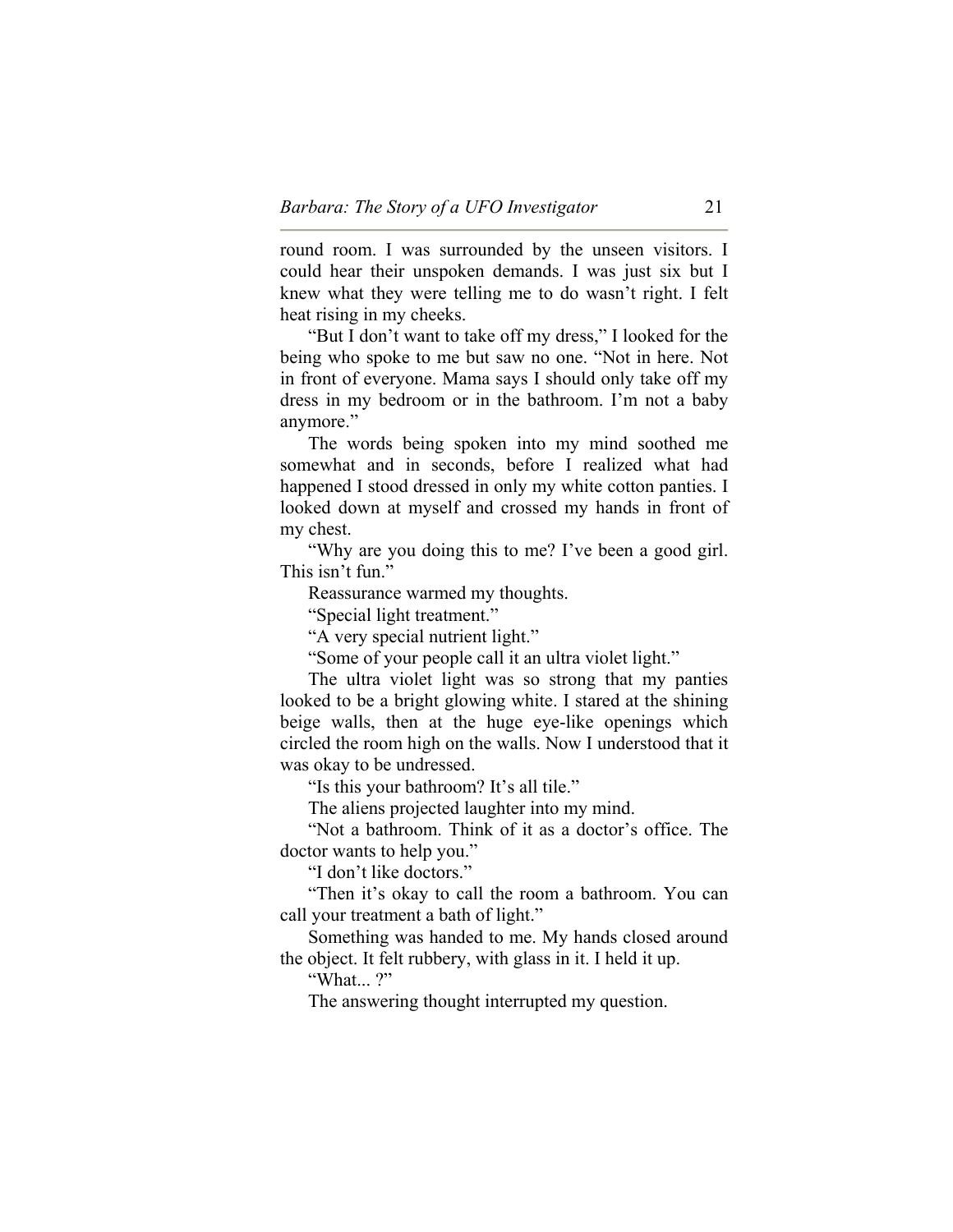"For your eyes. Protection from the strong light."

I felt pleased with that explanation.

"Oh, goody. Goggles. Like an airplane pilot." I lifted the dark green, slightly sticky, stretchy material and stared through the heavy yellow green lenses set in the darker rubber. Hands lifted the goggles and placed them around my head to snap them into place.

"Now, you can stand in the center, on the mat."

"Can't I sit down?"

"Yes. In a moment. For about ten minutes we want you to stand up on the mat. For the rest of the treatment you may sit if you like."

I traced my foot across the soft whiteness of the mat.

"Feels just like a warm blanket."

The presence of the strangers and their thoughts slowly receded from the place where I was standing.

"Hey, where're youall going? Don't leave me here by myself."

"Don't worry, little Barbara. We will be just beyond the lights. We don't need the treatment but you do, so we'll leave but you must stay."

"I don't feel sick."

"Oh, you aren't sick. This is to keep you from getting sick. We have found something lacking in your body. The lights will replace the essential elements which are missing."

I reached up to feel the goggles once again. Maybe they'd give them to me when the treatment was over. My regular doctor always let me take the tongue depressors home after he'd examined me.

"Well, okay."

I took the light bath but then they wouldn't let me take the goggles home with me.

I closed my eyes to stop the tears but I was even more unhappy when I opened my eyes to see that I was in the attic again. My mother was leaning over me.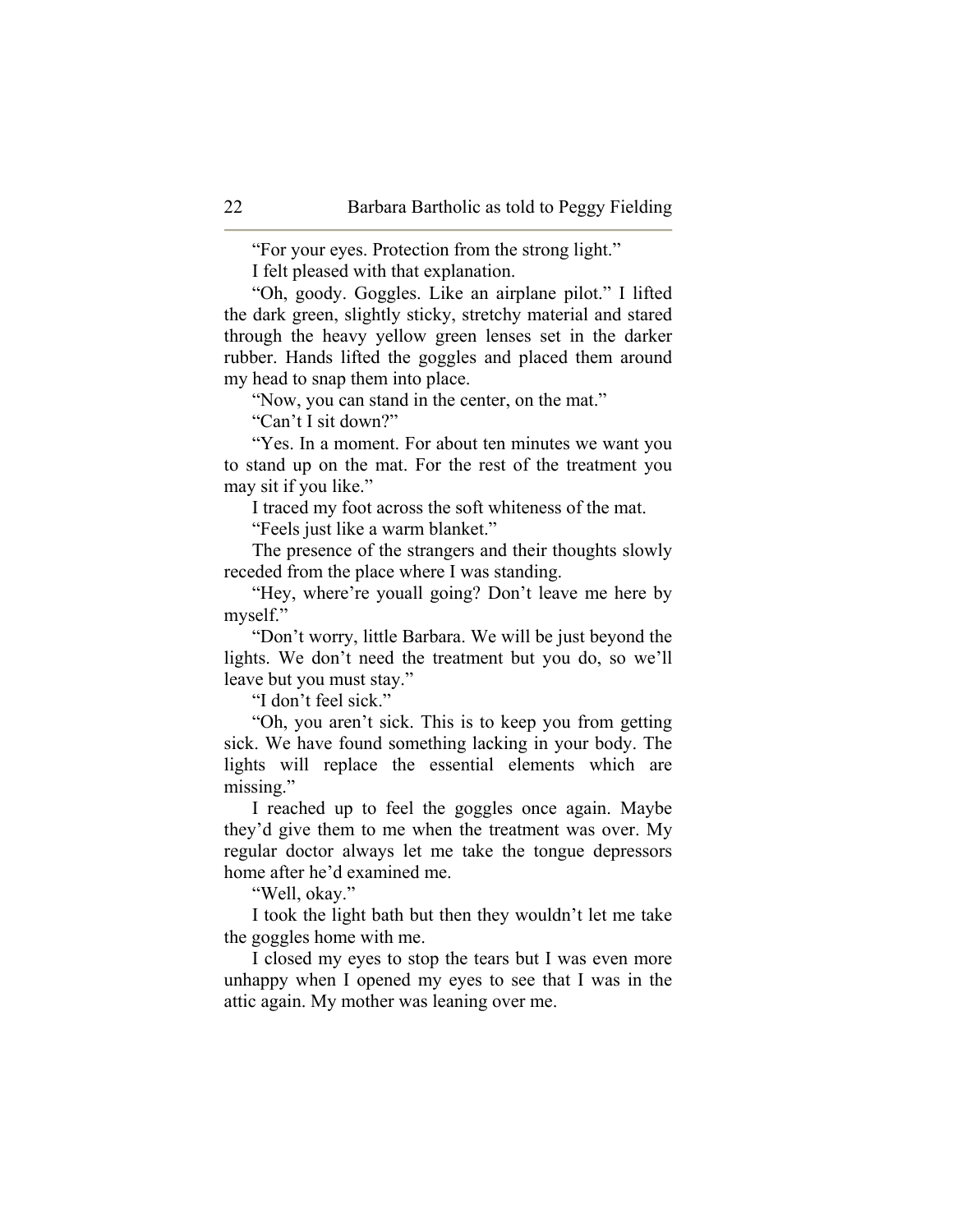She asked, "Did you go to sleep up here?" Her lips thinned and she shook her head. "I called and you didn't answer." I stood up and she brushed dust from my knees and my skirt. "I'll never understand why you can't just play in the backyard like a normal child?"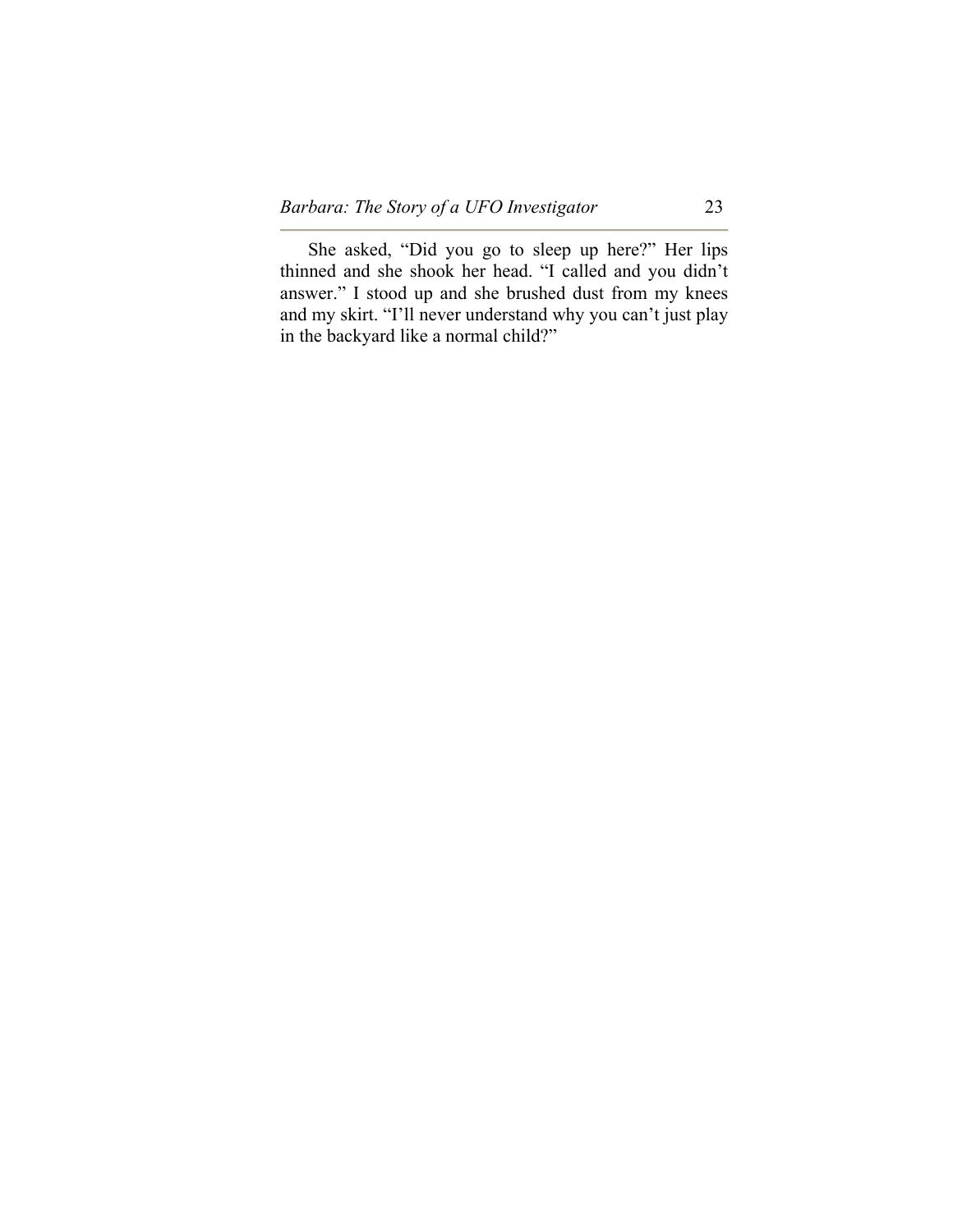#### Chapter 3

#### THE TINY BOX

<span id="page-23-0"></span>I hadn't really forgotten my strange adventures in the sky but by the Spring of 1947 it had been so long since my "treatment" at the hands of my visitors that I rarely thought of my forays through space, anymore.

Mother and Daddy and I were planning to move into my grandparent's huge house and I loved exploring their big place, especially the music room. I could be pretty sure that when I was in that room with the grand piano I would be the only one in there. I knew I'd miss the attic in our old house though and one of my favorite occupations was searching through the trunks and suitcases which were full of my mother's discarded clothing.

I thought of her dresses as "lady dresses." My favorite was made of peach colored silk. I'd gotten up enough nerve to put the dress on just as the sun was rising high in the sky. After a quick dance across the room I took off the pale silk and folded it to replace it in the tray of the humpback trunk. It was wonderful to touch and smooth the silk and satin dresses there. A navy blue and an emerald satin dress were nestled into the tray with the peach silk. I tipped the tray up to take one last look at the mass of bright satin, feathers and lace that filled the space below.

"Mama's things are pretty." As I talked I glanced up at the darkening window in the nearest dormer. "I'll choose the green dress tomorrow. To wear when I get to sit at Grandma's piano." I smoothed the satin and silk surfaces once again before I clicked the lid closed. "Gotta hurry. Mama'll be waiting."

The chicken was good but there was the spoonful of green beans that mama had put on my plate and the two slices of tomato. She would never let me be excused from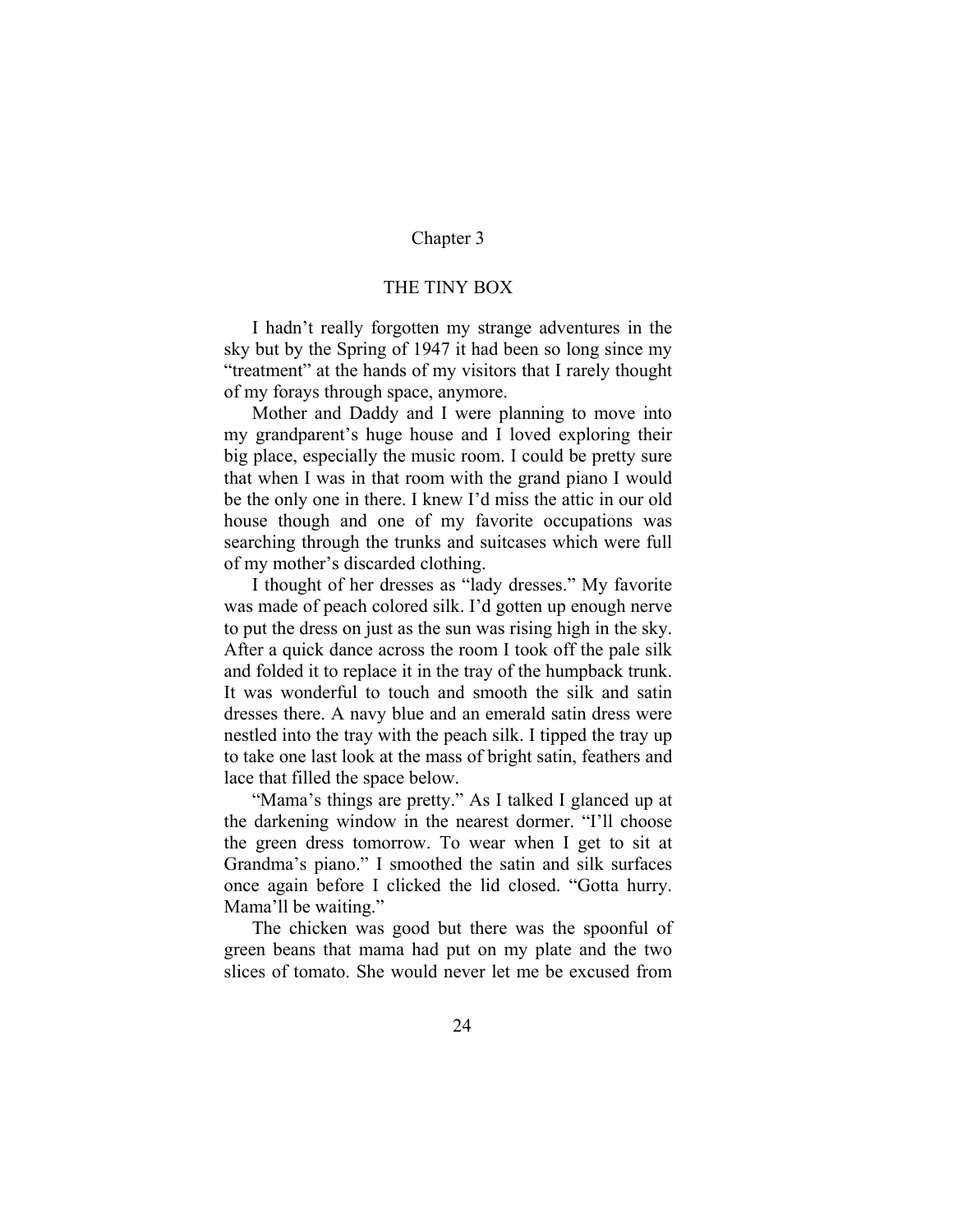the table if I didn't eat the whole thing. I ate the beans. Not bad. Then the tomato slices. Pretty good. Lots better than I expected. Now for the porch.

"Can I go to the porch, mama?"

"May I."

"May I?"

"Yes. But stay on the porch."

"Can I go out into the yard?"

"Better stay on the porch."

Just before I let the screen door slip from my hand I turned back and asked her the question I'd been holding back for a week.

"Mama, could I take one of your pretty dresses with me when we go to grandpas?"

"My dresses?"

"You know. The dresses in the attic. The ones you wore when you were a model in St. Louis."

"We'll see tomorrow. Don't slam the screen."

I flipped on the porch light, then allowed the screen door to settle quietly into place. When the light was on the porch seemed more like a platform for performing to me. Maybe the neighbors were looking at me even though it was afternoon. At least I was wearing one of my favorite dresses. The pale blue with the circular skirt. I lifted the side of the skirt and danced a series of pirouettes toward the side banister. When I closed my eyes I could see myself as a beautiful woman in a satin gown, a green satin gown. I could see myself dancing.

"Like Ginger Rogers, maybe," I mumbled, and in my own mind the porch became my lighted stage. Whirl, glide, a tiny run and another whirl. Eyes still closed, I touched the banister at the far end then without looking I whirled the length of the porch, dizzying myself with my wild dance.

I tripped just a little and opened my eyes to the lush green of a wide meadow bordered by trees. The grass was the same color as Mama's satin dress. The meadow looked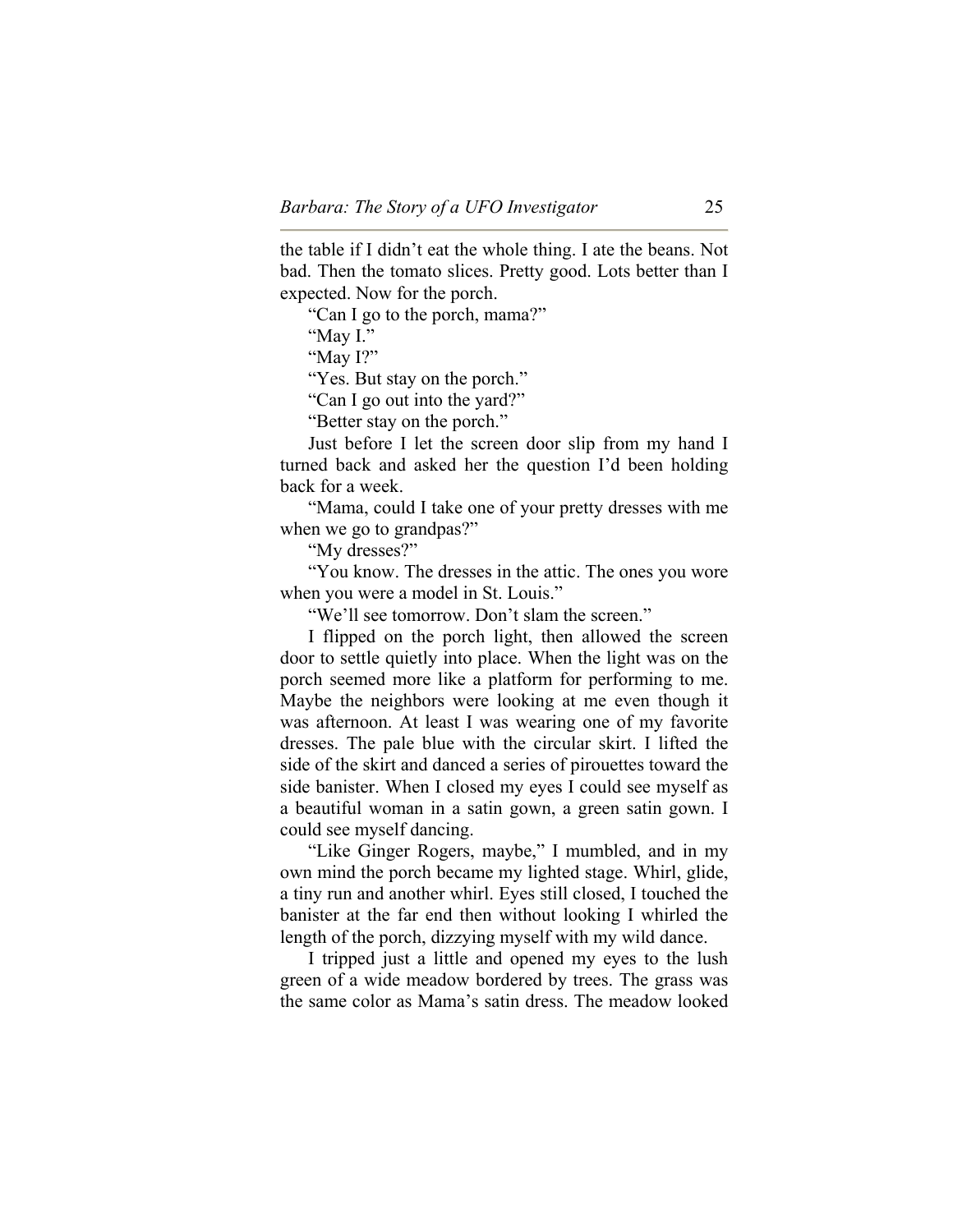like green satin. There was a flash of white, even whiter against the emerald green. Ah yes. My visitors were back and I was off my porch and out of my yard and standing in a green meadow at sunset, surrounded by a grove of trees.

The unseen beings behind me and around me, radiated comfort and protection but still, I felt uneasy, maybe a little afraid. Why were they here now? It was getting nearer to late afternoon back at my house and I just wanted to dance until my mother called me. Mama would worry. She'd warned me, "Don't leave the porch."

"Don't worry," the thought came from the presence closest to me. "You won't be long. We'll take you home in a moment." I could feel the others agreeing with his reassurance. "Your mother will find you dancing on the porch when she comes for you."

I relaxed a little bit. This was different than the times when I was just a baby, different from those two visits to the "doctor's office." The three of them were wearing the heavy linen-like cover-up suits they'd worn before. These were the ones I'd seen before. Back again. And they were talking to me like I was a big girl now.

"Are we going to see the big globes again?" I smiled at the being nearest me who was sending the waves of comfort toward me. Of them all, he was my best friend. I knew he was the leader of the group of three. The one on my left signaled "No."

The one on my right, the one I knew best, the one who was the leader, lifted a lock of my hair. From the corner of my eye I could see my blonde hair curl around his hand. His touch against the skin on my neck caused me to shiver just a little. He was going to put something in my neck, he said.

"No," I shouted out the word in the quiet of the meadow. "No. I don't want it." Now I was changing my mind. These beings weren't "friends," not really.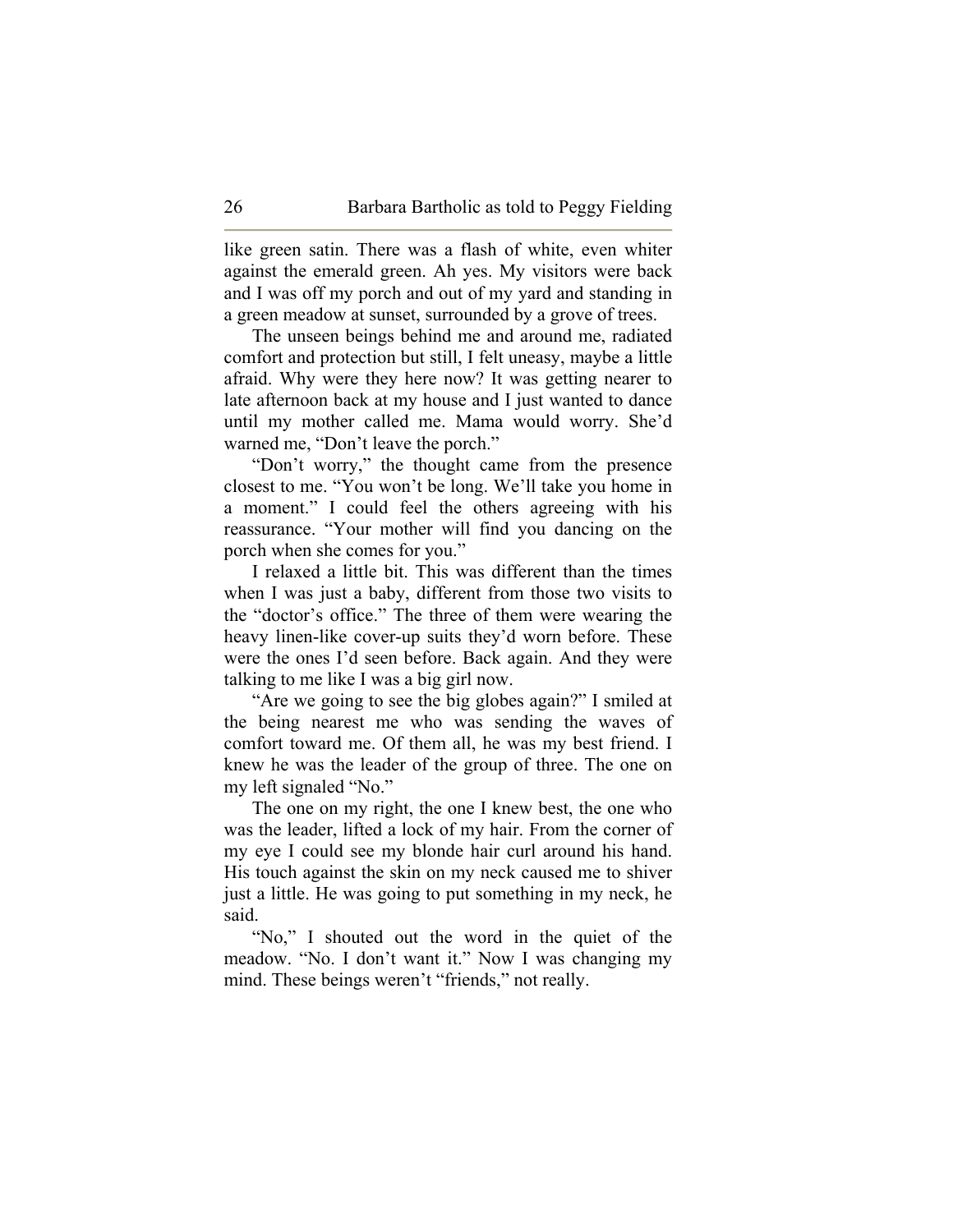"It's just a tiny little box." Now they were all reassuring me with their thoughts. "A communications box."

One of the beings took my hand in his. He lifted my little finger. "Look at your little finger," he touched my fingernail so lightly that I felt no touch. "See? The box is less than half the size of your little nail."

This kind of stuff didn't feel like play any more. I shook my head and stepped away from the protective semicircle. I turned to stand facing them. They were making me kind of mad.

"Can't I just carry it or something? I've got to get home. It's getting late."

They walked to form a loose circle around me.

"We'll put the little chip just behind your ear. It won't hurt." He showed it again. "There will be a time in your life when there will be great catastrophes and upheavals on earth and this implant will allow you to talk to other people from other universes."

"Under my skin?" Ugh. I hated that idea.

"Yes. You'll never even notice it."

I was then given some sort of vision of my grownup self working with people on a street. There were lots of injured people. I saw myself bend over one person after another, bandaging, comforting, and helping. Somehow I knew that the image of myself aiding injured people was set far into the future when I was in my sixties in age.

"I don't like seeing myself as an old lady." I took one step backward.

"Never mind the pictures. This is what will happen to you one day but it will be a long time before it happens so you don't have to worry now. When you have this little piece imbedded in your neck you will be able to understand languages never understood before. That's why we want to put the device behind your ear."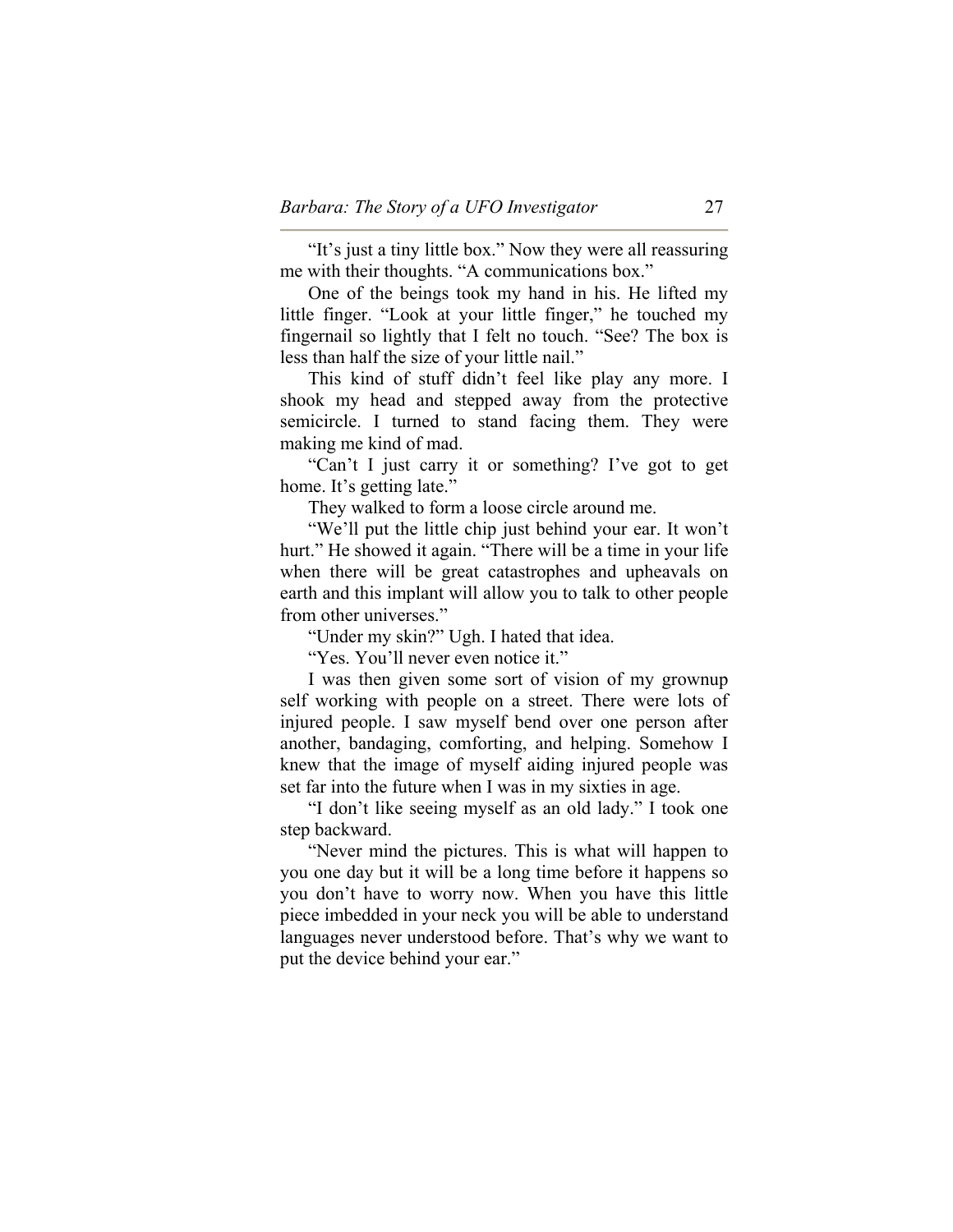"Why under my skin?" I looked directly at the one who was supposed to have been my friend. "Why? I thought you were my friend."

"For the future. For the time when you need to know the languages of the universe."

"You're not my friends." I screamed. I clapped my hands over my ears but I could still hear their words. covering my ears didn't help. They could make me hear without letting their words go into my ears. *They think words to me*! It was the first time I'd realized that. I couldn't keep from hearing them.

"The little device will allow you to talk to and understand persons from anywhere in space."

"No. No." I could hear myself screaming as they closed the circle more tightly around me. "No. I don't want it!" Blackness overcame me.

"Mama!" I found myself facing the screen door of our house. I flung the screen door open and ran toward the lighted kitchen.

"Mama, mama." I threw my arms around my mother and sobbed into her laundry apron. I could feel the pockets full of clothespins against my cheek. "It's my ears. They stuck something in my skin."

Mother looked down at me, a tiny frown forming between her brows as she examined each of my ears. "I don't see a thing, Barbara. What in the world is wrong with you?" She lifted my hair and searched the skin behind my ears. She rubbed the back of my neck. "What is it?" She asked. "I can't find anything wrong with you."

I tried to tell her what I thought had happened but it was as if the whole incident were fast fading from my mind. All I knew was that I'd been someplace with three men in strange looking suits made of some material that looked like linen or heavy cotton and they had turned out to be not so very friendly.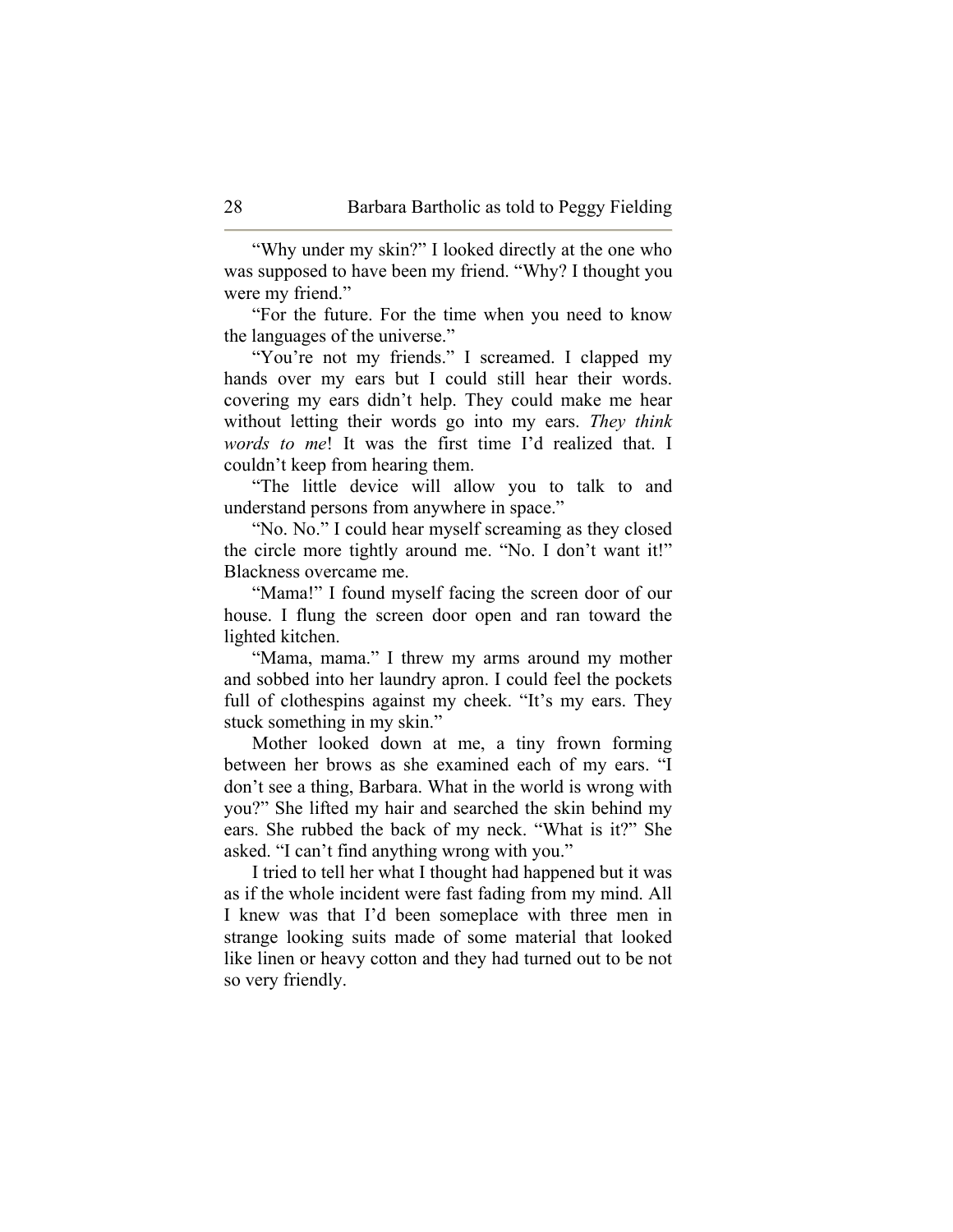Later that evening Mama told Daddy that I was... "*quite a fanciful child*."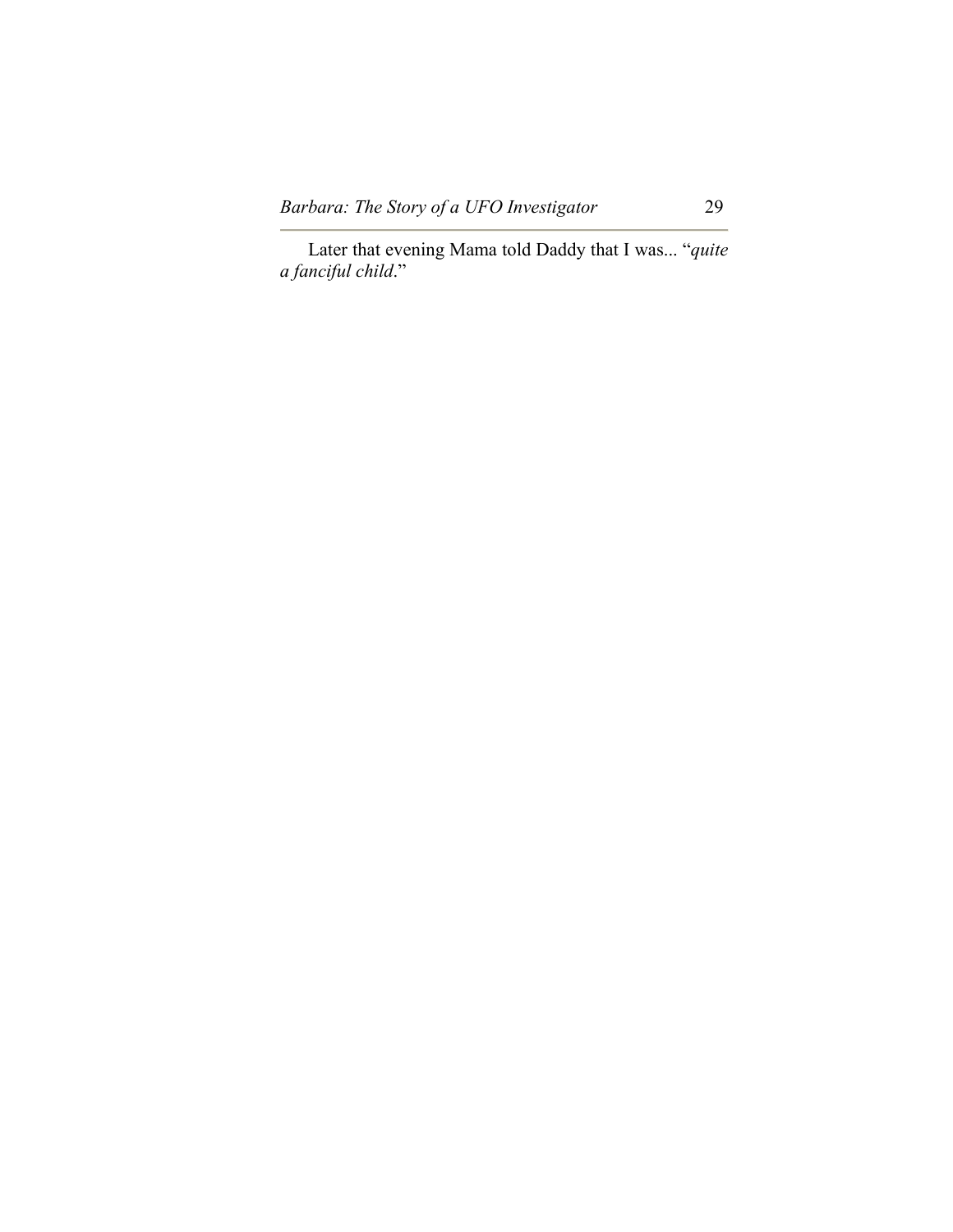#### Chapter 4

#### THE MAN AT THE PIANO

<span id="page-29-0"></span>In a way it was difficult for all of us to move from our wonderful old, brown, shingled Victorian house into my grandparent's great big place. I especially loved our own house's round tower which, on the second floor, was where my mother had had her dressing room.

I knew I would miss my best friend. She lived near me. Her Father owned a funeral home and she and I made it a habit to visit him every day after school. While she talked with her dad I went to the row of dead people, mostly older people, and touched each of them and wished them well. I'd never been afraid, only pleased that I had a chance to tell the dead people that someone cared for them, that I cared for them. But now my Grandmother was dead and my Grandpa needed us to move in with him. Maybe my Grandmother needed me to care about her also and I did.

On the other hand, there were some things about the move that I especially liked. One of those things was the music room. I had more or less decided, even before we moved, to make the music room my own special place and no one in the family seemed to object when I announced ownership.

The first week we were at my Grandfather's house, I slipped into one of mother's dresses, the emerald satin one, to prepare for my first solo entry into the music room. The hem of the dress which would have been knee length on my mother, touched the floor around me. I stared at the silken folds of green about my ankles. I stared and couldn't seem to pull my gaze from the gorgeous, shining, green. Green grass? Why was green satin making me think of grass?

Something nagged at me, a memory that flickered into my mind and then left before I really caught it. My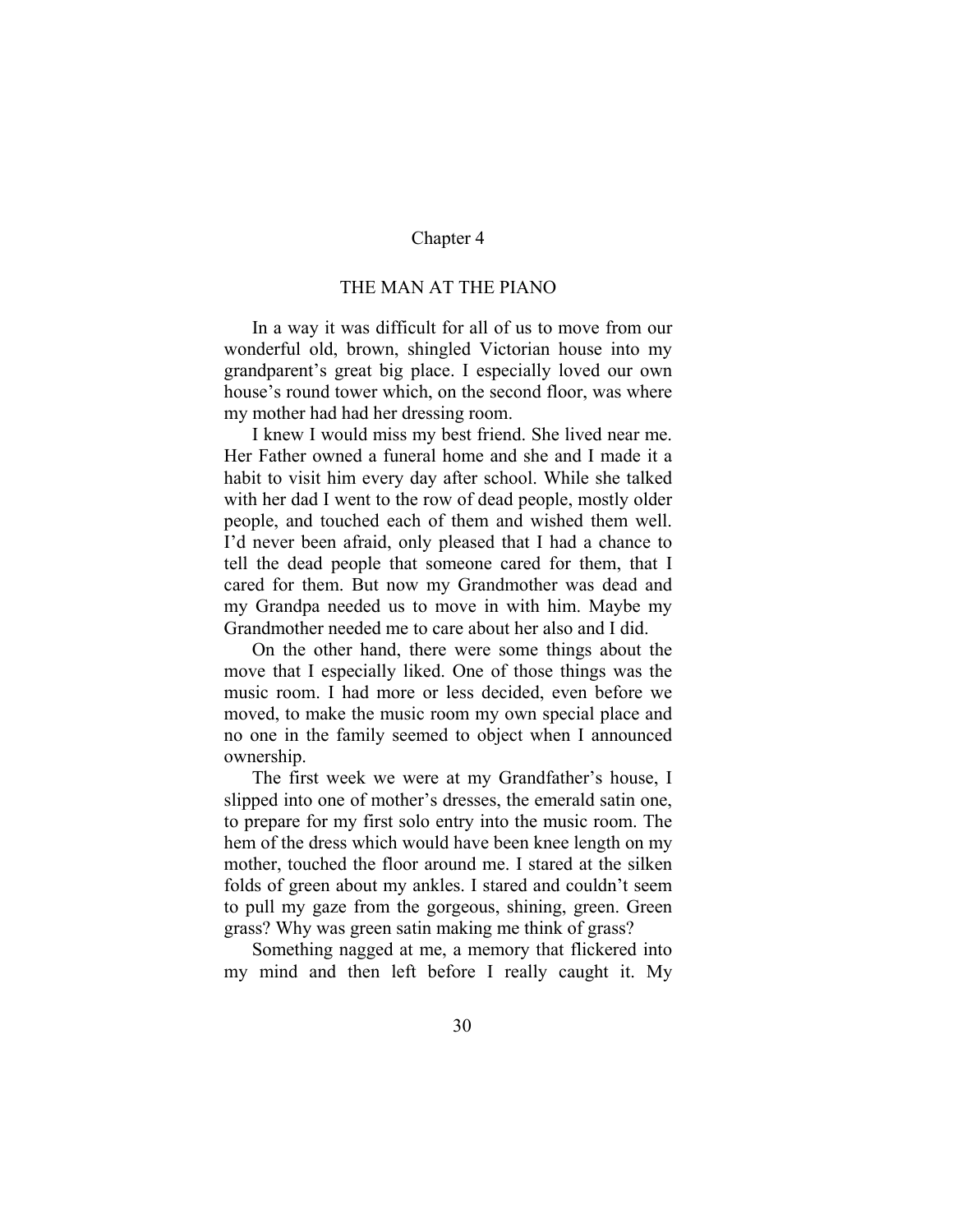acquaintances from the bubbles? No. What did they have to do with my gorgeous satin dress? For a second I felt just the tiniest bit happy that we'd moved, then guilty that I'd thought such a thing. I shouldn't be happy about never seeing them again, but I was. I knew they wouldn't come here because I had never told them that we were moving.

Again something nagged at my memory but the pull of the room with the piano was too strong so I emptied my thoughts of everything but this moment. I just knew if I sat down at the instrument in that glittering emerald dress I could play music that would fill the room.

I lifted my silken skirt and stepped toward the concert grand. When I sat down I traced the golden word on the gleaming black wood with my finger. Steinway. Mother had read that for me the day before. She'd explained that my grandmother once sang with the opera at the Met, and that this very piano had been on the stage at the Met also. The *Met* is the short word for a famous place called the Metropolitan Opera House. Mother explained that my Grandfather had arranged to have the piano moved to the house in St. Louis so it would be there when he first brought Grandmother to Missouri from New York. Grandma had loved the piano and this room, mother said. Grandma was dead but now I loved the room, too.

I ran my hands over the piano keys, then stood and walked around it to trace the glossy black curves of the huge instrument. It seemed as long and as wide as Daddy's black car. Mother had explained that the instrument was what was called "a concert grand," and much larger than most grand pianos because it was built to grace a large stage. I'd certainly never seen such a big piano. Somehow the palms of my hand could feel something special emanating from the piano. As if the curvy black box were vibrating. The touch against my fingers was something almost like breathing. This piano wasn't just wood and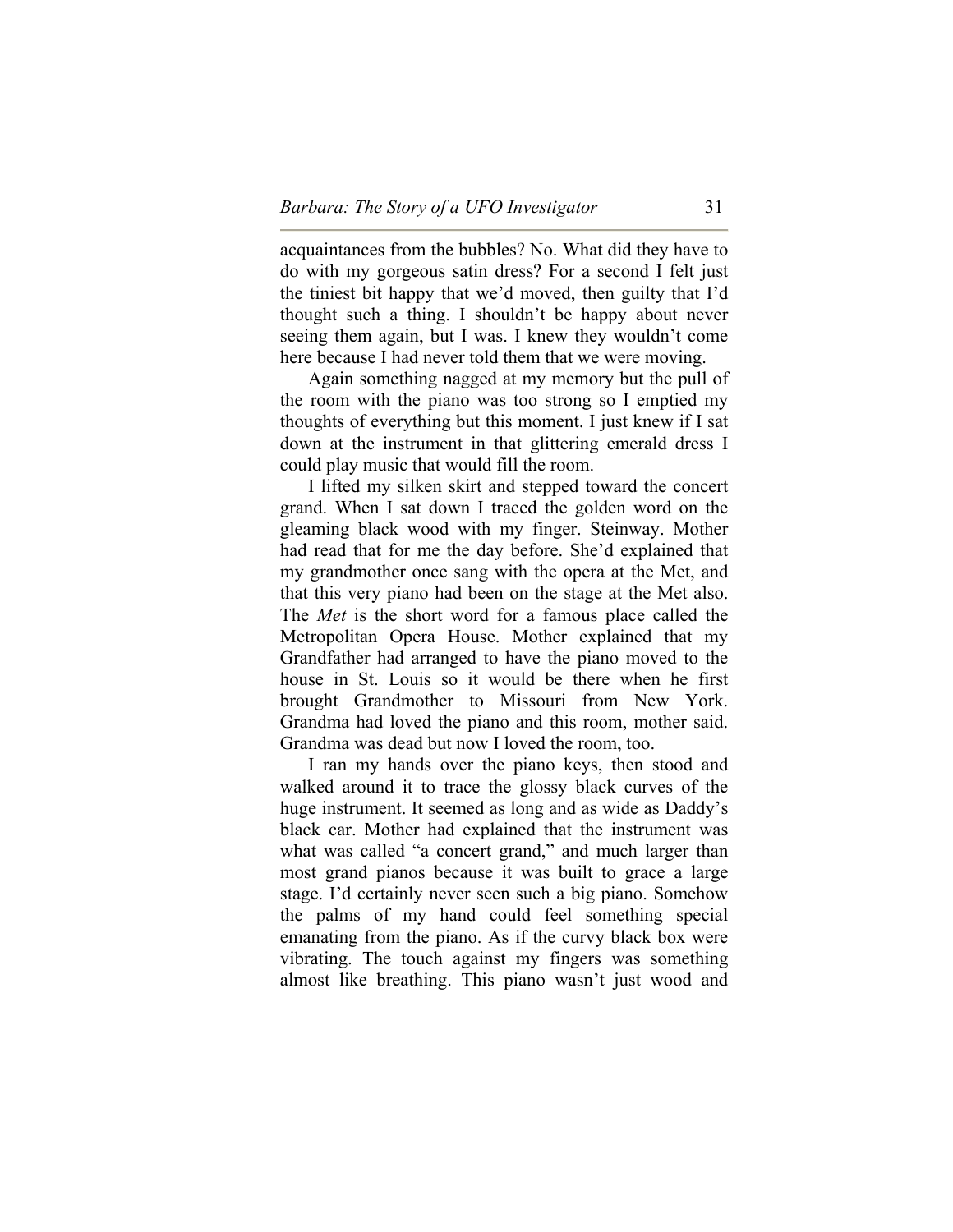metal and ivory as my mother had explained. To me, this piano was alive.

I moved back around to the stool, then turned in place to look carefully at the whole room. My gaze sought the long sweep of the royal blue velvet of the draperies, then took in the marble busts set about the room upon marble columns. I rubbed my right big toe into the royal blue plush of the deep carpet. Truly a lovely room, but the real object of my adoration was the black Steinway.

I sat down on the bench, smoothed the satin of my dress, and nodded as I poised my hands above the keys to crash downward and in that instant I was lost in the ecstasy of endless creation. The sounds clanged and echoed and vibrated through the large room, filling the adjoining solarium of rubber trees and other exotic plants with my untutored noise. The sometimes ugly sounds returned to beat against my ears. I loved it. Chord after chord swept from my fingers, but no one came to stop my "composing." It wasn't music yet, but they were wonderfully loud sounds and I knew I could learn to make real melodies here if I worked at it. Already I was beginning to learn which keys sounded best when played together. The first thing I'd learned was that playing two keys right next to each other made a really messy sound, something my ear couldn't like. I kept on working to gain mastery of the giant Steinway.

When my arms tired and my passion for sound was spent, I lifted the long green skirts to hold them in one hand, so I could go to each column, there to stand on tiptoe to kiss the marble lips on the busts of Mozart, Beethoven and Lizst. I felt love for each of them but Lizst was the most difficult and I was repelled because of the large mole near his mouth but I didn't want him to feel left out so I kissed him nevertheless and simply avoided the mole as well as I could. Then I sank to the carpeted floor. From my place on the floor I could look up at the curving lines of the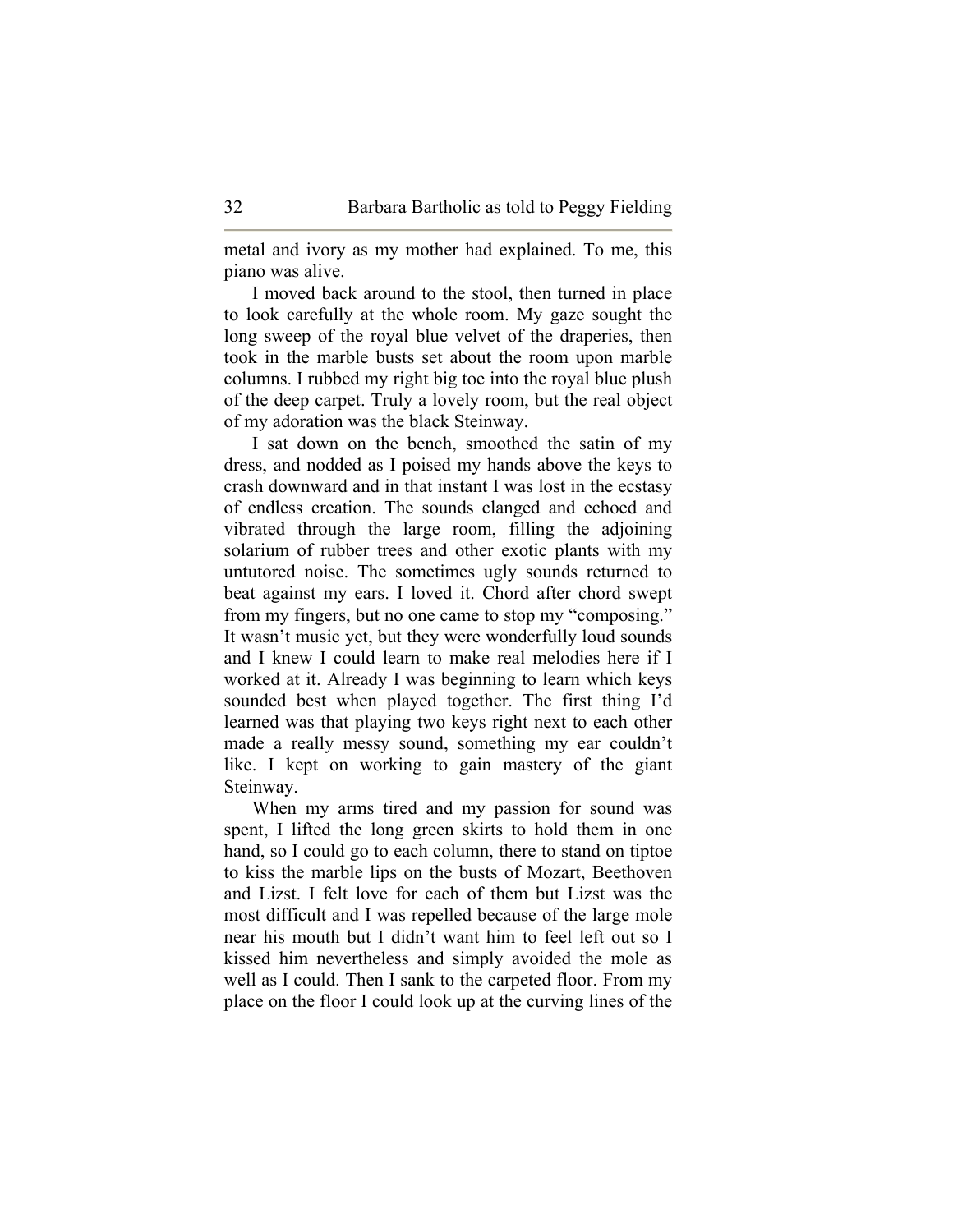piano, my beloved piano. I let my eyes caress each curve on the instrument. What was it mother had said about my love for the piano? Oh, yes, she'd called it "obsession" and I guess that was the same as love. I wanted to compose and play great works.

During the next few weeks I never missed a day in the music room. Nobody seemed to mind that I spent hours alone there. Except that one day I found that I wasn't really alone.

At first it was just the piano that I loved. Then I saw something, or should I say *someone*, who changed my life. One day, after I'd played for awhile, I kissed the marble faced composers, as usual trying to avoid Lizst's marble mole, then I sank to the floor to relax into the plush blue carpet. In moments, seated at the Steinway, an image began to form. It was a man, a man who was playing my piano.

It was as if I were listening to music from a distance, piano music, music as transparent as the man as he took shape before me. As he became more solid, so did his music.

He was there and he grew even more real as I watched. Even so, I guess I knew he wasn't truly there, because I understood that even if I couldn't see through him, I knew that if I tried to touch him, my fingers would touch nothing. Every time I finished playing in the days following, I lay on that blue rug to watch for him, to wait for him, to listen to him.

He was the most beautiful man I'd ever seen, in his severely tailored long coat of black velvet over his black velvet trousers. The coat buttoned high to his throat and his angular white face showed to the best advantage in the light from the windows. Above wonderfully high cheek bones, his huge dark eyes appeared to be stealing glances at me even though he gave the piano his full force and attention. His long face was framed by wind-blown, chin length dark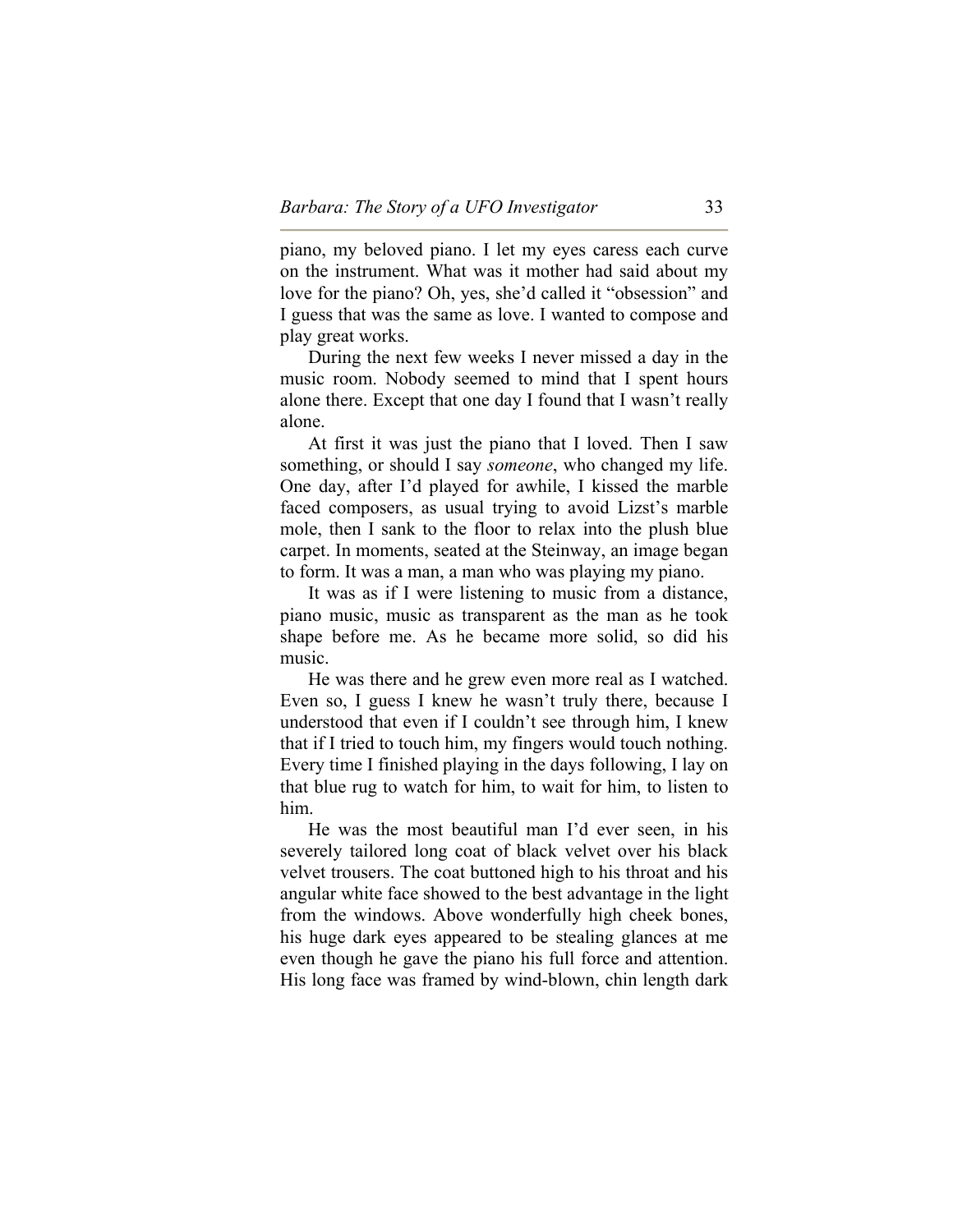hair. Even now, after all those years I can remember his striking appearance.

I waited for him each day after that.

But the man never again came to my music room. In the year that we stayed with my Grandfather I waited for the man to come again but he never came. I think, perhaps, even then I knew that I would spend the rest of my life looking for the starkly elegant man who had, one day, played the piano so beautifully for me. In my heart, love had welled up for this man. I loved him even more than I loved the composer's busts. I understand now that, even though I was a child, I was experiencing love as a woman feels it, a deep, deep, unforgettable love.

Shortly before we left Grandfather's house, one more thing happened. The piano had been moved to an inside wall for the sake of the sounding board. I still "composed" and played the Steinway each day. As I played this day, a beam of light focused through the tall windows and onto the treble portion of the keyboard. The glancing white ray spotlighted my hands and the keys and my body for several minutes. It wasn't the sun. I don't know what it was but I could feel the brilliant illumination on my hands and on my face.

Something happened to me then, I know. I just don't know what it was.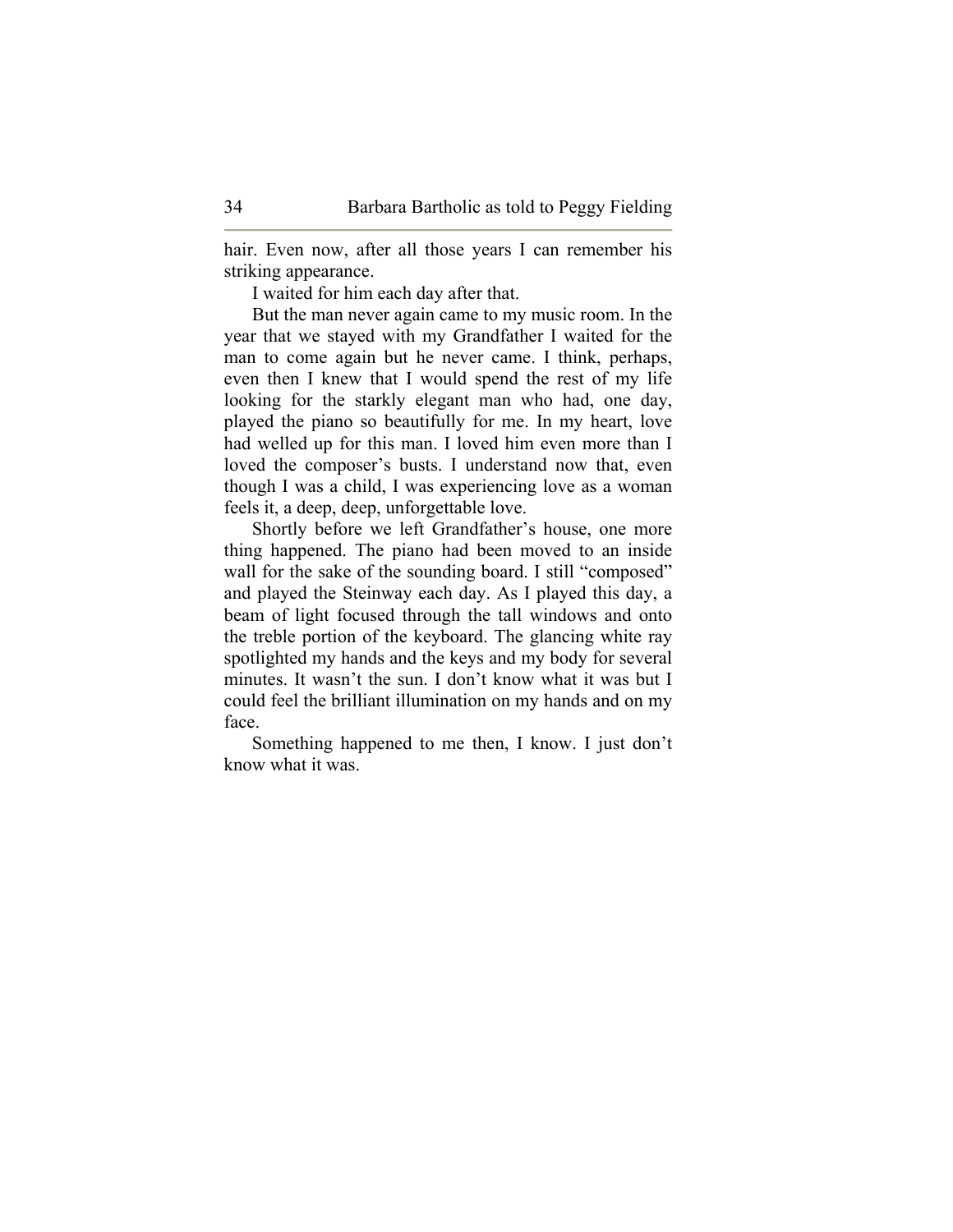#### Chapter 5

#### ALMOST A GROWN UP

<span id="page-34-0"></span>Grade school in Oklahoma turned out to be fun. I got along pretty well with the kids and the teachers at Union School, which was an independent country school district just outside Tulsa. Nothing unusual or earth shaking happened to me during those years. I learned that I could make people laugh. Teachers and students all seemed to agree on that. Whatever I said, they laughed like crazy. I kinda liked being the center of attention, especially since I knew they weren't laughing *at* me but with me.

I really loved being an regular kid in a regular house, going to a regular school. No one from the great globes in the sky came to visit, but I'd expected that. In fact, I felt rather clever. I'd been very careful never to tell them where we were going.

I never saw the man at the piano., either, but I looked for him everyday. of course we didn't have a piano in our house in Tulsa so I wasn't too surprised that he didn't come to visit me.

When I was ready to enter High School, Mother and Daddy wanted me to take advantage of one of the better high schools in Tulsa so we moved into the Will Rogers District. At that school they put great emphasis on art, drama, music and other arts. I loved it. One of the art teachers from another school, a man named Mr. Bartholic, commented on my talent in front of his and our combined classes during an outdoor field trip on drawing and sketching. I was just in heaven. I loved my drawing and sketching and painting courses and I loved my modern dance class even more.

In the new house in town, I'd found one special feature of the structure that pleased me greatly since my parents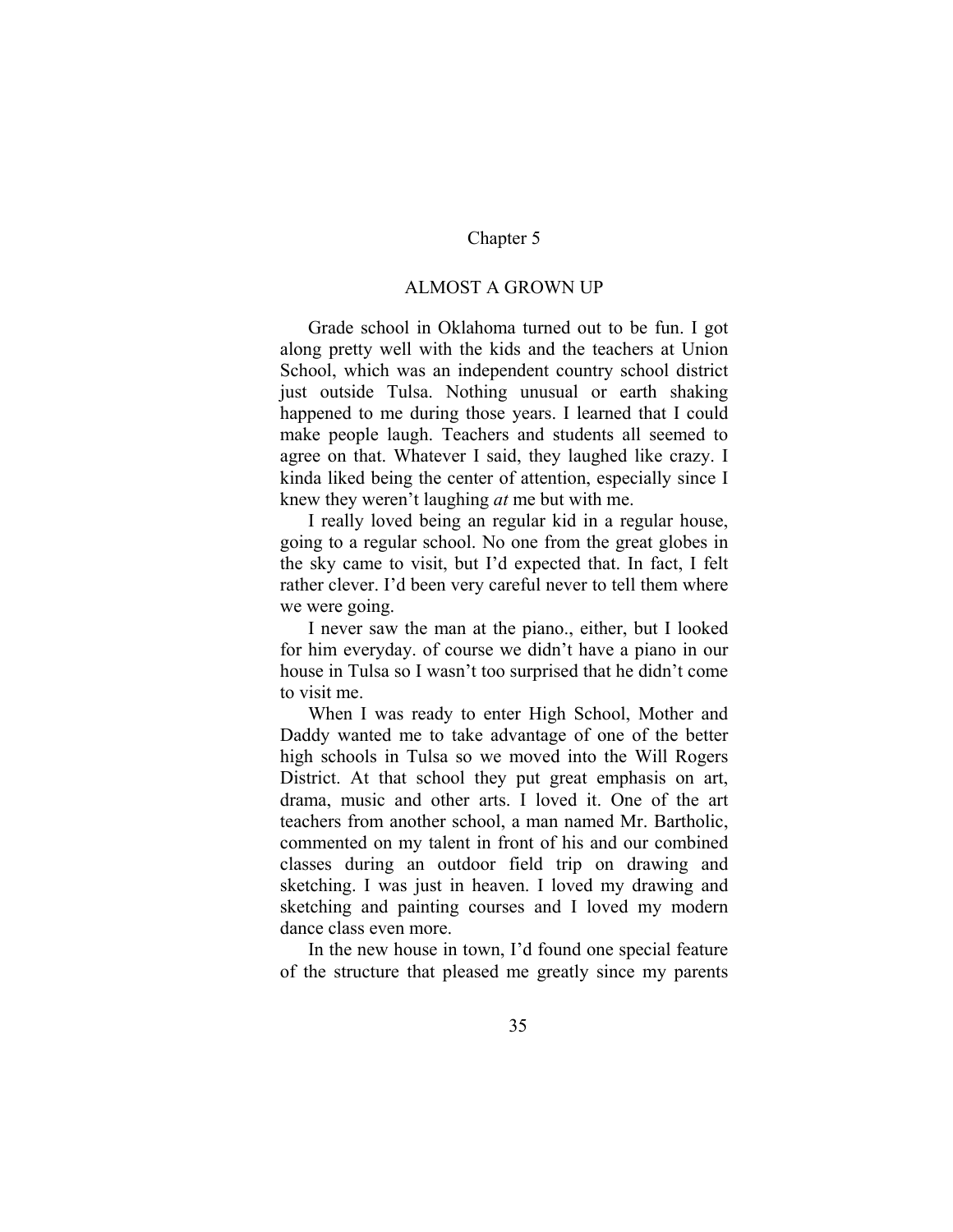had made the rule that my sister and I were to be in our house by dinnertime every night. We usually ate at 8:00 PM. Most of the other kids had dinner with their families at 6:00 PM and then went out again. But my sister and I had our own ways of compensating for our aloneness. I used dance and music.

My bedroom had French doors that led out onto my own private balcony. I thought of that balcony as *my* own elegant stage much in the way I had thought of our front porch as my stage when I was just a little kid in Missouri.

In the meantime, mother bought me a piano and offered to let me take lessons. I yearned to take the lessons and promised to practice until I learned to play the *Moonlight Sonata*. She'd told me that I could quit lessons or keep taking them after I'd learned the Sonata. That wasn't a hardship for me. I really got back into music. I memorized music from records, song sheets and operas.

I also danced. Each night I put some of my classical music records on my stereo, then danced alone for hours, sometimes in my room but more often on my second floor balcony which connected to my bedroom. I was so driven to dance under the moon that I rarely missed a night.

While the other Will Rogers kids, my classmates, were driving up and down Peoria Avenue, going to movies, drinking rootbeer at Weber's drive-in or just being teenagers in general, I felt compelled to dance, sing and play music in my bedroom. Sometimes I was allowed to join my friends for a movie or some other fun but that was a rare occasion. Mostly I stayed home. I tried to be content, to keep my mind away from the fun my schoolmates were having. One of the things I required myself to do was to assume dramatic poses while I looked at the stars and sometimes I felt as if I were in love with an unknown man or as if I were feeling a longing for a person whom I had not yet met.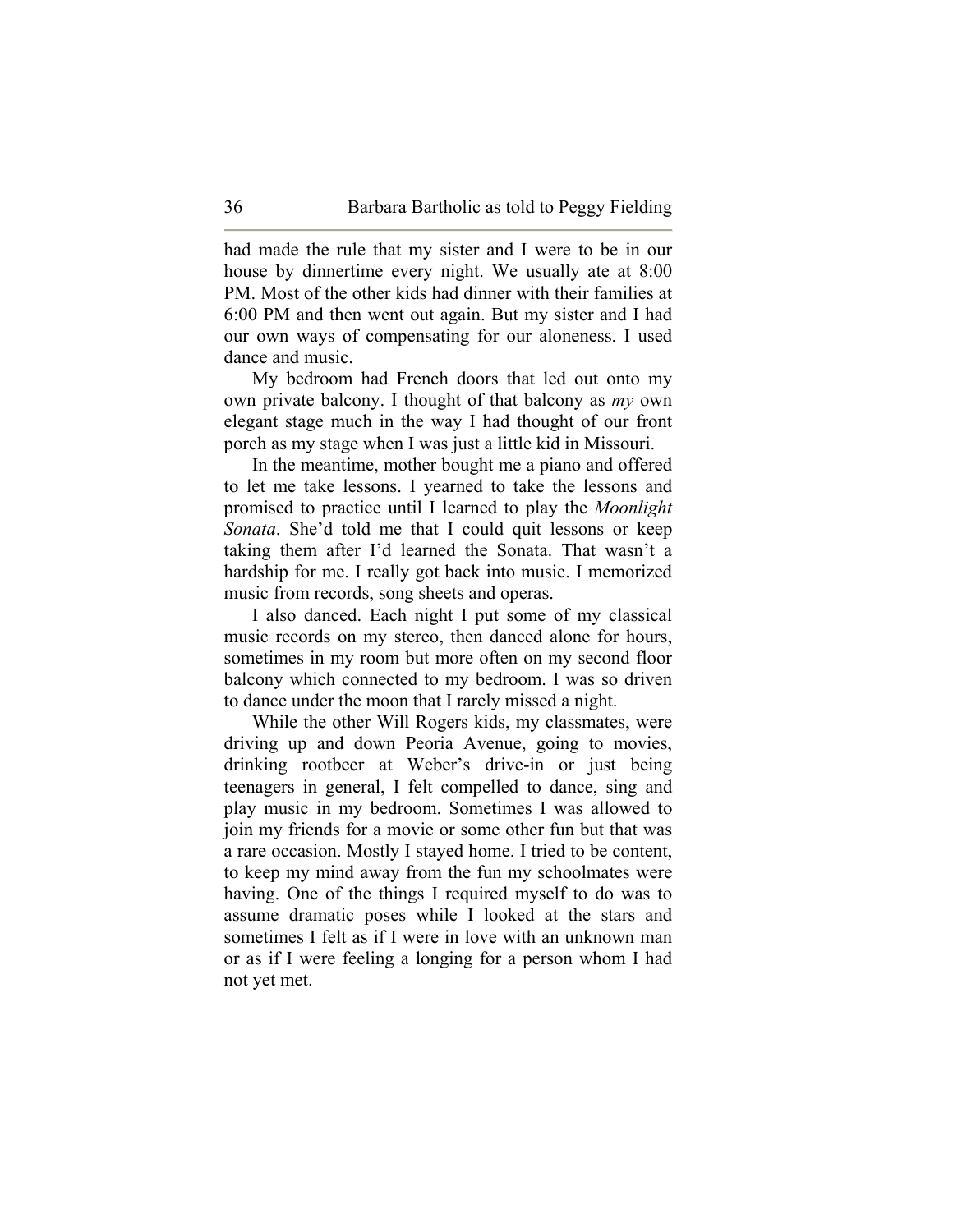All alone. My only companions were my glorious records and the bright stars against the velvet of the Oklahoma sky. I didn't know who, what, or why, but I had to be on my balcony dancing, hearing music, and longing for something. I felt compelled to be enveloped in that classical space and my longings focused upon a definite person... I just didn't know who. I had the most terrible adolescent longing for love so I focused that love on the stars.

Both my Mother and my Father asked me privately why I stayed in my room so much of the time but I don't think they really minded so long as I seemed happy. Maybe they were relieved that I wasn't insisting on running around town with the other high school kids. They certainly knew where I was, which is what they wanted.

But as secretive and sober as I was at home, I continued to be the comedienne in school. I really didn't intend that, but it was just as it had been in grade school. All I had to do was open my mouth and I had the students and the teachers rolling in the aisles. Some of the kids called me the "Lucy" of Rogers High. Maybe I needed that reaction since I was always so dead serious at night.

All that dancing at Rogers prepared me for my major at the University of Arkansas, where I enrolled in the modern dance program. After only three semesters I was recalled to Tulsa because of my Father's illness. Nineteen years old, I'd decided I was through with school and ready to be on my own. That was the year I left the nest.

# # # #

I put one of my own paintings on the wall of the studio apartment, all the while thinking, my *first picture, my very own, first apartment*. A bubbly feeling of pride swelled in my chest.

"It may not be much," I twirled to look at the single room, which my landlord called a "studio," then flopped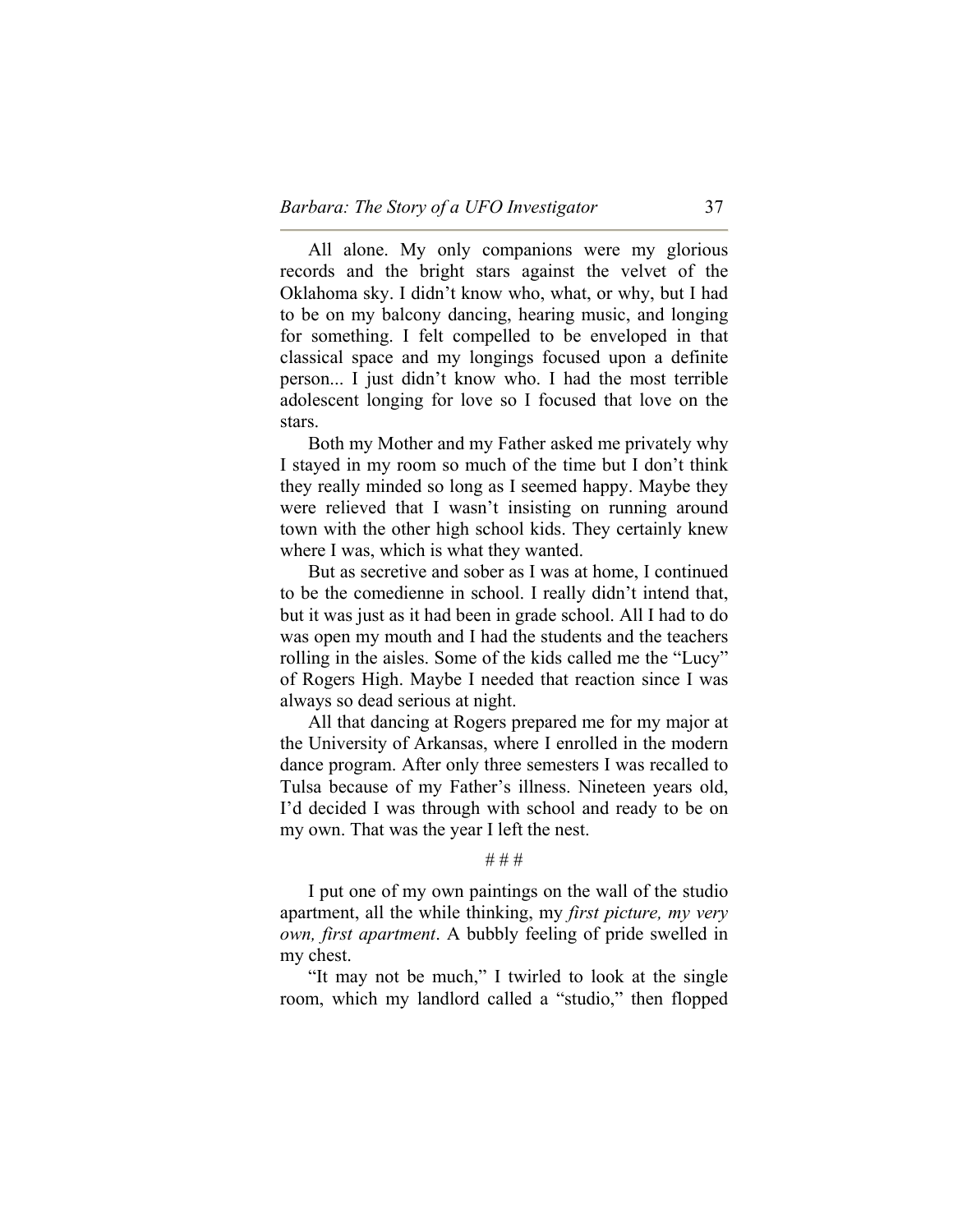onto the old couch with the saddle shaped cushions. There was no way to keep from smiling at the rest of the space. "But it's all mine." I spoke the words aloud and jumped up to run to the window to look down on Denver Avenue, one of the busiest streets in the city. Life's drama was playing itself out only one story below me. I watched darkness take hold of the evening as the sun settled into the hills a few miles west of Tulsa. I knew that darkness would soften the facades of the scarred brick buildings that lined both sides of the avenue.

Night. My most favorite time. I looked up into the sky and focused on the faint image of the moon. I thought of home, of mother and daddy and wondered what they were doing just at that moment. They were only a few miles from my front door but it seemed a world away to me. I had to do something to help myself learn to be an adult, to be on my own.

For a second I could hear my mother's voice echoing in my head. "No Barbara. Must you move out of the house?" And when I had just kept putting my things into boxes she'd said, "Nineteen is just ... well ... you're so young." It hurt me to hear the pleading in her voice.

I'd answered, "But Mother, what can happen? I'm a grown woman, now. I need to be on my own. I'll get a job. I'll call every day to let you know what I'm doing." She'd sighed and given up, then she'd given me the money to get that first apartment.

The bubbly feeling returned to my chest now, and with the tip of my fingernail, I lifted a tear from the corner of my eye. I hated to admit that I was having an attack of homesickness, even though I'd left my parent's house only this morning. I took a deep breath of the night air. The cool breeze seemed to radiate some emotion I needed to understand. I'll take a walk, I thought, a walk'll feel good. Cheer me up, maybe.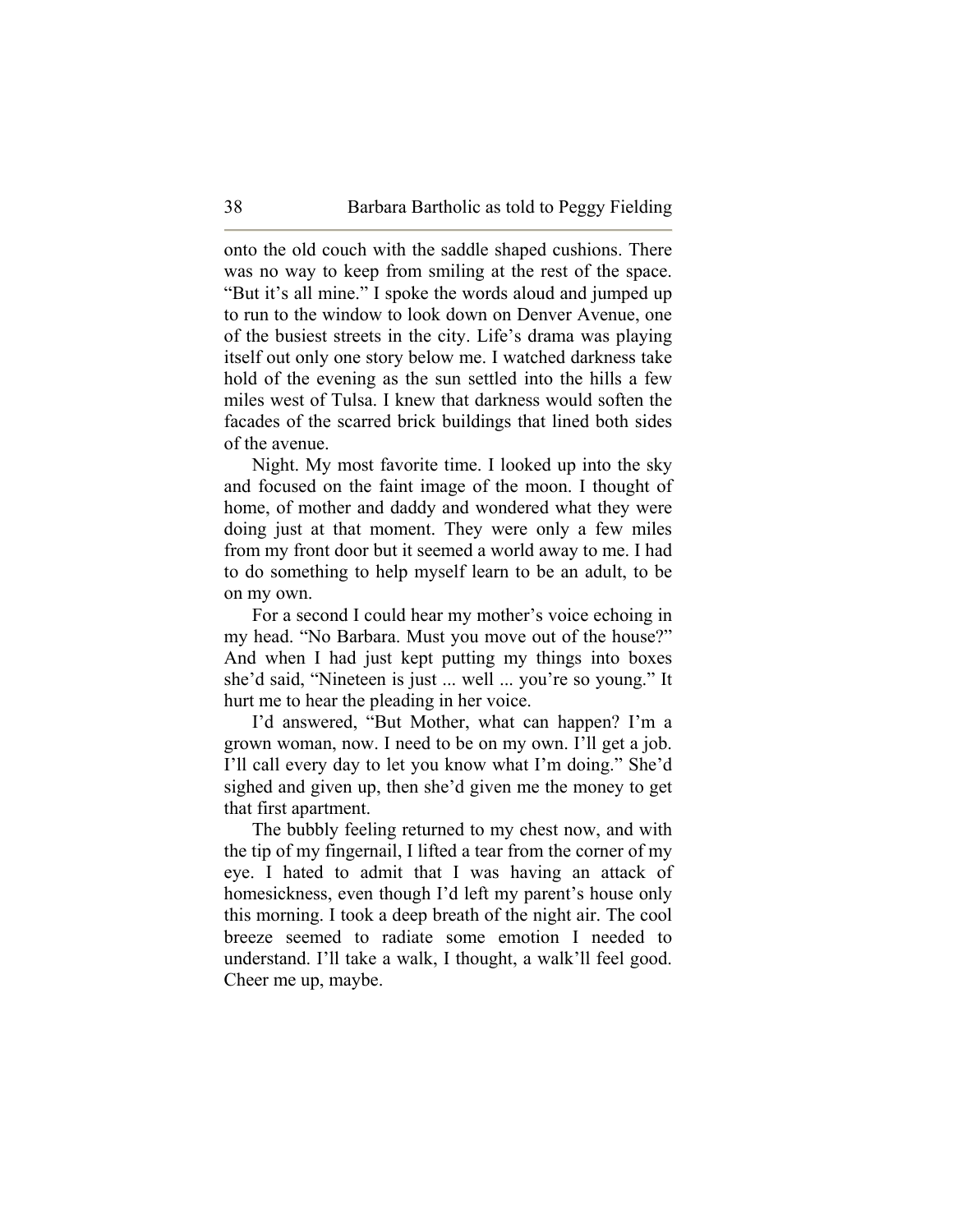Even though I carried the fantasy of meeting the man from the piano with me at all times, I seldom gave any thought to the strange encounters I'd had as a child. I always looked at tall, dark haired men with interest but I hadn't yet met up with my fantasy man.

Tall was important because I'd inherited many of my mother's features. As a model she'd had to be tall. I was taller. I didn't care much about such stuff and I really am uncomfortable talking about myself but my co-author insists on including a few remarks about my looks.

I'd been told that I had Mother's slim but shapely legs, her high cheek bones and her well defined chin. Some of the people at the university in Arkansas had even called me "beautiful," but caring about personal appearance was as distant to my mind as were UFOs and alien beings at that moment. I pulled the sides of my too small cardigan together in front to ward off some of the coolness of the breeze.

I wasn't at all aware that by taking that walk, I'd embarked upon a journey. What happened that evening, the occurrence which appeared to be coincidental wasn't coincidence after all, but rather synchronicity. A lot of unrelated events came together in that place and at that time, dovetailed, and wove themselves into the fabric of my life. Blind chance ceased to occur for me. Everything that happened to me from that moment on, everything, everyone I met from that moment on, all the people, all the happenings from that evening, each and every part of the coming events soon fit a purpose in my life.

Of course, I didn't know that then. All I knew was that I was free, young, and open to the experiences that life was going to offer me. I had to keep myself from smiling as I hurried to the corner clutching my ugly, worn-out old high school sweater across my chest to ward off the autumn wind.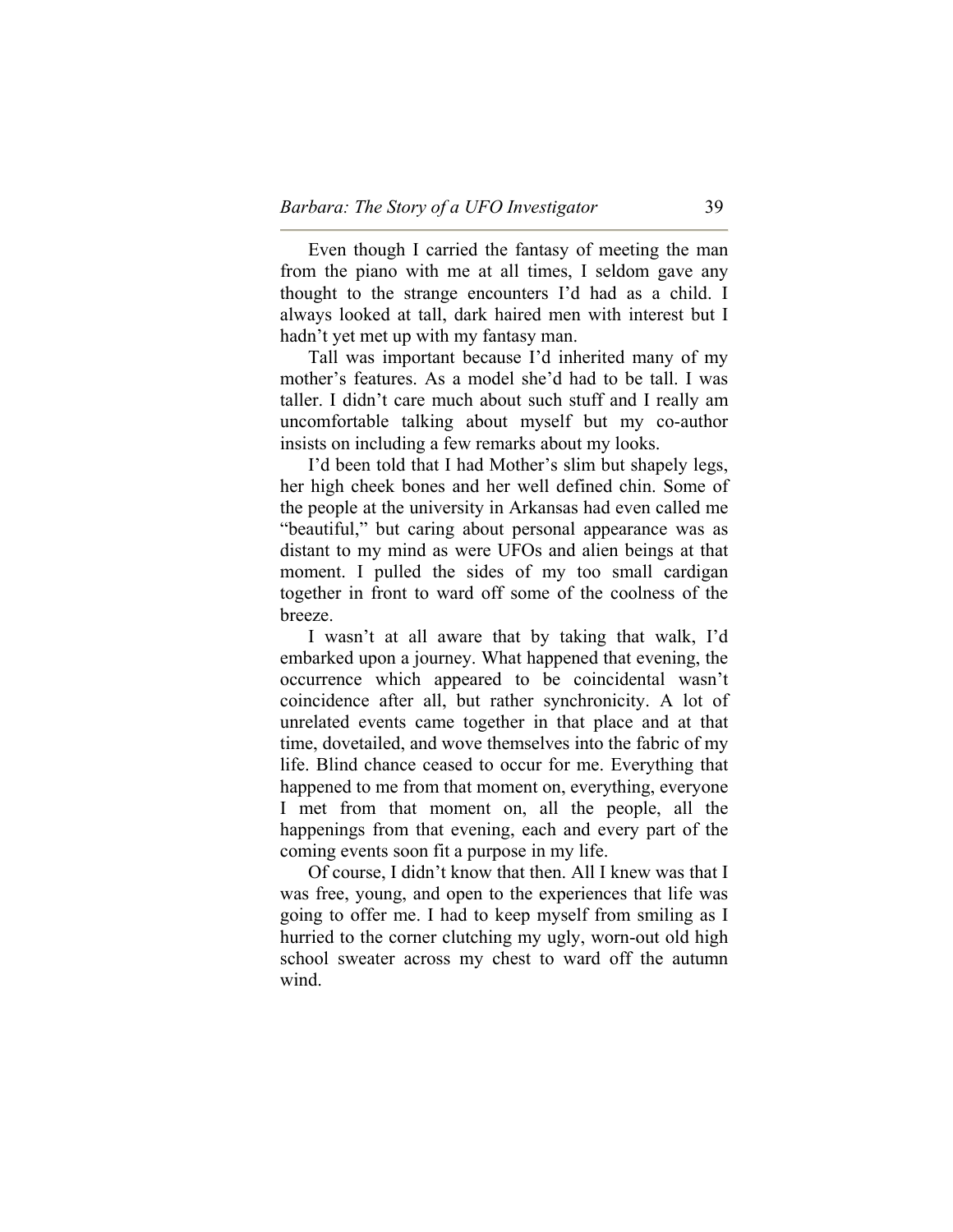# Chapter 6

#### THE STONE HORSE

I turned the corner and looked at the street ahead. Lights from inside the drug store splashed a series of parallelograms across the sidewalk in front of me.

Guess they're open, I thought. I paid no particular attention to the man who came from the shadows on the opposite side of the street to walk into the drugstore. I followed him in.

Inside, I looked for the stationery supplies. There must be something there that I could use, something I could afford. I knew I couldn't spend much so I was pleased when I reached for a small green moldable artwork cleanup cube. As my fingers touched the rubber eraser another hand beat me to it and lifted the artist's eraser from the shelf. I stood and stared at the disappearing object.

"Barbara Simon?"

I turned and met the eyes of the tall, blonde haired man who'd taken my eraser, then spoken my name.

"Yes?" I answered and wondered how this goodlooking stranger knew my name. "Oh," I felt my face flush warm as I finally recognized the tall, slim, teacher from the rival high school, the one who'd complimented me on my work while I was still a student. "Oh, Mr. Bartholic."

"Bob," he said, "Call me Bob. After all, you're not in school anymore, are you?"

"No. No, I'm not." My tongue suddenly felt large and awkward inside my mouth just because I was talking to this sophisticated, older man. "I've graduated," my dignified tone backfired and sounded childish to my ears. My cheeks grew even warmer. "I even have a year of college." I was almost stammering.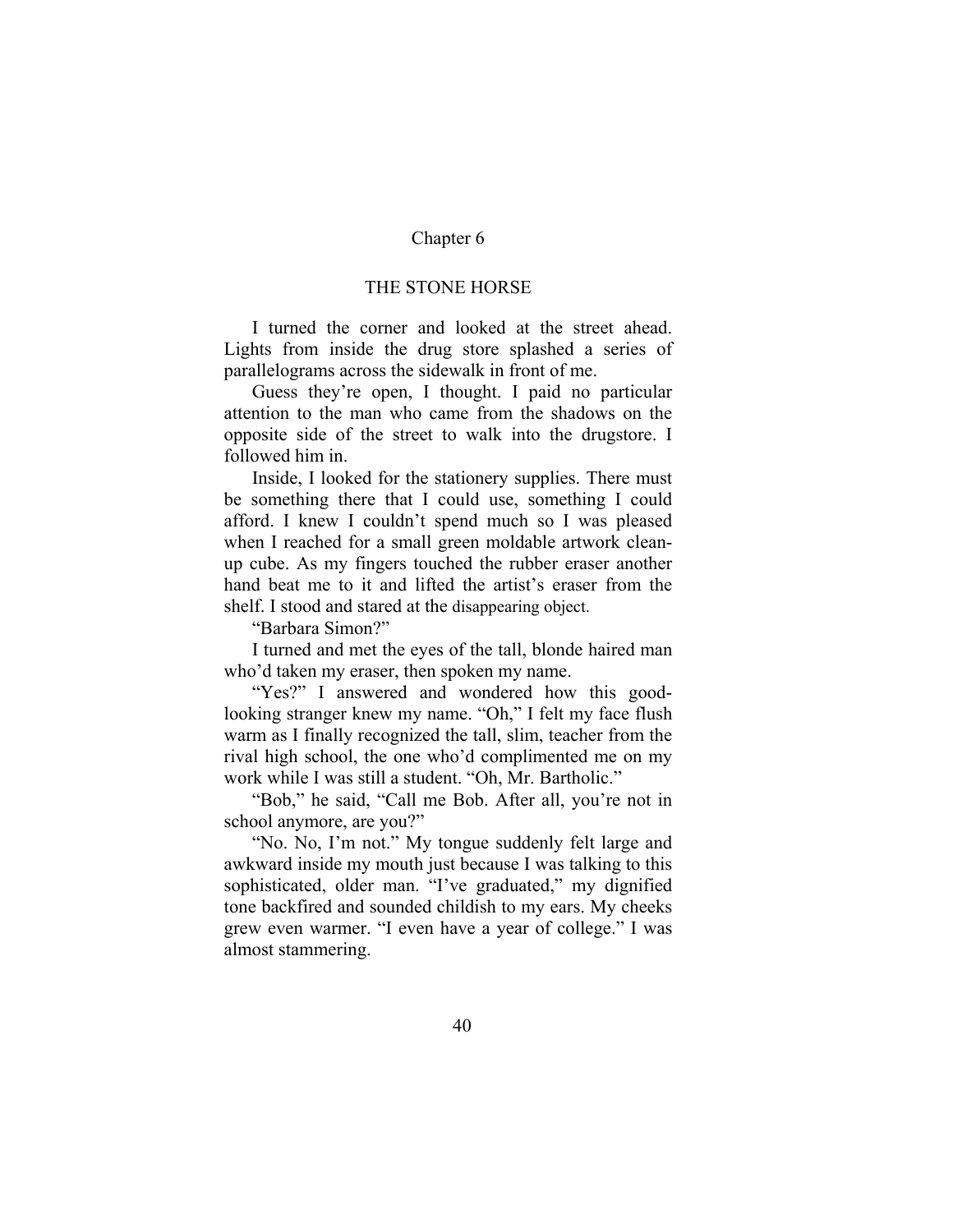When he asked me to have a cup of coffee with him I gave him some kind of excuse and fled from the drugstore back to my tiny apartment. I raced up the worn wooden stairway to my place, as if something really bad were after me.

When I turned the key and stepped into my room, my mind was in a whirl. *Acted like a fool*, I thought as I wrenched my ugly sweater from my shoulders and flung it at the couch. Why..., why didn't I have coffee with him? He must think I'm an idiot. Well, I consoled myself, I had at least given him my number.

When he calls... *if* he calls, better not act like a child again. Damn. I sat on the couch, pulled my knees up and hugged them to my chest. He's good-looking though, I told myself and I smiled and focused on the air in front of me. And he's an artist. It was at times like this that I wished I had a girlfriend to confide in. No one would ever believe that a *teacher*, an artist, a real artist, had asked me out.

Two evenings later I opened my door to find Bob Bartholic on my landing. He had just lifted his hand to knock on my door.

"How about a walk?" he'd asked.

That was the same casual tone he'd used at the drug store and the spontaneity of his invitation captured me. I had always enjoyed unplanned events. I don't know what happened. Suddenly I felt the insecure feelings rush through me just as they had two evenings before.

"I... I can't... I... I didn't know you were coming." I looked down at myself. I was wearing the same old ugly sweater I'd had on at the drugstore. "I'm not dressed to go out." I tried desperately to think of some excuse, any excuse, to drive this man from my door. "I can't go out tonight."

"Well," Completely undaunted, Bob smiled and tried again. "Well, what're you doing? Were you going somewhere?"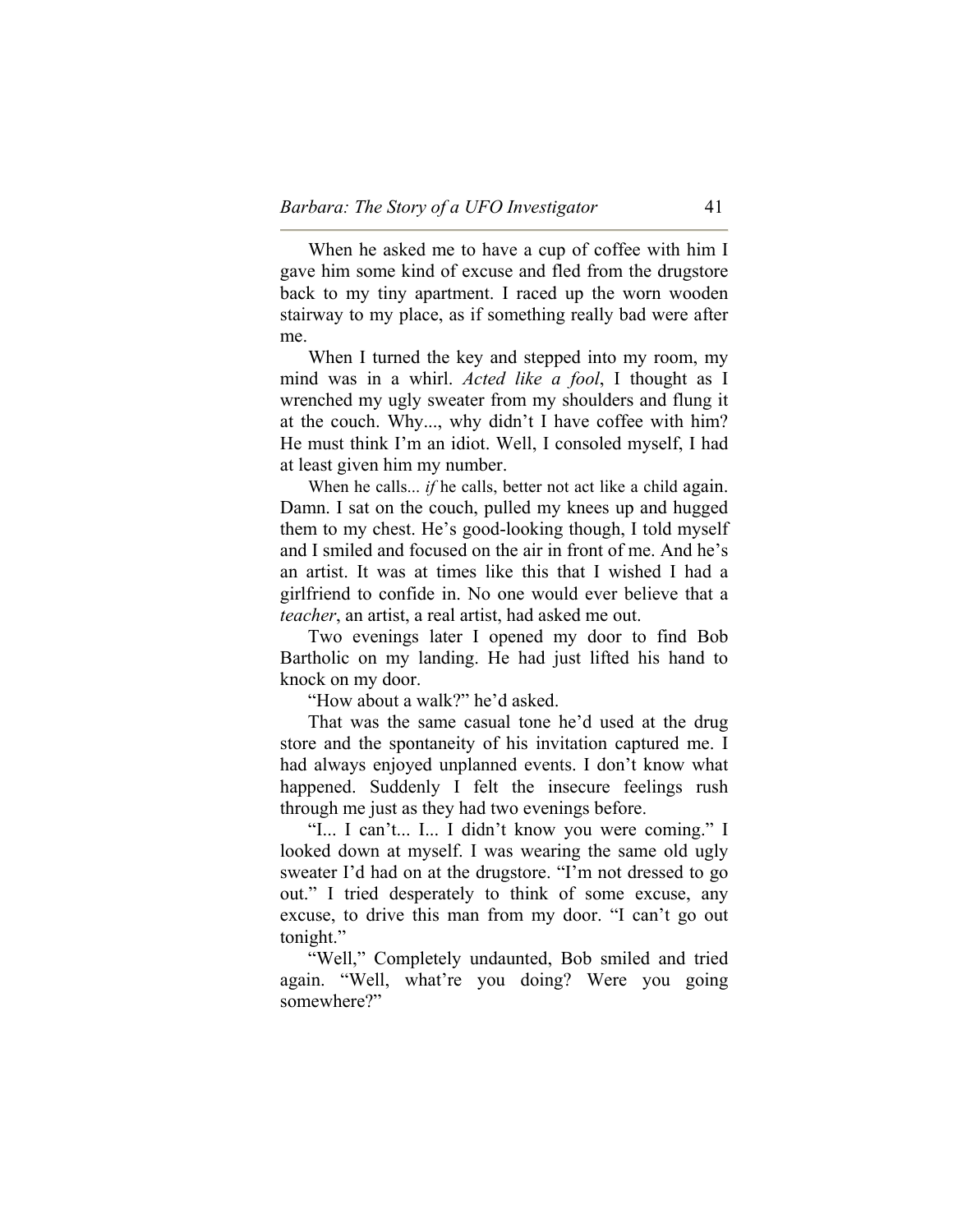"Oh, nothing really, I guess. I was going to walk down to the drugstore." I felt goose bumps raise on my arms as Bob's gaze went from my jeans to my gray sweatshirt, to the hated old sweater tied around my shoulders.

"You look great to me," He shrugged and gestured. "Come on. Let's just take a little walk together."

There was nothing else to say. I swallowed, nodded and followed him down the stairs.

## # # #

That evening and through the daily afternoon and evening strolls that followed, I felt my defenses fading. We walked and talked for hours on end. I felt my closely guarded walls-against-the-world fall away, a layer at a time as we delved into each other's most personal thoughts and ideas.

For the first time since my childhood, I spoke of my years long infatuation with an image. I told Bob of the strangely real figure of a man who'd appeared at my Grandmother's concert grand piano and of the impression he'd made on me, an impression that still lived inside me.

I also told him about my dreams of someday being a stand-up comic, or a model, or an actress or, I held my breath before I said this one and hoped he wouldn't laugh at me. "Maybe I'll be an artist."

He didn't laugh. In fact, he said, "Well, I can help you with that one if you're sure that's what you want to do. Art is a hard taskmaster!"

Then he shared his dreams also.

Sculptures, oils, constructions. As he talked and explained art as he saw it, I felt myself moving further and further into the world of this man. Our kisses on the street corners became sweeter and more urgent. He lived just two blocks from where I did and I knew that if I let him come into my apartment or if I went to where he lived, that I would be making a declaration of some sort.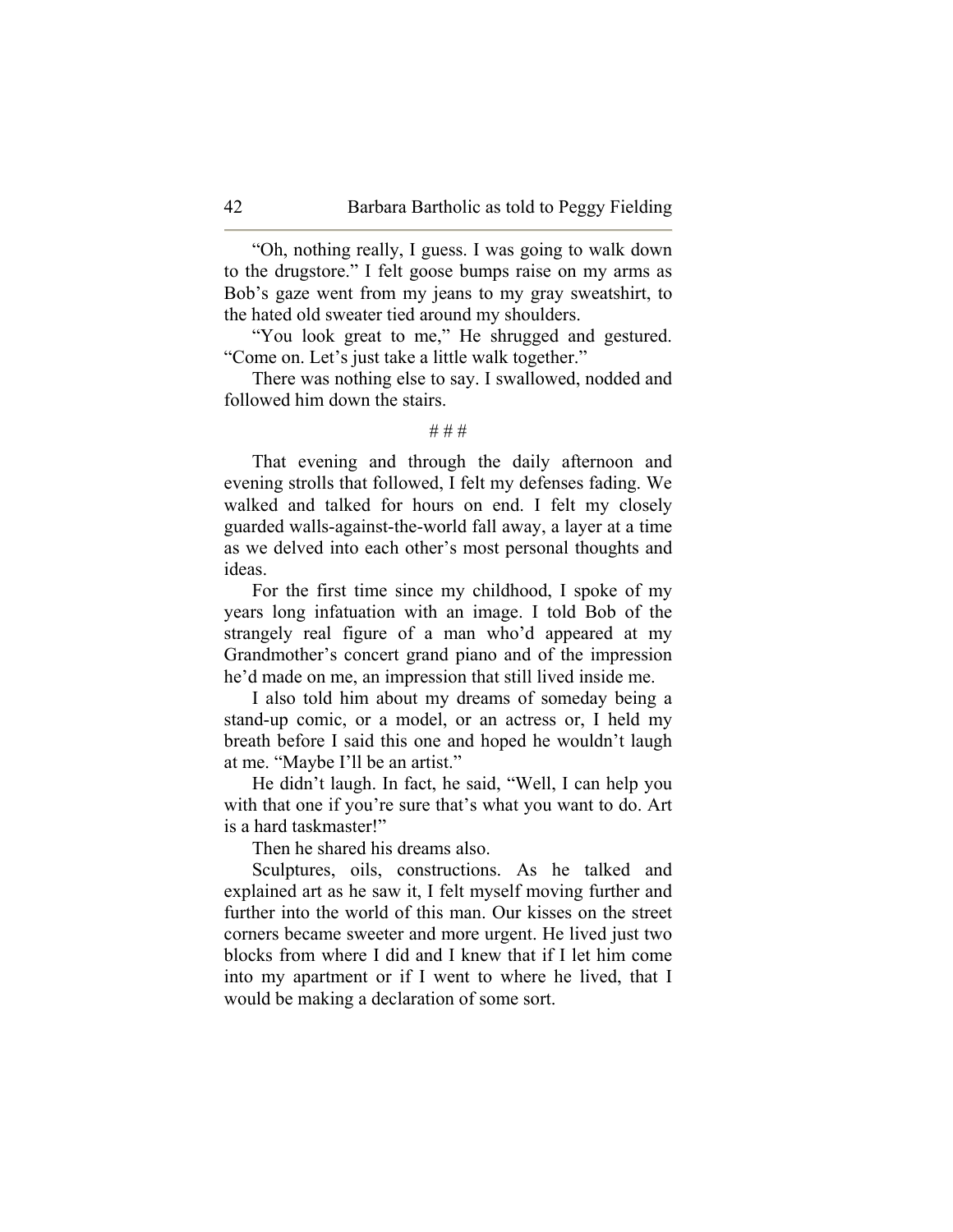But the day came when I visited his apartment after one of our afternoon strolls. I was overwhelmed by the unfinished sculpture of two horses. The huge clay armature dominated the single room. The horses were made of cement and they were at least five feet tall. I'm a big woman and those horses made me feel small. They took up nearly all the space in that room. "Stone Horse" was what he called the huge sculpture. He'd been given the commission by a person who wanted to adorn his fountain with the animals. I was so impressed. I knew he was an artist and now I saw that other people recognized him as an artist as well.

In the corner, the only space not taken up with horses and artist's supplies and finished works, I saw a bed made of an old door with a foam mat on it. This man lived like the bohemian artists I'd read about! He was so different than I'd expected. He was practicing what up until this moment, had been only a dream for me.

"You're seeing a side of me my students don't see," he explained. He kissed me and coaxed me toward the bed. I made myself pull away and persuaded him to go back downstairs to continue our stroll in the street. But I knew something was happening to me, to us. Days turned into weeks, and weeks into a month. The trust I had in this man bloomed. I waited everyday for his call, for his knock at my door. One day I admitted to myself that I'd fallen in love and it wasn't long until we were sharing the old foldout couch in my apartment or his makeshift cot at his place. Mostly we worked in his studio and slept in mine.

The days of couples openly living together had not yet become common in Tulsa. I always felt edgy, worried, and terribly concerned about our lifestyle. I was as totally involved in my art now as Bob was in his, but I felt we both needed something more. We needed to be someplace where our way of life was an accepted lifestyle, not a situation for snickering and comments among our acquaintances.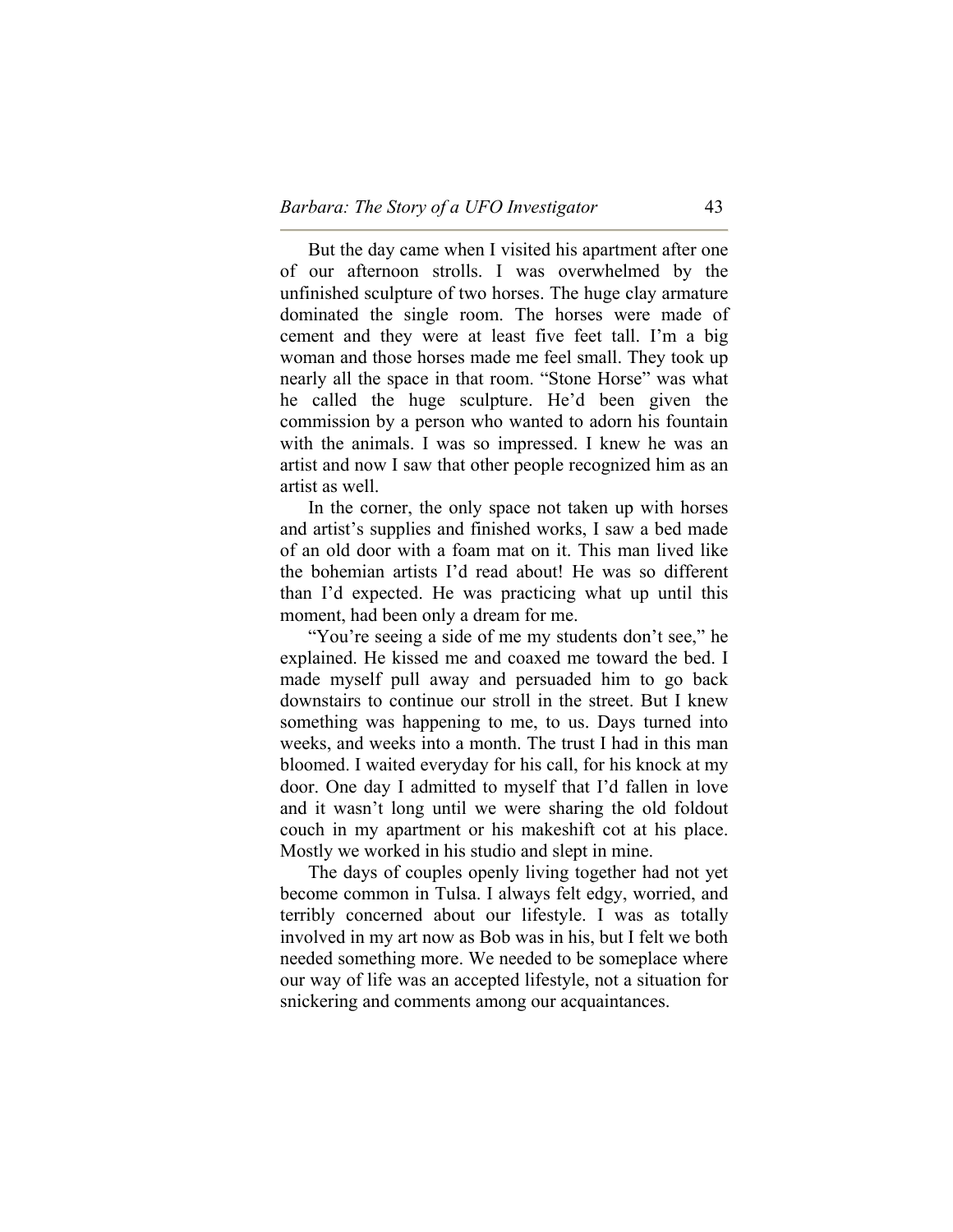"Bob?" I stopped and looked at the man walking next to me. I faced him and took both of his hands. "Let's move."

"Move? Where? Don't you like living downtown?"

"I mean someplace far away." I guess I giggled. "Someplace where nobody knows us."

"Do you have a place in mind?"

"Well," I searched his face. "Where would you most like to go?"

"How about Los Angeles?"

"Los Angeles." I could hear my voice trembling. "I could maybe check out the studios, and you could meet other artists and..." My mind raced as I searched for other reasons to move. "Los Angeles would be perfect."

Bob took me into his arms.

"Okay," he whispered, "Los Angeles it is."

Our Los Angeles neighborhood was flanked by Wilshire Boulevard to the South and Sunset Boulevard to the North. Is seemed to us to be the perfect place for me to investigate career possibilities in show business and for Bob to broaden his horizons as an artist.

During the next few months I prepared a portfolio and spent days visiting studios. I began to work at modeling jobs, then I began to model exclusively for BoMel Originals, mostly high fashion eveningwear. I was with the designer for two years. I was her only model and while I worked for her I did show room modeling, runway work, and appeared in magazines.

Even more importantly, I made contacts. I learned that for the people working in the entertainment industry, Hollywood and New York are treated almost as though they border on each other. Travel between the two cities is made as casually as we Tulsans drove to Oklahoma City.

I was surprised the day I answered the telephone and heard a friend who'd gone to New York, speaking to me from the other side of the country.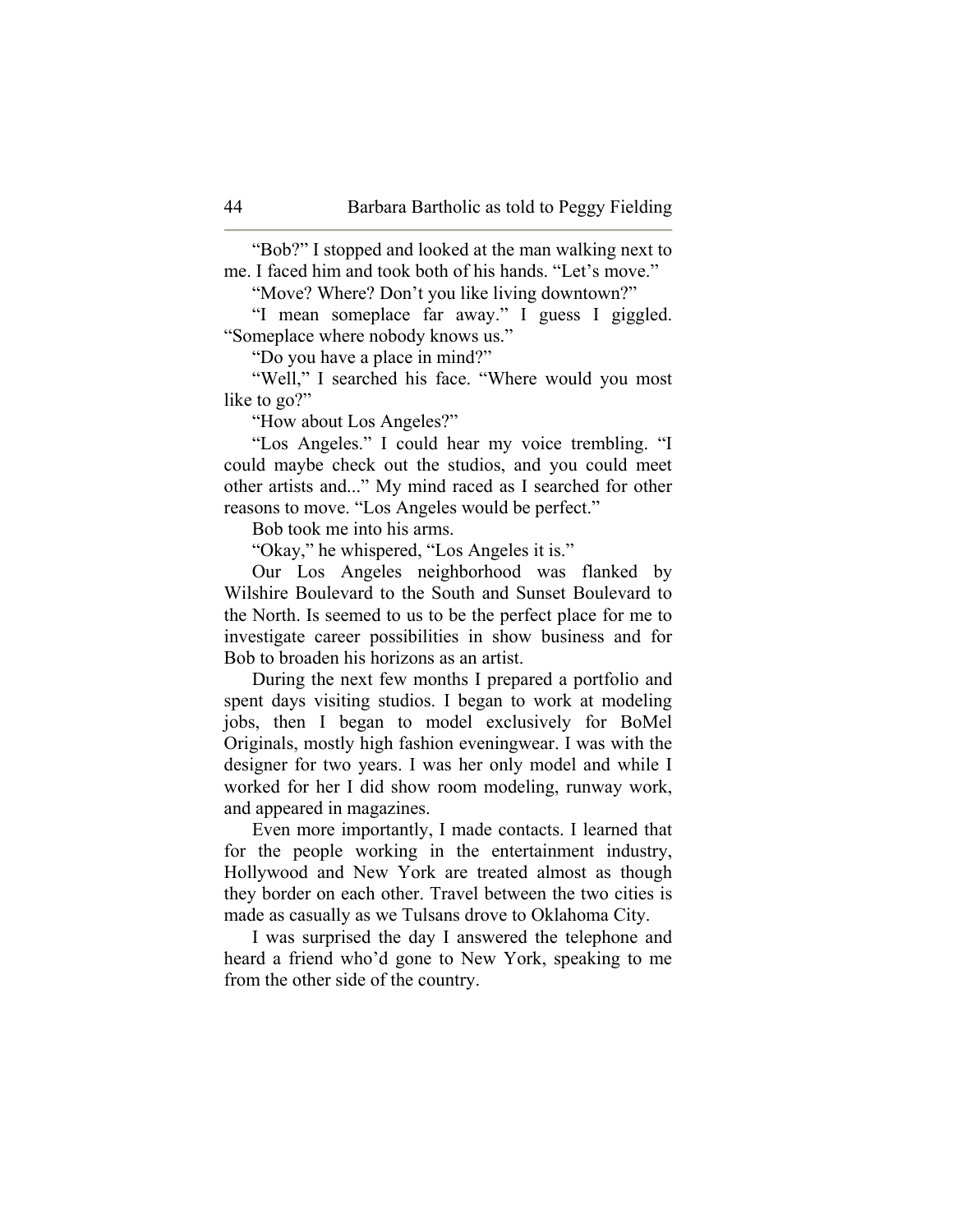"I've found a job for you, Barbara," My friend squealed with delight and I echoed the telephone laughter.

"Wow. That's great!" I tried to contain myself and make sense of the conversation but thoughts were storming through my head. There's Bob to consider, I realized, and we don't have any money. "Where's the job? Doing what?"

"Modeling. Modeling with some of my friends. How soon can *you* be in New York?"

"I'll ... let me call *you* back." I couldn't believe it. My lifelong dream was to go to New York. Now it was being offered to me if I could *just* arrange to go.

"Okay, but don't fool around. They might find someone else to take your place."

"I'll call you back in an hour." The heavy feeling in my chest swelled as I watched the hurt in Bob's eyes. We were still living on the meager income from my last job in Tulsa and the \$2000 Bob had received from the sale of his horse statuary and a small amount he'd gotten from a few other sales. We were just subsisting. There wasn't enough money for both of us to go, I knew. Maybe not enough even for me to go. I called my Mother and explained and she agreed to wire enough money for me to get to such a good opportunity.

Bob didn't want me to leave, but his open life philosophy meant that he didn't want to hold me back either.

"You have to go," he said, and turned away when I picked up the telephone to call my friend in New York.

I'd promised my Mother that I'd stay at the Methodist Girl's Residence in Greenwich Village so that's where I went. I met a whole new group of people there, missionaries and the daughters of missionaries and ministers. I was careful to conceal the UFO contacts of my past. In fact, I didn't even have to try to conceal them. I hardly ever thought about my childhood experiences anymore. I was even more careful to hide my New York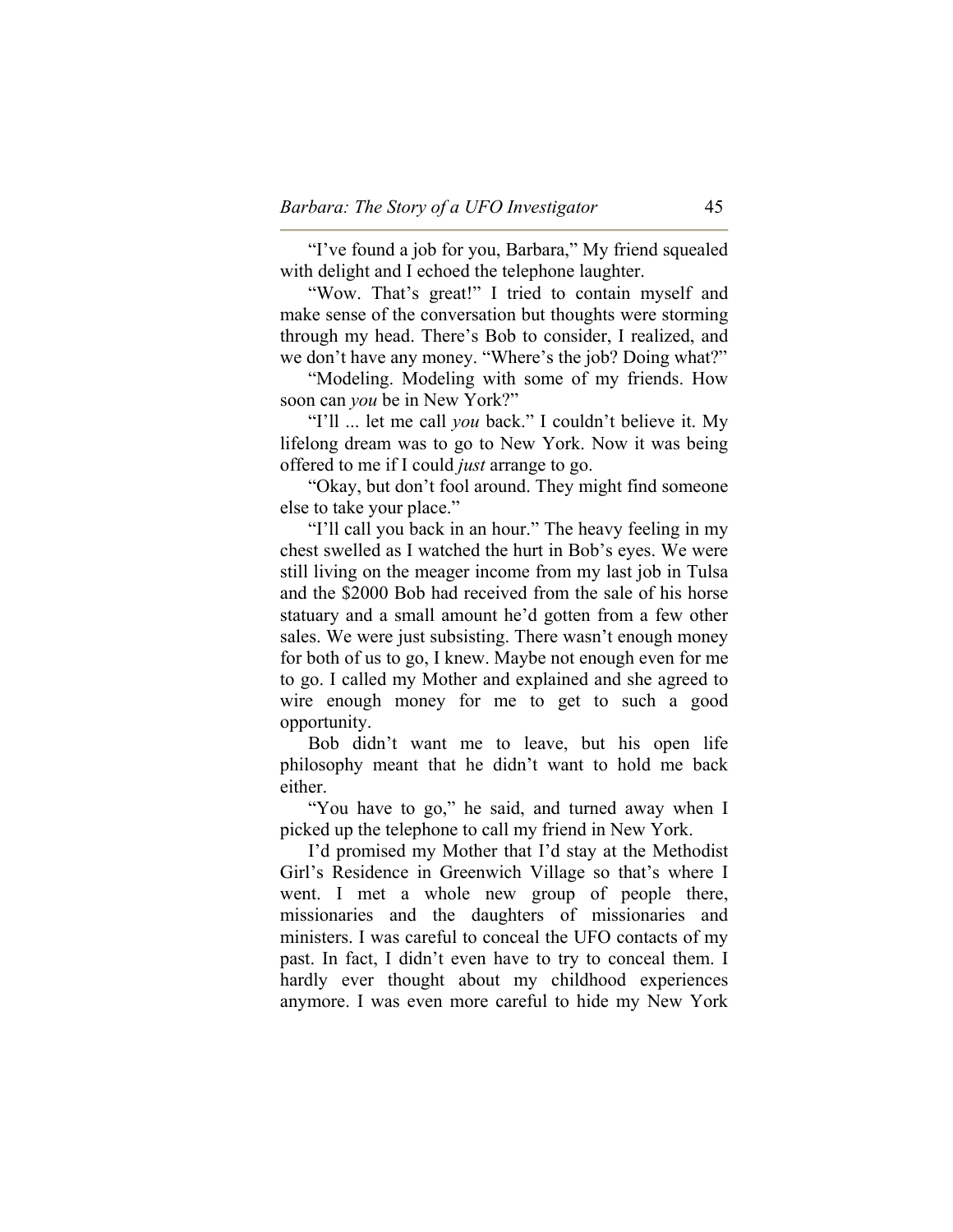modeling career lifestyle. I'd started as a house model and runway model for a designer and that's where I learned about Dexedrine and then scotch.

I was still only 19 and fairly slim but I was warned that I had to be stick thin for the job so I learned to have my J&B scotch to get to sleep every night. When I left the missionary house I left a whole chest of drawers filled with empty scotch bottles. I had become accustomed to the idea that that was the only way I could get to sleep after taking speed. All the models had to take speed to stay thin, then they had to take something to allow them to sleep. I chose scotch. I've always felt really lucky that I didn't get hooked on any of those things I learned about. When I left New York I left all that behind.

My career as a model was turning out to be just as glamorous as I'd hoped it would be. I was usually ferried to my job in a black stretch limousine. A year passed. I was twenty and excited and happy with my life. I was working in a sought-after field and my job seemed thrilling and exciting. I was where I'd always wanted to be, New York City.

One evening I walked into the residence to receive a telegram that told me my father was dead in Tulsa. I took the next plane home. When my Mother invited me to stay in Tulsa to help her through her period of grief I accepted her invitation. I'd loved my Father more than life itself and I too, was grieving.

In the weeks after the funeral I put aside my mourning and felt my eagerness for life returning. Coming back to Tulsa was sad because of my father's death, but being in Tulsa was thrilling to me. Life seemed better here in Oklahoma, somehow.

One evening I borrowed my Mother's car and drove to a small house in the artier, more bohemian section of Tulsa. At the back gate of a small bungalow, I stood silently peering into the lighted window of the tiny house. A man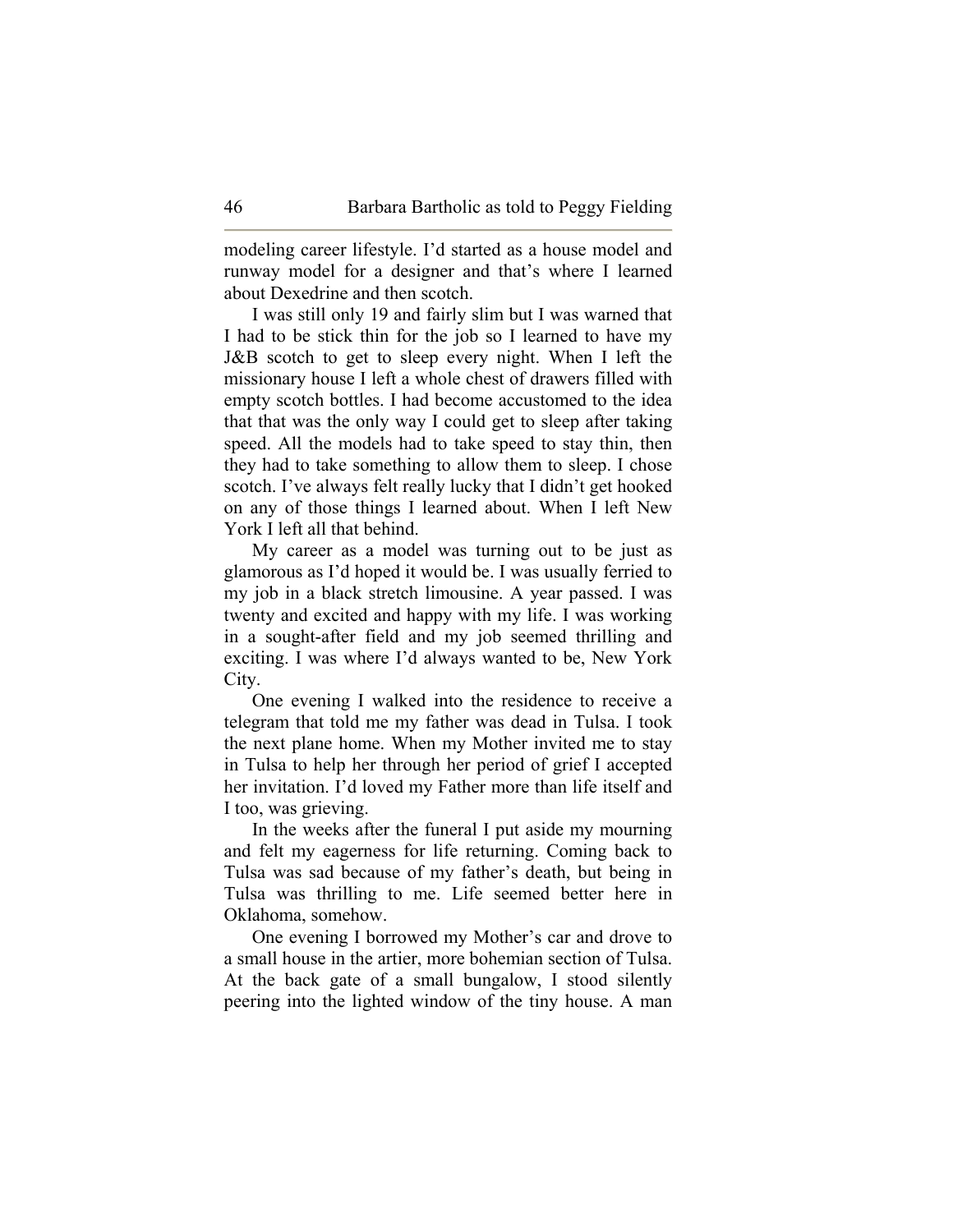stood talking on the telephone, silhouetted against the overhead light. I took a deep breath and pulled my sweater more snugly against my body. I took a deep breath, clicked the back gate open and called to the man in the window.

"Bob. Bob, I'm back."

In seconds Bob appeared in the doorway.

"Barbara Simon, is that you?"

I felt both sorrow and joy rise within me. I smiled and cried at the same time.

"Daddy's dead, but I'm home for good, Bob Bartholic." I took one step forward and he met me with opened arms. I had to laugh later because Bob never did get to the art opening he was supposed to attend that evening. We did something more important. We probably started our family. We married very soon after that and I had one child right after another, four of them. My life became a round of sickness, caring for children and for our too large house and working to try to keep up with my art. Those were lean and difficult years. Both of us tried to make it as artists and there was almost no money at all. Bob had found a new interest in meeting with a UFO group but I had no interests other than my art, my house and our children.

In 1973 we moved to a rural area, a small town near Tulsa.

I think of 1976 as the year I broke out of Turley. (Editor's note: Turley is a small working class town north of Tulsa, Oklahoma.) Our bodies continued to live in the house we rented there, but our professional lives moved on to The Barking Dog.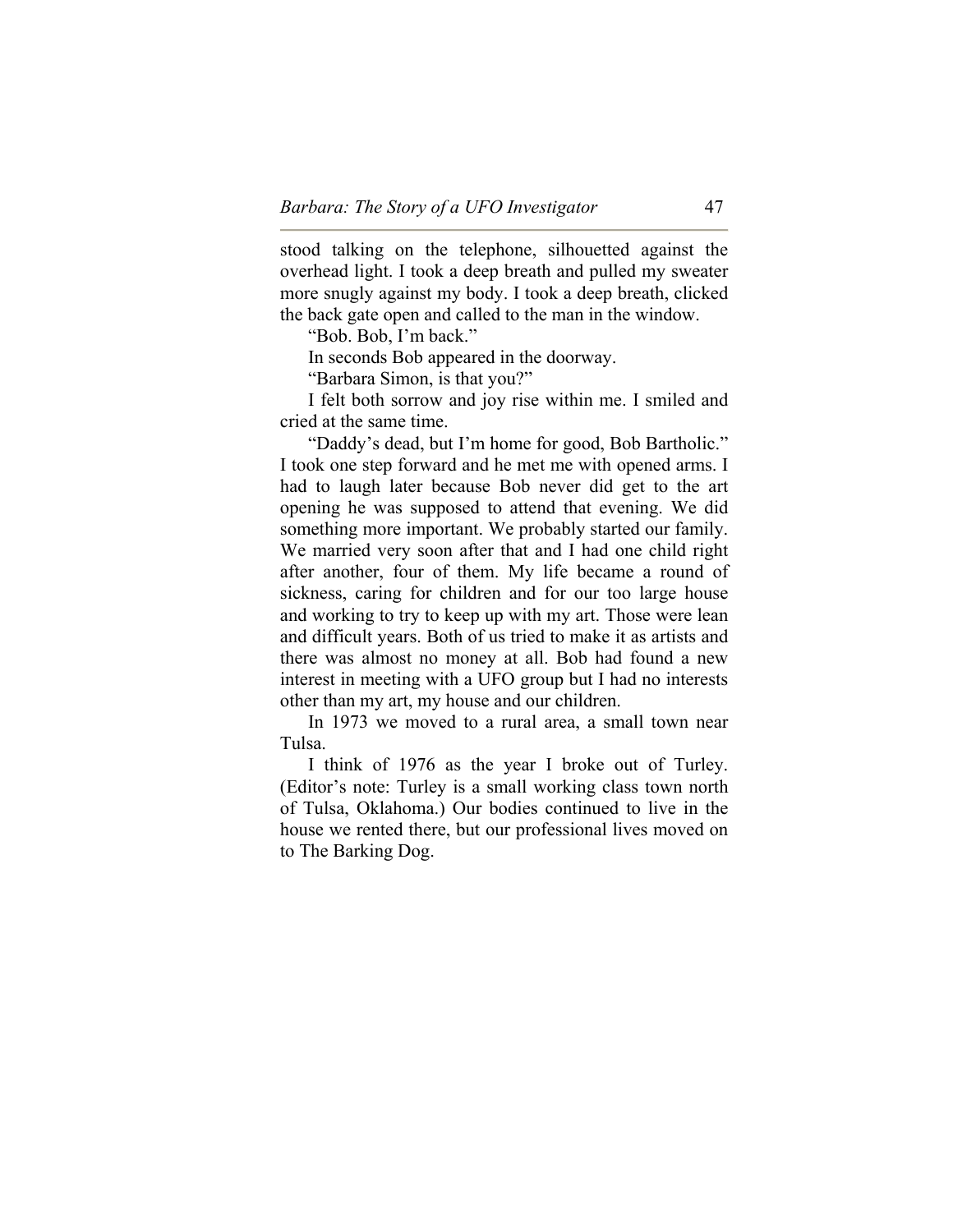# Chapter 7

### THE BARKING DOG

One morning when I awakened, I patted Bob's side of the bed. He wasn't there. For a moment I was puzzled by his absence then I remembered. Bob and the kids were taking Grandmother Bartholic shopping today, and they were using Grandma's car.

I looked around the attic we had converted to use as our bedroom. I'd never really minded that we hadn't been able to afford to fix up the peaked roof attic to be a bit more like a real bedroom. Even a bucket of paint would have accomplished wonders for the space. However, it had given us just a few feet more room and we had certainly needed that. Right now I didn't even think about what I could do to make our "sleeping space" better as I usually did when I awakened. This morning, there was something else entirely on my mind.

"Today's the day," I said aloud into the quiet of the room. I felt a small ripple of fear because of my own boldness but I shook it off. Bob had already said that whatever I wanted to do would be okay with him, just so long as it didn't interfere too much with his painting. I scooped up my "city" clothes and raced downstairs to our one bathroom. I was nearly 37 years old and I had had all the stay-at-home domesticity I could stand. And I still had that nagging feeling that I had a mission in life.

Sometimes late at night I told Bob that I had a mission. I agreed with him that it sounded crazy since I couldn't say what my mission was, but the need to do whatever it was that I was meant to do ate at me constantly. Art was the only thing that I knew anything about so whatever I was supposed to do must have something to do with art I told myself. And today was my day. Soon I was in Tulsa.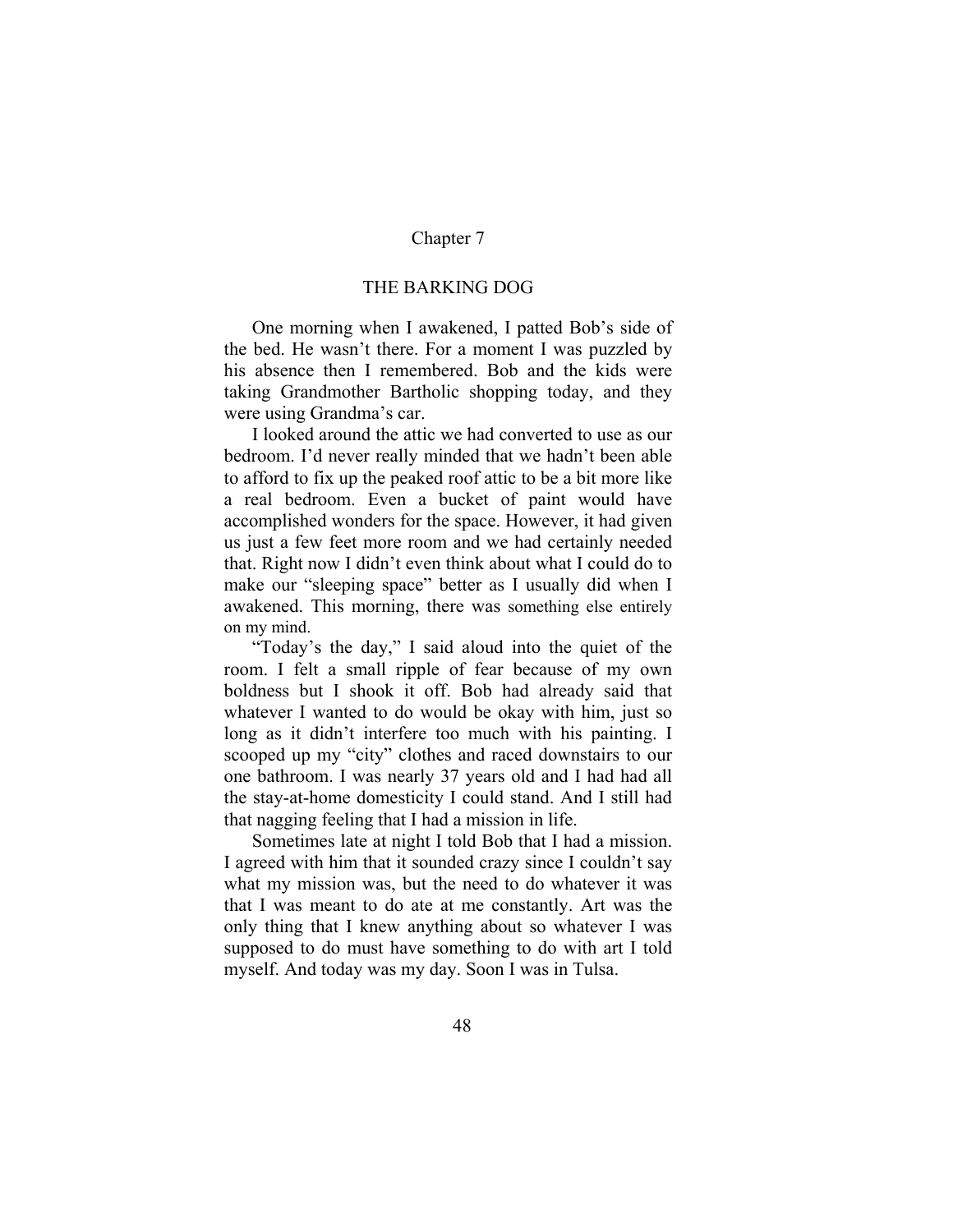Just off  $18<sup>th</sup>$  and Boston, I spotted the place. Two stories. Stucco. An awful mustard color. Really ugly. I just looked upward and whispered to my unseen presence.

"Is this my gallery? At last?" I stood silently for a moment until I felt I'd received my answer. I nodded and walked to the address of the place which had been listed on the "For Rent" sign on the front of the old house.

I found the office then introduced myself before I made my pitch. What if he laughed me out of the room? I took a deep breath.

"Mr. Jones, I don't have any money but I need your house, that mustard colored place at 18<sup>th</sup> and Boston? I need it for... uh...a... an art gallery. I have to have it." I reverted to childhood and crossed my fingers behind my back. This man could make or break all my dreams.

The owner of the house looked me over carefully, then, as if he understood and as if he wanted me to start my new life, he nodded.

"All right. I don't see any problem. You can pay me when you get the first month's rent."

"How much will the rent be?" My question came out a whisper.

"Would \$40.00 be too much?" He shuffled some of the papers on the desk in front of him as if he were not very interested in this transaction.

"Wow! No. Okay. I mean, that's fine." I felt as if I were floating as I left his office. I then continued to float from my Volkswagen on into the paint store, which was my very next stop.

"Two gallons of white exterior paint, please. I have an art gallery to paint."

"Two gallons, lady? That ain't going to cover much."

"Well, it will have to do. That's all I can afford right now." Now, with only one dollar in change in my pocket, I picked up the two cans and walked out to swing the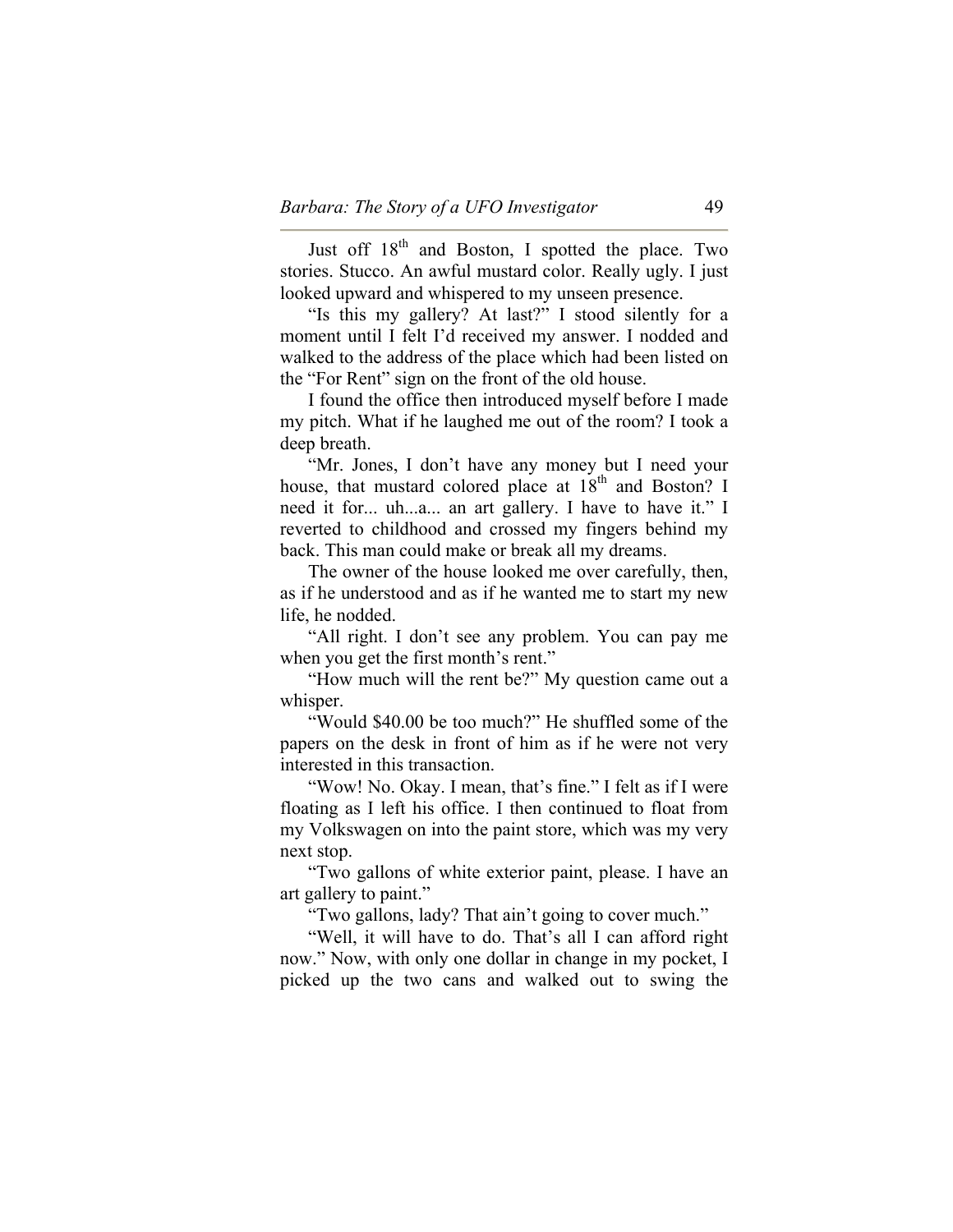precious paint cans into the car. I looked up and sent another message. "Two gallons will have to do."

Next day we painted the exterior of our new art gallery to get rid of the nasty mustard color. Bob touched the last spot on the second story with the very last drop of white paint from the second can. I smiled up at him and reminded him of what I'd said to overcome his protests.

"See? I told you it would cover the whole thing." I hugged him when he climbed down to stand beside to admire the paint job. "Now we have to do something to the insides. We have plenty of good paintings, and those small sculptures. Now we have to give them a nice place to be displayed."

Later that same night, outside Don's Carpet Company on Third Street, I found a treasure. I filled the back seat and trunk of our car with throwaway carpet scraps. Back at the gallery I fitted those carpet pieces over the scarred wooden floors on both levels, then tacked them into place.

"Looks beautiful," I stood and pressed my hand against my aching back. "One more thing." I stood silently for a moment. "We need a name." The sound from next door came through loud and clear as usual. I felt laughter bubbling up. "Let's call it 'The Barking Dog.' That's it!" Bob agreed that the name was perfect and it was.

My first show was a hit. I say "my" because Bob was still involved with actually being an artist who painted or sculpted on a project every day. We'd let his work form the backbone of our first inventory of paintings for sale. Of course, he was the real artist in the family so that seemed fair to me. I'd decided that I could be an artist only part of the time. The rest of the time I had dreams of being a mover and shaker within Tulsa's art world. We'd already tried with a gallery and had had some success. We'd become the center of a large group of interested artists and art lovers. I thought that if I worked at it in this new place I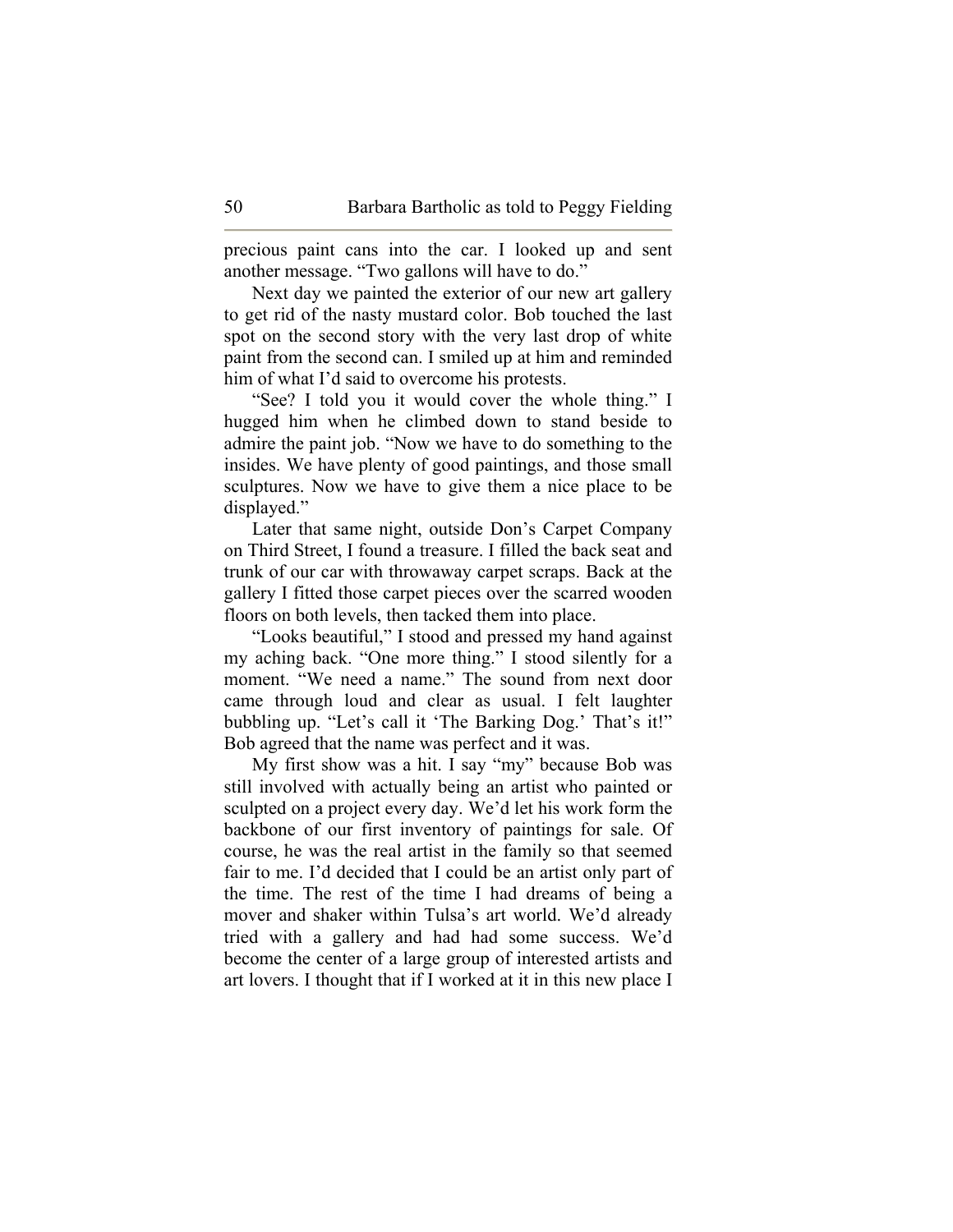could be the person that artists turned to for justification of their need to paint, sculpt, and create.

And that's the way it worked out. I put in my time on my family or on the gallery. Once in awhile Bob, who was interested in flying saucers, would go to UFO group gatherings but after a time or two with him I never again went to the meetings with him. Dull. Terribly boring. I had absolutely zero interest in that subject. The Barking Dog was my new baby.

At our first showing the crowd flowed through the rooms. Splashes of white wine and cigarette ashes fell and were absorbed by the multicolored jigsaw carpet design. I greeted my guests, both local artists, and the people whom I saw as potential clients. I was just a touch hyper, maybe I laughed and talked a bit too much, but I couldn't help myself. It was too thrilling to look out over the crowd and see the visible excitement that moved through the rooms like electricity through water. I thought, *I've found my metier*.

A man in a black suit stood against an inside doorframe and I could see he was watching me as I moved from group to group. When I neared the spot where he stood, the man straightened and smiled directly at me.

My eyes must have widened in surprise. There was something about this man. The dark suit? His aquiline profile? His dark windblown hair? Was he the man from the piano? He moved toward me and I stepped toward him.

I know him, I thought, but no, I didn't know him. I knew someone who looked very much like him. Something clutched within my chest. It couldn't be! The man at the piano! I had to talk to him. Our conversation that night led to a longtime telephone relationship with the tall doctor, but, as it turned out, he was just a friend. I realized before long that he had been sent just to remind me of my resolution which I'd made in Grandmother's music room, and I promised myself I wouldn't forget again.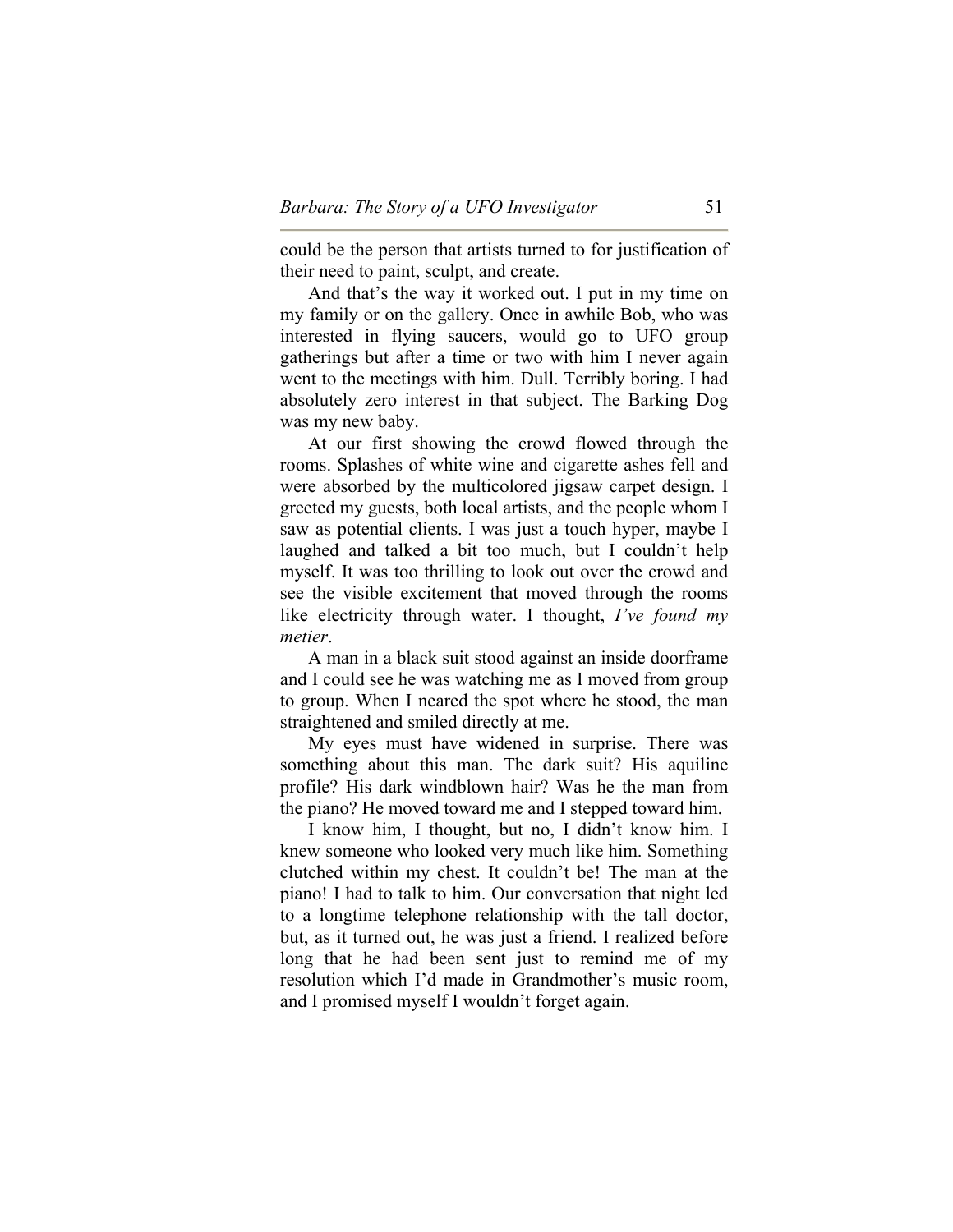### # # #

I was shocked that because of The Barking Dog I actually became one of the arbiters of art and a recognized promoter of arts happenings in Tulsa. Everything was fairly new to me, but everything went well. The gallery won me a job as hostess on a weekly arts show at a local television station. On the show we had guests from all over the world, all sorts of artists, dancers, rock bands, sculptors. I tried to make my show into an ongoing party, with the artists speaking out on their chosen subjects. Sometimes they brought up things dealing with the occult and my station manager never liked that.

About a year after we opened the show, two well known Tulsans, Martin and Margaret Wiesendanger who were noted art critics and art restorers, spoke with me about a form of art they'd seen so I invited them to speak on my show.

On air they told about looking at petroglyphs. (Editor's note: Petroglyphs are drawings, paintings and/or carvings, usually on cliffs or cave walls. The pictures and symbols often tell a story.) They'd seen petroglyphs on a cave wall in the Great Gallery in Horseshoe Canyon in Utah. The markings and drawings which they'd seen, seemingly validated the couple's idea of UFOs extraterrestrials as being among the first Art explorers. What the Wiesendangers felt when they looked at the drawings and paintings in the petroglyphs, was that they'd found proof of extraterrestrials visits to earth.

The first panel they'd discovered was comprised of seven huge spirit figures which float six feet off the ground. To their right an even longer panel shows other spectral figures floating above smaller images of men and animals, almost like gods lording over their subjects.

In addition, right here in Tulsa, they'd seen a cigar shaped craft hovering above their own home. For some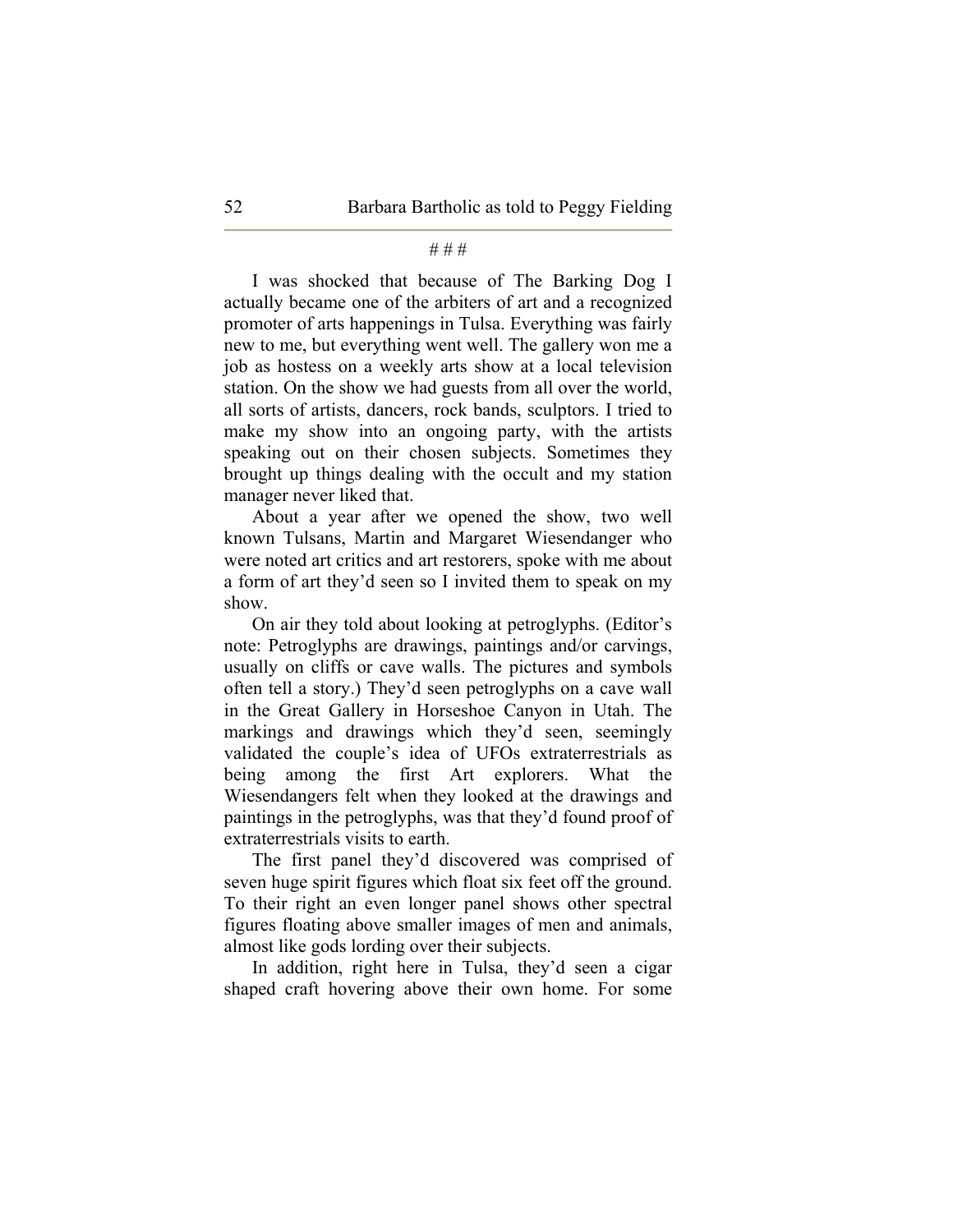reason their story struck a chord in me. Suddenly, I too became terribly interested in extraterrestrials. I burned to know more. I was struck by an inner command that I "heard," but only mentally. "Reveal everything you can about the contact of Alien life with earth people." I didn't know where that command was coming from.

I didn't know that that segment with the Wiesendangers discussing art and UFOs was my to be my last show until afterward. When they'd gone my Producer called me in and told me the station was dropping the show and "releasing" me because of my insistence on allowing my guests to speak freely on whatever subject they wished and the producer was disturbed by my interest in UFO or other occult subjects. I was history at the TV station as of that moment. I had been so up, so happy with the program I'd just finished that it was hard to take in his words. He was firing me?

I picked up what few things I had in the studio, touched the cameras on *my* set one last time, then limped my way home that day. I was overcome with sadness but my family still had to eat so I stopped by the grocery store in Turley. I found a whole group of TV Today Magazines lined up on the newsstand and I saw myself looking back from it. I was that month's cover girl. The feature story praised me and my show, a show which no longer existed. I was impressed with the irony of the situation but I could never bring myself to return to that particular TV studio, not even for a visit.

After I fed my family that night I didn't want to put a damper on the kids playtime with their daddy so I went out to the backyard and perched myself on the log fence. I could see the pasture spreading out before me under the quarter moon surrounded by a sky full of stars. Filled with depression and a sense of failure. I looked up into that sky and I don't know what came over me as words to my higher power poured out of me.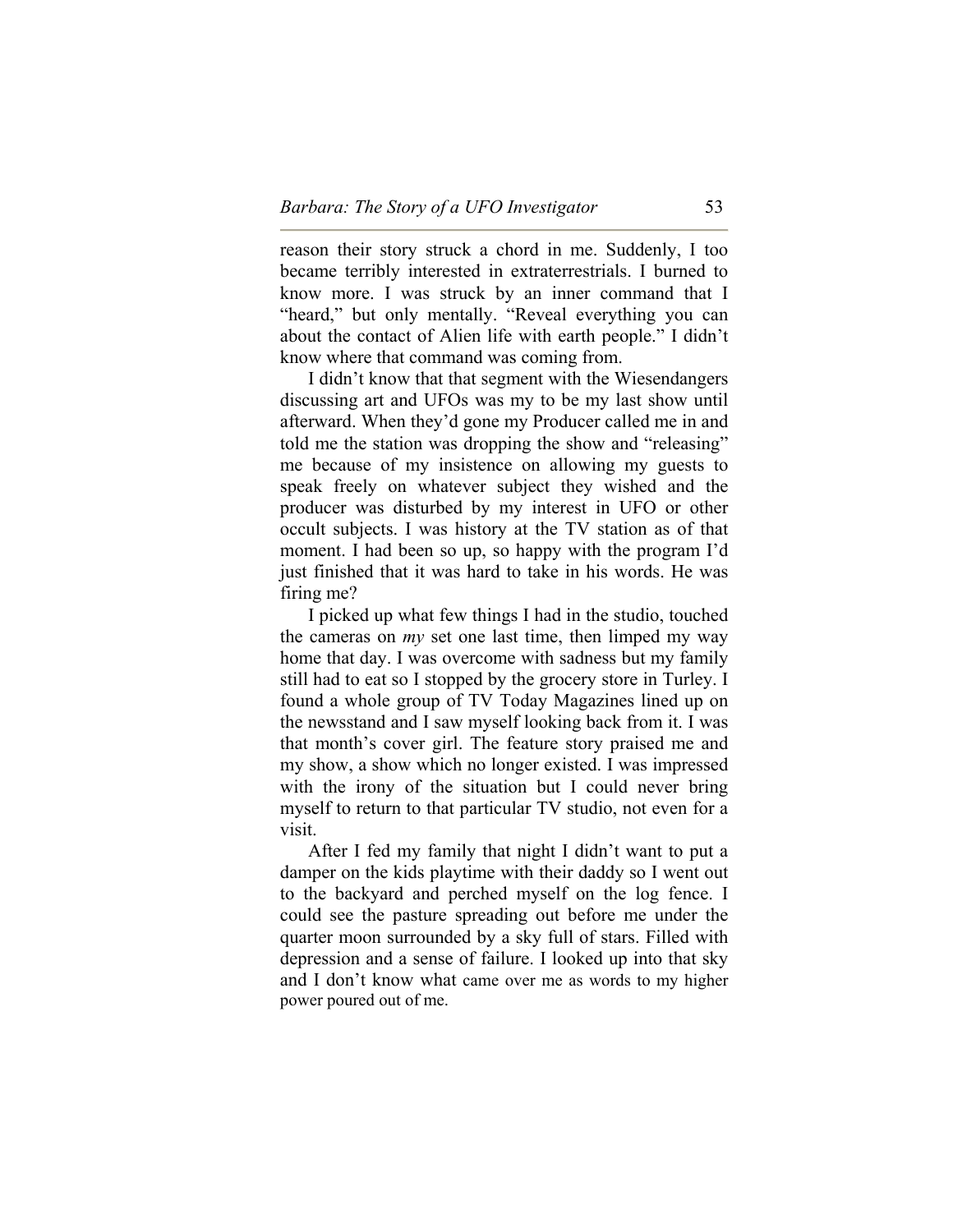"Well, if you want me to give extraterrestrials publicity then you're going to have to show me a way to do it." I spoke aloud. "The TV show is done."

Even though my TV show was lost I continued with the gallery... for a time.

Three rather blue days after my release from the television station, an acquaintance dropped into the gallery and told me he'd heard of my dismissal. He insisted that I take a block long walk with him to meet his friend who was into movies and TV. His friend was just then planning to open a studio for independent television production. We walked to the studio and for the first time I met Bill Blair. I felt it only fair to tell him what had happened to me at the TV station. He didn't seem to mind.

"They didn't know a good thing when they had it." He smiled and went on, "I'm interested in the extraterrestrial phenomena. I've had some experiences myself. You want to come to work for me?"

My heart rose and I accepted on the spot with the proviso that I would have time to close the gallery and get all the works back to their owners.

Many of Oklahoma's best artists had found homes for their works in my gallery. Sometimes a temporarily homeless artist would find The Barking Dog to be a refuge for his body as well. One such refugee let the water run... and run and run, through the floors and down the wall. All the carpeting ruined, the pictures ruined, everything ruined.

That's when I really lost heart for displaying artist's work so without too much pain I decided to go ahead and close the gallery. I'd been keeping the gallery open and working for Blair as well. I decided I would go on with the job with Bill Blair. I truly wasn't sorry I had opened the Barking Dog. If I hadn't started the gallery I might never have had the experiences which I received later on.

Not long before my business place was ruined by a careless artist's bath water, only a short time before I had to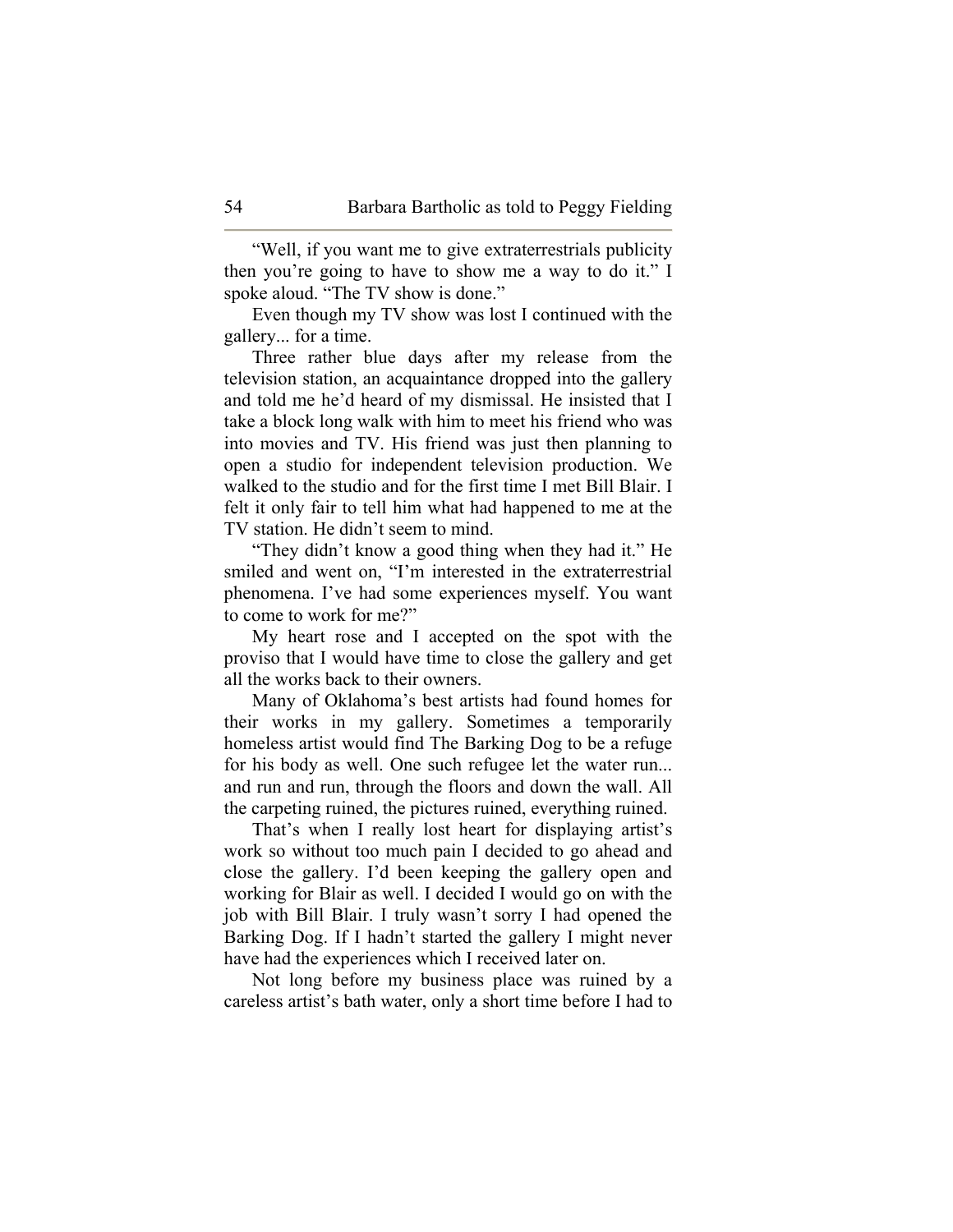close it, I was standing in the main room at the gallery going through some art show invitations I was readying to hand out. Two people stepped into the room. For a moment light seemed to blaze around the figures of the man and woman and I lifted the invitations to shield my eves against the glare.

"May I help you?"

The man held a printed sheet toward me. Across the top of the page was printed "UFO II."

"What is this?" I put the invitations down and took their brochure into my hand.

"There's going to be a lecture at the library. Two people from outer space are going to be talking."

I looked at the brochure again. I remembered my reaction to the Weisendanger's suppositions about the cave paintings and carvings. Longings to know about UFOs flooded through me. I couldn't believe that it seemed so important to me.

"Give your notice to me, please. I want to go to the lecture myself and I'll put the notice right up here on the gallery bulletin board so everyone can see it." I looked carefully at them again. "Could I make a tape of you two? Film an interview?"

When they agreed I walked them the block to Bill Blair's studio and he alerted his crew for the interview. After the taping, the two strangers chatted for me for a time and then turned to leave. They had explained during the interview that they were disciples of two people, extraterrestrials, a man and a woman called Bo and Peep.

"Oh, yes. I've heard of them. Will Bo and Peep be coming? Could we tape them too?"

"Who knows? Have your camera ready when you come to the library and we'll see."

I watched the two disciples leave, then back at the gallery I carefully read the brochure through again. Disciples of Bo and Peep? Coming to Tulsa? They were to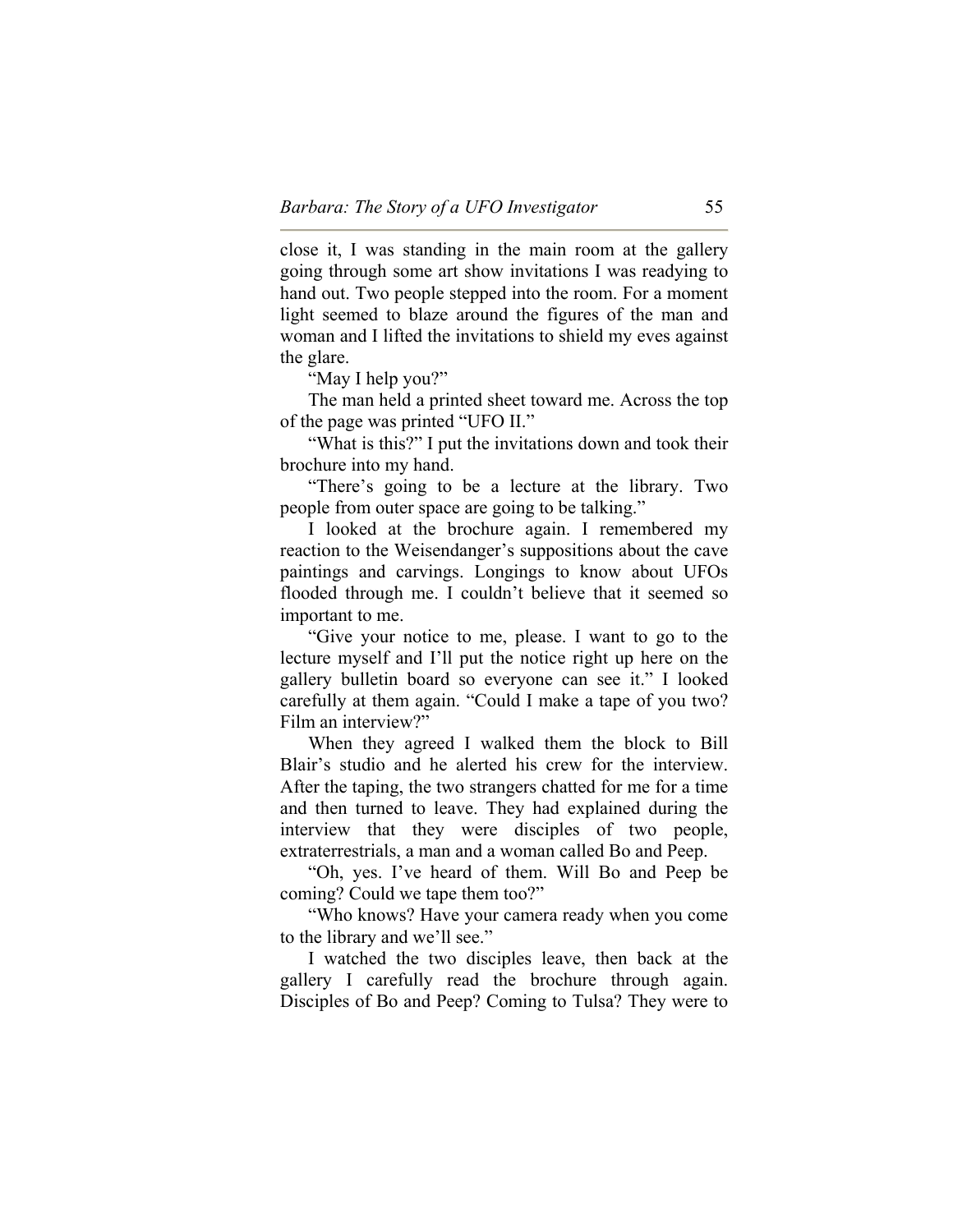give their message from outer space at the library on Sunday? No question. I would be there. Excitement drove out all lasting visages of my depression. There were a thousand things I wanted to ask those particular people.

On Sunday afternoon I readied myself and my camera crew, drove to the City-County Library at Fourth and Denver, and waited. Again I looked upward and breathed a prayer, "Let them come. If you want me to tell about you, let them come."

Halfway through the program with the same two people who had appeared at The Barking Dog doing the talking and answering my questions, a disturbance from the back of the auditorium turned everyone in that direction. A woman stepped inside the door, followed by a man. I recognized them and goose bumps raised on my arms.

It was Bo and Peep.

### # # #

Bo and Peep and all their disciples were extremely intelligent, trained professionals from one field or another. Lawyers, doctors, engineers, computer programmers, teachers. All had left everything behind to follow Bo and Peep. Most of them had their hair neatly trimmed, cut short and combed and they were dressed as inconspicuously as possible. During our interviews we learned that Peep (the woman) was considered the one with far more ancient knowledge. She was elevated to the highest position in the organization. She was the one with all the wisdom, the one considered to be the being with the most knowledge on the level above human knowledge.

The disciples had been told to wash their hair with cold water each morning to disperse negative influences or spirits. The people who were Bo and Peep's followers, like all mind control groups, were quite wary of outsiders. A thread that remains consistent with all cults, past and present, is the insistence that they alone know the truth.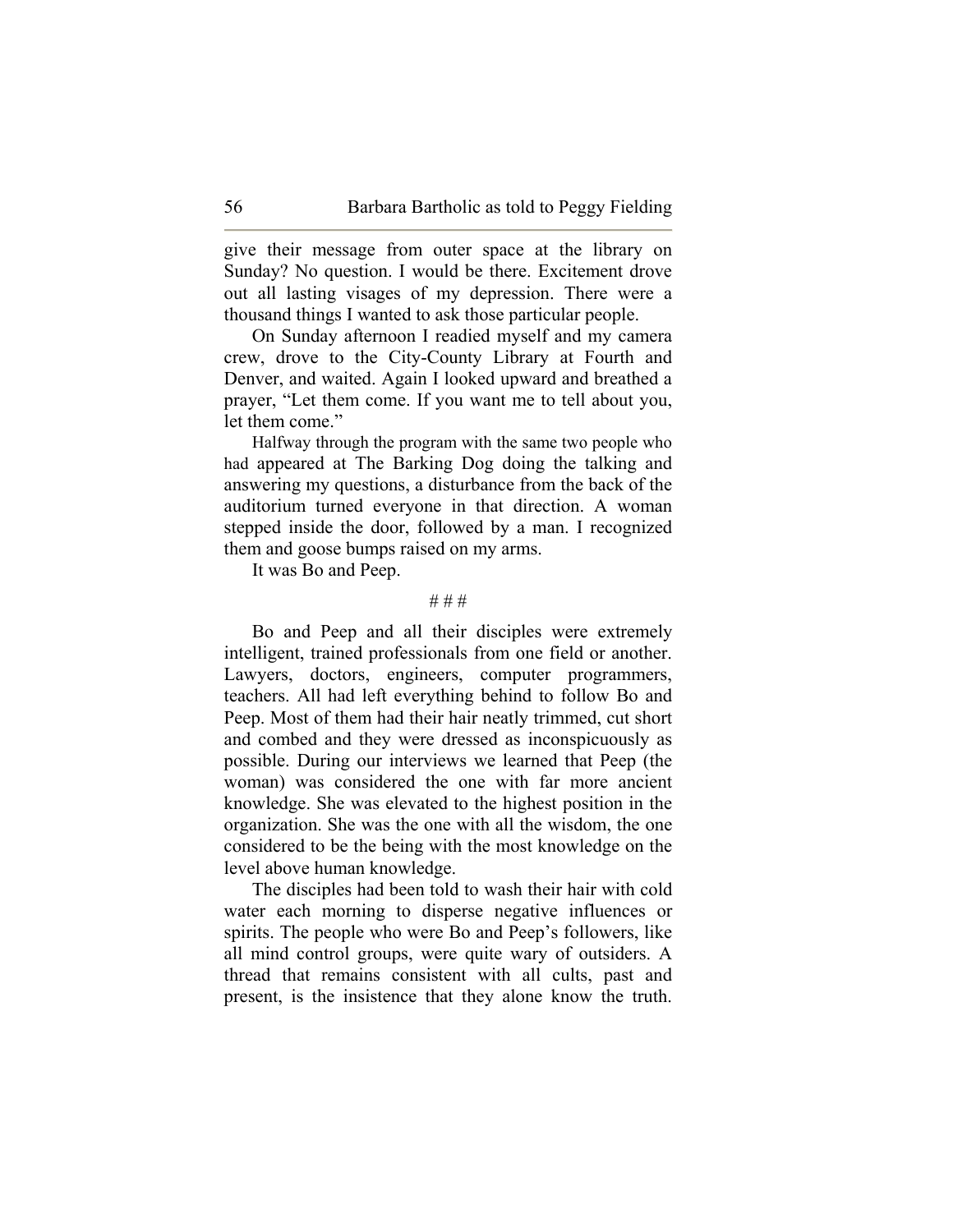Only through their "truth" can anyone be able to reach heaven. Bo and Peep told people that the only way to reach the level above human, where Jesus resided, was to be a part of their group. They didn't demand money, only allegiance, from people who were struck with their message. Members had to walk away from everything in their lives to follow Bo and Peep through a nomadic existence. They did this in order to become acceptable in the realm above human.

They posed this question: "If you are going to take guests on a UFO, people that you will be living with for the rest of your life, what sort of people would you want to be with?" Makes a sort of sense, of course. No sex in this cult. They went through ordeals to prove their perfection and worthiness for the move to the level above...to heaven, as some people call it. When the group was to be taken to this level (on the UFO) and when they reached real perfection they would have proven themselves.

I was certainly impressed with the group. They practiced perfection and I observed that they were impeccable in their manners and their knowledge of their various kinds of work. They even communicated with each other mentally. Bo gave them what instruction and information they needed. Peep rarely spoke.

When I was interviewing these people I would go home at night and Bob, who had heard some of their lectures, and I would talk and question each other. Were these disciples real? Were they telling us the truth? Should we choose to go with them? They made everything credible to us. The whole thing began to be a reality to us. Bo and Peep claimed to be the two witnesses mentioned in the Bible, the two who would be murdered and who would rise again in three days.

One night a group of friends visited my house. I told my visitors about the group's belief. I said, just being flippant, "It almost makes you want to shoot them to see if they'll rise again." I didn't mean that, of course. When I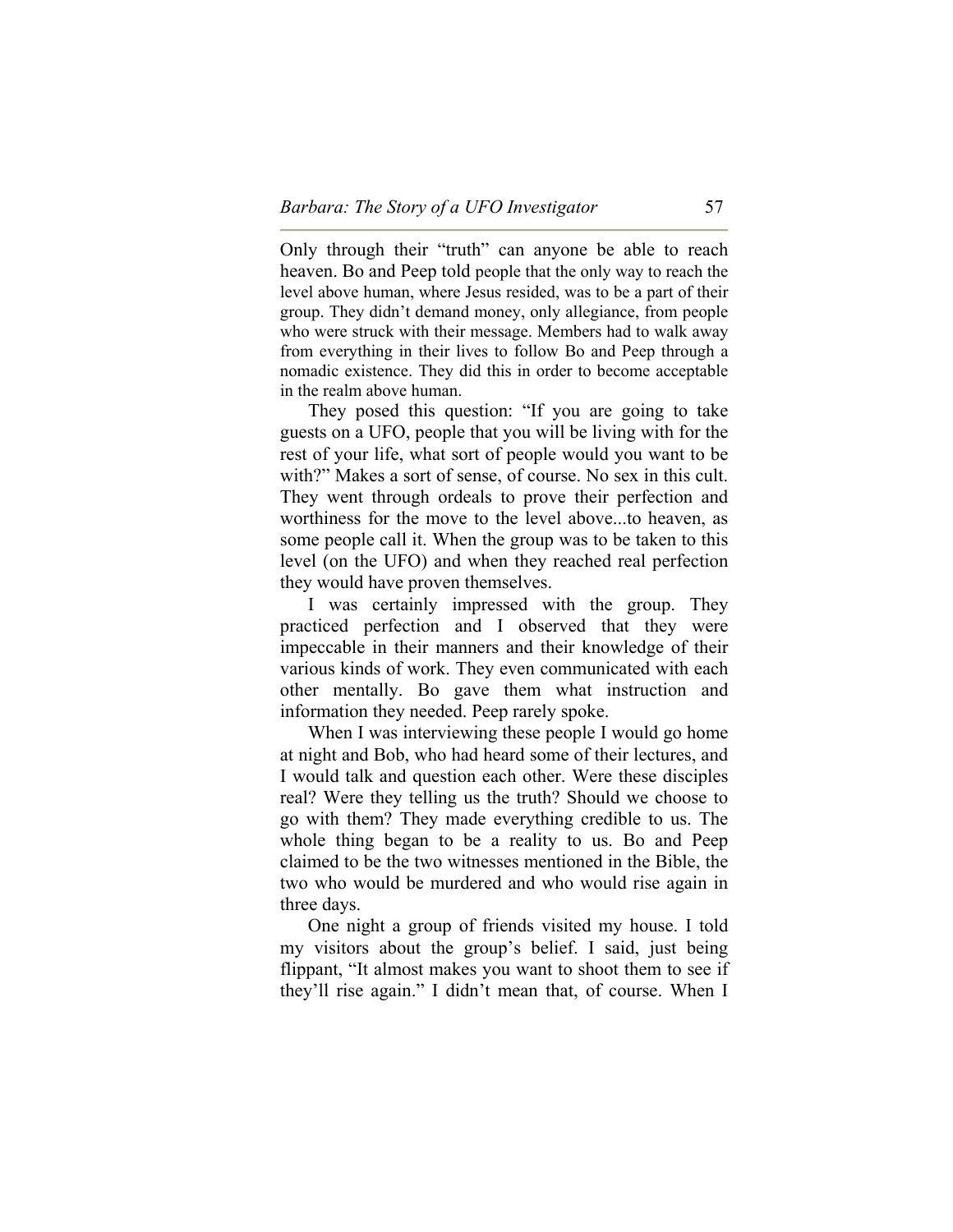said that, a large ceramic plant holder about four feet in circumference and three feet in height, holding a large fig tree, exploded as if dynamited. The whole thing flew into a million pieces. It also made a huge sound. The eight people there didn't see the plant explosion because it was behind the group but we all sat back and took notice of the strange occurrence, afterward.

#### # # #

There had been a golf pro in Oklahoma City who had left his wife and family to join the disciples. His wife was regretful but understanding so, before he moved into his new life, the man's wife prepared a dinner for Bo and Peep and the followers in her home. At dinner, when she brought food to the table she froze. The reason for her paralysis was the huge purple aura that extended three and a half feet out from Bo's body like a deep violet halo of light from his waist up to the air above his head. She was struck dumb by the display.

The people in the group had telepathic abilities and people who were associated with them, such as the families left behind, were given signals that would enable them to get in touch with someone in the group should it become necessary. One woman, whose husband had decided to follow Bo and Peep, had been told by Bo and Peep that if she would say the Lord's Prayer with a special sentence at the end, she could contact them. Soon after her husband was gone, the woman realized that her husband had accidentally taken a credit card which she needed. She remembered the instructions and even though she was a nonbeliever she tried the prayer and the special sentence. Moments after she had said the last word of that special sentence the telephone rang and a highly placed man in the organization asked, "What is it that you want?"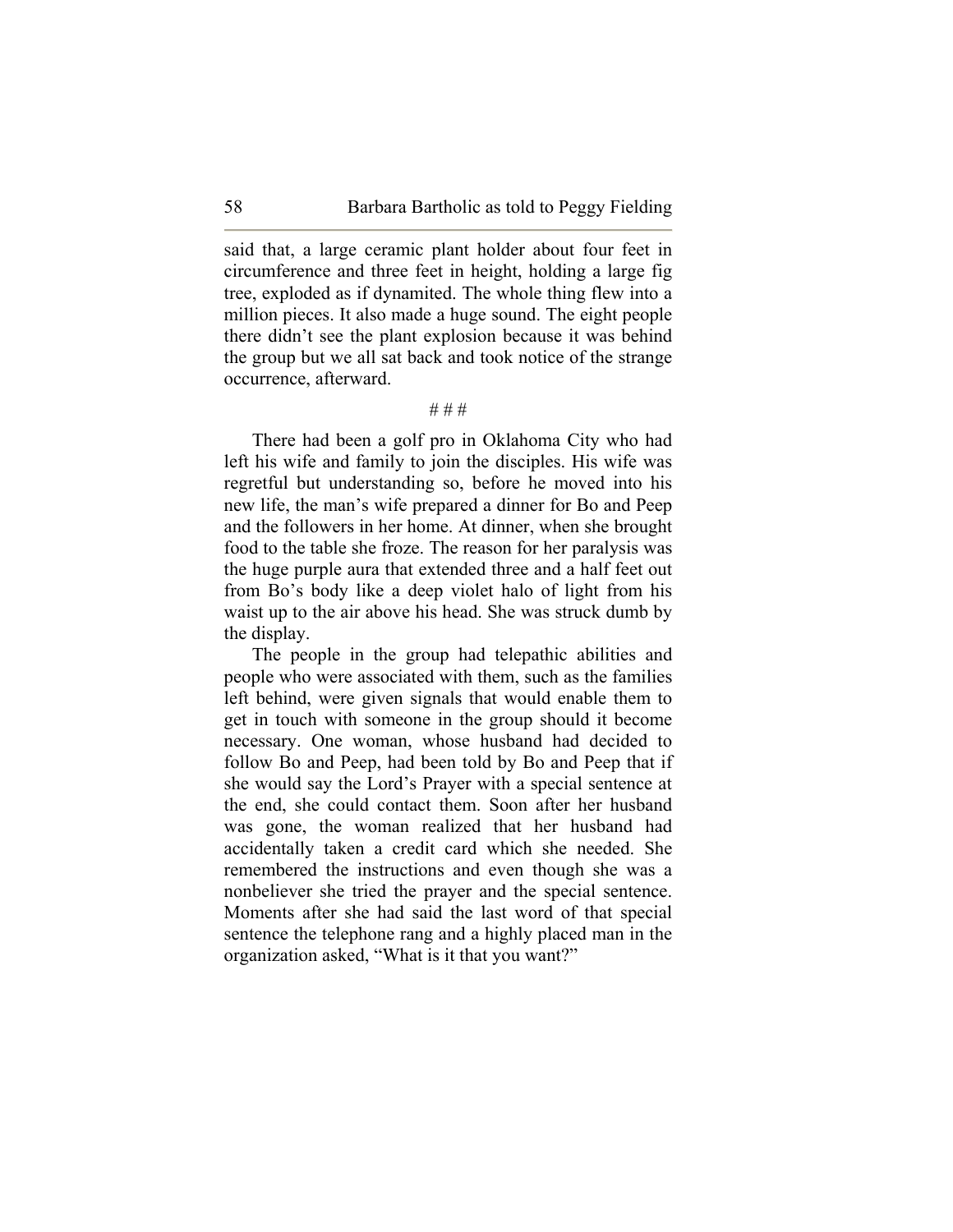I was impressed, I must say, with these stories and with the people themselves and with everything I saw and heard them do.

# # # #

In his film archives, Bill Blair still has almost the only existing evidence of the existence of Bo and Peep, hours and hours of taped interviews of the two people who later became so notorious as leaders of the "Heaven's Gate" group. After Peep's death, Bo later led their group into mass suicides. They had taken the names "Do" and "Ti" several years after our taping of their plans. Our tapes showed them telling how they and their followers were to be taken up into UFOs where they would establish their new homes. At that time they were expecting to be taken up from somewhere near an Oklahoma Lake.

I haven't heard from Bill Blair for a long time but after the Heaven's Gates' suicides my co-author learned that he was contacted by national news organizations. The out-oftowners were asking about using *our* Bo and Peep interviews on national programs, according to stories that appeared in our local news media. I haven't yet heard as to whether a deal was struck or not.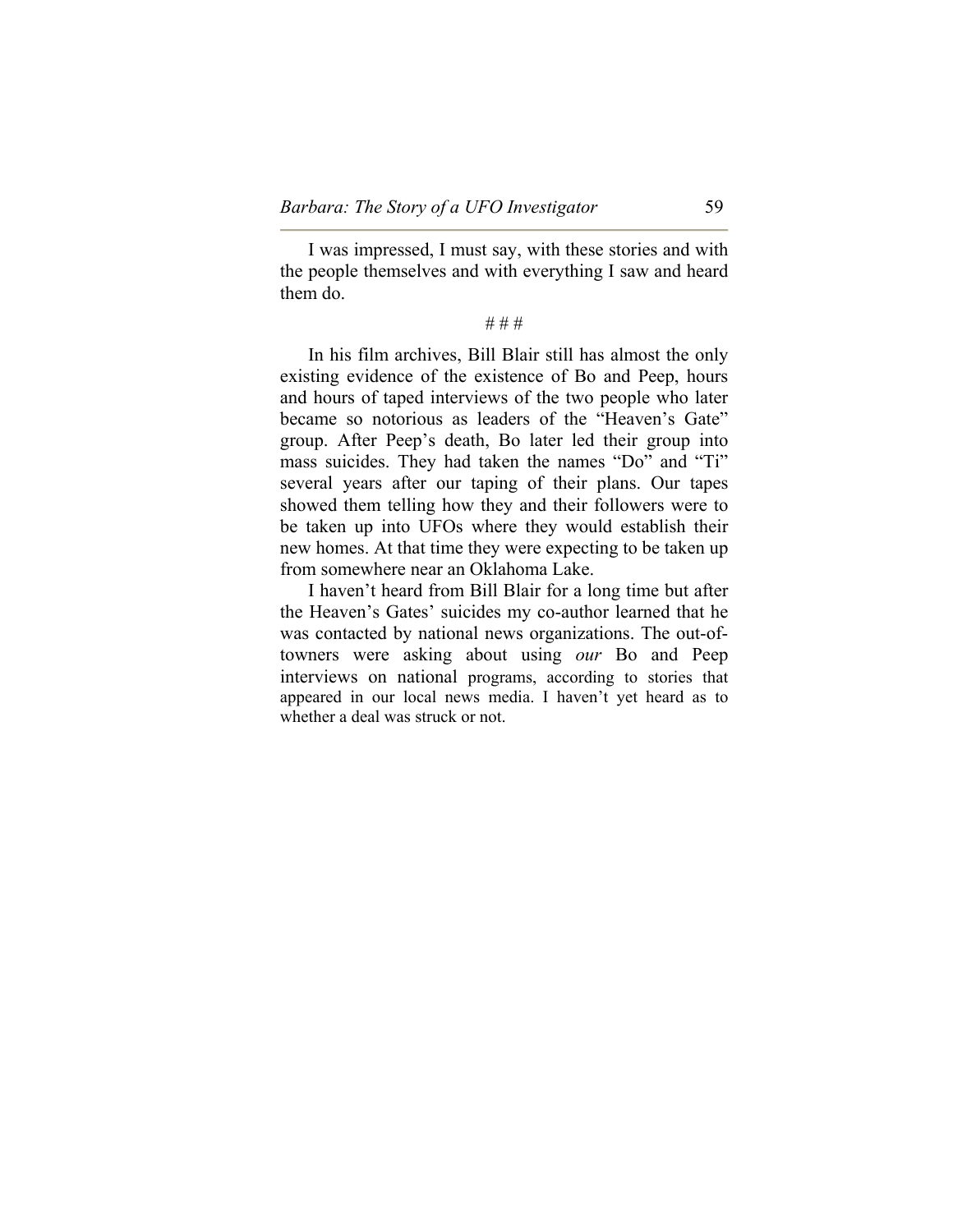### Chapter 8

### PAST AND PRESENT COME TOGETHER

At the close of the six-hour video documentary which I did with the self designated space travelers, I heaved a sigh of relief that the whole affair was over at last. To get six good hours, of course, we'd had to tape many hours with the two leaders of the cult. Anxiety had ridden on my shoulder throughout the taping even though we'd spent a number of days, almost two weeks, interviewing Bo and Peep several hours each day. We were informal and relaxed with the two but I was always wary. Anxiety was my constant companion during the taping. At home that last day I spoke to Bob about the interviews because of my inner worry.

"Their energy was indescribable. But I was so scared, Bob." I dished out another piece of fried chicken for him and potatoes as well, then I did the same for each of the girls. "They told me after we finished the tape that we couldn't show it to *anybody*. Not until I have their okay on showing it." I thought he looked at me a bit strangely then he asked why they didn't want to show the tape and so did the kids.

"Well, I don't know. That's just what they told me and believe me, I don't care. I'm not going against their wishes." I stepped away from the table and rushed toward the bathroom to pull a brush through my hair. Just talking about showing the tape made my scalp tingle and I'd found brushing would sooth me. I came back to put food out for myself. "This whole thing is just too weird."

Several weeks later a friend asked me if he could see the file on Bo and Peep. I said "no" so he went over my head and asked my boss. Bill decided to go right ahead and show the tape without getting the UFO people's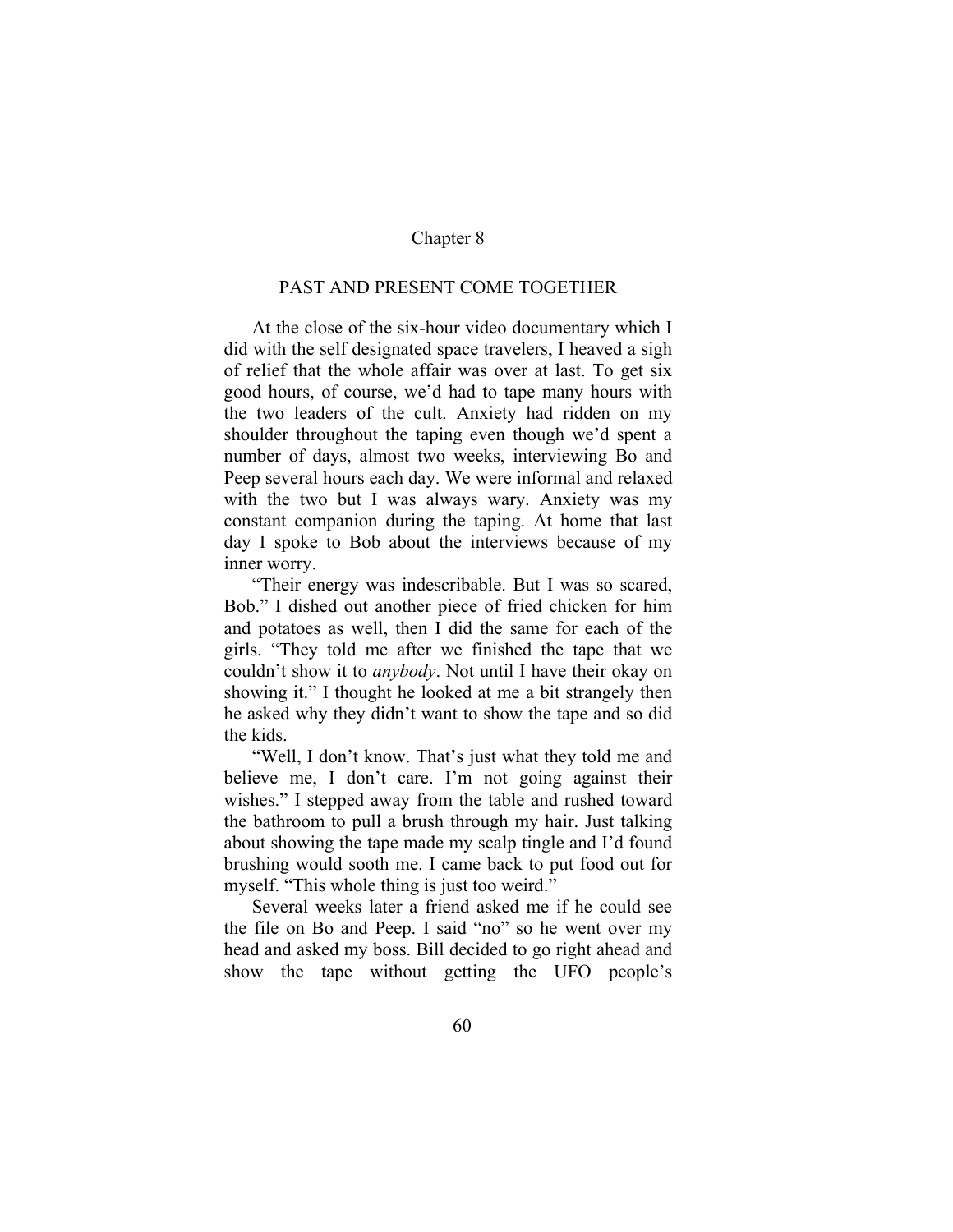permission. I made myself join the two of them in the studio and once again I explained about the warning I'd been given by Bo and Peep about showing the tape without their permission. Neither of the men paid the slightest bit of attention to my words. As the film started I again felt the hair on the back of my neck rise in fear and at that very second the hugely expensive studio television camera/set blew up and caught fire. Luckily, we had copies of the tape so that much was rescued from the disaster. It took a long time for Bill to get over that loss.

I continued happily working with Bill Blair in his new production studio. I still wanted to slip in a few interesting UFO people now and again and he seemed interested. However, my next objective shocked my producer. When he heard that I wanted to interview author Harold Sherman, he called me into his office. Inwardly I was quaking. I remembered, vividly, the last time I'd been required to confer in a producer's office. Something like being sent to the Principal's office, I thought.

"Barbara, I don't want you to fool around any more with this hopeless thing. Can't we find someone else to tape?"

"But Harold Sherman is one of *the* most famous psychic investigators in the world! And he's going to be in Little Rock, Arkansas." I lifted my hands in a gesture that meant I was begging for this opportunity. "That's practically next door. We may never have another chance like this. We have to do at least a short piece on him, don't you think?"

My boss laid his head on his arms on his desk in a moment of silence then finally raised his head to look at me. He stared at me for a long beat. I had to feel sorry for him but I couldn't give up this dream.

"Barbara, you're going to be the death of me yet but I guess you're right." He shook his head in doubt. "Harold Sherman is big. Why he would let an unknown little studio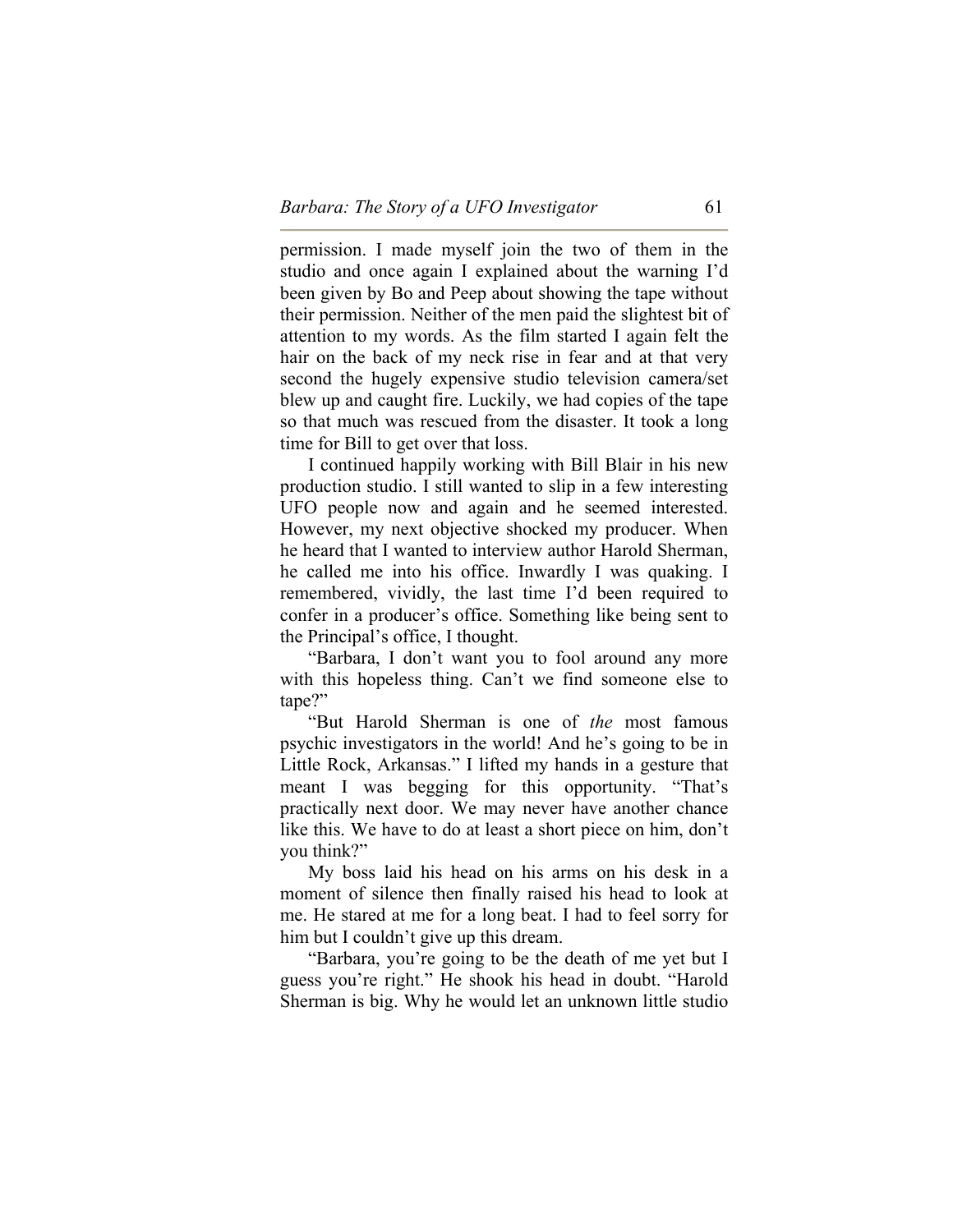like ours conduct an interview with him is more than I can fathom<sup>"</sup>

"Maybe he'll let us do a documentary on him, as well." I tried to cheer the man up. "Wouldn't you like our new studio to land a promise to allow a documentary on such a famous person?"

"Yeah. I would. But first make him promise that our cameras won't burst into flames"

#### # # #

I had no way of knowing it then but Harold Sherman and I would become good friends and colleagues later on. (Editor's note: In his book *How To Picture What You Want*, Sherman repeated two anecdotes Barbara shared with him. See Appendix A.)

Several days after our talk, Bill and I had made that appointment to see Harold Sherman. Bill went along with me to the Little Rock hotel where Sherman was staying. Although he was my friend and producer, Bill had given me the distinct impression that he didn't trust me to do the job right with such a famous person, not without his supervision anyway.

"Honestly, Barbara," The producer held the door and then followed me into the building. "You know he's not going to do it. I mean, well, why should he? We're small potatoes to him."

"Uh huh," I said to him, not really listening. I led the way down the corridor. Something seemed to be driving me toward the meeting with Sherman, no matter what my fears were. "That's what you said before I called for the interview." I looked back at him. "Remember? 'He'll never see us,' you said. And here we are." I glanced down at the paper in my hand. "One sixty... okay. It's this way." I turned and followed the hallway to the left. "Well," I think I was talking to reassure myself as much as him. "Turned out he's going to see us and who knows? He just might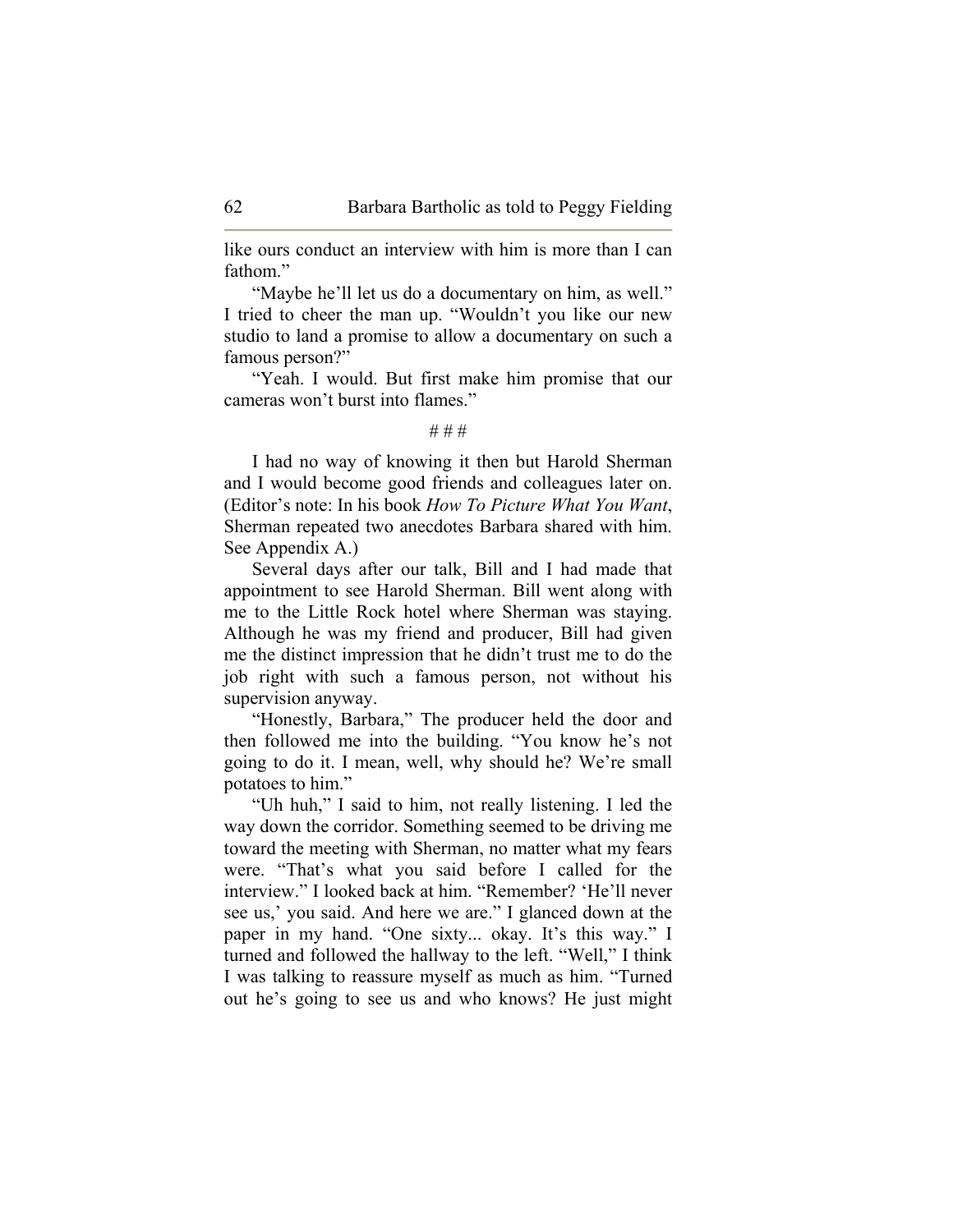agree to us doing a documentary as well." I looked at the paper again. I noticed my hand tremble but I paid no attention. We were going to do this no matter what. "All right. Here it is. Room 169. Now smile, and quit being so negative."

Even as I gave him instructions on behavior I couldn't help thinking he might be right. I tapped lightly on the door and put my own smile on. After all, Harold Sherman was world famous.

A few moments later, introductions over, I was sitting with my employer and Mr. Harold Sherman, internationally known psychic, author, and para-psychologist. He turned out to be a pleasant, low key, older man with a cherubic face. My producer was looking a little overwhelmed but he was at least making a valiant effort to carry on a conversation.

I picked up a magazine from the table next to me and idly thumbed through the pages while I waited for some cue to speak. He hardly needs me, I thoughts as Bill warmed to his subject and began to explain to the psychic why Sherman should agree to do a TV documentary for a new little upstart television production company in Tulsa, Oklahoma.

My God. The voices in the room faded to an unheard monotone as I gazed at the image on the page in front of me. It... It couldn't be. A sensation of brisk cold, followed by warmth, swept over me. I studied the picture, then allowed the magazine to fall to my lap as scenes from my memory flashed before me.

Strange beings in a Missouri attic. An unformed but real figure sitting before the glistening keys of my Grandmother's huge grand piano. A carpet of emerald green rolling meadows.

I continued to stare into the space in front of me as the scenes projected themselves at a quickening pace.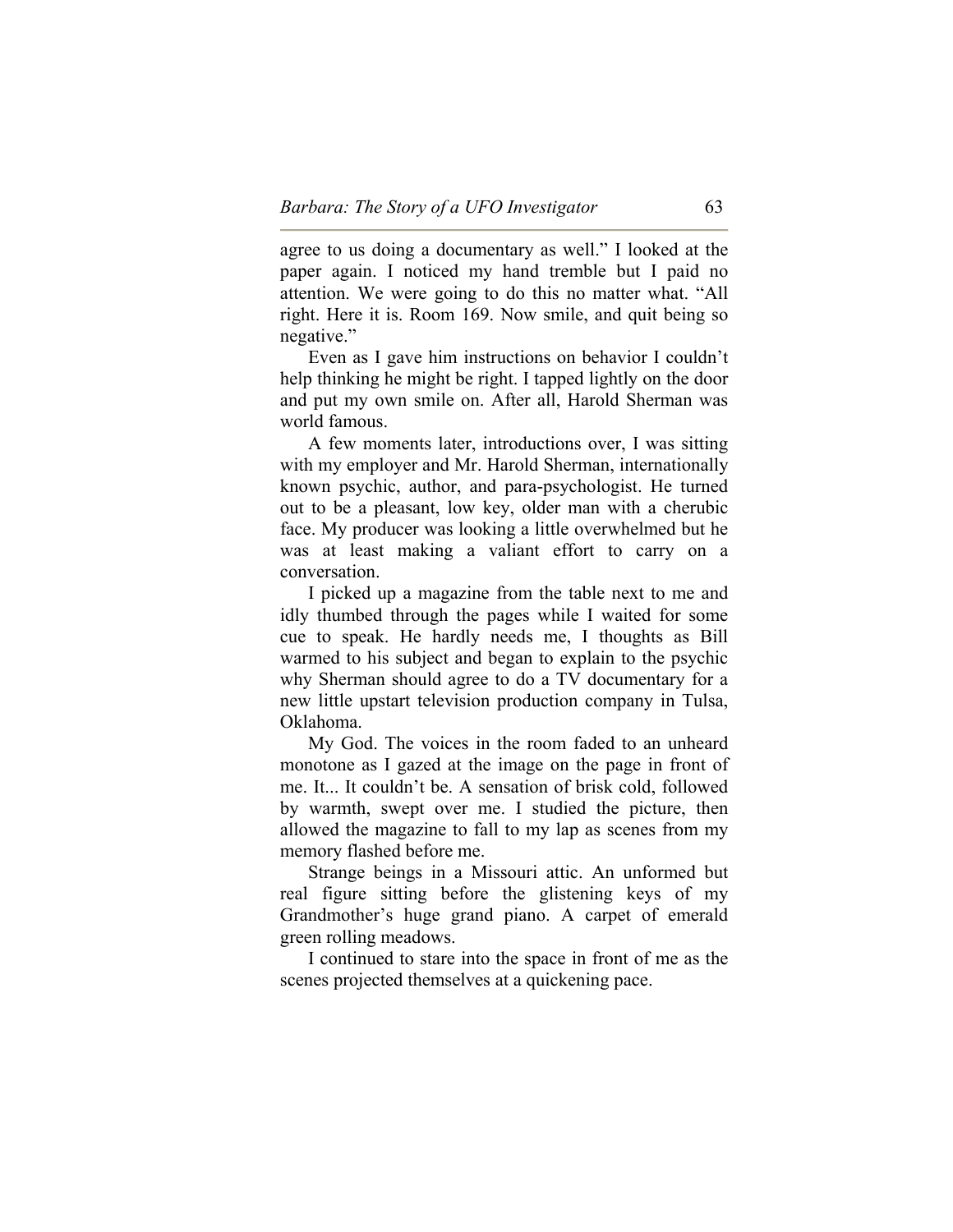Earth fell away, open space enveloped me ... the figure of the man appeared again, this time with more definition, moving in rhythm to his music ... my Mother's porch, the walls spun about me as I danced pirouettes on a summer's evening.

Now the scenes came faster, each almost overlaying the one before. A collage of remembrance blurred before my gaze.

Giant spheres suspended in space, a figure of a man pounding out classical music at my Grandmother's piano, an alien being holding my finger, touching my hair and pointing to the tender skin just back of my ear...

Then the scenes slowed. Slowed, stopped and held, on the man at the piano. I stared at him, concentrated on his features, features refined, yet distinct. Dark brown hair parted on the side with a lock falling lazily across his forehead. Grey eyes. Deep and compelling eyes. Nose straight and thin. Chiseled jaw culminating in a determined chin.

"Are you all right?"

The images, invaded by gradual transparency, faded slowly.

"Barbara?" A man's voice penetrated my reverie.

This was one of my first experiences with supernatural visions or occult happenings, and it frightened me more than just a bit. I closed my eyes and held my lids tightly shut to force the remains of my vision away. When I opened them a moment later, I focused on the concerned face of Harold Sherman.

"Are you okay, Barbara?"

I felt the warmth of the psychic's hand on my shoulder.

"Yes, sorry." I smiled and tried to collect myself, tried to push the image of the man at the piano from my memory. "I don't know what happened." I looked down at the magazine which lay open on the floor. "Who?" my voice was hardly more than a whisper, "Who is that?" I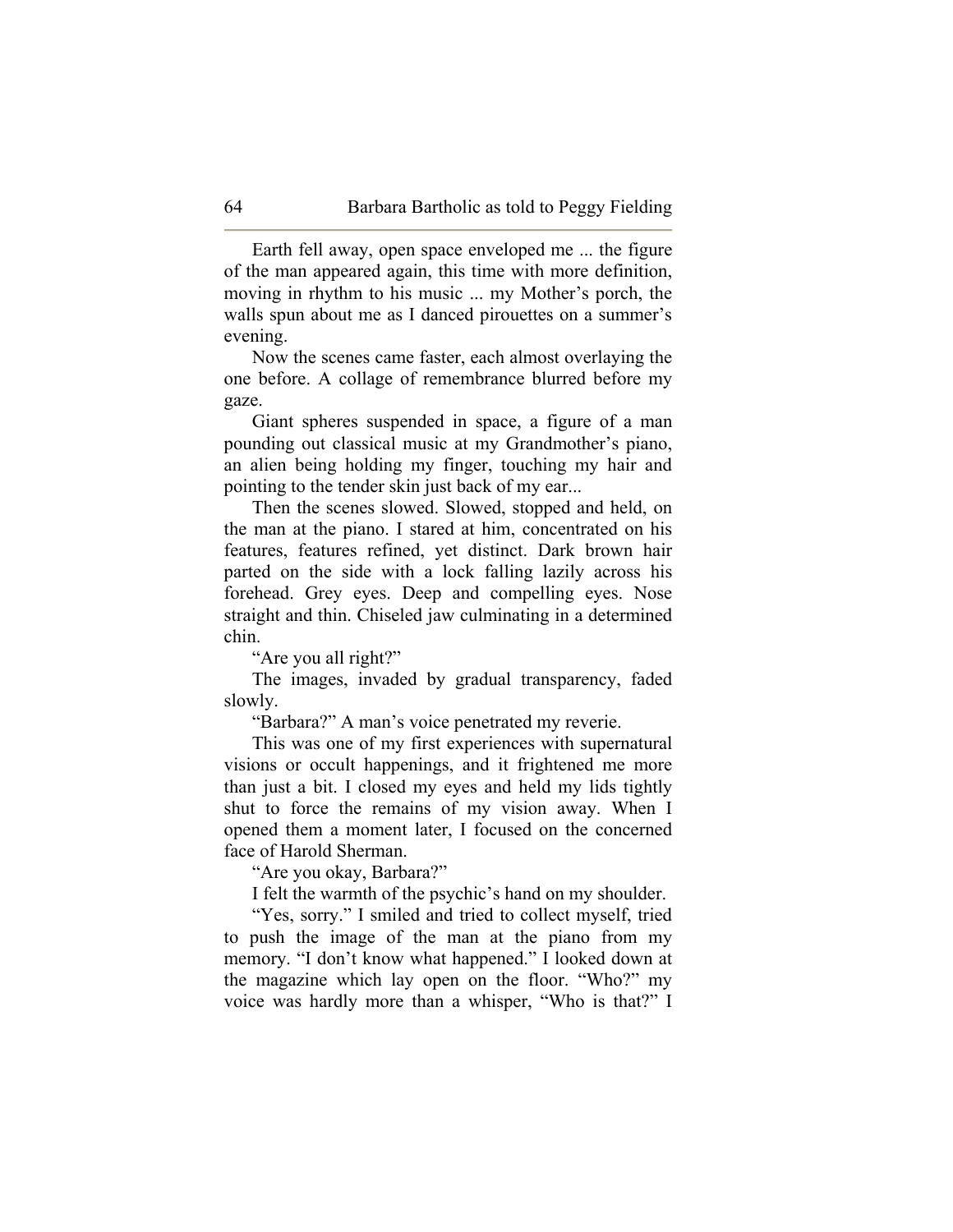pointed to the photograph of the man with the wave of hair angled across his forehead.

I felt a light touch on my temple. Startled I looked up from the magazine and met the gaze of the psychics Harold Sherman. His intense vision seemed to reach into my skull to explore the recesses of my mind. A light tingling began at my temple where Sherman still held the fingers of his right hand. I felt the tingling grow and spread with caressing warmth to the back of my neck and down the line of my spine. I leaned into the power of the man's hand.

After a few seconds his hand fell away. His lips parted as he smiled at me. It was a smile that spread to his eyes, a smile which touched me with the same delicacy his fingers had shown as he'd touched my forehead only a moment before.

He...He knows, I thought.

"What's going on?" My producer shuffled in his chair and turned to Sherman when the author returned to the chair where he had been sitting.

"Awhile ago, before you arrived," Sherman ignored my boss' question, "A national network called and offered to pay me to do a documentary."

"What's ..." My boss looked blank.

"Do you still want to do a documentary about me and my work?" Sherman interrupted.

"Of course we do." My answer tumbled over my lips.

"We can't pay you anything." My producer tossed out the words quickly.

Sherman concentrated his attention on me. The room seemed warm and abnormally quiet. "I want my documentary done right. To be sure that it is what I want, I'll pay your company \$10,000. But it has to be just right," He paused, smiled, then added with a gesture toward the floor, "The man in the magazine is a noted French scientist, Dr. Jacques Vallee."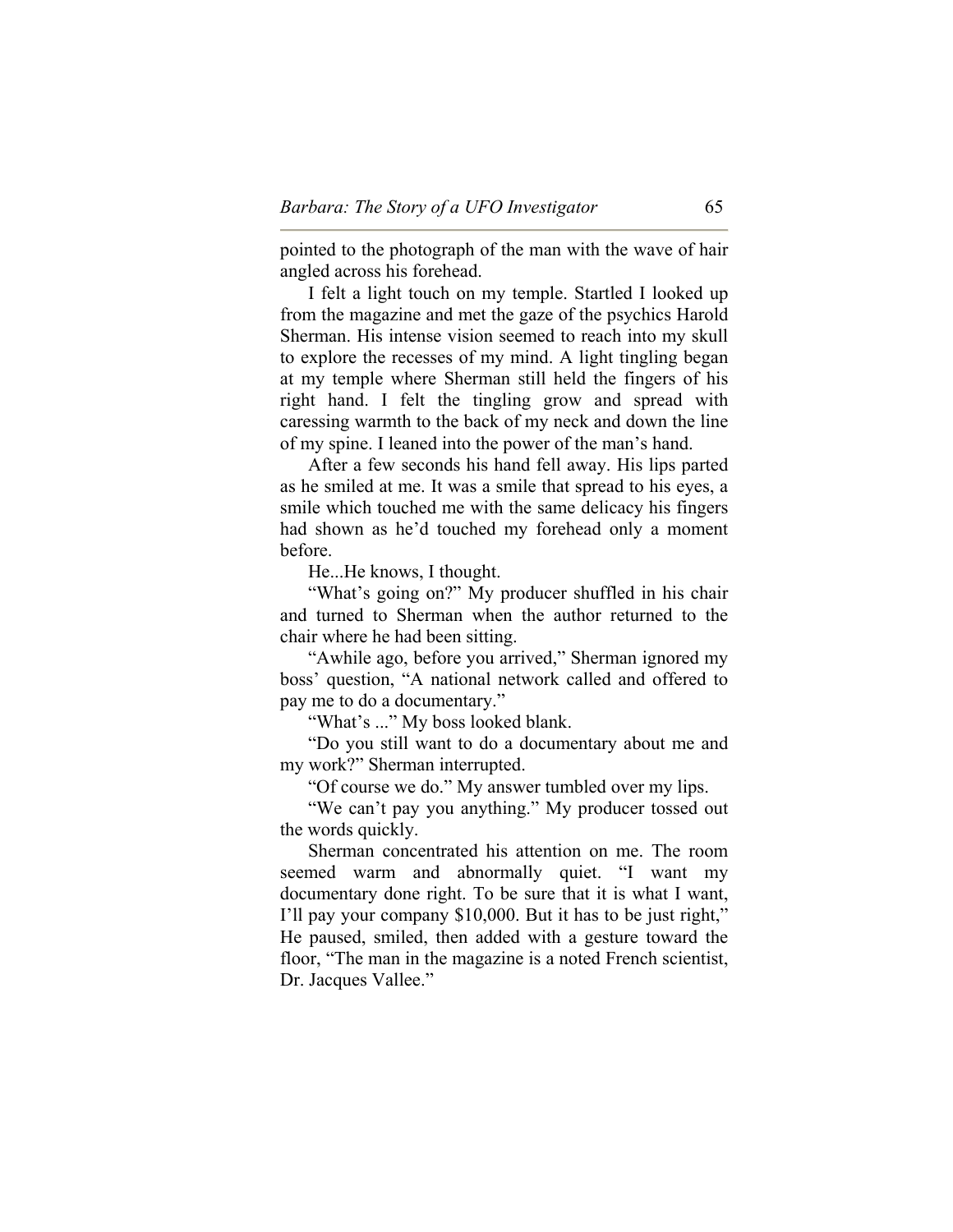I was caught unaware but I grappled in my purse for pencil and paper to write down the name.

"He is a renowned physicist as well as a UFO and psychic investigator. I believe you should meet him, Barbara."

"I'd love to." I think I might have gulped the words.

"He'll be speaking in St. Louis next month at a paranormal conference. While you're there," Sherman spoke with authority. As though there were no question that I would be going to St. Louis the following month. "While you're there, you, Barbara, will meet with Doctor Vallee."

When we left Sherman's hotel I took the magazine with me. Back in Tulsa I put it under *my* mattress. I had no idea at all who the man was but I wanted to learn more about him.

(Editor's Note: Doctor Jacques Vallee was portrayed as the French Physicist/Investigator in the famous movie, *Close Encounters of the Third Kind*.)

### # # #

We ended up doing a 26 part series on Harold Sherman. Parts of our tapes were to be shown at the paranormal conference so Harold was right. In the next month I found myself shouldering through the crowds in a St. Louis hotel where the paranormal conference was being held. I wandered through the crowds, almost in a daze.

Earlier in the morning I'd awakened to a strange experience and the supernatural displays got even stranger as the day wore on. When I'd awakened I'd heaved a huge sigh of contentment. I'd had a great night's sleep, no rooster calling me to wake up, no donkeys braving for a handout, no children wanting breakfast. Still on the edge of Morpheus, I saw a beautiful silver and gold saucer shaped ship in the upper right quadrant of my mental vision. It was quite plain to me, clearly visible, dimensionally correct to the tiniest detail, as if it were really there, hovering in the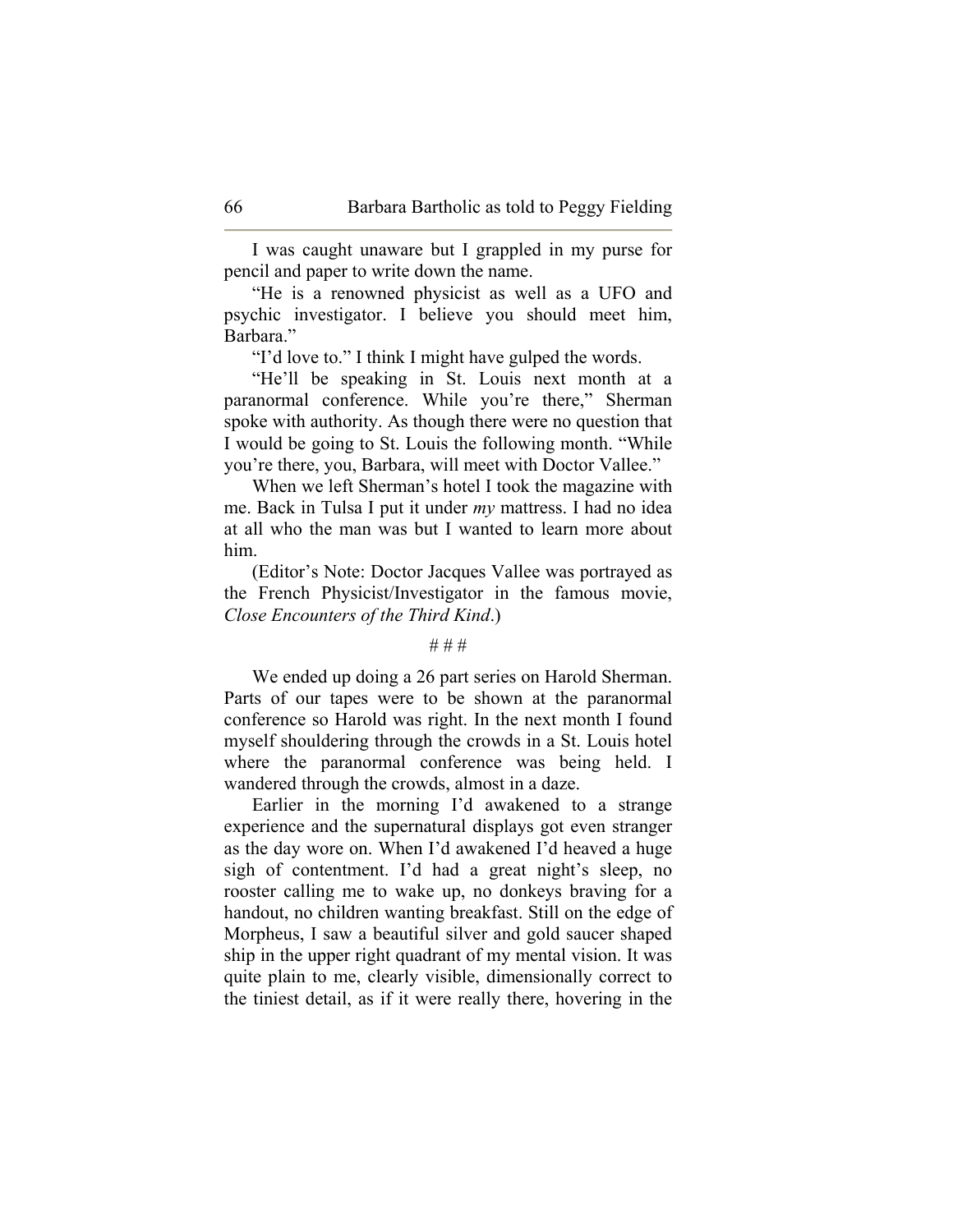air of my mind, just above and to the right. The ship vision dissipated when the telephone jolted me awake with the person on the other end reminding me I was having breakfast with her.

When I stood up I felt disoriented, somewhat dizzy. The shower awakened me fully. I couldn't understand why I had been feeling so groggy since I'd had such a peaceful, undisturbed night's sleep. As time went by, months later, I began to understand that whenever I had been abducted once again or had had an encounter of some kind with the aliens, I was always dizzy, and not myself when I awakened the next morning but I never gave a moment's thought to such a thing as I wakened in the hotel in St. Louis.

When I slipped my purple dress over my head the glittering space ship again entered my mind just enough to make me notice. It was as if the ones responsible for the mental vision were saying, "Now, don't forget!" I wondered all through the morning, *Why? What had I seen? What did it mean?* I'd never experienced anything like the silvery gold UFO that hung so beautiful, so realistically within my mind, nor had I had such an experience before.

Later during the lectures I looked in my purse for my new sunglasses. I then searched the floor around my seat. During the break I asked if anyone had seen my glasses. No one had. Just before the talks began again a woman four chairs over from me opened her locked briefcase and with a look of wonder, pulled out my sun glasses and held them up. I didn't know the woman. I muttered "Impossible!" It seems my new sunglasses had teleported themselves into a stranger's briefcase.

Already this conference had given me several surprises with more to come.

On the second day, after I'd heard the astrophysicist, Dr. Vallee, I just wanted to get closer to him. It wasn't that his speech was so compelling. In fact, I was bored by all his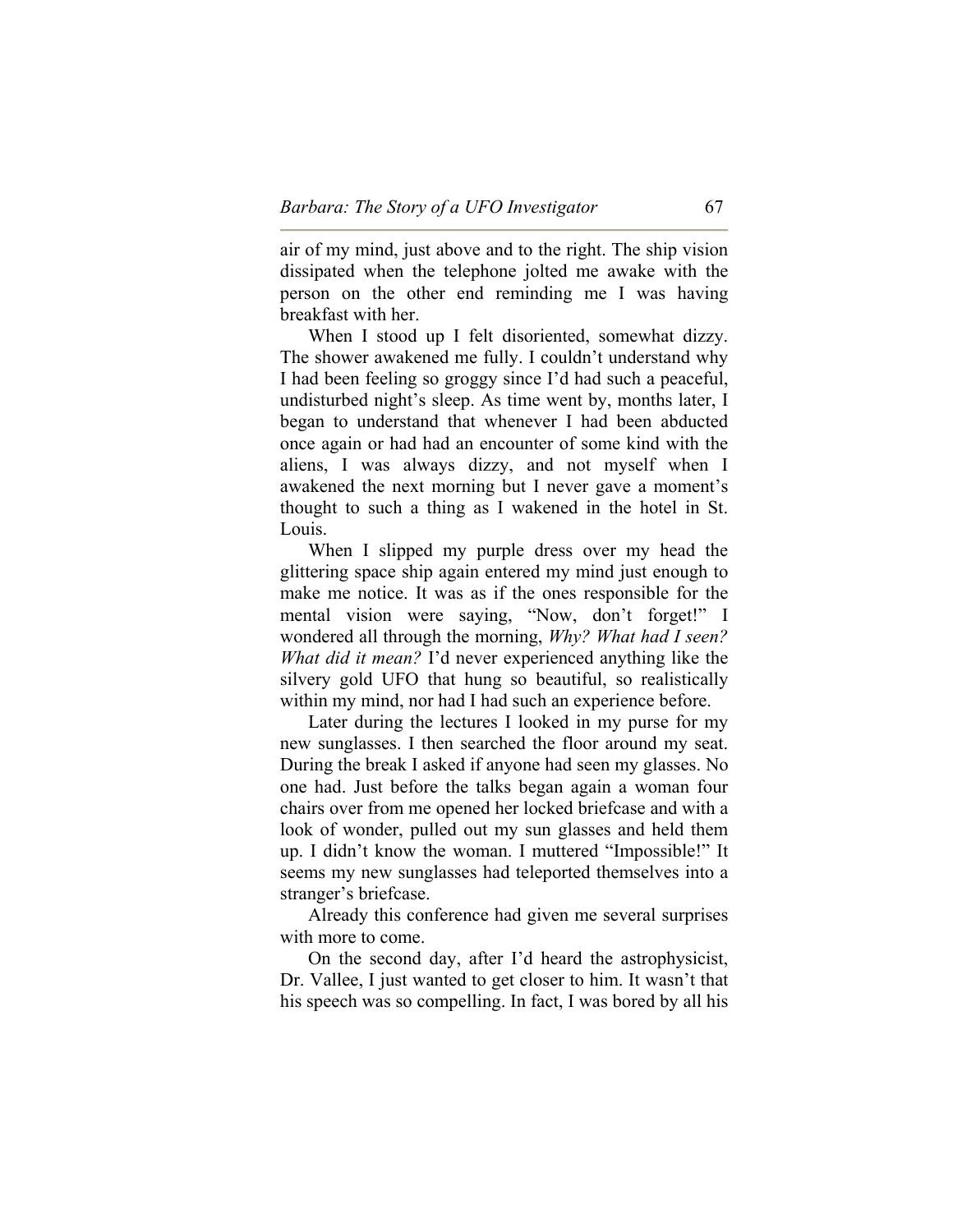talk of UFOs. I know now that it was my lack of background and my paucity of information about the UFO phenomenon that kept me from understanding and appreciating his program. I did want to meet him to see if he might be my man from the piano. The full skirt of my borrowed purple dress brushed against my bare legs and felt silky and beautiful to me. I had combed my hair and put on fresh makeup before searching him out. I was ready for this meeting. Really, there was no hurry. The crowds still surged about him, hundreds of people, all of them wanting to get near him or talk to him or ask him for his autograph. I kept putting myself at the end of the line so, when I finally was able to talk with him, neither of us would feel hurried or pressured to move on. I realized that someone or something important to my own future was only minutes away. I don't know what I asked him but I distinctly remember what he said to me.

"Would you like to have coffee and discuss this matter?"

New crowds of searchers again surged between us so I went on to the next lecture. I looked around during that session and was shocked to see Dr. Jacques Vallee hunkered down against the wall a few feet from where I was sitting. A man, one of the acquaintances with whom I'd had breakfast, took me to Vallee and introduced us. When I tried to talk my throat locked. I could hardly speak. I was usually not intimidated by fame. I asked myself what was wrong but could find no answer. When he spoke to me and we had left the lecture hall to walk to the coffee shop that movement seemed to break the barrier between us.

As we talked, people kept coming up to him but the interruptions didn't seem to matter. I now felt at ease with him. Like a colleague. It was as if we had known each other forever.

He was very interested in the idea of the documentary we had just produced, the story of Bo and Peep ...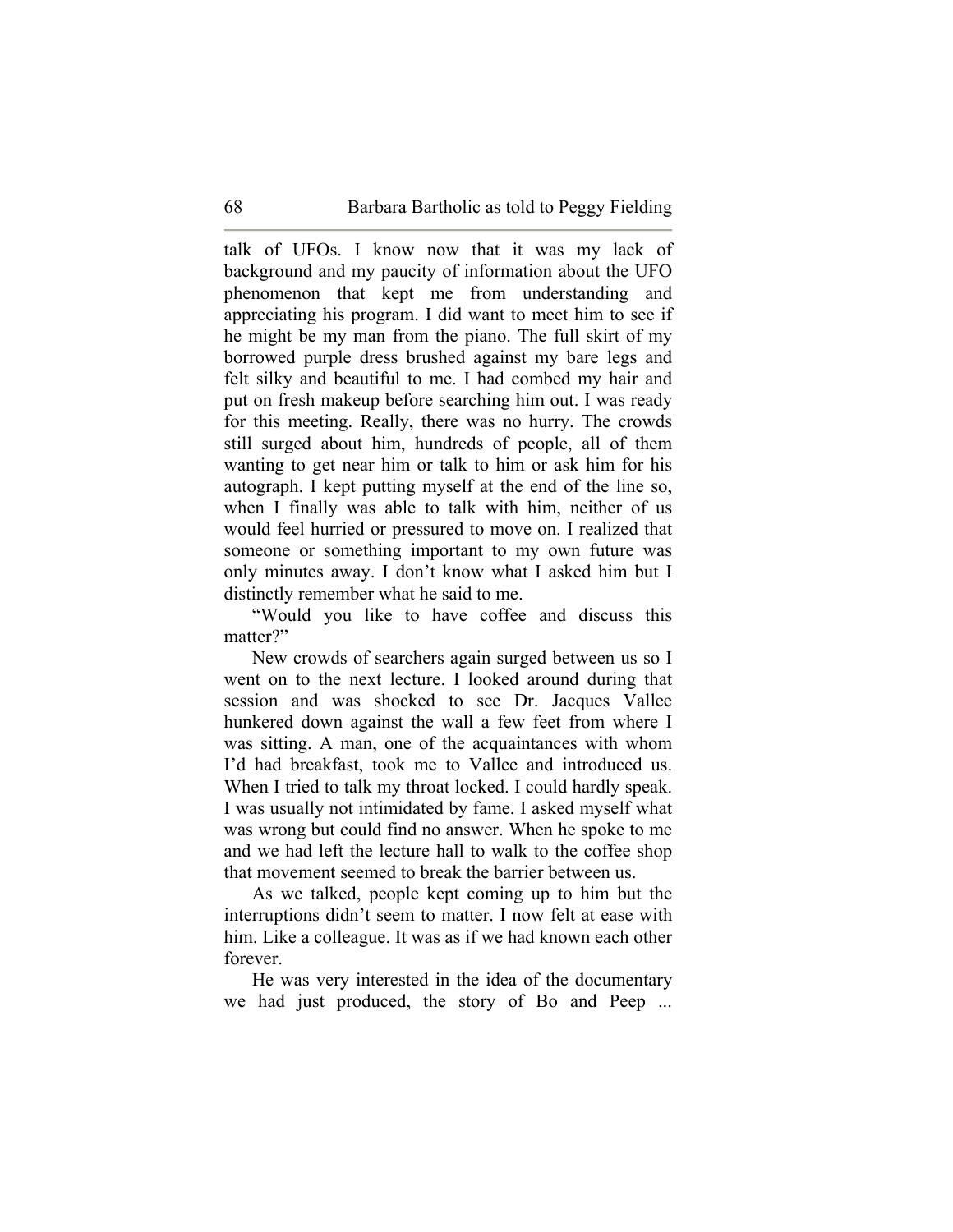according to them, and he had a number of questions. He expressed a desire to see the tapes. I told him I wasn't sure because we weren't supposed to show the tapes to anyone until Bo and Peep gave us permission.

He was amazed that Bill and I had been able to film the self-designated extraterrestrials for hours and days on end. He was astounded to hear that they and some of their followers had been "roughing it" by camping out near Lake Keystone in Oklahoma, just a few miles west of Tulsa for all those weeks.

He told me he had written them numerous times but the leaders of their group had always refused any interviews. He had written about them in his latest book, *Messengers of Deception*. We discussed the fact that most of the members of the Bo and Peep group were professionals of one sort or another, who had given up high level jobs or left wealthy families to follow these two people.

Finally, when it was clear that we could not talk undisturbed, we left the crowded air-conditioned hotel and walked outside into a tidal wave of heat and humidity. We stopped and without a word, we embraced. I felt terribly strange.

We returned almost immediately to the hotel and a participant called to him, "Jacques, limo waiting." "I'll see you again." He said to me.

"Yes." was my only answer. I was devastated by my feelings for this man. I went to my room and sat in a half lotus position meditating for two hours. I didn't want to lose the feelings that engulfed me. I didn't want anything to disrupt the purity of my emotions. I was so very sure. Here was the man from the piano.

As I meditated he was arriving at the St. Louis Airport to return to San Francisco. He saw the billowing, roiling, lowering, strange looking, clouds moving in to St. Louis. He told me later that he had had them replicated in the movie, *Close Encounters*.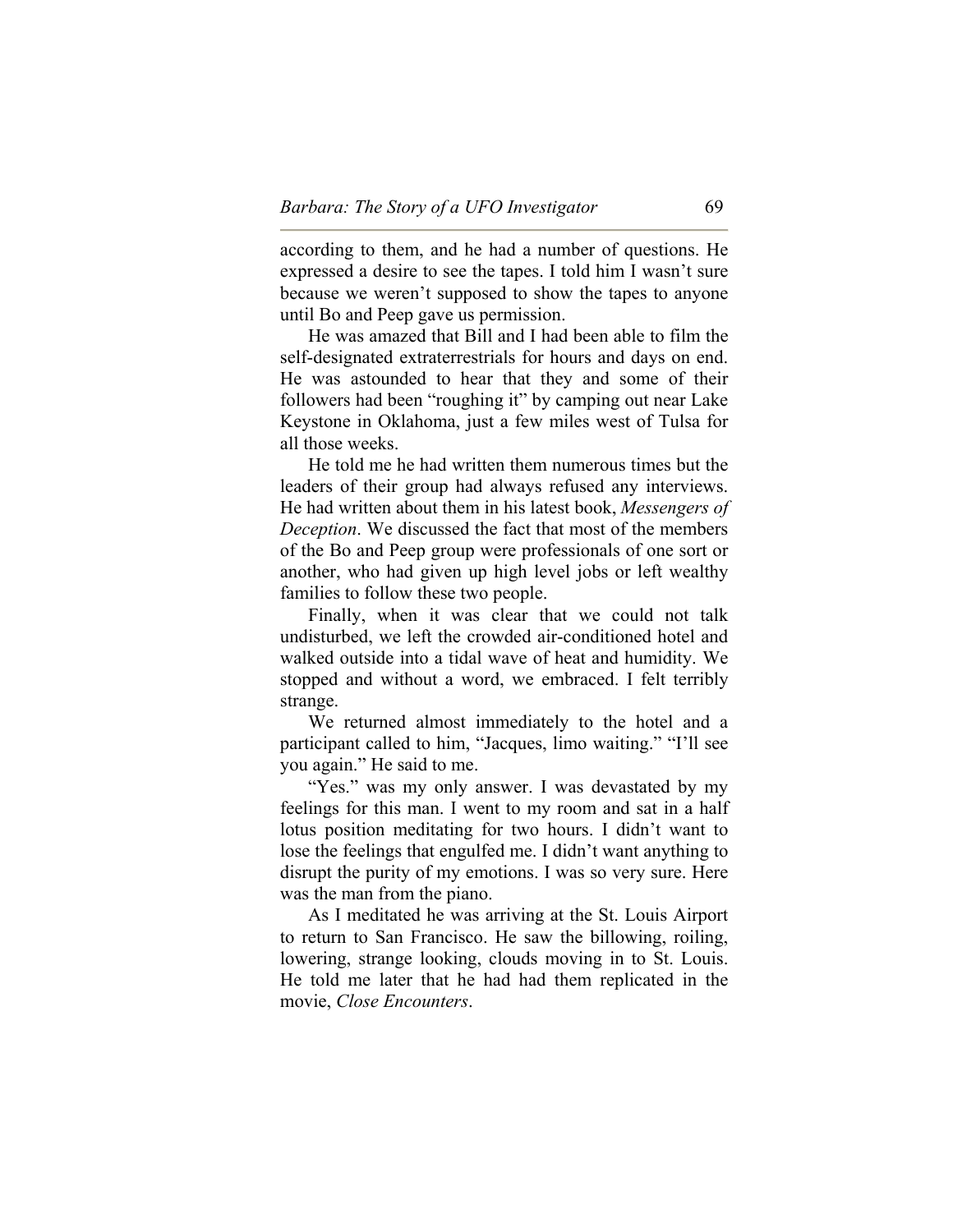It wasn't long until he showed up in Tulsa. At the airport when I went to pick him up he said something that affected my life for years to come.

"Barbara, I knew I would be with you again because I feel I know you from the future."

I said nothing and only made small talk as I drove because I didn't understand. We went straight to the studio to look at our tape of the Heaven's Gate people, Bo and Peep then, of course. Even though I told Bill again about the warning against showing the last five minutes of tape they both merely looked at me as if I were some sort of weirdo. Peep had told me privately that the documentary, especially the last five minutes, was supposed to be shown only after they had been taken up in a space vehicle.

It was a perfectly calm, starry, beautiful Oklahoma night. At the first second of the last five minutes of tape, a wind rose and circled the building. Then tumultuous rain, thunder, and lightning burst in the sky above and around where we were. As soon as we'd finished the last 5 minutes of tape and Bill turned off the machine, the storm stopped as abruptly as it had started.

Dr. Vallee was puzzled but he didn't want to give credit to either Bo or Peep nor did he care to hear of their testimonials. He refused to speak of the display which had just engulfed us. His reserve was unbreakable, seemingly, and he would not comment on the weather nor on the Bo and Peep tape at all.

The next day before he left he told me he was interested in cattle mutilations and he asked me to call if I heard of such incidents. I promised I would do so.

Within three weeks a friend had called me from Eureka Springs, Arkansas and she said they were having a rash of cattle mutilations there. In fact, I wasn't aware of it yet but I had just been linked up with the largest cattle mutilation case in the United States. The mass mutilations in Arkansas, by the way, started the night that the film, *Close*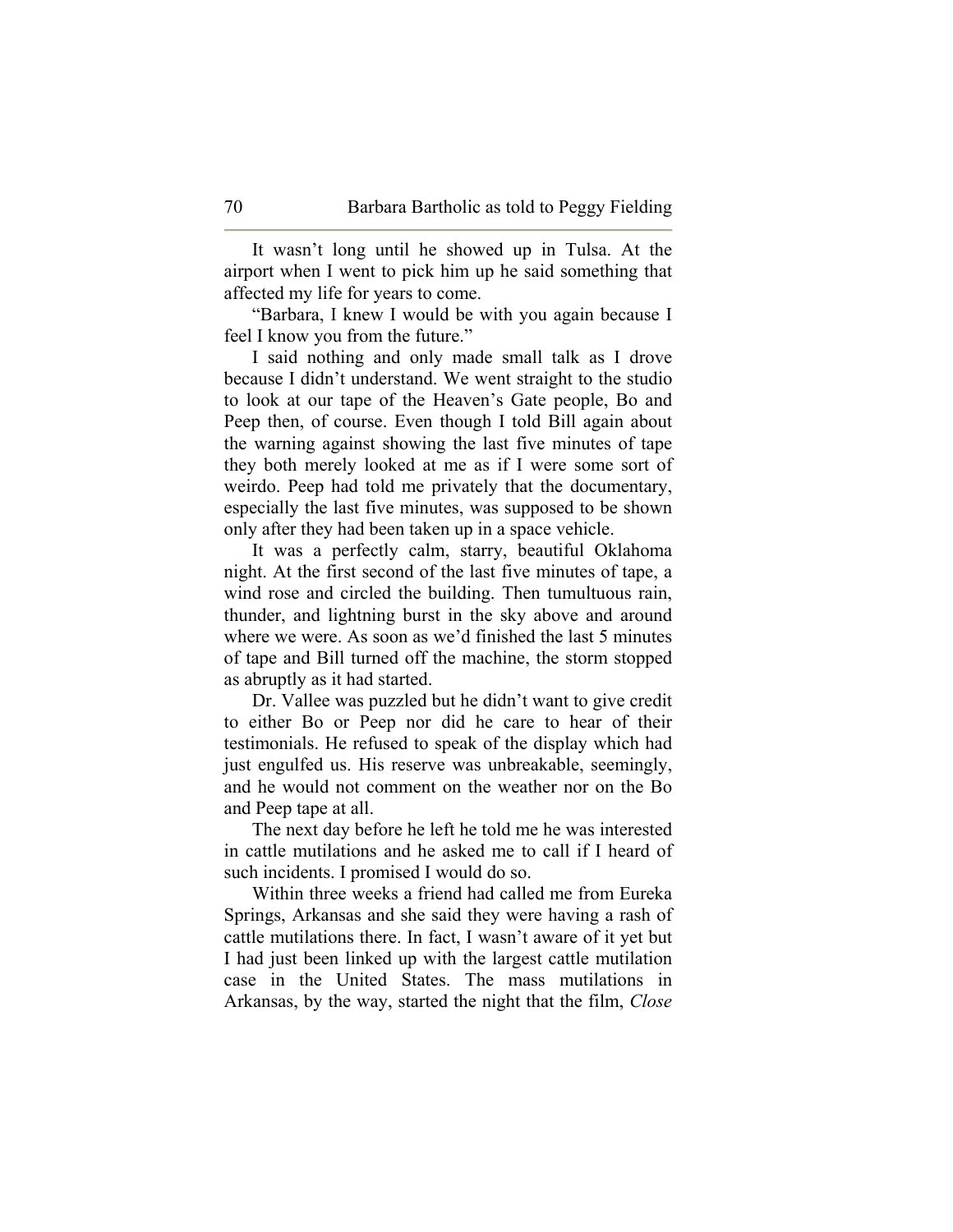*Encounters of the Third Kind* premiered across Arkansas. That was in December, 1977.

Jacques called and I told him about all the UFO's that were filling the sky above Eureka Springs and about the series of cattle mutilations that were taking place night after night in that area.

Our relationship, born in 1977, grew into an investigative partnership that lasted for years. The physicist, practiced in the methods of objective scrutinization of almost everything that appeared before him, became my mentor. I learned the art of scientific interviewing and the craft of interrogation. I learned to recognize a thread of evidence, then learned the patience required to follow that thread through a maze of deception and masked memories. I learned to follow the thread until it led to a conclusion, putting aside all my own prejudices and preconceived notions. I didn't work for Vallee but with him. The cases came to me and together we investigated them.

I believe the same synchronicity that led me to meet Bob Bartholic that evening in Tulsa, also brought me to work with Dr. Jacques Vallee.

When Vallee left Tulsa after viewing the Bo and Peep film I took him to the airport. As the announcement of his flight came over the speaker he reached for his attaché case and smiled down at me.

"I'll call you from San Francisco, Barbara. We can start work right away."

"Wonderful," I answered, still unsure how I should address my new friend and investigative partner. I had agreed to work with him, I just didn't quite understand what that work would be. I watched his airplane grow smaller until it disappeared into the eastern sky, then I walked toward the parking lots at the front of Tulsa International Airport. Outside I glanced at the sky again. Cumulus built and soared to the heavens. Lightning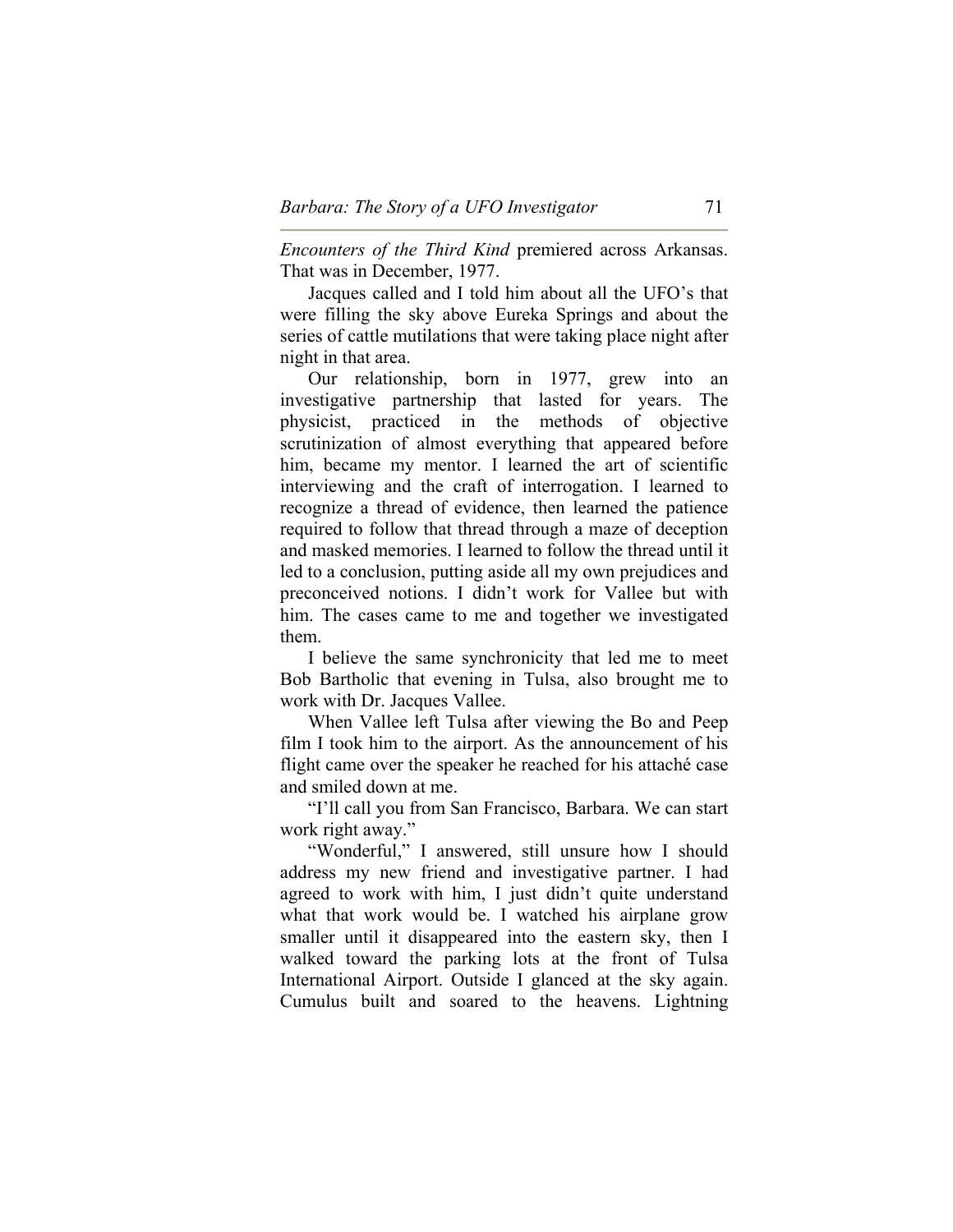streaked across the sky and formed a myriad of electrical bridges between the towers of clouds.

The sky was the same as it had been that long ago day in Kirkwood when I was a little child returning from meeting with those strange people. I really hadn't given that incident any thought, not for years. I smiled in sudden recognition. I had actually been on UFOs from infancy to early childhood. Those "people" had been aliens! I puzzled over the strange mixture of nausea and thrilling intensity which assaulted my solar plexus. Depression intermingled with my joy. It was as if I could foresee all the psychic cases and the UFO sightings and the frightening incidents that lay before me in the future.

As Jacques Vallee and I worked together, I noticed other occurrences. Not just those associated with UFOs and Psychic phenomena, but occurrences with numbers. A particular combination of numbers began showing up more and more frequently. Suddenly, automobile license plates, hospital or hotel room doors, airline flight numbers, which would have something to do with me or with him, would all boast these numbers.

At first I kept my observations to myself. Finally, I mentioned the numbers in the spirit of a joke to Vallee and we both laughed. Later, I learned the numerological significance of the numbers. It was the customary belief of psychics, as well as that of many persons of the Jewish and Christian religions that these numbers represented the conflict between evil and good, negative and positive, Satan and God.

I began to associate other happenings with the occurrence of the numbers, happenings which were not always fortuitous. I learned that the appearance of certain numbers seemed to indicate that something important, a profound incident in my life was taking place. In any context, the incidents presaged by those numbers could be good or bad, but always important. I learned to sit up and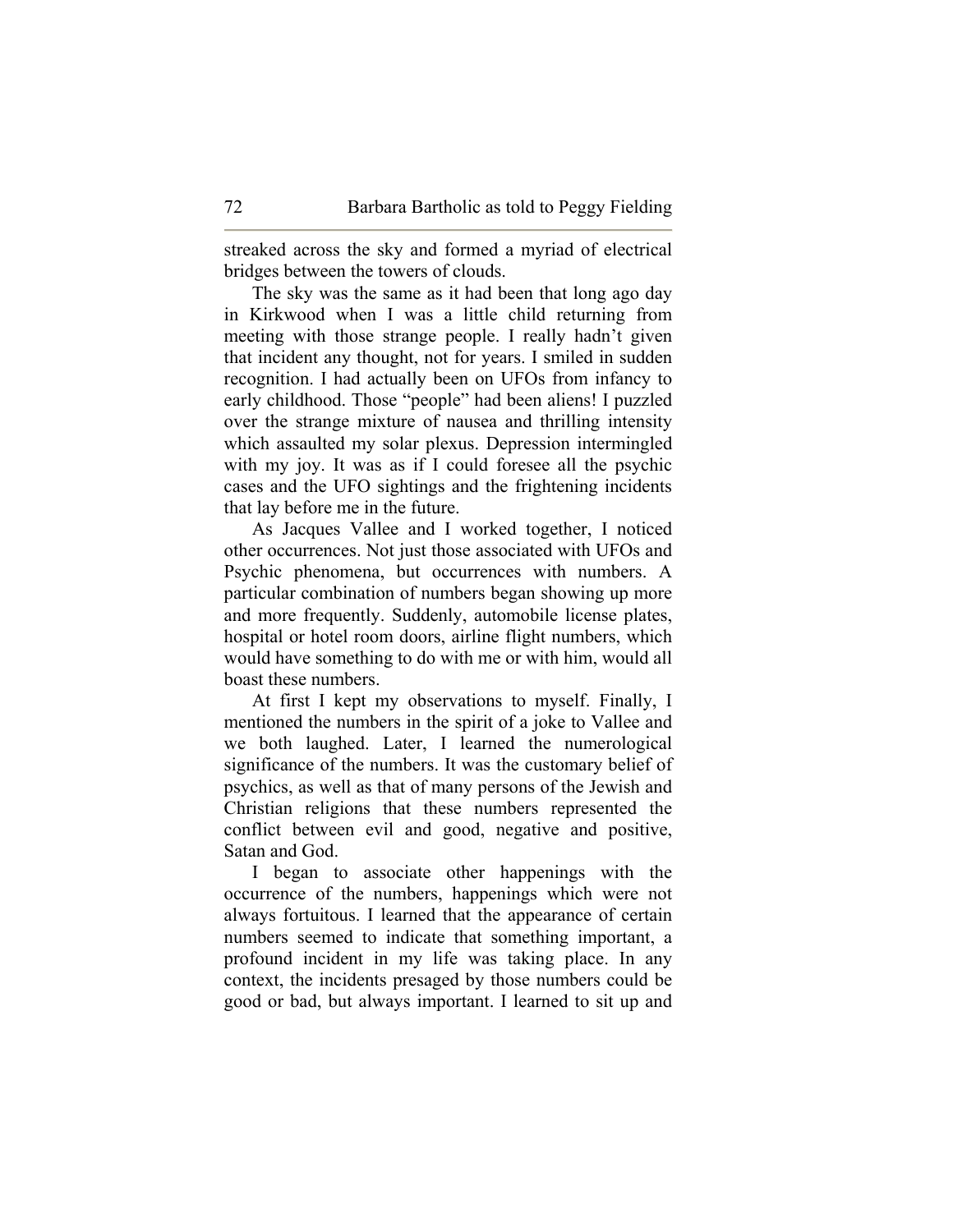take notice whenever the sixes and nines began to appear on anything which had to do with me in some way.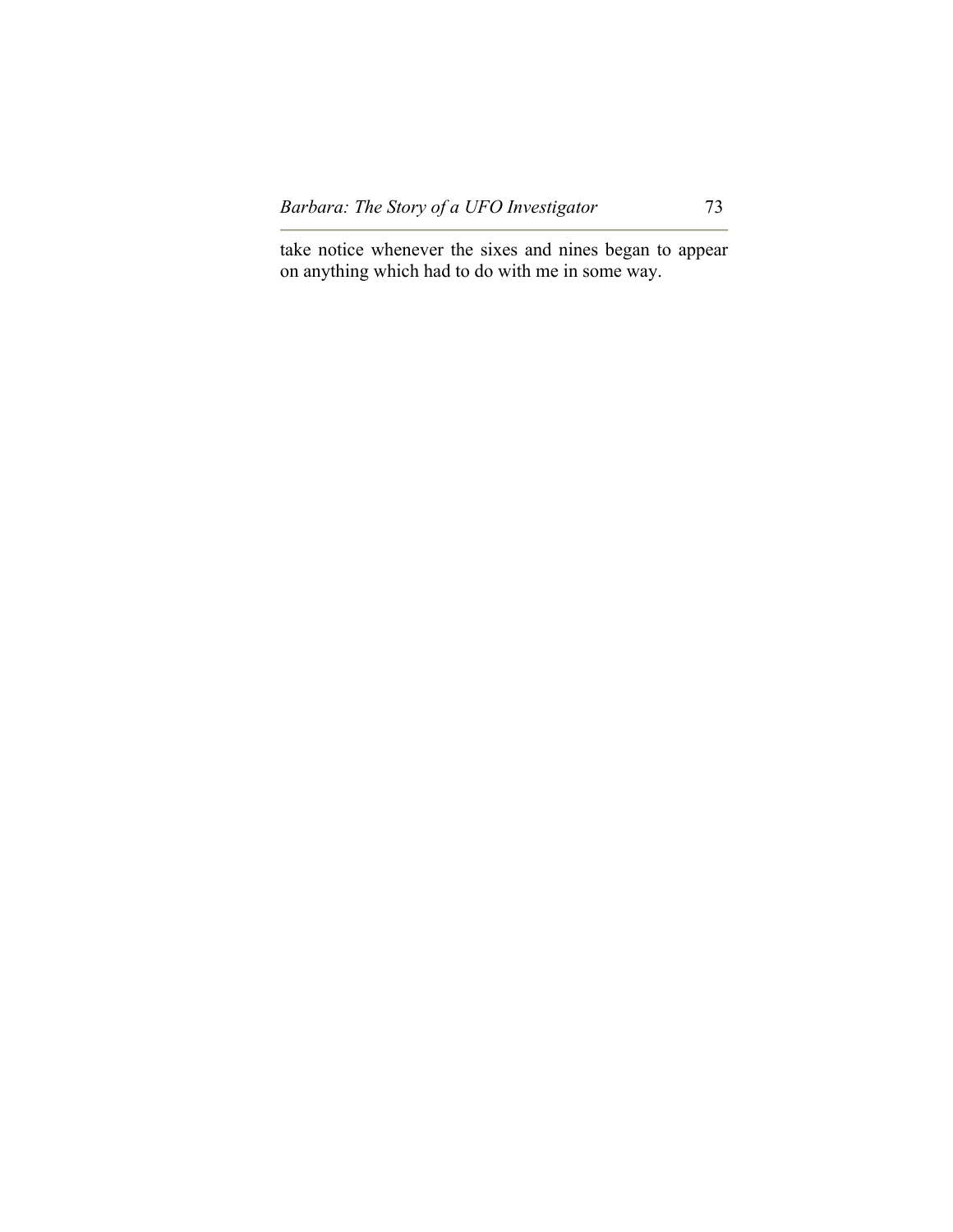## Chapter 9

### AN INVESTIGATIVE TEAM

Starting in 1977 there was a rash of UFO sightings and reports of widespread mutilation of cattle in Arkansas. The flying saucers appeared over cars, followed children walking in country lanes, and left dogs cowering near their master's homes, begging to be allowed into the houses. One girl, who was curling her hair with a curling iron, received a serious electrical shock when a UFO swooped over her house.

Arkansans report that goats, cats, dogs and other animals were frightened acting and restless in the places where the UFO's were seen. It was a phenomenal event with national coverage in the media. The range of cattle mutilations was the largest ever reported up to that time.

In less than one month's time I was in Arkansas, interviewing citizens. It was fascinating work. When Vallee called I told him of some of the things I'd observed. He always listened with interest but rarely commented. I suppose he was taking notes. Over the years we worked together he must have taken a whole library's worth of notes.

I told him what had been told me. "On the night the film, *Close Encounters of the Third Kind* premiered in Arkansas there were strange events everywhere in the state, particularly UFO sightings. The mutilations have started and are continuing. Cows have been dying for weeks, Jacques."

Vallee told me the day he would return to Tulsa and he asked me to pick him up at Tulsa International. We planned then for the two of us to drive straight on over to Arkansas and from there to begin our work on our first case together.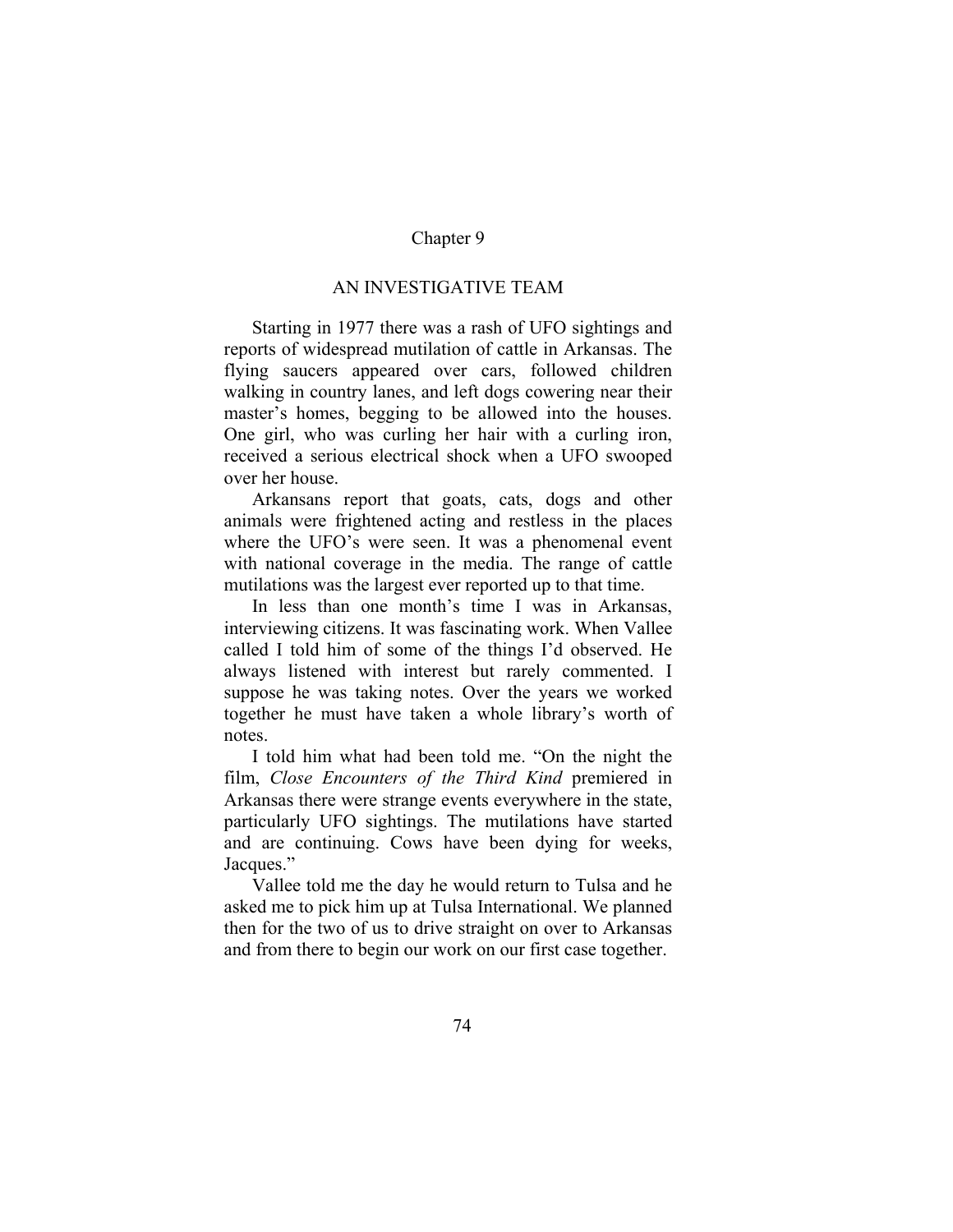Something almost miraculous happened before he returned from California to the middle of the country. TV cameras and crews are notoriously expensive and almost impossible for non-television persons to command at any price ... especially in those days before the light portable, easily handheld cam.

I was preparing for our trip by putting things together. Just as in many other occurrences in my life, what I needed came to my hand somehow. In what I can only call a miracle, an acquaintance who ran a film studio volunteered the services of his professional film crew and their equipment and the truck to haul everything in, free of charge. One of the cameramen offered his black Mercedes as transport for Vallee and myself, also without any charge. I could barely believe it.

I went to the airport to pick up the French scientist and was waylaid by a friend who wanted to talk to me. I wasn't there but the crew was on the job and they just kept the cams running as Vallee disembarked. As soon as I came on the scene, we gathered the thousands of dollars worth of equipment and the men into the truck, we two stepped into the Mercedes, and we all headed for Benton County, Arkansas, the hotbed of the mutilations scare. Acquiring the equipment for our work and people to do the photography, as well as the means of comfortable transport, seemed not only a stroke of good luck, but pure magic to me.

The drive to Arkansas also seemed like magic. Vallee was very businesslike but electricity sparked between us. There was an incredible connection it seemed. I had to pinch myself. This would be my first big field case investigating UFOs. Thrills ran through me like lightning stroking through a summer sky in Oklahoma. He seemed quite calm even though my nerves were jumping.

We spoke only of the work ahead and of the preparatory work I had already done and he told me he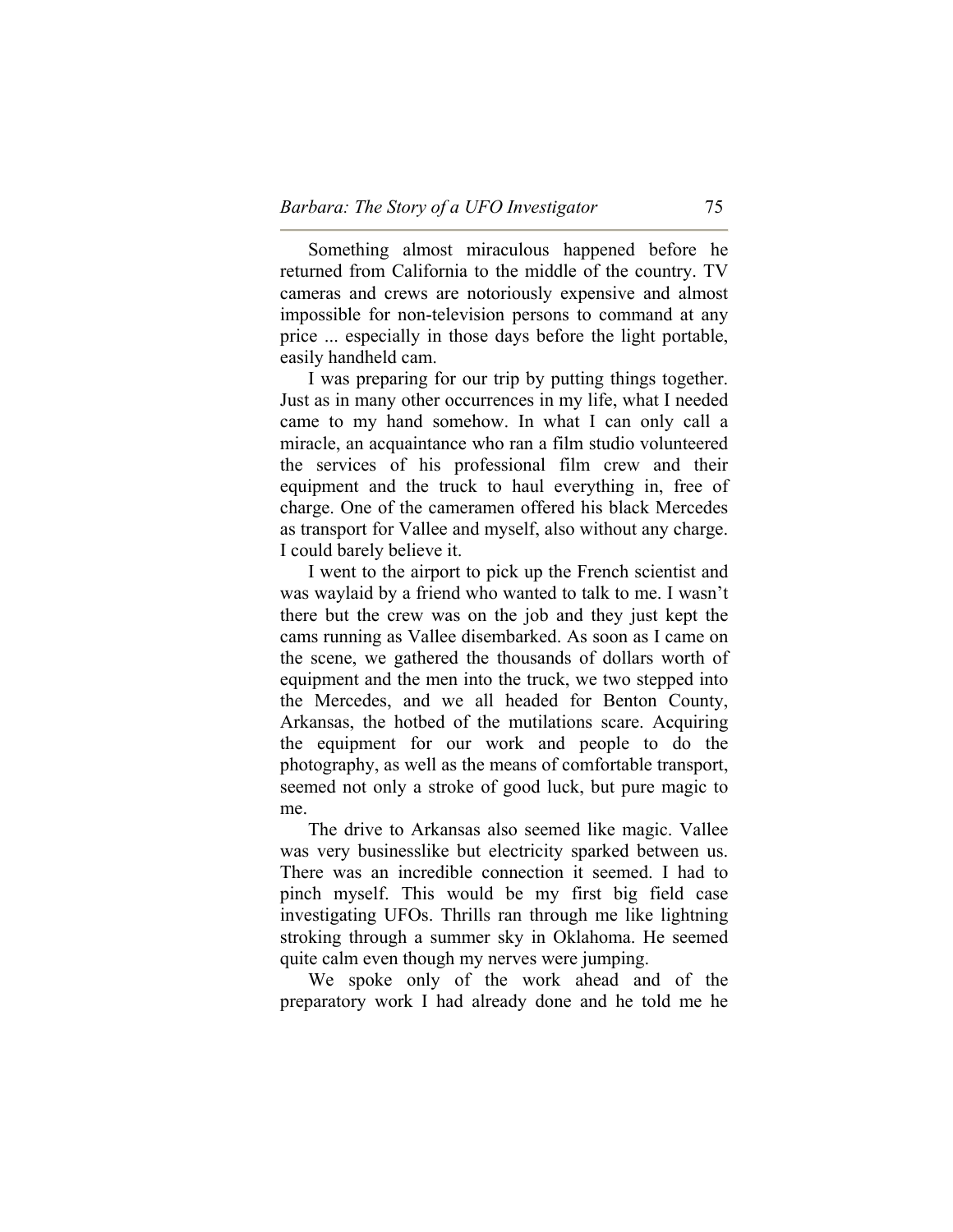wanted to talk first to the Deputy Sheriff who had taken all the striking photographs.

The Arkansas Lawman had confided in me that he was the only person in that particular Sheriff's Department who believed that there was a connection between the UFO sightings and the mutilated cattle. The pictures he had taken of a mutilated cow had been of considerable interest to Vallee. The rolls of photographs of the dead cow had been taken from every conceivable angle; the head, backbone, each hoof, stomach, tail. Each and every anomaly had been photographed in distant shots, up close and at medium range. What was strange had become evident only after the pictures were developed. Every single shot showed a bright piercing ray of white light beaming from the sky and striking the various parts of the animal. The light was visible from every angle and it appeared in each photo. We decided that one photograph with such a laser-like beam of light could have been coincidence. We were positive that the ray of white light appearing in every single photograph was no coincidence. It was as if the beings above had made an effort to leave their signature on each picture.

The Bentonville Deputy Sheriff, who was sympathetic to our investigation, directed us to a farm where a fresh mutilation had just taken place. The crew and I were able to make a tape of Vallee and the Deputy talking about the cow which had already been moved from the field.

Several years later, on the anniversary of his first call to investigate the scene of a mutilated cow, that particular Deputy Sheriff, whom I had come to think of as a friend, found one of his own cows mutilated. Later he was bitten by a poisonous snake and then resuscitated. I was sorry to hear that he had been fired from his job in the County Sheriff's office. During this period before his dismissal, I had talked to him by telephone rather frequently. Most of the time as we talked, our line would go dead. We agreed that there was a diabolical element stemming from the UFO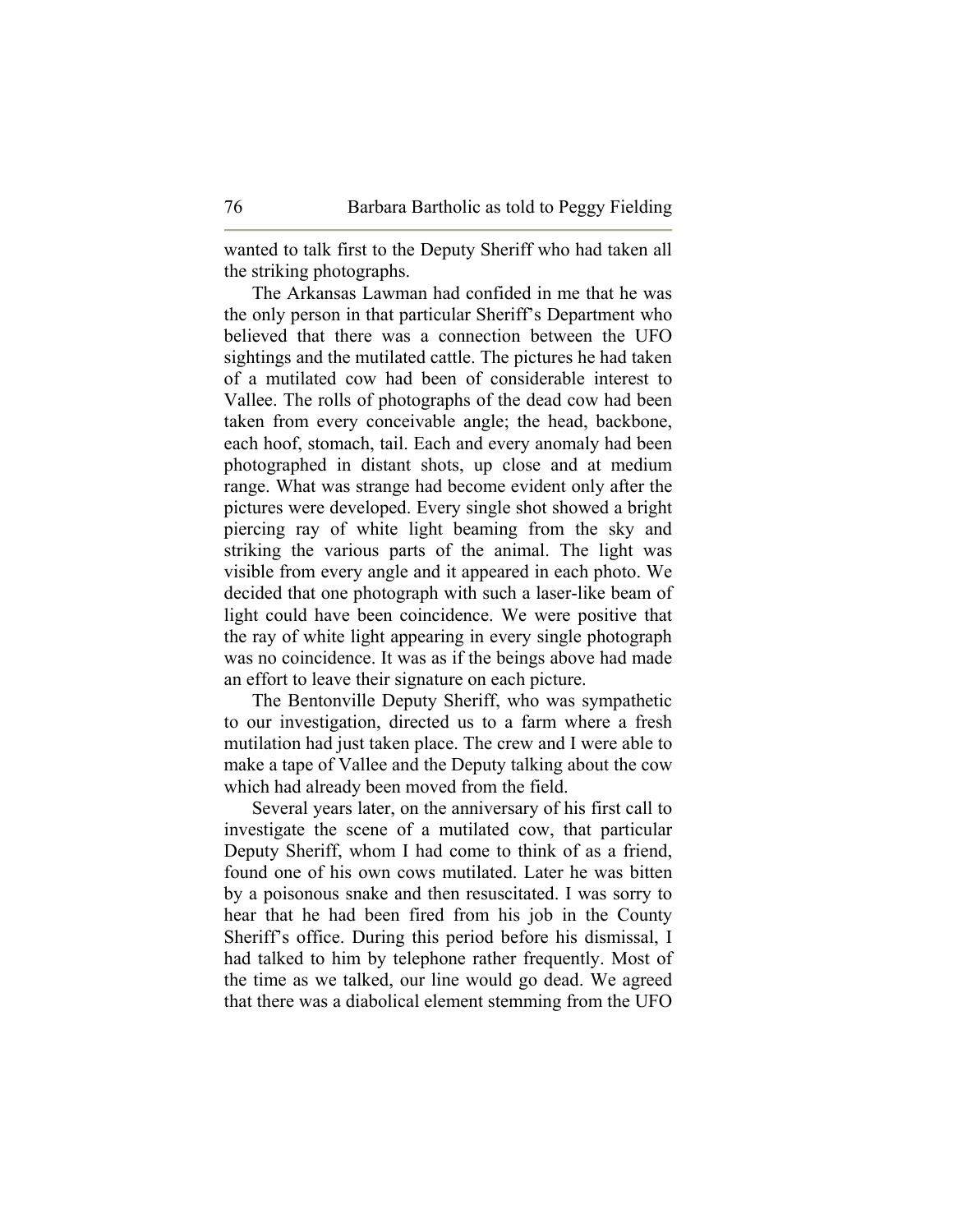scene, an element which had taken over in both of our lives since we'd become involved with the UFO's, the cows and the sinister black helicopters which were always swarming over the whole melee.

Vallee never had any type of problem or visitation in his personal life whether in the United States or in France or at least he never mentioned anything, not even when I was comparing accidents with the Deputy or other UFO observers. He did observe once that he held the theory that the helicopters were a signal that the mutilations had something to do with a covert military operation. He certainly had reservations about the rash of sightings being totally alien in origin.

Our first mutilated cow had, as had most all of the other mutilated cows, had had all the blood drained from her body. The farmers and ranchers and other observers reported that strange looking small, black, helicopterlooking vehicles were observed hovering, without lights, in the vicinity of almost every instance of mutilation. The farmers were getting nervous, not because of the UFO connection, which most didn't even believe, but because of the continuing depredation on their cattle herds. They were losing money. Each dead cow was a serious drain on that particular farm's economic structure.

Many people of the county thought the whole flap to be a hilarious joke of some kind or a figment of the imagination of kooks and crazies. The ranchers may have thought those things as well but they finally banded together to camp out together in groups at night, each man armed with a gun. They couldn't afford any more of what many called "this kind of tomfoolery."

Sometimes Vallee and I joined them in their vigil in a slightly different way. Nightly we drove the loaned Mercedes across the roads and highways of the area, looking for evidence of mutilations in progress. We stayed for two days on our first field trip and my adrenaline level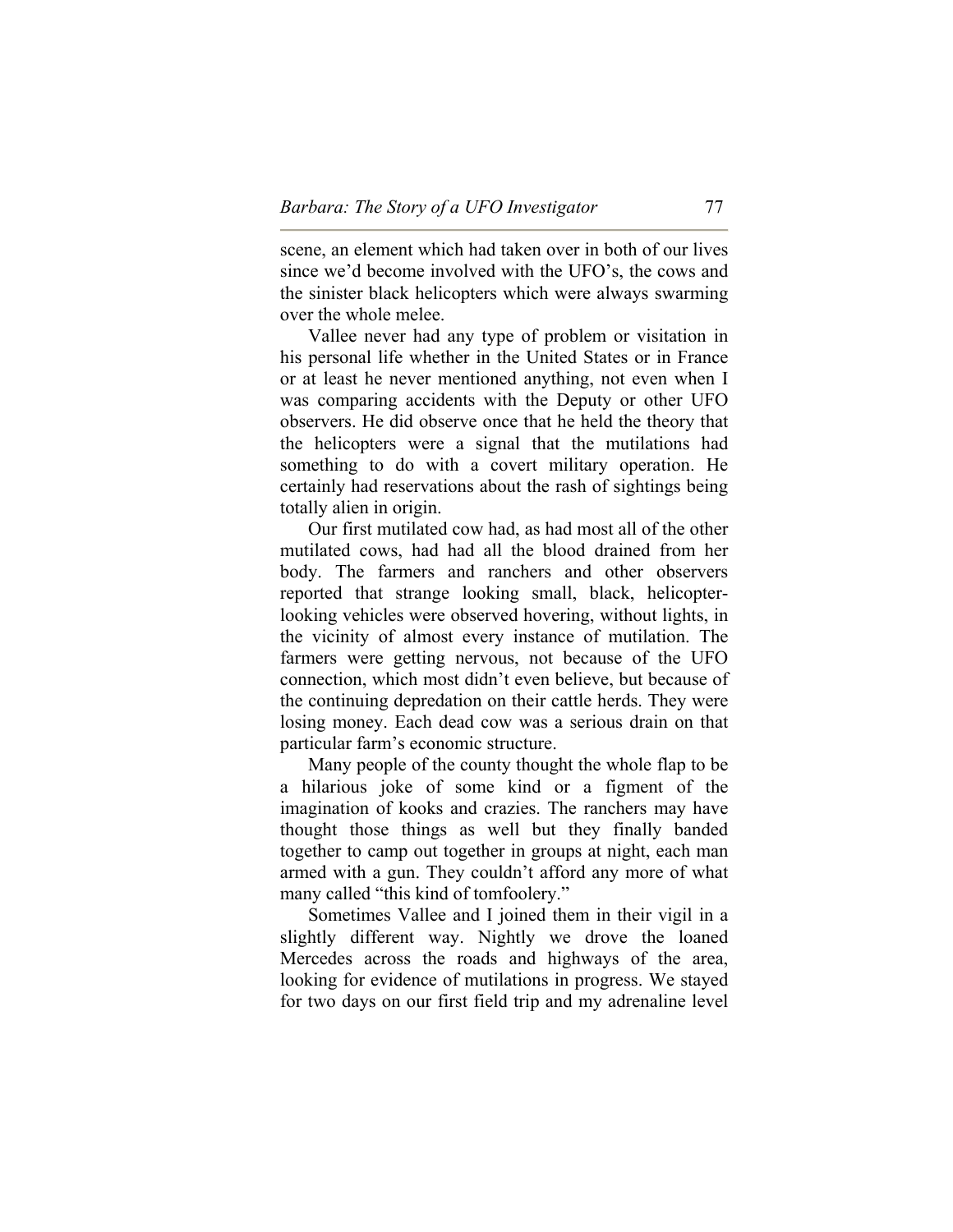was so high that I had trouble sleeping at all, even after our return to Tulsa.

The two of us made innumerable return trips to the Bentonville and other Arkansas areas during the next seven years. My patient husband Bob just understood that my life's work was inextricably joined with that of this internationally renowned researcher, so he allowed me the freedom that our investigations required. Our children were in school and during this period, Bob became their principal after-school-caretaker with his mother lending a hand. Most of the time I was fiercely homesick for him and the girls but I felt compelled to continue the work.

During the seven years of traipsing through mucky cow lots and hot, dusty fields in Arkansas and other places, Dr. Jacques Vallee was always absolutely and perfectly controlled, always organized and ready for the work ahead. He was the epitome of precision and preparation. I never saw the man except in a suit, a tie, and wearing perfectly polished shoes. He always looked as if he were dressed for a day in a Wall Street office. He was never without his briefcase in hand.

I, on the other hand, was the perfect "Lucy." Always out of control, accident prone, sick at my stomach, and strangely imprecise and unprepared. I well remember one typical Barbara incident: In a small town cafe I was opening a plastic container of cream to pour into my coffee. Somehow I sprayed the cream all over Vallee's tailor-made English shirt, his designer tie and his expensive suit. Whatever could happen that I could do that was bad or unexpected, did happen. He hardly raised an eyebrow until the cream sprayed him for the third time. He learned to keep his distance when I was preparing my coffee.

Particularly, I was always losing or forgetting my purse. It's impossible to remember how many times we had to go back to get my handbag. On our first trip I set the pattern. I broke the heel from my shoe while we were interviewing a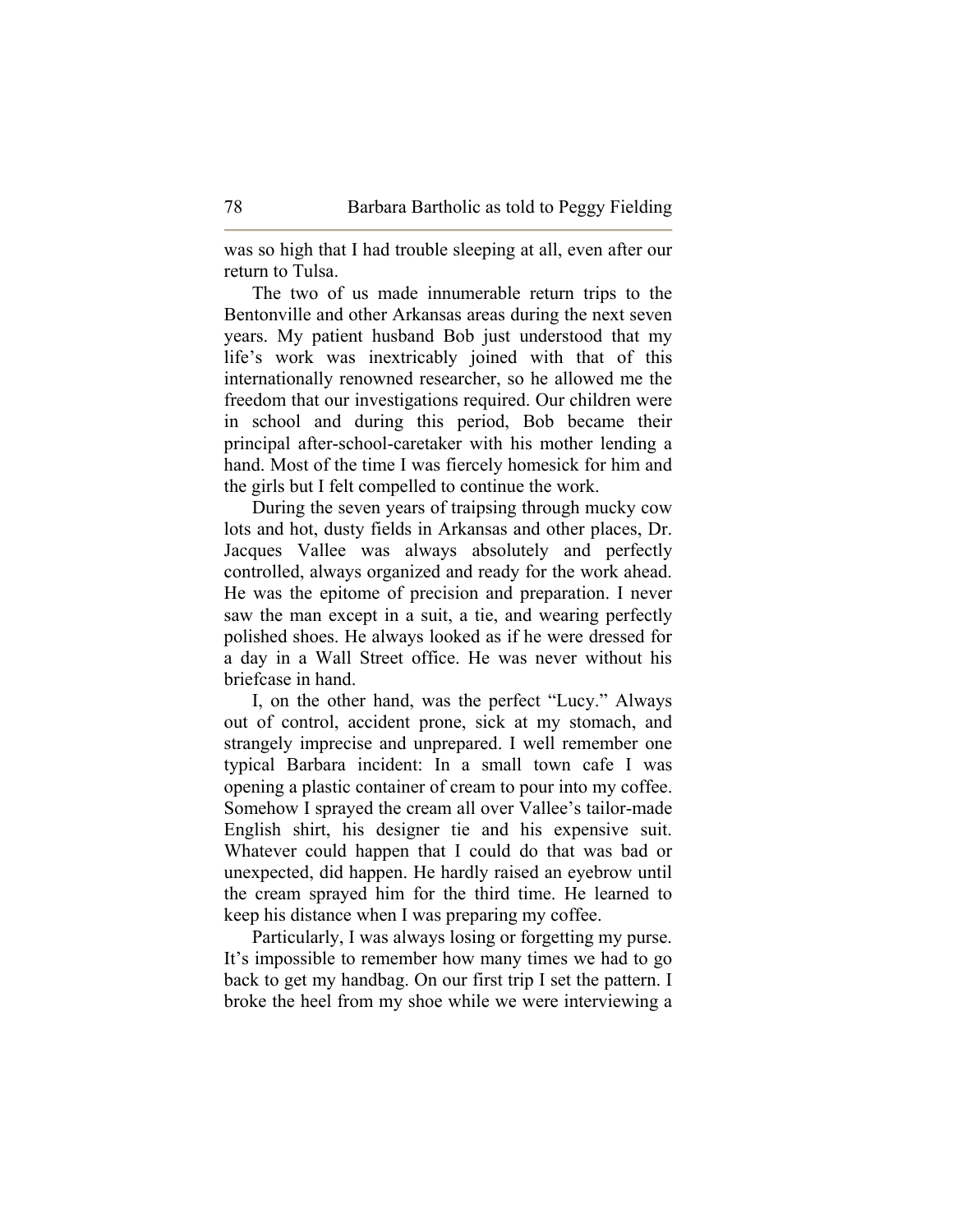veterinarian. The veterinarian had to nail my heel back onto my shoe... quite reluctantly, I might add. The vet seemed to think I had broken the high heel from my shoe just to irritate him. It was on that trip that I learned that the stepping in manure is considered "good luck" in France.

Whenever I was with this unemotional European model of decorum, it seems, my mind was not firing on all synapses. I think his up-tight perfection made me seem, by comparison, more than a little dizzy.

I do know that whenever Vallee and I worked together I could expect something dreadful when I got home. Luckily Bill Blair was interested in my adventures so I was able to hang on to my job with his TV studio. However, in my personal and private life, some member of my family or a part of my household would always have met with sickness or accident or some other terrible happening. A sinister energy has always operated behind the scene to make problems for my family and me throughout my career as an investigator. I'll talk more about this problem in a later chapter.

When we arrived in Bentonville on our first trip, our first interview was with the Deputy Sheriff whom I had interviewed earlier in my preliminary work with the lawmen and townspeople. He was the only lawman who admitted to having seen the UFOs or to having been affected by them in some way.

During the years that I worked with Vallee, we visited sites in New York, Arizona, Arkansas, all over rural Oklahoma, California, Kansas, and Missouri. Because I love animals I shuddered with fear and anguish for the poor animals who had been so mistreated. At that time most of our trips were to investigate instances of mutilated cattle. We gave little or no consideration to abductions in those years.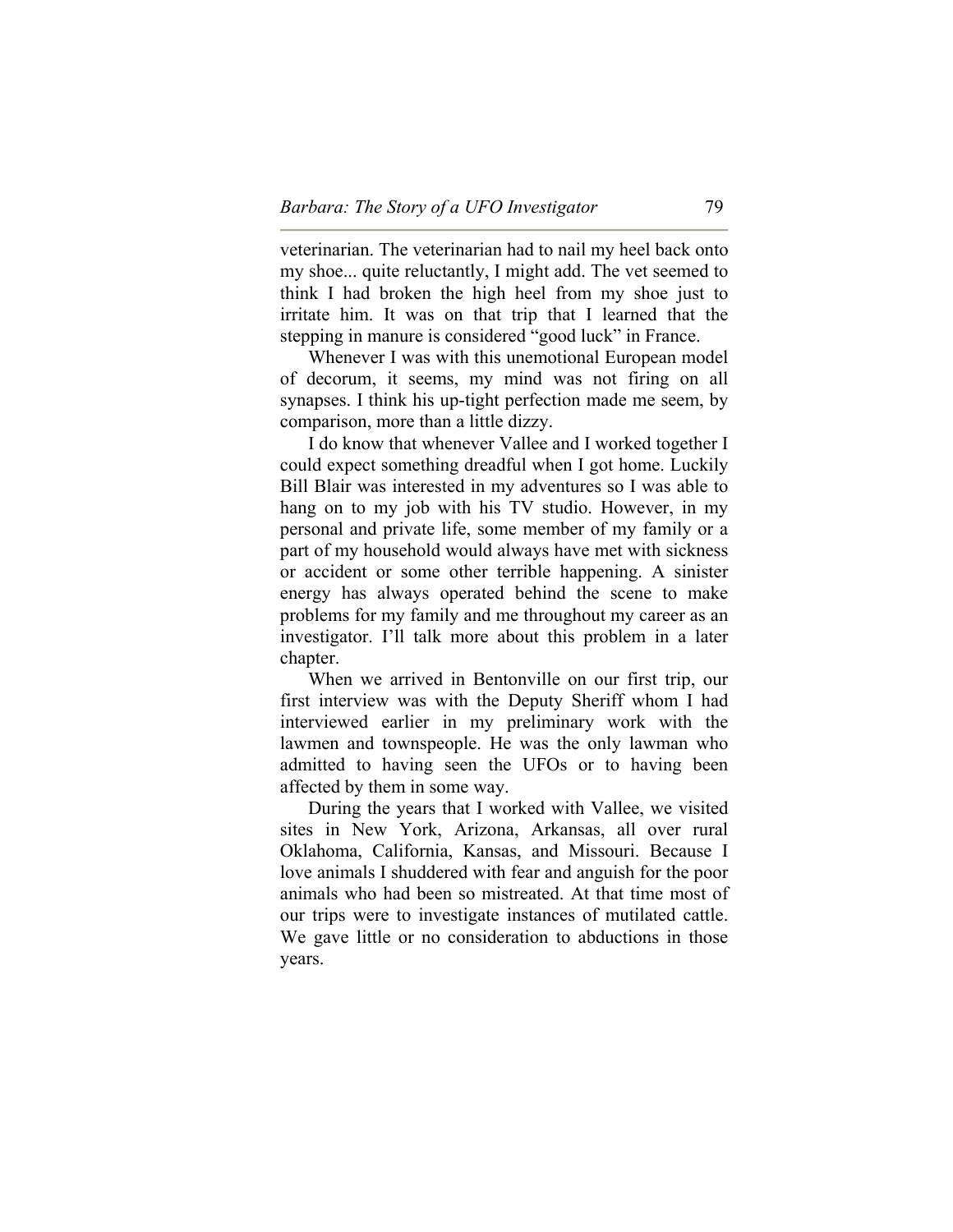Vallee, the Physicist, became my mentor during the next few years. I really didn't know that our farewells in New York would be our last time to see each other.

An interesting sidelight during that time was a discovery I made about my mother and about something that had happened in my childhood. In 1980 after I'd said goodbye to Vallee, I came off the plane in Tulsa and drove to my Mother's house. I'd invited my mother, and some of her friends to have lunch with me at a local tearoom.

At the luncheon table I said, "Well, Mother, we've just been on another investigative case. One of those 'crazy chases,' as you call them."

Mother smiled at the others at the table before she spoke. What she said knocked me back in my chair. My Mother had always made sure I understood that she thought I was chasing a will-o-the-wisp, in other words, just wasting my time.

"You know, Barbara, I never did tell you about the time that big UFO was right above our house."

"For God's sake, Mother. I've been investigating UFOs for years now. Why on earth didn't you ever tell me about this?" I must have looked as agitated as she'd ever seen me because she made a calming motion with her hand. The type of signal Mother's use to keep one quiet in public.

"Well, honey, I just never thought to tell you about what I saw. It wasn't much." She smiled an apologetic smile.

"Can you describe the vessel?" I asked the question but if Vallee had been there, the always on-the-job scientist would at this point, have taken out his notebook and pen.

"Well, yes." She looked up into the air above the luncheon table as if once again seeing what had appeared in the Missouri sky that day. "It was some silvery metal, something like aluminum, I guess, but not quite as shiny. A kind of a big saucer shaped metal disc. Really big. From so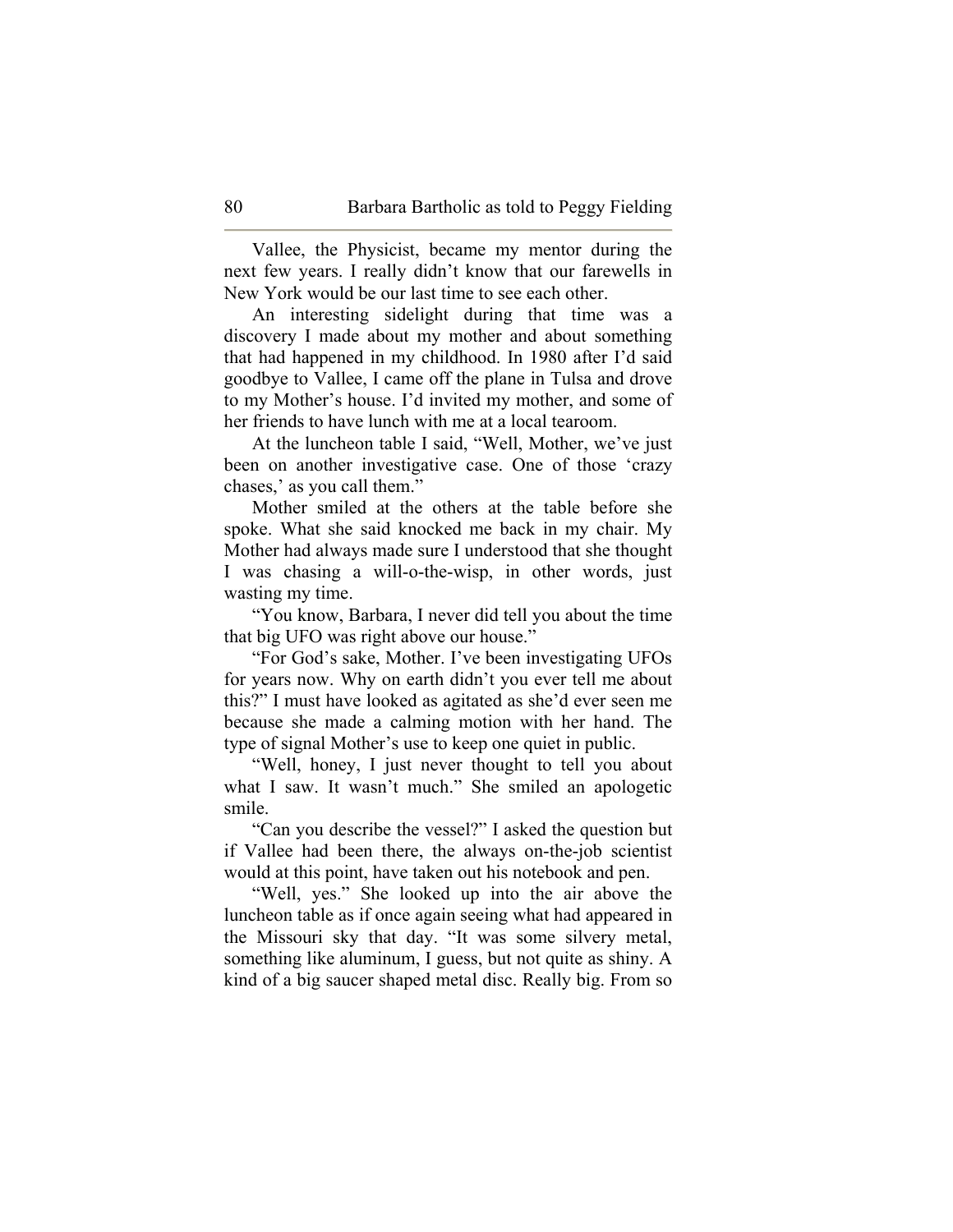far away I couldn't gauge exactly, of course, but certainly much larger than a car or even our house."

Mother glanced at me to be sure I was listening. I was. Big time.

"I was standing out in the yard. It was in Missouri. It was summer. Really hot. Late in the afternoon."

"What happened?" I couldn't wait for her next startling bit of information.

"Oh, nothing." She smiled at her friends at the table. "I looked at it for a minute or two, but it didn't move or really do anything, so I just went on hanging out the clothes then went back inside." She took a sip of her iced tea. "How long can one be required to stare at something that is just sitting up there doing nothing?"

"My God, Mother!"

She frowned at me.

"No need to speak in that way, dear." She turned back to the others. "I believe there was something written about it in the St. Louis Post Dispatch and The Globe. Yes. There was quite a little flurry there with people who saw the UFO. Nineteen forty-five or forty-seven, I believe. I'm not really sure."

I am convinced that my mom's sighting was of the ship which teleported me to that green meadow somewhere. It all came back to me. I'd been teleported for the purpose of implanting a tiny communication device in my head. I remembered being held by my mother when I ran in exclaiming about "something in my head" and feeling, against my cheek, the clothespins in the pockets of the apron my Mother was wearing that day. She looked me over because of my complaints but she couldn't find anything. I've always been afraid to have my skull examined by doctors or scanned on x-ray. What if they had found evidence of a foreign object? I'd grown up thinking there was a tiny lump just below the skin in the area back of my ear. I didn't mention this at the luncheon table, of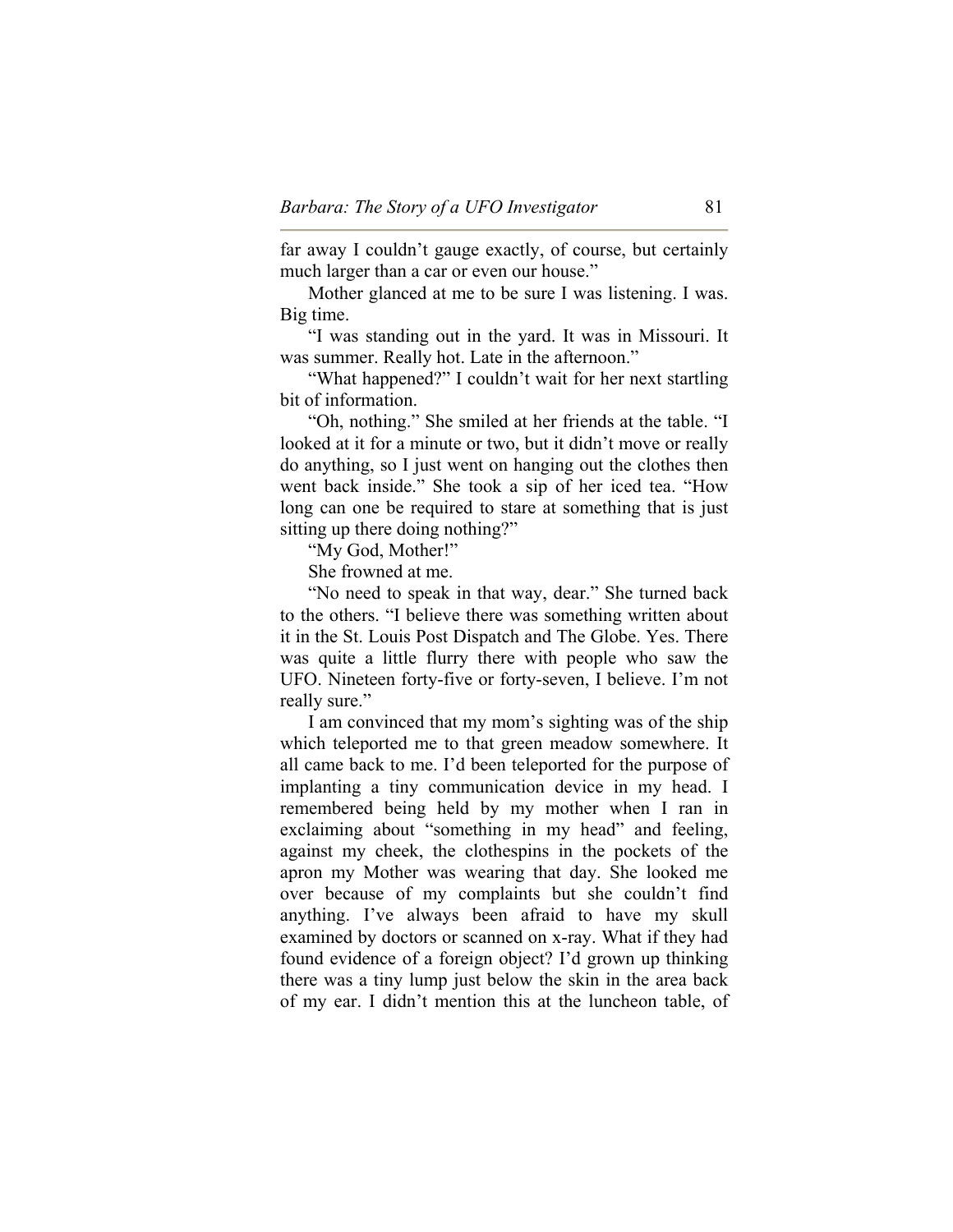course. Mother was terribly pleased with the sensation she'd just caused while trying to amuse the visiting ladies and her own daughter. I didn't want to steal her thunder.

Vallee rarely did anything but write notes throughout all our investigations. He took reams of notes every other day we were together, as we looked at sites and talked with spectators and landowners. We questioned and measured and observed and photographed. So far as I know he drew no conclusions at all. If he did come to some conclusion he never told me. Every trip we made was through my discovery of whatever was puzzling people at a specific area. I would try to learn more about it then I'd contact Jacques and he would come flying in and then the two of us would go measure, observe, question and photograph whatever had come my way.

Sometimes I felt as if the whole series of investigations, and my part in them particularly, were just one big charade staged for the man's private entertainment. Maybe he used those voluminous notes to write a book... in French, perhaps. He certainly never published anything in English about our investigations, or none that I have ever seen. I don't know.

That's when I began to wonder who he really was.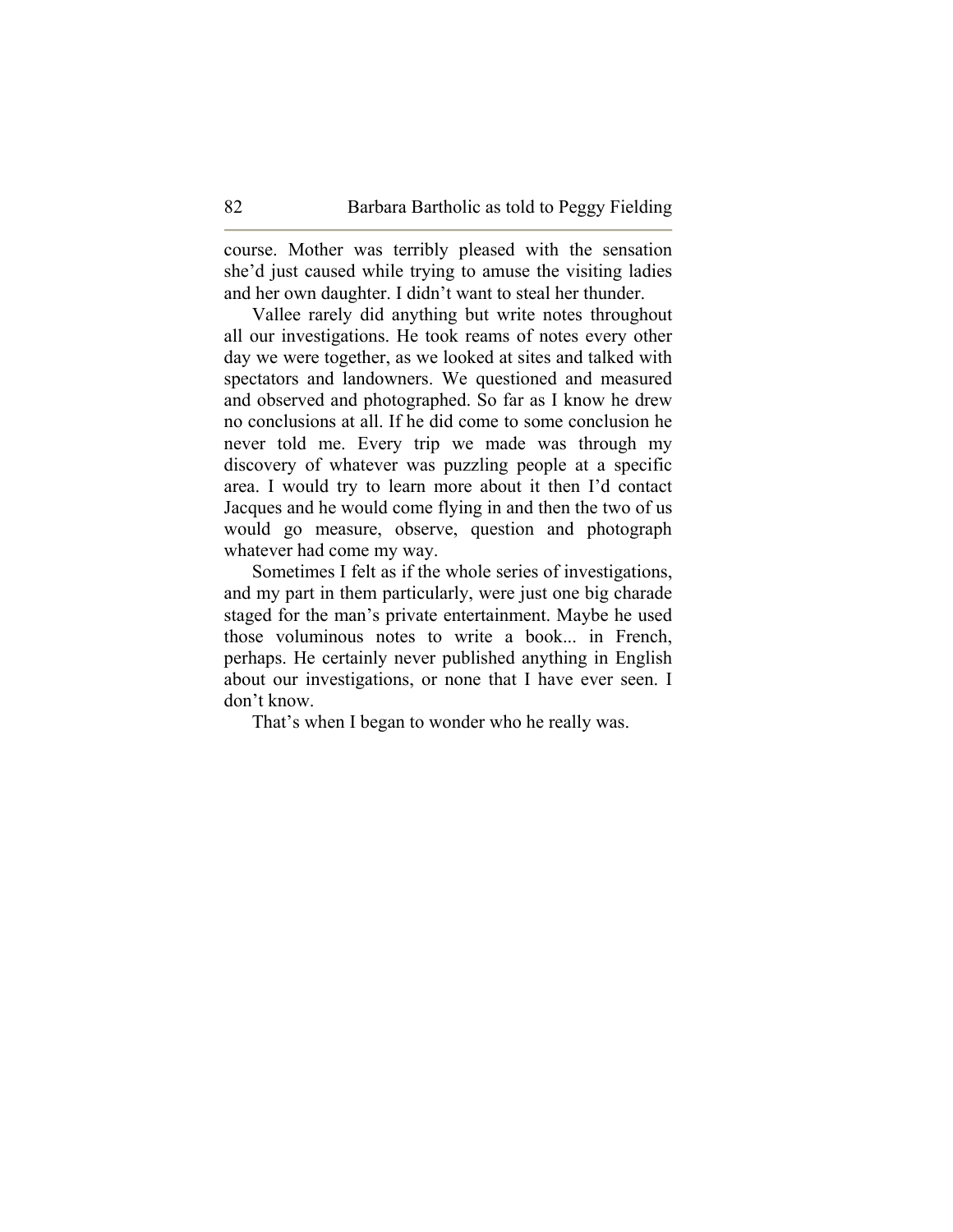# Chapter 10

## UP CLOSE AND PERSONAL

After several years together as investigative partners, Jacques Vallee and I eventually agreed to part company for a reason which I will explain later on, but I, driven by a compulsion I still didn't understand, continued the work alone.

By this time my name was so well known that many people called me when they had problems with cattle mutilations or when they heard about such problems. Often they called about other problems as well.

Once I was driving along a country road in Oklahoma when I spotted a cow lying down. I parked the car and I leaped over the fence, being very careful when making my way across a small open pasture. This was, after all, private property, and I wasn't looking to be shot at by an irate rancher.

The cow was lying just at the edge of a wooded area. Because this animal was mutilated in what seemed to be a common pattern I'll try to explain exactly what I saw. Bile rose in my throat as I surveyed the body of the animal.

The cow was lying on her side, not moving, her legs stiffly outstretched. That is what made me suspect she was a victim of mutilation as the area had recently had several UFO sightings.

The first wound I saw was a perfectly round hole about three inches in diameter on her right side. The ear on that side had been sliced off and the right eye had been cut out in a cup shaped incision as if a very large melon scoop had taken a cup shaped dip of flesh right out of the cow's head. The animal's rectal area had been excised in what appeared to be a perfect circle, another large scoop which took out the entire rectum and the area around it for about one inch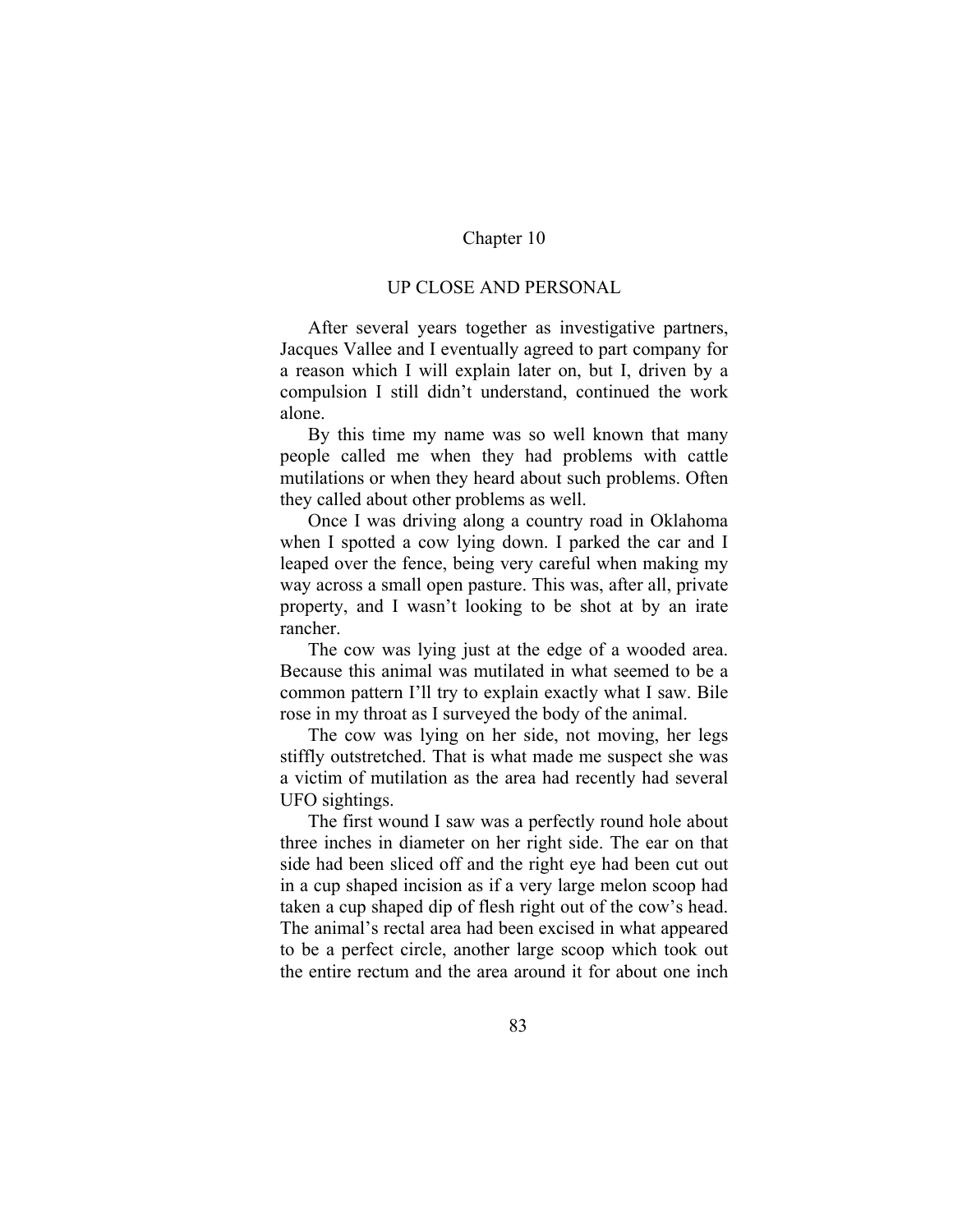in other words, a three to four inch circular piece had been taken.

There was no visible blood on the cow nor on the ground around her. Each of the bloodless incisions appeared to have been made with surgical precision by a seasoned practitioner of the art or by a very sharp cutting *machine* of some type. The visible flesh within the incisions looked somewhat desiccated to my eye ... much as had the flesh on all the other mutilated cattle I had seen, also. Perhaps *cauterized*, would be the better word. Try to imagine what a raw steak would look like with the blood totally removed from it and the edges of the steak high heat seared. Then you'd have a closer approximation of what I saw.

Normally, a dead animal is a magnet to flies, ants, and larger predators. This cow, even though the summer day in Oklahoma was a normal 95 degrees in the shade, had not one fly on it, no maggots, no beetles. That was typical in most of the mutilation cases. She was displaying a trait in common with all the other mutilated cows we'd looked at. Her hulk repulsed all ants, flies and other insects, as well as all birds. No carrion birds had visited her, either.

I'd noted many times that mutilated cows did not deteriorate as quickly as most cows that have died of natural causes. Dogs, cats, and other cows and domesticated animals stay strictly away from animals who have died in this manner... and that includes their calves. If a cow is killed by a bullet or in some other more ordinary way, farmers have assured me that the calves most often stay near their dead mother until the farmer or rancher removes them. Not true in the mutilation cases we saw.

As usual, there was no odor, whatsoever.

This animal lay completely alone. Nothing moved or chirped or breathed within an approximate hundred-yard radius of her body in every direction, except for me, of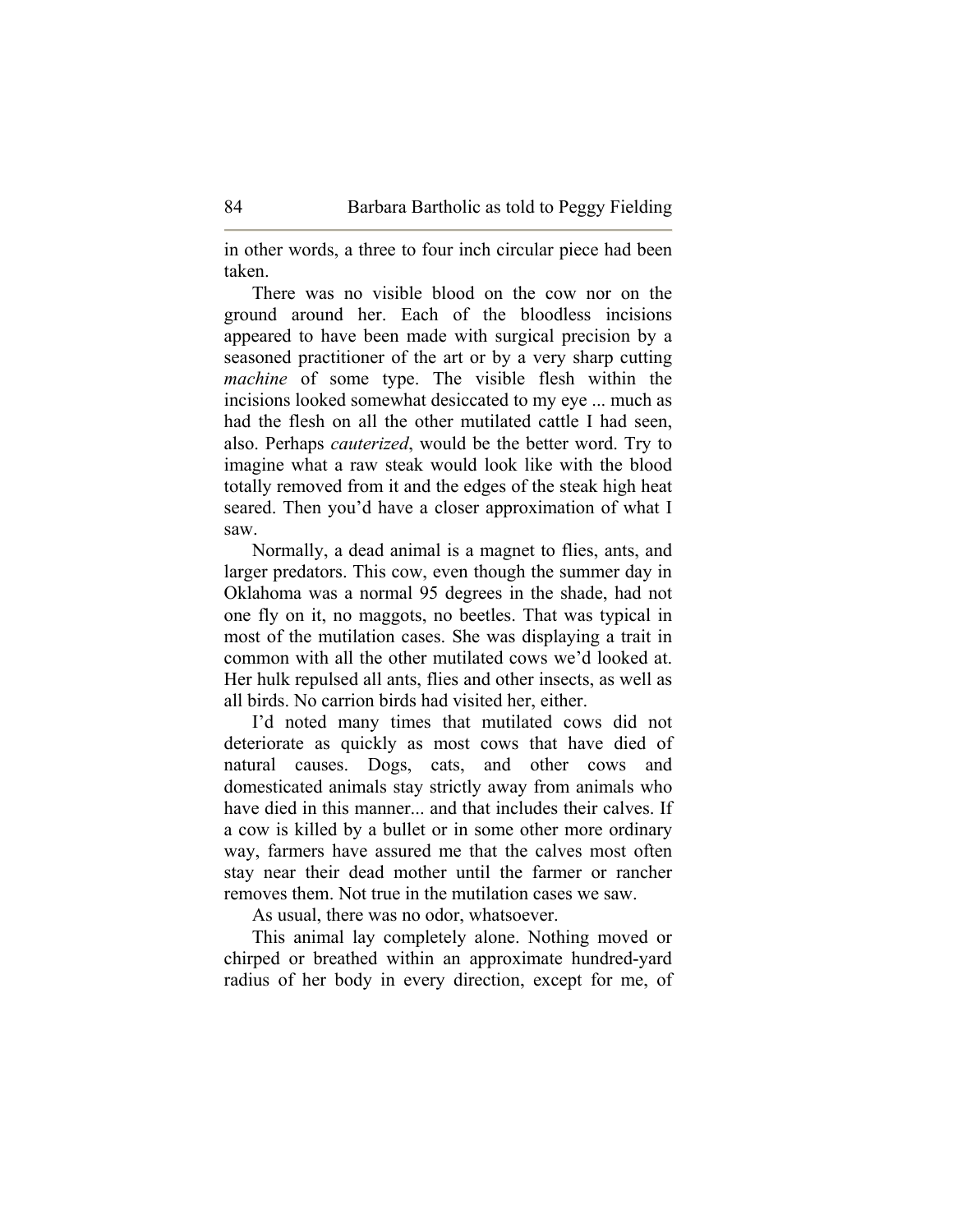course. There was no sign of footsteps, car tire marks or any other marks of intruders in the area around the cow.

The trees and bushes that stood near the cow's body were fearfully and strangely quiet. No birds, no insect calls, none of the usual bug, animal and bird clatter and movement, no activity at all. Dead quiet, especially in the country, is not pleasant, let me tell you. There was nothing to do but to search for the farmhouse and report this find to its owner, which I did.

During our years of investigative partnership a few of the farmers we had talked with were convinced that somehow Jacques Vallee and I were to blame for what had happened to their cows. I was a bit concerned that my report might cause this farmer to think I was the one who had killed his cow, but that didn't happen, not with this man, luckily. He knew there had been "flying saucer" activity in the air over his farm and he blamed the mutilation of this heifer upon the UFOs, not upon me.

I once interviewed another farmer who lived near Mt. Magazine in Arkansas. He'd had cattle mutilated very close to his farmhouse. He claimed that his other cattle and his dog went "beserkers" in the night. In the morning they walked out to find dead cattle. The offspring of the mutilated cows would not approach them. But that's not all. The calves of the remaining living cows refused to suck from their living mothers for a few days.

Because of the ruckus in the near pasture he had gone out of his house to look around the night before. There had been UFO sightings in the area for some time. The reports had been made by both teens and adults who lived in the Mt. Magazine area. This farmer walked out at night and then stared at a spectacular sight. A UFO rose straight up from Mt. Magazine to light the hills and the river as brightly as if it were day. The ship took a course north over the river.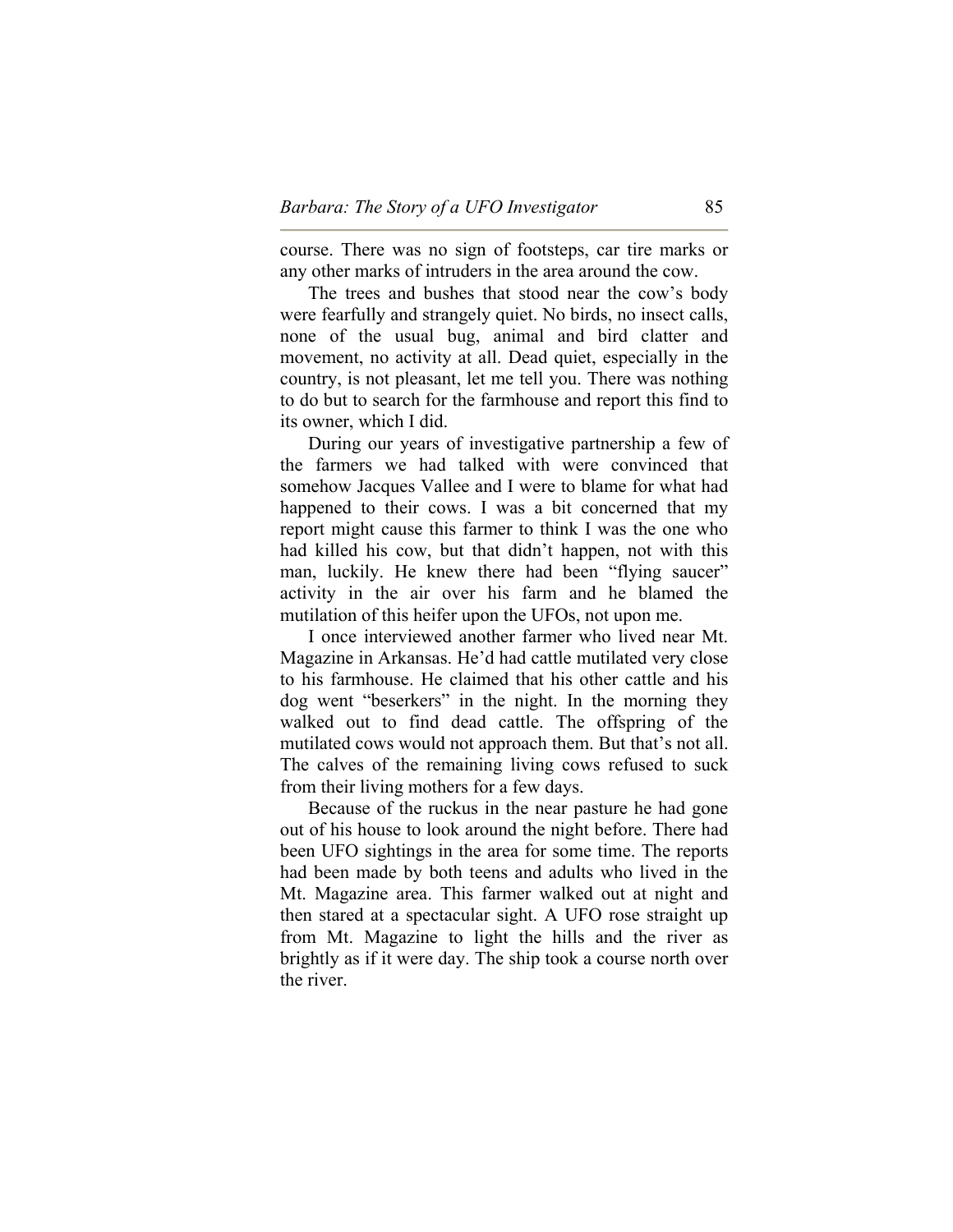"It was so bright," he said, "I could see the shoreline, the water, the trees on the hillsides. Everything was visible, everything for miles around was just bathed in brilliance."

Several days later, in that same Mt. Magazine area, something happened on one small farm owned by an older woman who lived alone. She got out of bed because she saw a bright light from her window. She looked out to see what she thought was her pasture on fire. She called the Sheriff. She told the dispatcher that her pasture and woods were on fire. They poopoohed her complaint and told her to go on back to bed. She then called her brother-in-law who came soon but the light had gone. He and she walked out to where she'd observed what she'd thought to be a fire, only to find that some large vehicle had landed in the center of the clearing. Proof was in the imprint of the large pods which had created deep impressions in the moist earth of the pasture. Something bearing considerable weight, probably tons of weight, had landed there not long before they had made their trek from the house.

In those days we heard very little about abductions and such, but we heard a very great deal about UFO sightings and cattle mutilations. In fact, other than from Bo and Peep, I'd never heard of people going onto the alien ships. The Southeast Missouri, Northeast Oklahoma, and Northwestern Arkansas areas centered in or near the Ozarks, were constant hotbeds of UFO activity, constantly observed by teachers, farmers, kids, teens, lawmen, oil field workers, cowboys, housewives and store owners. The kids and the old folks, the educated, and the uneducated, the rich and the poor, the believers and the nonbelievers, all saw, and reported on, the brilliantly lighted vehicles that swarmed in the sky each night.

Even though I'd seen, over and over again, what the aliens from the UFOs had done to cows, I remained my optimistic naive self. *The people in the alien craft above us were here merely to observe us*. I told myself that and I also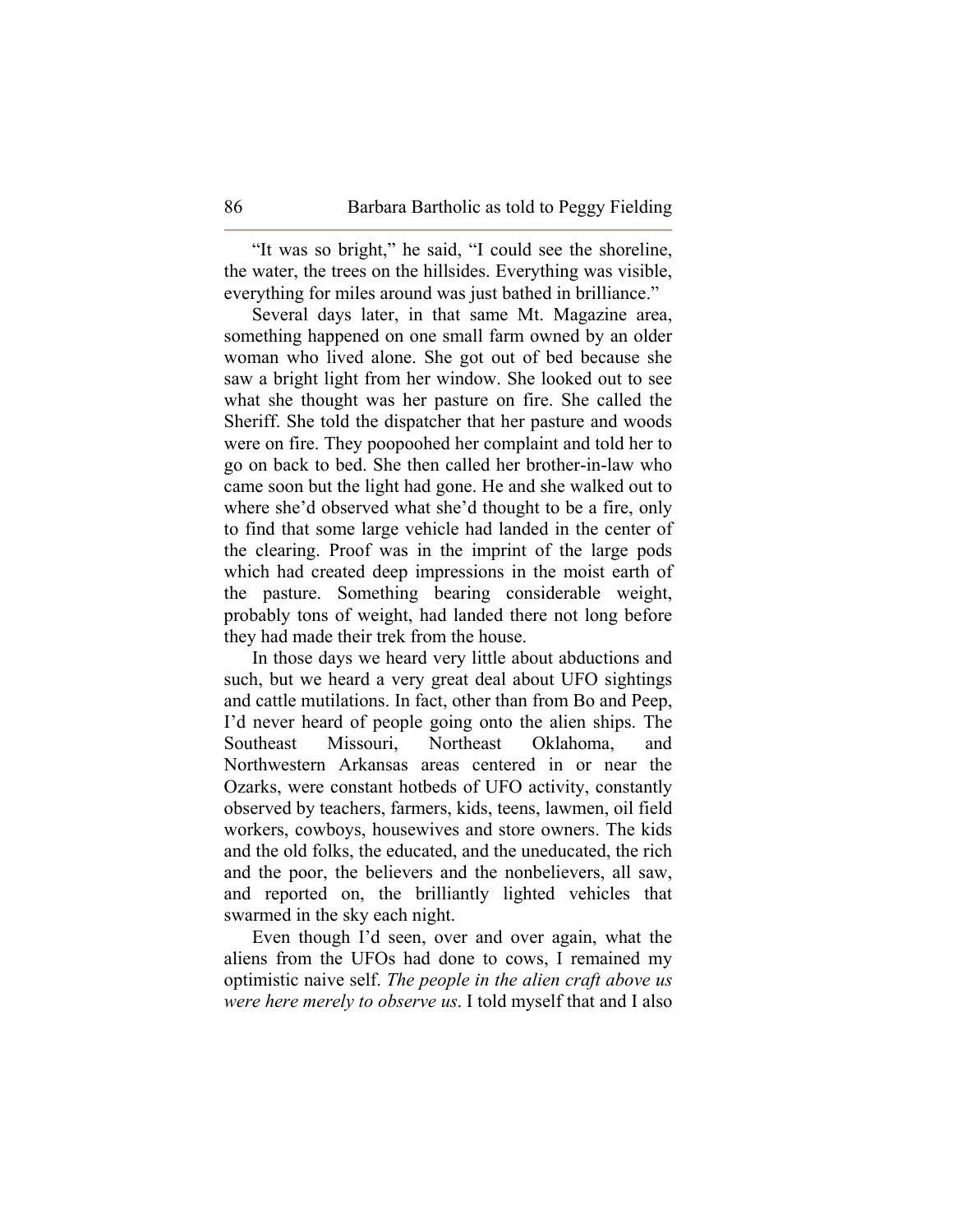told other people that. *These are benign creatures who are here to protect us from our own careless use of the earth*. I said, and so did many others who were surveying the vessels in the sky. We all believed we had our feet firmly planted on the ground. Our understanding of the sudden spate of UFO activity was complete, we thought. Those creatures in the metallic-looking saucers were here merely to observe.

All of us in those years, in every state where we visited, local people and visitors, standing in groups or watching alone, we all stared up at them. All fascinated. All mesmerized by the displays. None of us ever *dreamed* that we, or anyone we knew, could ever be taken up or taken away in those swooping, hovering, illuminated, flying saucers that often filled our night skies.

I believe I had completely forgotten my own childhood experiences. I never even spoke about them to anyone. One thing the aliens do very well. They can, with the greatest of ease, disguise, hide or wipe out your memories of any UFO contact whatsoever.

I've certainly had proof of that in the years of my involvement with the victims of those aliens. I now know that aliens start by abducting the very young, then they continue to abduct and experiment with the chosen ones for the rest of that particular child's life. The victims' memories of the abductions are shrouded so the subject never knows exactly what is going on, only that he or she has had some sort of strange experiences. The experiences rise to trouble the surface of his or her mind at unexpected moments. The common reaction is this: "Barbara, can you help me? Am I going crazy?"

My inner slate is wiped as clean as anyone else's. Here is an incident from my own experience.

At a party one night a friend of mine said, "Barbara, I want you to meet a friend of mine." She pushed forward a well-groomed man in a three-piece suit. "He's a lawyer.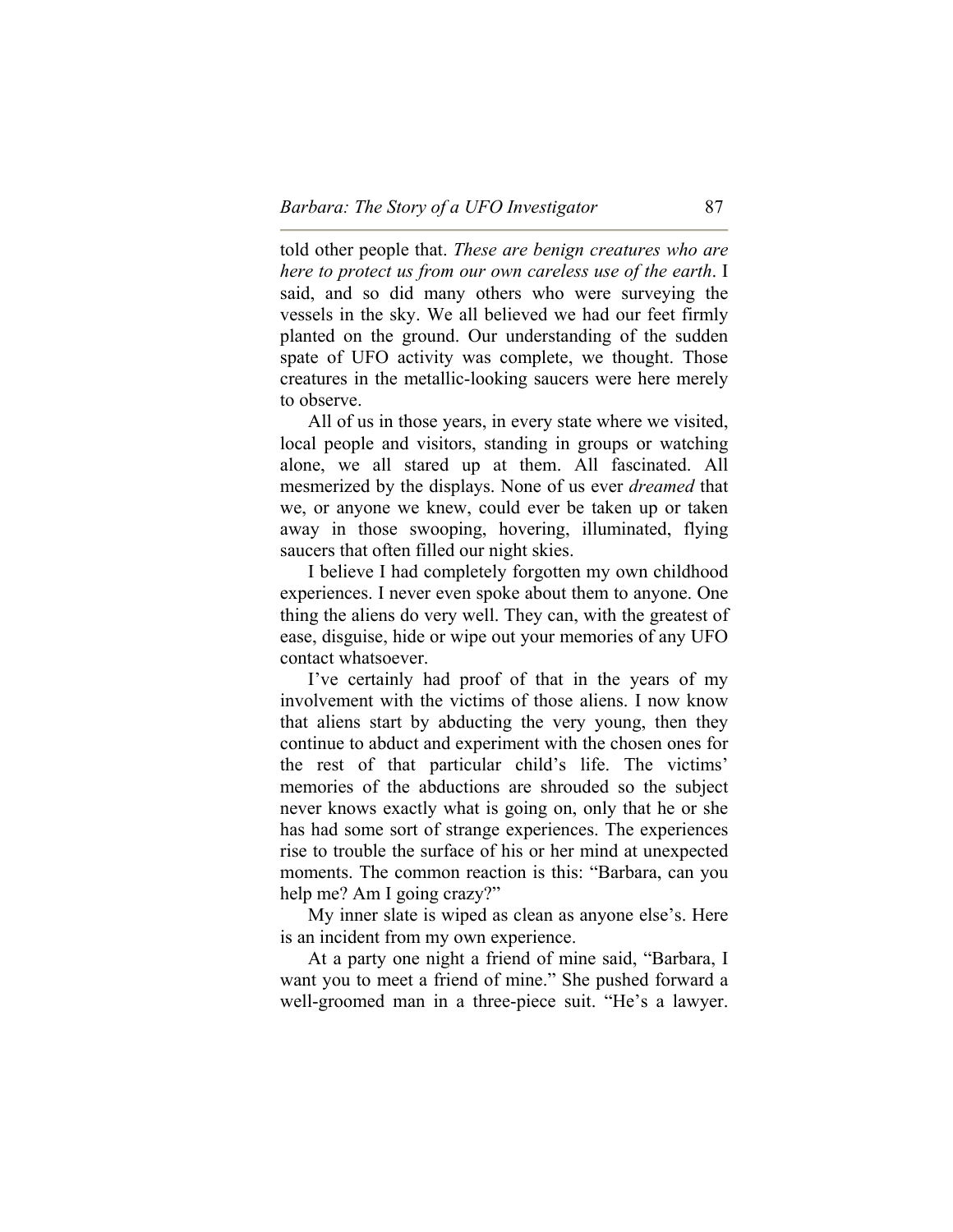Barry Lewis." She gestured toward me, "This is my friend, Barbara Bartholic, Barry."

I shook the stranger's hand.

"Here it is, 1984, and although I've known Barry all my life," my friend continued, I haven't seen him for ten years." The woman pulled on my arm. Her smile promised something amusing. "But I remember something weird about my old-time pal." She made a gesture toward the lawyer. "Take off your glasses, Barry." She laughed. "Look at his eyes, Barb. Isn't that strange?"

The man smiled and lowered his sunglasses to stare into my eyes. Each of the pupils of the lawyers' eyes contained a small quarter-moon-shaped, white crescent. I stared back.

As if I had no control over my own movements, I felt my hand rise to point at the man.

"You had a UFO experience when you were very young." My own words shocked me.

The stranger grunted surprise and sat down.

"How did you know? I've never told anyone except my parents."

"I don't know. I just know. Can you tell me about it?"

My friend stepped closer to the man. She talked quietly but I could hear what she said.

"Go ahead, Barry. Barb is a well-known investigator, a UFO investigator. She hears that kind of stuff all the time."

Barry Lewis motioned to me to sit on the chair facing him.

"I was a bedridden ten-year-old Iowa farm boy when it happened. I was dying of blood poisoning in my feet and one day, just after the doctor left, I found myself inside some sort of a strange vehicle... with strange little beings standing over me."

He stared at me. His pupils dilated. The white moons gleamed across at me.

"The people in the space ship worked on me, Barbara. And..." he hesitated "...there were a lot of kids there."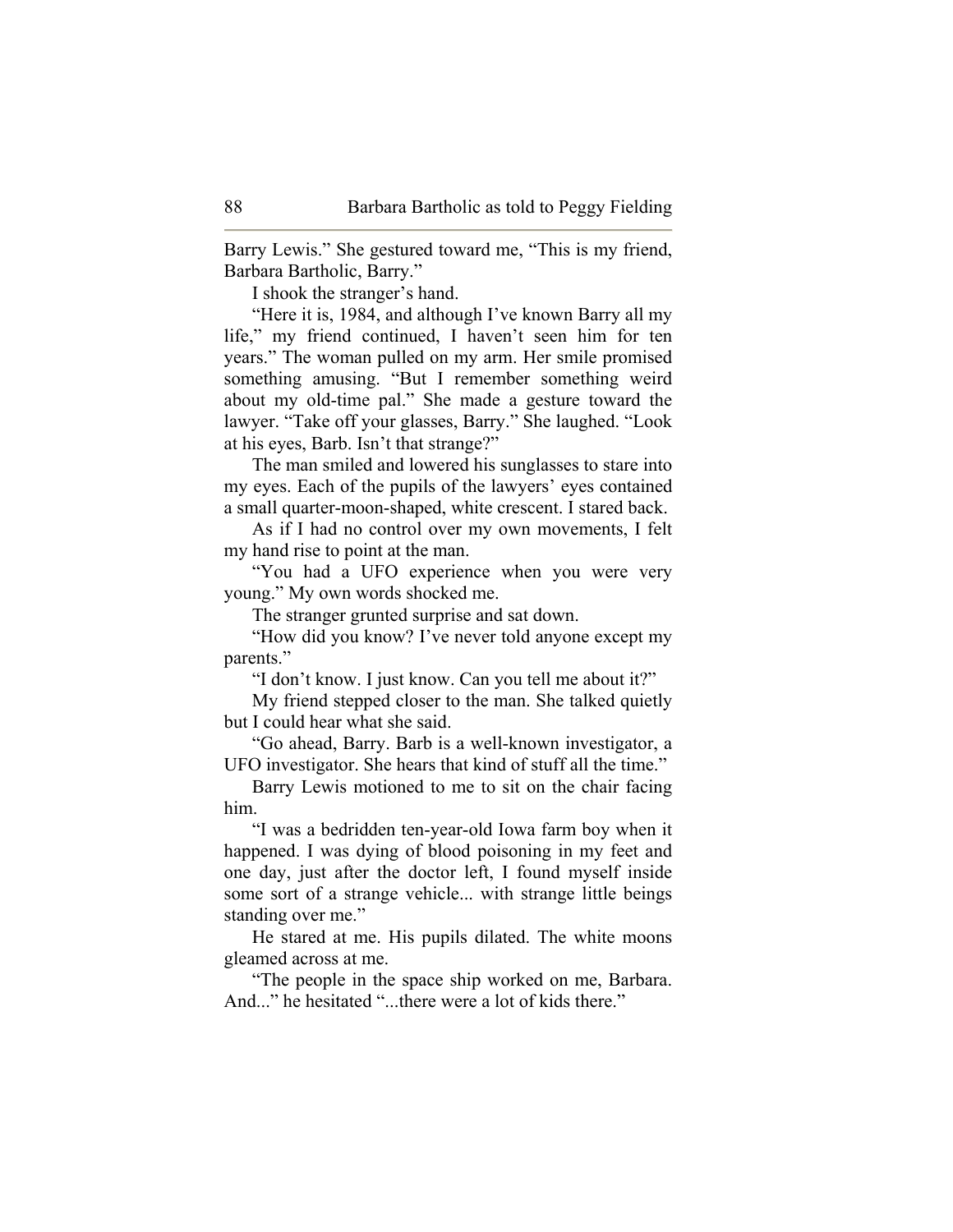He paused again.

"My God." Barry Lewis leaned forward and his gaze bored into mine. "Why… I know you. You were there too. You were a blonde alien woman, and you were on that space ship with me, Barbara. Don't you remember?"

I could almost remember, but not quite. The guys in the sky had done their best on me, and on my memory. It was several years before some of those things came to light.

So, nowadays, when parents ask me about what might be happening to their children, those children who keep crying and screaming that monsters are coming into their rooms at night, I answer, usually very quietly, "Pay attention to what your children are saying they can see in their room! They probably are telling the truth. They're probably seeing what they say they are seeing."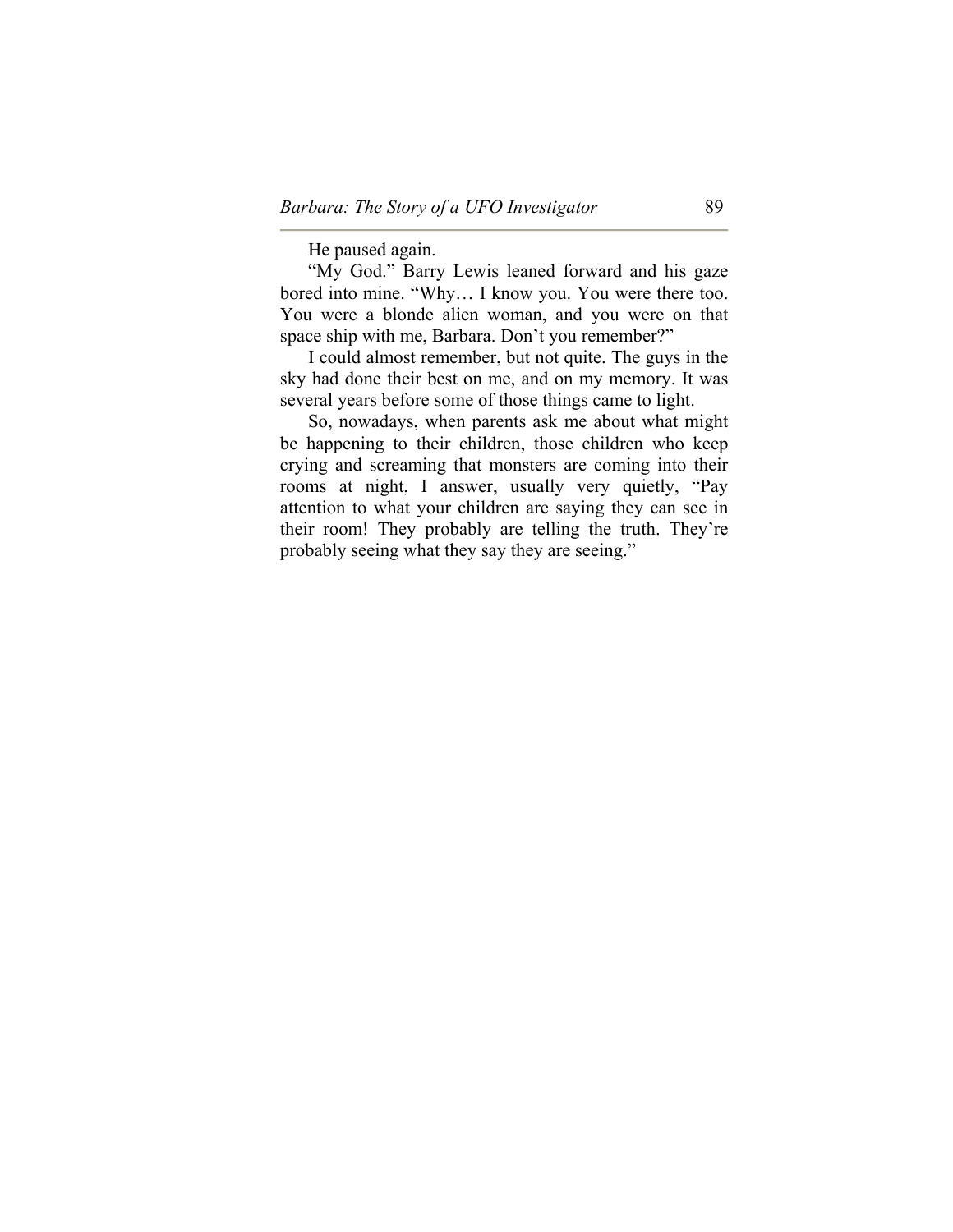# Chapter 11

#### NEW JOB; MORE INVESTIGATIONS

Once it dawned on me that television, fascinating as it was, was not my real passion, it wasn't long until I bowed out of the job with Bill Blair. I was grateful for all he'd done for me but I had been put on this earth for a specific purpose. I just knew that. I'd thought television production could be my purpose, but now I knew that while TV was fun, it wasn't my reason for being on this earth. I was quite sure of that. By this time, Jacques Vallee and I had almost agreed to let our partnership rest for a time. I was back in Turley with lots to do but with very little that I *wanted* to do. Certainly I wasn't receiving any income from my efforts in our house and yard.

I tried to pick up my painting again and although I was fairly successful as a painter, that didn't compel me either. I knew what I wanted to do. I wanted to continue my own UFO investigations but I knew we couldn't afford trips all over the map. Car, gasoline, motels, restaurants, tolls, airplane flights, clothing... everything cost money, and unless Bob received a commission for a sculpture or sold a painting we didn't have any money. I sighed inwardly. There was nothing else for it, I would need to take another wage earning job. The children all needed shoes and clothing and equipment for school and I needed to do something with my life.

Once I'd made the decision my mind eased, at least for the rest of that day. I played with my daughters, helped Bob in his studio, fed all the animals and went to bed early to sleep the sleep of the just. I woke up dizzy and disoriented. My walk from my bed to the head of the stairway was a stagger. The kitchen seemed a million miles away rather than just down a short flight of steps. Holding to the wall, I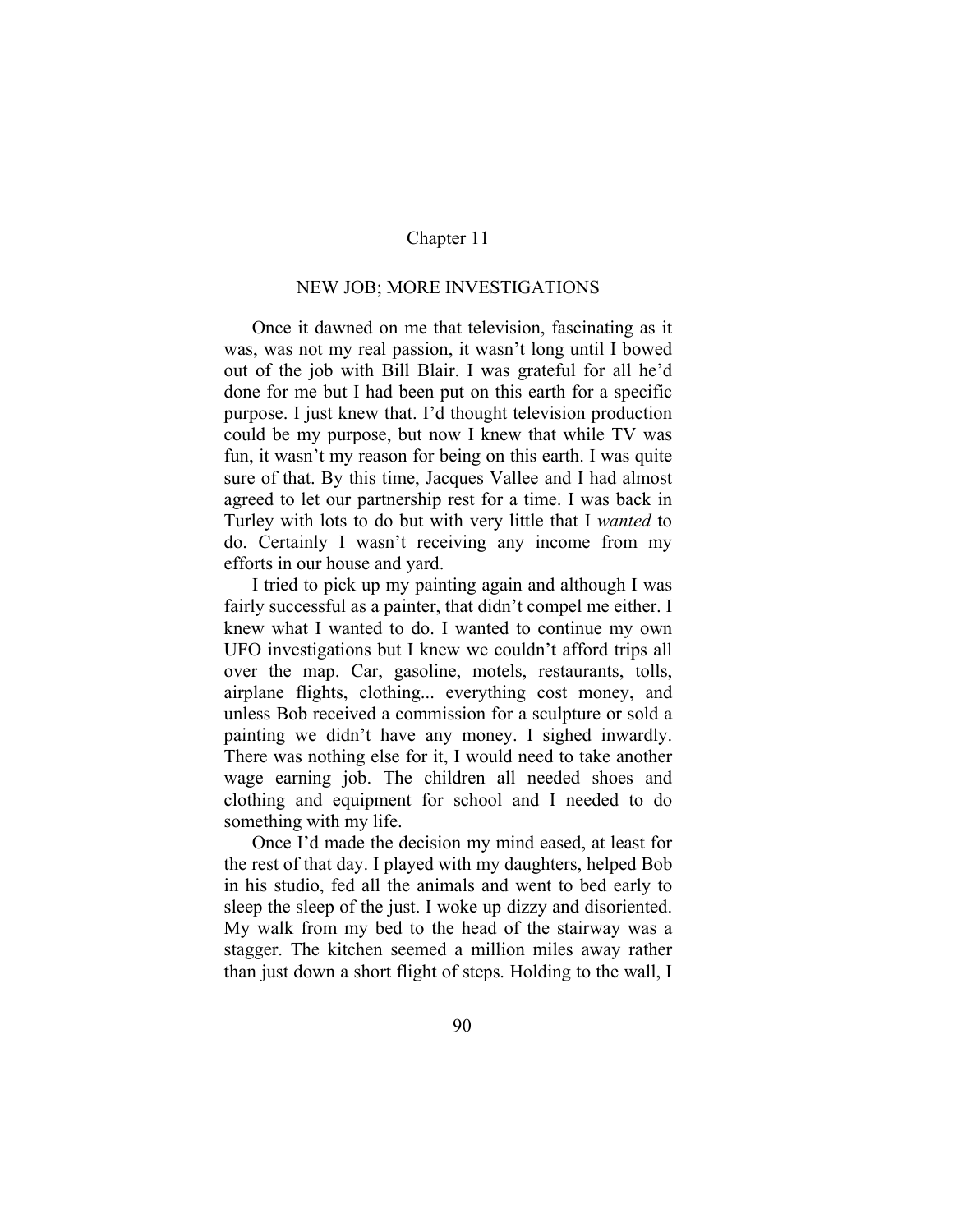hobbled down the stairs, then reeled on into the bathroom to see if a little water in the face would help me waken to my planned day which was to be dedicated to a job search. When I headed back toward the kitchen the telephone rang.

Perhaps my brooding and musing about what I could do for a living called the aliens' attention to me, I don't know. Or, maybe what is more likely, they had arranged the whole thing from beginning to end. Anyway, they had a hand in everything that happened to me from that point on, I am still quite sure of that.

My association with Jacques Vallee had been frightening me because of all the weird things that happened each time we went out together to interview or investigate. I'd told him we needed to cool it. He wasn't convinced but I'd told him I suspected a fine alien hand in each of the problems which had faced my family. He laughed at the idea and it was clear that he thought I was just being my normal loco "Lucy" type self. I lurched to the telephone, ready to argue the point again. Chasing UFOs had become too dangerous to me and to my family.

But it wasn't Jacques on the phone. It was an acquaintance who was calling to tell me about her new job. She worked for a company which took aerial photographs of farm and ranch land in the Oklahoma, Texas, Kansas, and Arkansas area. Her job was to drive to the farms and ranches and try to sell the owners the oil paintings taken from the photos of the farms.

She knew I'd be interested, she said, because just the previous week she'd seen a mutilated cow. The cow was somewhere near a County road in Kansas. Would I like to drive back up that way with her and search out the cow?

I could feel energy rising within me, my confusion and disorientation falling away. Yes. This was my chance to do what I really wanted to do. Maybe I could put off my job search for a few days since she wanted me to go with her?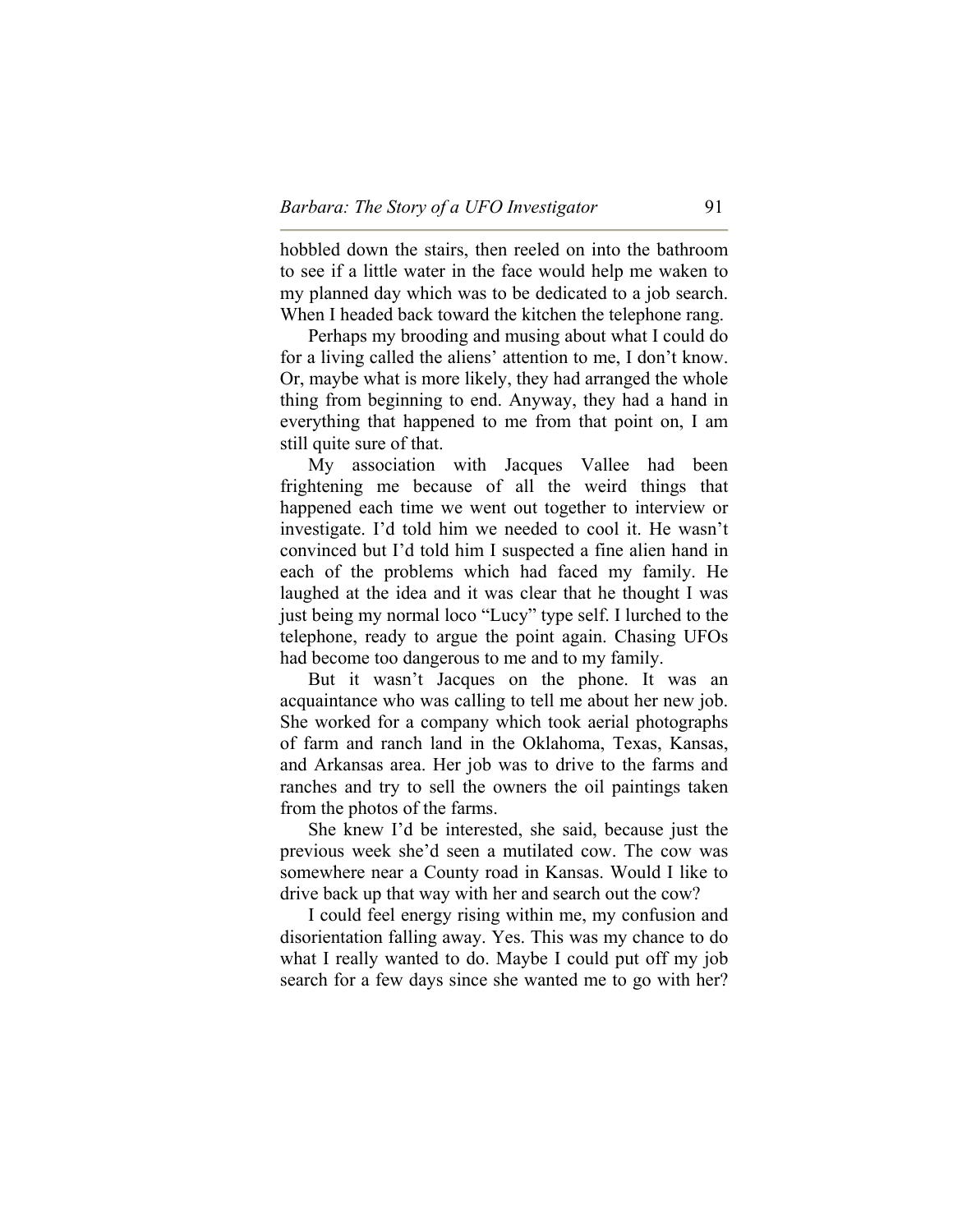Her company was paying for her room so expenses would be minimal.

"Oh, thank you. I'd love to go with you. You can tell me all about your new job." I interrupted Bob's work in his studio to tell him about the chance to go see a mutilated cow in Kansas. He grinned and waved his brush as if to say, "If you've seen one dead cow, you've seen then all." He turned back to his work with the words, "Have a good time. We'll be here when you get back."

I raced up the stairs and in seconds had my overnight bag packed, then in just a few minutes more I'd bathed and put on comfortable traveling clothing as she had suggested. All I had to do when she honked in my driveway was to kiss Bob and run to the door. We headed toward Kansas and the cow she'd seen so recently.

I felt great.

We searched and searched but no matter how much we searched we could not find the cow nor the farm where she'd seen it. That night she'd arranged for us to meet her boss and two other people who were the photographers from the plane. After dinner in the motel coffee shop, all five of us talked and talked into the evening.

"Barbara, since you're looking for a job, why don't you come join our crew?" The boss asked. "You can make good money if you work hard and you can be home lots of nights and almost every weekend."

I accepted his offer on the spot. This was the answer! I could be working while at the same time. I could be looking into UFO sightings and mutilated cattle reports. I could actually talk to the farmers and ranchers who were the citizens who had been most affected by the waves of UFO sightings over their homes and by the mutilations of the cattle on their lands. I now realize that I had awakened that morning after having had an alien encounter which was held, probably, to prepare me for my friend's call. She told me on our drive north that even though we were only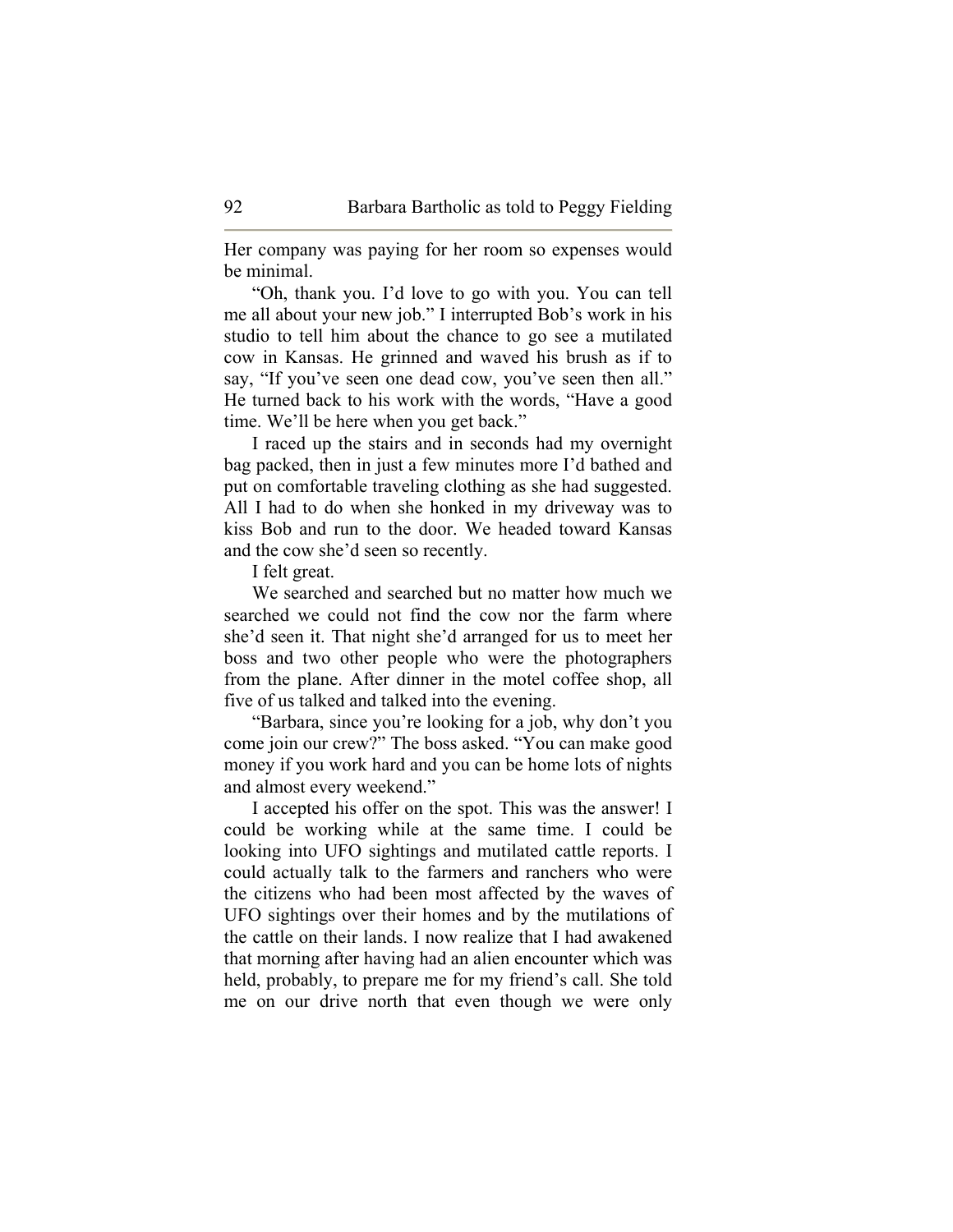casual acquaintances, my name kept coming into her mind. It was as if someone inside her head kept repeating to her, "Call Barbara Bartholic. Call Barbara Bartholic." She just knew she was supposed to call me, she didn't know why except she'd heard I was interested in cattle mutilations. Oh, yes, I'm sure "they" had the whole thing set up for me. The job was perfectly designed for me to go into farmers' houses or barns and after getting the commission, to turn the now general friendly chat toward the cattle mutilation/UFO questions.

I stayed with that job about three years. What my friend didn't prepare me for was the hardest work I'd ever done. It was a far cry from the glamour of a television study. I had to drive what seemed a million miles every day in any kind of weather, carry a huge 4x5-foot leather portfolio in and out of my car at each call and I also had to keep my old car running.

Here was the common scenario: I'd drive up to the farmhouse door, honk to let them know someone was there and to try to alert them to keep the dogs off me, then I'd hear the clunk sound as my car's muffler would fall off. I'd drag that hideously heavy portfolio from the car, go up to the door or out to the barn or out to the fence and try to sell the paintings. (I was paid on commission.) Afterward I'd put the backbreakingly heavy portfolio back into the car, take out my special stick which I always carried with me, raise the hood to adjust a little thing under the hood, then bend down to use my long stick to rehook the muffler in place. There were always plenty of guard dogs who came out to do their duty so that stick was a great deal more than just my essential rehooking-the-muffler stick. I treasured that stick and I never, ever, went anywhere without it.

I learned to love those farmers and ranchers and their families as well. I came to know what the phrase, "Salt of the earth," really meant. They took me into their homes. They bought my product and answered my questions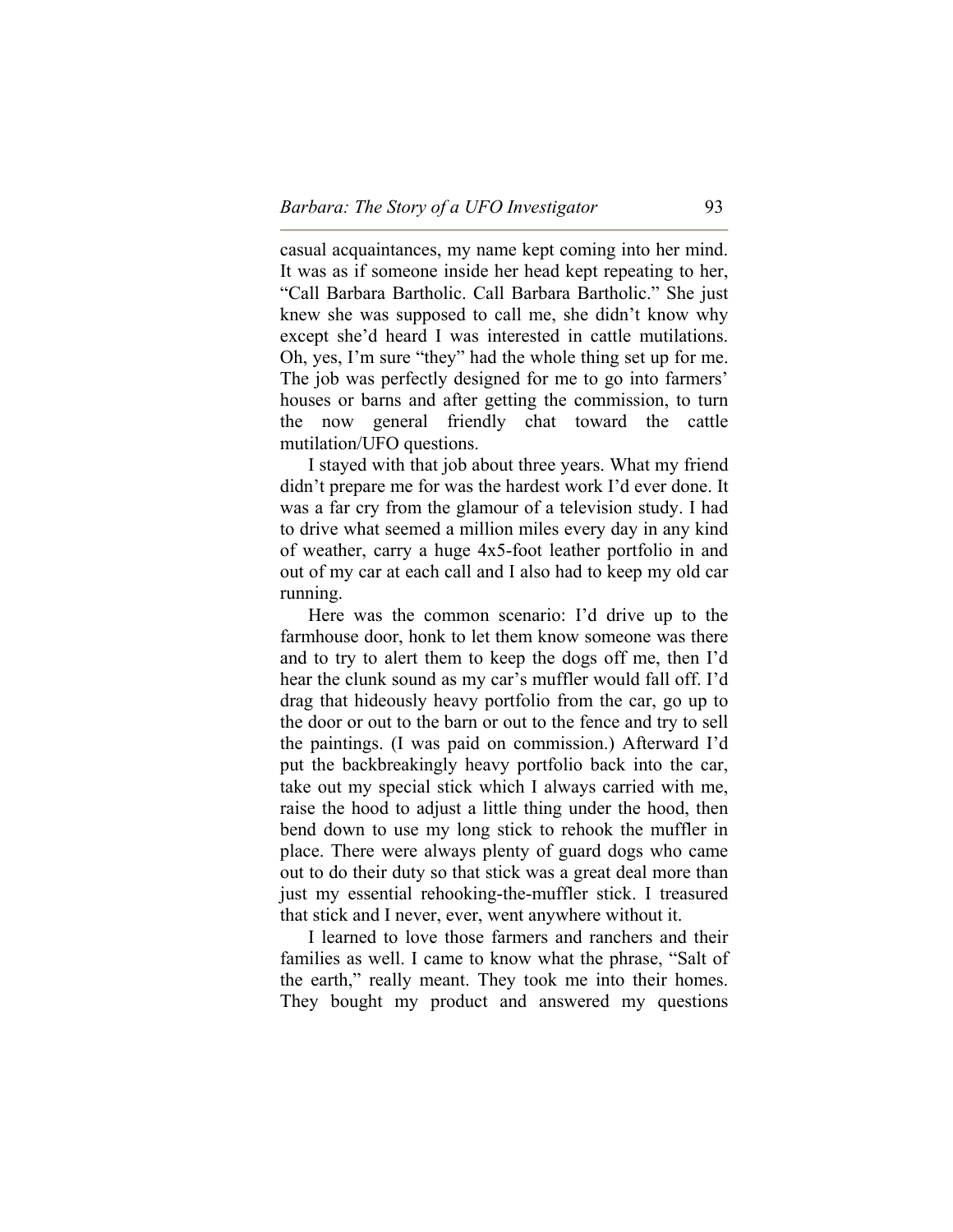without reservation. They fed me wonderful food, sometimes insisted that I accept their hospitality and stay over in their guest rooms because a "... little woman shouldn't be out driving around late at night on country roads." (In heels, I'm nearly six feet tall.) I learned so much from all those good people. During that time I made a list of all the things that my association with those farm families had done for me. (See Appendix B for that list.)

I just loved my customers.

But, of course, some, a few, of my experiences were not so sweet and wonderful.

There was the time I stood on one side of the fence, earnestly trying to persuade a man to buy a painting of his farm and he just as earnestly was refusing to buy. We weren't arguing but just haggling, market place style, still pleasant and pleased to be talking to each other. I tried to keep my mind on the business before us and off the slight tickling I felt on first one leg then the other.

Suddenly I felt as though I'd stepped into a sea of fire. I screamed and jumped away from where I'd been standing but I was too late. I'd been rooted in a huge bed of fire ants and I was being eaten alive by the creatures. I ran to his farmhouse bathroom and began to strip off my clothes and shoes. I was covered with tiny red wounds all over my body. There was nothing, really, that the farmer could have done for me. It took hours for my skin to calm down even though I drove madly back to the motel (shoeless and only partially clothed) and took a shower.

I thought the least he could have done when I returned later that evening was to buy the painting, but he didn't. Oh, well, that's business, right?

Another anecdote has a darker side.

I drove up to a long, rambling ranch house, very prosperous looking, set out on a well run cattle ranch. It was about 4 p.m. I was invited to come in by the rancher himself who led the way back to his office. I could hear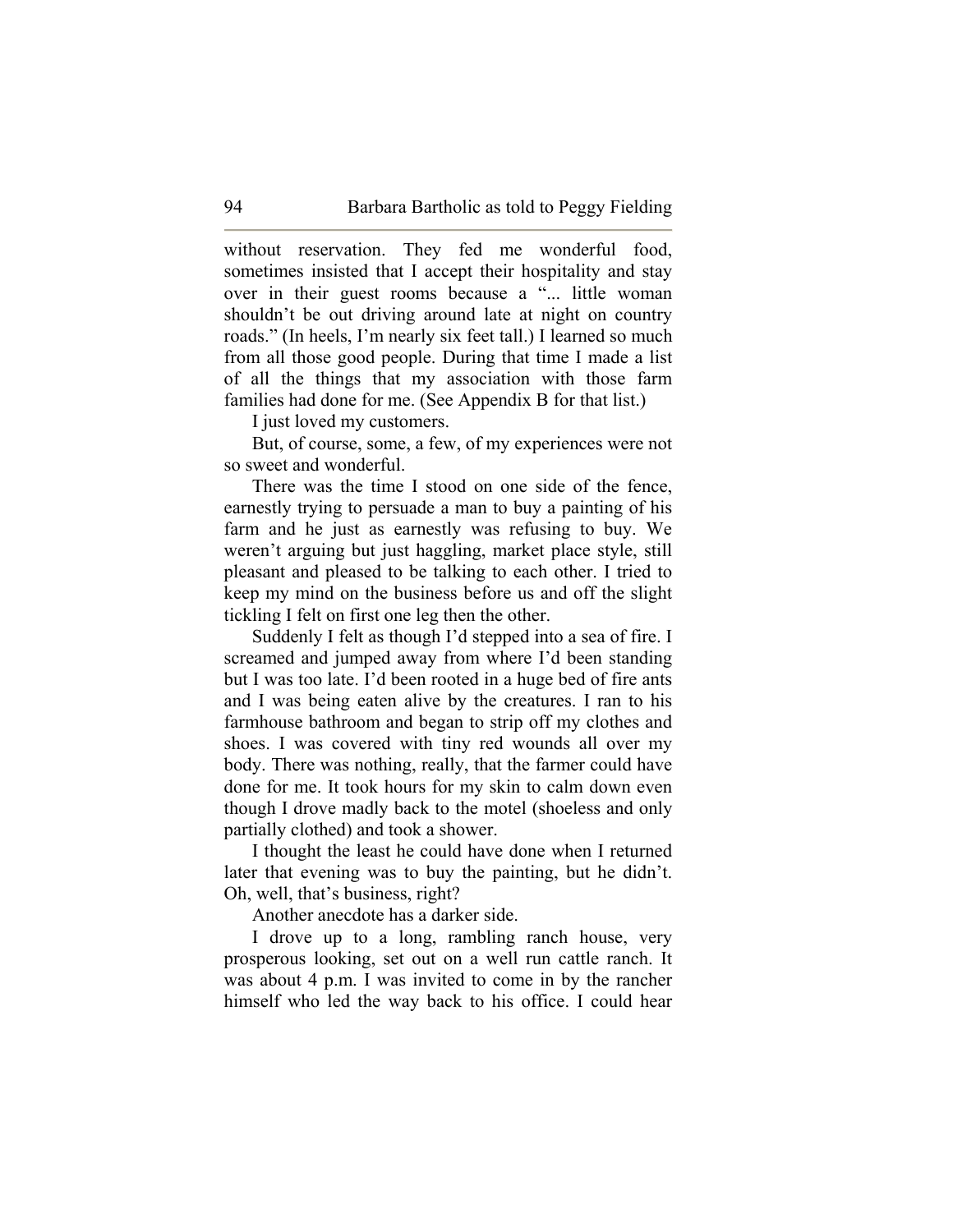women's voices in what I supposed to be the kitchen or dining room area.

The rancher had been drinking. He set his glass down beside the almost empty bottle and sat down before I did. He offered me a drink which I refused. He said he was interested in our paintings so I sat in the chair he indicated then he looked up at me and said, "Just show me what you want." As he spoke he grabbed my ankle and was working his way up my leg with both hands.

I jumped to my feet and tried to back off without making a scene and ruining the sale. His wife cane to the study door and smiled and said, "Come on into the kitchen and show us, too."

I heaved a sigh of relief and followed her to the kitchen. She and her friend were extremely nice women who, I could tell, were quite religious. They wore the hairdos and long sleeved clothing that proclaimed Pentecostal church membership. I gave them the pitch and the wife really wanted the picture. She wrote out a check.

As I brought out my receipt book to finish the deal I made a tactical error by saying, "Have you or anyone you know ever had a UFO encounter out here in the country?"

The wife grew very excited.

"Oh, yes. Just the other night we were leaving the church after the evening service. My husband and I were in our car with our teenaged daughter. A UFO flew right directly over us and we suddenly had engine trouble. Our new car stopped. Bob had to get out..."

The rancher came into the kitchen and lunged toward me. He beat me on the back while shouting, "Witch. Demon. Get out of here. You're a witch."

I turned and he hit me on the side and on my back. I scooped up my receipt book and that stupid portfolio. As I did so I said, "Oh, that'll be \$130.00, Mrs. Jones, I'll take your check now."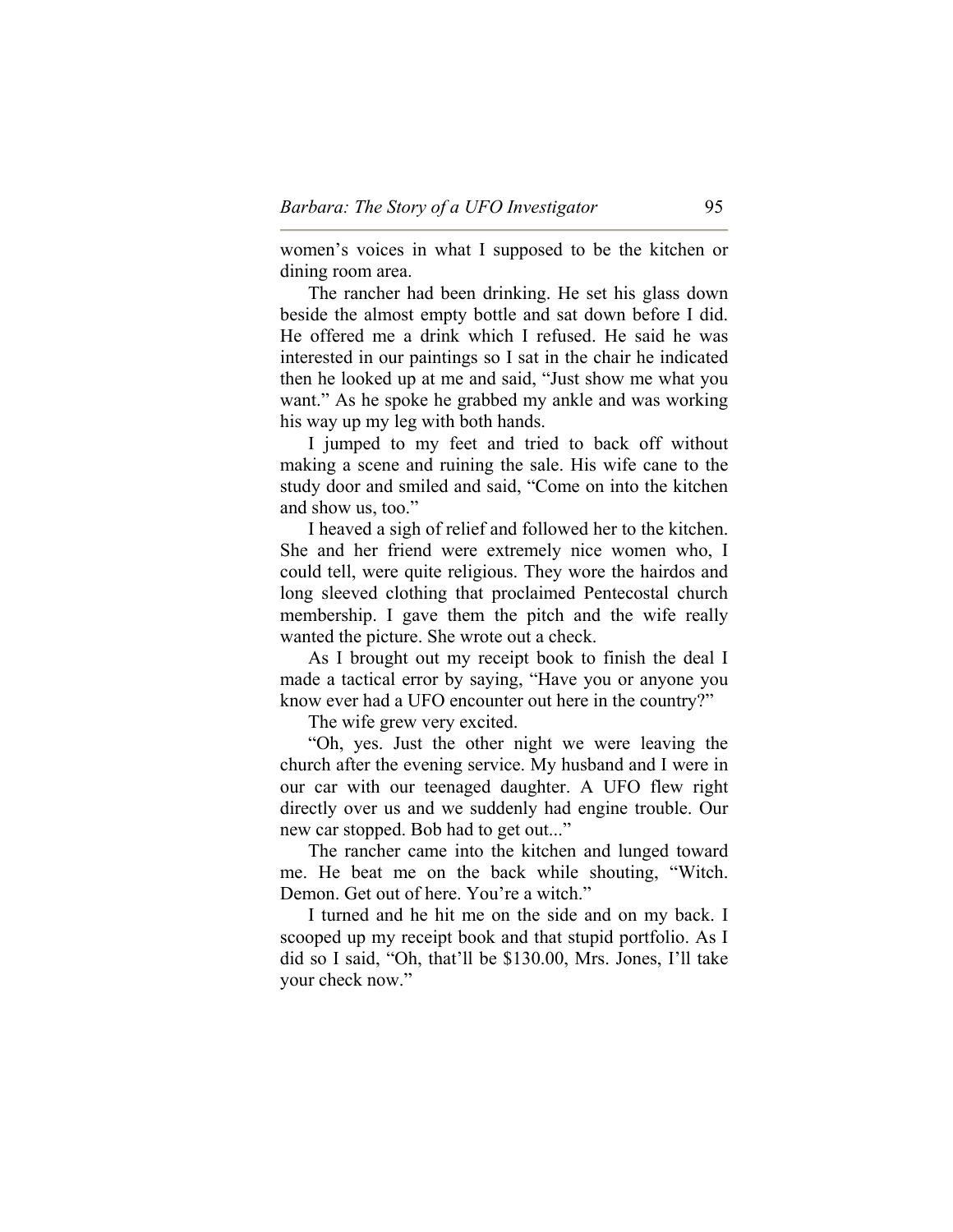I handed her the receipt and the woman handed me the check. She looked scared to death. Her husband was like a man possessed. He kept trying to beat me but I kept the portfolio between us as much as possible. I put the check in my pocket and kept moving toward the door.

"I'll be running right along, now." I tried to keep my voice level. I clutched my Portfolio and ran toward my car with him hitting my back and shoulders all the way to the door.

"You're one of the dark ones," he shouted and followed me out the door. By now, I had a slightly better car but I still had my stick. I didn't even try to take it out. I just jumped into my Toyota and gunned that baby down that dirt road.

When I told my boss about the experience that night at the crew meeting in the motel he was so angry he wanted to go out and get the guy right then and there but I said no, that I wouldn't show him the place, that I wanted to leave the poor man alone.

The rancher's rage probably stemmed from his buried memories of that recent UFO encounter after church. I don't know, of course but probably his wife and daughter had been ordered telepathically to stay and wait until the husband-father was allowed to come back to them, so they were not so traumatized.

He, no doubt, was hitting the bottle that evening as a way of dealing with his unconscious anger and I'd given him a reason to vent his confused fury on me. Luckily, our company delivered all our customers' orders by mail so I was not required to return to that person's house.

I'd stumbled upon an interesting farmer and his neighbor near Atoka, Oklahoma. He and his neighbor were friends and both of them had had cows mutilated. They'd both experienced so many sightings of the UFOs that they were totally used to such an occurrence and had even seen and visited with the aliens whom they reported as being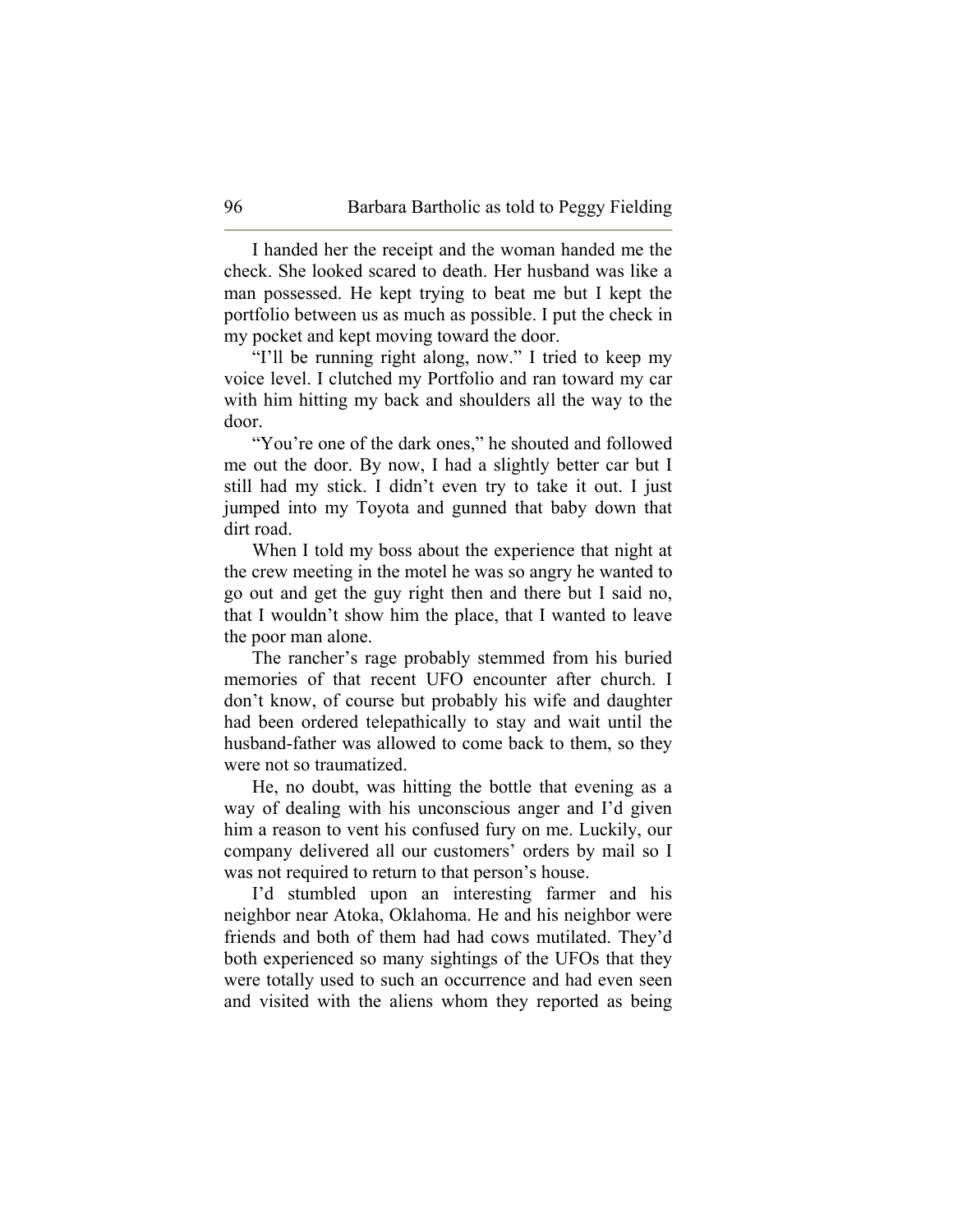what we now think of as the classic small humanoid grays with large eyes.

The ships would settle in the back pasture of my customer or in the backyard of his friend and someone from the ship would beckon to one or the other. The chosen one would walk out and climb on board as calmly as could be.

On a recent trip out back to chat with "the boys," as he called the aliens who had again beckoned him aboard, the aliens told one of the farmers to prepare for a hospital stay and then proceeded to give him a heart attack right there on the ship.

While he was resting in the local hospital the aliens telepathically instructed him in the skill of using a pencil on a map to find gold, particularly in the Ouachita Mountains. Later I learned that his skill was real. People began to find gold under his pencil/map directions. He was a good old down-to-earth farmer except for the fact that he was connected with the UFOs and he could find gold with a pencil. The ships appeared so often on his place that it was just an everyday thing to him. He and his farmer friend thought the little grays were benevolent. There are, of course, many people who belong to the aliens. I'm sure he belonged to them or was a member of their alien clan. I think the same was true of his friend.

One night I was leaving his house and found that I had a flat. The farmer was kind enough to come out and fix the tire for me. By the time I left, the deepest dark of a country night had fallen. I knew the way because I'd been there dozens of times to talk to him and his wife about the cows and the UFOs.

Nevertheless, I somehow took a wrong turn and ended up in the darkest, most desolate place in the world. I just didn't know where I was. I could see nothing. Then in the blink of an eye I was in a different place. In deep woods. Surrounded by hills. There was an odd sign on the side of the road which offered the numbers 369 on a triangle.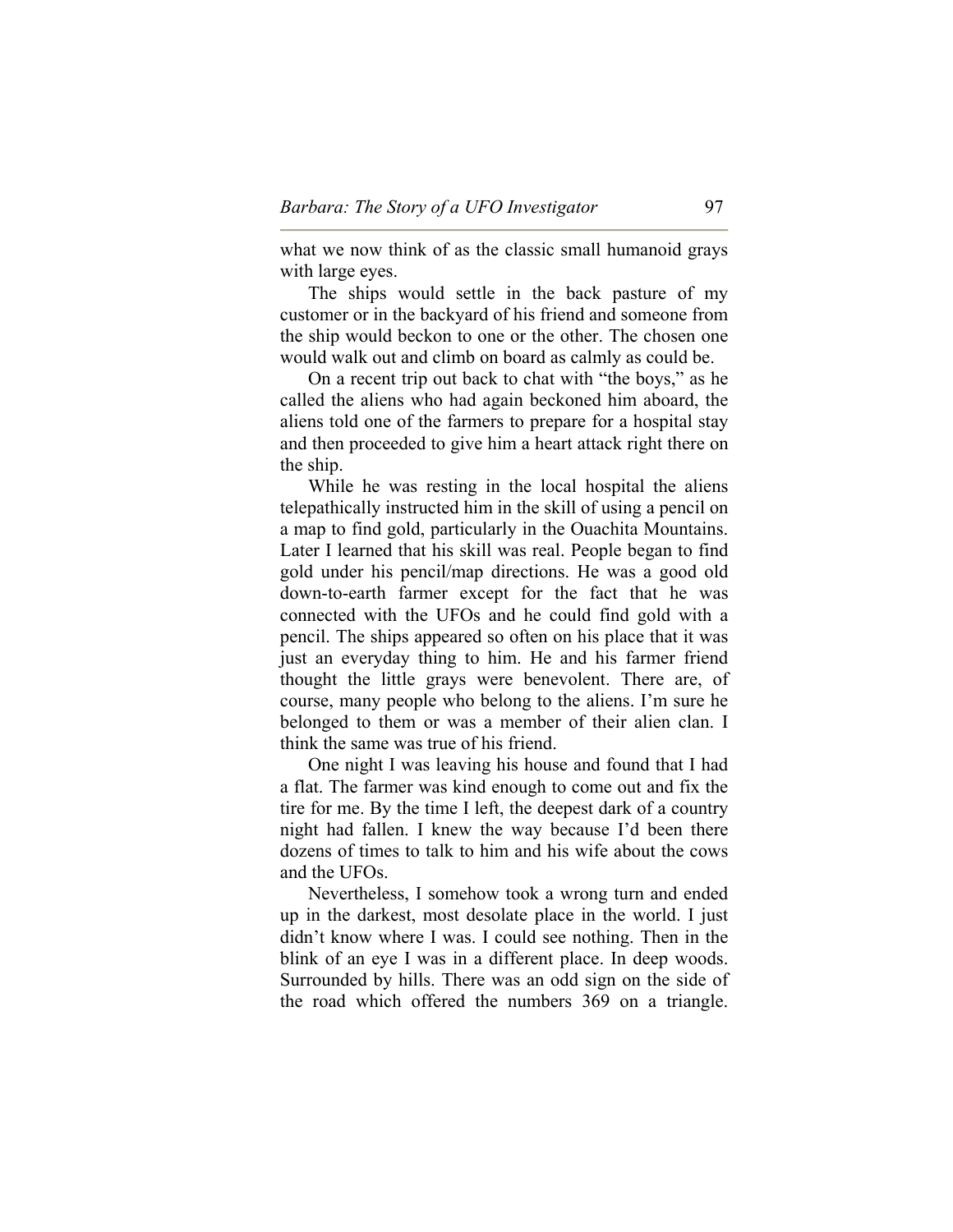When my light flashed on those phosphorescent numbers set in that true blackness of a country night, I knew the numbers were a signal to me.

"Wow. I've got to get out of here." I spoke the words aloud and then prayed for help. I drove on, and by some miracle, in only seconds I was on the highway. How I found that highway I'll never know.

Each new thing I learned about the aliens came from the people I interviewed or chatted with after our business transactions. I was once able to get a major account from a farmer in the Durant, Oklahoma area. After I'd sold him a painting we both relaxed. When I questioned him about UFO activity, he talked about a mysterious red ball of light that zipped around their house then came through the wall of the house to whiz through all the rooms, terrorizing his family.

At the time I had not yet heard anything about the alien spy balls which are basketball sized red luminous objects which are thought to be able to observe everything inside a house and out. The farmer was very concerned. The lucent red ball went through the trees of the back lot, through his yard and through the walls of his house. It had been in his house only the night before we talked. Here, surely, was something new. Something I had not yet heard anything about. His story baffled and frightened me. I knew he was telling a true story. His whole family told of seeing the fiery ball racing through their house.

When I left their house after hearing about the glowing balls, I put my foot on the accelerator to back out. It felt as if something heavy stomped down on my foot and pressed the pedal to the floor. I backed with great speed toward a ravine that bordered the farmer's yard. There was a deep drop there and no fence to stop me. I couldn't move a muscle. I was stopped by a tree stump which caught beneath the center of the car and stopped the vehicle. I was just teetering there on the edge of what was, in essence, a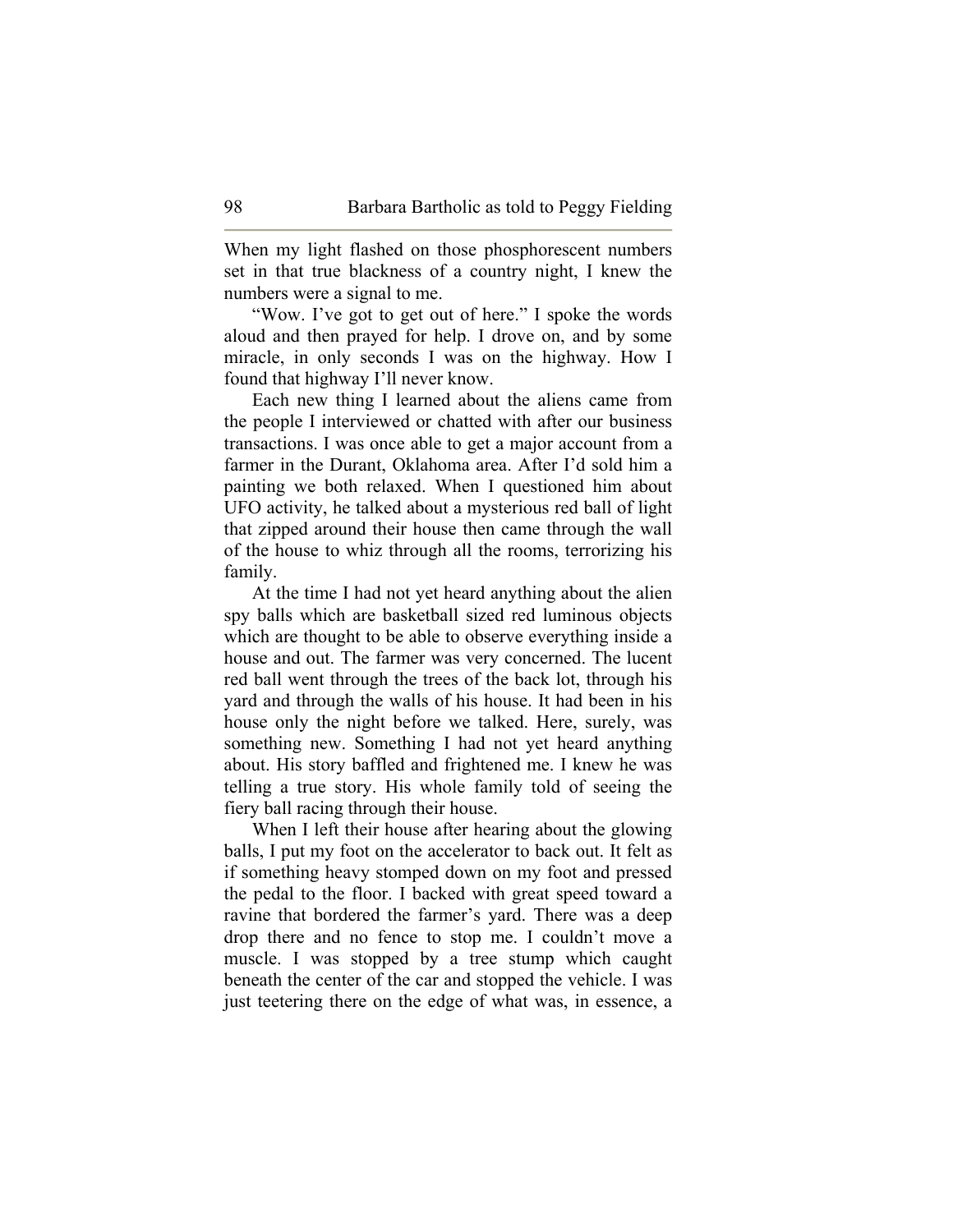cliff. I was frozen, afraid to move, afraid to draw a deep breath, for what seemed forever. I knew that if I moved there was a chance that the car would slip on over the side to the bottom of the ravine. Finally the farmer came out in his car and he stopped to tell me he was driving for help. Soon he brought back men who helped me out and secured the car. I teetered over that deep ravine for seventeen minutes.

I could only take that incident as one of the many messages or warnings I've received over the years.

Next day a tornado warning came while I was talking to a neighbor of the family which had experienced the red ball. I had just asked if they had seen UFOs and my host made me and all of his family stand up to go to the cellar on the next farm. We went into a hand-dug hole in the ground, the farmer carrying a lantern and they let the door slam shut behind us. We occupied several chairs and benches and began to talk of their UFO experiences. We were only a few miles from the farm where the red ball's antics had been experienced. They all had had experiences to share with me. Pen and paper in hand-, I heard and took notes on stories of encounters told by children, teens and adults while a dangerous, and destructive tornado raged overhead. Talk about strange encounters!

That area was simply a hotbed of activity. The tornado touched down nearby but after an hour underground we were able to resurface.

The very next day I was talking with yet another neighbor and again heard a story of a strange red ball invading a family's home. I was sorry that the family had had such an experience but I was glad to hear about it. That was an unwitting confirmation of the original family's invasion by the spy ball. Confirmations were always welcome because they helped me learn whether my informants were telling the truth or making up stories.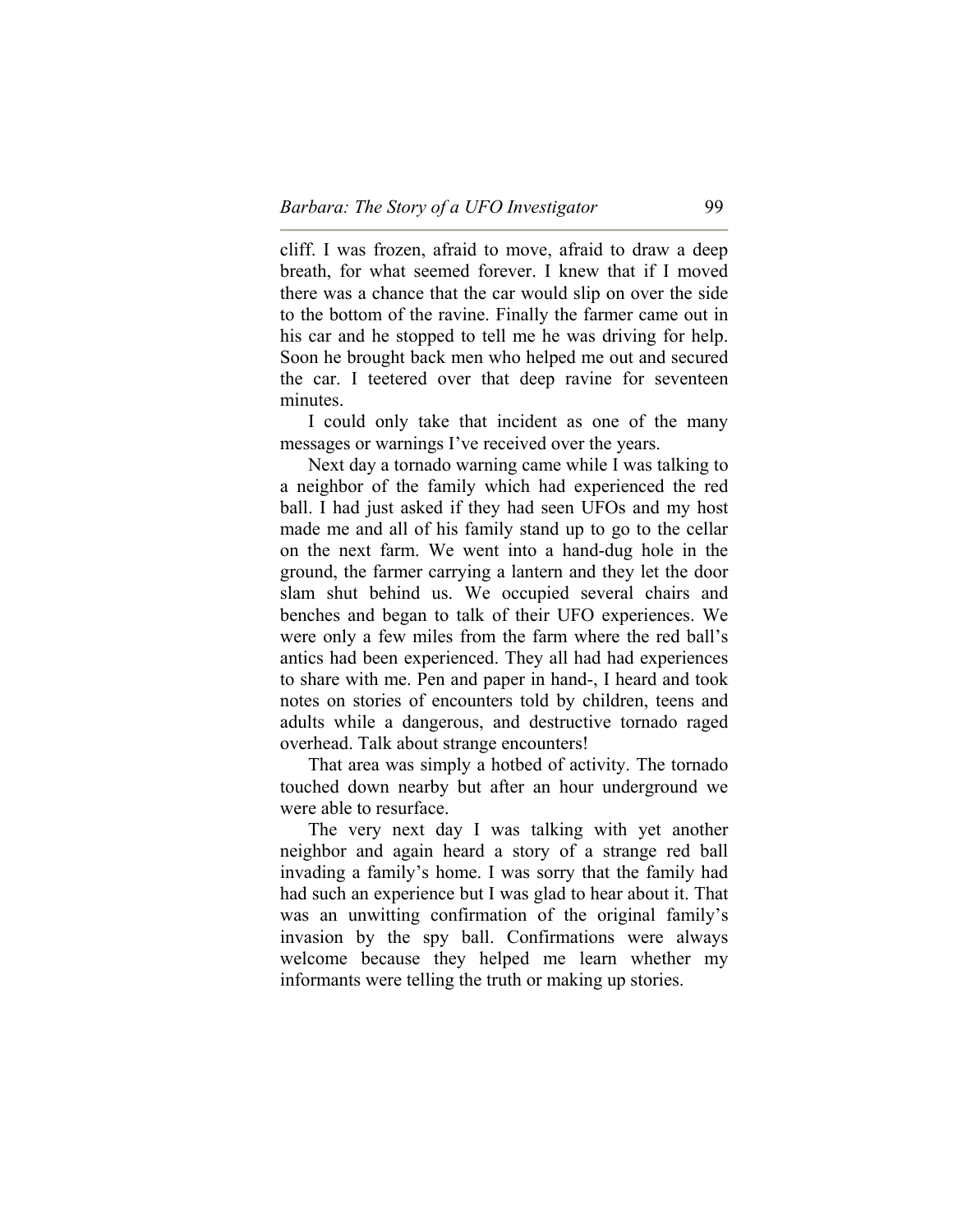Sometimes we sales people were able to get rides in the company planes when they were headed home. After the red ball incidents I had such an opportunity. I got onto the little Company-owned Cherokee and placed my portfolio in the area in back of our seats. It was a beautiful day, clear and sunny. Over the city of McAlester, Oklahoma, a freak storm hit us and the plane dipped and began to drop like a rock. All my papers swirled out of the plane's cabin. The young, confident pilot blanched. For a moment we stared death in the face. We finally escaped the tumultuous clouds and he was able to recover mastery of the plane. That was such a frightening ride that I gave some serious thought to what I was doing. By the time we'd arrived in Tulsa I'd made up my mind that the storm had been a sign that I should put this form of investigation to rest.

Anyway, selling paintings of ranches and farms was the hardest job in the world. I'd had it. My last assignment was in Arkansas and after I'd finished there I resigned. It was time to reunite with my family on a daily basis and settle into what became my real UFO investigative job in my own house in Turley.

That was the year that the hundreds of UFO abduction cases began to appear in Oklahoma, Texas, Arkansas and Missouri, so I soon had more than enough work to do, most of it in my own house.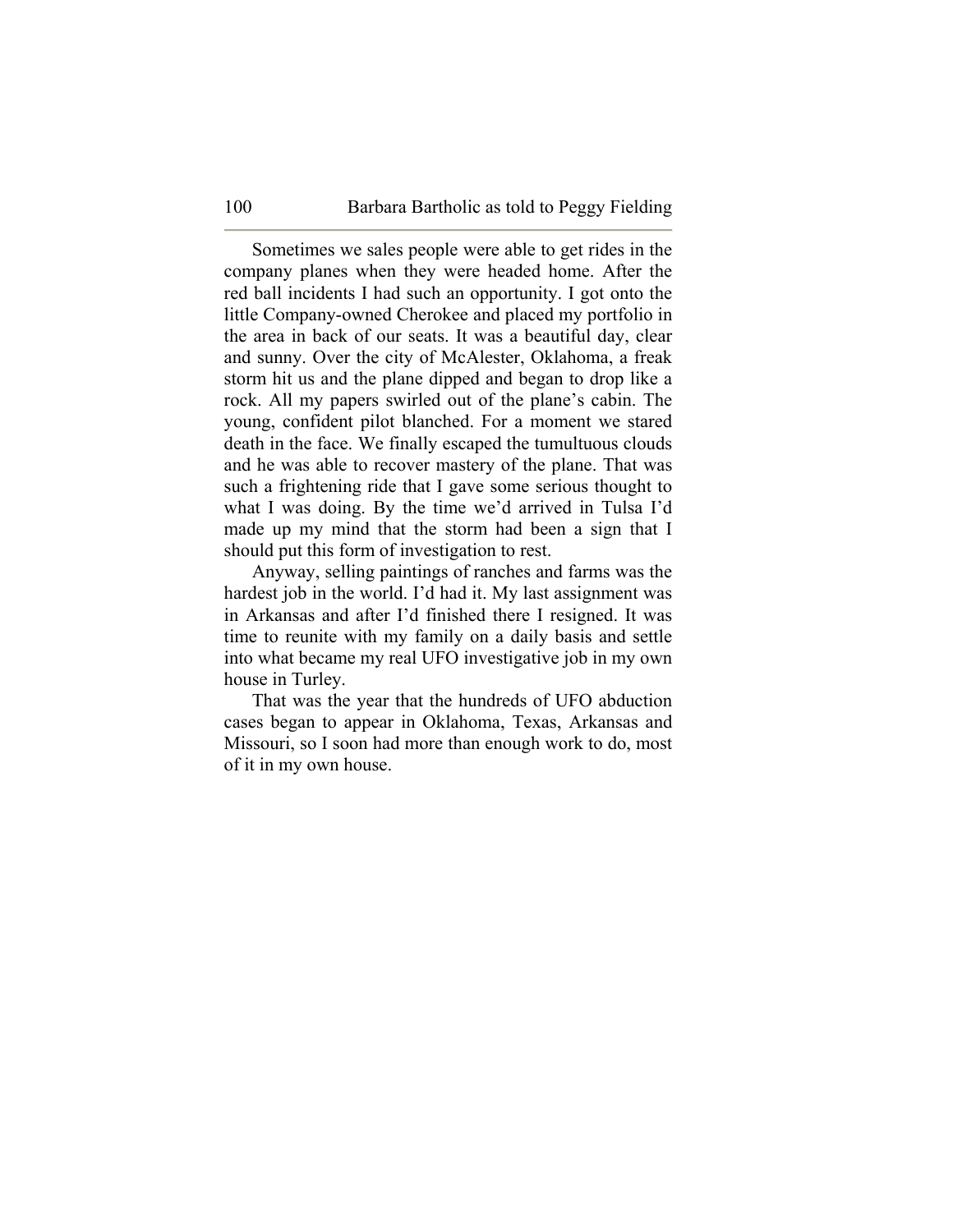# Chapter Twelve

### PUNISHMENT FOR INVESTIGATING

I've made a wide circle of friends all across the U.S.A., most of whom were somehow involved with UFOs. Too many of them are dead or dying. Cancer seems the favorite method of ridding the world of nosy busybodies who want to know who and what the aliens are and where they came from and why they come here. Cancer is the answer to all their questions in far too many cases.

Puzzling, isn't it?

Not to me.

Almost every day since I started my UFO investigations I have suffered strange happenings, sickness, complete lack of privacy, pain, torture to my animals, accidents to my family members, loss of property, threats, and almost every other kind of punishment you could wish upon your worst enemy.

I'm fairly certain my telephone is bugged. Maybe my house as well, but I have no proof. And of course, I carry an alien communication device around with me. Everywhere my body goes, the homing device my "friends" left behind my ear goes also. I've just been too chicken to have the thing surgically removed. Afraid of what "they" would do, maybe. Or afraid of what doctors might find? I've had a telepathic message that I mustn't fool around with this thing so I'm leaving it quite alone, thank you.

In November of 1997, I was asked to open and close the UFO Conference in Memphis, Tennessee. I agreed to do so with the understanding that my name would not appear in the ads or on the programs for the meetings. My name is already too well known because I have had so many clients and because many of them wrote about their experiences,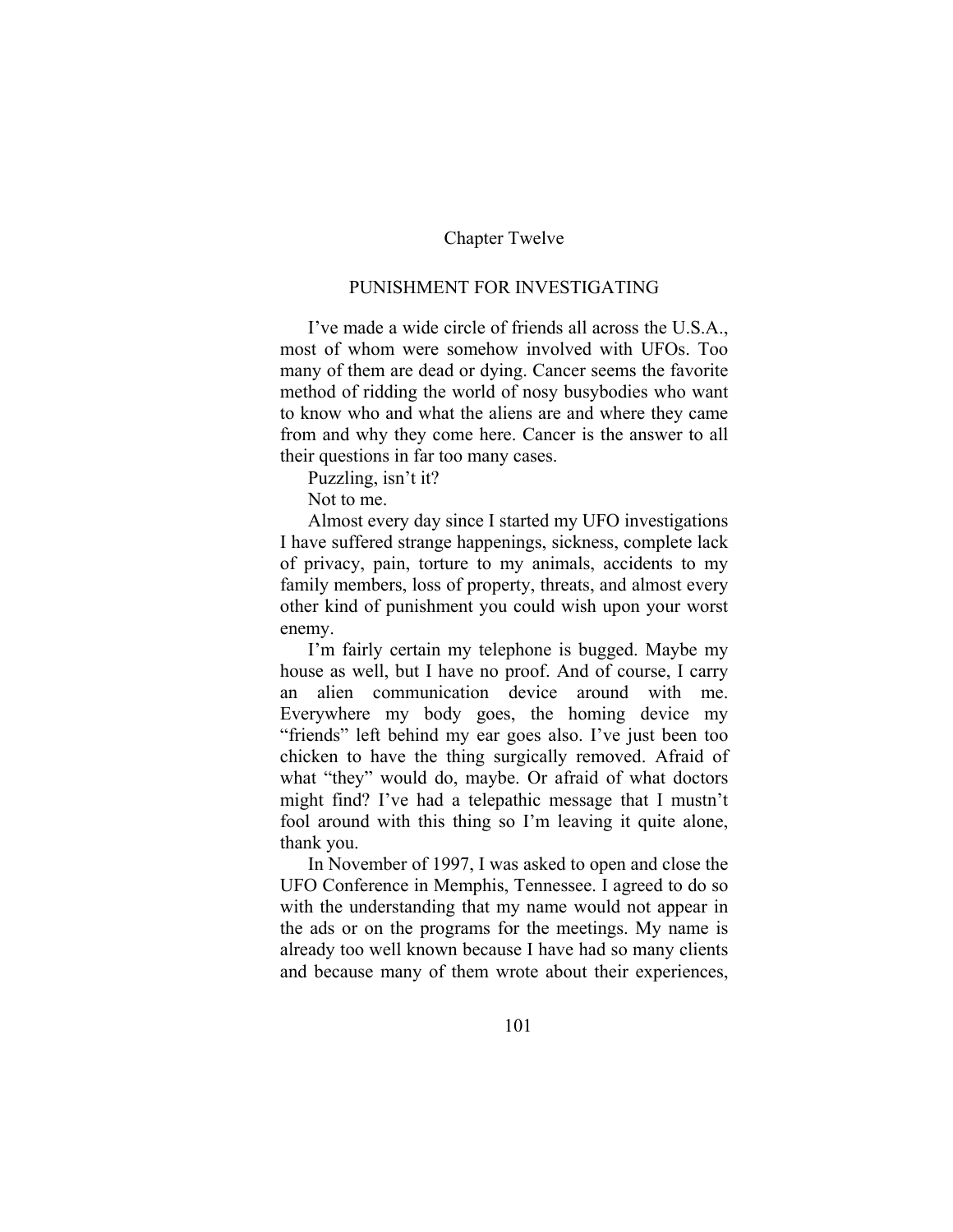naming me. Recently, a book by Dr James L. Walden, titled *The Ultimate Alien Agenda*, told of an ongoing saga of UFO events in Eureka Springs, Arkansas. Walden came to me to ask me to help him deal with the situation and he mentions me in the book and he also asked me to write the Foreword. Many writers have displayed my name in their books. That's always exciting. Nevertheless, nowadays I suppose I should be trying to reclaim anonymity rather than writing about my experiences.

In Tennessee, I was too frightened for my own safety and for the safety of my family to draw attention to myself by having my name announced or printed in the program at any time. The first night in my hotel room everything went well. I slept soundly and went down to open the conference. Nobody, except the program chairman and a psychology professor at the University in Memphis, knew I would be speaking. Both of them promised secrecy about my identity. I spoke to both from my home telephone so I cannot but think my bugged telephone is the culprit that brought on the frightening events which involved me.

On the second night of the conference, after I'd made the closing address, nameless to the crowds just as I'd requested, I awakened frightened to death.

At about 4 a.m., I woke to a voice saying, "You have been infected with cancer." The words were put into my brain through thought projection. "There is no hope for you. The program has already been installed. Cancer will kill you." The wordless projection felt human rather than alien. It was much too blunt to have come from alien sources. Too clumsy really to have come from ordinary human sources, I realized I must be hearing from a shadow military group. I went wild with fear.

"Evergreen!" I shouted aloud. "Evergreen, evergreen, evergreen." I just kept repeating the word until the thought projection receded. I didn't know then why I chose the word *Evergreen* as a word which could protect me but I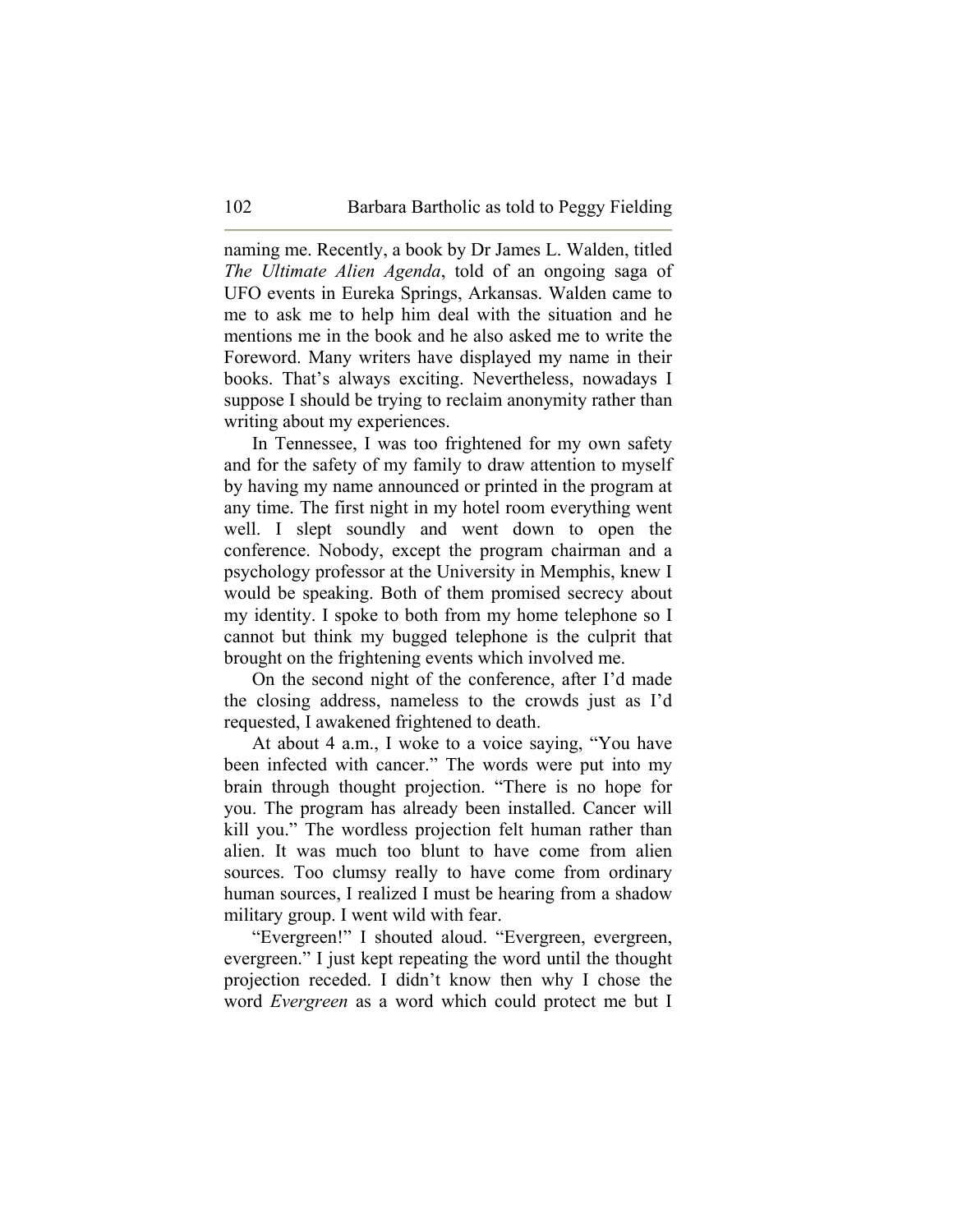have since learned that the word is closely connected with the military project of mind control.

I had also wakened with an excruciating pain in my left breast. I walked to the mirror and looked at myself. My body was just covered with bruises. I have videotapes of all those marks. There were prints of four fingers under my breast. Bruises all over my body, especially between my breast and my groin. Bruises on my neck, my buttocks, my thighs. I was bruised everywhere. My skin under the bruises had blanched so white that when I went down to the lobby, people asked me if I was okay.

"I'm so tired I don't know if I can speak," I answered.

Also at the Conference were six former military men who had left the military because of messages they'd been given by an ouiji board. Although all six had gone AWOL, they had somehow been able to receive honorable discharges. I spoke to one of the ex military men whom I knew to be psychic, then showed him the hand shaped bruise under my breast.

With a half smile he said, "They're giving you cancer, kiddo. Looks like they're doing away with you, girl. There's no hope for you."

"They who?"

"The Black Project Intelligence Operation."

I then showed him the bruise on my neck which appeared to contain a puncture mark.

"They don't want you speaking out any longer, Barbara." he said. He even seemed pleased to add with a twisted grin, "You're a goner."

Since the day I came home from that conference I've been coping with extreme pain, mysterious infections and massive bruisings. I've begun to keep a calendar on which I mark the days of my worst pain. Some days I feel wonderful. The pain days seem to follow a pattern. I'll know better after I've followed the pattern by keeping a written record for awhile.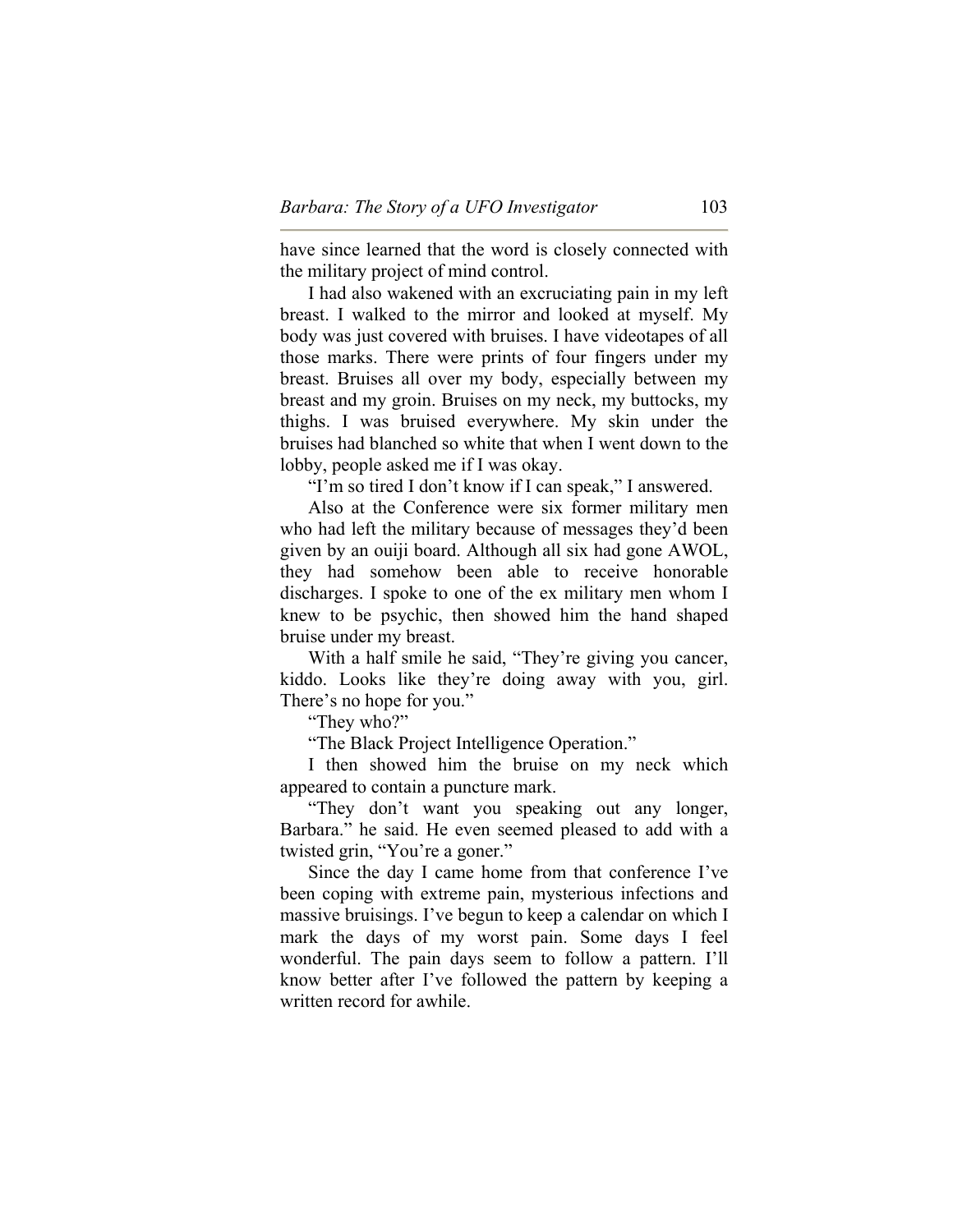I've checked with other keynote speakers from the conference who also came away with unbearable pains in their arms, legs and other parts of their bodies. For about three weeks several of us spent days just crying aloud in pain. And going to the doctor didn't seem to help.

On April 26, 1998, I woke with a kidney infection. My coach dog who sleeps beside my bed, also woke with urinary distress. When I hobbled to the door to let the big Dalmatian out he couldn't urinate. He simply howled with anguish. Only courses of broad-spectrum antibiotics brought both of us back from sheer hell.

Since that day I've been diagnosed over and over again with a kidney infection. Sometimes it seems cured. I feel wonderful. There is no pain. Everything is perfect. Then, for no discernible reason the pain returns full force.

I suspect the Black Project Military Intelligence unit can target you with what I can only call beam-technology, which contains some sort of low frequency wave projection.

When I walk around the house with my mobile phone I can talk and be heard over most of the house. All around my bed and around my desk (which, even though it is in an adjoining room, is in a direct line with my bed) there is so much static that I cannot be heard and I cannot hear the person on the other end of the line.

I think the military also monitors people who talk to me on the telephone. When my co-author and I began this chapter, her telephone went dead for two days. The repairman was unable to make his repair call for that length of time. He was also unable to say what had really happened to the instrument when he finally made it to her house. Now her wireless telephone manufactures such static around her bed that she can't hear or be heard in that area. Her mobile phone now rings endlessly while her conventional telephone instruments sit silently. When she answers the wireless phone there is no one on the line. Her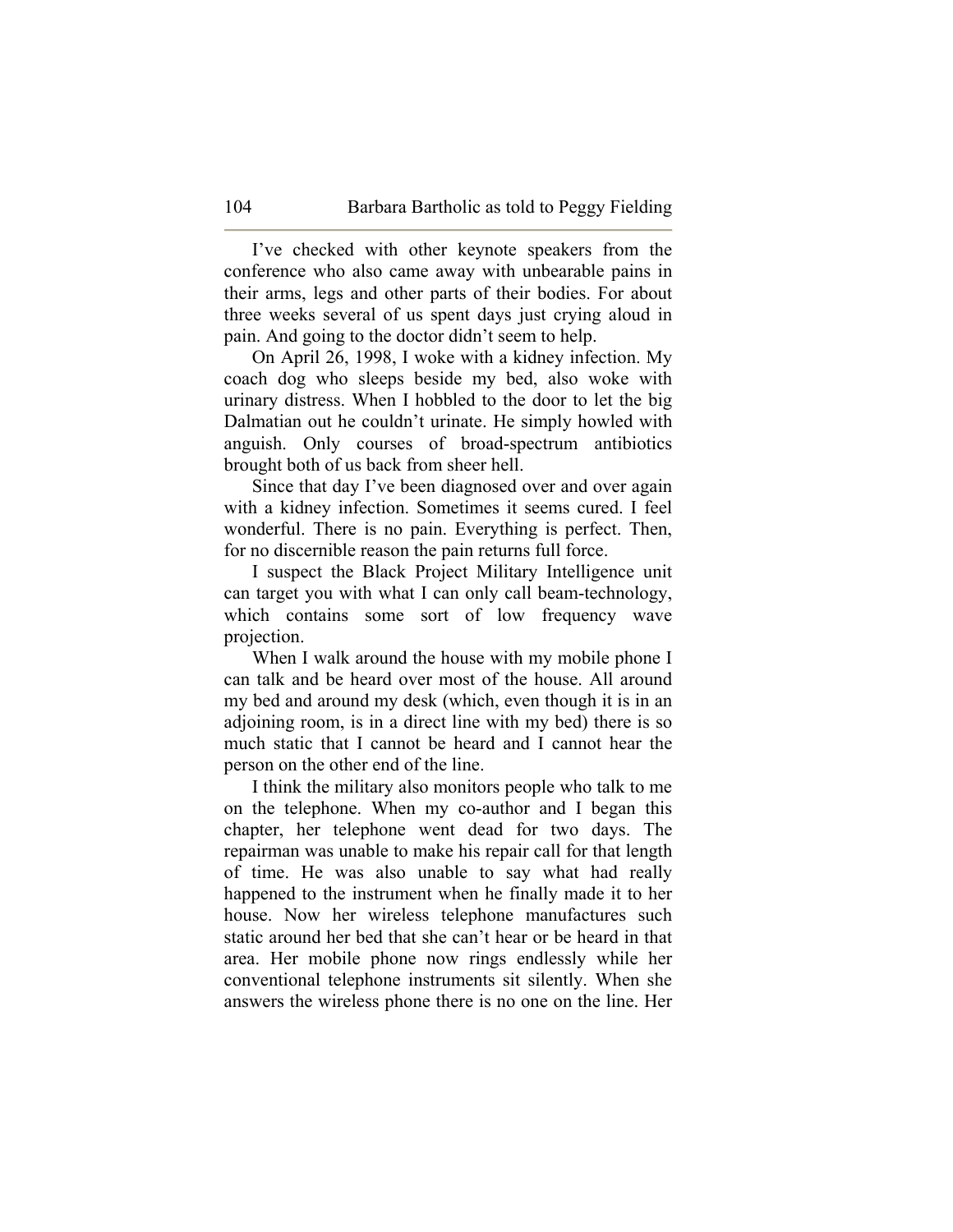telephone reception has always been perfect up until this week.

Just today my latest batch of bruises appear on my upper right arm and elsewhere. A cluster of perfectly round pencil eraser shaped and sized bruises have shown up to the right of my navel in a round pattern about three inches in diameter.

Bruises also decorate my left thigh inside and there are two distinct bruises, one quarter sized and one fifty cent sized on my left buttock.

My co-author has also had bruises appear on her stomach. A large perfect circle the size of a fifty cent piece appeared to the left of her navel, with dark blue and purple bruises radiating outward from the yellowish circle, then to the left of that a larger shapeless bruise took up a 3x4 inch area on her stomach. Neither were painful to the touch.

Two days ago I went for groceries. I returned at about 8:30 at night. When I began to unload the groceries my left eye began to perceive a glow with a silvery,white shimmer, a glow with a spot of fluorescent blue. The brilliant semicircle moved as a series of spoked lines kept getting bigger and bigger, completely clouding my vision in that eye. I waited a few moments until the silver shimmer gradually faded and my vision returned. This strangeness of this sort of thing no longer scares the hell of me. I've grown used to through the years.When I told Bob about the "shimmer" that had partially blinded me for almost five minutes. He said that the exact same thing had happened to him about three months earlier. When I asked why he hadn't said anything he laughed. "I figured this kind of thing is just part of the price I pay for being married to the 'UFO Lady.'"

I'm not scared anymore; I'd just like to lose the pain when it hits my legs, arms, kidney, bladder or ovary. I've always been something of an Amazon who loved both physical and mental labor, especially work that delved into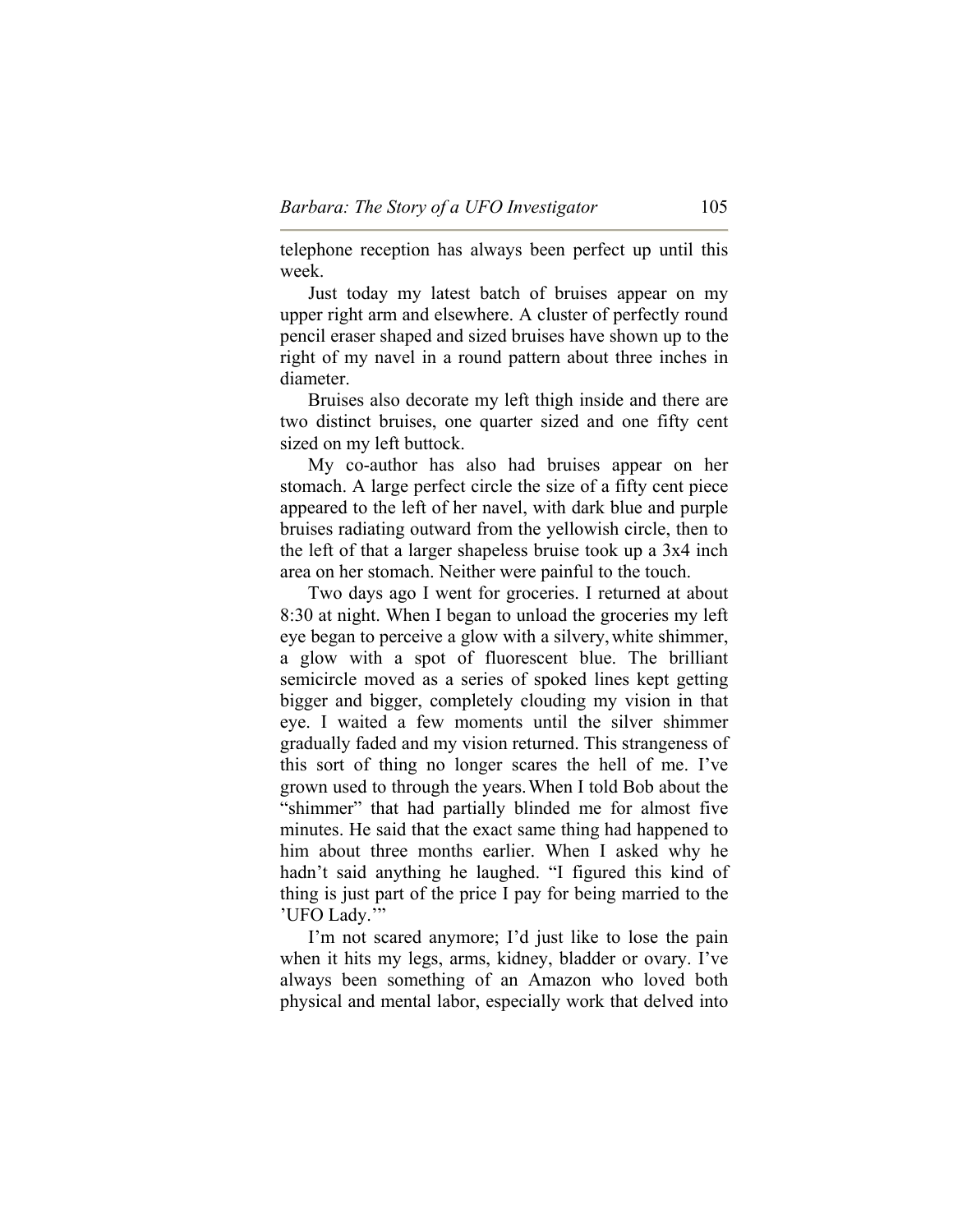the UFO questions. Now this kind of pain slows me down and slows my work considerably… but I suppose that's the idea, right?

I should be used to such goings-on. During the seven years that Jacques Vallee and I were working together I always began to dread what I would find when I got home from working on a case. I was compelled to investigate the UFO phenomena but my family and I always paid some sort of price.

Early on, I could always expect to find a sick child, animals dead, property damaged, or some other awful thing or other when I arrived at our house in Turley. The small sicknesses that dogged the children created guilt and stress within me. I wanted to be home with them. Why couldn't I just be happy with the sort of life which brought perfect contentment to other women? Home, sweet kids, a loving husband, a menagerie of animals and an extended family. Why couldn't I just accept an ordinary job or a stay-athome position tending to my family? I really wanted to do that but something, something *urgent* within me, would never allow me to stay away from my UFO investigations. So I kept trudging onward, still studying those flying saucers, still sifting through unexplainable happenings, still looking for some explanation.

I learned to live with stress, guilt, and the knowledge that my husband and children and even my mother-in-law were also paying a price for my unbreakable resolution to learn everything I could about the aliens who were interfering in the lives of earthlings. Actually, I don't have any choice. I have to continue this work. Bob is okay with that, very understanding, he allows me to do whatever I feel I must. He will not accept the idea that there is any connection to our family accidents and my UFO investigations.

My Mother is simply horrified by the whole idea and she totally rejects the reality of my experiences and of my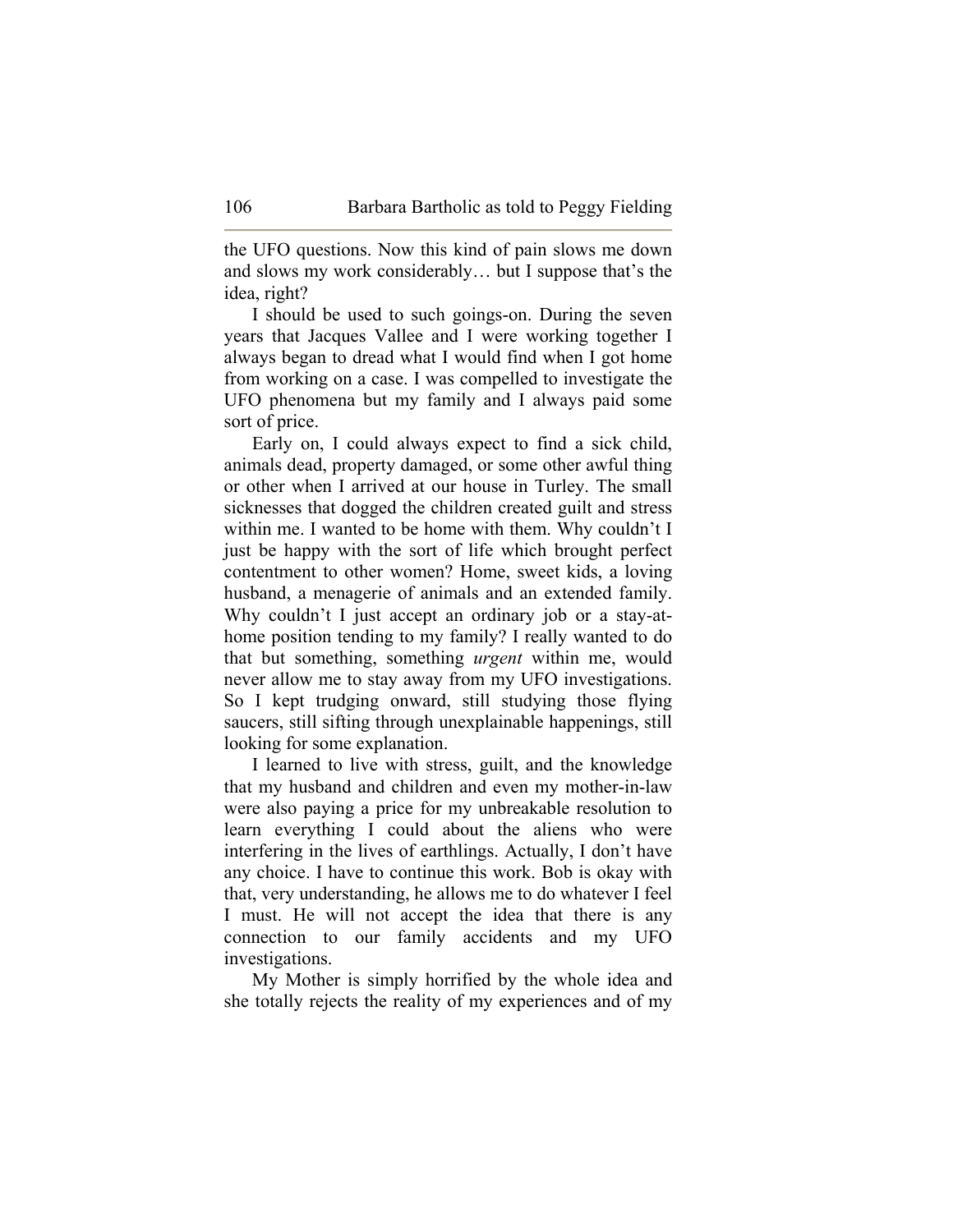life work. She still lives in Tulsa but I usually don't share stories of my investigative work with her. Too crazy, she thinks. And in a way I agree with her. Nobody in their right mind would ever get into UFO-alien research if they could help it. It's far too dangerous. I was born to do this work.

Years before, while we were still working together, the "accidents" or happenings and the warning which once came to me telepathically before a terrifying incident, caused me to discuss these problem with Jacques. In fact, I had never had such warnings before I began my work with Jacques Vallee. When I told him about the warnings he lay my problems, my "warnings," at the feet of coincidence and tried to laugh the whole thing off. Sometimes I persuaded myself that I was being silly and I laughed with him.

But things escalated and my laughter died.

During the time that I first formed a working partnership with Jacques Vallee I had a warning. Three days before I first left for Arkansas I was working in my kitchen trying to get things in order before I departed. A telepathic message sounded inside my head. The message was, "If you go on this trip, one of your children will pay." I was galvanized but determined. I continued to prepare to leave.

The next day, again during house cleaning, I heard, "One of your children will pay the price if you leave on this trip."

On the third day the message was, "Are you really going to sacrifice one of your children for this trip?" I heard what was said but I couldn't really believe the words. I consulted Bob and he told me I was imagining things. After I thought it over I agreed that I had indeed been imagining things and I picked up my stuff and left for Arkansas.

On the day I was to return from Arkansas I called home but no one answered. I called my mother-in-law.

"They're all at the hospital," she told me.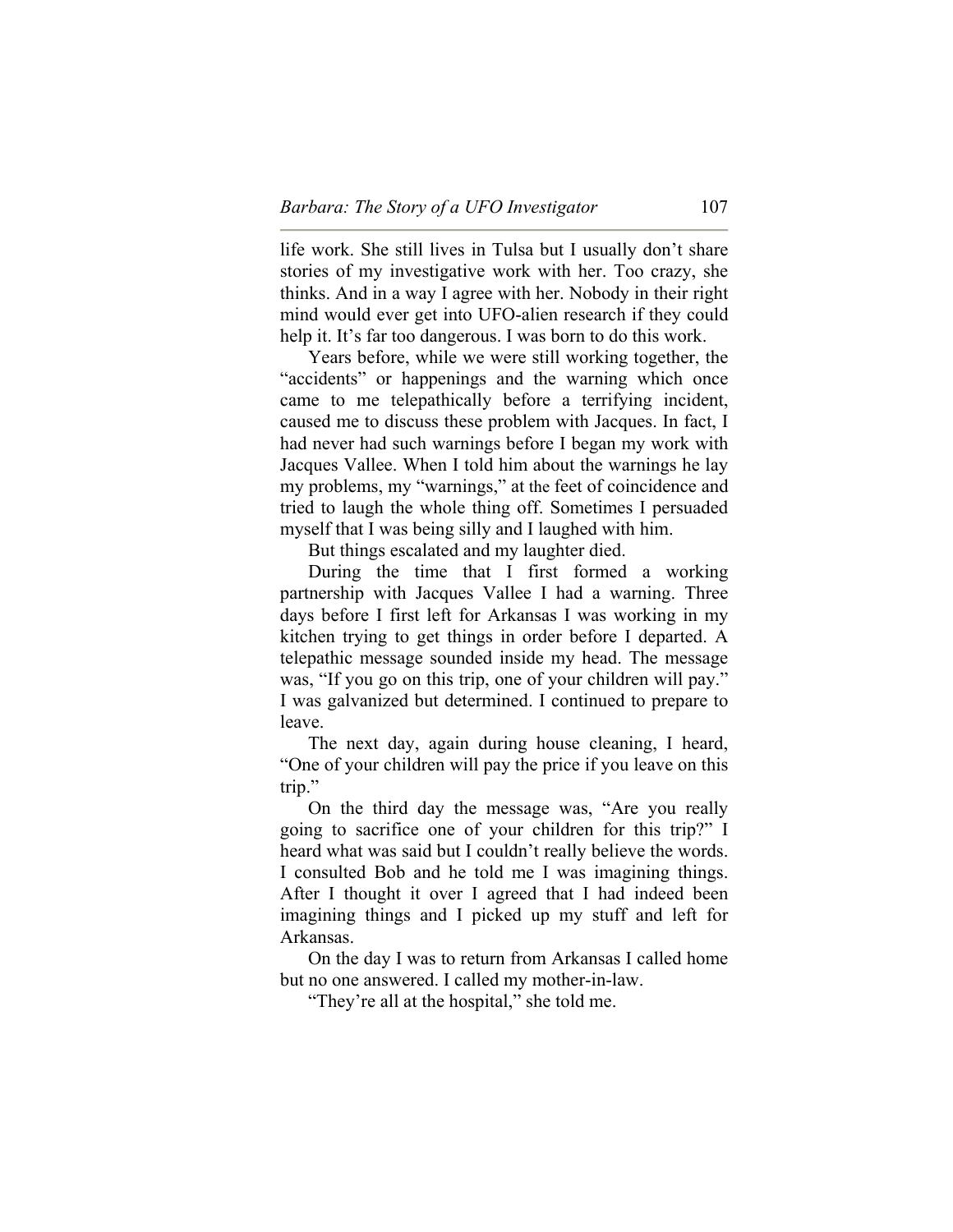"What…"

"Branden lifted the hood on his car and unscrewed the cap. He'd eaten supper and had hung around for awhile but apparently the car's radiator hadn't yet cooled." She took a deep breath as if to prepare herself to tell me the worst. "The boiling antifreeze and water spewed out and covered his face, head and shoulders." She took another breath. "He's horribly burned, Barbara dear."

I drove through the snow like a mad woman to get back to Tulsa where I drove straight to the hospital. I got off the elevator and was faced with the glass burn unit wall. As I stood there a man wearing no shirt walked by, his head. neck and shoulders bandaged completely. I watched him walk away toward his bed. I recognized the walk. It was my boy. He had to spend three weeks in the burn unit at the hospital. The whole thing, including the treatment, which required someone to pull burned skin away from his face with tweezers, was a nightmarish horror.

I almost collapsed when I realized who I was watching. I blamed myself. Suddenly the warnings came back to me. This wasn't me creating a drama, this was real. This was my child. I tormented myself and spent every day at the hospital. He was in room #169, which for me, only verified the fact that the intelligence which had punished me had left a signature on Branden's hospital door.

It is truly horrible to know that there is an invisible system in control of all of us, a system which can perpetuate that sort of thing on a family. They can threaten, then they can carry out the threat. They have access to the technology to do whatever they wish to do. Our alien masters have the technology and the sophistication to manipulate and orchestrate anything at all. I believe quite sincerely that Branden's accident was alien in origin... his car had actually cooled, I'm sure… until they caused it to boil up again.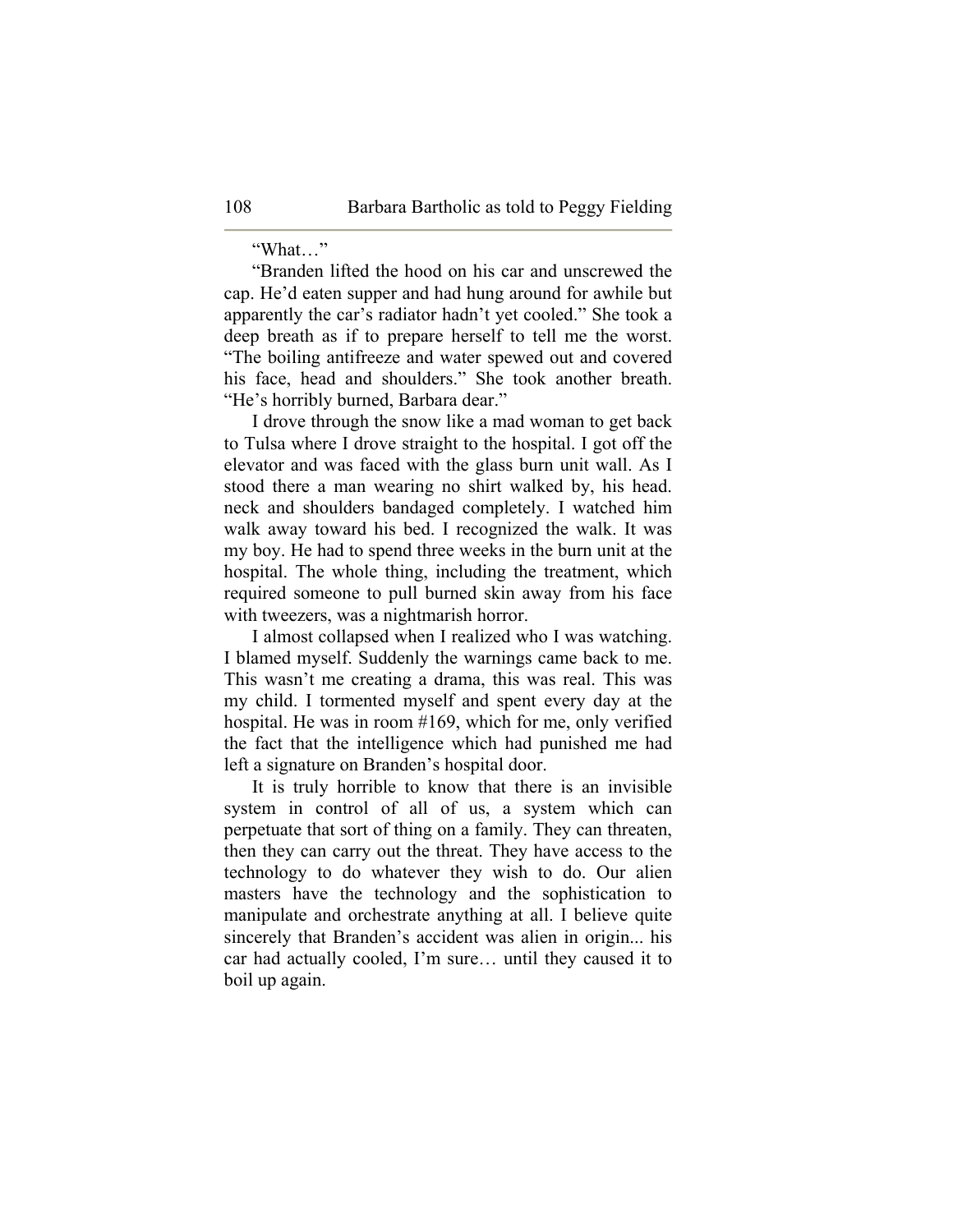There is one good thing that can be told about this incident. After they released my son from the hospital he had beautiful new skin, the kind of skin women pay for when they get chemical peels. His face was covered with smooth childlike skin with no blemishes. His hair, his eyebrows, his lashes, all came back looking better than ever before. That part of his experience was a miracle. He'd always been a good looking teenager but after he recovered from the burns he was a truly beautiful young man.

Once after looking at mutilated cow after mutilated cow in an Arkansas visit, I found that my daughter Mandy had had her turn with sadness because of her Mother's obsession. She was driving down the narrow street in front of the Southroads Mall. Suddenly a young man on a motorcycle darted out in front of her and into her car. He was thrown up and landed on the hood of Mandy's Toyota. They were never able to determine exactly what had happened but during the accident, the young man's rectum was cored out exactly as were the rectums of all the cows I'd looked at in Arkansas. He did recover but he will never have children, they say. Mandy was cleared of any wrongdoing. Just to be sure I got the message, the number on the police report of the incident was, of course, "69."

This is what happened a few months later, just before Jacques and I took another trip to investigate somewhere in Kansas:

Mandy had taken her first apartment with a girlfriend, in the University of Tulsa area. Mandy had fallen asleep on the couch in their second story apartment. Her friend had gone out of town for the weekend.

She awakened to see a man standing over the couch staring down at her. He told her he had entered through the kitchen door, he also told her that he was going to rape her. She jumped off the couch, tripped, he held her down and stabbed the backs of her thighs. She fought like a wild woman, pulling herself up, grabbing for the man's knife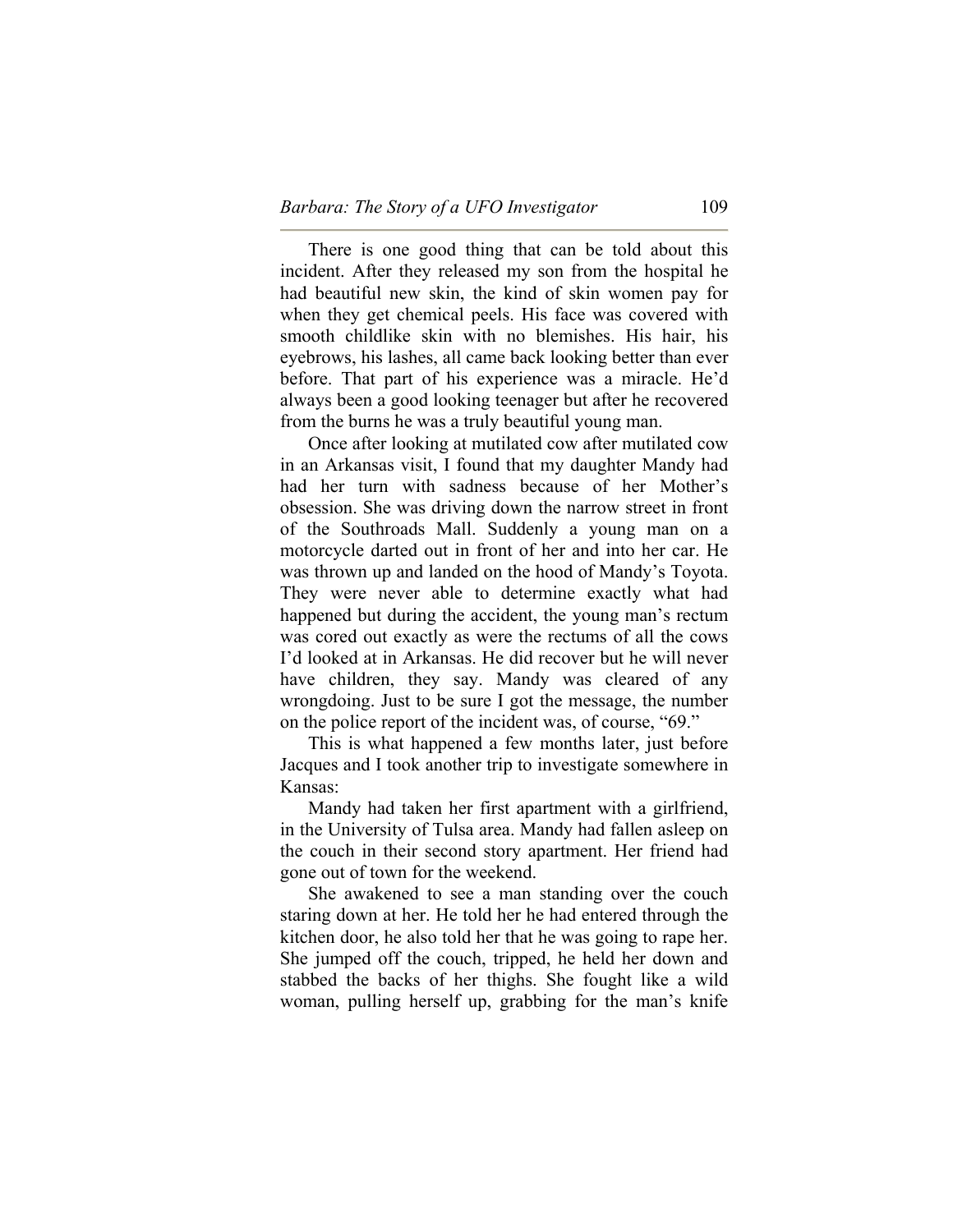and kicking out at him. He beat her face black and blue but she never gave up. In fact she screamed so loudly and fought so valiantly that a neighbor heard, called the police, then came running. The would-be rapist left before the police arrived.

Many young women who have endured such terror suffer from posttraumatic stress. Mandy has never had such symptoms, which we think is a miracle. The counselor who talked with her several times said that fighting back was the best way to avoid the sadness, depression and agony which descends upon most rape victims. The police were, at that time, investigating a rash of break-ins by a particular man whom the newspapers were calling "The TU Rapist." It seems college girls living in apartments were his special target and the police were sure that Mandy's attacker was the one they'd named the TU rapist. The officer who investigated the case and spoke to us was wearing shield #69.

About 12 weeks before my last meeting with Jacques, I again felt as though my family was somehow in danger. I told Jacques I had a "feeling" that something was going to happen. He was intrigued by what I had to say but ultimately he maintained his usual skeptical demeanor. He shrugged off my concern. I was to go to New York with him, he needed me on this special investigative trip, he said. I was so impressed that he had been named a national treasure in France, that a man of such note would want to work with me, I felt I could not allow myself to be turned aside from my goal... our goal, to learn as a team, more about the strange UFO happenings that were being reported all across the country and in Europe.

Just two weeks before we left for our New York trip, one of the most frightening occurrences which had ever happened to our family, involved one of my daughters.

At about 11:30 at night, seventeen year old Katha was driving a friend home. The were in Katha's Toyota when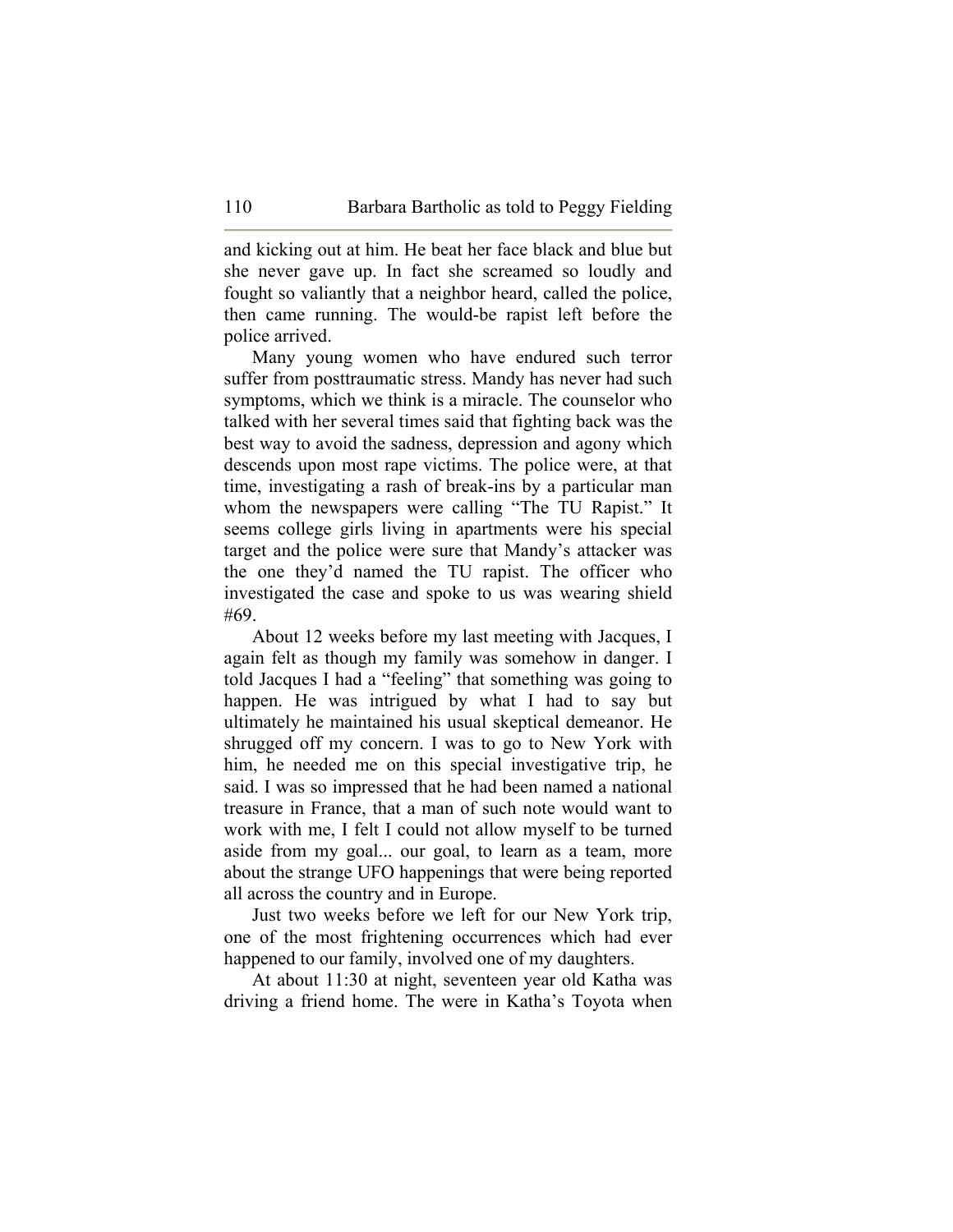they crossed a railway crossing where shrubs had grown to cover the warning sign. There was no whistle, there were no lights on the engine, and the locomotive hit Katha's car broadside. We later learned it had been an unscheduled run for the train. The engineer had been drinking and he threw out his bottle after he'd rammed into the side of my daughter's car. He had just been taking a "joy ride." Luckily, neither she nor her friend were killed but Katha was seriously injured. Her friend had a few bruises and scratches.

The engine's number ended with the numbers, "69."

We took both of the girls to Hillcrest Hospital in Tulsa. They looked at Katha and took no X-rays even though she had an indentation on her temple which was the size of half an egg.

Three days later an unknown lawyer appeared at our door and told us to take Katha to a doctor. We did and the doctor found that the girl's cheekbones were broken, her nose broken and the bones around her eyes, were broken. A bone in her neck was also broken. I took photographs of each of the injuries and instead of putting the film into my bag I held it in my lap, ready to deliver to the film kiosk. When I stepped out of the car the film fell out, unrolled itself and lay exposed across the pavement. Later when I spoke to Jacques about the accident he still insisted there was, "No connection."

## # # #

During the years when we had the gallery, then when I'd gone to work for Bill Blair, then all during the years of the investigations in partnership with Jacques Vallee, my husband Bob was also following a dream of his own.

I bought into his dream psychically but also helped him physically and spiritually. He is an artist so he continued to pursue his art. He also always wanted to live on the ocean with our family. I fell in with his plans because I too loved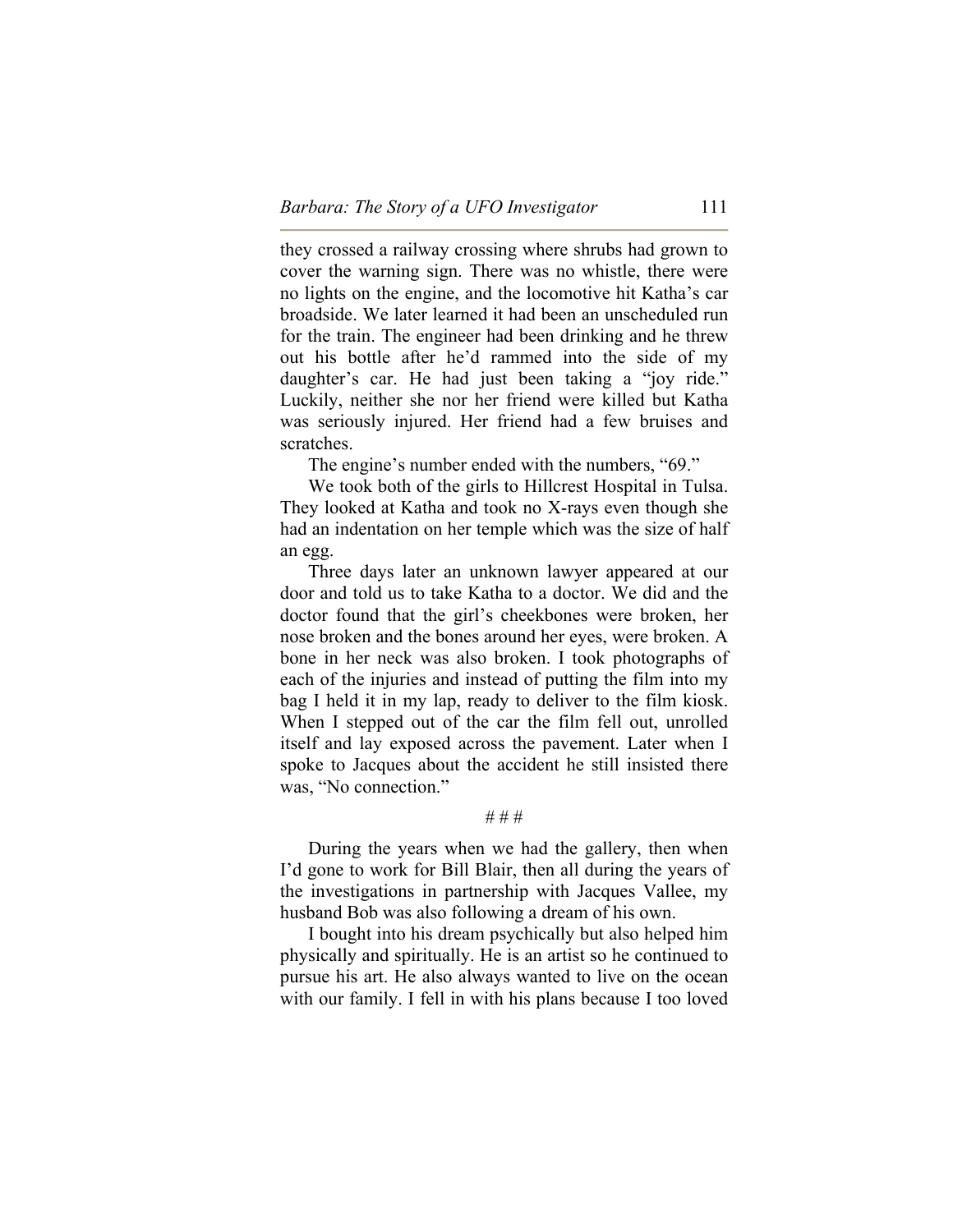the idea. Taking the children to live in a boat built by their parents was an idea that really thrilled me. We began the work with a hammer, a keg of nails, a handsaw and a dream.

We began work on a huge building, eighty feet long by twenty-five feet high, shingled sides, back and roof. We're both good with our hands and the work was exciting for both of us. I worked on the project when I was not on a job or in the investigative mode with Jacques. Bob worked on the project whenever he wasn't working on an art commission.

He had the idea of building a boat, no, a yacht really, made of concrete. He'd learned that the U.S. had built ships of concrete during World War II. We could do that, he thought, and I agreed. We would build a concrete ship large enough to hold our family and ourselves as well as twenty other people. Tulsa has access to the sea through Tulsa's Port of Catoosa. Boats, ships and barges come up to Tulsa via the Port of Catoosa locks and moved back down to the ocean, everyday. We would build the vessel, lowboy it to the port of Catoosa and launch it from there, we explained to our puzzled friends and family. A huge dream, an impossible dream really, for two people who had no money, no experience with boats, and very little help.

We never hesitated for a moment.

As soon as the huge shelter was finished, we began building the actual boat keel. Soon the boat rose from nothing to a huge vessel. We paid for the dream with whatever we had in our pockets at the moment, then waited until we had a few more cents to purchase whatever else we needed. People in the neighborhood called our project, "The Ark."

It took us thirteen years and about \$350,000, not even counting the thousands of hours of physical labor Bob and I and a few friends and family, poured into the ship, but we eventually built in beautiful staterooms paneled with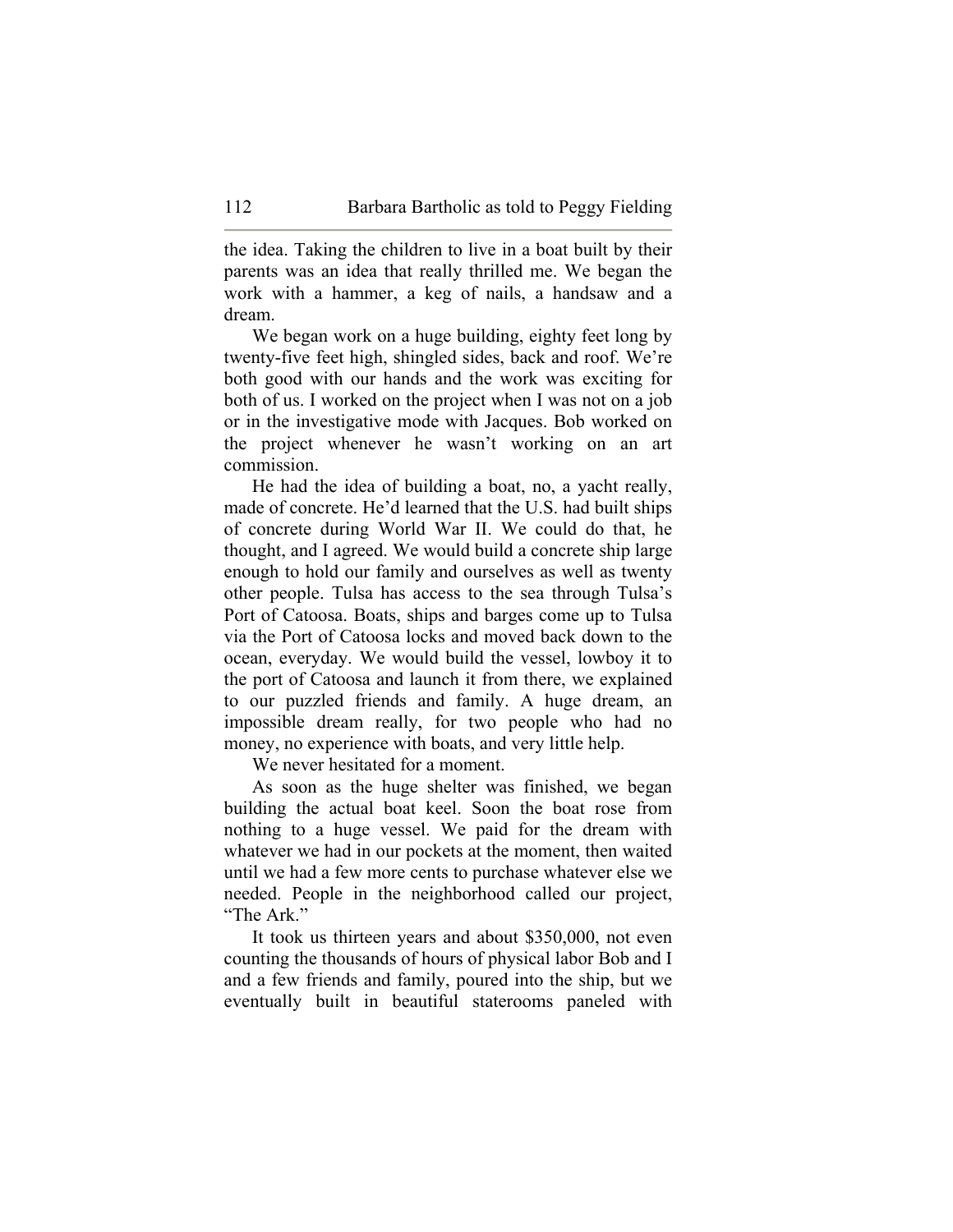gorgeous hardwoods, built in the fixtures we would need and made it as luxurious and comfortable as we could. We could see, almost taste, our life as it would soon be, out on the water in our concrete dream.

The day I left Jacques Vallee at LaGuardia Airport in New York, I didn't know that this was the last time I would ever see him. We stood together outside in front of the terminal. He was one of the few men that I had to look up to because he was so tall. As always he was dressed perfectly. He had, in our years together, always been sweet, kind and loving to me, no matter where we were or what our situation, even when I'd done something outrageous such as spray cream on his impeccable clothing. I got on my plane for Tulsa, not knowing what I would find when I landed in Oklahoma.

What I found was complete chaos.

When I drove up into the yard, the whole back pasture was alight. Fire trucks were everywhere. I walked into the house and the telephone was ringing. I picked up the instrument and it was Jacques.

"They've burned our car, our big building and our boat, Jacques. The firemen are here right now. I ignored their warnings and now see what I've done."

He said something that surprised me when he told me that he now believed that these accidents were happening because of our partnership. "It is no longer safe for us to work together." he said.

I hung up to go at once to see if I could help but the damage was done. Our yacht and the protective building which had covered it were completely destroyed. Of course, we had no insurance.

A friend confided in me later that Jacques had told him he was really upset that our partnership could be the reason for such a serious accident. One of the things he said to me was, "Perhaps when this UFO business reaches a different level, we can again work together." Sometimes I've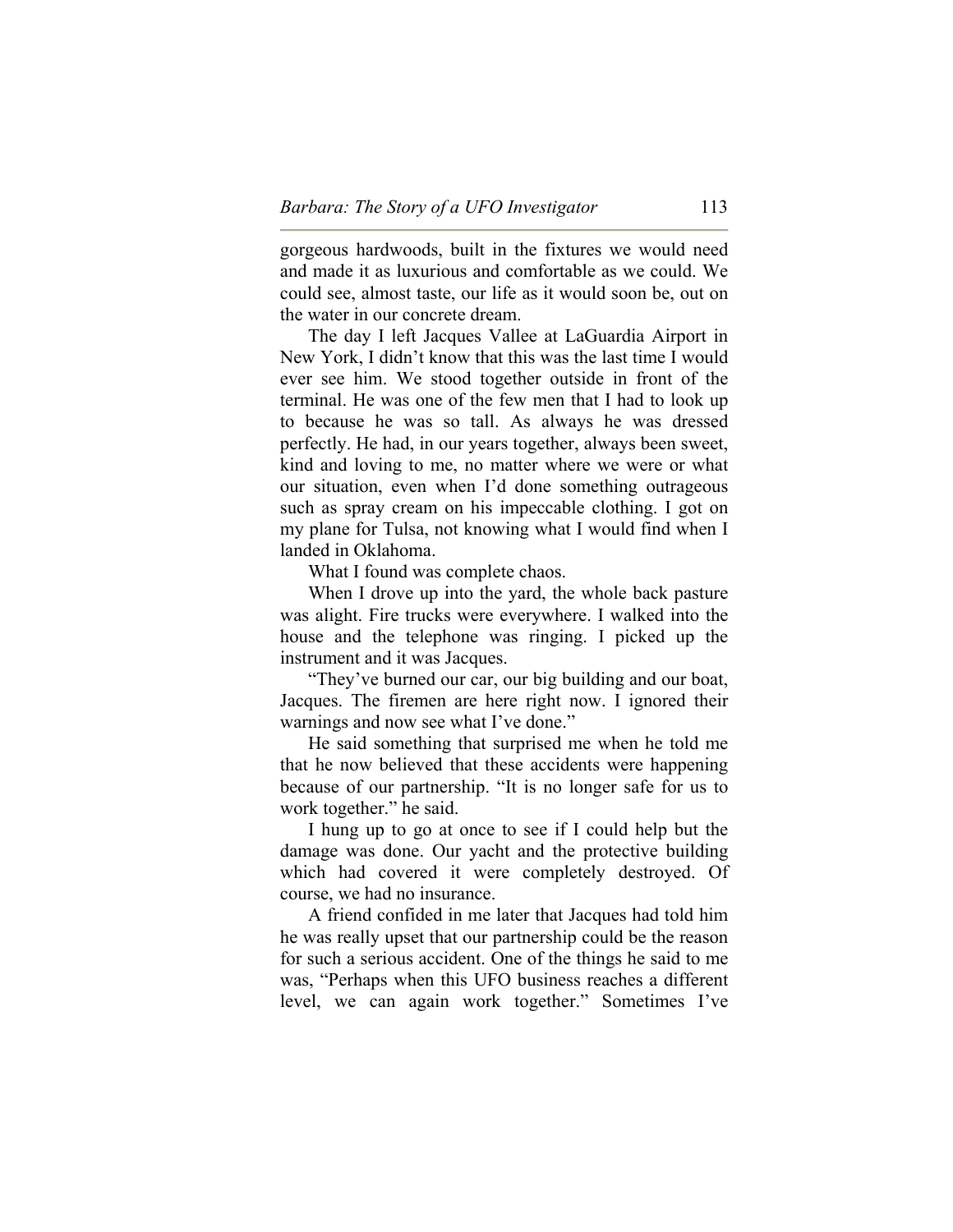suspected that Jacques was himself an alien in human form. He was almost too superior in behavior, appearance and intellect to be human.

We learned that a young man of the community had been indulging in alcohol and crank at a party which my girls were attending. They refused to dance with him or to talk to him because of his condition. He drove straight to our house and set the Toyota, which was in the street, on fire. He then raced to the back and poured gasoline over the ship and torched it. Four teenaged boys who had been standing at the far end of our field observing a UFO ship were also watching the activity as well as the ship, they reported later. The all saw a UFO vessel hovering over the fire for the better part of the two hours it took to consume the boat and its wooden shelter, as if the aliens were also monitoring the destruction. Nothing with 69 on it here, folks, just an *alien ship* hovering overhead to give me my message.

Bob had not even known the boat was on fire at first. He'd just awakened when he saw the flames in the car. He went out to try to put out the fire in the car and it was too late by the time his son Kevin and Kevin's friend, John, had noticed the flames in the high windows of the sheltering building. Bob then realized that the building in the back pasture was also on fire. The fire department could save nothing. The local news media spread the story of our loss across the papers and onto the local and national TV and radio programs. There was something about a concrete boat burning that struck a chord with the reporters. Our loss was a great story for them. The boy was a minor so he was turned loose. Nothing ever happened to him for all that destruction.

We gave up all our ocean dreams that night.

When Jacques called the next day I refused to even consider another trip of investigation. Our searches had, over the years, cost the Bartholic family a great deal but I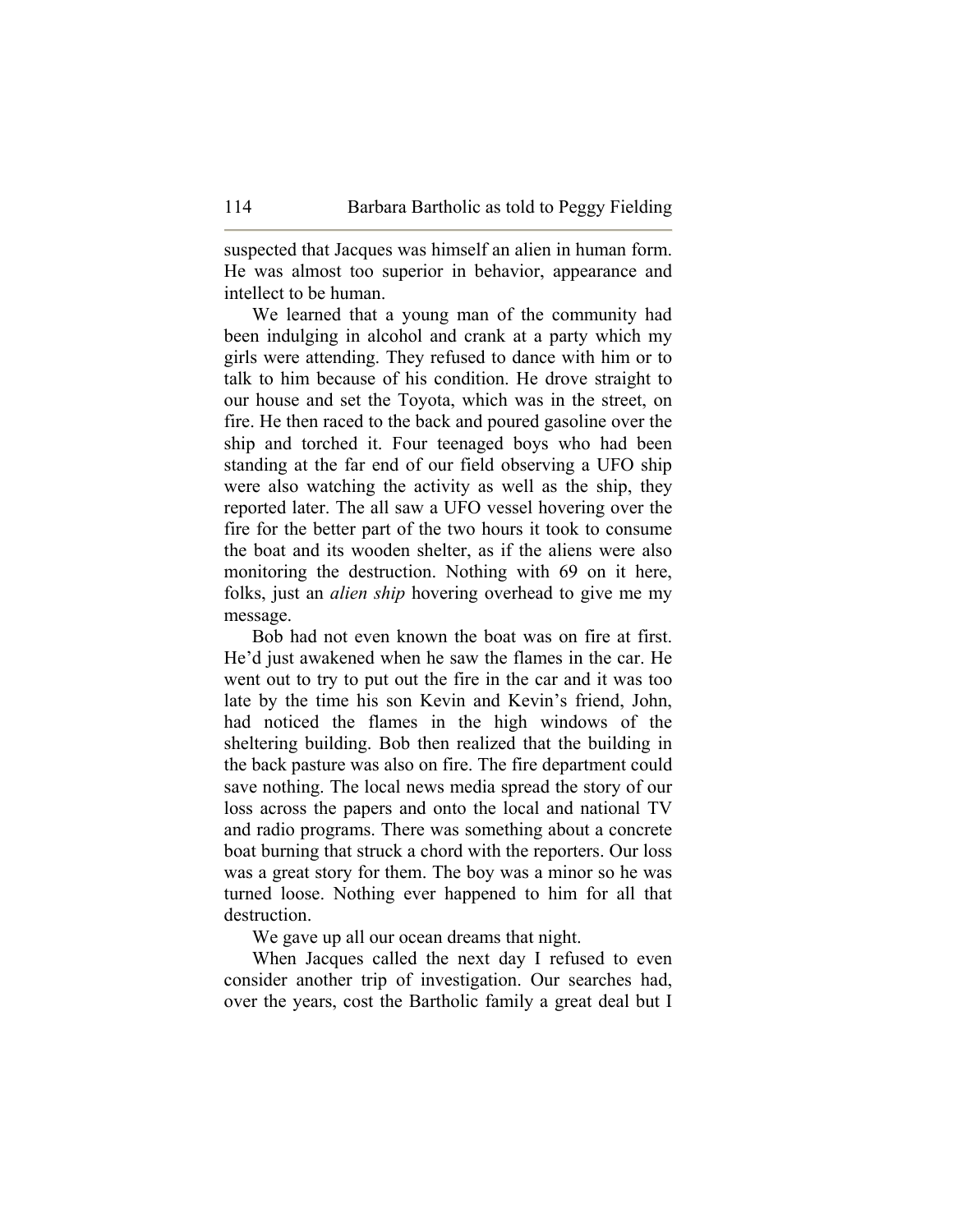was finally, and at long last, convinced that I had to put an end to my working partnership with the French investigator. There was no way I could jeopardize my loved ones any further.

I've learned in the years since that it is really important to the aliens to try to get people hooked on methamphetimine or crank. I believe the crazed young man had been manipulated to set those two fires.

And I also believe that all the accidents which happened to my family finally caused me to decide to stay home.

My *real* work began at about that time.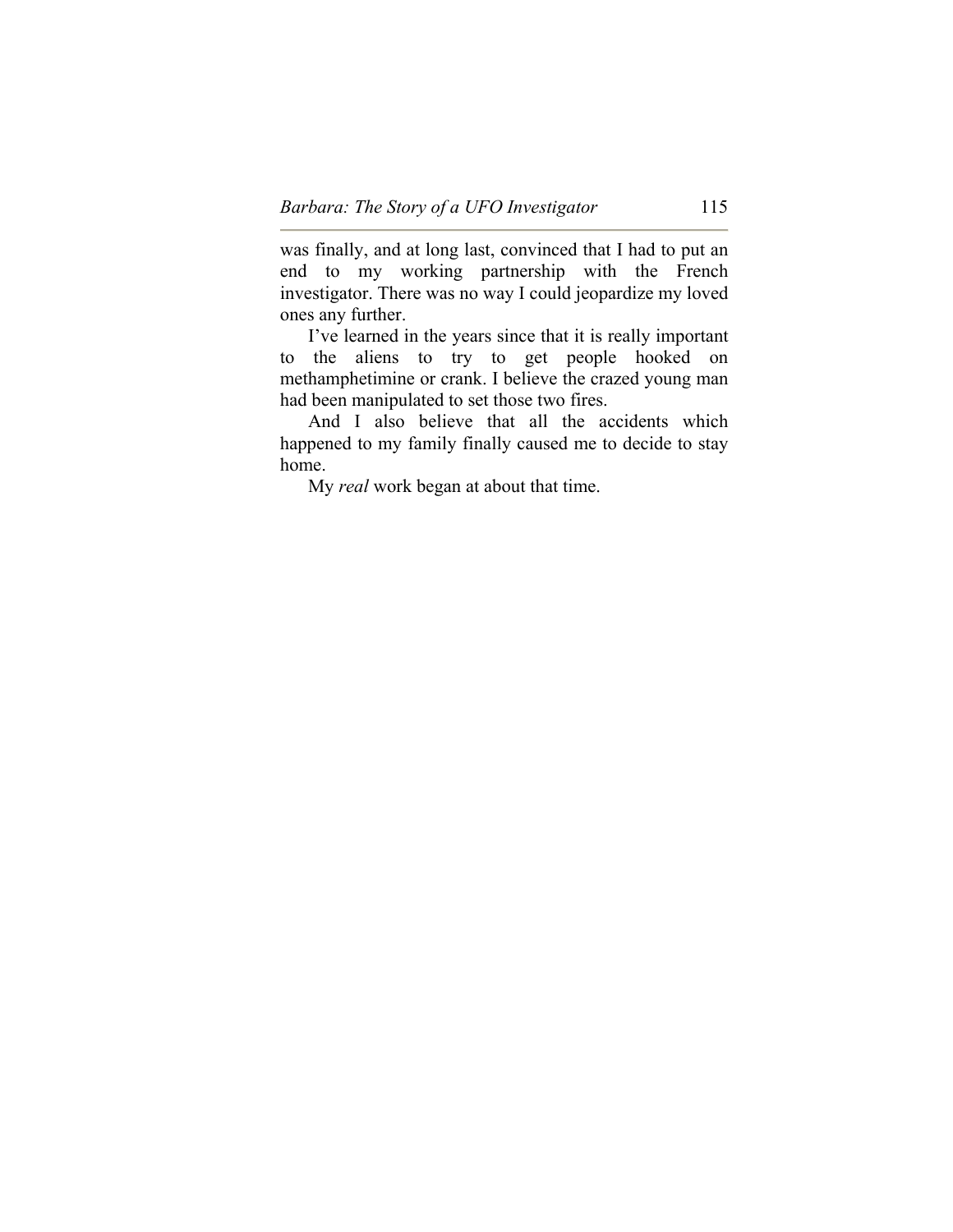## Chapter 13

### CLOSE ENCOUNTERS OF A DIFFERENT KIND

A year passed. One day I was painting our house. I had my wireless telephone up on the ladder with me. It rang. I answered. Jacques Vallee spoke. My heart pounded erratically at the sound of his voice.

"Oh, hello," I said, willing myself to calm down.

"I've just recently been attending a meeting in Paris. Dr. J. Allan Hynek was there and he thought it would be good for us, for you and me, Barbara, to reestablish our link and work together again. What do you think?"

"Well," I said, "I'm not really sure. Perhaps not enough time has passed, Jacques."

"Could we start again within the next two weeks?"

"Let me think about it."

We hung up and I finished the painting. Later I came down and ran to put my equipment into the garage. Something invisible, a barrier of some kind, sent me flying to crash backward into an old, heavy-duty metal wheelbarrow. I was bruised terribly and I cracked two of my ribs.

I understood. They had told me I should not even *think* of resuming work with Jacques. Once I'd made up my mind to that, the severe pain left me. I knew I couldn't afford to speak to him, much less work with him again.

Within the next week, while I was taking a bath and had submerged to wash my hair, he called again. One of my family answered and after peeking into the room to check on me, told him I was not available. I felt that I had had the impulse to submerge myself to wash my hair simply as protection. I'd never washed my hair in that manner before. Some force didn't want us working together.

I never talked to him again.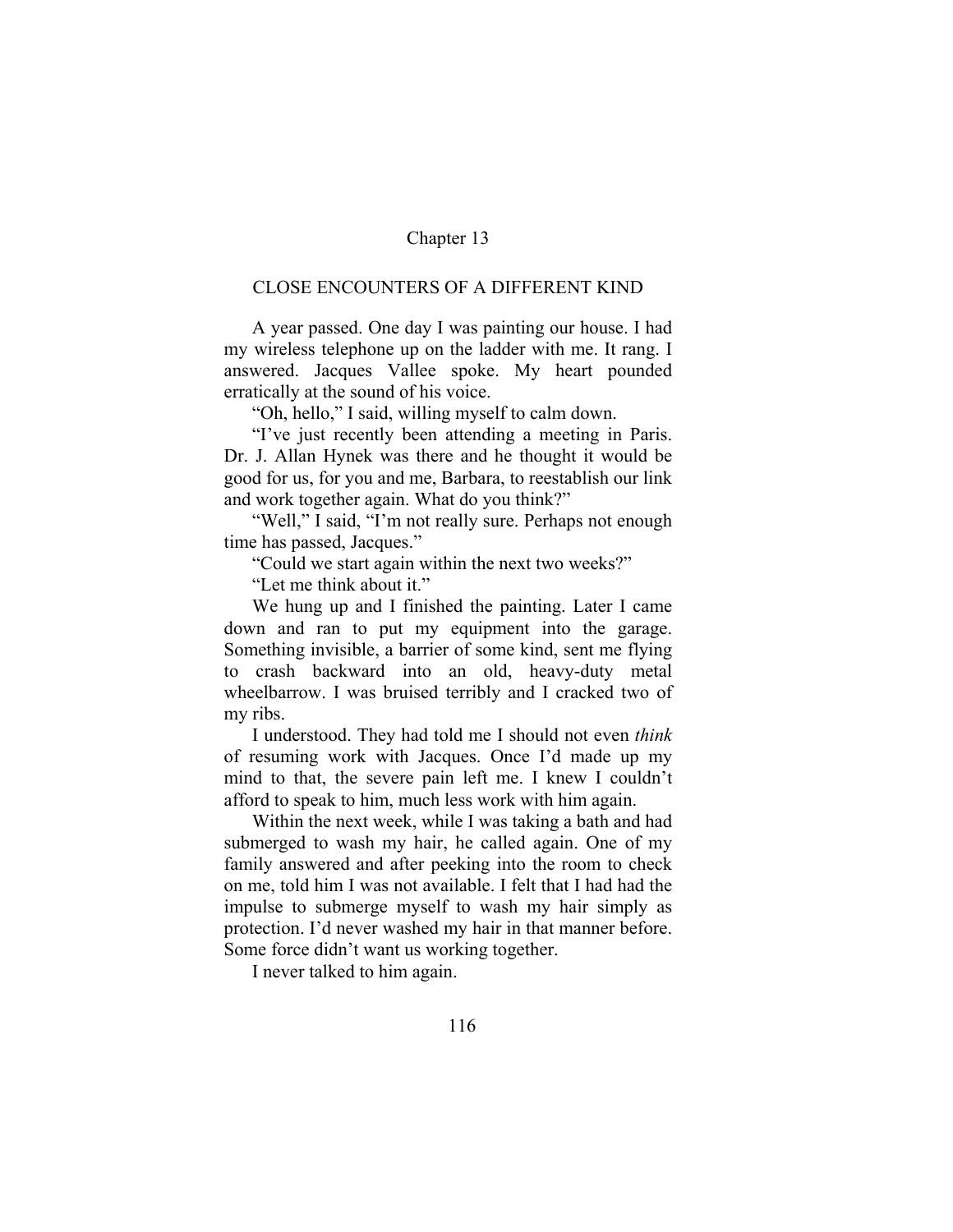I did write him a letter telling about my fall in the garage only minutes after his call. In the letter I told him it still appeared to be too dangerous to resume work with him. I also wrote several pages telling him of my gratitude that I had had the opportunity to work with him, that he had made me a more knowledgeable person, and other things of that sort, then I put the letter into an envelope and put the envelope into my bag to mail before lunchtime.

That day we had invited people over for lunch on the patio. I was crossing the patio telling a few of the early guests that I was going to run down to the Turley post office and would be right back. I walked by a doctor who was carrying a plastic bag of ice. Without warning, his arm released the ice bag and the heavy frozen bag smashed into the top of my foot and broke it. I tried to pretend I wasn't hurt. The pain was so great that even though I was headed toward the post office I turned back. I realized I wasn't supposed to mail the letter... at least not then. An X-ray on the following day confirmed the break on the metatarsal arch bone of my right foot.

I sat down on the couch, took the letter out of my purse and put it into the desk drawer. It wasn't time yet, I knew.

Four days passed. I was again fairly pain free and felt fine. I told myself, "Everything is okay. I'm going to mail the letter while I'm shopping for clothes for the kids." I put the letter back into my purse.

At the Thrift Store I found the rack of kids' clothes. On the wall above the rack was a high shelf which traced along the whole length of the building. The stationary shelf held toys, radios, pans, vases, tools, just a ton of stuff of all kinds. Right above where I was standing was a large metal lunch box with a beverage vacuum, the box was set toward the back of the shelf. When I stepped back to scrutinize one dress the heavy metal lunch box jumped off the shelf and hurtled down to the top of one of my feet. I say "jumped" because there was no explanation for the fallen object. It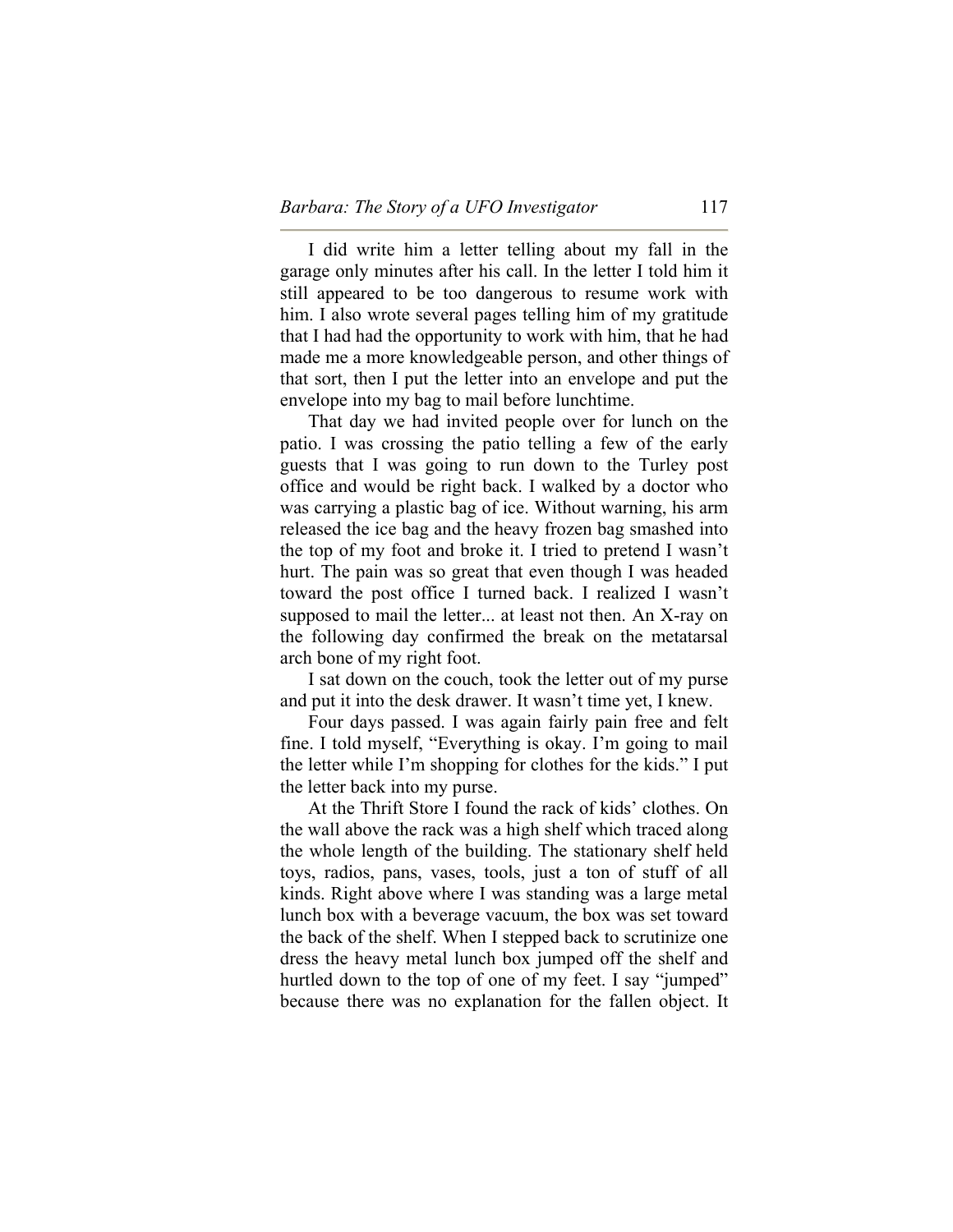was originally set well back on the shelf. Some "force" moved the box off the shelf and onto my foot. I was wearing sandals so, again, excruciating pain was involved. I hobbled out of the warehouse building and went home. I took the letter out and put it back into my desk drawer while saying aloud. "I'm not mailing this letter."

Five days later I put the letter into my purse once again. I put my purse strap across my shoulder and walked out to the pasture in back of our house where our three horses graze. There are two pear trees in the field and I saw that they were heavy with ripe fruit. I went to shake down pears for the three horses. As I jiggled the branches to loosen the fruit, the horses seemed to go berserk and headed directly toward me. They'd never stampeded in such a way before and I'd shaken the fruit down for them many times in years past. The palomino reared up and stamped on my other foot. Now both feet again had broken bones across the top of the arch.

I never sent the letter. I could barely hobble, so for the next week or so I spent a great deal of time on the couch. I had plenty of time to think. I came to understand that I had been attacked in such strange ways because it was time to dissolve the partnership with Jacques. Even though we were a perfect team... I could get people to talk and he was able to record and question further. Cases would come to me and he would know how to investigate the situation. When we started I was green but I learned an immense amount about how to investigate the cases which were always being dropped into my lap. Neither of us wanted to quit the work but the aliens had made it more than clear that I was to proceed on my own and that is what I have done.

As word began to get about among the UFO fans and while I was still working with Dr. Vallee, another case was given me by people who had psychic problems but no answers. I thought at the time that it had nothing to do with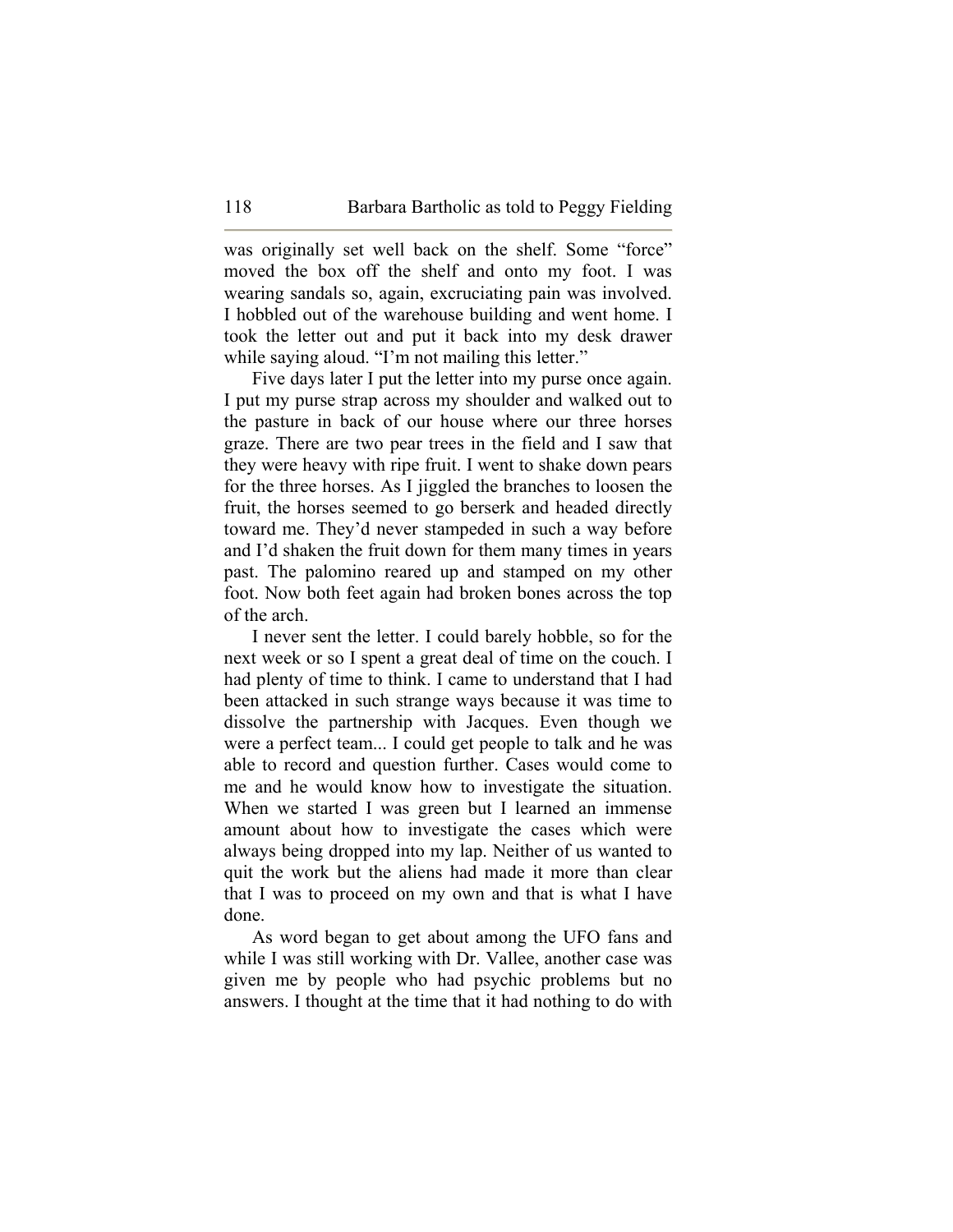UFO's. Jacques was always interested in any investigating I did on my own so I usually shared whatever my case might be, with him. He took copious notes but offered no solutions to my suffering clients. This case, which both Jacques and I found terribly fascinating is the one my coauthor calls, "The Jack Black Story."

It started in the early morning in the spring in 1979. I rolled over to lift the telephone.

"Hello?" There was silence at the other end of the line.

"Hello?" I tried again.

"Barbara Bartholic?"

"Yes." I could sense fear in the man's voice. It seemed that panic lay just beneath the surface of his high pitched tone. "This is Barbara Bartholic."

"My name is Will S .... I think I have a problem and someone told me you might be able to help me."

"What sort of problem do you think you have?" It was four o' clock in the morning and I was pretty sure this young man had seen a UFO or had had some of his cattle mutilated... the usual thing in this part of the world.

"Well..." He hesitated such a long moment I almost went back to sleep. "It's these things. They keep showing up on the floor of my bedroom."

"Things?" Now he had my attention. The hair on the back of my neck bristled when he spoke again.

"Yeah. You know. Like pictures and letters and stuff. Things are... Someone's... Something's happening over here. Some of it I wouldn't want to talk about over the phone with no lady." I was sitting up by now. "Can you help us?"

When I had his address and number I reached for my clothing and left our bed. "Bob," I shook him slightly. "I'm going out on a case. I'll see you later this afternoon. Someone had been receiving photographs and other stuff in his room. Sounds like teleportation."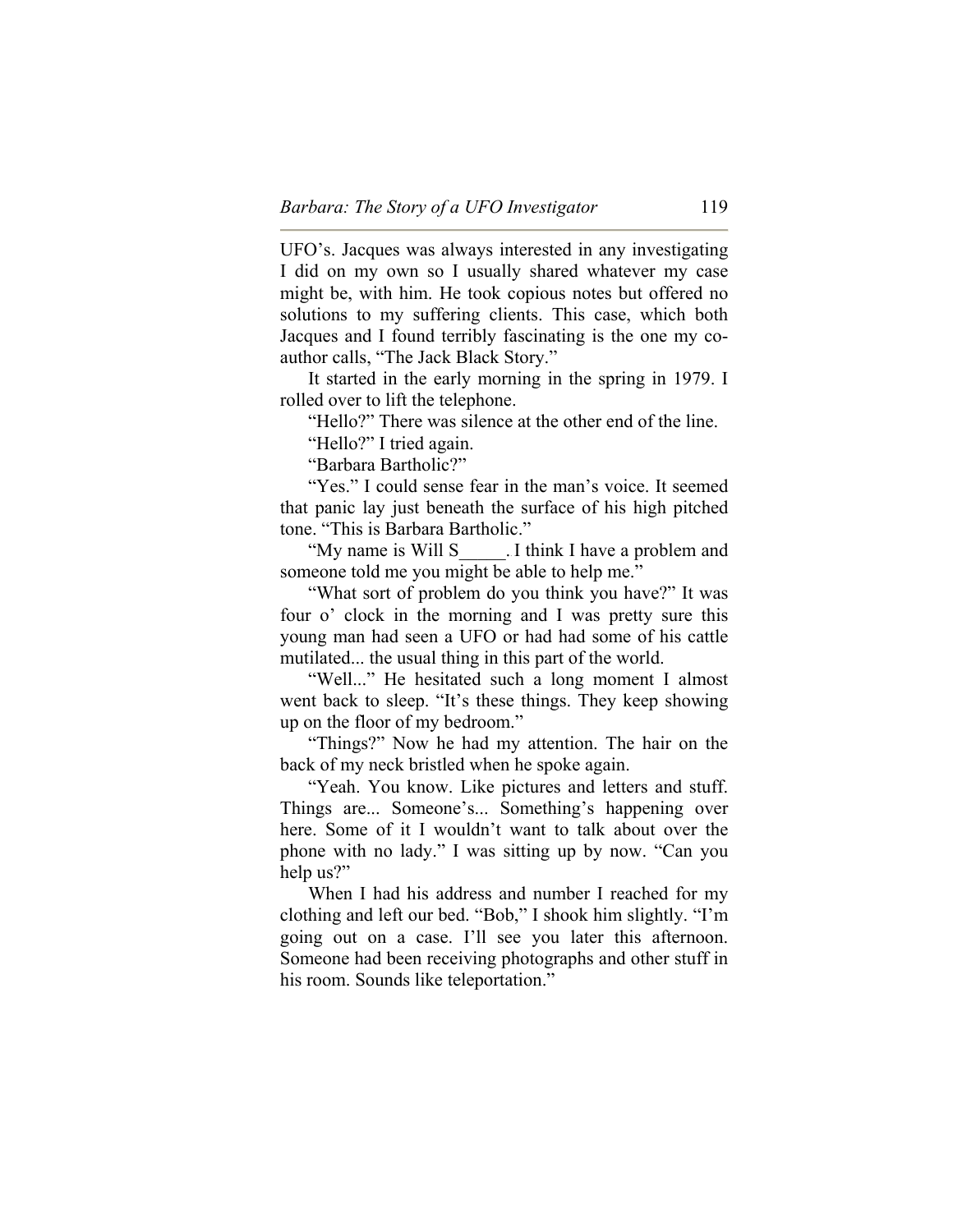It didn't take me more than ten minutes to make it to the apartment complex where the caller lived. There was almost no traffic in the Tulsa area, not that early in the morning, and, I have to admit, I was speeding.

Will S and his girl friend, Maria Y met me at their door when I rang the bell at the apartment he'd named on the telephone. Native Americans in their late teens or early twenties, I surmised. Both appeared to be eaten alive by fear. Maria's teeth were chattering and Will's voice cracked when he talked. They told an incredible story.

They'd been accustomed to meeting for sex in Will's bedroom which was located in his Father's apartment, usually during the nights when the Father worked. One night after they'd finished with their lovemaking they'd suddenly noted a sharp, strong odor, something like the spray fragrances some people use in cars and bathrooms, only more pervasive. By the side of the bed where they lay, Will found a strange item, something that had not been there when they'd gone to bed so far as either of them knew. It was a rectangular, whitish, felt pad which was emitting the strong deodorant-type odor. Later we learned that the pad was an old style deodorant item which had, in years past, been used in men's latrines in bars, saloons and brothels. The odiferous liquid was contained in a glass capsule encased within the felt pad. To activate the deodorant the person in charge of cleaning usually stamped on the pad to break the glass capsule inside. The liquid deodorant was terribly strong in order to mask the ugly smells which usually pervaded such rarely scrubbed areas.

Both the young people swore to each other that first day that they neither knew what the horrid thing was nor had either of them left it on the bedroom floor. They chalked it up to chance. Maybe Will's Father had put the pad in Will's room?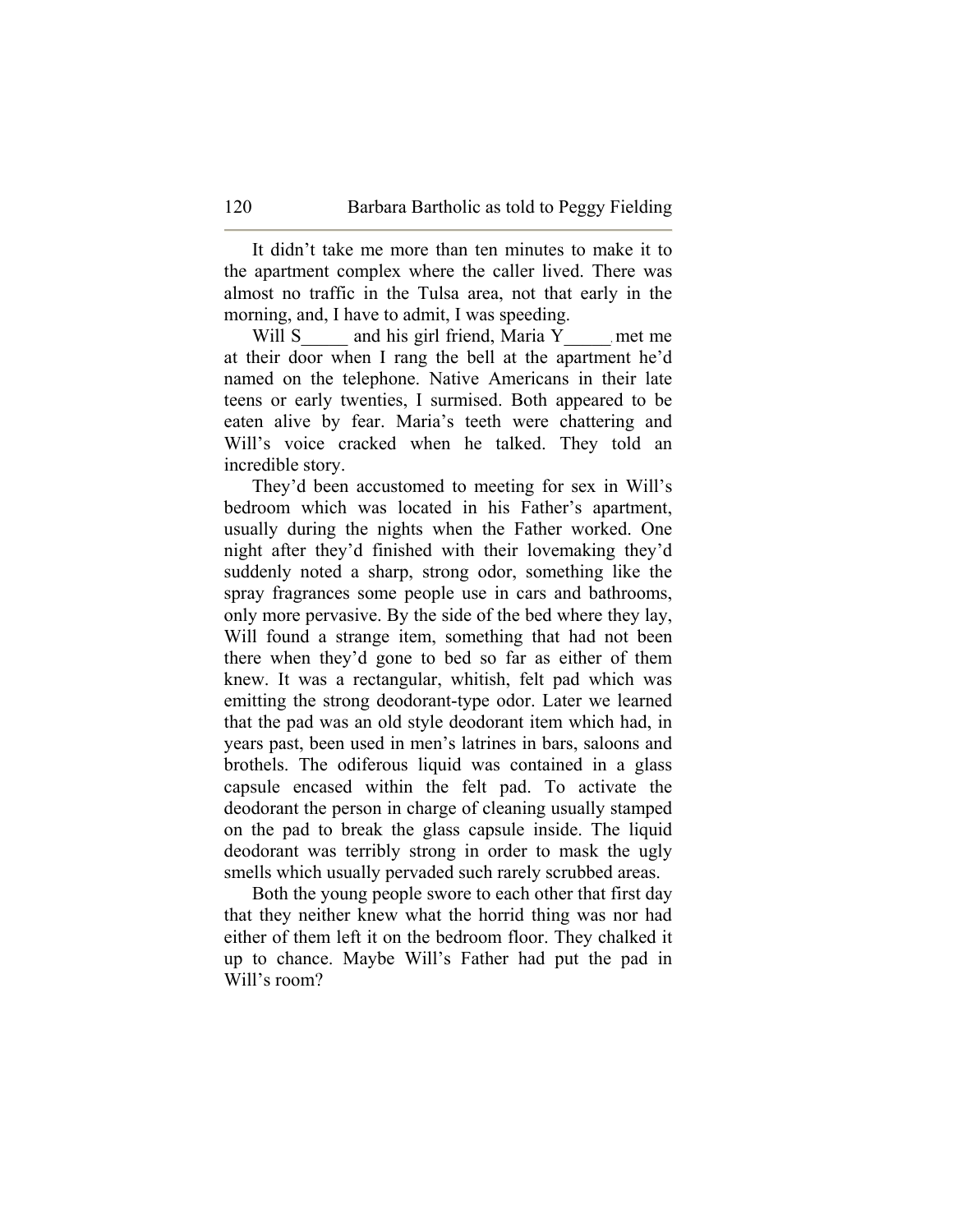That first pad was the beginning salute of a cycle of the life and time of a Mississippi black man named "Jack Black." They learned over several days and nights through annotated photographs, newspaper clippings, maps, notes, letters and many other objects, that Jack Black was fascinated by feces, exploding toilets and overflowing septic tanks.

Upon questioning the two young people we learned that Will had opened a closet and had seen a woman in the closet one day. He was so frightened he'd closed the door. Upon reopening the closet he'd found the woman was gone. They also had a fire in the wall, a non-consuming fire. The flames could be seen for several minutes but the wall was not burned and there were no marks when the fire died. These apparitions, along with the continuing flow of the strange objects beside their bed were driving the young. couple apart. They began to be more reluctant to make love.

Each time before sex, they'd check the floor around and under the bed very carefully, then after their lovemaking, they'd invariably find a photograph or a death certificate or a newspaper article, all pointing to some phase of Jack Black's life. They also received many more deodorant pads. None of the material was addressed to either of them. All the letters and notes and annotations were to or from Jack Black and his friends and family, complete with official postmarks and U.S. Postal stamps and cancellations. Some were from his time in the army in Vietnam.

Long, coarse, black hair. Greenish goop. Photographs of dead people. Letters in envelopes with legitimate postmarks and cancellation symbols. Maps. Old greeting cards. Other types of deodorant pads. Notes signed and hand written in block printing by Jack Black. Birth certificates, funerary photographs, death certificates, and dried vegetation of tropical origin were among the things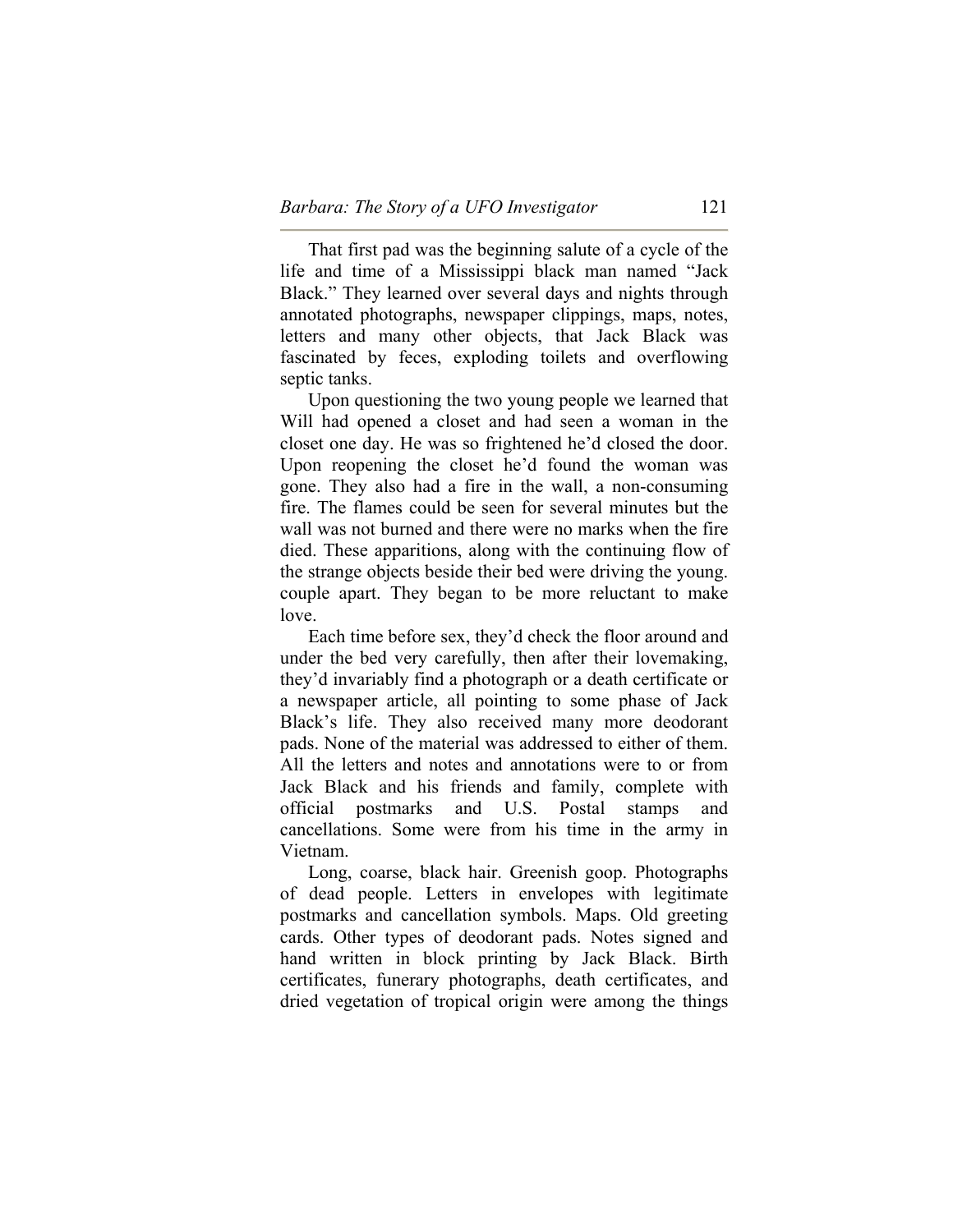that appeared. A treasure trove to us but a nightmare to the kids who were experiencing the objects' appearances.

To me this was all exciting beyond measure. To Will and Maria it was frightening beyond measure. They weren't interested in Jack Black, nor in his exploding toilets. However, they began to collect and keep the materials in a cardboard box after I asked them to do so.

A few years later my co-author asked a writer friend of hers to do a little investigating of the Jack Black story while she visited family in the area shown on the magically appearing maps and newspapers. She didn't learn anything, but how much can a blonde white woman expect to learn about the life and times of a country black man even in the same county? Not easy in Mississippi nor perhaps anyplace else in the South.

But the story doesn't end there.

Will was called to the army and soon sent overseas. Maria drifted into another relationship and married Richard L. They moved into a small house on Tulsa's West Side and Maria assumed that her days of being "haunted" as she called it, were over.

But she was wrong. Something followed her to her new home.

Jacques, as usual, had taken notes but had few comments. I was thrilled to be able to lay out the objects in neat rows on my living room floor and through them, to trace a story of Jack Black's life and times in Mississippi and Vietnam and back again.

I still have the teleported objects carefully stored in a closet in my house.

Maria and Richard were horrified to learn that strange stuff was going to be occurring in their new house. A light that sat on the dinette table flashed off and on. They could not use their telephone, sometimes for an hour at a time. One morning the smell of cigar smoke was so strong in the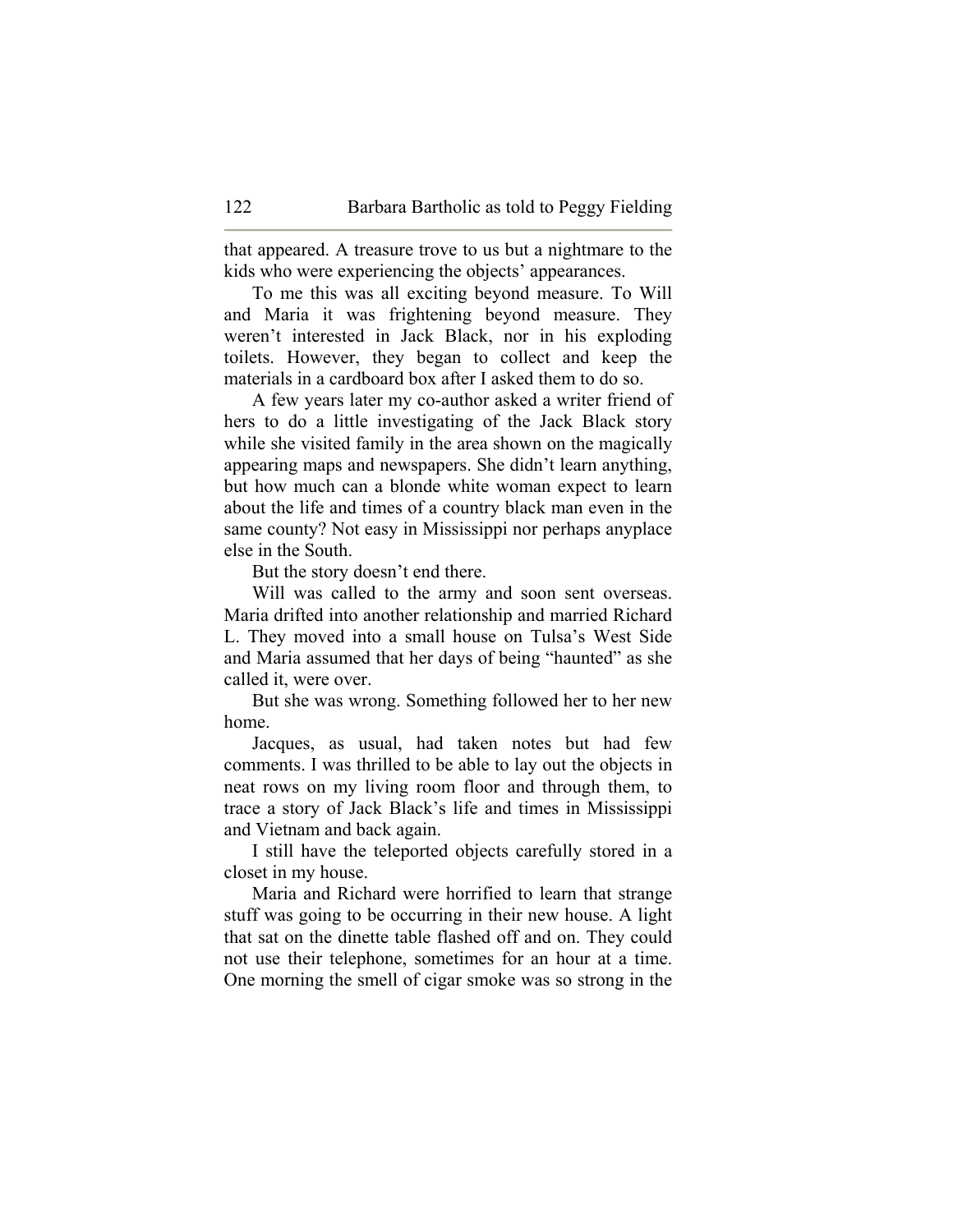kitchen that they had to leave it. Neither Maria nor Richard smokes.

Richard's mom came to live with them for a month. She was married to a man (not Richard's father) who was a practitioner of Indian medicine. Because his wife had left him the Medicine Man threatened them all and said he would send his power to cause the mother lots of trouble.

Their troubles accelerated.

One day Maria came home after work and all the curtains were drawn back, all drawers were open and things from the drawers were spread about on the floor. There was no sign of a break-in. The doors and windows were all closed and locked.

A friend called and Maria was telling her about the happenings in the house and she heard a huge crash from the spare bedroom, the one the mother had used. A huge crash sounded twice more but there was nothing unusual or out of place in the room, except for one thing. A cabinet which boasted lion head handles (brass lion heads with large hoops in their mouths) gave quite a show. The hoops usually hung tightly down from the mouths, all obeying the laws of gravity. Each time after the noise the hoops would be up from the lions' mouths. Whenever they heard the noise from that bedroom the hoops stood at attention. The noise was heard (Hoops in the air) as many as five times a day. Sometimes the noise was accompanied by a really cheap smelling perfume which started subtly but grew more and more awful within minutes.

Richard and Maria had dreams of living on a farm. They had ten pamphlets on horticulture which they were reading and discussing. They laid the pamphlets on the coffee table and enjoyed a television program they had planned to watch. During the TV show, the pamphlets disappeared. During the night six glasses teleported from their kitchen to their living room. Six bowls, six spatulas, six whisks, all teleported to their living room.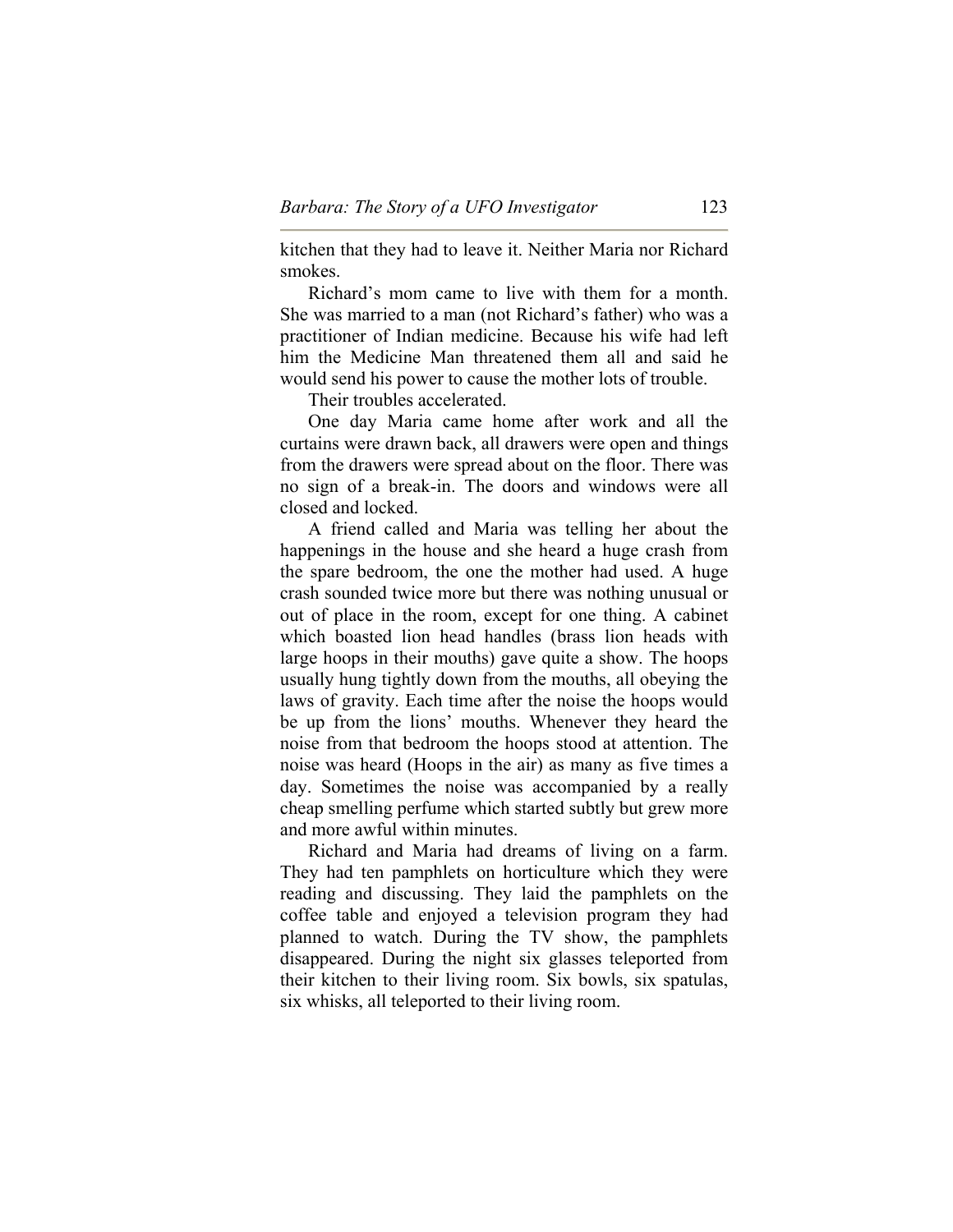Night after night they found they could sit in the living room and see the kitchen lights dimming. Once when they were washing clothing, the hose disconnected from the washer and scalded both of them. Maria's hand was caught in the car door more than once. They became afraid to be in the house alone. They didn't know what to do and they wondered if I could help. They said they really wanted an exorcist.

I suspected that moving would not help the situation, that Maria herself was creating the energy for the strange happenings. She was the right age for poltergeist activity which usually depends upon a child or teenager (usually female) for the electrifying happenings.

Sometimes pictures appeared on their floor.

One Saturday morning Maria got out of bed. Her husband had gone out. She walked into the living room to find the wall behind the couch dripping a substance that looked like hot black tar. The tar ran down to the floor and ate the speaker wires from their record player completely through. She walked on to the bathroom and there it was as if someone had thrown diarrhea feces and vomit all over the wall and floor and bathtub. She'd just bought new carpets but the couple ripped it up and converted to plain wooden floors. The smell of the vomit and other materials lingered even after repainting.

They were also pestered with unusual stone showers. The stones were egg size and shaped and sometimes appeared over a three-day period.

A month after the clean up, Maria woke up to a long trail of vomit on the floor by her bed. Still steaming, the nasty stuff made a path three feet long and three inches wide. From her coffee table a clear Jell-O like substance bubbled and oozed. Another molasses looking substance poured from the wall and ate the new paint off wherever it touched.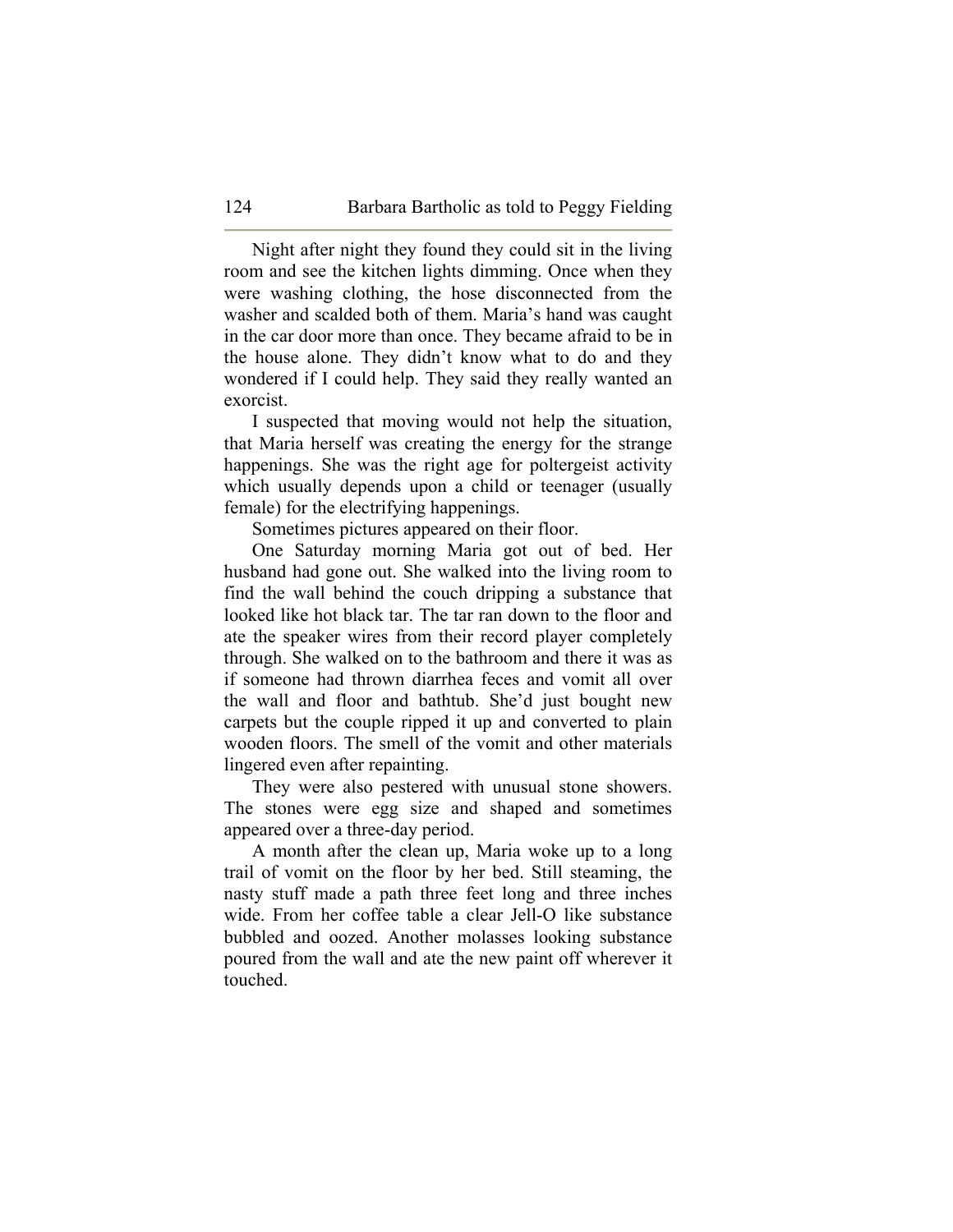That was the final indignity. Maria decided she couldn't take it anymore. She and her mother prayed in the backyard of the house. They placed crucifixes on a wall of every room of the house and Maria's Mother went with her Bible, praying throughout the house to exorcise the dwelling.

So far the exorcism seems to be working.

Jacques could only shrug and take notes about the whole affair. Since that time I have learned that the poltergeist syndrome is often closely allied with UFO activity. Aliens love to frighten us. Our fear is their delight.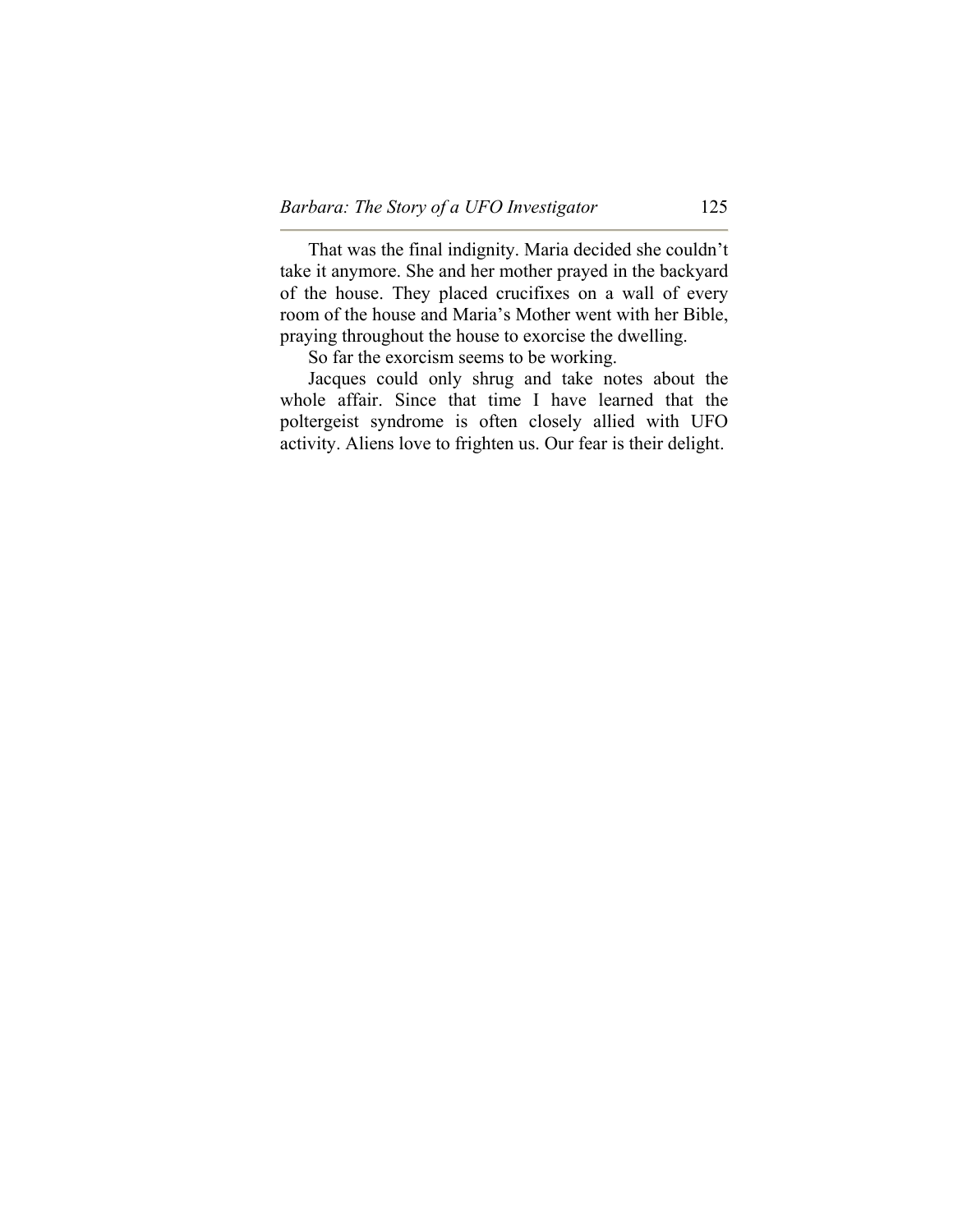## Chapter 14

#### OTHER CASES: DROWNING IN PEOPLE

In 1985 the minister of the Harmony Religious Science Church was newly moved to Tulsa and she'd decided she wanted to develop a circle of friends with common interests. She accepted every invitation she received and that was how we met at the home of one of her parishioners.

One night after she'd arrived in town she was awakened by the seemingly spoken thought, "Get up, get dressed, go take a ride." She followed the command and while out on that drive she saw a UFO vessel hovering above her. She went back to her house, slid into her bed and slept, forgetting what she had seen.

Another message came to her mind a few days later. "It is time you began to tell of our existence." At that moment she remembered her experience of a few nights earlier. She wrote a tiny piece for the church paper telling of what had transpired. I was given the paper so I called and interviewed her about her experience. She suggested we two needed to institute meetings of some sort and I agreed. I guess that's how I got started with the gatherings at my house.

A few hours after our interview, my favorite horse fell ill with the bloat, an ailment which usually kills horses. I examined him and found a triangle cut out of one of his ears. I stayed with the horse all day and it wasn't long until he recovered. The triangle is a common symbol that appears wherever UFO's have been. It's something like a calling card. However, I didn't know that at the time the horse fell ill. I'm afraid I assumed that teenagers with nothing much to do had decided to hurt my animal.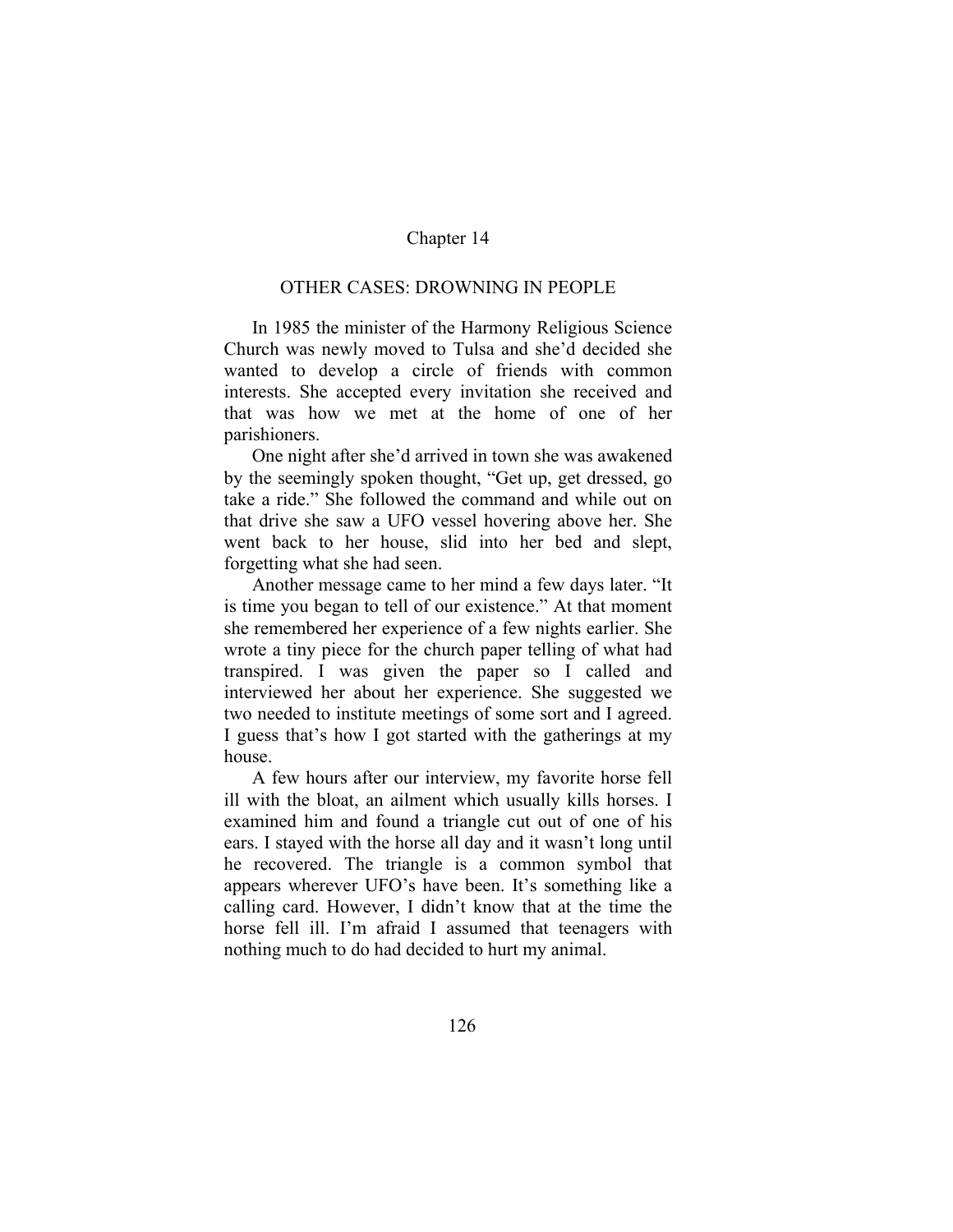The horse seemed to suffer no lasting ill effects from the triangle carved in his ear nor from his bout with the bloat.

In another instance, a girl who had just come to Tulsa from California was working in a local restaurant. She was compelled to pull her car over one evening as she drove home. She received a mental message, then drove on toward the Utica Square area where she was living. That evening she saw a UFO hovering over the yard of the house where she was renting a room. Her landlady saw the craft, also.

That night she was shown some Egyptian symbols and was given what she said was a clear understanding of the Egyptian connection with the UFO-alien culture. She told about that incident at one of the meetings which we held at my house.

One of the persons who also met with us was a cargo pilot. He always kept a camera on board so he could photograph anything unusual. He called me from South America.

"Barbara, I have some astounding pictures. I'll bring them to the meeting when I get home." But he didn't make it. He crashed and all three people aboard, including my friend the pilot, were killed in a mid-air explosion on their flight to the United States. If photographs were found I was not informed since I was not a member of his family.

Toward the end of 1987 there was a noticeable influx of alien landings, giving rise to stories of abductions all across the country. Up to that point there had been only a few classical cases of abduction, such as the Betty and Barney Hill case. Then suddenly there was a definite shift. In Oklahoma, Texas, Arkansas, Alabama, Virginia and Florida, we experienced a flood of alien intruders. That was the year the famous Gulf Breeze abductions took place in Florida. Anxious people contacted me every day of every week. I felt I was supposed to provide a meeting place for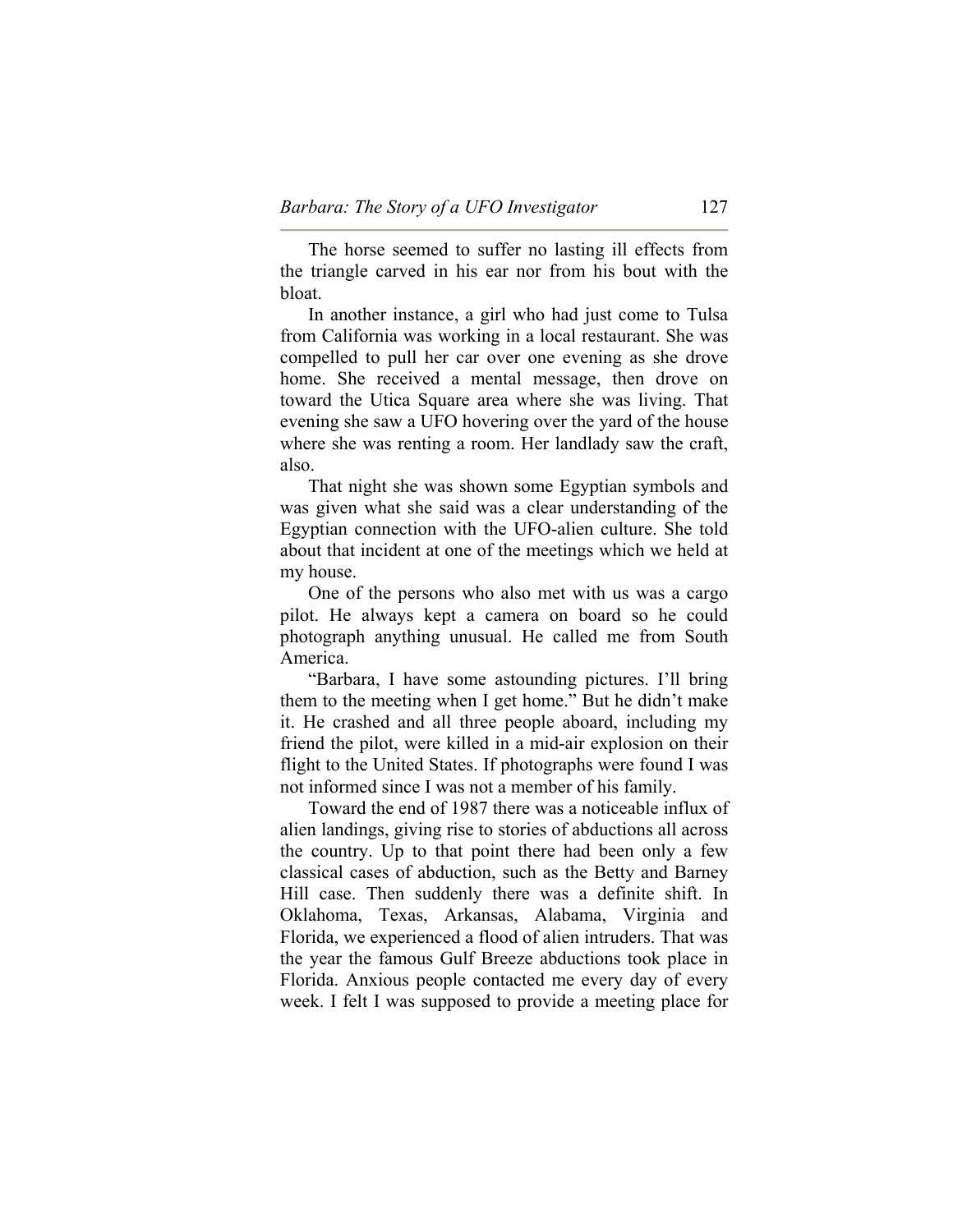all the traumatized people. Hundreds of people came, hoping for help of some kind. Once in awhile we had other speakers in for our meetings and we let people vent their fear and anger within the group. Tulsa, within a month's time, had had at least sixty cases of abductions. The intruders appeared to have a definite project or plan in mind but we didn't yet know what it was.

Most people who witnessed the barrage of UFO appearances did not have any conscious knowledge that they'd been abducted. Their memories were erased and many of them were experiencing post traumatic abduction symptoms. At one time the aliens took more than thirty people from one Tulsa neighborhood in a group abduction. People were also being kidnapped and abducted off city streets. The area surrounding  $36<sup>th</sup>$  and Harvard appeared to be a vortex of some kind for abducting and returning Tulsa's citizens.

I began to feel helpless, drowning in people who wanted my attention. I felt as though I needed to be doing something for these sufferers but there was really nothing I could do other than ask questions and listen to the answers. I searched for a way to do something, something that would actually offer hope for these abductees.

Many of the people who came to the meetings came from long distances, some of them with no plan or preparation for what they would do once they were in Tulsa. I began to feel as though I had to offer food and lodging to these unfortunates. Some days I'd have as many as three or four strangers sleeping in various corners of my house. This was aside from the speakers who, if they were from out of town, were expecting to be put up and fed, sometimes for as long as three days or a week or longer.

Finally I called a halt to the meetings. I couldn't really aid the suffering as I should and I needed to find some way into the psyches of all these people who needed me if I were going to help them. Neither could we afford to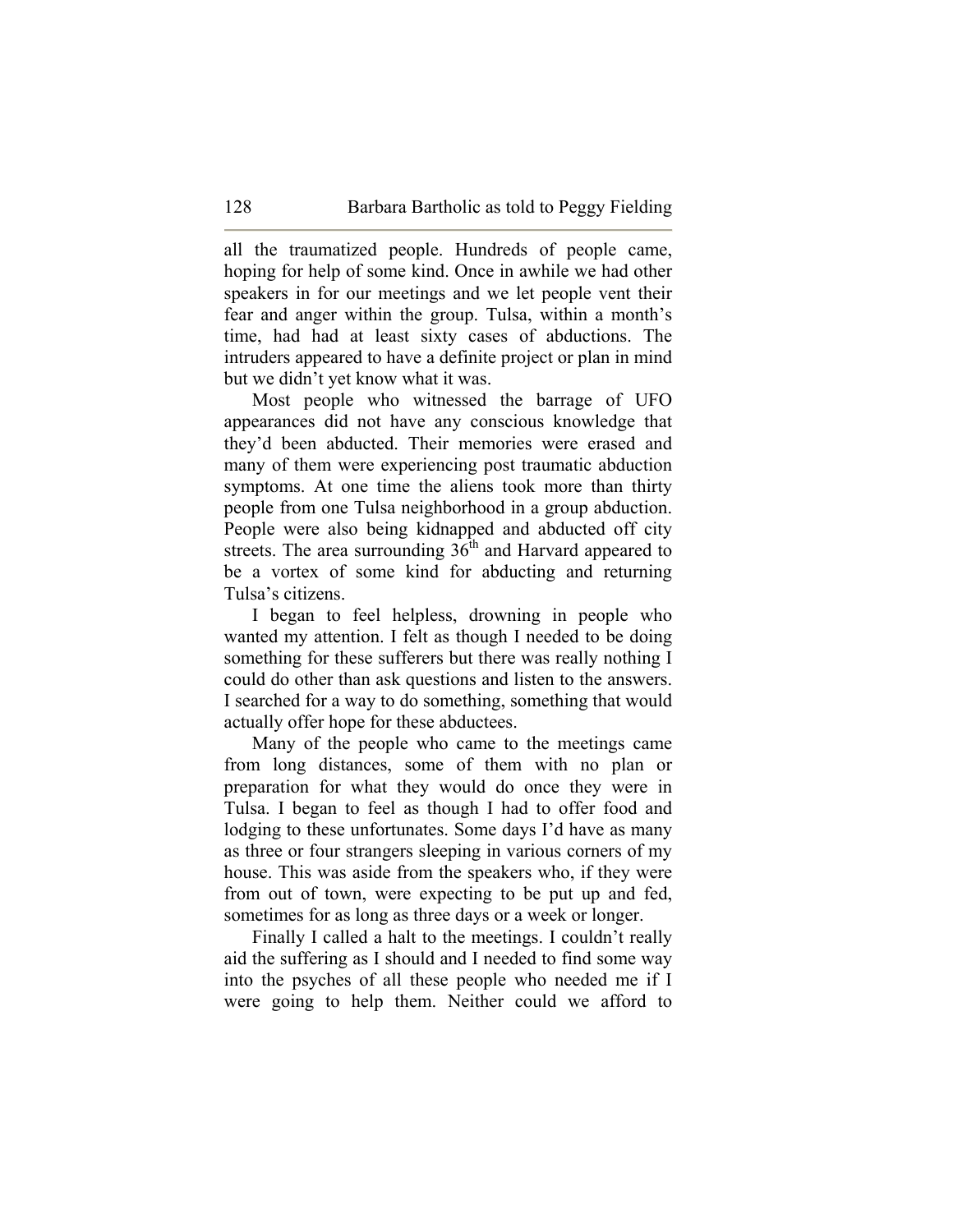continue to offer hospitality to these hordes of people. I just couldn't bring myself to pointblank ask for money. So I closed down the gatherings in my house and began my search for a more practical, affordable way to really help abductees.

All I can say is that I was compelled to continue my inquiries into the UFO incidents. Private research and oneon-one regression then became my focus. I felt I had to concentrate on real research into individual experiences and abductions. I signed up for a series of classes with a nationally known hypnotherapist who lived and worked in the Tulsa area, Dr. Curtis Reeves. Through his classes he gave me a tool which has allowed me to look into hundreds of UFO abduction incidents, one-on-one.

At one of my regression sessions with the hypnotherapist I was taken back to look at an early childhood scene of my own. I saw the essence of Barbara as being a light being. I saw myself coming down and entering into the four-year old girl's body. During this regression I was given a glimpse of my true home and my true place. I realized that I had had to leave that marvelous place to come to this body to do this particular job. I came to enter the body of little Barbara Leigh Simon who would grow up to become a UFO investigator.

I came from a place where there is no duality, where there is dimension without duality. The dimension is that of perfect love. There is no ego in that place that was my home, no strife nor conflict. There was only the dimension of spirit bodies. Perhaps this was the place we humans now call Heaven?

It was very difficult for the spirit to adjust to the human body and even after all these years, I have not yet adjusted 100 percent. For instance, I could never understand how humans could hurt one another... for whatever reason.

I feel my obsession with classical music as a toddler, child and teenager, must have been my way of getting as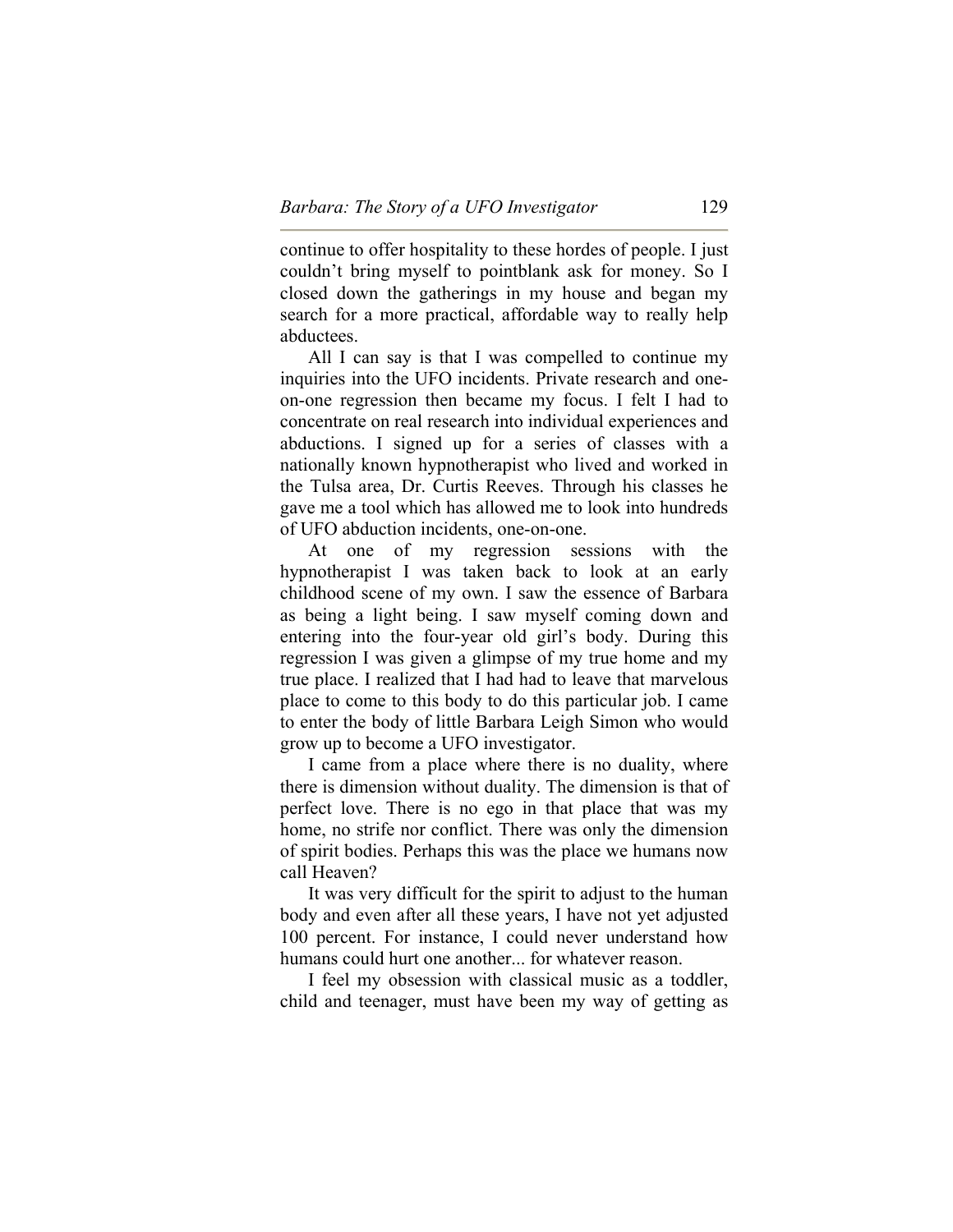close to my original "home" as one can be on this earth. Classical music and my work as a UFO investigator have always made me feel whole and undivided.

I suppose you could say I'm committed to my UFO research just as a religious anchorite is committed to the church. I know that for now, this is what I must do.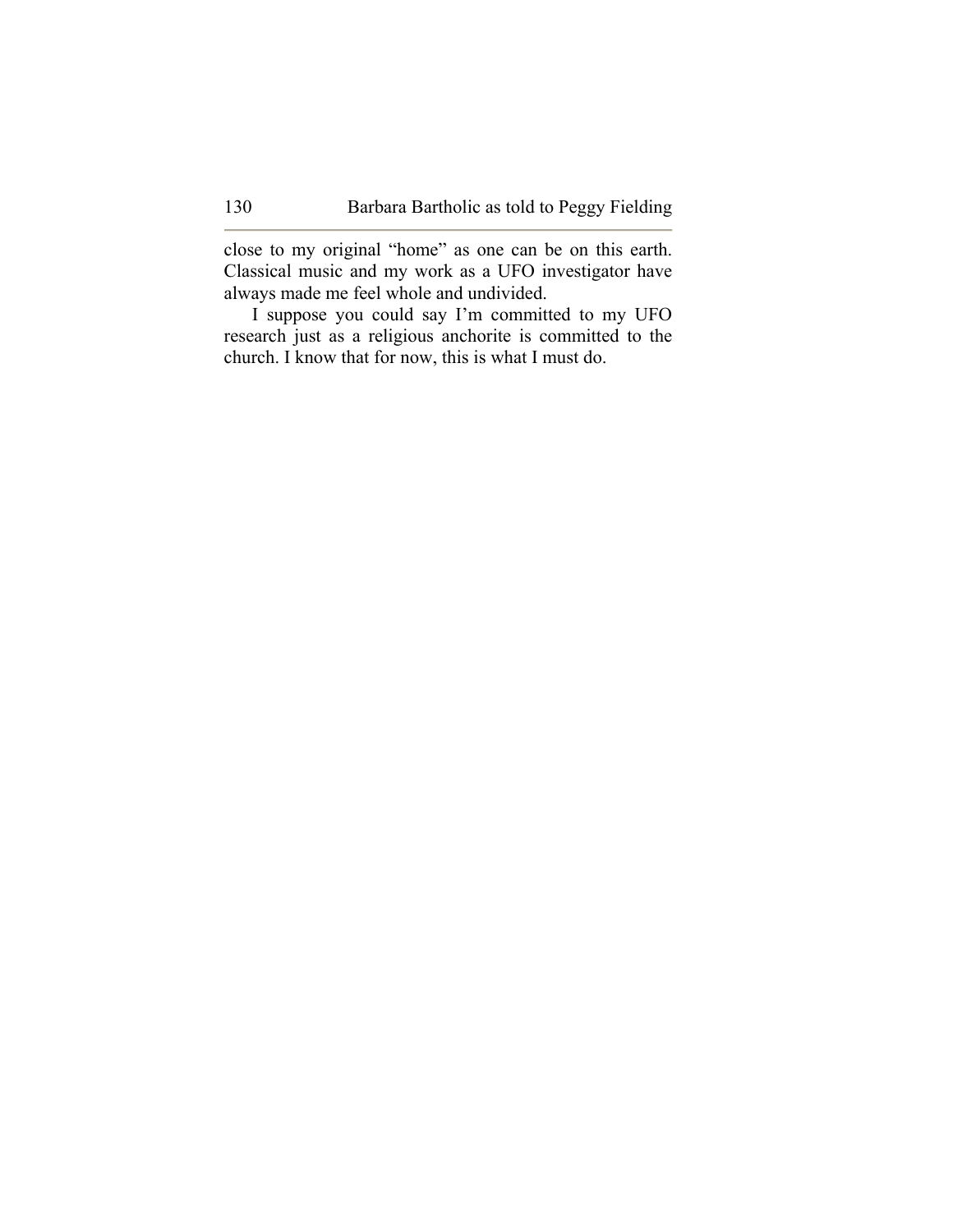## Chapter 15

# MY OWN AND OTHER'S ABDUCTIONS AND WHAT I'VE LEARNED

In 1988 a friend of mine was also learning about hypnotic regression. She was working out a new form of regressing subjects hypnotically, as suggested by the writings of L. Ron Hubbard, and she needed a guinea pig. I thought I might learn something by observing her new technique, maybe something which could help me with my own work, so I volunteered, at her behest, to be her subject. (Neither of us are Scientologists, merely interested in a new regression technique.)

During our sessions, sessions witnessed by two other close friends, she first had me go back to the most painful experience of my life. My subconscious chose to go back to my seventeenth year, the year I had had a severe kidney stone attack, not consciously remembering nor obsessing on that pain but making the choice under her hypnotic suggestion. Her new method involved repeating the same time period of hypnotic regression over and over in order to draw out the secret truths and the better to illuminate real, but deeply hidden, details. Sometimes having only one regression session will leave many questions unanswered, or leave many details blurred or unclear. She wanted to try the new method on me so she regressed me several times. Each time we went over the same ground. With each repeat of the experience I remembered more. On my last trip through the time regression I asked, "I've always wondered why so many abductees have kidney problems?"

Suddenly, as I spoke the words I found myself in a stagnant smelling, fog-filled room. I was on a metal table surrounded by four horrible gray android beings about five feet tall. They betrayed no emotion. I realized that they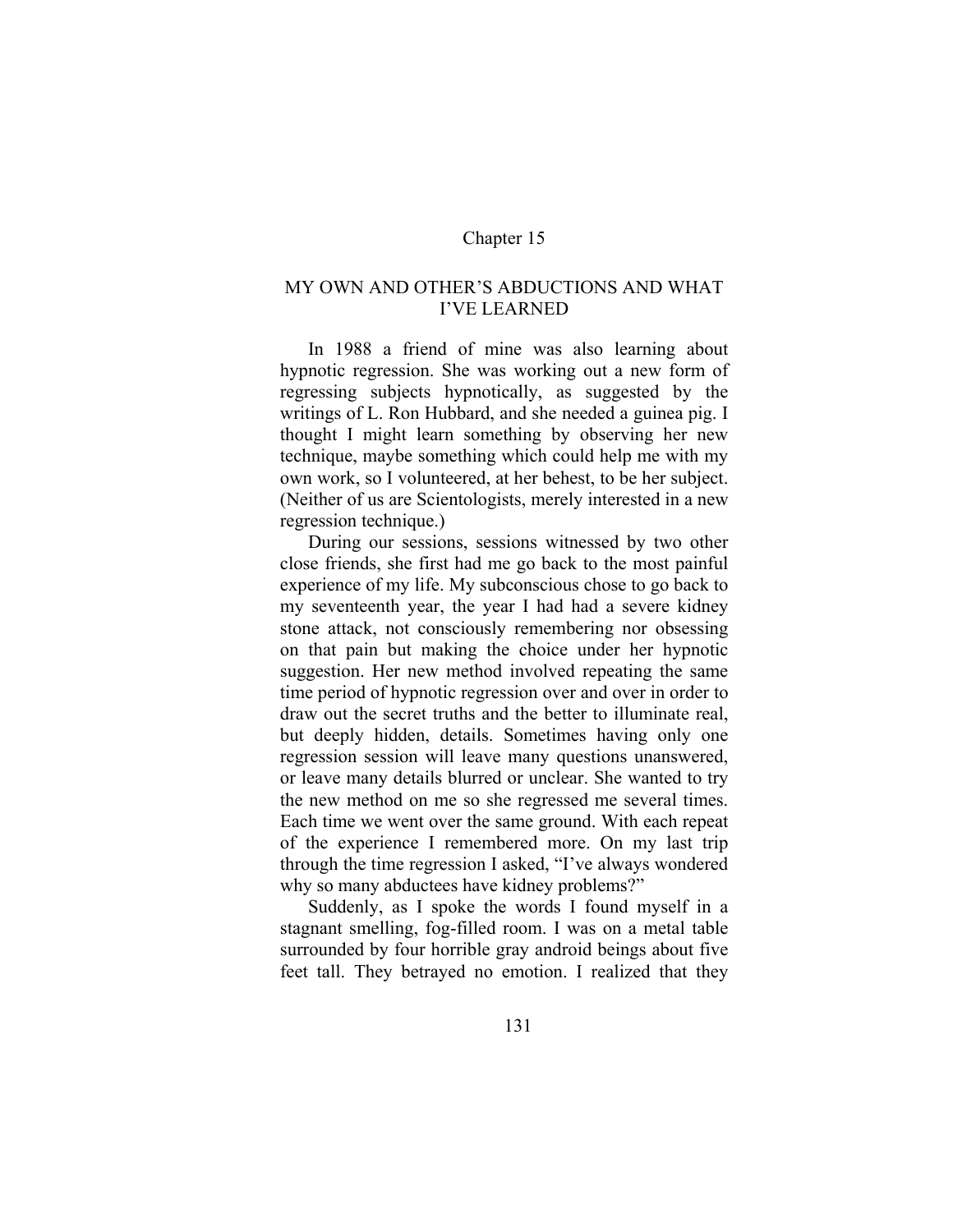could not be reached emotionally because they were machines. They wore some sort of coverall type clothing and they seemed to be there merely to carry out commands. The grays apparently have minimal intelligence, and can be considered to be just soulless biological machines.

I can't tell you the horror in my mind when I realized I was, or had been, the helpless victim of those awful creatures.

They rolled me onto my right side. One held a wand about the length of a pencil and about three-quarters of an inch in diameter in his hand. He pushed the wand into my left kidney. I could feel the wand as it was pushed in. I was in pain, my body hot, nausea rose in my throat. I was sobbing. I was young, big and strong and I was terribly agitated, yet there was absolutely nothing I could do to prevent the invasion of my body with that foreign object. I tried. I tried desperately to move away from that tube. My writhing didn't impress them whatsoever. They didn't care what I said or did, I was not to be allowed to escape their ministrations.

I knew they were just machines. What do machines care? You can cry all you want to a machine and it makes absolutely not bit of difference to a machine's appointed task. They just don't care. They were only intent upon carrying out the job at hand. Machines have no conscience.

The regression to my seventeenth year moved on to the next morning where I wakened at home. (I learned all this during the regression sessions with my friend. I had never had any idea about the aliens being the cause of my suffering when I was seventeen. I only remembered that I had been in a world of pain that year.) I'd awakened in anguish, with a searing, unbearable pain, unable to go to school that day. The whole left side of my body was paralyzed. My parents had me rushed to the St. John's Hospital's Emergency Room. I spent the next five days in the hospital.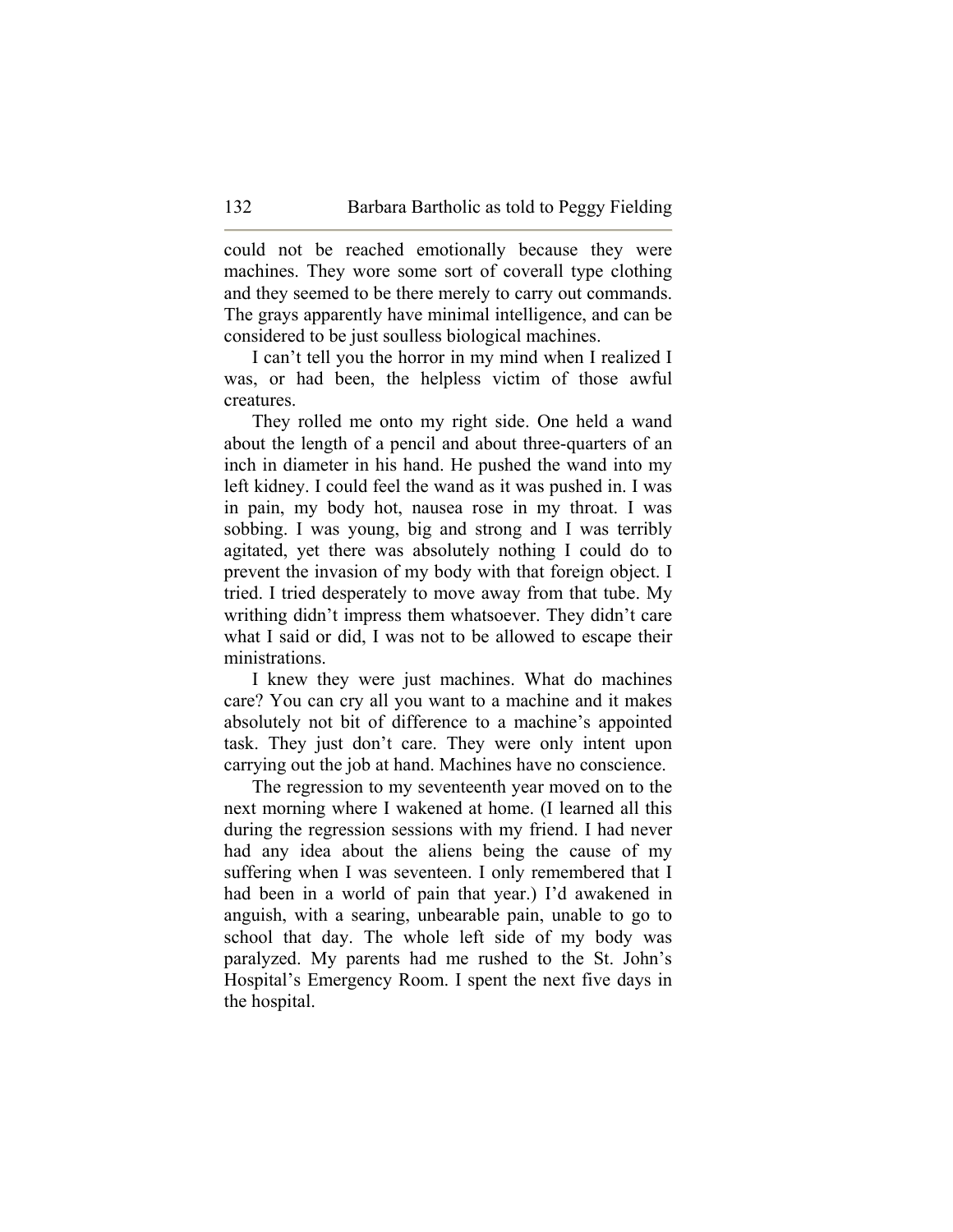I was changed forever when I resurfaced from that last regression session with my friend. That experience truly shattered my conception of reality once and for all. There are really no words to define that experience. In all the time that has passed since my seventeenth year, I had never dreamed that I had had such an experience other than the experiencing of the kidney stone itself. My friend's repeated experimental regressions worked only too well. Her skill allowed revelations within my consciousness which were almost too much for me to bear.

The whole experience of being regressed made me able to lock into my own clients' reality. No longer was I separated from their experiences since I now knew that I had had the same or similar experiences. It was then that I truly began to react in harmony with abductees who needed my help. I *knew* that the beings who took us for their own purposes, had total control of us during the whole time. We never have a choice in this matter. We're toys, or perhaps small experimental animals, to them. I'd *never* thought I'd ever had any contact with gray aliens. The fact that I had been worked on by "grays" while in my teens was a great shock to my adult self. Of course, I had always known that every abduction experience was somehow wiped from the abductee's mind but I'd never before connected that "masking of experience" with my own life.

I remember that at the time of my operation, my Doctor looked puzzled as he spoke to my mother. "It's really peculiar for a seventeen year old girl to have kidney stones." Now, thanks to the information I had garnered through my own regression I know that "they" have an extreme interest in causing kidney stones in human beings. That is because kidney stones create the worst pain that humans can suffer. The stone passing through the urethra brings PAIN, multiplied infinitesimally. The alien people who control the gray androids love that pain.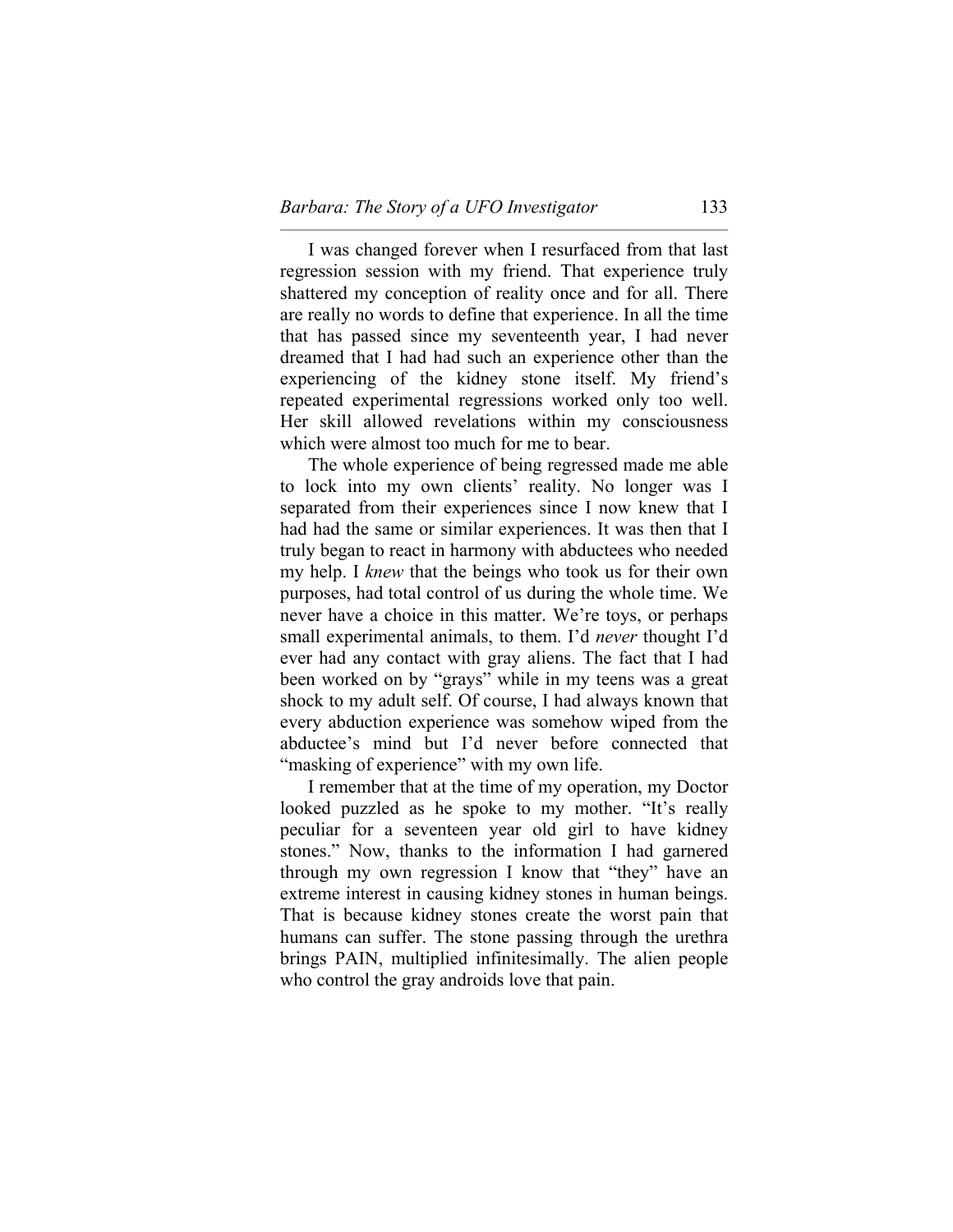I've learned from the hundreds of abductees whom I've dealt with, that the androids who had worked on me were created from fetuses taken from abductees. They (the androids) do the menial work for the aliens and they function as biological machines, more or less. We can't begin to understand the levels of control but we do know that reptilian creatures control the grays.

The aliens themselves crave all our highly charged emotions, especially the two emotions of sex and pain. Of the two, pain is their favorite emotion. Our pain frequencies feed them something they need, so they wish to be assured of the continuing availability of a tremendous amount of human pain.

I know this much. I don't ever want to see aliens again… not even within a hypnotic regression.

## # # #

I feel I can't use names when talking of cases I've handled. Most of the names that I do use as we go on, will be pseudonyms to protect the confidentiality which I always promise my clients.

One case I took on in those early days, 1987 and 1988, dealt with two girls, young woman really, who were swept up in that UFO vortex in the area of  $36<sup>th</sup>$  Street and Harvard Avenue in Tulsa. When they were returned to that area one evening they simply had no idea what had happened to them since their memories had been totally screened.

After their return from the UFO to a residential area near  $36<sup>th</sup>$  and Harvard in Tulsa, they drove to their house. One of the girls, Evelyn, began to wash her hands. She continued to do so over and over. The other, Nina, had an extreme allergy attack. They talked over their confusion and agreed that when they talked to each other they each sounded tinny and faraway. They sounded strange to themselves as well as to each other.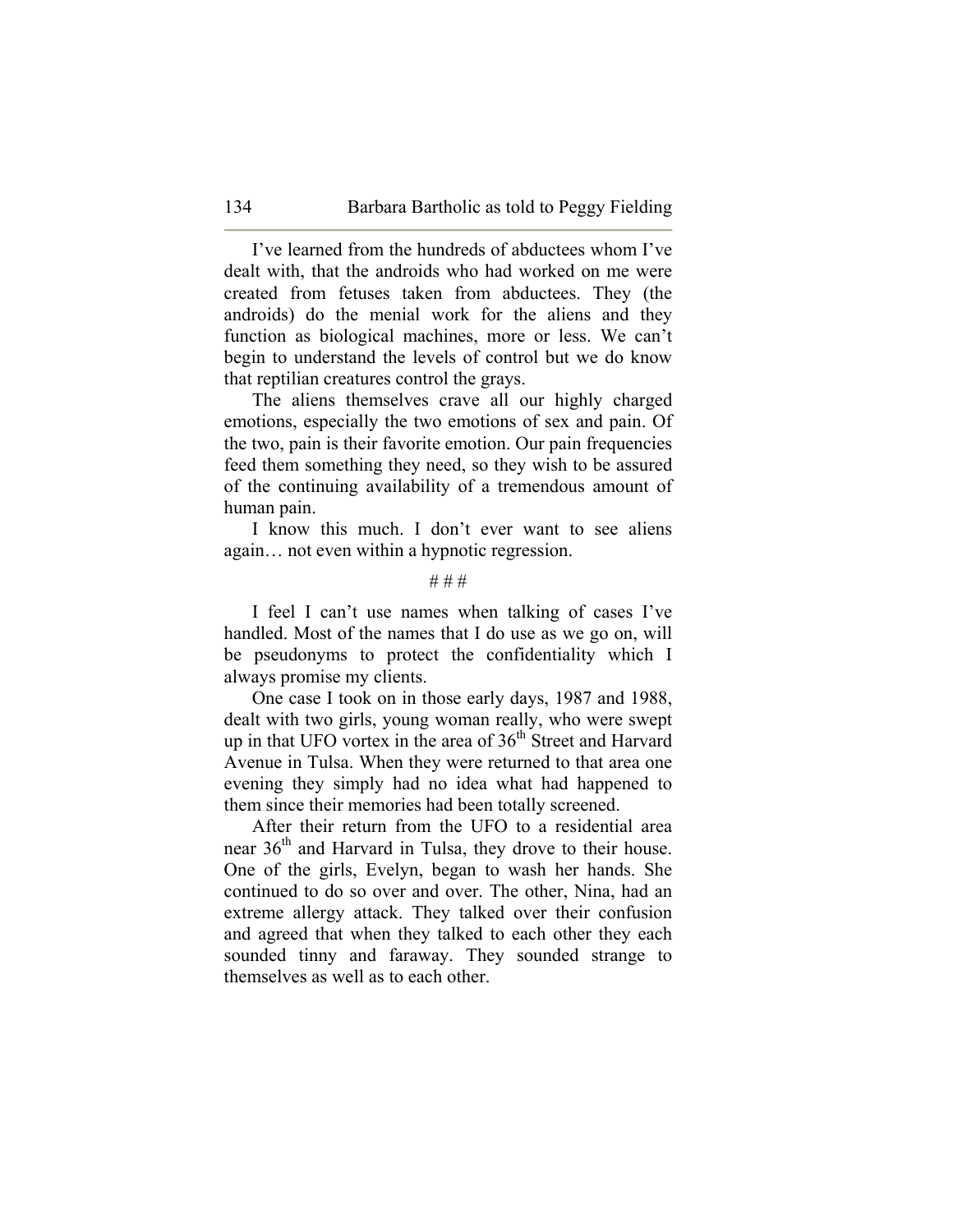Evelyn displayed a three inch long red rectangular mark on her legs. She was very upset, extremely anxious, but could not say why. She just knew she felt dirty. (This is a classic female reaction after a rape, rape therapists say.)

Nina had her own set of problems and they decided they both needed help. They didn't really know what to do so they made an appointment with their preacher and after speaking with him, they contacted me because their preacher recommended that they do so.

I had an appointment to meet them three days after they had been "dropped off." I awoke in a panic that day because I had such pain in my lower abdominal area. I surmised that the pain was connected somehow to the light that had appeared over my car in my *own* neighborhood the previous evening. When I awake in pain I generally know it has had something to do with the aliens and their antics. This was in early 1988, the time I have often called "The Alien Invasion."

I regressed Evelyn and Nina together and separately and learned that they had been taken up, not just once, but time after time. These extraordinary events went unnoticed by the public and by the media. Most people who were having contacts during that time, had had their memories wiped clean. Many Tulsans were being abducted not only from their homes, but from their cars, from busy freeways as well as from crowded intersections and, of course, from quiet residential streets. A large number of these abductees were somehow magically drawn to contact me.

I didn't advertise, of course, but received call after call for help, probably from more than a hundred people who had had experiences. I rarely left my house but the people continued to come to consult with me during that threemonth period.

All these people had had encounters with a certain alien group. I believe these disparate people from all social and financial levels and racial and religious groups of Tulsa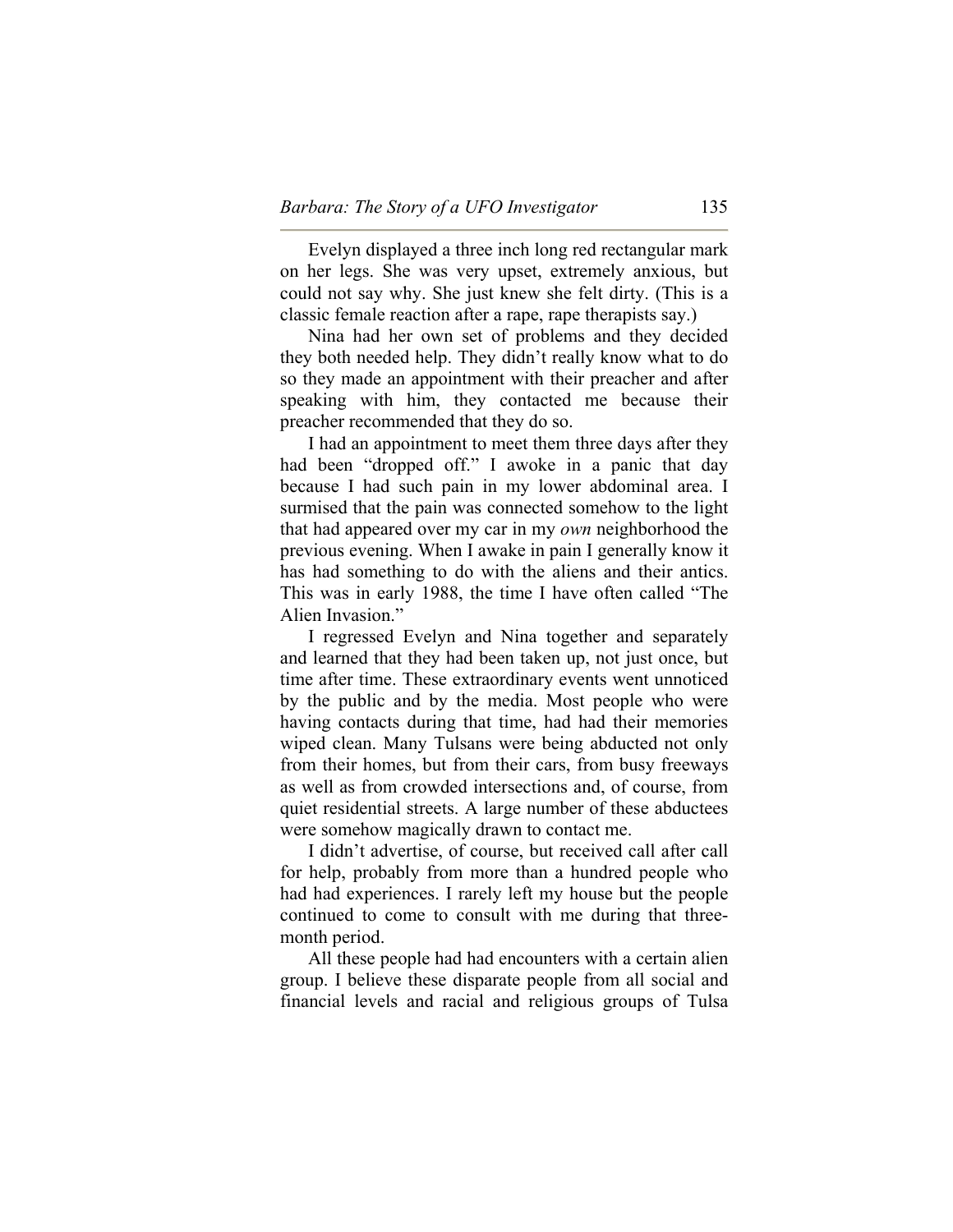were all having experiences which were identical. Descriptions of instruments, procedures and of the aliens themselves were very closely allied. Many of these victims also were able to remember parts of their experiences without experiencing regression. Some could also remember people who had gone through these experiences with them when they met them at some later time in Tulsa. The recognition of fellow sufferers happened time after time during my support group sessions.

After our sessions all of them remembered being taken up singly or in groups to the UFO, not just once but several times. They could remember each other's faces and each other's names.

Nina, one of the two young woman who was taken from  $36<sup>th</sup>$  and Harvard, is allowing me to use the regression materials which our sessions drew from her subconscious. She is a simple, plain, direct and intelligent person. She might have been brought up in an unsophisticated environment, perhaps on an Oklahoma farm. Her mind was uncluttered by modern society, so the information which she was given by her captors came through unadulterated by any overlays or complications. Her perceptions were extremely clear and understandable. Neither she nor her roommate, Evelyn, had ever had any interest in any occult or new age materials whatsoever. They thought such subject matter was not only boring but that people who were interested in such stuff must be slightly insane.

Nina has always worked hard and Evelyn, her roommate of one month, had a master's degree in psychology. I believe that their meeting and their becoming partners, had actually been set up by the aliens previous to the abduction encounter.

The night of their experience the two were returning from the store after buying groceries. It was a clear, pleasant evening. At about 8:30 p.m., everything seemed normal until they reached the busy intersection at  $36<sup>th</sup>$  and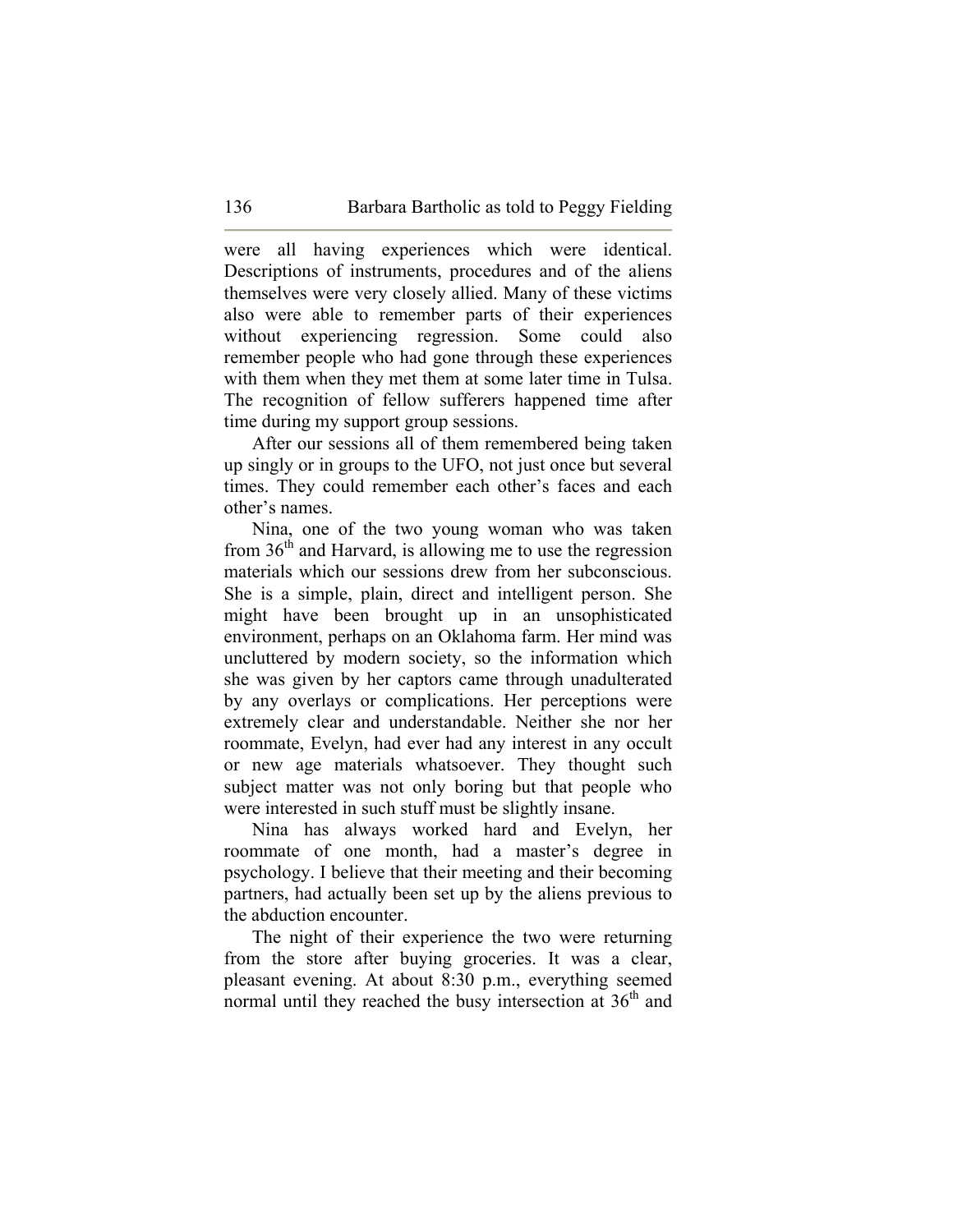Harvard. The driver, Evelyn, saw a greenish comet in the sky above them, and the greenish glow seemed to mesmerize her. They had been waiting for the light to turn, but instead of crossing on the light as she did usually, she turned the car into a middle class residential area on a street which they had not been on before. As they drove, their car was surrounded and filled with a white light.

Evelyn said later that it was almost as if she were on automatic pilot. The whole car, inside and out was alight. At the end of that street they found themselves driving out of that residential street and heading home.

At home Evelyn discovered she had a bad rash, Nina experienced an unbearable allergy, sneezing as if she had been in an extremely dusty area. The woman with the rash felt she must wash her hands over and over. Both felt as though they were speaking from within a barrel. Both were extremely upset and they didn't know what to do, so that was when they called the preacher at the church which they attended.

The minister mentioned my name and said he'd heard that Barbara Bartholic did hypnotherapy with people who had had UFO encounters and he suggested that they look up my name and call me, which they did. Neither wished to believe that they had had an encounter but both remembered that huge light inside and outside the car. Neither could explain why they were in that particular residential neighborhood. They both wanted to know why they were so traumatized by a white light, so they agreed to come to my office to speak to me.

I regressed them separately, taking Evelyn, the psychologist, first. We discovered that she had been being used as a baby breeder. The aliens had extracted a fetus during the time of their abduction from the residential area. She was the more maternal of the two women and had had a child of her own, who was now a preteen. She had experienced abdominal pains after the abduction.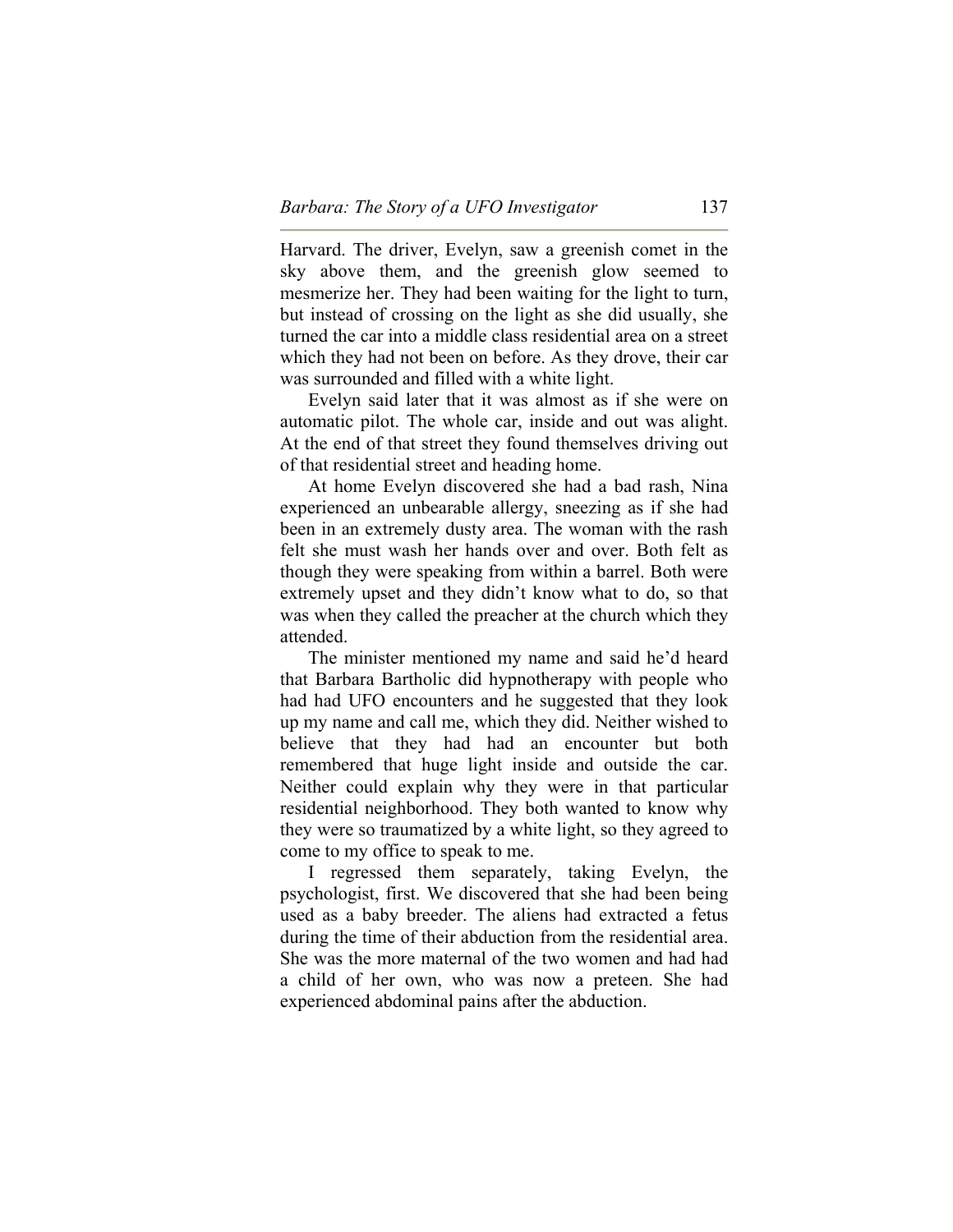I want to focus on the information that Nina gave since the baby breeding process has been written and talked about so many times before.

Evidently, they had been taken right from the car to some sort of vessel. Nina was aware of being escorted down a dark corridor. She was made to look at a woman who was hanging, strapped to a metal pole the diameter and height of a telephone pole. The woman had a long, thin, very human looking face. She wore a Medusa like headdress of a winged serpent.

Nina could not repress the tears that flowed. She cried because she wanted to help the woman strapped to the pole but she couldn't. The woman called out to Nina for help but Nina, even though she was filled with emotion, discovered that she was not able to do anything to help the bound woman.

Nina was taken on to a round, black walled, barely lighted room. She was directed to sit on the floor, a very dirty floor. She sat there for a time, lonely, frightened and quite concerned as to where her friend Evelyn might be.

She was then taken to another room where she was put on a table, still worried about the whereabouts of her roommate. She was aware of helpless terror throughout her body and mind. The gray aliens poked at her right side. She realized she was nude but had no idea as to when her clothing had been removed. They told her they were looking for a map. They then pulled up her right arm and said that was the place where the configuration of the map had been imprinted. They continued their poking, especially at her breast, all the while making fun of her, jeering at her fears, and making remarks that could only tear holes in the fabric of her self esteem.

The next thing she remembered was being put back into their car. She was overwhelmed with allergens, sneezing, coughing, and having real trouble breathing. She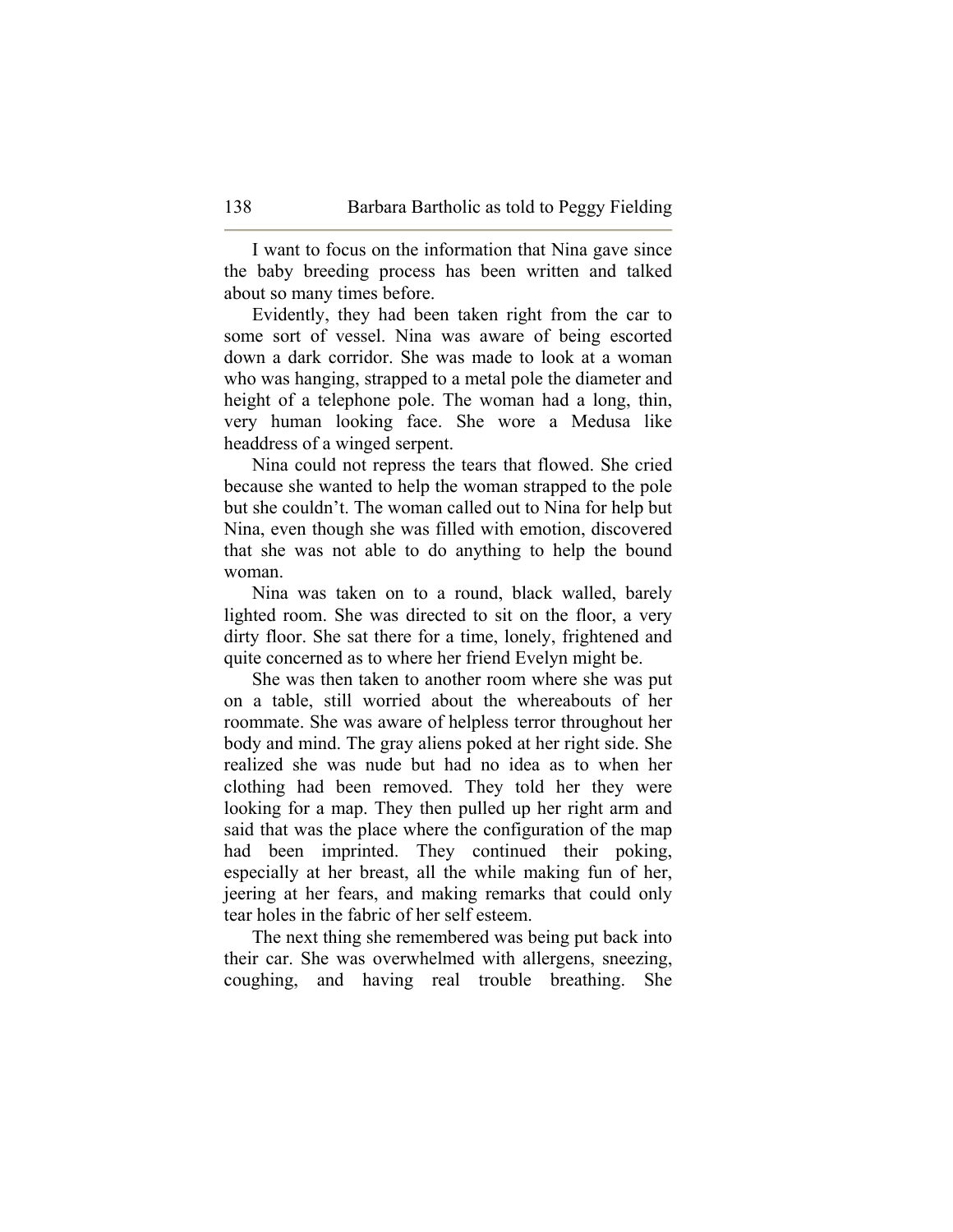experienced uncontrollable fits of crying and could not explain why.

Soon afterward, Evelyn had to go out of town on business. Nina was left alone in their house except for Evelyn's young daughter. She later reported to me that they had, during their month of living together, experienced some poltergeist activity and that she felt very uneasy that night because she was alone except for the sleeping twelve year old.

When she awakened she had puncture marks on her right knee and significant boils in her pubic area and under her right breast. She had felt paralyzed with fear the night before because she had seen lights and had felt flutters of activity around her room. Because of her uneasiness she had walked through the house, going from room to room but had been unable to actually see or hear anything suspicious so she had gone on to bed.

When she had returned to her own bedroom she looked toward the window and as she slid into the bed she could see tiny sparkling diamond-like lights coming through the windowpane near her bed. They were so pretty, so fascinating, that she could only stare. As she continued to stare the tiny lights turned into a larger orange light. The following extremely alarming words are from Nina's audio transcript explaining what had happened to her the night before.

NINA: I could hear something behind me just over my shoulder as I walked through the house. I looked back continuously. Nothing. So I went to bed. As I stared at the fascinating diamond lights the tiny lights began to change into a big orange light. I saw a face in the big orange light, a wrinkly, ugly face. The whole mouth was awful, sagging and ugly, ugly. Awful. I felt as though people were there in the room with me. I got scared so I pulled the covers up over my head. It seemed I was being carried out as though I had died or something.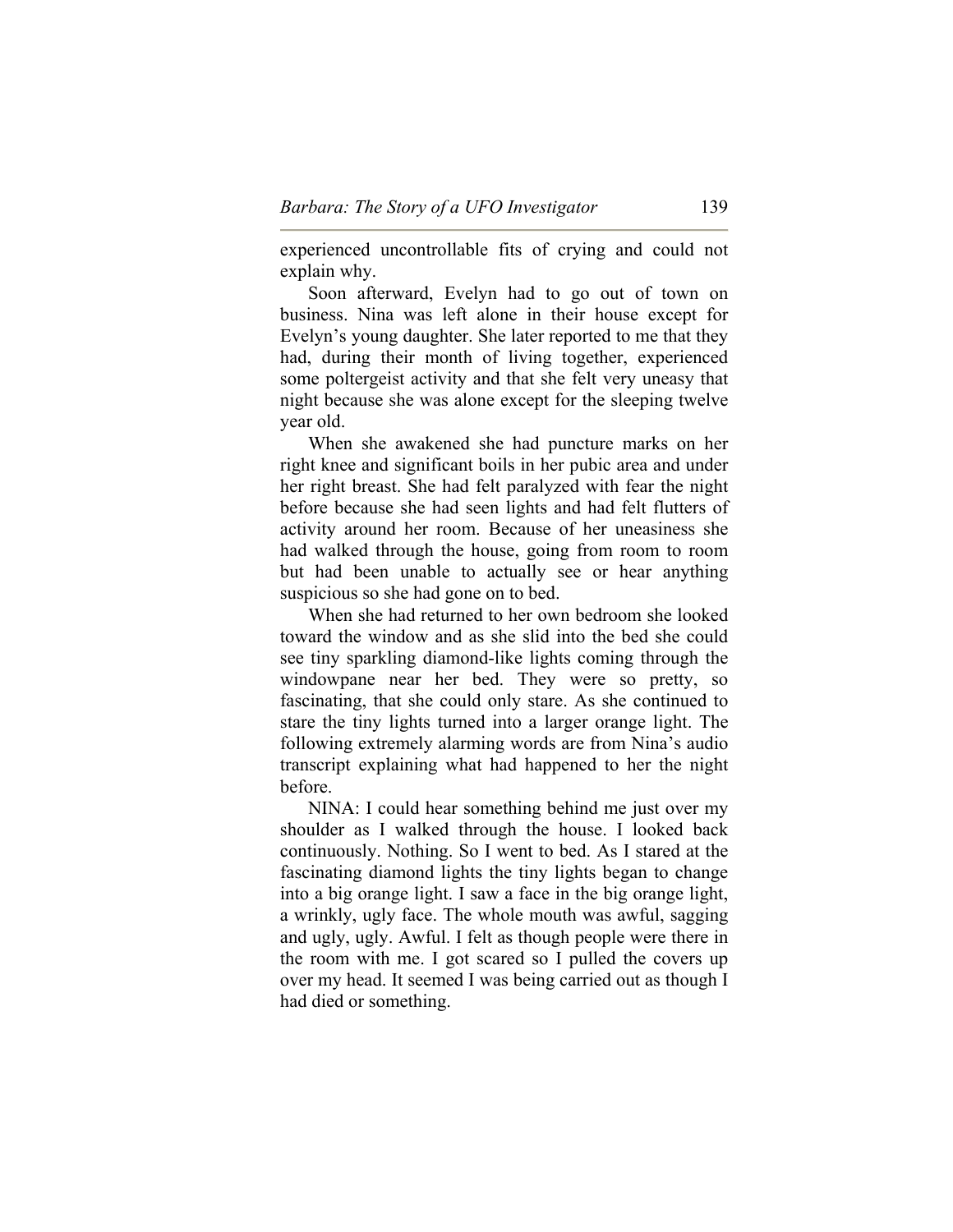Then I saw the big orange light again, It seemed as though my head was being covered because they didn't want me to see what they were doing. The gray alien beings tied a tube around my head, like a thin rubber inner tube. I don't know that it was rubber but it felt that texture. They made it real tight across my eyes. It felt as if they were taking liquid out of my head. (Begins to cry) And it hurt. It hurt so bad. (Sobs and cries.)

BARBARA: It's okay now. It's okay. Let's continue. I'm right here with you. You'll be all right.

NINA: I see that light and I don't want to see it anymore. I don't want to see it. (Screams and cries.)

BARBARA: You don't have to see it. Disengage from looking at the light and remove yourself from it.

NINA: (Crying) I'm scared. I'm really scared.

BARBARA: You're okay. You're okay, Nina.

NINA: I don't want to do that. I don't want that to happen to me. Please.

BARBARA: Do you want to try again to see what was going on? Let's just go on and try one more time...

NINA: No!

BARBARA: Okay, you don't have to but you have the right to know what's happening. I want you to ask whoever is doing this to you, how you can protect yourself, what you could do to keep this from happening to you if you don't desire it? Tell me. How can you keep it from happening?

NINA: I can't keep it from happening. I can't stop it. That's the answer. I can't keep it from happening. I can't. (pause) They're trying to match our blood.

BARBARA: Can you receive anymore on that? Why are they trying to match our blood?

NINA: They won't tell me. "Trying to match our blood," is all they're telling me.

BARBARA: Is there a question you want to ask?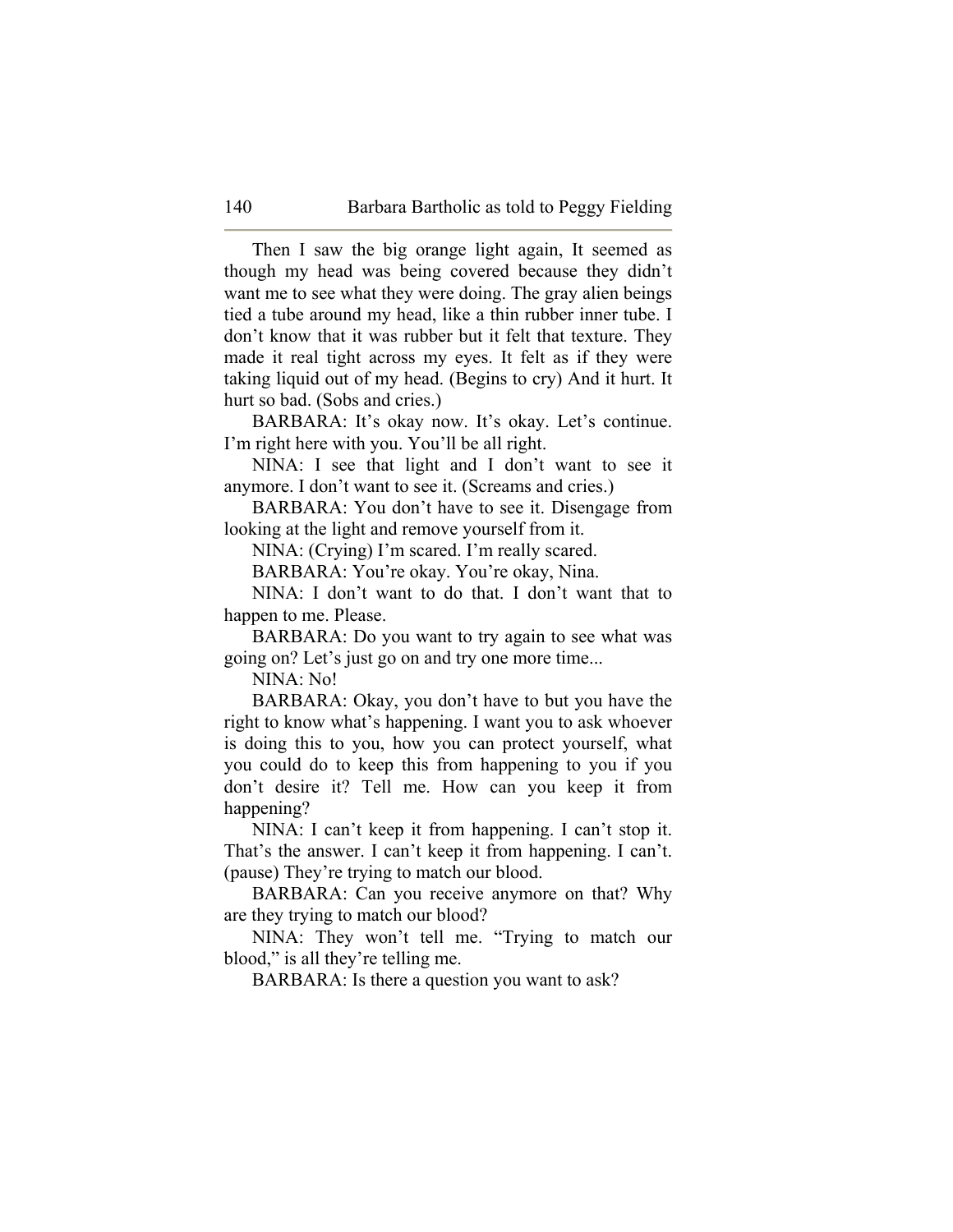NINA: I want to know, what are those puncture marks on my knee?

BARBARA: Okay, let's find out. Let's see what is happening to your knee.

NINA: They're putting... they're either putting something in or taking something out. Some fluid. Fluid. Fluid. Out of my knee. It's like they're using a medical device that is like a straw to suck fluid right out of my knee. It doesn't hurt, it doesn't hurt, but they're taking the fluid right out of my knee. They're checking my chemicals. They're taking my liquid. The liquid is clear. It's not like blood. I don't know if they're taking it out or putting it in. It's clear and bubbly, like a solution of some sort. They want to see what my blood does as it mingles with this solution, to find out whether it will work for whatever they are doing.

BARBARA: From which knee are they drawing the fluid?

NINA: From my left knee. They had to do it twice because the first one they put in was right on that knee bone. They couldn't do it there. They had to move slightly to a place where there was a little fat so they could put the needle in and more advantageously withdraw the fluid for themselves.

(EDITOR'S NOTE: Medical technicians tell us that the fluid that surrounds the kneecap is a clear fluid called "Synovial fluid." This liquid acts as a lubricant to allow easy movement of the joints.)

BARBARA: Get to your right leg. What are the bruises on your right leg?

NINA: They're holding me down because they have to secure me. Their fingers are bruising my skin because they have to hold me in place.

BARBARA: Everything's okay. You're doing a really good job.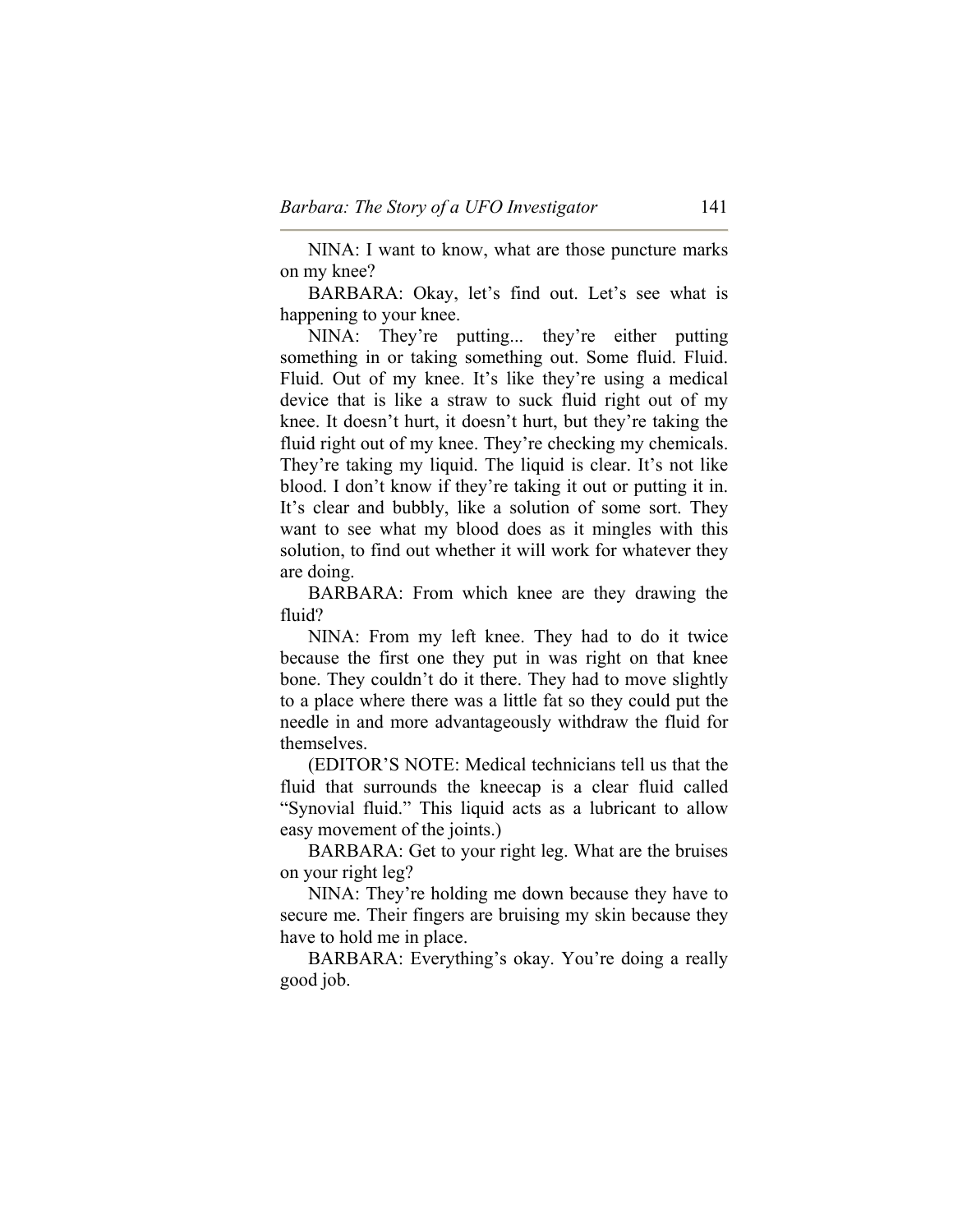NINA: (Quite calm and lucid.) It doesn't hurt except when they do my eyes. The eyes. Like a burning sensation. It's like something I've never felt before. It's awful. It's the worst feeling I've ever had in my life.

BARBARA: What are they doing with your eyes?

NINA: They're trying to take my eyes and remake them. They're trying to see if my eyes will work with the alien body fluid. Put us into them and them into us so they can come out with our feelings and we can come out with theirs. I don't know. But that's what they're doing. They're making us into them and taking my fluids from me. They always take my eyes.

BARBARA: How do they do that? Give me a description.

NINA: They have this device… like a vacuum… very small. They put it right here. (She points to her eyeball and cries again.) It hurts right there where the eyebrow curves down. It's hurting there. They're scraping right there behind where my eye usually sits. They put the thing behind my eye. They take my eye out, put the device in back of my eyeball and it hurts. Then they put my eyeball back in.

BARBARA: What are they doing behind the eyes?

NINA: They're trying to see if they can take our human chemicals. Fluids. I don't know what you call it. Put the fluid into them, they have our feelings. Take our eyes, put their fluids into us. They're testing. Experimenting. They experiment on us like the cattle. They're testing our blood for what they have put in it. These punctures. They want to see if... I want to say... to see if we're ripe! I don't how else to put it.

BARBARA: Can you tell me what you mean, "see if we're ripe?"

NINA: To see if we're ready to be taken. If they think we're ready to be taken they will take us. They're working on us.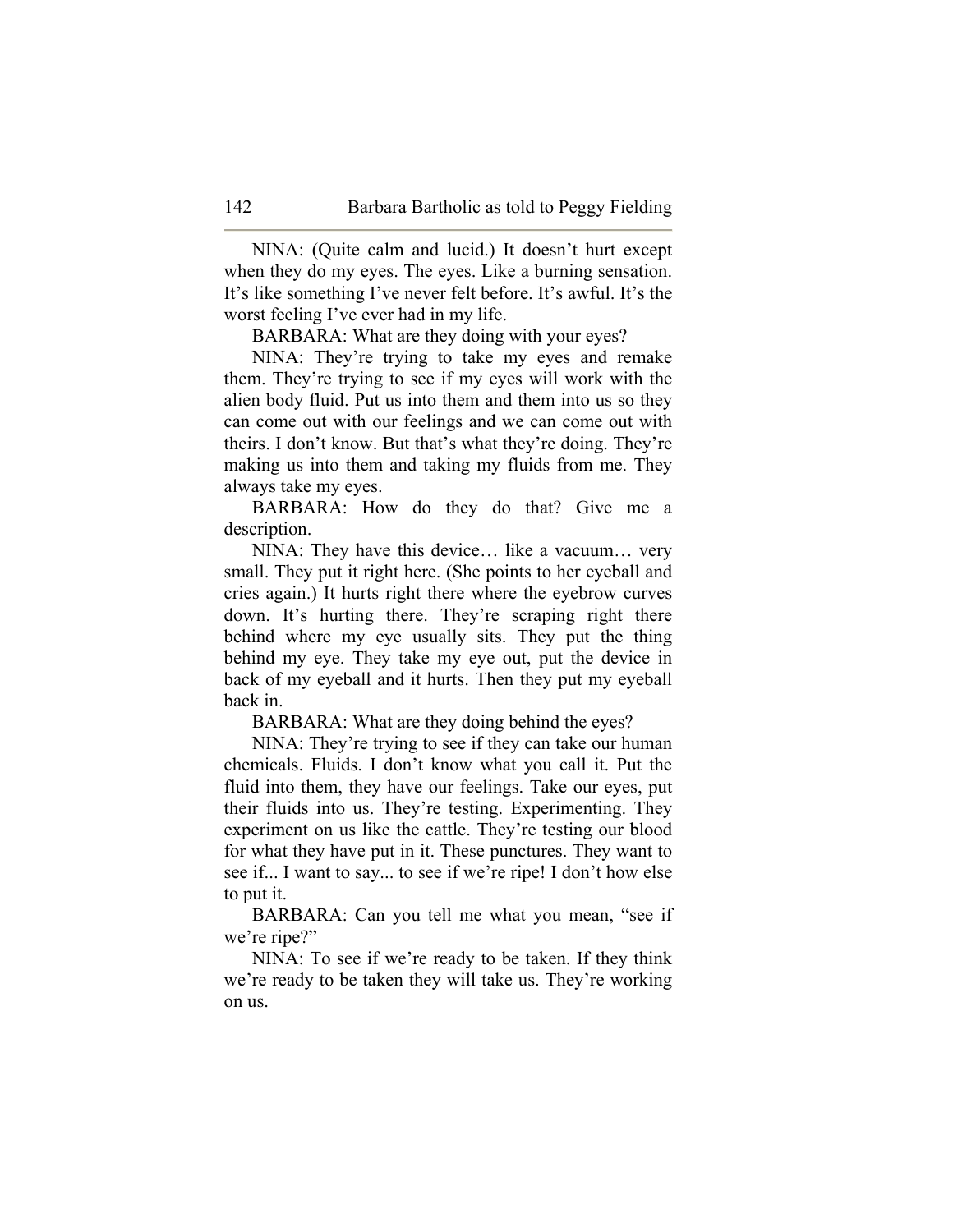BARBARA: They're getting ready to take us? Where? Do you know?

NINA: No I don't know. They have many places.

BARBARA: Why?

NINA: We're just going to be guinea pigs. We're not going to be nothing else. That's it. And they can do it. I am powerless when they come and they're doing it all electronically. I know I have no right to say "no" to anything they want to do. They are working on our minds and on our souls.

(NOTE FROM BARBARA: Nina and all the other abductees have told me there is no protection from these aliens nor from their abductions.

This woman Nina, who has little formal education but who has an intelligent mind, has clearly defined what she learned. "They have mutilated not only cattle, but humans. They have killed people, used people, taken people, whose families still don't know where they are." Neither she nor any other person whom I've interviewed believes that we have any power at all to protect ourselves from these aliens.)

NINA: They are trying to keep the human feelings that we have. They are trying to replace our body liquids so we can do their bidding. They believe what they are doing will better them. If they make a mistake during the experiments they have no regrets.

BARBARA: What is their ultimate purpose?

NINA: To try and get to the soul and the mind of every human. Some people have already been programmed into doing and saying things that normally they would not do or say. Now they're working on our souls and our will power.

(NOTE: One of the ways humans are being taken over is through tiny electronic wires inserted into the areas between the toes.)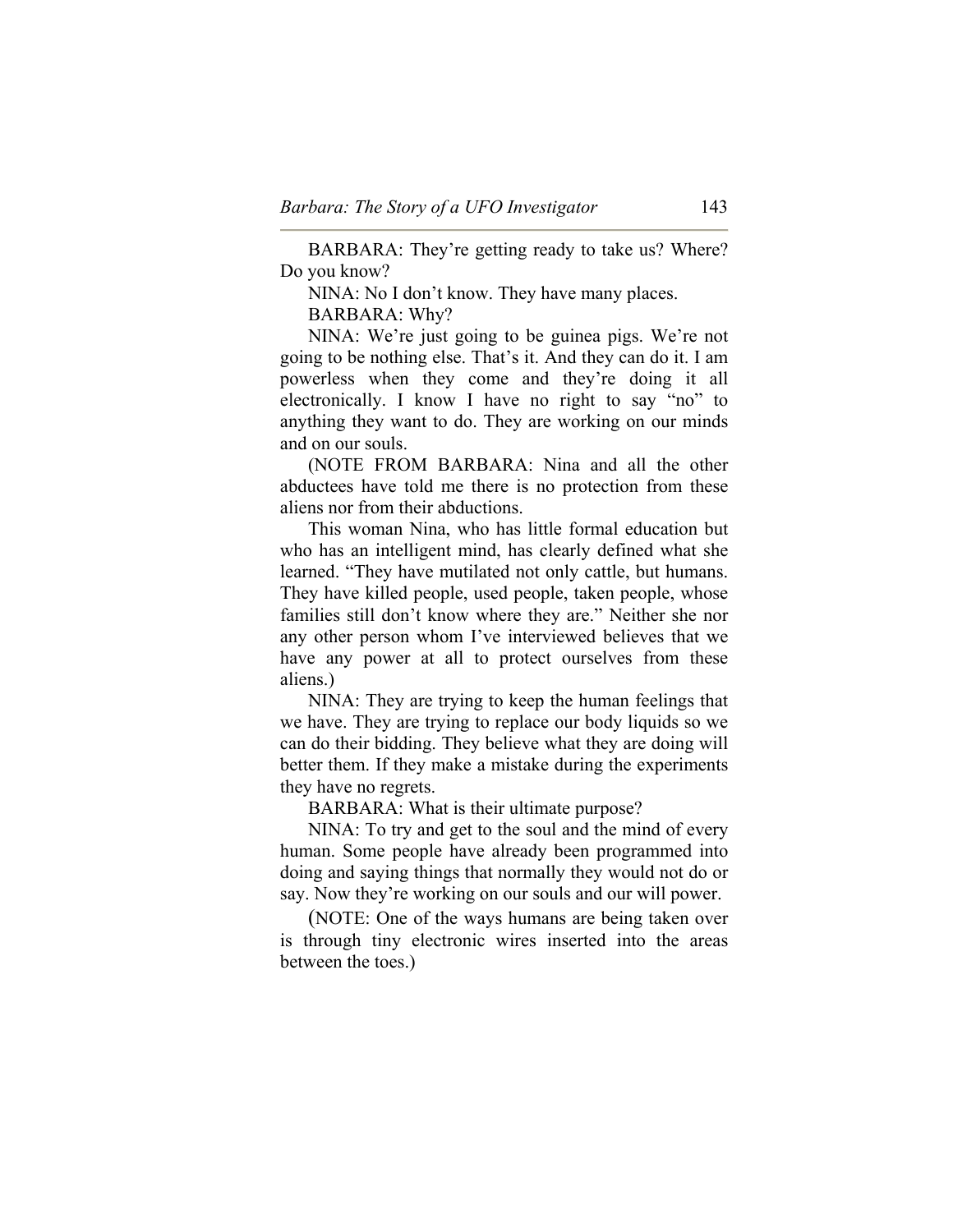On the night Nina and her roommate were taken from their car she and a group of about 10 to 20 men and women, no children, were taken to what appeared to be a box like vehicle. She didn't know if the vehicle was up in the sky or on the ground. All the people in the group seemed to be solid middle class citizens who lived in and were abducted from her area of Tulsa. All were in the zombie like state.

All the people in this group including Nina, were being fitted with minute wires the size of a paper cut or smaller.

I knew she was telling me the truth. I have x-rays of the feet of some of my other clients which reveal the implants, the tiny wires, in the feet of the people. The wires are usually put between the toes. The wires are used by the aliens to understand what feelings and emotions the human beings are experiencing. They can also be used to inflict pain. The wires also connect the people as a unit. Through the wires they can be programmed as a unit. The people in Nina's group still don't know each other, and because their minds have been wiped clean of their experiences, they simply have no idea that they are part of a group that can be manipulated as a unit through those tiny insertions.

This alien life form can now *control* our feelings and they can also *absorb* our feelings with these electronic helps. They experiment on us in the same way we experiment on animals. What could a monkey do when we (scientists) try to learn something by cutting into its body? Nothing, of course.

While Nina was experiencing so much, her roommate Evelyn, was also enduring strange happenings. In a very few days after their initial contact from the car, Evelyn was contacted again at work. Even though she had a degree in psychology, she had taken a job as a manager at a certain corporation.

She found herself alone in her office which was located in a warehouse building. On this particular day, she felt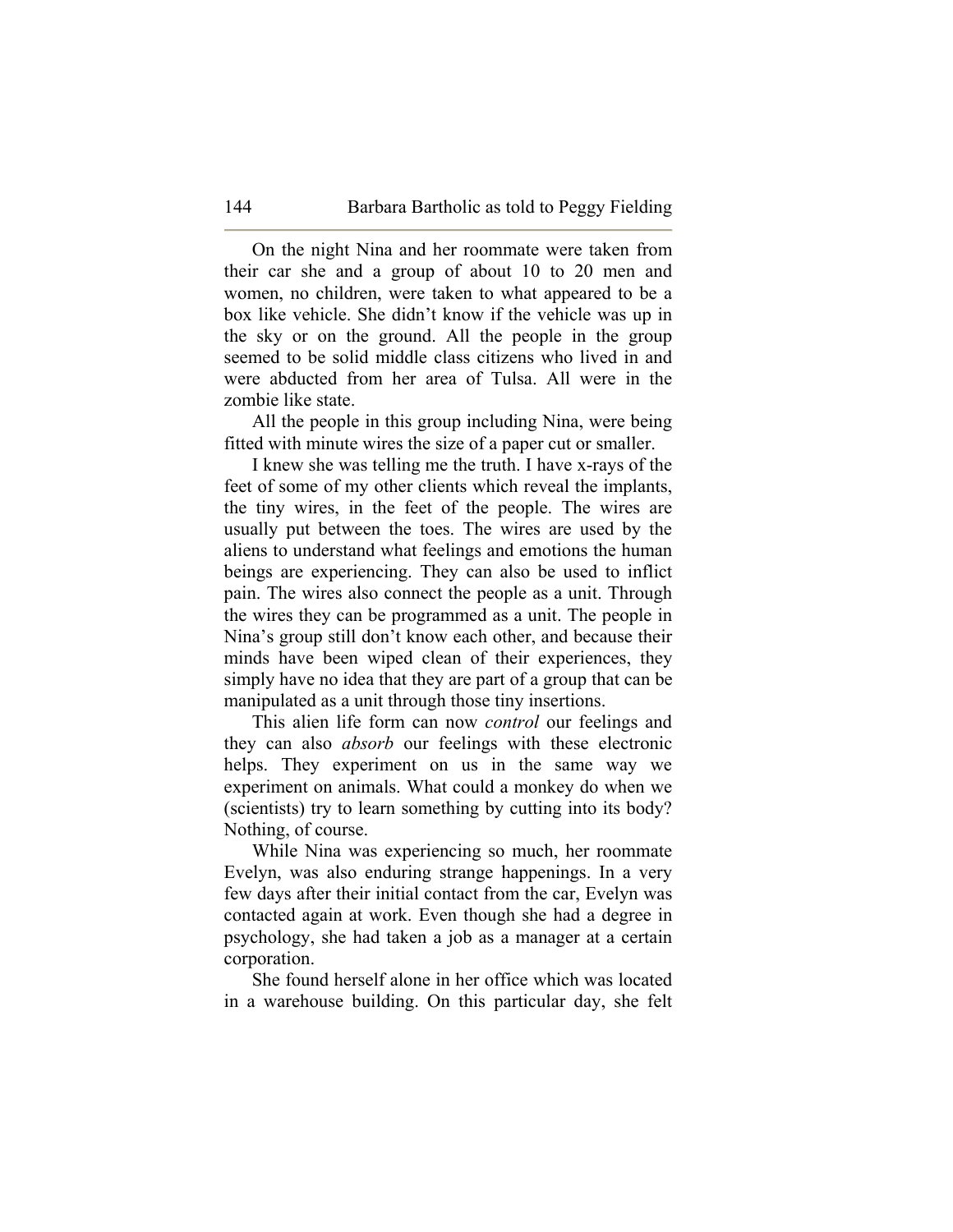pain in her back, in the area of her kidneys. The warehouse, though none of the workers were there, seemed to be filled with "something."

EVELYN: I didn't know what was going to happen. I kept walking back and forth through the warehouse and the office. Then suddenly I felt a separation between "me" and "me." It was like I was going somewhere and someone was replacing me. I went back to get a Pepsi from the fridge. I was really thirsty, then I was stopped dead in my tracks. Everything was reversing. I was there and then I wasn't there.

It was like a physical shift. My heart hurt and I can't explain the sudden pain in my kidneys.

I sat down at my desk, then I heard a whirring noise and felt as though someone was laughing at me. Like they were playing a game with me and I felt they were winning the game. I became really upset, than really uneasy. Again I went into the warehouse then back to my office, seeing no one.

Hours later as I sat at my desk, I don't think it was me.

BARBARA: You mean that the person carrying the Pepsi back to the desk wasn't you?

EVELYN: Yes, that's what I mean. It wasn't me.

BARBARA: Where did you go?

EVELYN: It was like I went into the atmosphere. I was just transformed. I want to talk to someone about the situation and I'm feeling really upset talking about this.

They wanted to show me that they could replace me and no one would ever know. Not my family, not my friends, not even my employer. No one would know. And they made me watch it. I'm very upset. I'm so upset talking about this. (Sobs for a second.)

BARBARA: Where were you watching yourself from?

EVELYN: It was as if I went up high, as if I went up to the sky. Almost like looking down on the building in the office where I worked. They showed me how they could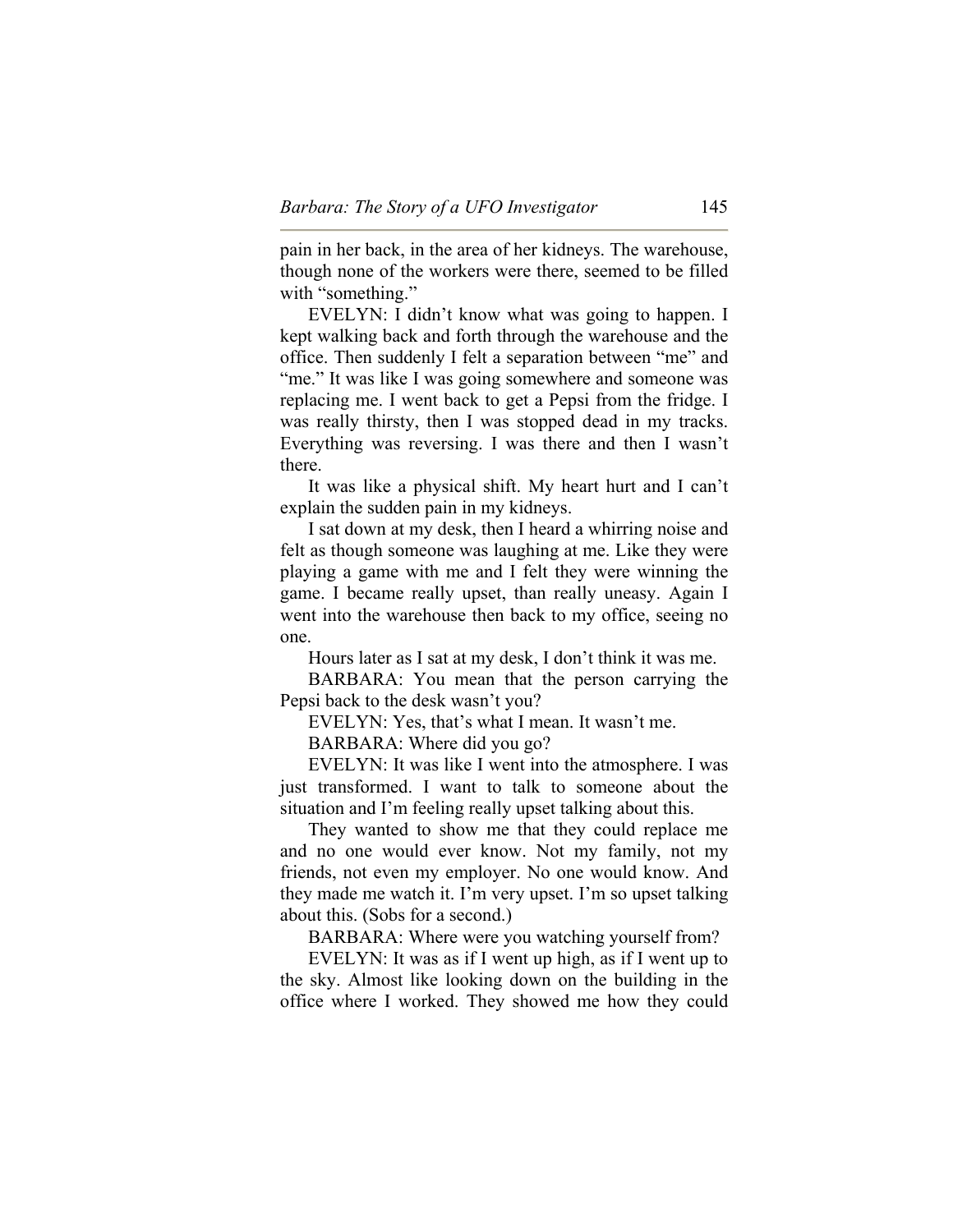zero in on my office area, my space, where I thought I was sitting but it was like I was in the sky and watching myself on the screen. My surroundings were like metal, like silver. I was sitting in a semi-reclining metal chair. I was in that chair and I was watching me. I was watching me down at my desk.

BARBARA: If you are looking at a person posing as you, what do you look like as you watch from the reclining chair?

EVELYN: I look like I'm half asleep. I'm wearing this one-piece gown like one you get at the hospital, only it's made out of cheesecloth. Oh. I feel very agitated. Out of control. Tired. Drugged.

They came in to talk to me in front of that big screen.

BARBARA: Give me a description of those individuals.

EVELYN: A description of the aliens? One is tall with a hood, kind of lanky, like a grasshopper. He looks like a praying mantis.

BARBARA: Was there anyone else?

EVELYN: There were just the little ones. They're short and gray. They don't really communicate with you. They're like robots. They don't have minds of their own. They're gray. Pointy ears, eyes slanted up, big and dark.

BARBARA: What is the purpose of having you watch yourself on the screen?

EVELYN: To show me I don't have control. So that I know they can do whatever they want to do... not only with me but with everyone.

BARBARA: How many humans do you think they are connecting with?

EVELYN: Oh so many. So many more than I know. They know everything.( She sobs as she talks.) They send, like radio waves, they can communicate with people and the people don't even know they are being communicated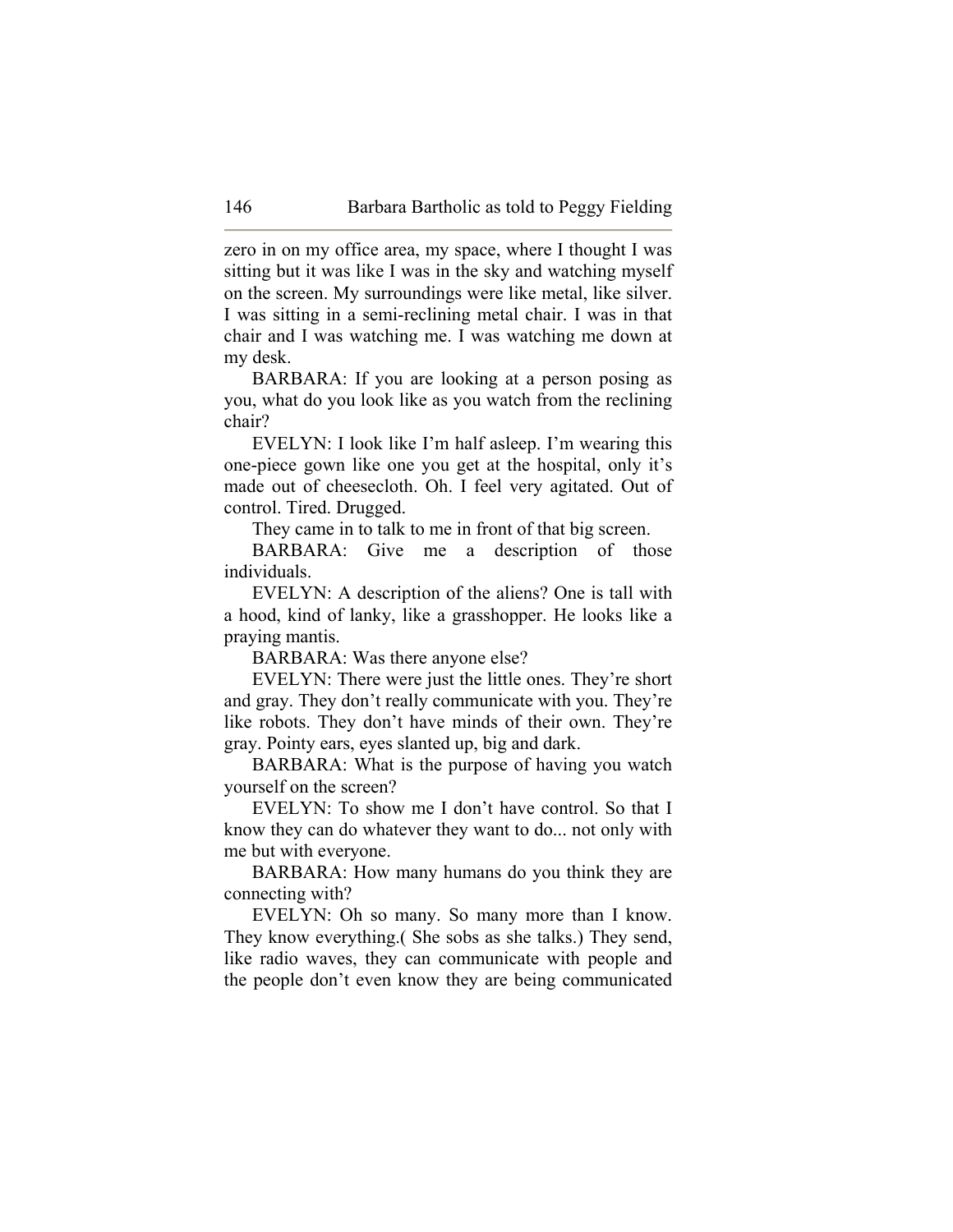with. They can make us think things we wouldn't normally think.

BARBARA: Like what?

EVELYN: Like maybe something alien related. Like bringing everyone to a low level of consciousness. So they can take over.

BARBARA: Do you feel they want to take over?

EVELYN: Yes. They want to rule. They want to rule. They want power. They want to rule everyone. Everyone. Not just us but other extraterrestrials. They want to rule. They always have to stay one step ahead of us, or one step ahead of the other extraterrestrials. They don't like it when we start moving forward because then we know too much and we can evolve and make things better and they don't want that to happen.

BARBARA: What kind of thoughts do they put into people's heads to keep them down?

EVELYN: Depression, thoughts of everything going wrong. Suicide. You know, just as if there is no hope.

BARBARA: Do they put thoughts of sexuality in people's minds?

EVELYN: Of course. Obsession.

BARBARA: Do they have anything to do with causing disease?

EVELYN: They can manipulate and instigate any condition, be it sexual, painful, any condition that causes highly charged emotions and feelings.

### # # #

At that time, Nina and Evelyn clearly defined the problems we face. The reason the aliens are doing these things is to find out about human feelings. They can control our feelings and they can absorb out feelings.

Look at it this way: The American public is fascinated watching TV, movies, etc. We experience feelings as we watch the actors on the screen. So, in the same way but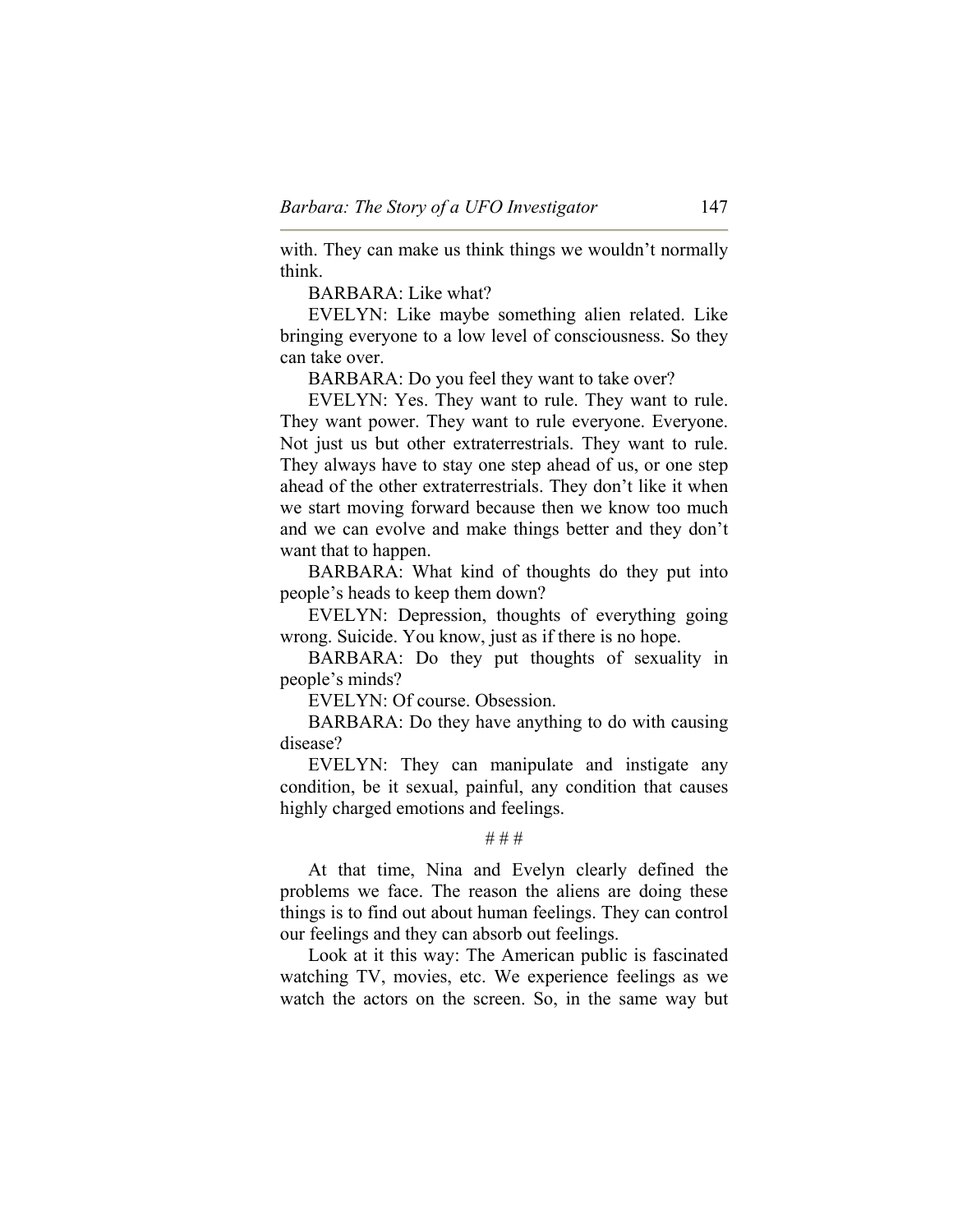much more in depth, this alien culture is able to absorb and feel through us. Therefore they need us and they use us in the same way we use our books, films and TV; To experience the feelings expressed in the story lines.

Our technology follows the alien technology very closely.

Might we, in the future, be doing to our own creations, (our own clones and biological machines), just what the aliens are now doing to us?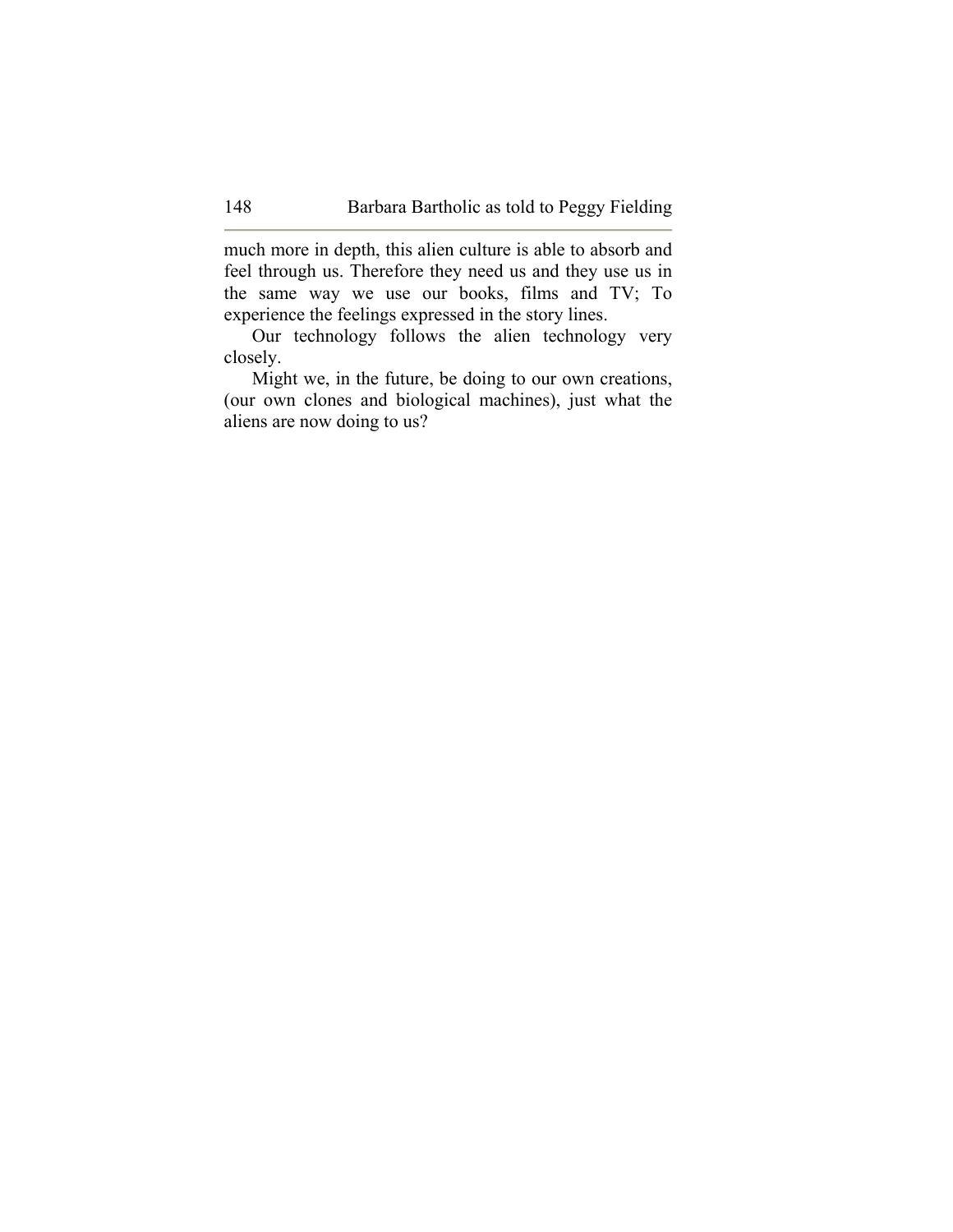### Chapter 16

#### OTHER CASES

Dr. James L. Walden, author of *The Ultimate Alien Agenda*, was one of my clients before he wrote the book. His home in Eureka Springs, Arkansas was invaded by aliens and Walden was able to see, hear and feel their entry into his house. He was perfectly conscious of their presence but he found himself unable to move. He was taken to an underground lab of some sort where the little "grays" did unspeakable, sexually oriented things to him.

After his first contact he found himself unable to concentrate, he cried constantly. He could remember much of what they had done to him. He couldn't relax, or enjoy friends, or even eat. He couldn't push the thought from his mind, *An alien abducted me*!"

As time went on, instead of forgetting his experience, he began to remember more and more. He'd never in his life had any interest in aliens, UFOs or science fiction. He began to question his sanity. He couldn't even force himself to sleep in his regular bedroom. He moved to a guest bedroom and one night while he was lying in bed, waiting for sleep, a large, life-like image of George Washington was displayed just in front of his face. He heard a loud, forceful voice say, "George Washington was one of us. So are you. Accept!"

As weeks went by his life gradually resumed some normalcy until he met a woman who also claimed to have been molested the night before by an alien. She told him she'd had many experiences starting seven years before. She'd decided she was insane and had committed herself to a mental institution. She also told him she knew someone who might be able to help him and that she would be contacting him again.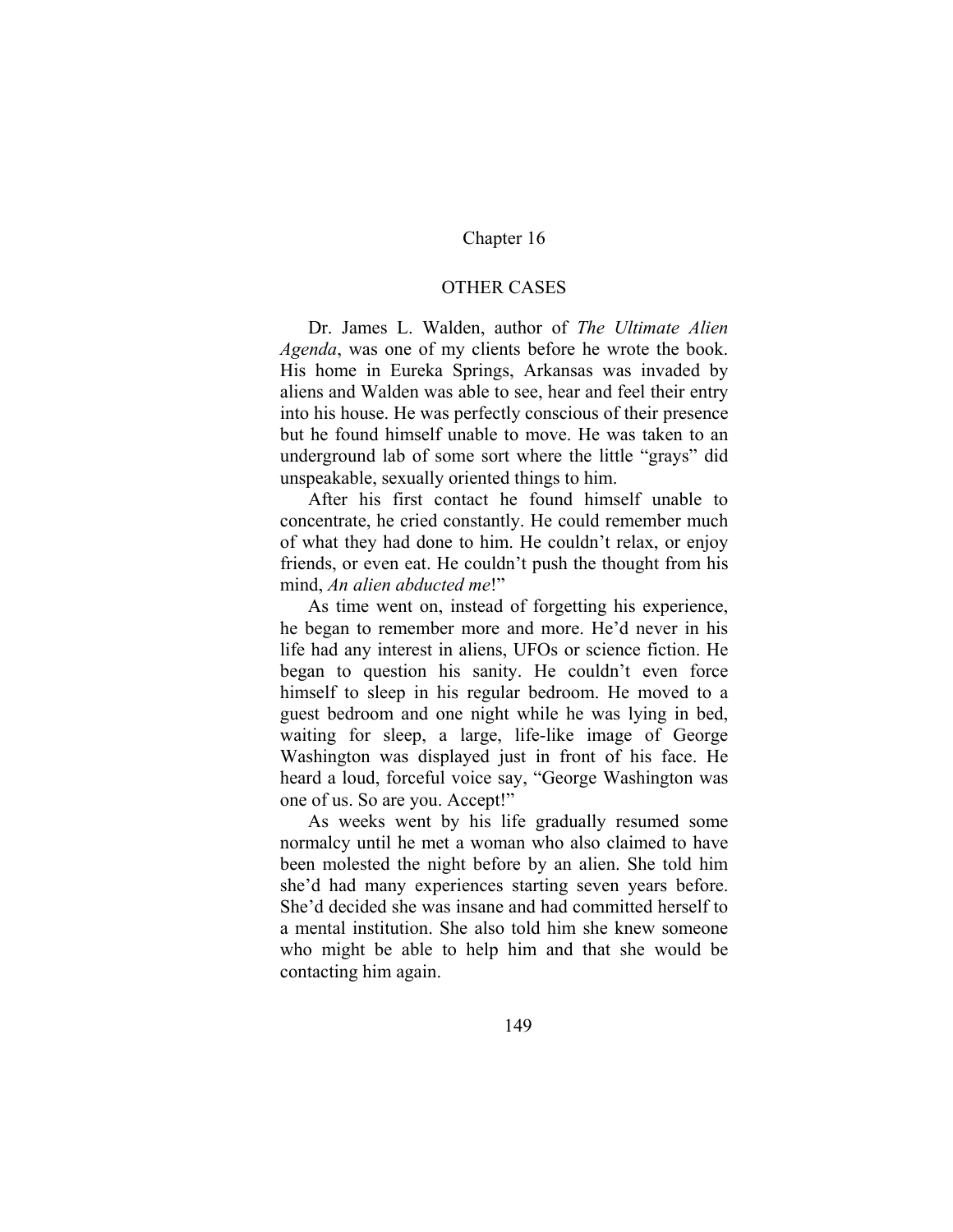Days passed and the woman did call. "I've talked to the alien—abduction researcher and she's willing to talk with you." And she gave him my name.

I was happy to work with Dr. Walden over the months, by telephone or at my house. His case was so unusual (or perhaps so usual for abductees) that I took a special interest in it. Our first regression experience took more than five hours. Then we'd talked for two hours afterward. I remember what I told him before he finally went to sleep.

"People usually feel quite different after their first regression."

I worked with this individual and he told me of his affinity for reptiles when he was a child. He told me a great many other things about his experiences, then told me he was going to write a book. He did and I was honored to be asked to write the *Foreword* for the book about his abductions and about his survival throughout the hundreds of alien contacts he endured.

You may wish to read his book to get the whole fascinating story of what went on in his life and what his perspective on UFO aliens came to be. He and his best friend spent many a night and a number of weekends in my house where we regressed him often, then sat and talked for hours afterward. He tells a fascinating tale.

Another one of the most significant cases that I've handled came my way because I was working as a social secretary for the well-to-do owner of a house in Turley. The house was originally built by a wealthy German emigrant who wanted a bit of Europe in his life in the new land. The large house, actually a 23 room mansion, was the scene of one of my more bizarre cases, perhaps because I was working in the house everyday so I had total access to the victims whom I'll call Linda, the mother, Bette, the thirteen year old daughter, and Tom, the ten year old son.

One afternoon in August, 1987, I received a call at my house. It was Linda's daughter, Bette. I'd been at the house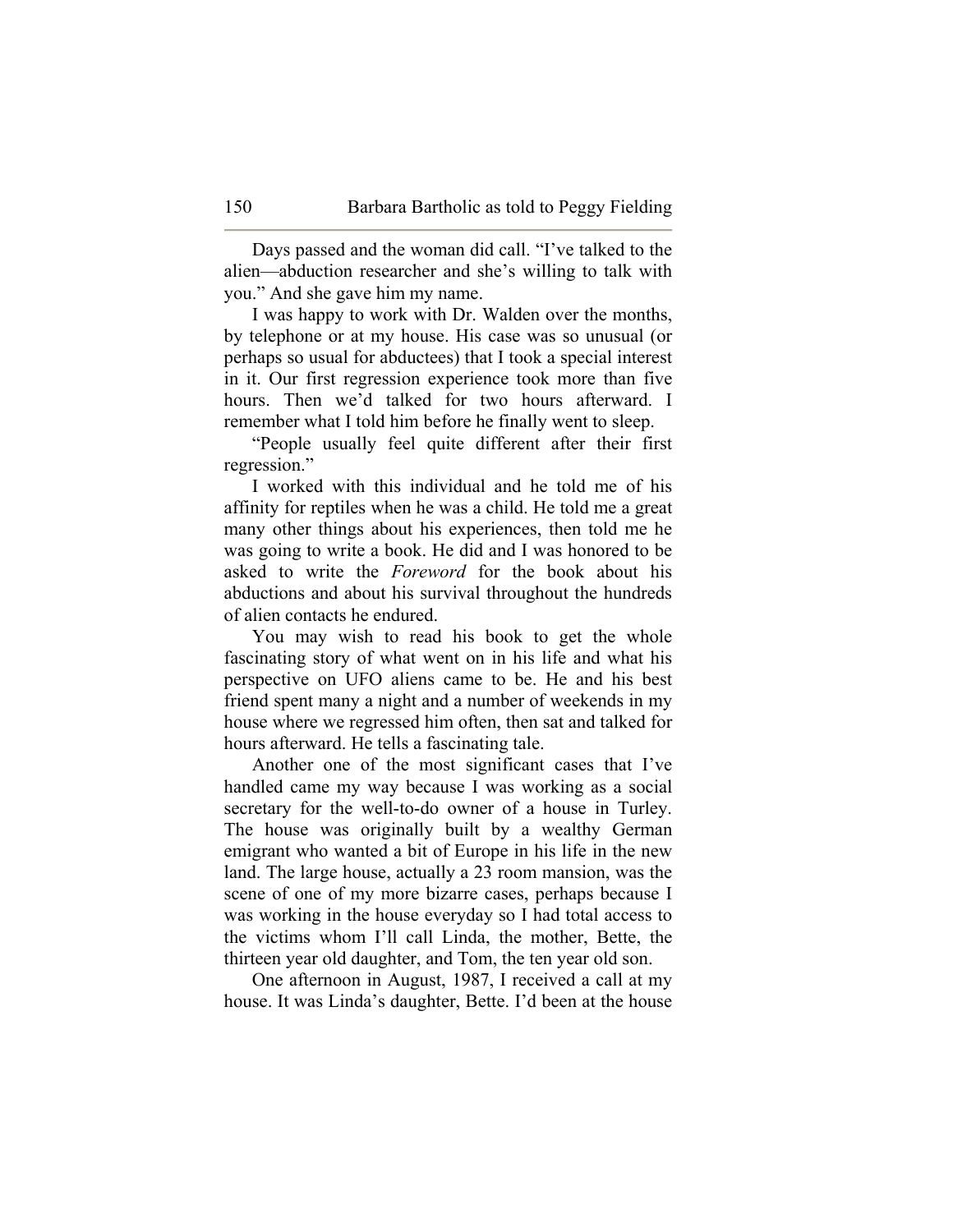the day before, Friday, and because there wasn't anything pressing that needed my attention I'd stayed home on Saturday. I'd never discussed my interest in UFOs either with Linda or her children. Some people think such an interest is a sign of being crazy so I rarely discuss UFOs in public, especially with people whom I don't know really well, unless the victim comes to me for help. The call came at about 5:30 in the evening.

"Barbara? This is Bette." I had had a very pleasant relationship with Linda and with Bette and Tom. I felt more like a friend than an employee. The children were both used to seeing me in their house and I think they both felt close to me as well.

"Hi Hon, what can I do for you? Does your mom need something?"

"Mother's away. I think she's in Oklahoma City. She told me but I wasn't paying much attention. Tom and I are here by ourselves. I just wanted to tell you something."

"Go ahead, Bette." I figured she was having some sort of problem with the little brother and she thought I might be able to straighten things out. "What can I do for you?"

"Something pretty strange has just happened. I thought you might be interested."

"I am. Tell me what's bothering you."

"Well, you know the row of casement windows at the front of the house? Where we can look right out onto the street?"

"What happened? Did you kids break one of those windows?"

"No, no. I was looking out the windows and a car stopped right in front of the house. I watched and waited for them to turn into the driveway but they didn't."

"Yes?"

"The people in the car got out and they all looked up so I looked up too. There was this big thing, a flying saucer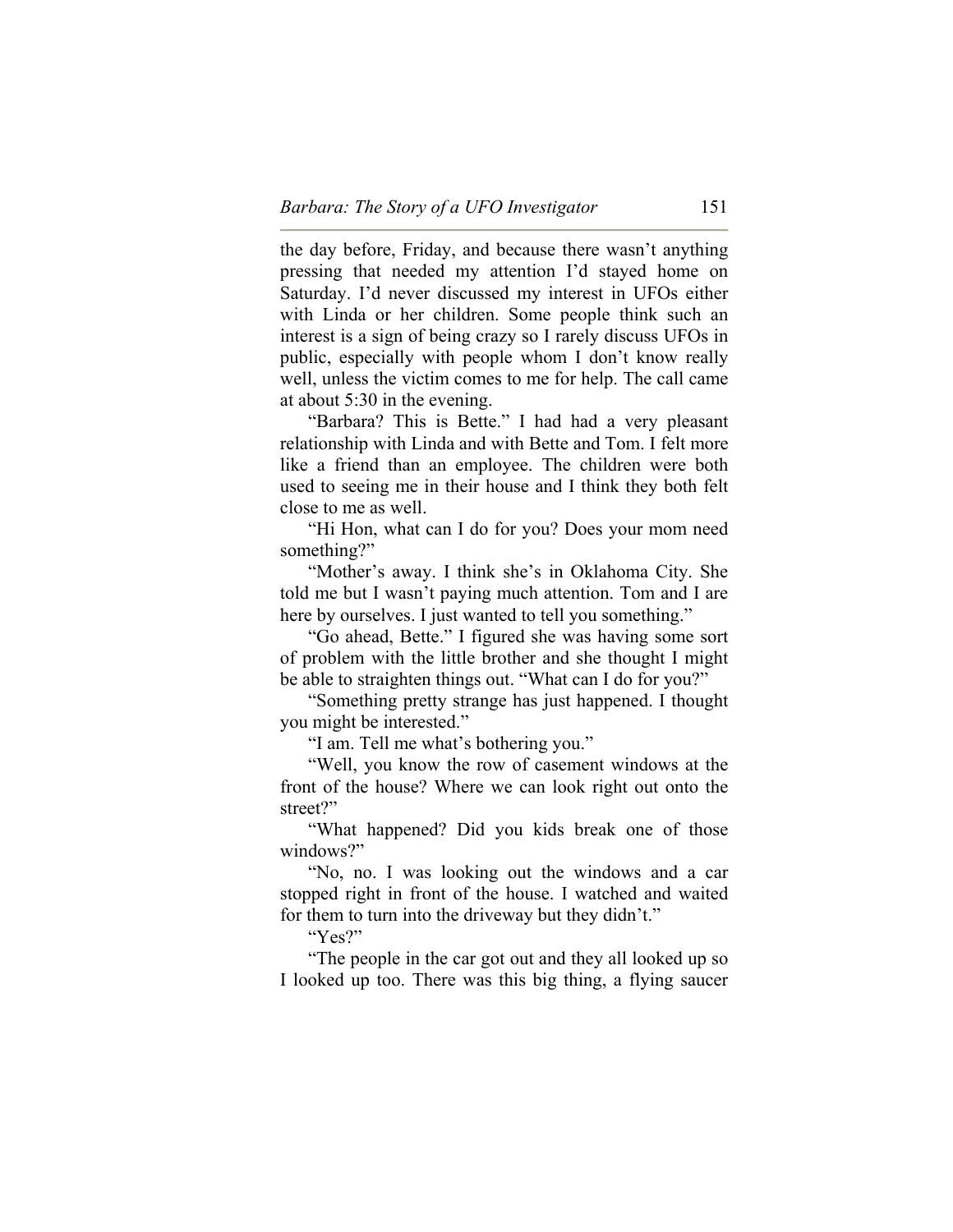maybe, coming right over our house. It was heading north right toward your place."

"I haven't seen anything like that, Bette."

"What I wanted to tell you Barbara was that the big machine flooded our house, the leaves, the air, even the grass with some kind of purple light. Everything in the yard turned purple."

"Purple light? You're sure?"

"Yeah. I ran to yell at Tom so he could look at it and then I ran outside through the back door and saw it head directly to your house, Barb. It was making purple light everywhere as it moved. I ran back inside and ran to see if the car was still there in front but it was gone."

I invited the two children to come over to my house for the night if they were scared but Bette said her mom would be home soon and she hung up. But that's not the end of the story.

The very next day, I learned later, Bette was taking a nap on her Mom's bed. During the nap she had a dream of being taken up to the craft which she had seen from the front windows. On the ship she was shown the control panel and then was taken out into space to an unknown place. She saw gray aliens working at the control panel.

I felt it was time to tell Linda something of my "other work" when I wasn't doing correspondence or making telephone calls for her. She agreed to let Bette be regressed so we could find out exactly what had happened to the thirteen year old. Because of her youth I did not want to overdo the regression sessions. I did not want to jeopardize the child in any way. Here are notes from her first tape:

"In the living room I see a purplish light. Mom is in taking a shower. It's early evening. There is a high pitched, steady noise. I look out the middle window and I see a weird light, I can't tell where it's coming from. When I first look out I see just the tail end of the thing but the noise it still there."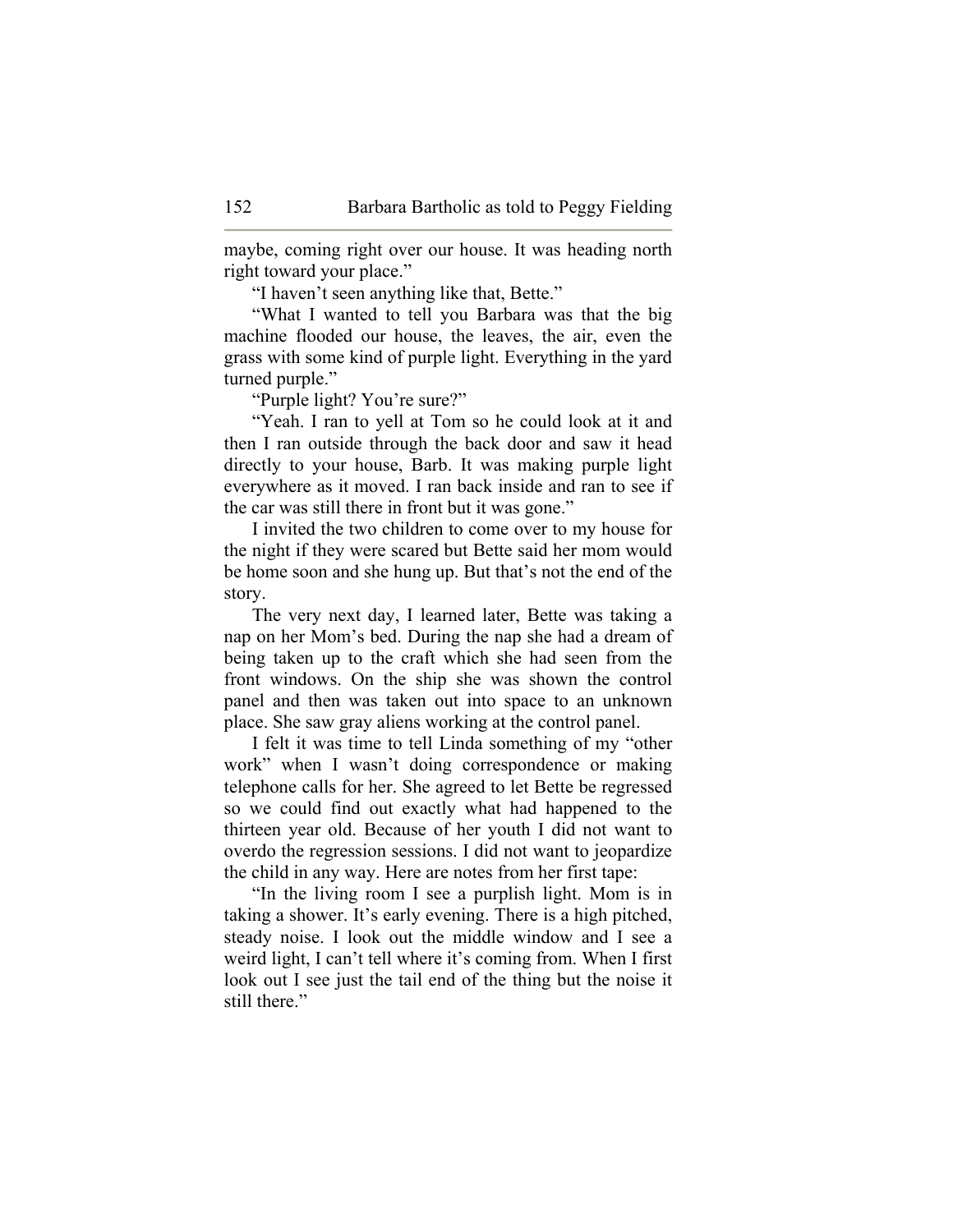Bette continued. "Mom comes out of the shower and asks what is going on. I tell her about the light in my eyes."

Bette covers her eyes with both hands.

"I can't see anything but purple light. I yell for mom, then I see the sky change to dim purple. I feel so excited. I'm mesmerized by the light. It is so neat. I run outside with Tom. Mom stays inside."

After our first session, Bette and I continued to have hypnotherapy sessions as a result of her requests, only. Her mother, Linda became pregnant, miscarried and then got pregnant again. When Linda brought the new baby home she was lying in bed with him and she told me of seeing a UFO just outside the second story window of her bedroom.

Tom and Bette was badly affected by their encounter with the ship of the purple light. Tom began sniffing and huffing glue and other substances. He became an addict and was extremely rebellious. He was what the youth authorities called "an incorrigible case."

Bette was also affected. She became highly sexually oriented and she seemed to grow up overnight. The UFO and the purple light changed that family for the worse. Linda moved the family to Washington State, hoping that a new place would give them all a new perspective. Luckily, both Tom and Bette gradually returned to normal. Bette is married now.

This case was significant for me because it was my first case from my own neighborhood. I learned a great deal from it.

Then there was the young doctor from Dallas, Texas, the man whom I mentioned early on in the book, the man who had disrupted our meeting by shouting at me and the others and telling us that we didn't know what we were talking about (Editor's note: See Chapter One, Shock). He also comes to mind as a client who was able to utterly change my thinking.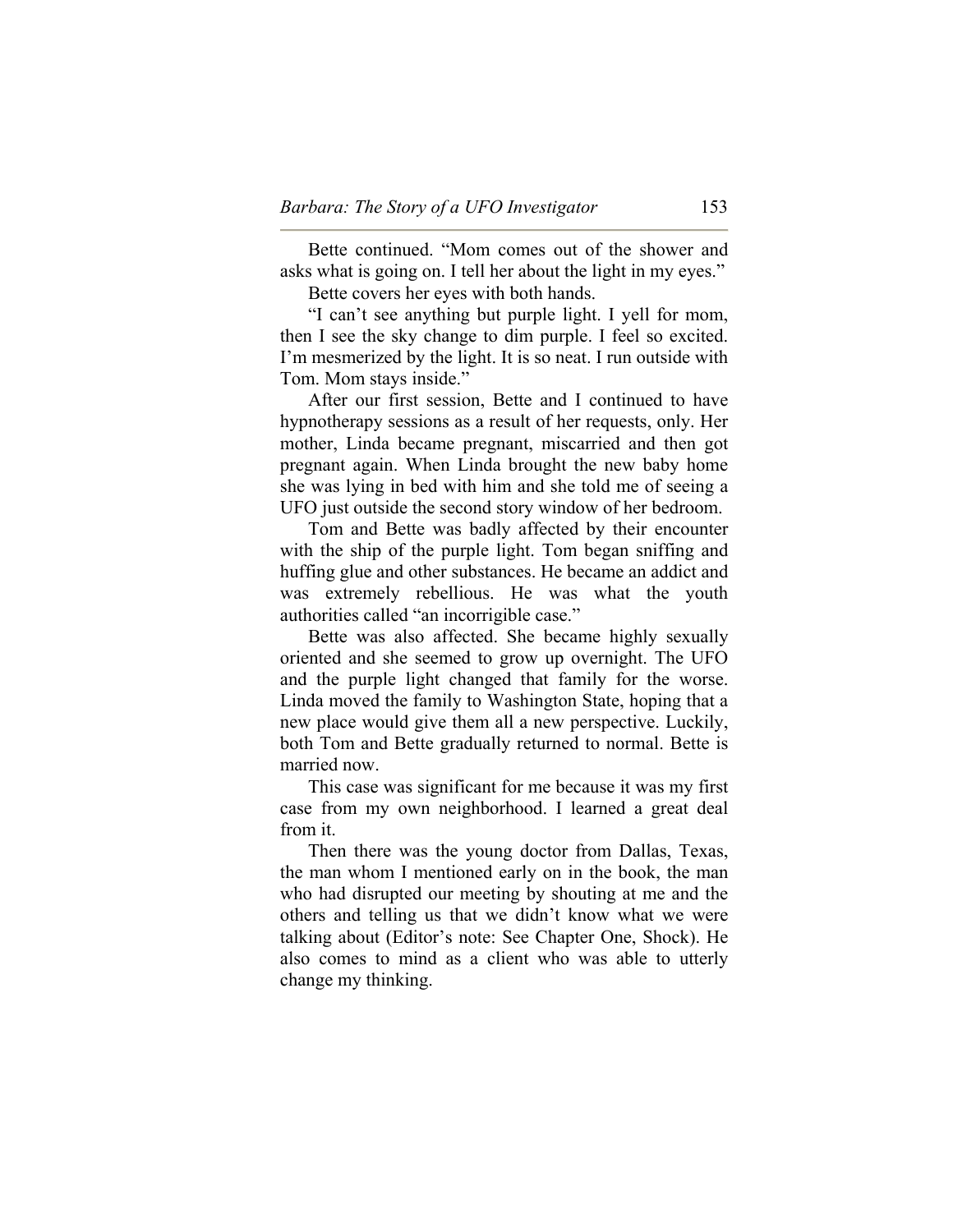During that first hypnotherapy session in my office, while the other guests were going on with the meeting, he told a most interesting story about that night he and his fiancée, a quite innocent and respectable young woman, had parked on a side road after they'd been to dinner and a movie.

He and his friend had parked in a remote country area. When they heard a noise which frightened them they drove back to town. In essence that is all he and the young woman remembered afterward and that is what he told me. During the rest of the regression session there in my office he was able to remember much, much more.

He had been paralyzed while his fiancée has been raped repeatedly by the "beings" who had abducted them. The doctor knew this but his memory had been masked, as had hers. The beings were certainly not benign scientists who had only the best in mind for earthlings.

Oh, no, they were surely not benign. I had, of course, long ago given up any idea of these trespassers being "friendly." However, what the man from Texas spoke about and drew for me during our regression session, almost tore me apart. His testimony certainly ripped up many of my most cherished notions of the alien intruders. When he made the drawing of a reptilian humanoid alien, the drawing was so awful, the image the most frightening revelation I've ever had. The drawing triggered fear and terror within me. It seemed too real.

That was in 1988. For the first time I was truly frightened of the aliens because the picture he handed me brought into reality the fact that a species exists which in some way, degrades every human being alive.

His drawing under regression showed large, dark, almost black, hideously reptilian humanoids.

That drawing shook me to my core. It triggered both fear and recognition within me. I knew I was, at last, looking the enemy square in the face. I also knew I had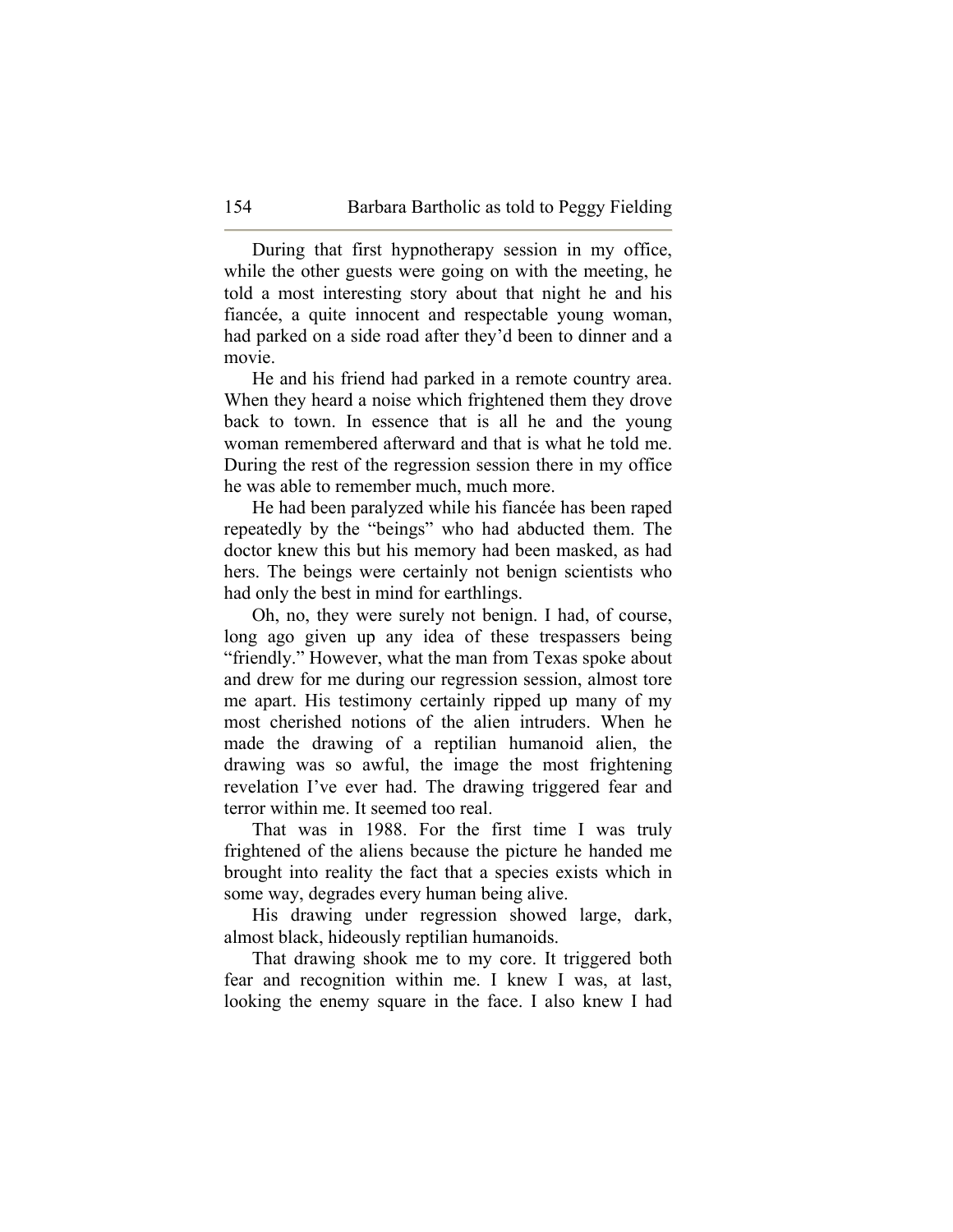seen these alien creatures or some like very them, before. My new client's experience jolted me back to a frightening experience in my own past.

That moment with the Texan and his drawing, was when I cracked the egg of all my preconceived notions of reality and of UFO5. It was during his session that I truly began to understand and to react with my clients and with their experiences. In that moment I began to question our culture's traditional ideas of God.

After their experience the two had married. He told me that her experience changed her from the sweet young woman he'd know during their engagement, into something very different. The change was gradual but easily observed… his sweetheart became a raving drug addict, totally promiscuous, a person who dressed like a street whore. She became a different person entirely. She had been fractured and swept into a new existence by her experience. They were divorced after ten years and at the time of his regression he told me that his two children has also been experiencing alien experiences and that he was helpless to do anything to protect them from the abductions.

That was the night he drew the picture of the alien who had paralyzed him as he stood by his car that when they had parked in the country. That was the drawing of the alien which had so frightened me because of my recognition of him and of his kind.

I knew that although I had not seen this particular beastly creature, the drawing emanated a particular evil, an evil that I somehow recognized.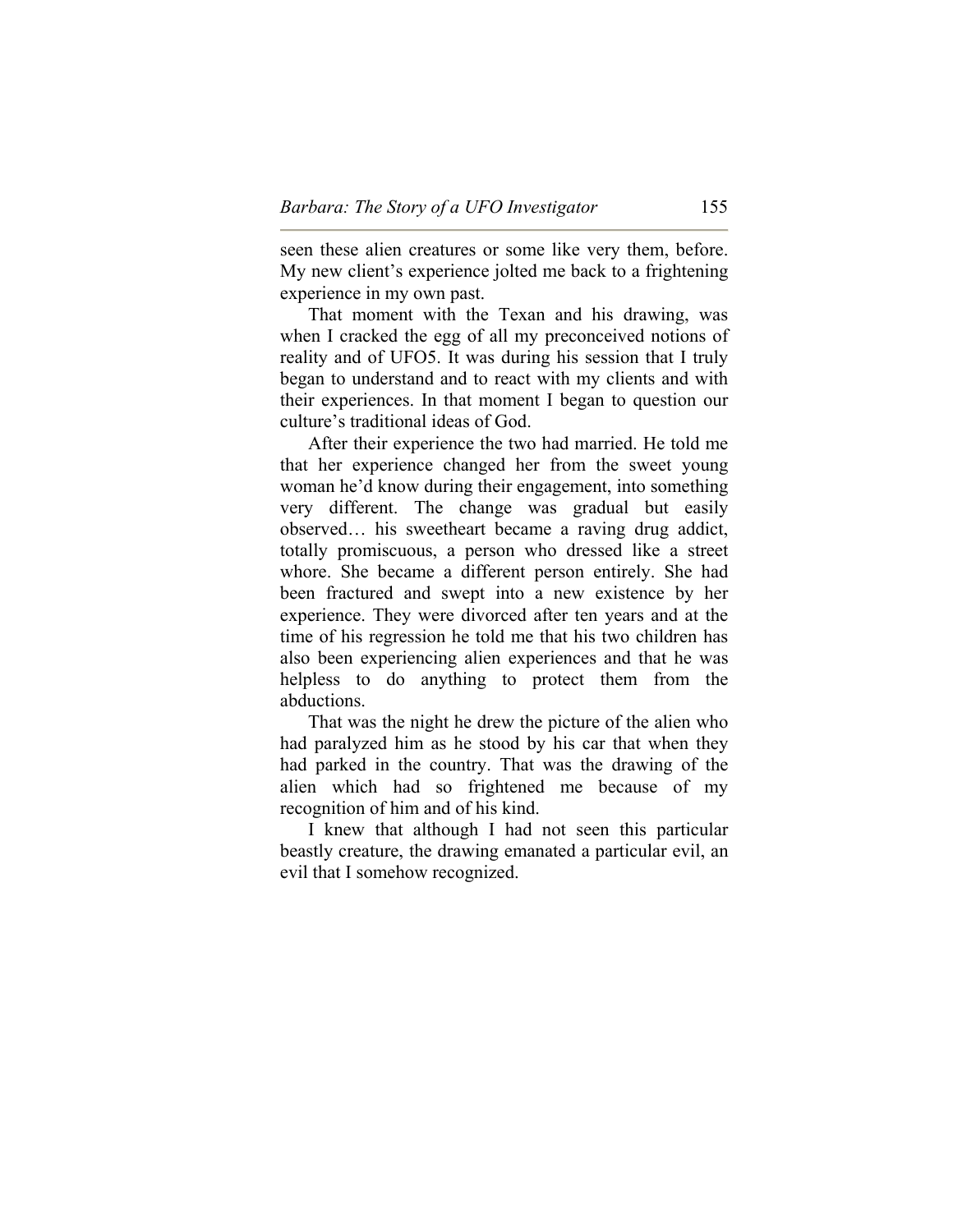## Chapter 17

#### BEEN THERE, DONE THAT

One thing that has really surprised me over the years with my clients has been their recognition of me as a person who was a part of their UFO experience. Not all of them had seen me before but a great number of the people I've worked with have told me, "You were there when I was in the ship, (room, place, lab or whatever.) You were a tall blonde alien woman standing with the aliens."

Some of them have even told me that they were guided to me by some outer intelligence when their abduction experiences became more than they could bear.

One of the first to say that was the lawyer, Terry Melcher. (Editor's note: See Terry Melcher incident in Chapter 10)

Luckily, I, or my clone, or my hybrid descendant, or perhaps a multidimensional aspect of myself, seem to have only been seen during positive connection moments, those moments when people are being taught, or hearing answers to questions or being dealt with in a very respectful manner.

I've been told that I act in a motherly fashion to these abducted people and to the alien hybrid children who sometimes accompany me. It pleases me that my double appears at beneficial meetings only. We need to realize that there are probably many alien agendas, good, bad, and indifferent. Perhaps all are working under one UFO custodial hierarchy. Apparently one overall intelligence supervises the many agendas.

When asked to describe the woman they saw, clients say they saw a blonde alien woman who is tall and has my facial features. She wears a silvery body suit. Sometimes she is with a male who is tall, slim, and dark haired, who is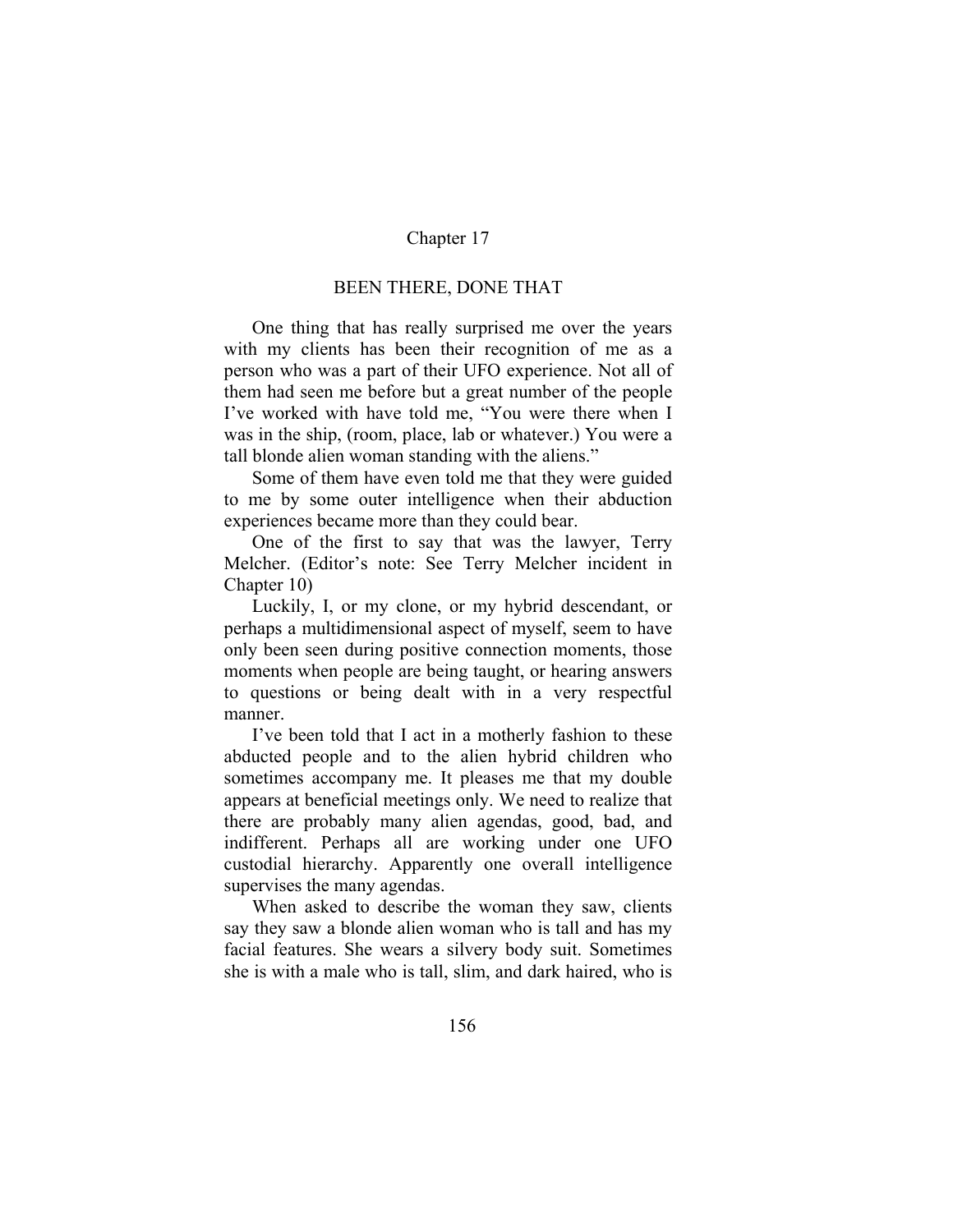also wearing a silvery body suit. Sometimes she is with what are obviously hybrid human/alien children.

One Tulsa woman with a bit of artistic talent, drew a picture of me and of the man she saw on the ship before she ever met me. The man she drew resembled Jacques Vallee. She thinks she was led to make the picture to prepare herself for a meeting with me, later on. When she brought out the drawing I felt a chill run through me. The drawing looked like me, and the woman and I had never met before.

The aliens make it comfortable for the victims to come to see me for regression sessions. Many are activated to seek out an understanding of something in their lives which cannot be explained and I am usually able to help them find out what has happened to them.

Since 1987, the intelligence that controls alien abductions has deemed it necessary that their hybrid human children awaken to themselves. All the people who have come to me, numbering in the hundreds, perhaps thousands, all of them, in my opinion, are in reality alien hybrid human children.

Sending hybrids was a controlled event from 1987 onward. People began, at about that time, to remember mysterious events in their lives. The memories caused them to seek help and understanding. They began to realize that they were part of the alien encounters which were taking place across the world. These were very controlled events, controlled by the aliens. This was the year when people began to waken to their lifelong connection to alien intelligence, in other words, waken to their progenitors.

I still do a number of hypnotherapy sessions but not so many as I once did because I am now working on the other part of my job which is amassing the largest possible accumulation of case studies and UFO information.

I use this analogy when I'm talking about my work.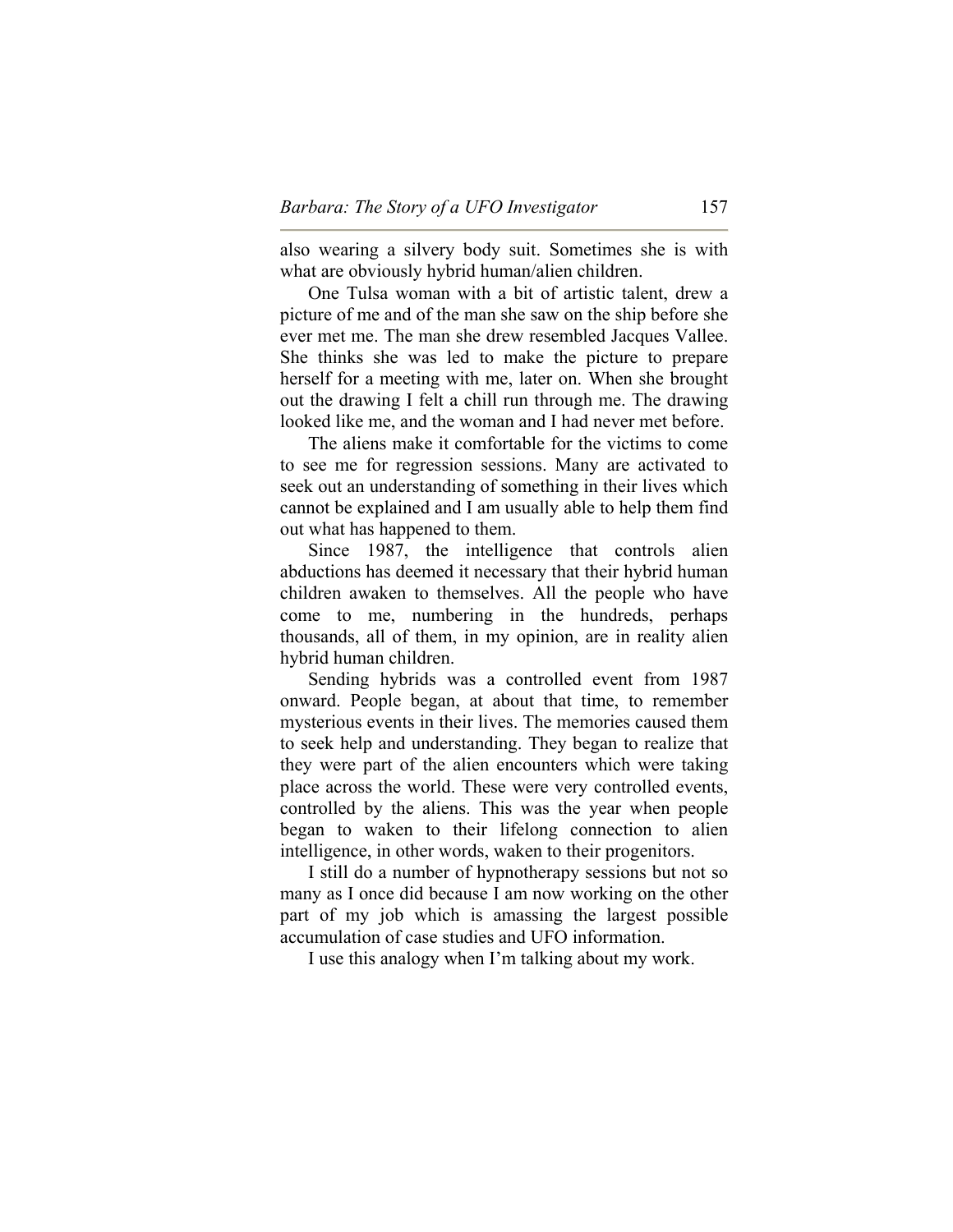Christopher Columbus had a tangible ship, sailed on a tangible ocean, and his craft touched upon a tangible land. He could see a real country before him.

Whereas I am also an explorer into a new world which offers no tangible vessel, no ocean waves, nor any tangible land. What I'm doing is working to discover a new country, one which has not yet been seen or understood by the mass of the world's population.

To get to this new place, since I have no vehicle for exploring, I've found my only way of discovery is to go through the gathering of information: To listen and annotate all the witnessing accounts given by those who have crossed my threshold. The massive bulk of this knowledge can be used to paint pictures of the new world, using the spoken experiences of the hundreds of people who have transcended the barriers protecting the new world. During abductions they are taken through unknown dimensions, perhaps through time some think. My job is to document their travels.

I would say the many hundreds who have come to my door have all described the other world which is connected with our own human world in quite similar ways. Using hypnotic techniques, I can allow people to see both aspects of themselves... the nuts and bolts human body and spirit as well as the alien being parts of themselves. Our alien person can be operating simultaneously within our human lives.

We're all more than the fleshly body that we commonly accept. In the future, as more and more of the secrets are revealed, we'll know more about who and what we truly are. I think of that function as *my job*, that is, I believe myself to be one of the people who will help with the discoveries about and the revelations into our UFO connections. I'm still picking up hints and clues and tiny pieces of information which, gathered together, will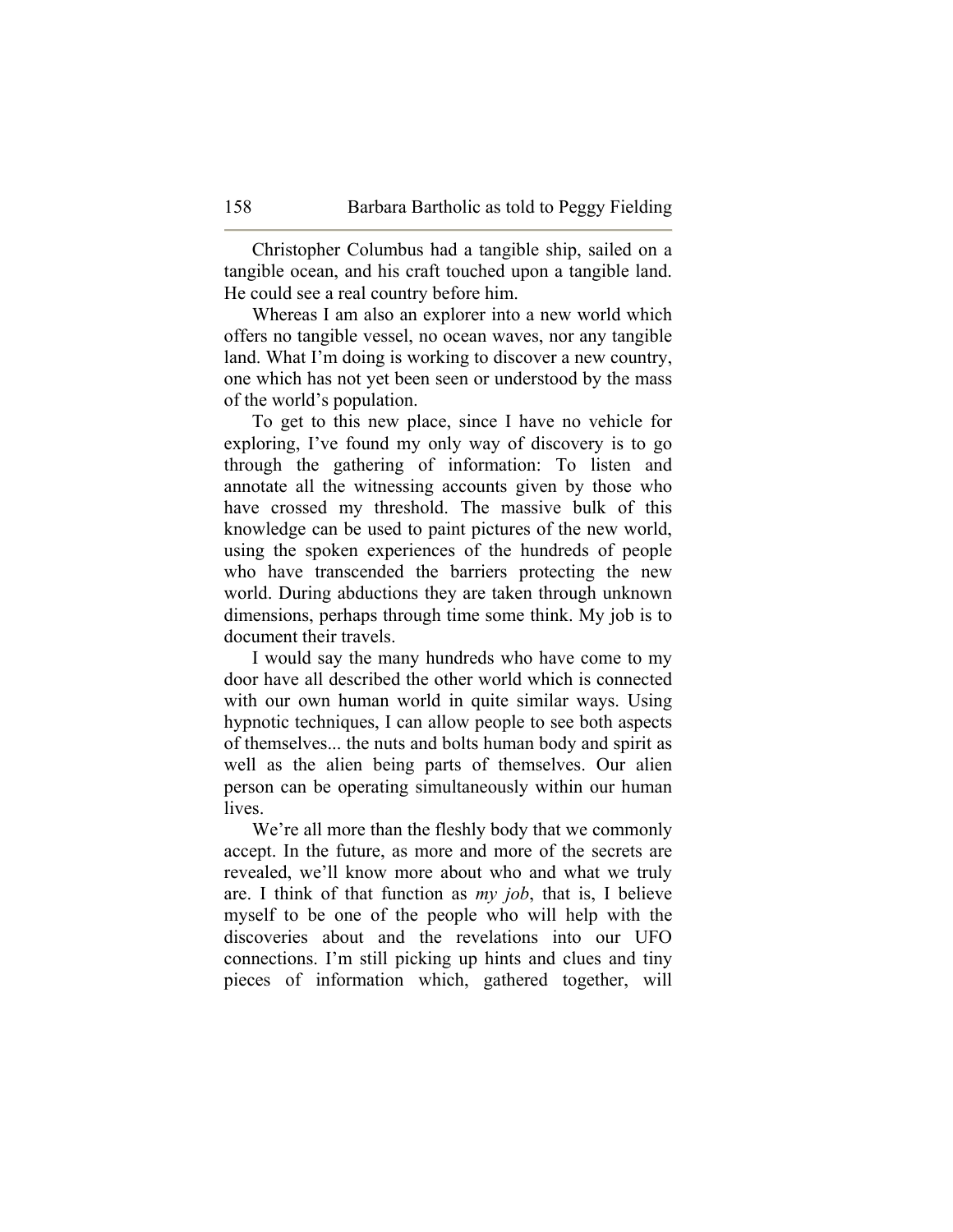eventually make sense of our not-yet-revealed jigsaw puzzle called life.

But there may also be clones of Barbara on earth, or perhaps I am the clone of some woman unknown to me.

My minister friend took one look at me and gasped.

"Oh, my God." she said, "You look so much like Gloria Lee. You look as if you could be Gloria Lee's twin."

"Uh huh," I answered. "Who's Gloria Lee?"

She proceeded to tell me. The woman "Gloria Lee" looked exactly like me but with red hair. Gloria Lee was a woman in California who received instructions and elaborate plans from Jupiter. The plans were for building a space platform.

It seems that aliens from the Jupiter constellation had channeled to Gloria Lee and a scientist friend, all the details necessary for building a space platform, building specs and all. After a year Gloria Lee went to Washington D.C. to try to give those complete blueprints and plans to someone in some government office. No one would pay the slightest attention to her.

Gloria Lee, whom my minister friend called a big, beautiful, buxom woman, swore to go on a fast until someone in Washington would listen to her and look at her plans. She knew that the information she had received would put the United States ahead of all other world powers in the space race. She sent wires to all who would be interested. No one cared. Gloria Lee continued to fast.

Gloria Lee's friend tried to persuade her to break her fast. Her husband begged her to come home. She refused. She became very weak but she would not quit fasting. Her husband called and called. He threatened to call the police but Gloria Lee continued to fast.

The police came and arrested Gloria Lee and her friend but it was too late. They got her to the hospital but she died there.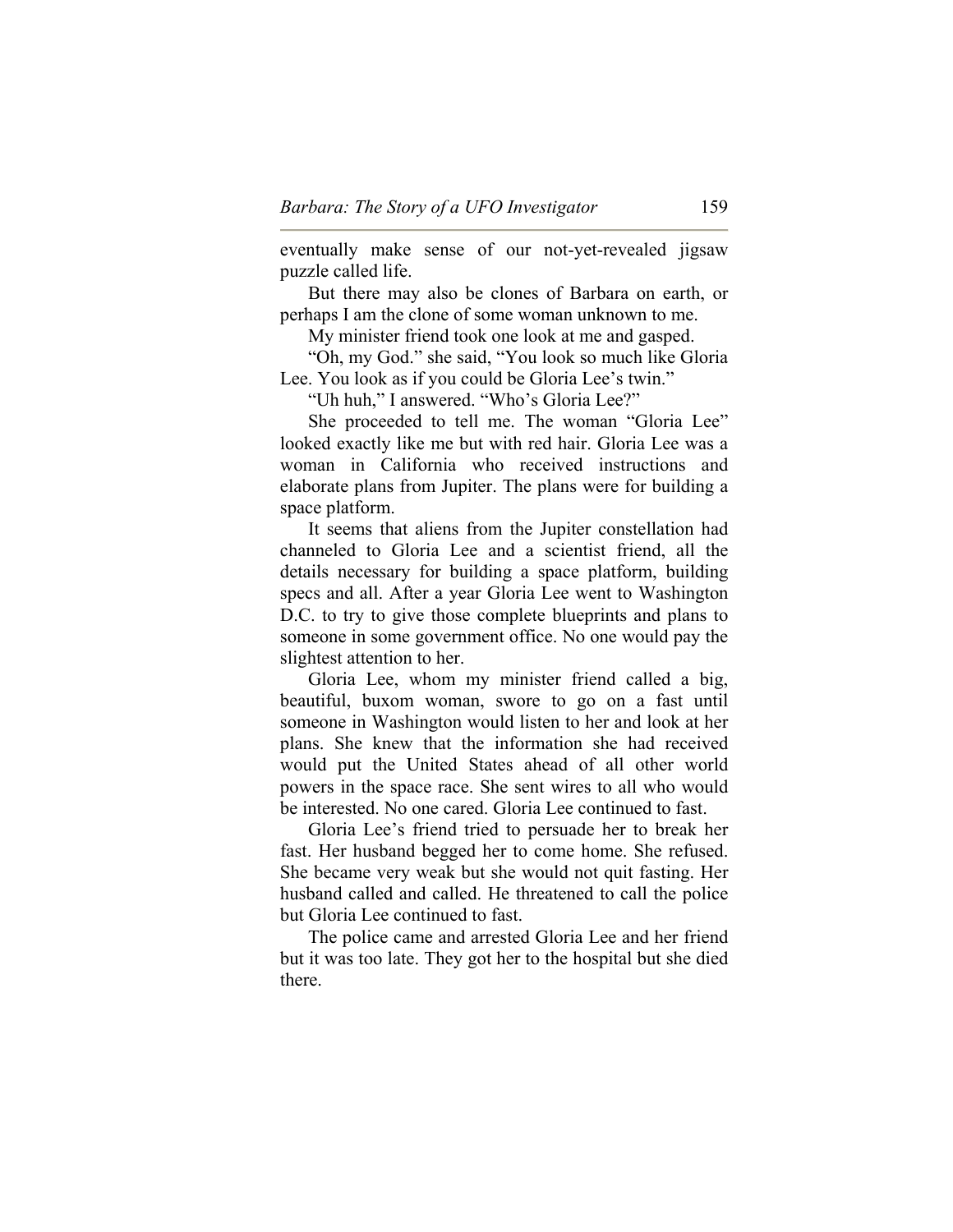All her blueprints and specs and designs vanished from the hotel room after the police entered the picture. Not so long after her death the U.S. made a major leap in the construction of space platforms. All her friends give Lee the credit for our leap forward in space. Gloria Lee gave her life for that.

I wish I could have known her.

#### # # #

So it seems my clone is up there and perhaps down here as well. I'm still surprised when a client points to me and says, "You were on that ship," even though dozens of them have said that very thing.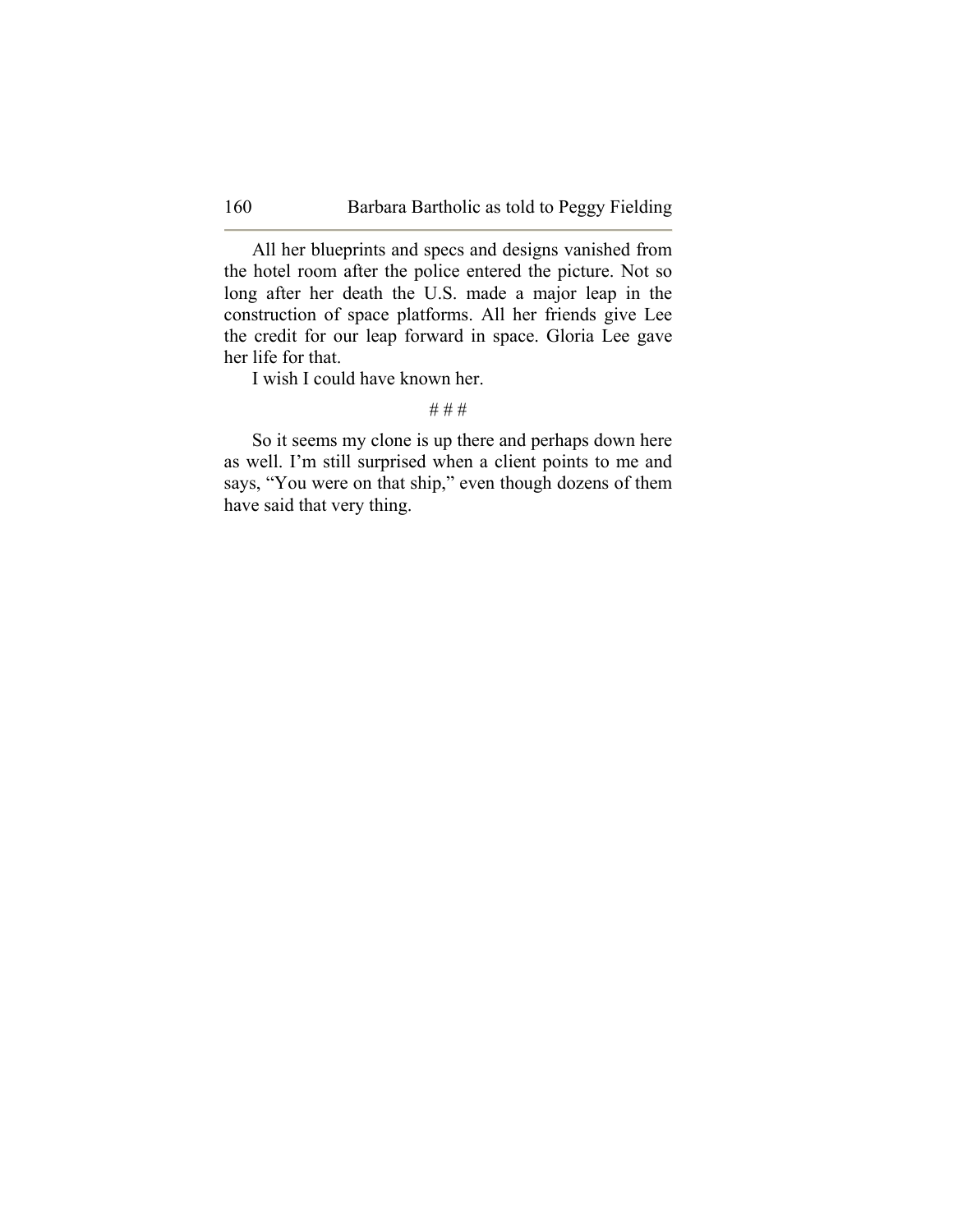### Chapter 18

# A CONSCIOUS WITNESS

At about the time of the Gloria Lee incident I received an anonymous letter from a woman who wanted to share her experience with me but who, apparently, did not wish to let me know just who she was nor where she lived. The letter was postmarked from a small town in Oklahoma. She told about her abduction along with that of her four year old son. What follows is a major portion of her long letter:

It was really hot. I decided to take my son out for a ride. He had fallen asleep in the back seat when I saw this very shiny object about the size of the bottom of a Coke bottle. It sent a glare into my eyes. Something happened with the steering wheel. It vibrated so that I'm shaking now just writing about it. My thought was, I've got a flat. I pulled over to the side of the dirt road but didn't turn off the engine, I just stopped the car.

I knew somehow I was supposed to get out of the car, but I couldn't move. Everything in my peripheral vision was blurred but straight ahead I could see plainly. The object was in the road. I thought if I could touch that thing I could get the glare out of my face. If I could just go over and turn it over, then I'd be all right. That was my problem, I thought, I was hypnotized by that shiny thing. I thought I was having a heat stroke. All these ideas ran through my mind but I couldn't say anything and I couldn't move.

Something rustled in the pines. I couldn't look to my side but I was aware of the noise. I could hear something, not a hum, but a sound I can't pinpoint. I'd heard it once before. These things came toward me and the car died. They looked very much like the things you were showing pictures of, Barbara, but the chin was more rounded, not so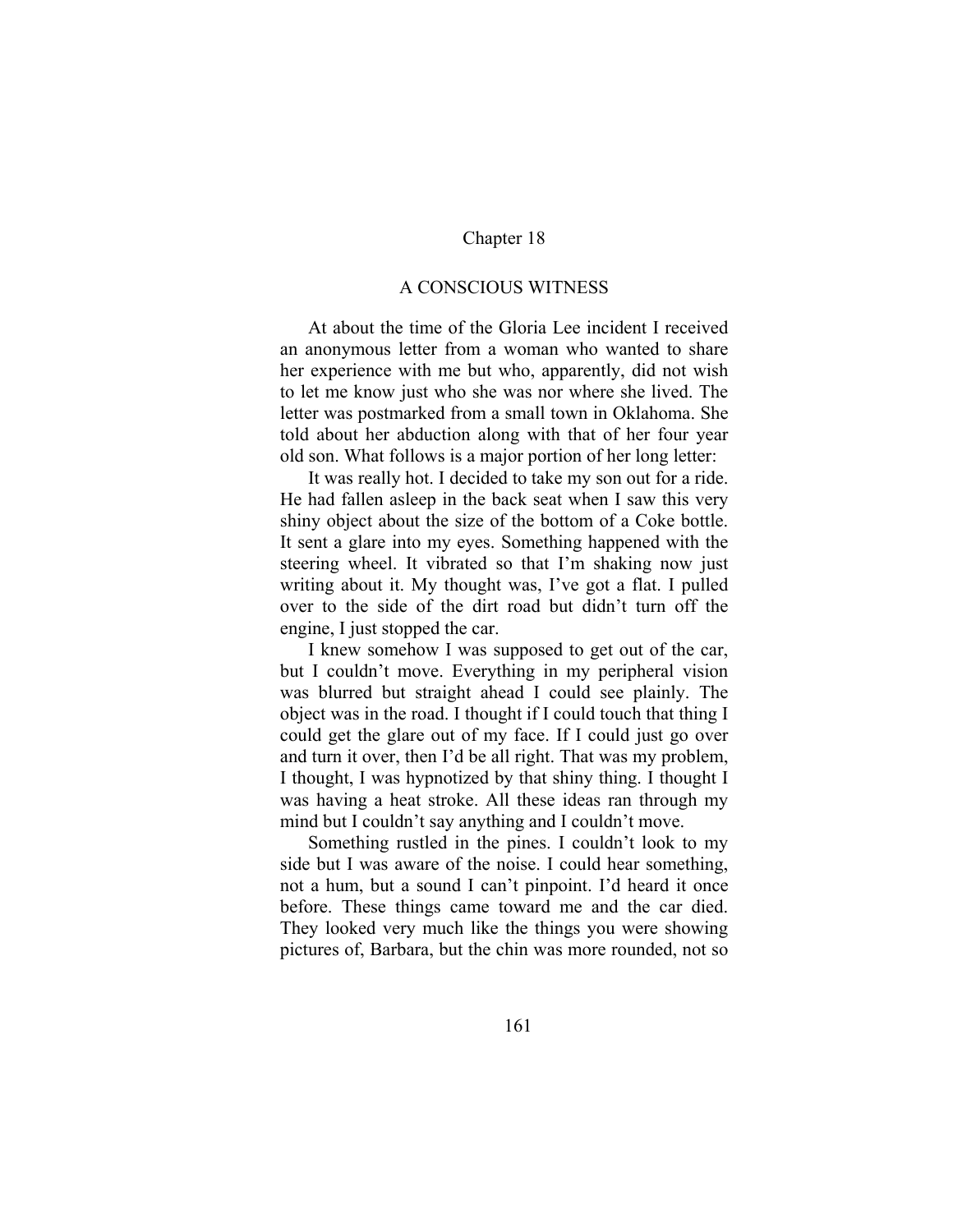pointed. I didn't talk to them, all the speech was in my mind.

There were three, and I would say, one of them was a woman. The others were a bit taller but not much. They had ranks, like the army. You could tell one was higher rank by the way they talked. There were no differences in their clothing.

It was the taller two, the two men, who took my son out of the car. They carried him in front of me. That's the only reason I got out of the car. It seemed hours that we went up into the trees and across the rocks. I couldn't see their feet. They had hands that had three or four fingers with round suction cups on the tips. As for the color of their skin, this is what she told me: The color—receptors in our eyes do not pick up the true colors of their skin. The color we see has something to do with the makeup of our own eyes. The alien woman told me a person who is color blind can actually see their true color. To me they looked grayish green, but some areas were darker. She told me that this skin was not their true skin. This skin is like a shield against the atmosphere they have to go through during their experimental work.

One of the guys kept saying, 'You're telling too much, you're telling too much.' As we walked she kept reassuring me that everything would be all right. They feel pain, but not like the pain we know. When they do things to us they don't think we are really and truly having pain. She had compassion. The others? Yes and no.

When we got to the ship, or whatever, it blended with the rocks. I thought we were going into a cave. I didn't want to go in but they had my son. I thought they were going to kill me. Everything I was thinking was like I was thinking it out loud. She kept reassuring me that I was going to be okay. Right away they took our clothes off, before we were even aware they'd done it. They have a section strictly for men and a section strictly for women. I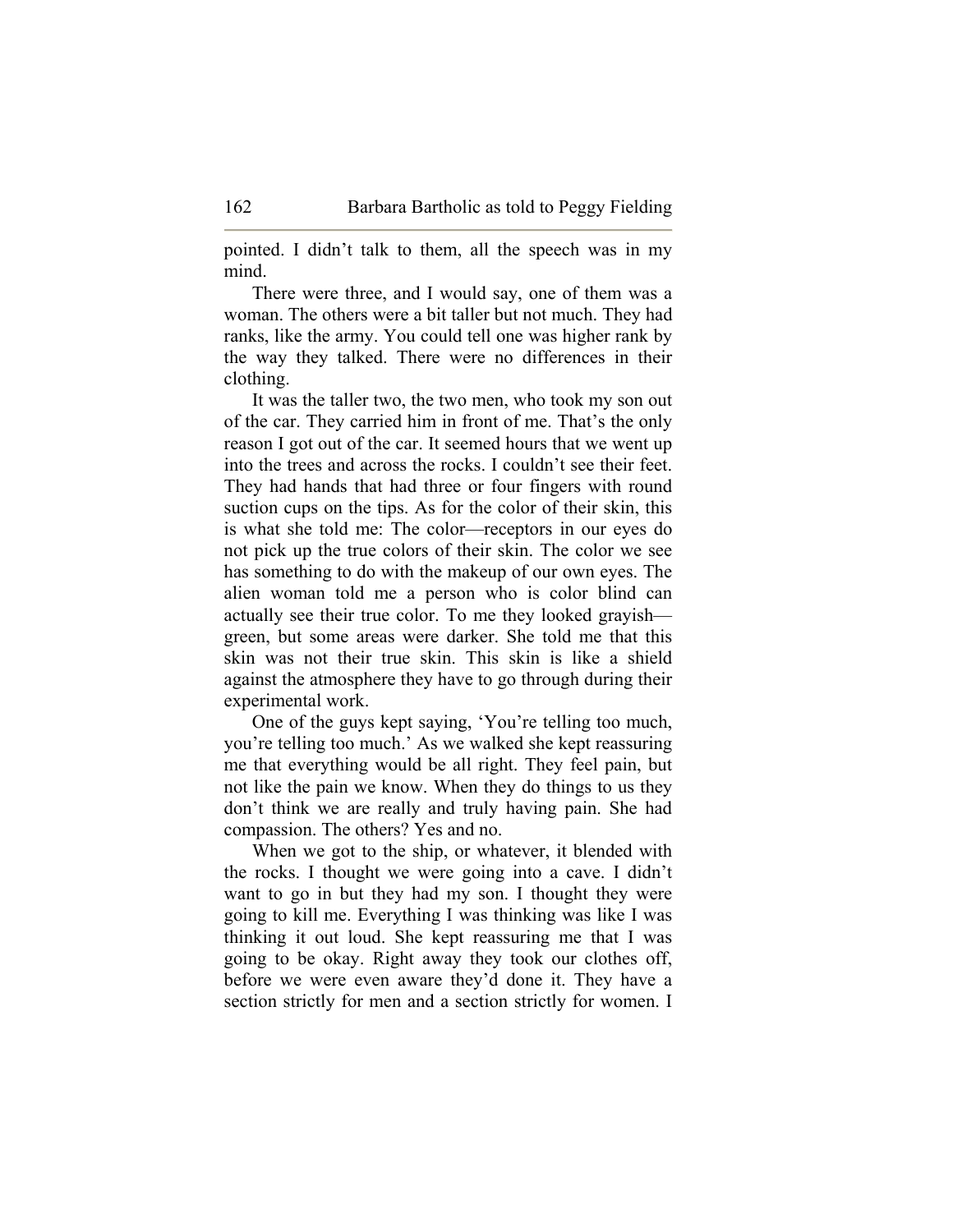have some small white round tubular shaped scars. One is a little beneath my thumb. I have one on top of my hand in the shape of a star. When I get a tan, the white marks really stand out.

I was having my period and they didn't understand that. I had to explain everything to her, why we have menstrual periods, the egg, the whole thing. She said they already knew about the egg and the sperm. The samples they took were being put into jar-like things. They weren't jars. I don't know what they were called. I wasn't giving information, they heard my thoughts. That's the way they get information. The alien woman sounded like she would have had more of a woman-like voice.

She said, 'No, you're not deliberately giving me information. I already know what you've told us but this is for our records.' She also told me that the cure for cancer was in spices and roots from plants we have on earth. She said that in the future our doctors will find this out.

She told me they experimented with human beings. She showed me some of the things they did to babies. They had deformed babies up on a shelf in some kind of liquid. Some were alien, some part alien, part human, and some were human from different areas of the world. There were some deformed baby animals, also.

They still haven't had luck with reproduction between humans and aliens. Our species and their species don't mix. The hybrid children live for a certain length of time, then die. I'm a Christian and I don't want to believe in this kind of stuff, but this happened to me.

They had instruments that can camouflage their ships as army vehicles. One of the guys kept coming over and saying, 'You're talking too much!' There were several alien men standing there with the first guy. Each time the woman told me something they all shut up and listened to what she was saying. I felt like they were agreeing with her. She wasn't the head alien. I don't know what she was.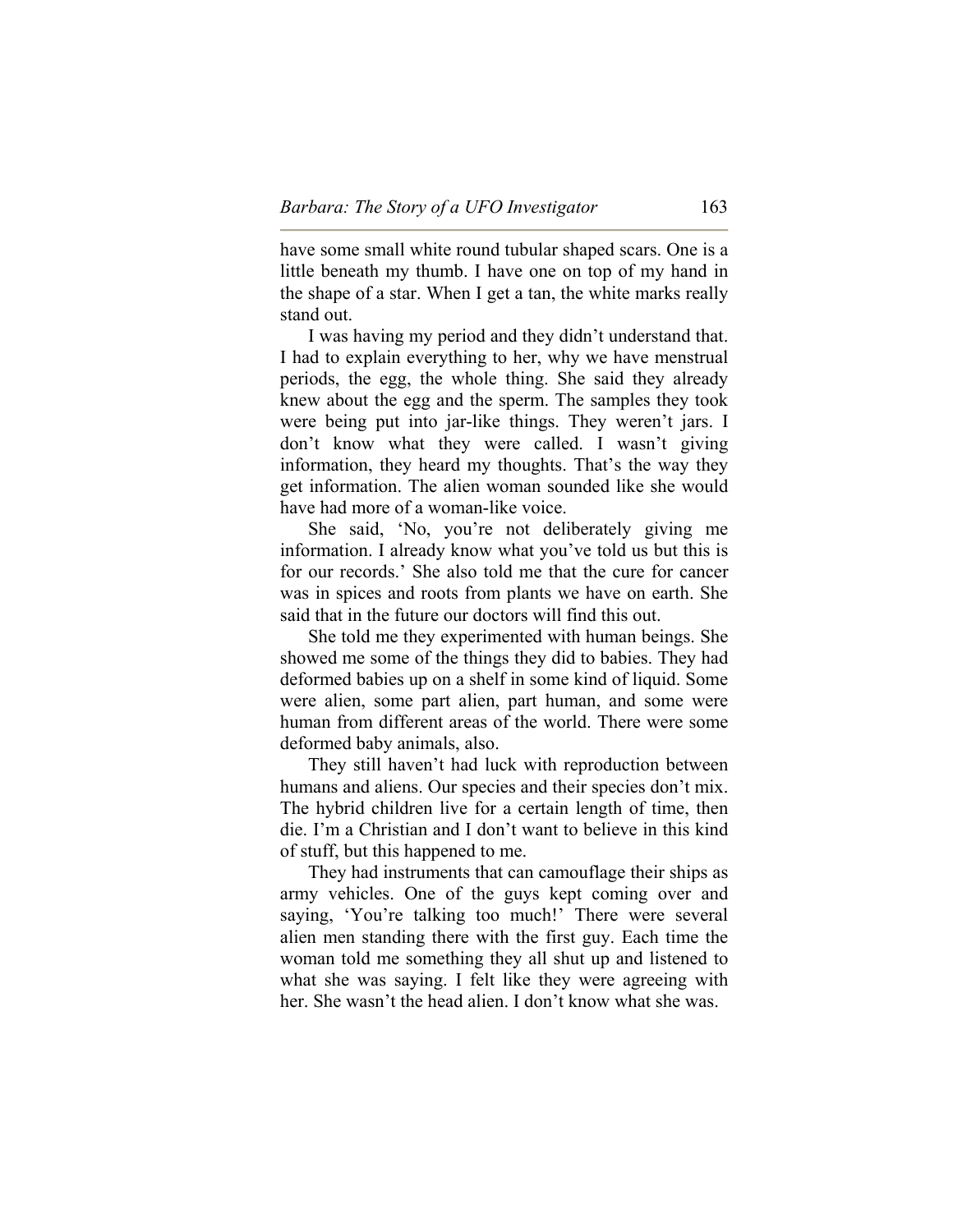When she took blood she tried to hit a vein in my finger. i told her there's no vein big enough in my finger, it's in my arm.

I noticed that our metal is different from theirs. I can't explain it. It's not a hard metal as we know it. It's soft but not soft. I don't know how to describe it.

On earth when you get a needle in your arm it stings. This doesn't sting. It hurts, but it's not real painful. I'm getting nervous just talking about it. They next did a rectal examination. When they put this tube up to take the stool from me, they kept talking about 'samples.'

The woman talked to me. I wanted to know what was happening with my son. I could see him and I could see them standing over him, but I couldn't see them doing anything to him. I panicked but I couldn't react with my body. They held total control of my body.

They put a glass bubble-like thing over me at intervals. The lights beneath the table would then come on. It was like a very warm bath water type of thing. She would go away and then she would come back. Everything I thought was being recorded, all of it. I don't know whether the bath water thing was to soothe me or what. I don't know what it was for. She didn't need to push anything on the instruments. She would wave her hand and the bubble like thing would come over me, then she would walk away. There was always someone at my head. A man was stationed there.

I have a red spot now, like a red strawberry on my breast, where they did something. I don't know what it was. It was like a connection to some kind of a machine. I also have little red marks on my arms where they made tiny incisions. Later I asked my doctor at home what they were and he said they were broken blood vessels. The thing that was behind me was there constantly. There were others around, doing other things. They had taken samples of weeds, samples of air, samples of bird's eggs. They had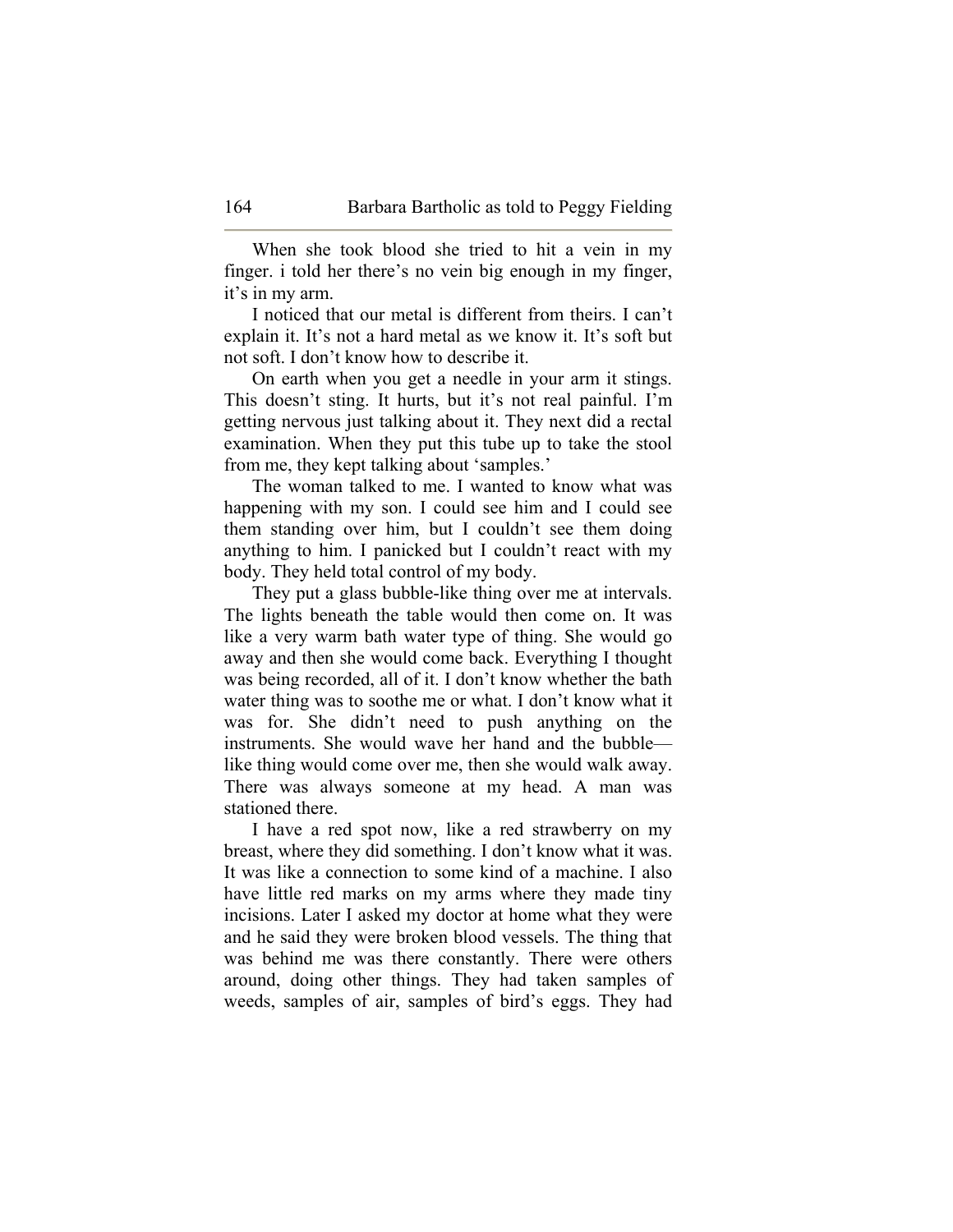bugs and dirt and other stuff. They had this gigantic rotary thing and it would revolve. They put the samples in it. Each of the shelf like things on the wheel had different colored lights. I felt as if I were on that table for hours.

In the other chamber there was a black man. She told me that he was from Ethiopia. They were taking samples off him. They have transfer machines that take the samples. Their seconds are many thousands of times faster than ours. I don't understand that kind of stuff. Whenever I looked at the Ethopian she came over and the bubble came down on me.

They took stuff from my belly button. They don't want us clean, they want us natural so they can test us. When they were taking my belly button samples she didn't do anything, she just did the talking. It was the other one who stood on the other side who was doing most of the work. She was soothing me while he was using an instrument like a dentist would use, the kind of instrument they put into your mouth with a mirror thing. They took all the sweat and yukky stuff they collected from my belly button with that tool.

The black man was in a round room, a room about 8 feet in diameter, like glass but it wasn't glass. Each room was like that. He was in the room next to mine. They took hair and skin samples from him and put them in different bottles. Then the heel. They took a shaving off my heel, then they tried to stick a needle up into my heel. I felt that pain. I kept asking why they were doing that. One of the guys came over and said, 'You're talking too much!' so she never got to answer me.

They took my little toenail off. To this day, that toenail comes off automatically. It can grow out and I can be in the bathtub or walking around and it will just fall off. It never did that before my abduction. They took my little fingernail off and took a blood sample from my little finger but I don't have any problem with that fingernail falling off.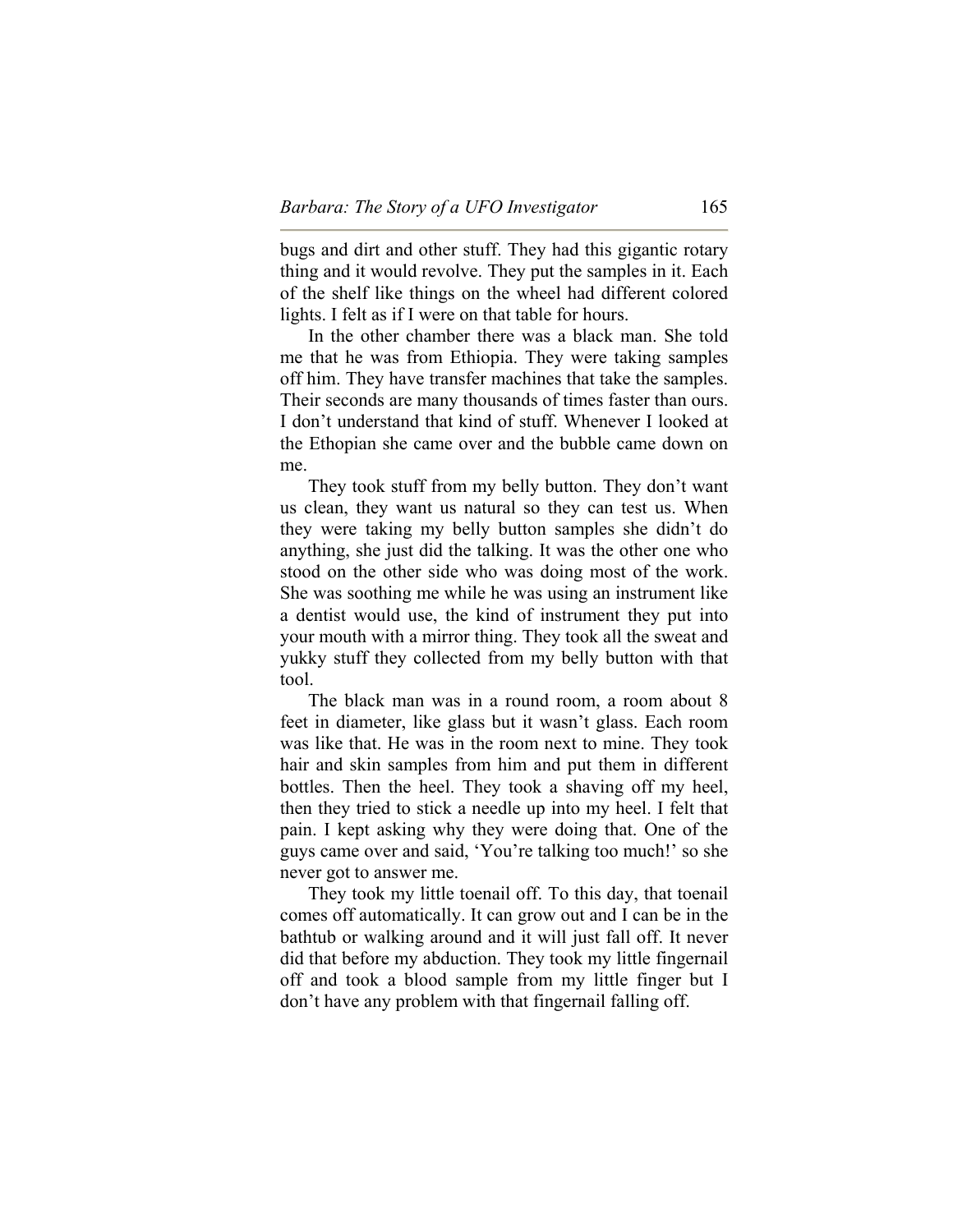I really wanted to know what they were doing with my son but he was in another part of that place. Their backs were to me. I couldn't see what they wee doing to him. I said, 'Please don't hurt him!' They told me my son was of very high intelligence. I could tell she wanted to tell me more, but wasn't supposed to. She showed me a little of the history of the world on a big screen. When she was showing me, a balloon type cone thing would come over me and I could watch the screen. It was all from the past...wars, droughts, floods, murders, burning houses, volcanoes, forest fires. It was like they were telling me it was our fault that these things happen. That didn't make any sense to me.

Somewhere in there they had a little bitty baby crying. At first I thought it was one of theirs, but it was human, a baby they had taken from somebody. The woman alien told me everything was okay, that the mother didn't know where it was and didn't even know it was gone. As far as the mother knew, the baby was asleep. I got mad, very mad.

I said, 'How dare you do something like that without anyone even having any say—so? And how about what you're doing to me, without even having my say—so?' Then the alien man came over and he was mad. I could tell he was mad. But I had not consented. I was controlled. I went with them because they took my son. It was like I was hypnotized. When I said, 'You don't have the right to do this!' she didn't say anything back, she just looked at me.

I felt they were fascinated by how soft and pliable our skin is and how easily it bruises. They told me some things about my family history and some things about my childhood. He told me one thing that stuck in my head, because I always thought that if you could be hypnotized you could tell about everything while you were under. I thought, I'm going to be hypnotized so I can tell about this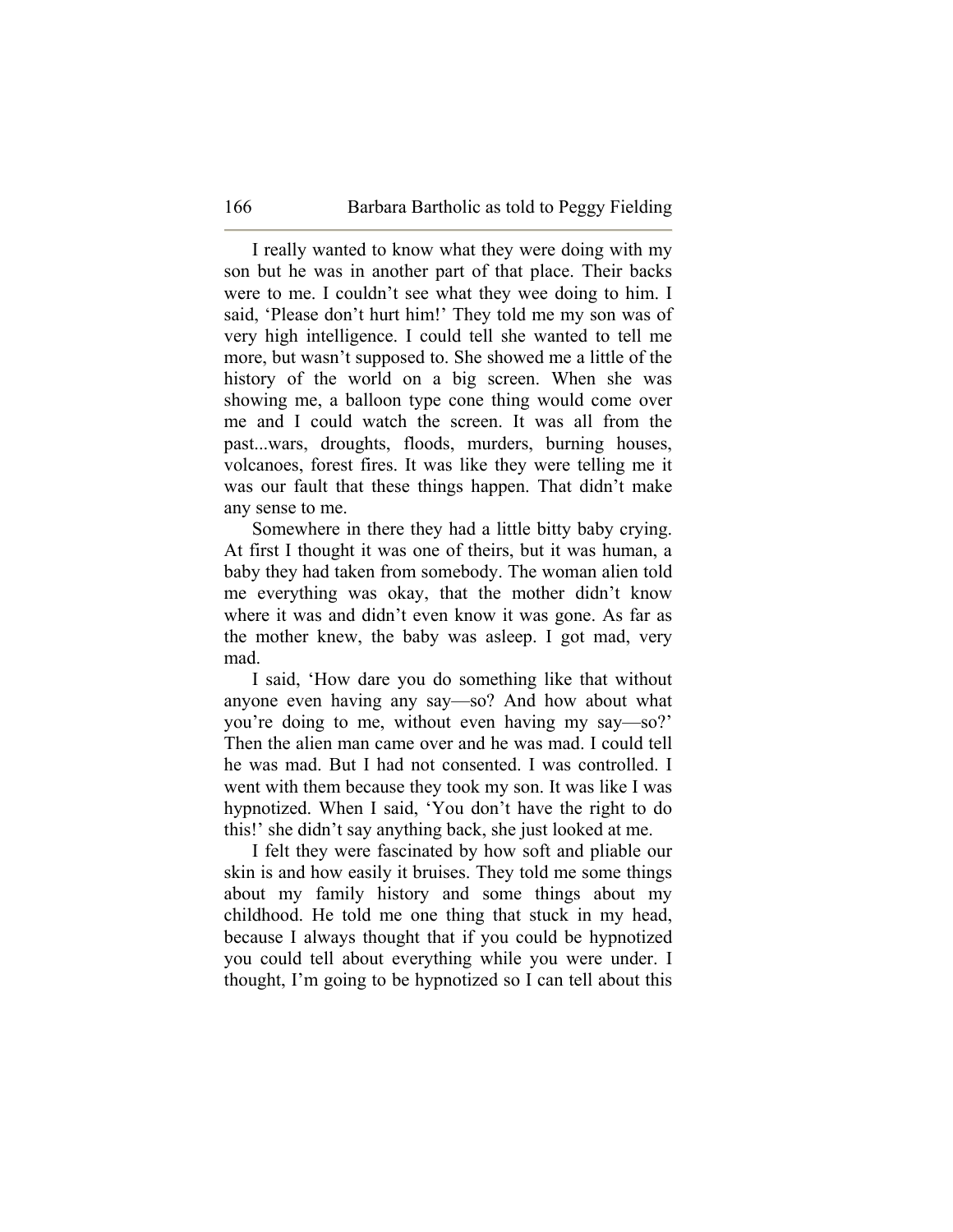in a way so nobody thinks I'm crazy. While I was thinking that he told me, 'We can even control that.'

'How?' I wanted to know. 'You can't control my consciousness, nor where it is stored.'

He answered, 'We can let people remember certain things and we can blank out certain things if we don't want them to remember them.'

'Even under hypnosis?' I asked.

'Oh, yes,' he said. 'We have programmed doctors, lawyers, psychiatrists, and we continue to program them for updates.'

They do monitor us because they showed me scenes from my childhood. They showed the most terrible times, never the happy times. Like when I cut my toe off. When I was little I was riding behind my sister and my toe got caught in the spokes and got cut off. My older sister went running to my mother, and she stuck my toe back on with cobwebs. I'm three—quarters Indian, one quarter Irish. We couldn't afford a doctor. My mother crawled under the house and got cobwebs and put my toe back on. She saved my toe. They knew that. They wanted to know what kind of cobwebs Mom used. I said I didn't know.

I felt they were so superior to me, so very, very intelligent, far beyond me. I'm just a country girl. They knew what level I was on and that's how they communicated with me, on my level. There were words they didn't understand. Like when I said 'I bet you've have every Tom, Dick and Harry on this ship or whatever you want to call this turtle-type instrument here.'

She said, in what sounded, in my head, to be a slow computerized voice, 'Tom, Dick and Harry? Turtle?'

When I said 'You-all' she asked, 'Why do you say youall?'

I said, 'There's more than one of you.' They couldn't understand why we aren't as advanced as they are. We have the ability to be as advanced as we want to be, but we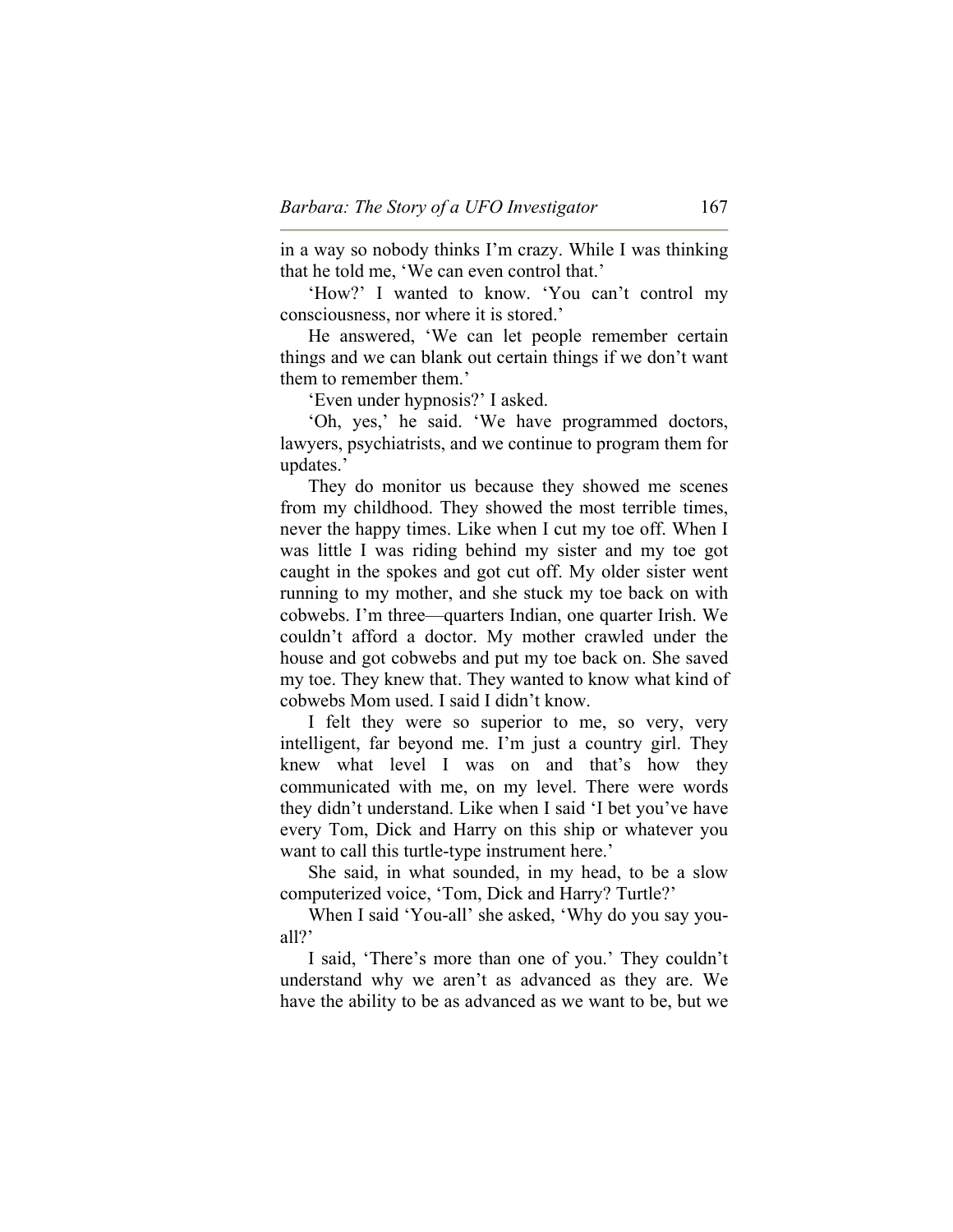limit ourselves. We block knowledge out, because we don't want to learn.

The male alien pointed to the black man and said there will be no way he will remember. I said, 'Hypnosis will bring it back.'

He said, 'No. Do you see what they are doing to him now?' They put this instrument to his ears and the back of his skull. It looked like a stethoscope, but it had a little thing in the very back of it where it was shaped like a J, like a hook. There was a long tube that went from thing into a metal cabinet. He said, 'He will not feel or remember anything, except for a feeling that he might have dreamed something.'

I remember a baby calf that was alive. They hadn't started on it yet. It was frozen, but it was alive. It was standing up in one of the little rooms. They also had different types of bugs and all sorts of stuff but to this day I still don't know what they doing to that baby. I could hear it crying and I did get a glimpse of it. It was a human baby. They wouldn't say what they were going to do with it. I kept telling them 'How dare you take that baby! You have no right, you turkeys.'

'Turkey?' he said.

I called him 'Turkey' and I said it so loud I guess everyone heard it. I said it in my mind. I screamed it in my mind and everybody heard it.

I do know that later when I was being brought back, my son was being carried up in front of me, and the female alien was trying to convey to me that she was very sorry. I could tell from her voice. I got back into the car. I looked back and my son was still asleep in the back seat, fully clothed just as he'd been before all of this happened. The car was running. The steering wheel was vibrating, but the round thing on the side of the road was gone. I thought, Wow! I must have had a heat stroke!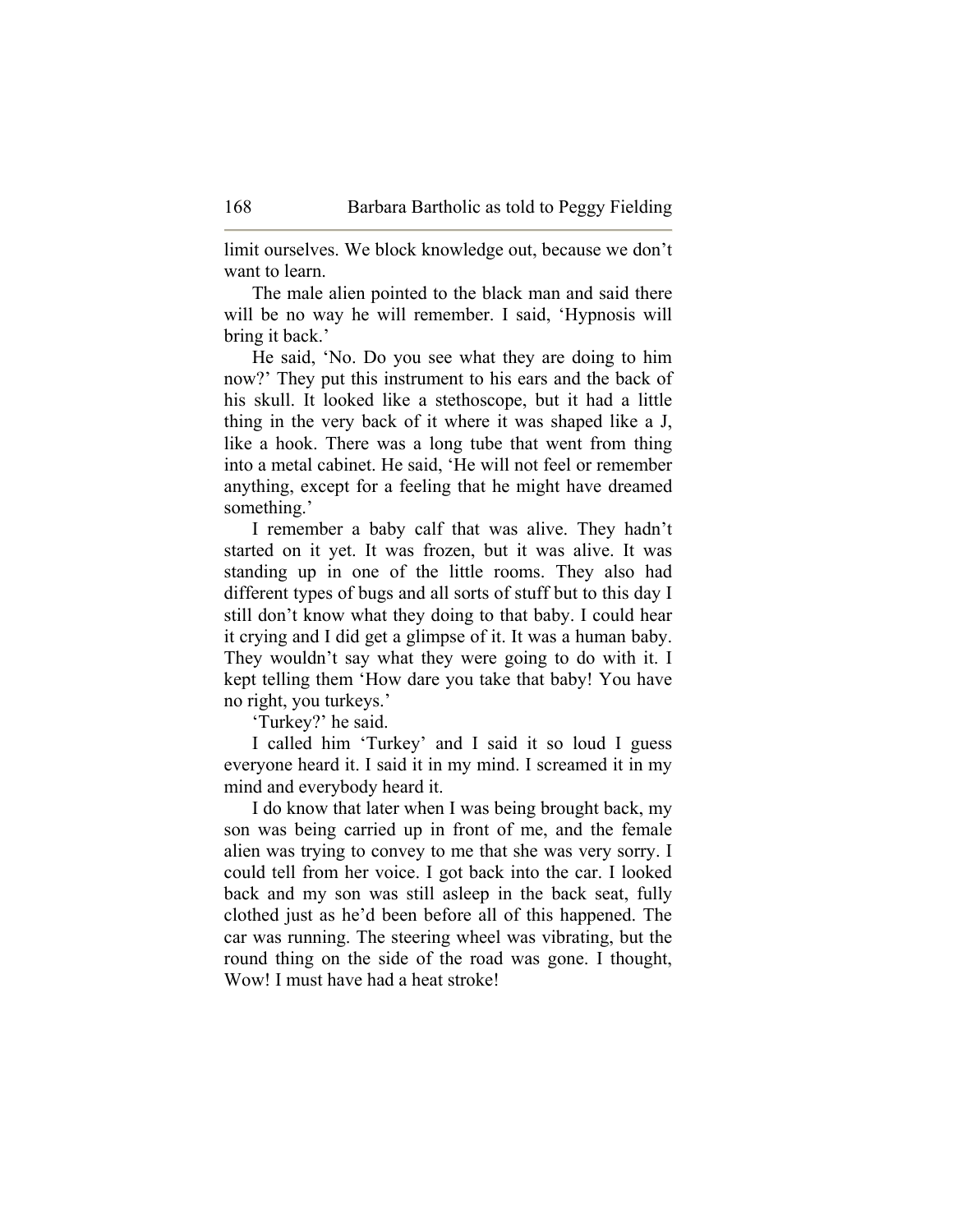The whole experience began to flood back into my mind and I thought, that must have been a dream. Then something made me look to my right and there she was, the female alien, just standing there. She was reassuring me that everything was okay, now. She was by herself, then suddenly she was gone. It was beginning to get dark.

We had been away about six hours.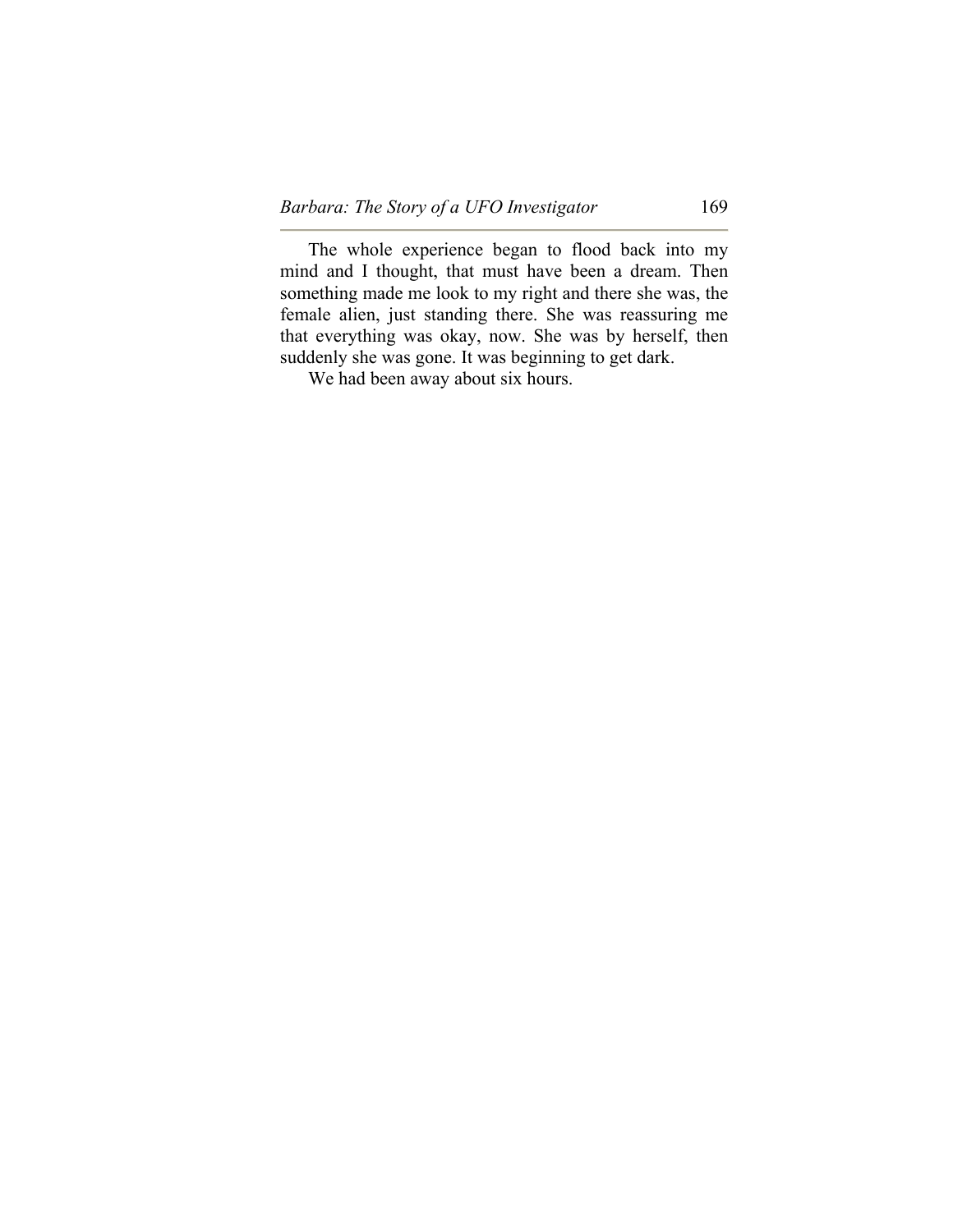### Chapter 19

# SEARCH YOUR OWN LIFE; A QUIZ TO DETERMINE WHETHER YOU HAVE HAD THE UFO EXPERIENCE

Here are some questions that may help you decide whether you have had contact with the aliens. If you answer 18 of the questions below with a "yes," I think we can safely say that you have indeed been in the presence of the intruders, either willingly or unwillingly.

1. When you were a child did you feel or see beings no one else knew about?

2. Were you beaten or sexually molested as a child?

3. Have you dreamed that you were a patient in "lablike" or "medical type" surroundings?

4. Have you dreamed that you were the subject of unusual medical examinations?

5. Did you, as a child, dream of being taken onto an aircraft of any kind?

6. Have you experienced significant memory losses?

7. Have you experienced periods of lost time?

8. Have you seen or encountered UFOs in the sky or on the ground?

9. Have you had psychic experiences?

10. Have you had an obsessive love relationship?

11. Have you had a hysterectomy?

12. Have you had one or more miscarriages or natural abortions?

13. Have you had kidney problems?

14. Have you experienced kidney stones?

15. Have you been troubled in mind but unable to pin down a reason for your disquiet?

16. Have you had nightmares involving strange reptilian creatures?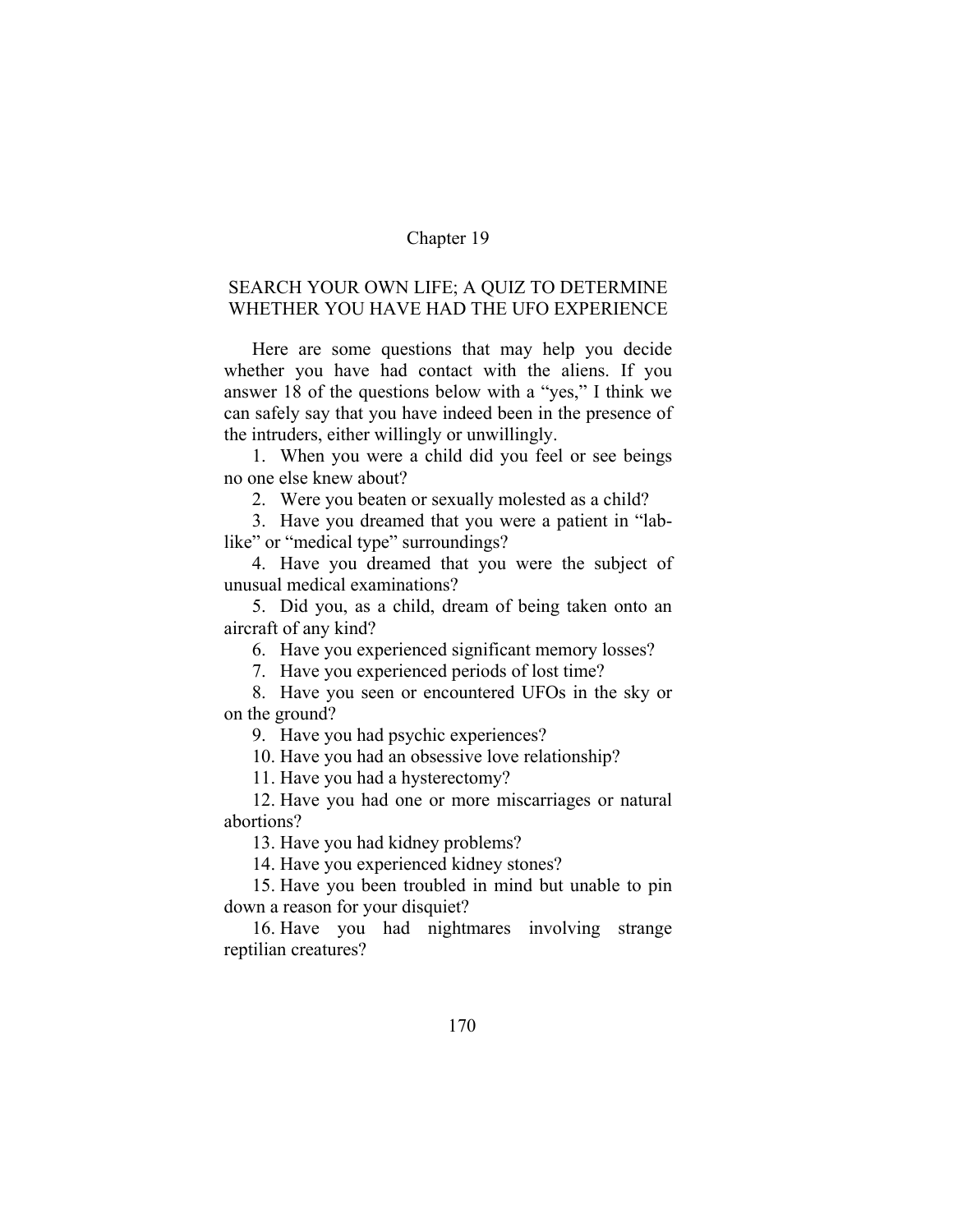17. Do you have remembrances which, you've discovered, aren't even real?

18. Do you have sexual problems which you cannot explain?

19. Do you have fears and phobias?

20. Do you have any kind of weight problem such as overweight, bulimia, anorexia nervosa?

21. Have you ever heard voices which could not be identified?

22. Have you had tiny biological implants surgically removed?

23. Have you had mental problems?

24. Have you ever had an addiction to alcohol or to any other controlled substance or illegal drug?

25. Have you had unpleasant encounters with military personnel?

26. Do you live near a military installation?

27. Do you feel scared most of the time?

28. Have you any unusual marks on your body, unexplained scratches, red marks, bruises, spots, burns or cuts?

29. Have you seen any unexplained patterned triangles, circles, circles with dots, or parallel cuts or markings on your body?

30. Are you sexually driven?

31. Are you homosexual?

32. Do you abhor sex?

33. Do you have unusual, perhaps unlawful, sexual longings or fantasies?

34. Are you a religious zealot?

35. Do you long for death?

36. Are you a human being?

Don't be frightened that you marked 18 or more "yesses." It is my personal belief that each of us, all of us who are the children of the earth, have had encounters with aliens. We have all been with them because we were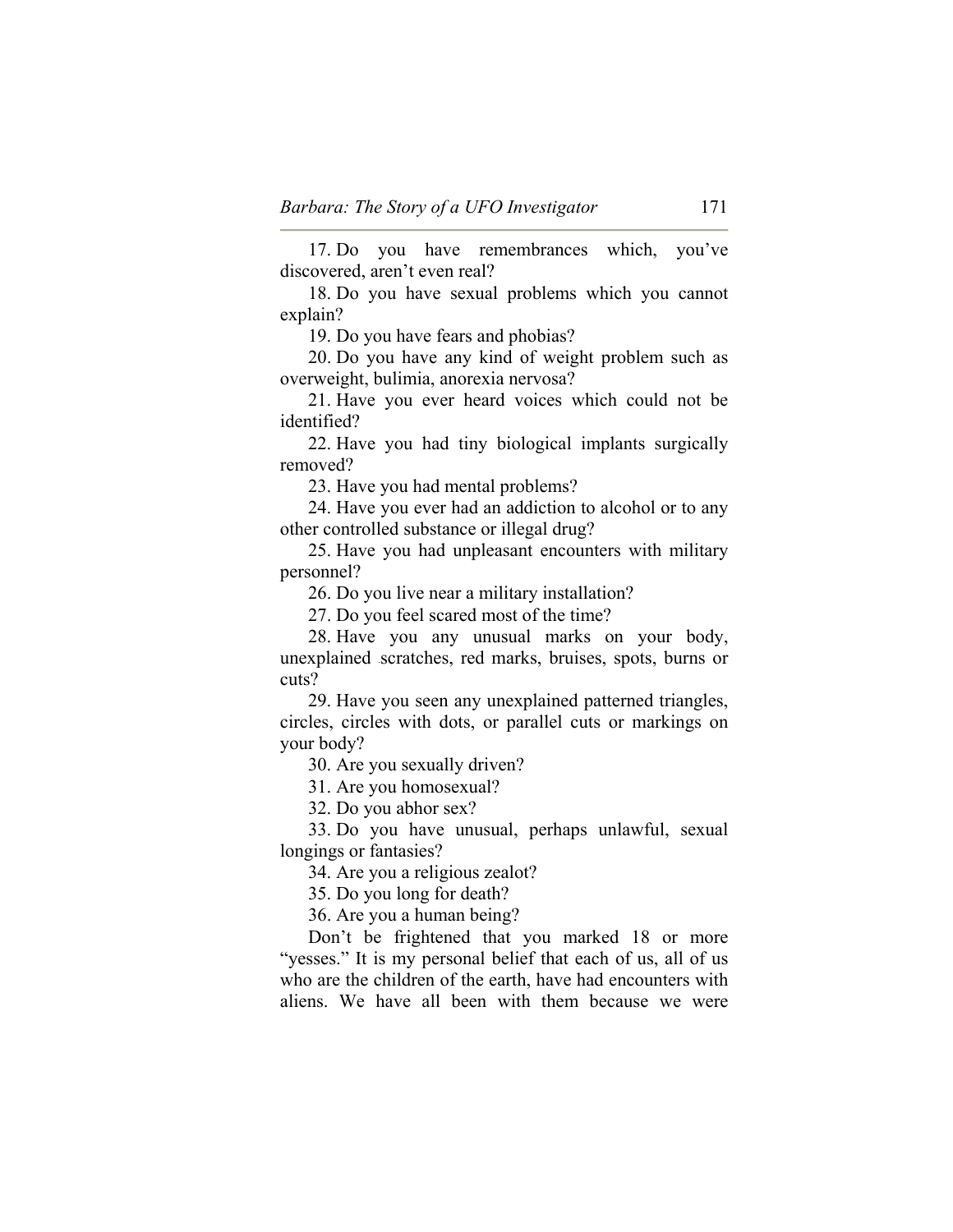physically unable to resist their forced intentions. *We*  earthlings, after all, produce what they do not have, what *they must have*! Melancholy, pain and fear as well as all our myriad other human emotions.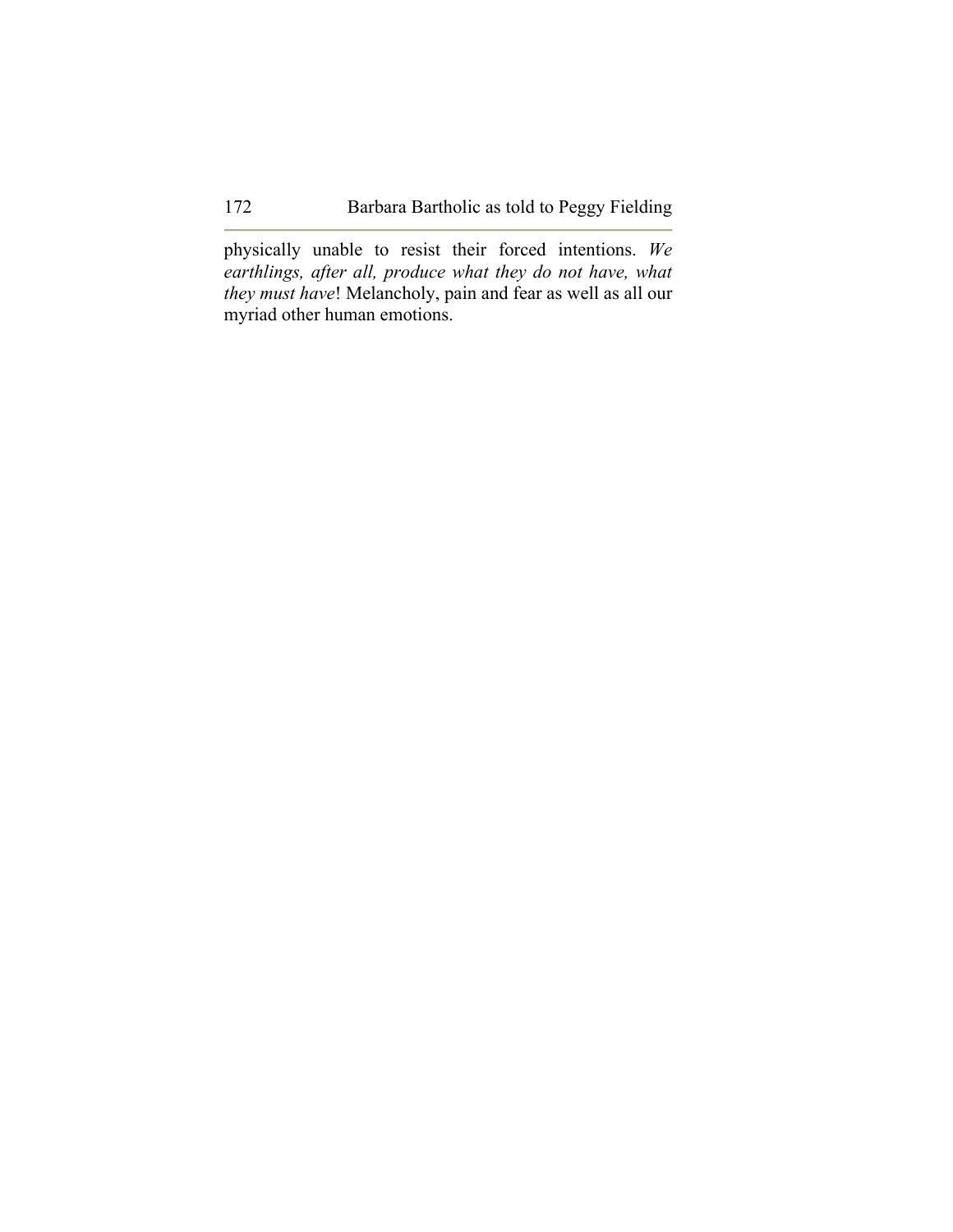### Chapter 20

# LIFE PROCEEDS: HOW TO DEAL WITH YOUR UFO EXPERIENCE

Have I told you more than you wanted to know? There are only a few more things to reveal. If you've had UFO contacts you can either drive yourself crazy by wondering "if you're crazy," or you can begin to actually do something for yourself. Paralysis and lack of action can only keep you glued to that one spot in your life, the spot which is causing you such pain.

My suggestion is that you put yourself into a positive frame of mind and try one or all of the following suggestions:

o Keep living. The aliens are very little interested in older people. Age brings some protection.

o Put positive music or pleasant tones all around your house. Put up wind chimes, listen to lovely music from the CD or record player, or play the instrument that you always wanted to play. If you always wanted to master the piano (or any other instrument) but never learned, begin lessons now. Have a sweet sounding doorbell installed. All these sounds are positive sounds and aliens don't care for positive sounds. They have little interest in calm, harmonious frequencies. Crashing, ugly, dissonant sounds are more their style.

o Do whatever is necessary to cure and change the bad habits which connect you to the alien lifestyle. If you are engaged in habits or afflicted by addictions which are detrimental to your well being, then please understand that you are perpetuating the alien connection with each indulgence in each wrongful choice. This means tobacco in any form, alcohol to excess, marijuana to excess, crack, crank, heroin, cocaine, opium, or uppers, downers, or any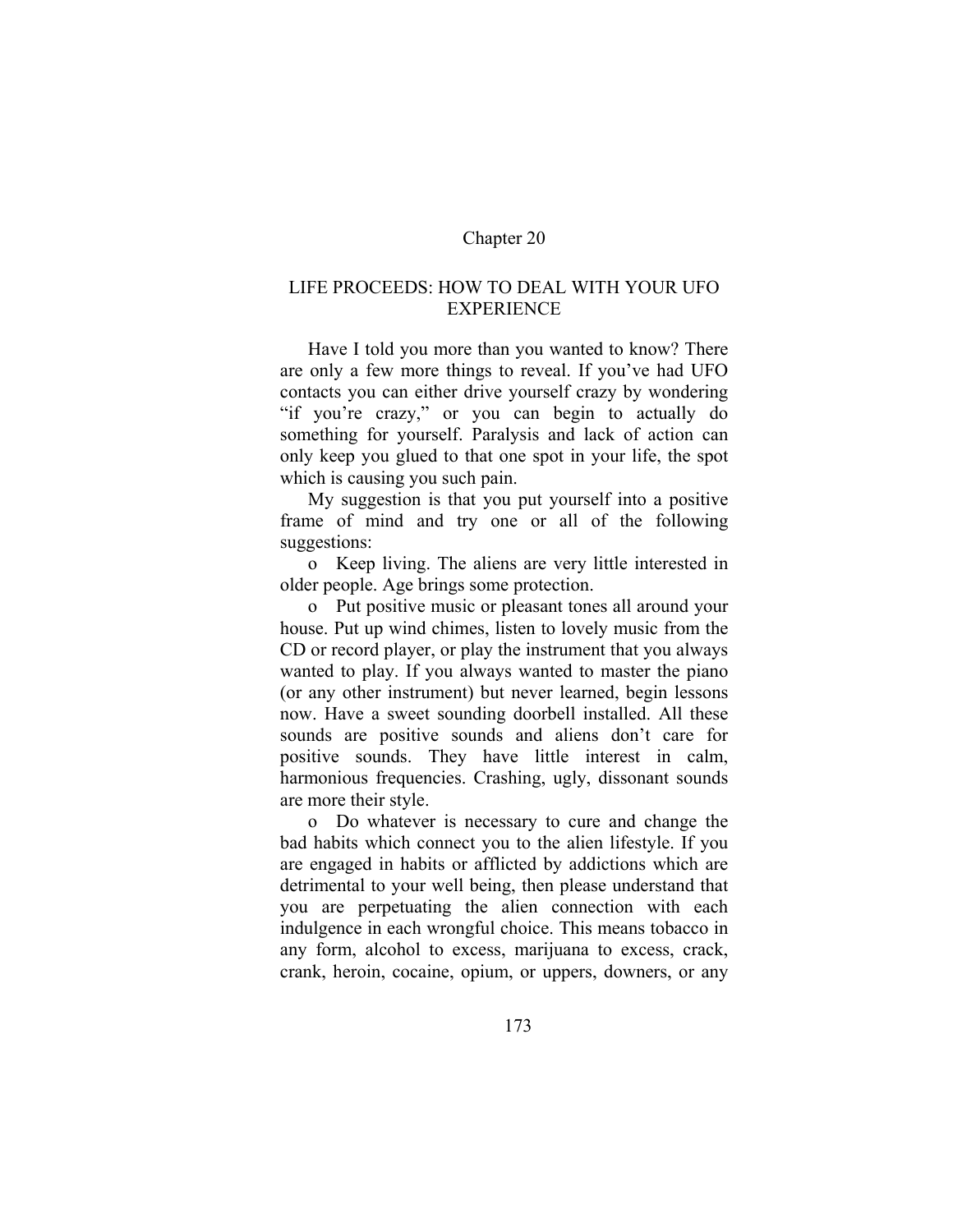other medical drug which is not specifically prescribed by your doctor. Huffing and sniffing chemicals are also verboten if you want to cut your connection to the UFO world.

Indulgence also covers: eating to excess, eating and vomiting and purging, or not eating at all. It can also mean eating foods that are bad for you even though you aren't overweight, anorexic or bulimic. You have to know what is bad for you as well as what is good for you. If lettuce makes you sick, don't eat it, no matter what books and articles tell you about the value of lettuce (or any other socalled healthy food.)

o Keep well away from any scenes or thoughts of child, parent, or spousal abuse. Abuse in any form is a signal of a UFO connection.

o Go to church, temple, mosque, or synagogue gatherings where positive energy abounds. Pray, always keeping the frequencies of your daily life on a calm, harmonious, balanced level.

o Avoid much time spent in meditation. Meditation can sometimes become an *invasion invitation* to aliens.

o Create as much positive reality for yourself as you can. Take up art or crafts or handwork or hobbies that offer serenity within yourself. Practice creative activities which enrich and enhance. Think of drama, music, dance, writing poetry or prose, painting or sculpture, all of which can take you away from disturbing scenes or memories in your everyday life.

o Read. Spend some time in libraries and bookstores. If you relate to particular authors write him or her fan letters or "thank you" notes.

o On the internet look for web sites that offer help. There is little help here but it can't hurt to look.

o Search for help from family or members of your community. Look for people who have had encounters.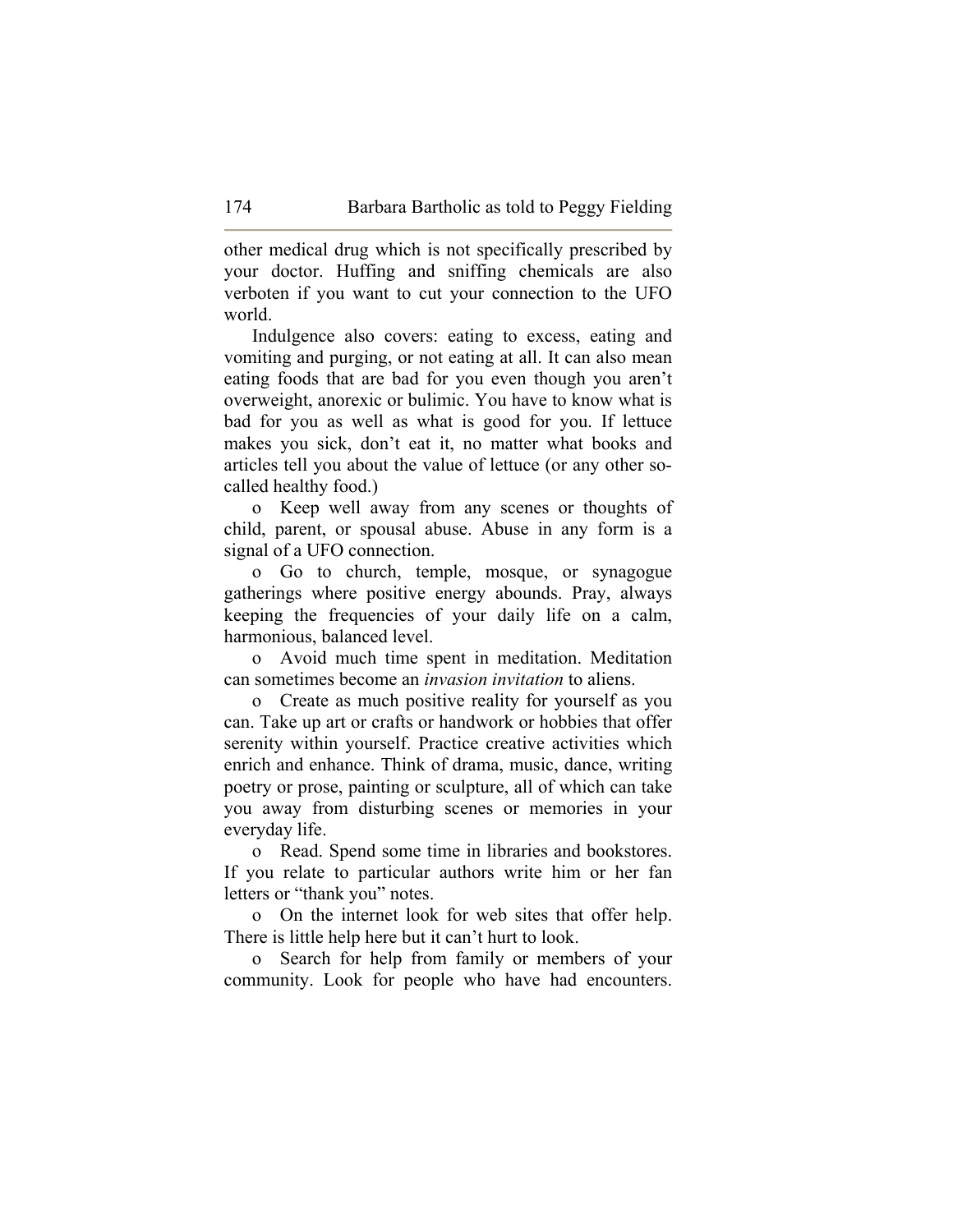They, more than anyone else, will understand your problem and will, perhaps, be able to offer advice.

o Look for support groups that will keep you from feeling so alone. When you look for a group or a competent person who can help you, you must realize that experienced help is best... and they are very hard to find since there are so few of us.

o Enjoy the smallest beauty which you see or hear or smell or taste or touch, while on your daily work or business rounds, even if it be only a quick glimpse of a hummingbird feeding at a trumpet vine, or a child laughing in a playground or an echo of a few notes of music.

o Understand that rigidity doesn't help. The oak breaks in the strong wind, the willow merely bends.

o Step out into the sunshine for a few minutes each day.

o Uplift the frequencies in your life, taste, fragrance, tactile feeling, emotional feelings. Remember that what we look at can affect us. In other words: You must use all your senses to your own best advantage.

o Eliminate activities that destroy and degrade. Fighting, cursing, violence, drug use, racial hatred and molestation of others, rape or cruel sex of any kind, abuse of any kind… all are meat and drink to the watching aliens. If mother and father fight while the children watch, that fight is opium to the aliens who are privy to the destruction. All pain and cruelty is a euphoric drug to these beings. They live on our anger and fright and pain.

A battle in Bosnia or Iraq or anywhere at all, is delectable to the aliens. They must have our darker energies to function. Sexual pain, war, brutality, hatred, fear and anger are all craved food for the intruders.

o When people can wake up to the importance of their families, and man and wife can love each other, when countries can stop fighting, when races can live together in harmony, when we can refrain from being a resource for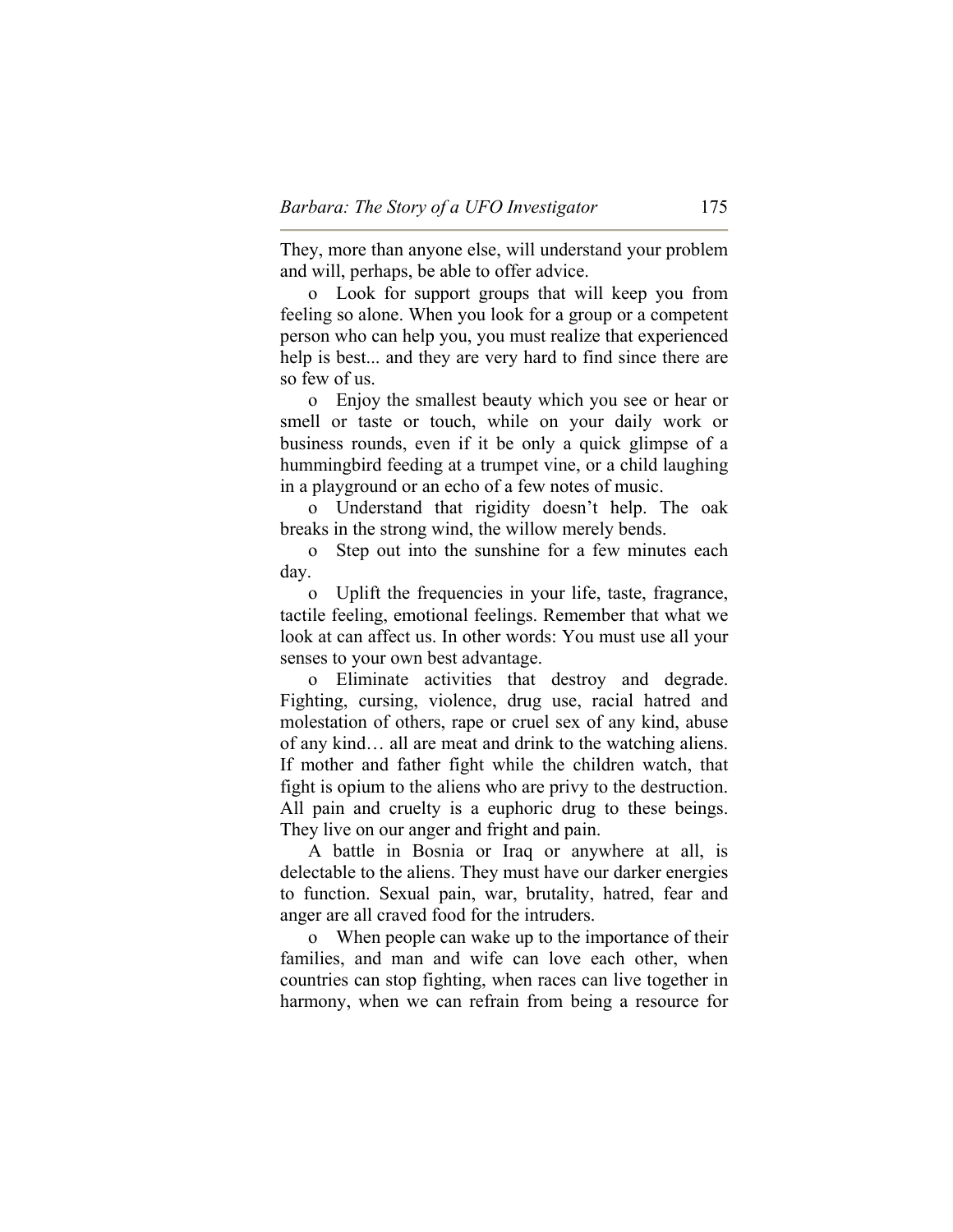them we can disconnect from them. When we decide to do that, we will lay down our guns and decide we are not going to feed them anymore.

o There is a distinct possibility that they created us for their own self-serving agenda. They could be our creators and we could be their resource, you know, but must we be their puppets?

It's time we become powerful, strong human beings in our own right, rather than pawns in the hands of the intruders. We can each take charge of our own lives when we resist the temptation to cooperate with those UFO creatures who seem to love the darker side of our civilization. We can waken to the facts and quit feeding them what they long for.

o Begin now to turn off any negative frequencies or activities or fantasies, which you know will bring negativity into your life.

o Concentrate on nature, gardens, plants, flowers and herbs, which you can plant or which you can simply enjoy as the creation of someone else.

o Participate in activities that bring you joy.

o Soften your voice and lower your tone.

Stand ready to do good and heroic deeds for other people, even for unknown persons, no matter how small or how large the deed may be.

o Stand ready to do good and heroic deeds for yourself. Treat yourself well in ways that uplift your spirits.

o Clean, groom and protect your body from harmful contacts.

o Do the same for all living beings under your roof, including your animals. Teach your children to display kindness toward all other living beings, especially those who are in your family's care.

o Look for contentment, especially in small things… a cup of hot tea, jonquils in the spring, a really good book.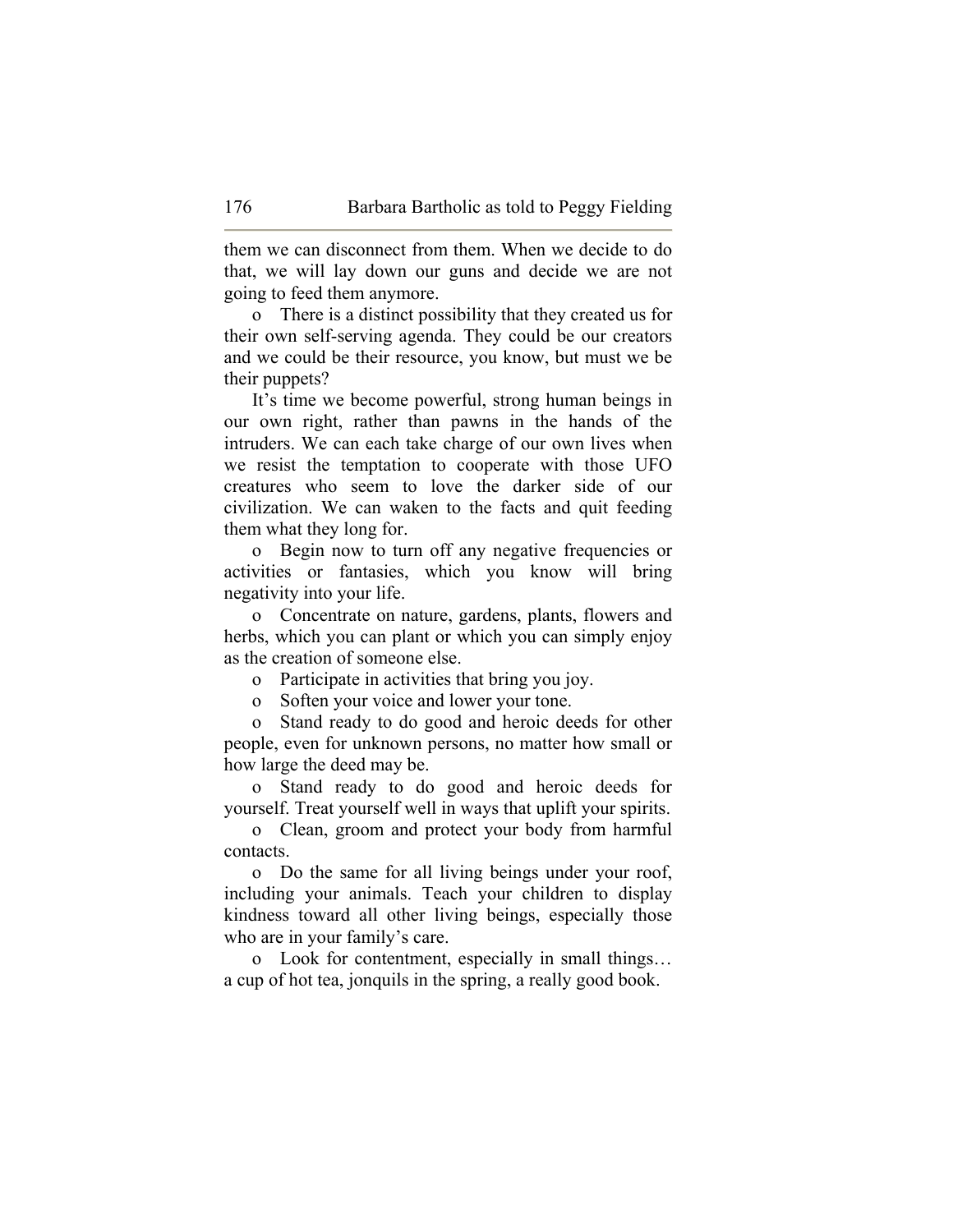## Chapter 21

## WHAT IS IN STORE FOR THE U.S.A?

UFO reports continue and interest in the subject remains widespread. Recently a panel of nine scientists from France, Germany and the United States, all affiliated with universities, laboratories and observatories, examined present and past reports of UFO investigators. The panel, funded by Laurance S. Rockefeller, looked at cases where physical evidence of some sort existed, such as radar trackings, damage to plants or injuries to witnesses. They found no proof that UFOs were extraterrestrial. But they didn't rule out the possibility either.

Scientist Jacques Vallee, who was an advisor to the Rockefeller panel, noted that "the UFO debate has always been locked into two points of view... that it's either all nonsense or it's extraterrestrial. Maybe the real answer will be stranger than we can now imagine."

I'm convinced that we're discovering a new world. We can make it what we want.

When people are taken into the UFO spheres, they are usually shown catastrophic events. Abductees talk endlessly of floods, wars, fires, bomb explosions, horrible weather, and other terrible moments in our world, all of which have been shown to them. In my opinion, all those catastrophes are just a big bunch of soap opera stuff intended to get a rise out of the victim, to manipulate the victim's emotional reaction. The revelations have just been drama for our edification. We've understood for years that the people who have been shown these things cannot really rely on what they've been shown. I think the aliens show terrible things supposedly destined for the future of our planet just to test their victim's reactions.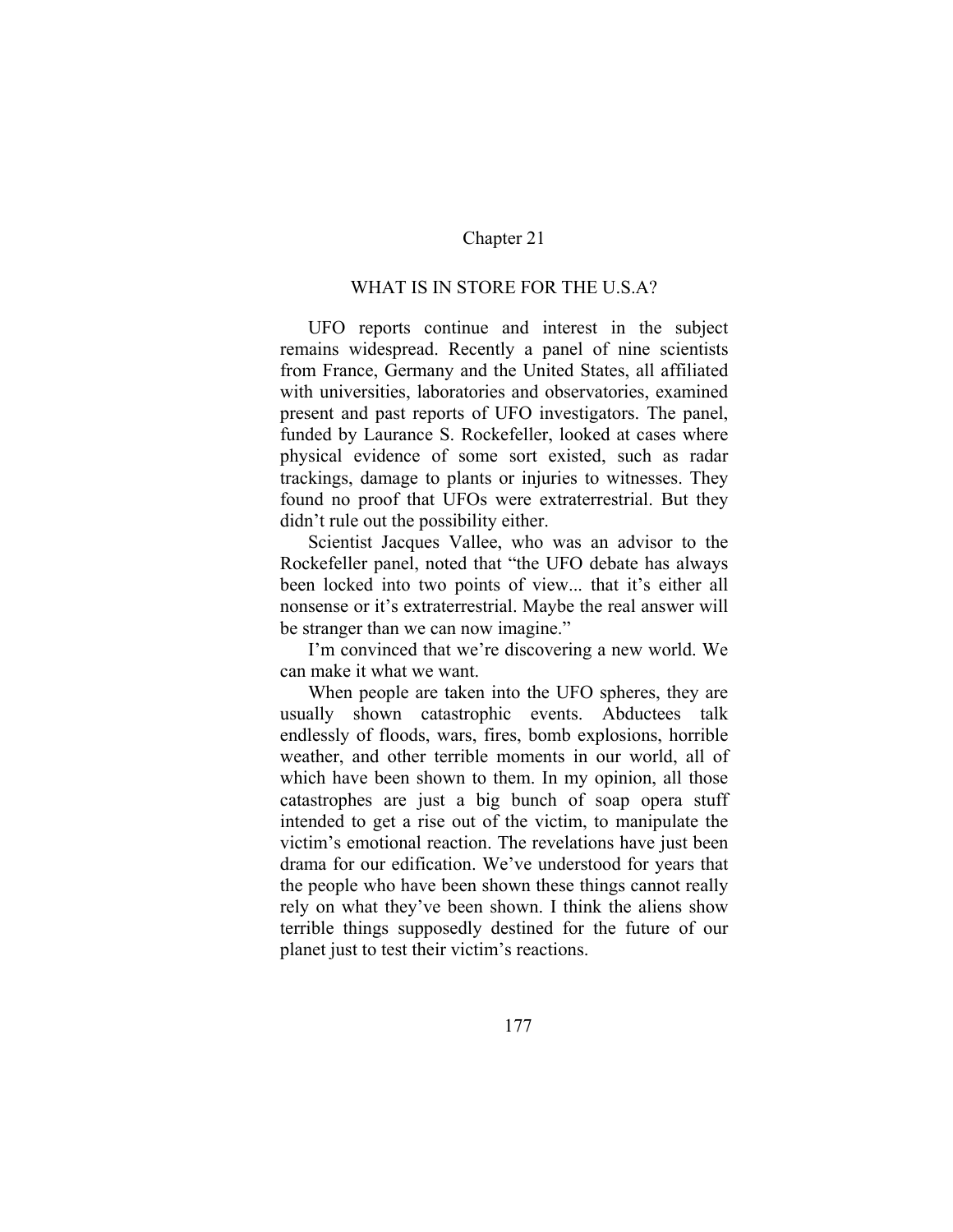To understand what lies before us as Earth's creatures, we must try for contentment and happiness in our daily lives, moment by moment, day-to-day. Then we must prepare an oasis of comfortable space, a place where we can eat, socialize, rest, sleep and feel secure, no matter how small nor how simple the space may be. We must prepare an oasis for ourselves and for our families and other dependents, as best we can, while we can only wait and see what the future holds.

Alien interaction with humans involves almost everything we experience. Among people who are interested in the UFO phenomenon, the big question is: "Is there a good alien group which is separate from an evil alien group?"

I'm inclined to believe that both groups are contained within the control of hierarchical directors who orchestrate everything. The directors are responsible for all conditions and all actions within engineered human groups. Within that common resource we are all units of energy whether we prefer the Mother Teresa Agenda or the Serial Killer Agenda. The diversification within our population is put into play by the hierarchial creators.

Of course, we are all allowed some freedom to participate in belief systems which appease us and which are good for us to have. However, we are members of a global population which does not yet have the mental circuitry to realize that we are being directed by outside forces.

We're a huge crop (of persons) which is pacified with drugs, alcohol, sex, sports, TV, religion and other activities. As our "herd" proceeds to attend to its business, every human is affected by the interfacing with the aliens.

People are being played like pawns on a chessboard at the whim of an alien hierarchy.

Consider this: If you feel emotion you are part of the experiment. You can be put through hell and then you can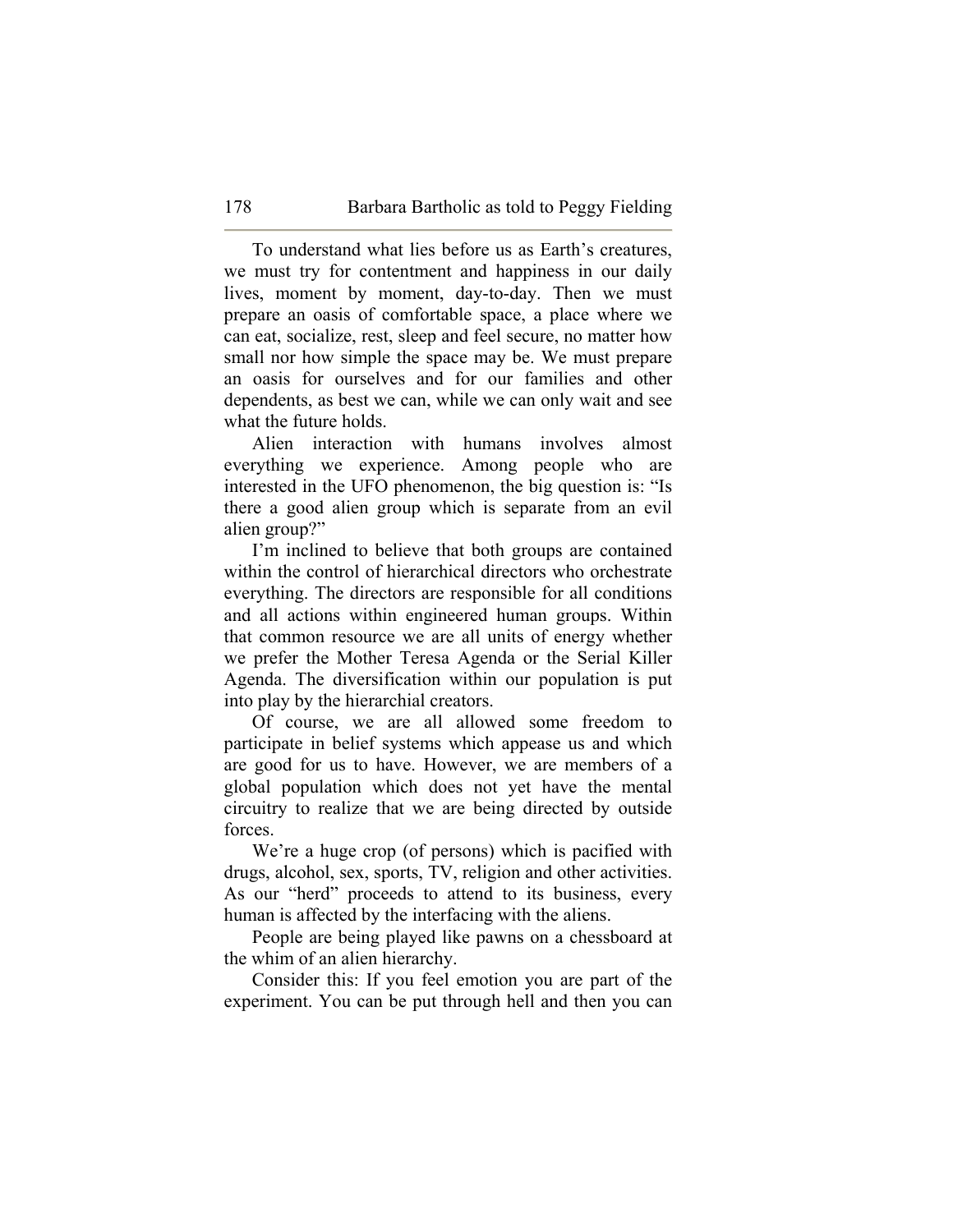be put into the best of situations. The Alien Agenda is not all good nor all bad. Every human condition that can be felt will be felt. We're the actors on their stage. When our spirits leave our bodies they then return to our alien masters.

Maybe the point is to see how best we can play the game. Perhaps in the end we will be the creators directing the play. I think people need to know that alien hierachiesare are behind both the Mother Teresas and the Jeffrey Dammers.

As we enter the twenty-first century, I can look back and see that my work has been with hundreds of people. Throughout all the work with victims I have not had even a handful who possess what James Bartley calls "The X Factor," which is the ability to awaken and understand with clarity the alien interface with us as human beings.

Let the innocent remain innocent. Let the few who comprehend, those few X factor folk who can see the connection, be the ones who awaken to the link.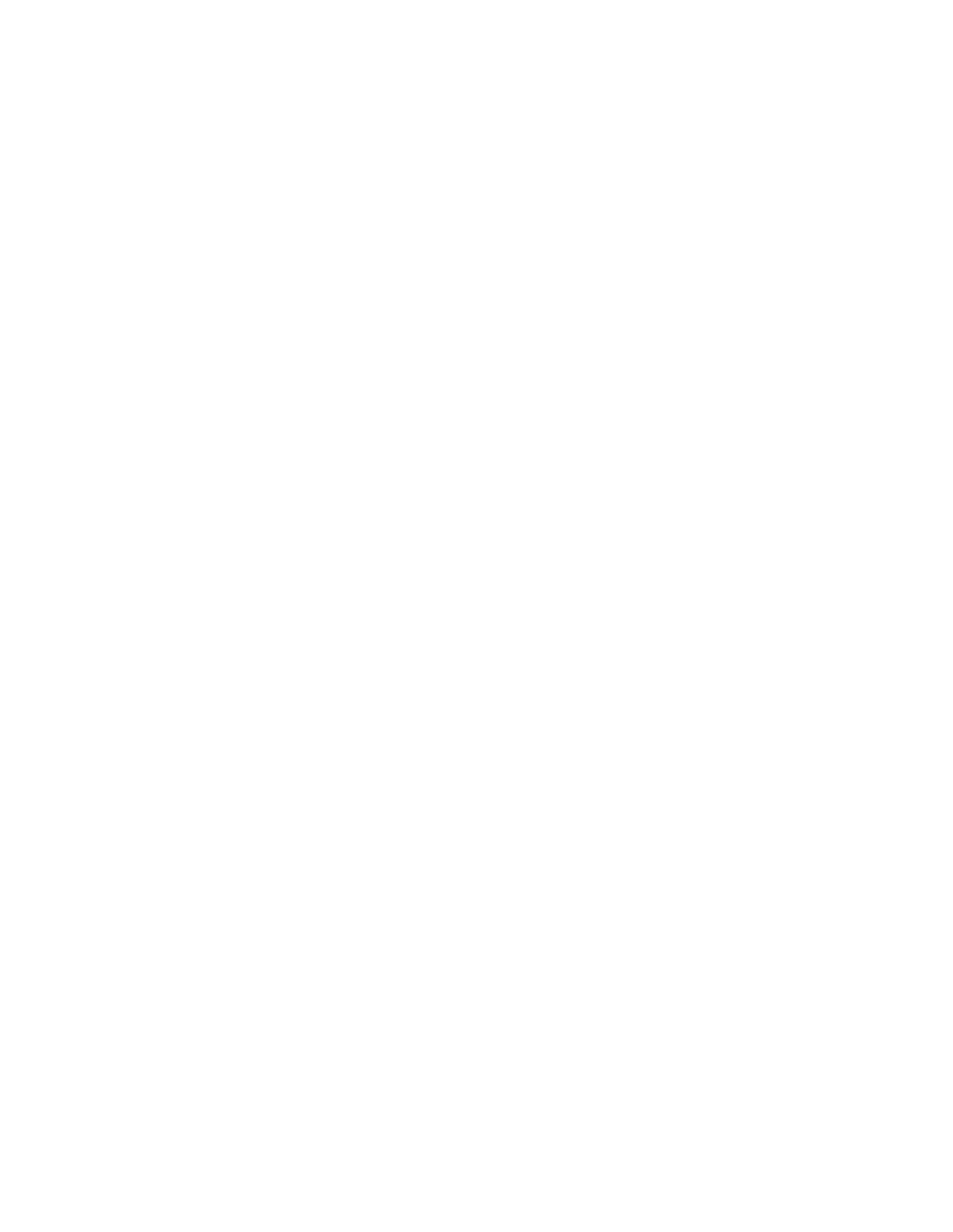### BIBLIOGRAPHY

Books or articles mentioned in the text and other books and articles which readers may find helpful in their search for answers about UFOs and the aliens who may just look upon Earth's population as their own personal lab rats.

#### BOOKS

Andrews, George, *Drugs and Magic* (Liburn, GA: Illuminet Press, P0 Box 2808, 30048)

Bryan, C.D.B *Close Encounters Of The Fourth Kind*; *Alien Abduction*, *UFOs, and the Conference at M.I.T*. (New York; Alfred A. Knopf)

Sherman, Harold, *How To Picture What You Want* (New York; Fawcett Gold Medal, 1977) 109-111.

Strieber, Whitley, *Breakthrough* (New York; HarperCollins, 1995)

Vallee, Jacques, *Messengers of Deception* (Berkley, CA; And/Or Press, 1979)

Walden, Ed.D, James L., *The Ultimate Alien Agenda* (St. Paul, Minnesota; Lewellyn Press, 1998)

Walters, Ed and Walters, Frances, *UFO Abductions In Gulf Breeze* (New York; Avon, 1994)

#### PERIODICALS

*UFO Universe*, Vol.5, No.2, Summer 1995. (New York; GCR Publishing Group, Inc.)

*Readers Digest*, May 1999, "UFOs-A Second Look; The Truth Is Out There-Somewhere." Randy Fitzgerald pg. 160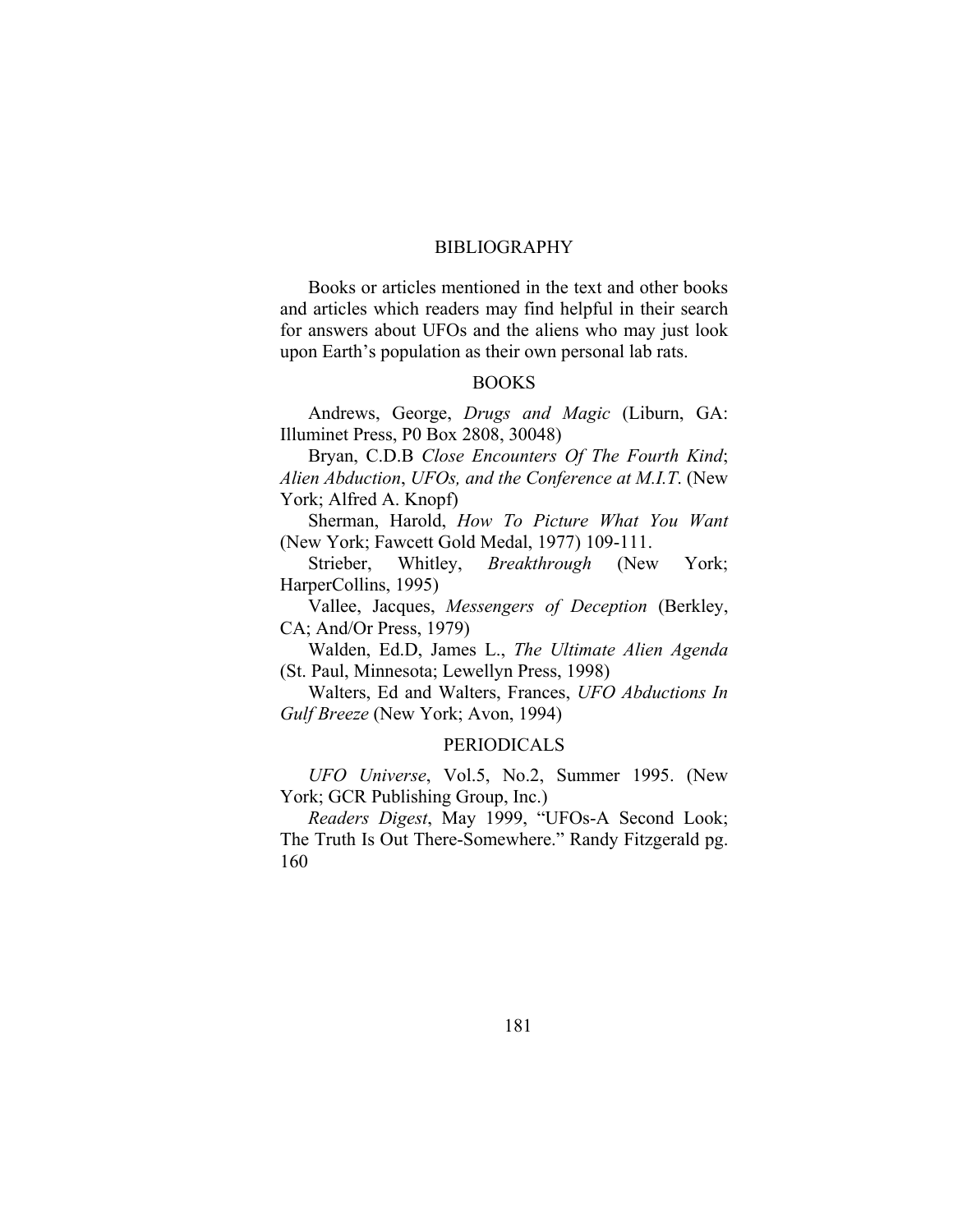## APPENDIX A

Excerpt from *HOW TO PICTURE WHAT YOU WANT* by Harold Sherman. Fawcett Gold Medal. 1978. pp 109 - 111.

…Here is one dramatic example of a case in which a spirit entity, anxious to reach a certain person, succeeded through a third party. It is told to me by Mrs. B.B. the woman who unwittingly served as the psychic channel.

"I was sitting at my desk, at United Films, in Tulsa, working on some written material when, suddenly, a feeling came over me and seemed to fill the room. It was a presence that was so strong that I had to stop my work and try to understand what was happening. I sat quietly and relaxed. The clear impression of this girl, Lynn A., whom I had only met briefly ten years before, was right there in the room with me. I could not see her or hear an audible voice, but she was telling me that she was all right and everything was fine with her now, not to worry, and to tell everyone not to worry.

Lynn had been married to the curator of the Boston Museum for maybe fifteen years. They were having trouble, which wasn't unusual. She decided to come to Tulsa six months ago, hoping to be reunited with her first husband. He is married and could not take her back. Deeply dejected because of her rejection, she returned to Boston, poured gasoline all over herself, lit a match, and died a most horrible death. She had been quite a beautiful woman—Intelligent, but emotionally unstable.

Her presence lingered about ten minutes with me in my office. Then Bill, my boss, came in, telling me to get my purse and note pad, that we were going to look at a building which might be suitable for a new studio. We arrived at the building and Bill introduced me to the real estate man, Mr. G.W. He said he had heard of me before through Bill, so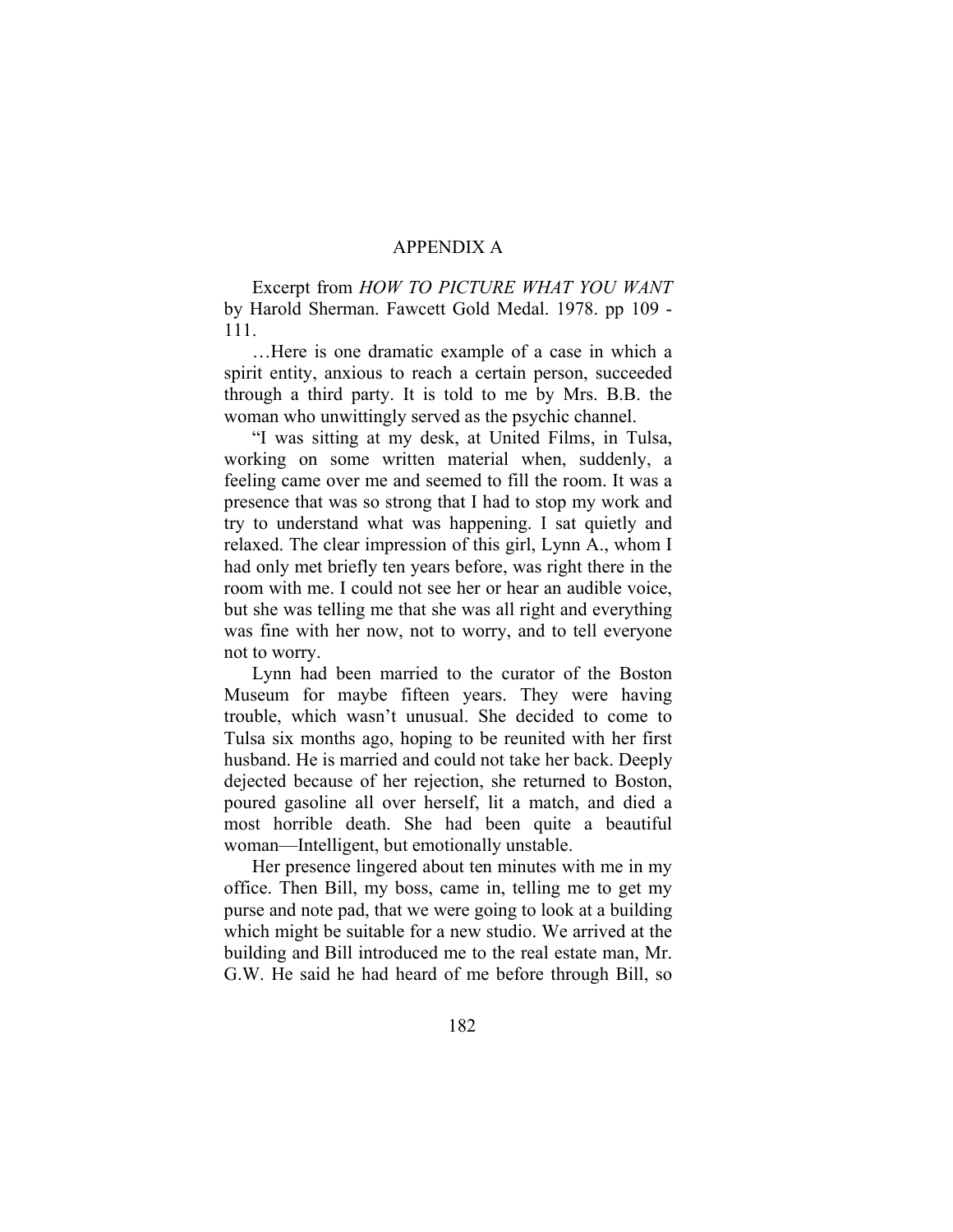we began talking during the course of the conversation, he told me he had been married to Lynn, that he was her first husband. I was shocked, to say the least. I then told him that just fifteen minutes before, I had a vision of her and she told me everything was all right—that she was in a good place and to tell everyone not to worry about her. *He turned white*.

Then he told me that the night before, he was awakened out of a sound sleep, at which time her presence seemed to fill the room. There was no communication. He just felt her there, and he kept asking, over and over, where was she, how was she, was she all right? So here I come the next day with the answer to all his questions. He said he had never had such an experience before and had never been aware of her presence, except on this previous night.

Since I hardly knew the people involved and was completely unaware of a first husband, I felt this was a direct communication. His rejection of her had been, apparently, the last straw. She killed herself because of this and longstanding problems. She wanted to get word to him so she came through me, knowing I would be seeing him in the next few minutes. How marvelous is the Supreme Intelligence."

I asked Mrs. B.B. how she explained such a psychic experience coming to her, and she then confessed a most unusual practice of hers when she was a small child.

"When I was six or seven, my best friend's father owned the funeral home in Kirkwood, Missouri. We would have to pass it every day on the way home from school. Every day we would stop to say hello to her father, and I began the unusual practice of going to each casket where there was a corpse and holding each hand. I had no feeling of fear. I felt an overwhelming need to let them—each and everyone—know that there was someone who cared for them. I always felt such an incredible loneliness there—for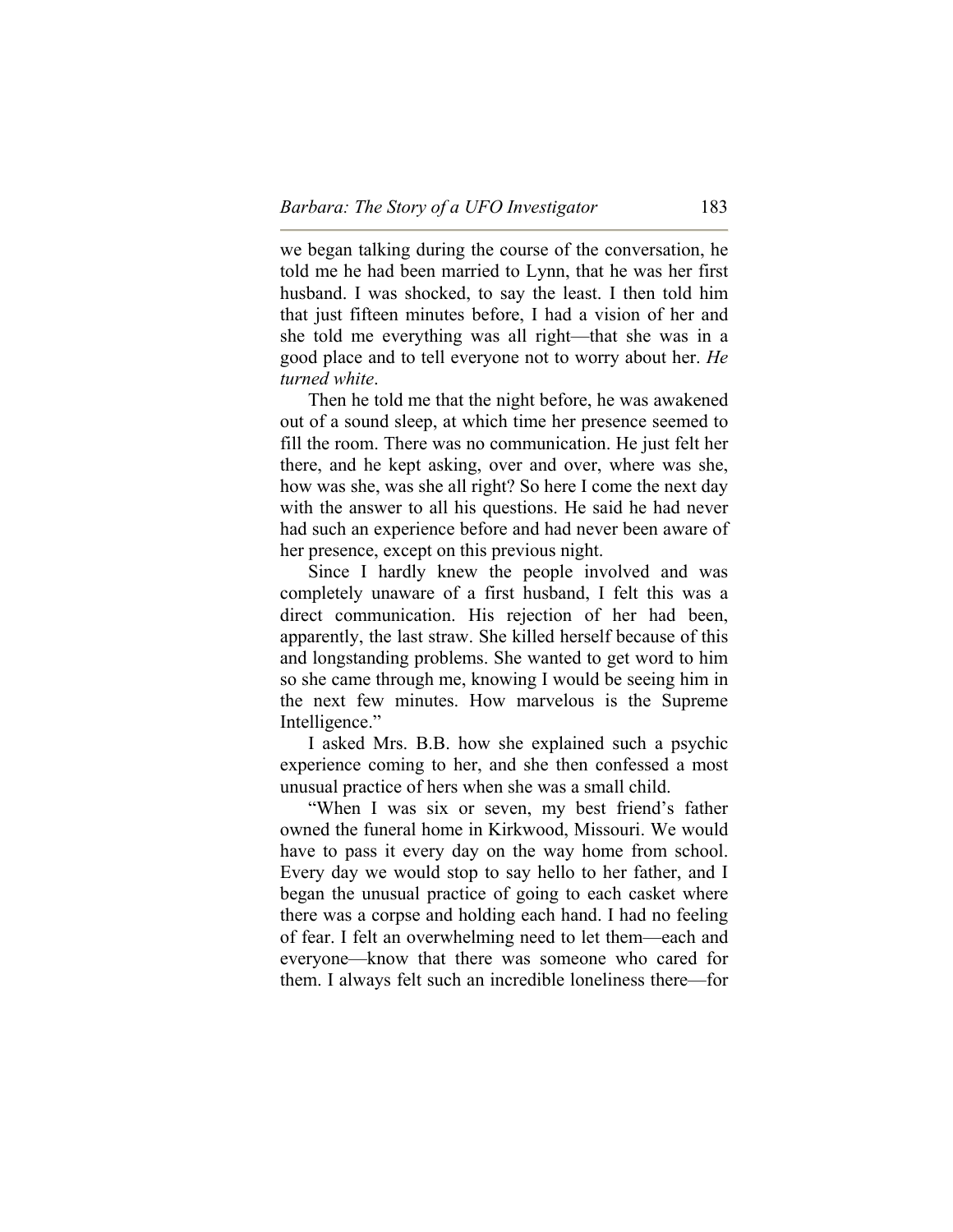them, not for me. No one ever seemed to visit, except me. At my young age, it just seemed that no one ever visited.

It could be my great love for the dead souls at that age and even now is the reason they sometimes communicate through me."

On the inside cover of Bartholic's copy of the book is written these words:

June 1987

To Barbara-

See Chapter 9 to read my account telling of your unusual psychic experiences—that you so kindly gave me!

My LOVE & BEST always!

Harold Sherman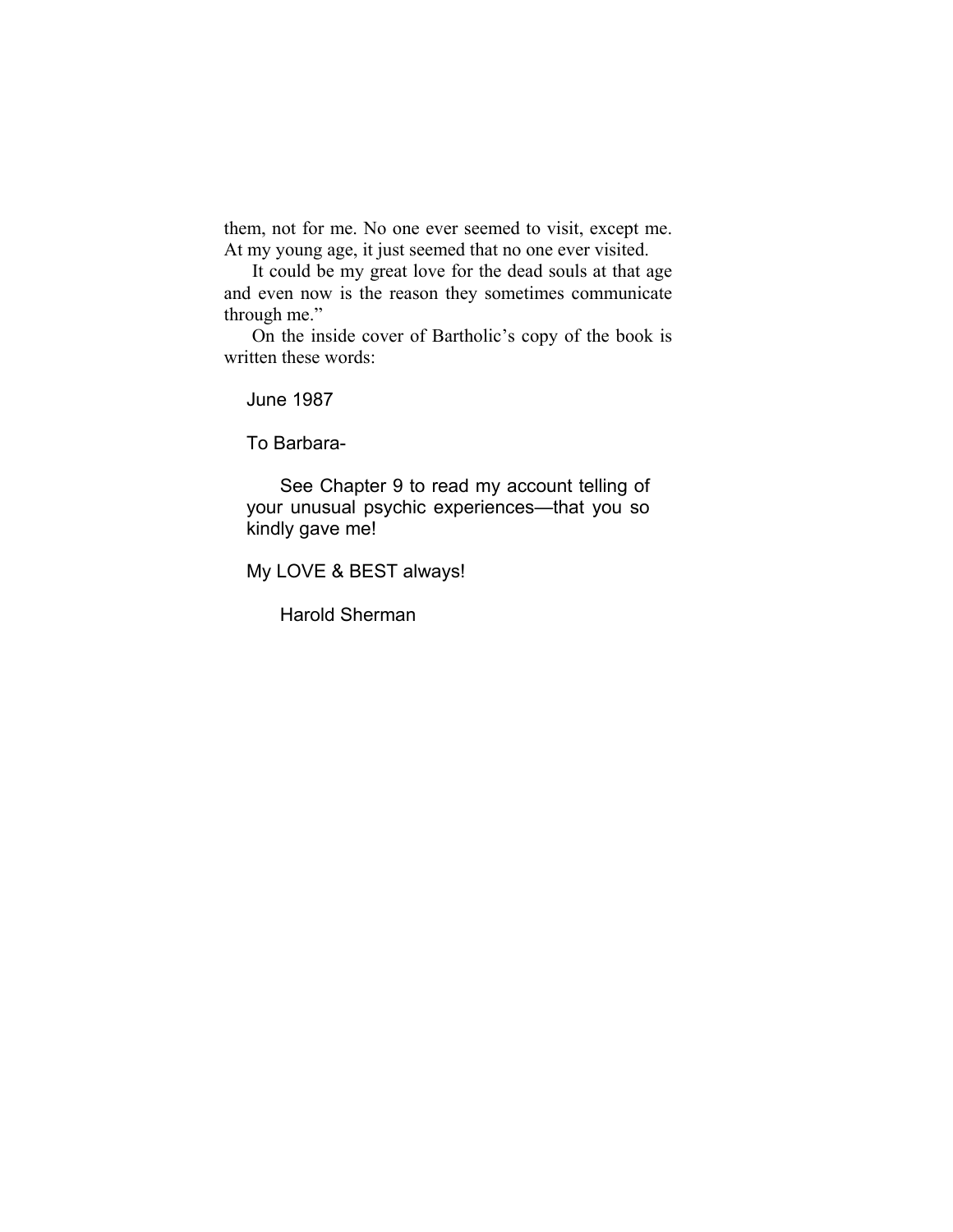### APPENDIX B

WHAT MEETING WITH OKLAHOMA, TEXAS, KANSAS, AND ARKANSAS, FARMERS AND THEIR FAMILIES HELPED ME ACCOMPLISH:

o I'd never driven much, only to work or to the store and back. I was afraid to drive in Tulsa. That job put me through the ordeal of driving country roads in the dead of night all alone. I learned independence. I became fearless. I felt a real comradeship with the little preteen boys and girls I saw bravely driving tractors and mowers and other huge machines in their fathers' fields. I learned that if they could do it I could do it.

o I was sometimes put into frightening situations which I learned to handle on my own.

o Farmers restored my faith in humanity. I felt a whole new and wonderful world opened up to me. It was as if I had, for the first time in my life, been given hundreds of new grandfathers, grandmothers, mothers, fathers, aunts and uncles. Nearly every customer became like family to me, even those who weren't able to or didn't want to buy my painting of their farm, were like family with very few exceptions.

o I was filled with love for the children and teenagers whom I saw being responsible and taking their share of all the work on the farm. That made me wish that Bob and I were raising our girls in the country on a farm.

o I saw the history and beginnings of our American culture laid out within the families on those farms.

o I found out that farmers as a group had seen many UFOs. They gave me truthful confirmation of sightings and mutilations in specific areas. Especially in the Durant, Oklahoma area there were so many men and women who had experienced these things. These country people were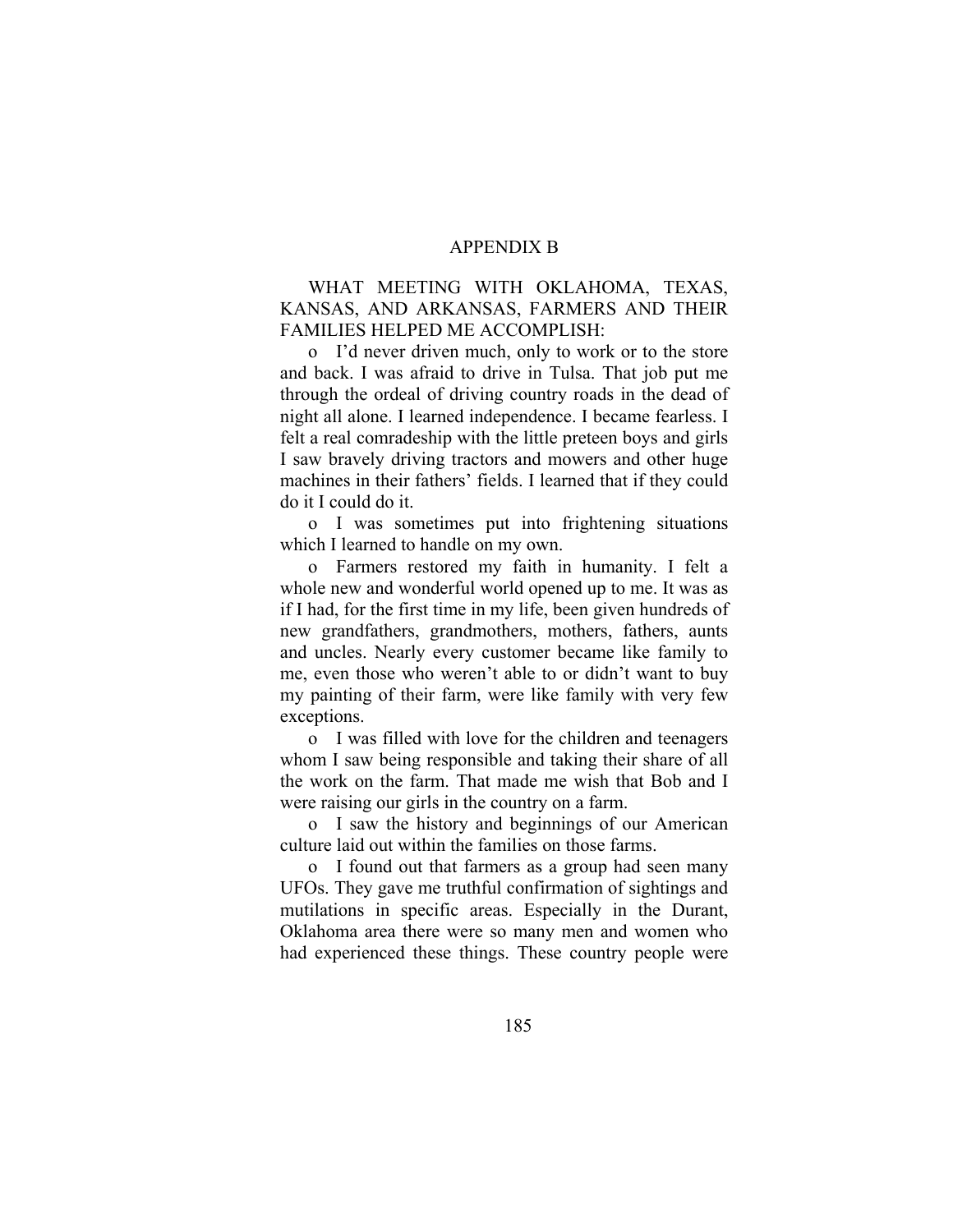extremely honest. There was really no reason to lie to this stranger who had just dropped into their lives by accident.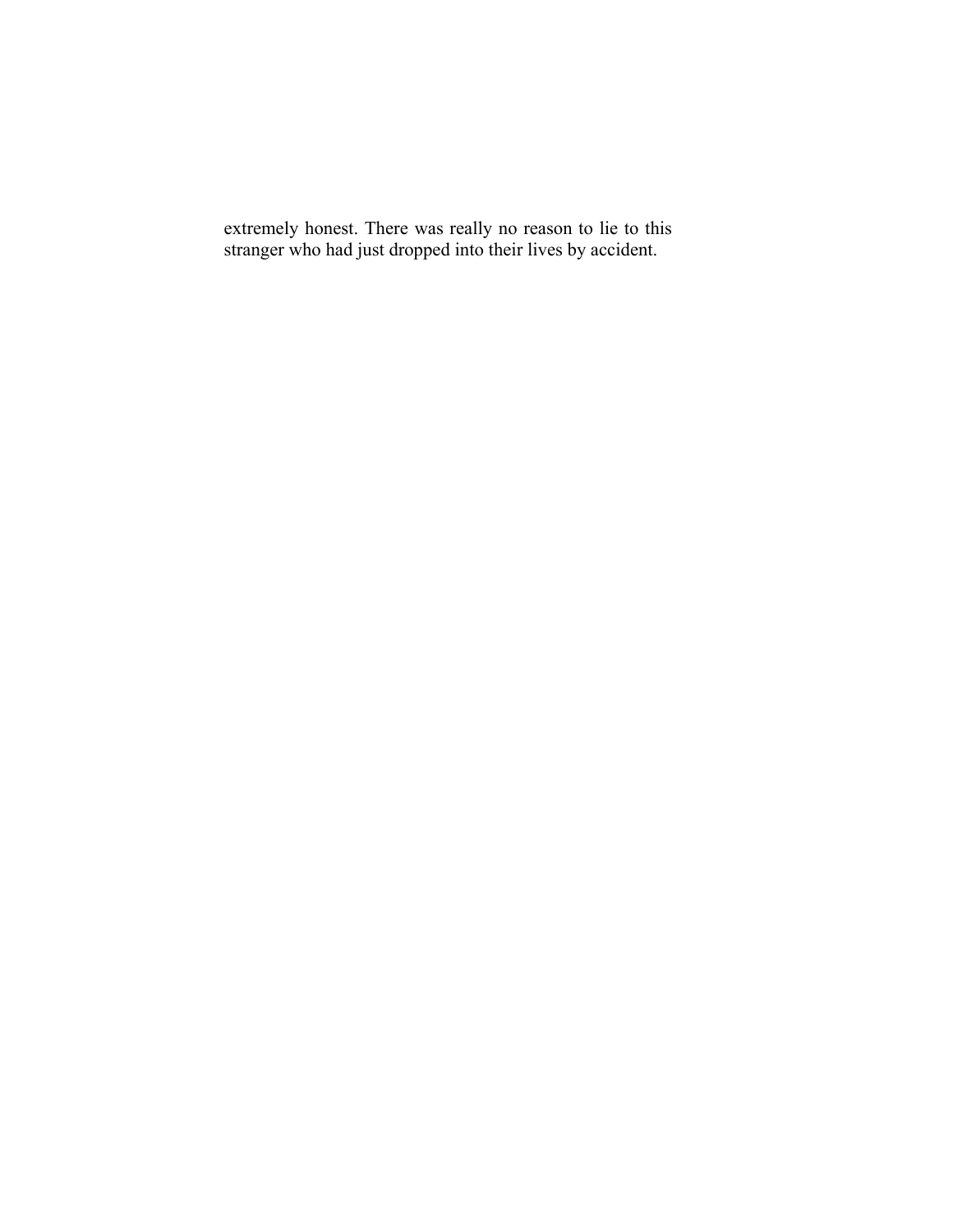# About The Authors

#### Barbara Bartholic

Tulsa, Oklahoma's well recognized UFO investigator and researcher, Barbara Bartholic, uses hypnosis and regression techniques as analytical tools. When troubled people who suspect UFO abduction in their pasts, learn of her work they are relieved that there is someone whom they can call out to for help. When Bartholic takes on an abductee she allows them the opportunity to delve into the alien abduction or sighting or other incident that is so disturbing to them.

Bartholic, who is nationally, even internationally, known for her work in the field, has a number of video documentaries and written materials covering the UFO experiences of people from all over the U.S. A book just out, *THE ULTIMATE ALIEN AGENDA* by Dr. James L. Walden, features his meetings with Bartholic as she regresses him to his UFO experiences. Through her aid he was able to finish his book and with her help he was able to bring forth some new and exciting, and different ideas about the aliens who are still abducting citizens.

"I'm the original X Files Girl," she says with her inimitable tinkling laughter. "The people who call out to me have had real and frightening experiences and along with the hypnotic delving that is necessary for clarity, I think of healing as part of the job I do for them."

Born in St. Louis, Missouri, Bartholic moved to Tulsa, Oklahoma as a small child. Her father took the family there because of his position as an executive with Skelly Oil. Tulsa has been home for her ever since, with time out for college at Arkansas University where she majored in Modern Dance, plus a few other years for following her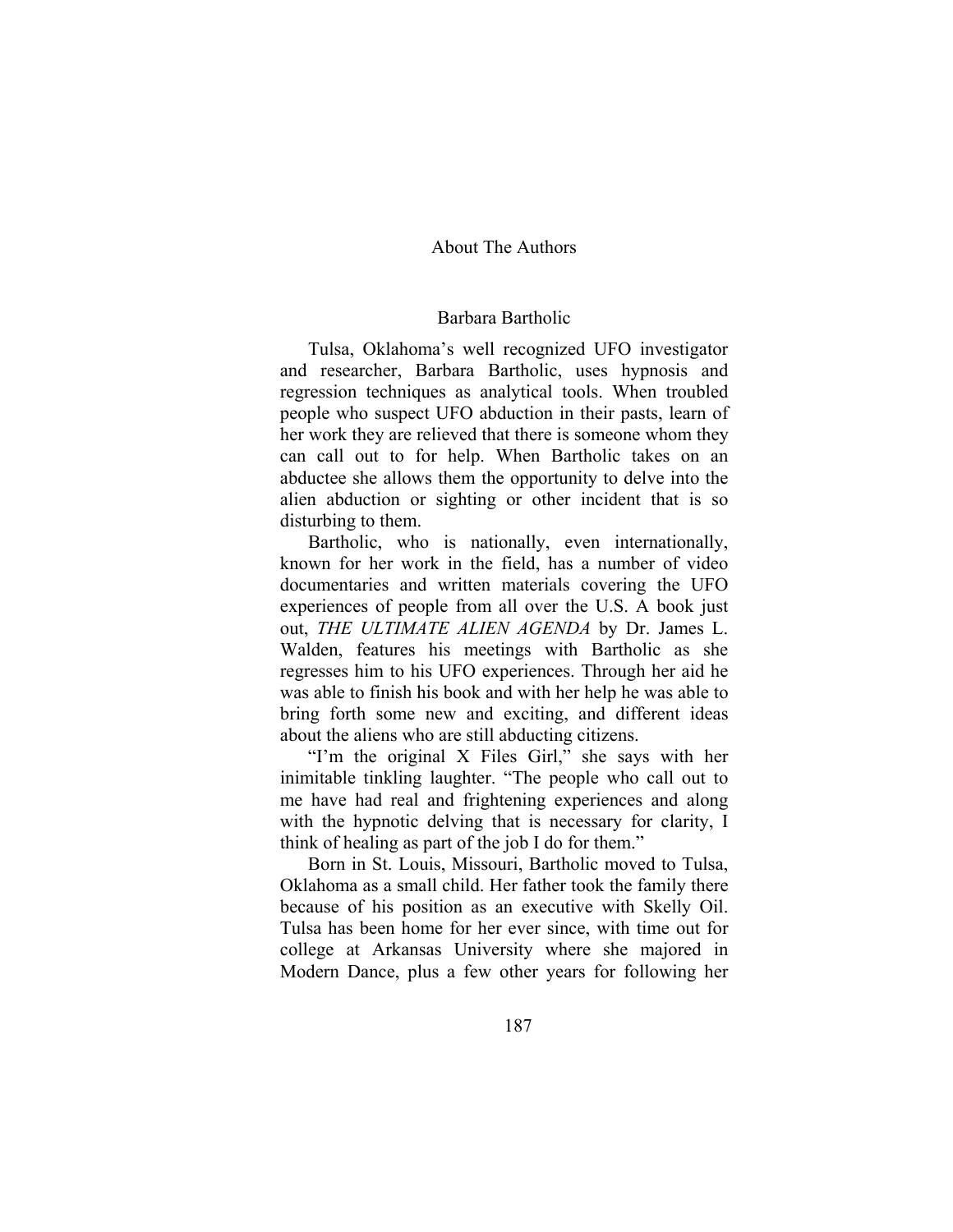childhood dream... which had nothing at all to do with UFO's. Her years as a student at Will Rogers High School, in Tulsa, introduced her to art and Modern Dance and her time at the University built on her high school experience.

She spent two years as a model in California, then another year runway modeling high fashion in New York with some of the world's most famous designers. She returned to Tulsa for her Father's funeral and soon met and married Bob Bartholic, a local artist of note. During the years when they were rearing their four children, she dabbled in art, mostly because of Bob's interest, she says.

Batholic gives a very good imitation of a blonde Lucille Ball. She has talent in many fields and what she calls her untutored paintings and sculptures, are strikingly arresting. Her fluttery behavior, her tinkling laughter and her pretty face, often succeed in hiding her sharp intelligence from those who don't know her well.

"I don't do much with art, now," she says, "UFO research is my whole life." She admits she has always been interested in the subject of UFO's because of her own abduction experiences as an infant in St. Louis. As an adult she slipped into the field of UFO research without planning at all to do so.

After her children were all in school she opened an art gallery in Tulsa's downtown area and was soon asked to host an art show on cable. The TV show was quite successful and visiting artists were often asked to appear to be interviewed by Bartholic.

"Once disciples of two people who called themselves 'Bo' and 'Peep' came to my Gallery and I asked them if they would like to appear on my television show on Channel 25." While Bartholic's show featuring the strangers was interesting and quite well received, her boss at the television station had reservations about it all. He told her the show was supposed to focus on art, not on that UFO craziness.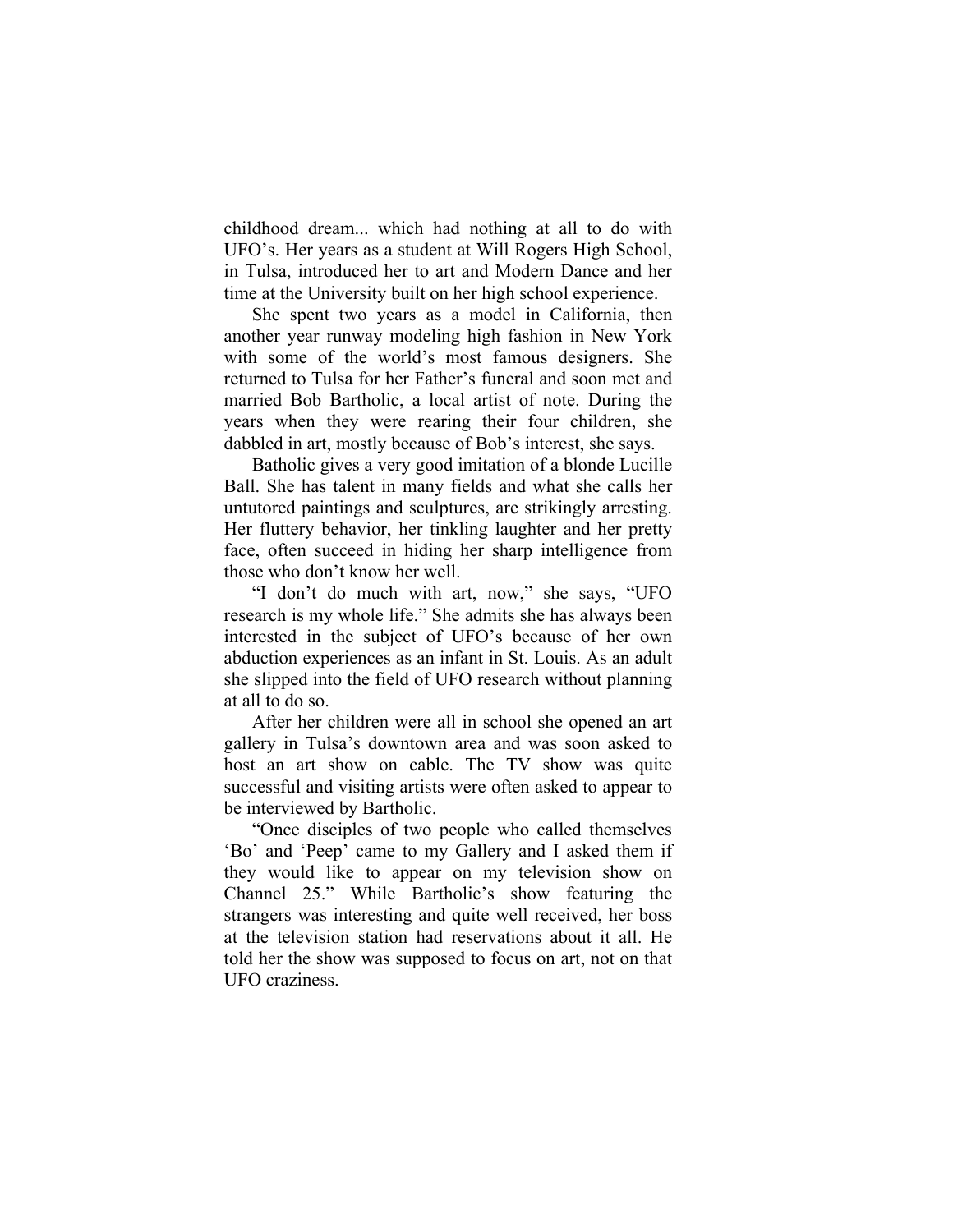"My friend, Bill Blair, told me to come on over to his studio and he would help me make a tape of the two disciples since my boss was being a hard head. We did that and made several hours of tape with the Bo and Peep people."

Bo and Peep, later to be known as "Do" and "Ti," the leaders of the recently in—the—news, Heaven's Gate cult, set up a lecture series at the Tulsa City-County Library and they asked Bartholic to host. The two even asked Bartholic to be on hand when they (Bo and Peep) were taken onto a space ship which was to come and pick them up somewhere near Keystone Dam in Oklahoma.

"I was really sorry we weren't able to get that," Bartholic's laugh tinkles across the room. "They also told us we must never, never, ever, show the last five minutes of the last tape we did of them, not to anybody." Her laughter sounds again. "Of course, we showed it without hesitation when the famous UFO investigator, Jacque Vallee came to see our videos. During that forbidden five minutes a huge storm manifested itself all around us during the whole five minutes, then stopped the moment the tape was over. Maybe they were telling us something?"

Bartholic went on to say that the second time they showed the five minutes of forbidden tape, Blair's TV set caught on fire.

"My research began with hosting the Heaven's Gate people before they were Heaven's Gate. I went on to work for seven years with Jacque Vallee. He was portrayed as the French scientist in the movie, 'Close Encounters of the Third Kind.' Vallee and I traveled around the U.S. and around the world researching cattle mutilations, UFO sightings and abductions. A series of horrible accidents caused our split. We both thought the accidents to be caused directly by our dangerous research into the other world happenings with UFO5. I believe Vallee was in my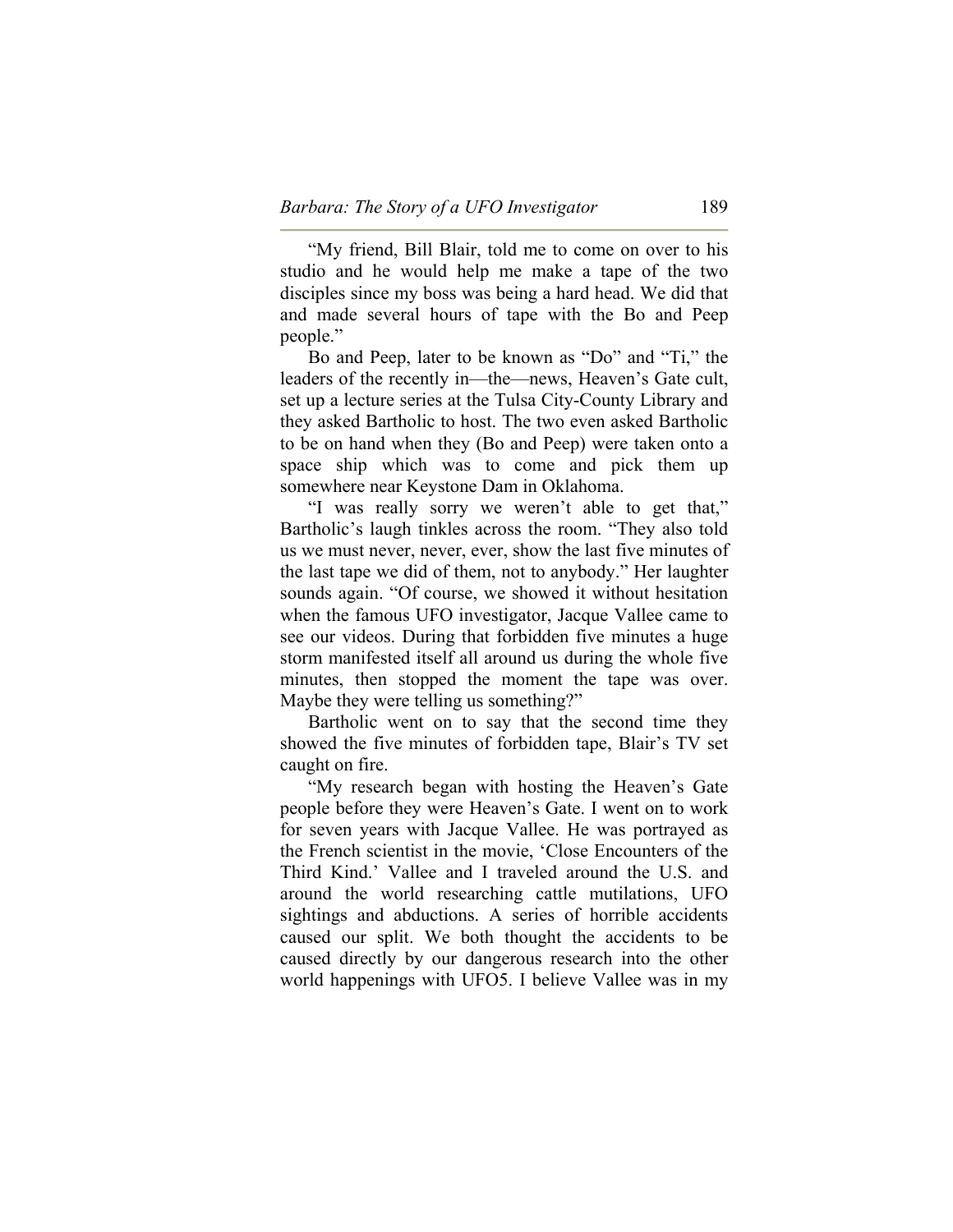life to act as my teacher for what has become my real career."

Now, Bartholic works alone, except for her clients, the people who have had experiences that they have asked her to investigate. She has appeared in many books written by her clients about their experiences.

"I don't have any choice, I have to continue this work," Bartholic explains, her gaze lowered. "My mother is simply horrified by the whole idea and she totally rejects the reality of my experiences and my life." Bartholic's mother still lives in Tulsa but Bartholic doesn't share stories of her investigative work with her parent. "In a way I agree with her." The tinkling laugh sounds. "Nobody in their right mind would ever get into UFO—alien research. It's far too dangerous. Within the past year and a half, at least seven researchers whom I knew well, have met untimely deaths. When you step forward with the kind of information we handle, you're taking your life in your hands."

According to Bartholic, aliens start by abducting the very young, then they continue to abduct and experiment with the chosen ones for the rest of that particular child's life. Their memories of the abductions are shrouded so the UFO subject never knows exactly what is going on, only that he or she has had some sort of strange experience that rises to trouble the surface of his or her mind at unexpected moments.

Any advice for readers? Bartholic shrugged, then leaned forward, her voice quiet. "When your kids keep saying monsters are coming into their rooms at night... pay attention! They probably are."

### Peggy Fielding

Peggy Fielding is a writer and a teacher of writers She lives in Tulsa, Oklahoma and teaches writing at Tulsa Community College. She has degrees from Central State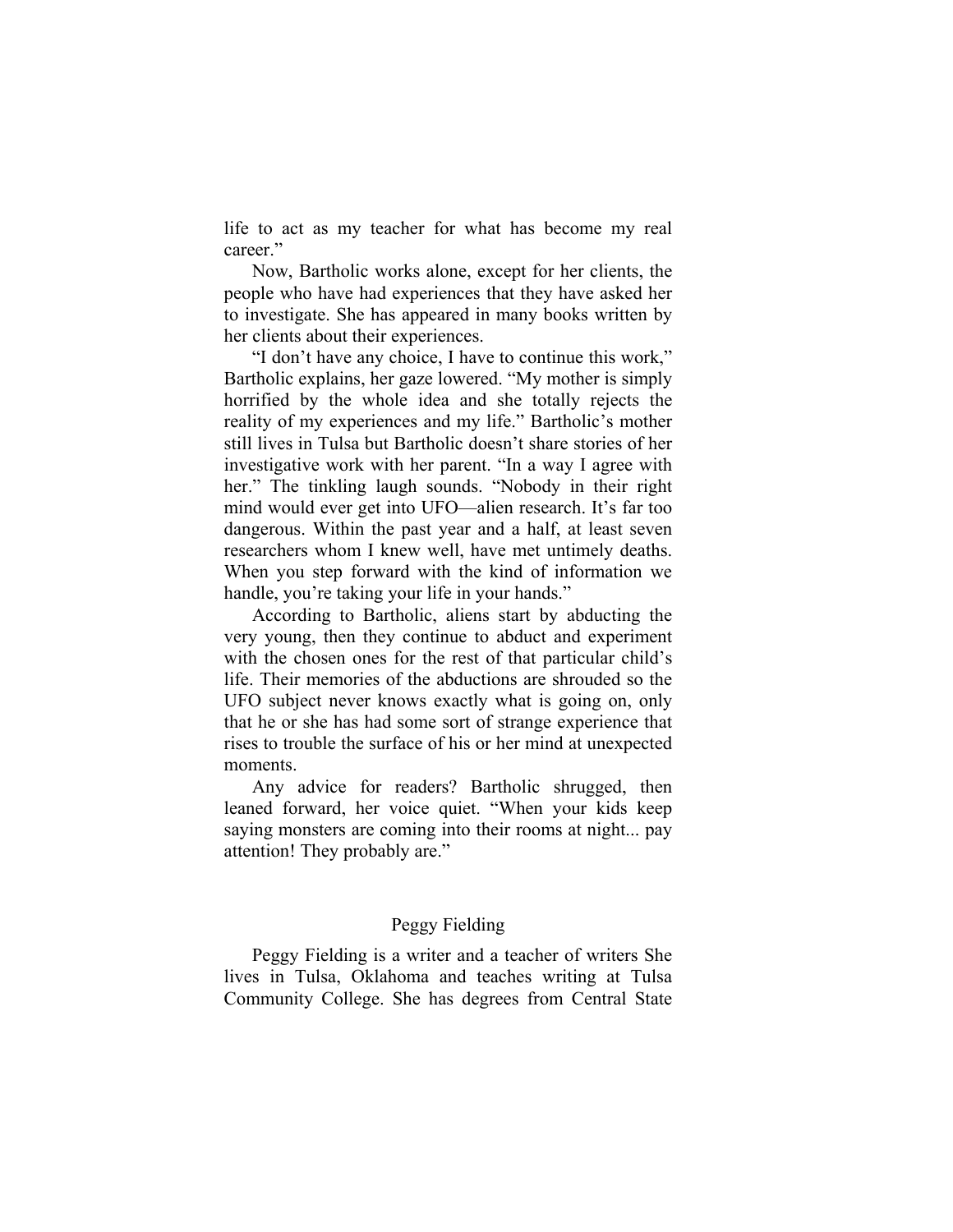University in Edmond, Oklahoma and the University of Santo Tomas in Manila, R.P.

She is the author of several nonfiction books, two novels and hundreds of short stories and articles in local and national magazines.

You may contact Fielding at Box 50347, Tulsa, OK 74150 or call her at (918) 834-6365 or e-mail her at peggy@peggyfielding.com or visit her web site at http://www.peggyfielding.com.